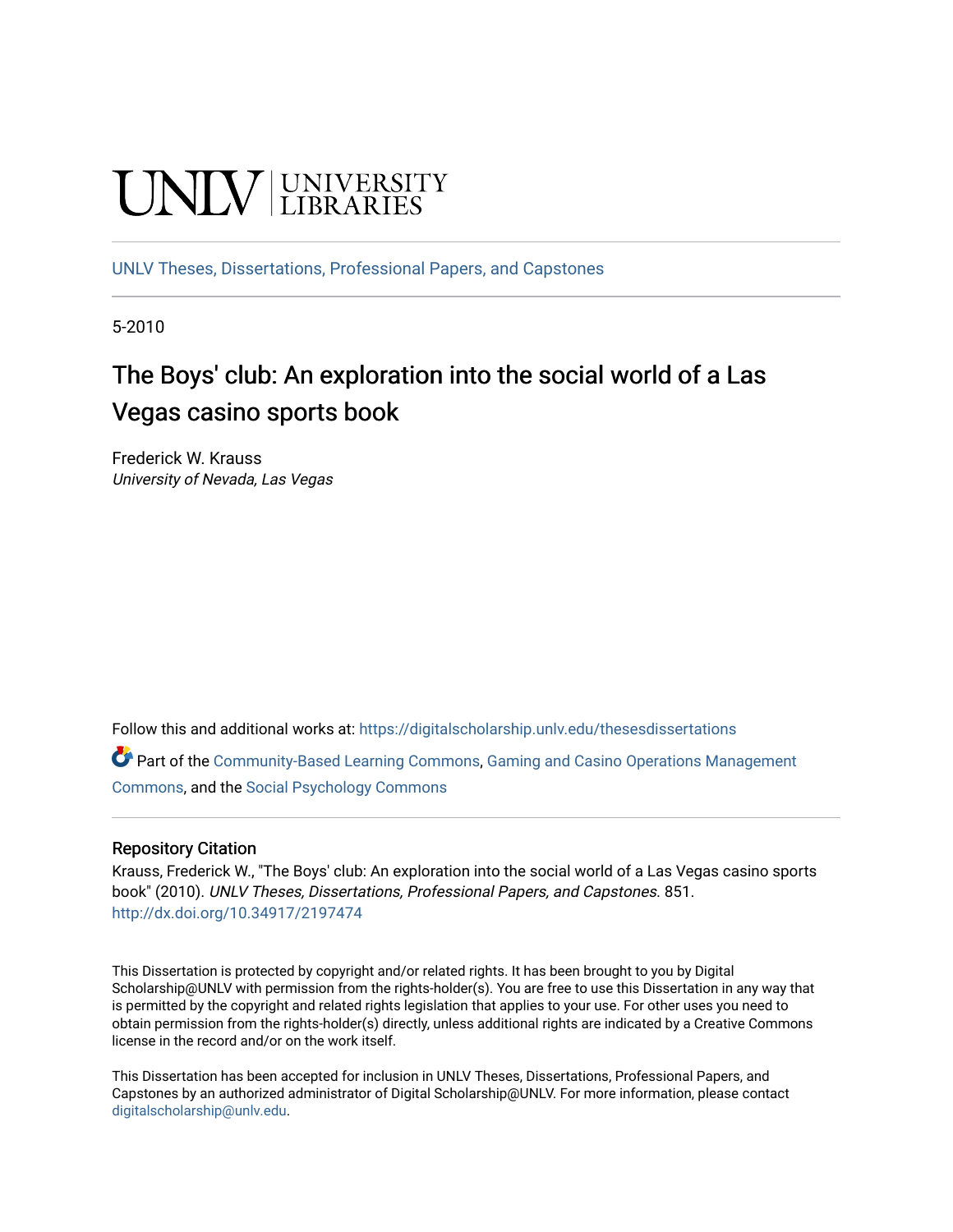# THE BOYS' CLUB: AN EXPLORATION INTO THE SOCIAL WORLD OF A LAS VEGAS

# CASINO SPORTS BOOK

By

Frederick William Krauss

Bachelor of Arts Allegheny College 2001

Master of Arts University of Nevada, Las Vegas 2003

A dissertation submitted in partial fulfillment of the requirements for the

> **Doctor of Philosophy in Sociology Department of Sociology College of Liberal Arts**

**Graduate College University of Nevada, Las Vegas May 2010**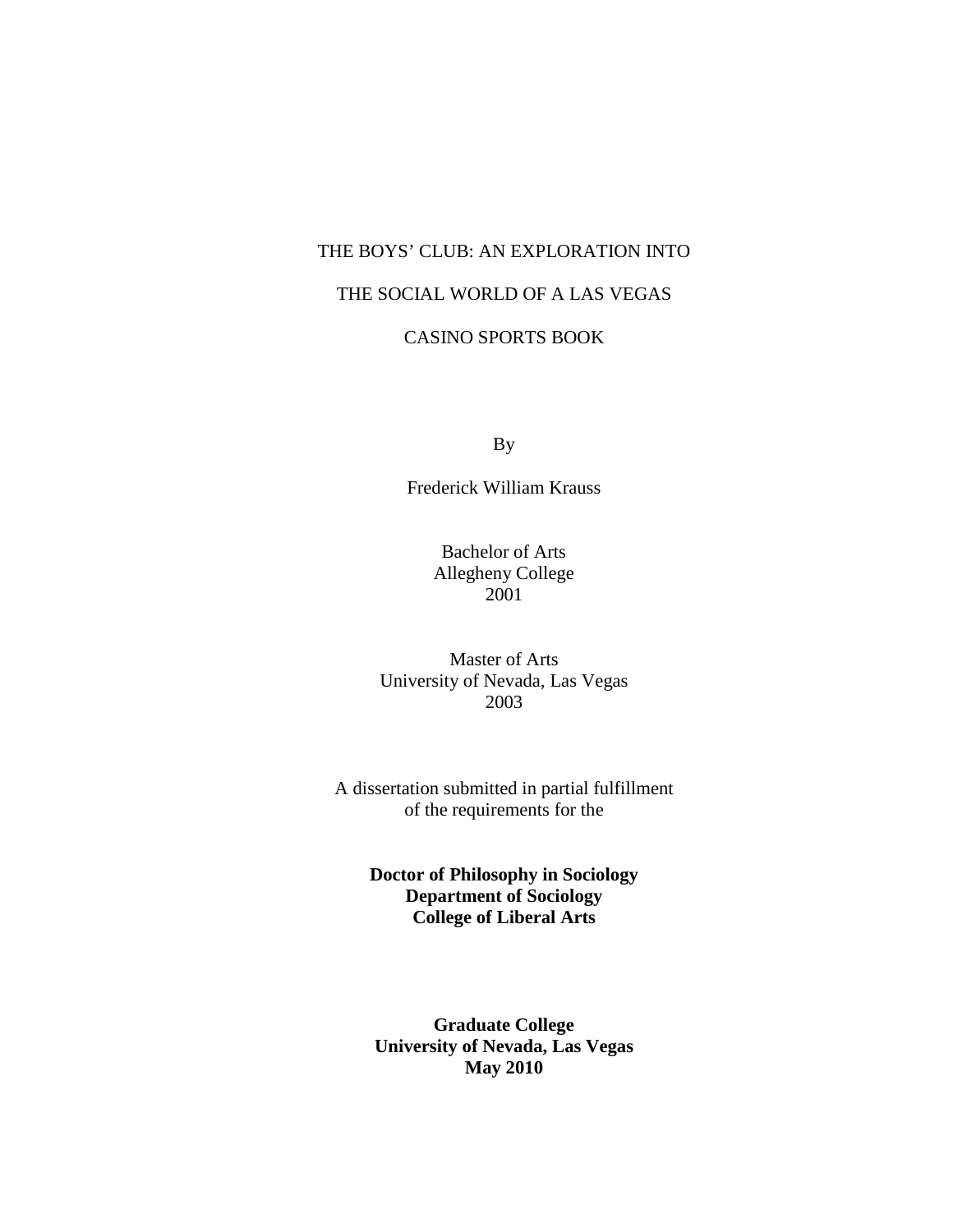Copyright by Frederick William Krauss 2010 All Rights Reserved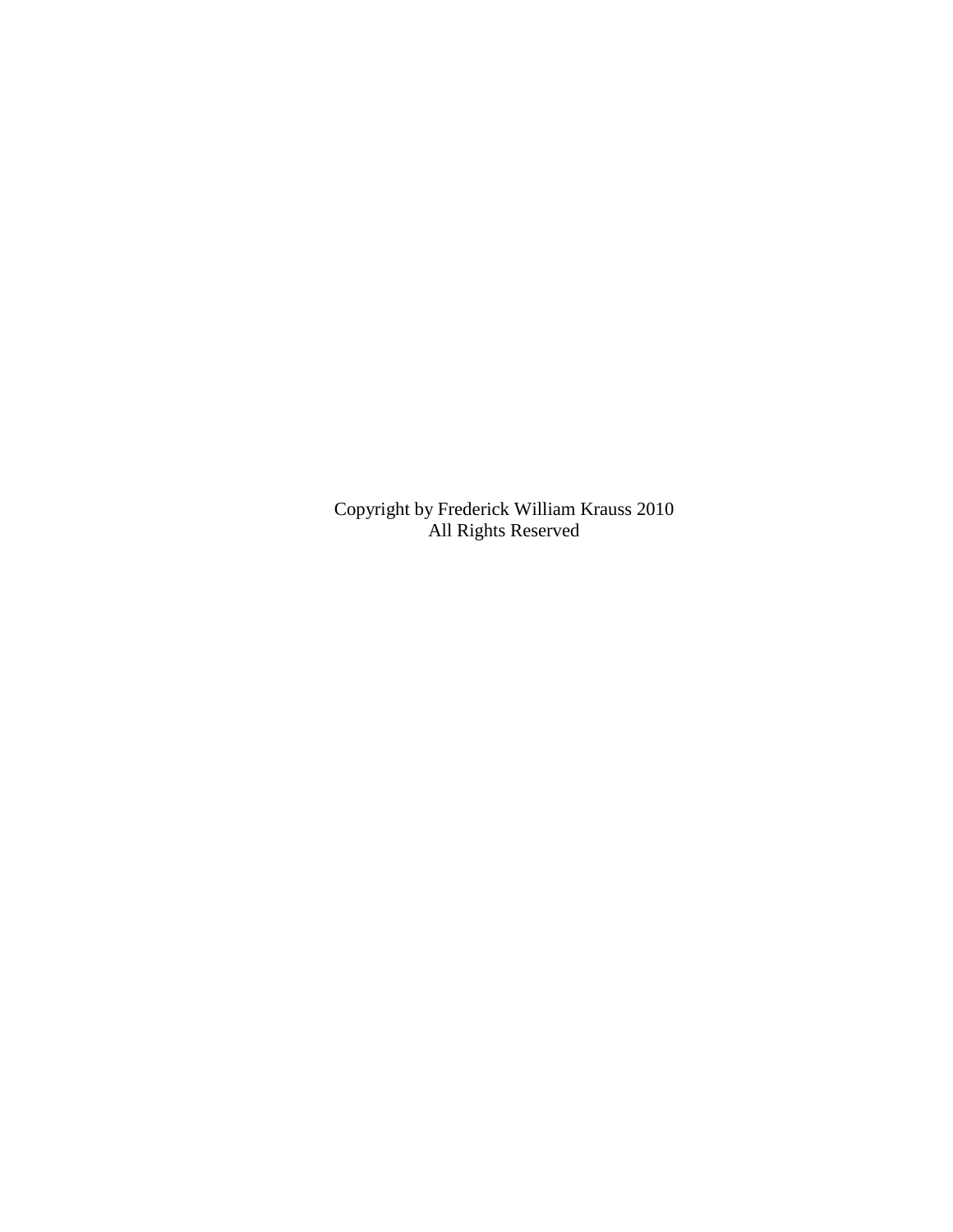

### THE GRADUATE COLLEGE

We recommend the dissertation prepared under our supervision by

## **Frederick William Krauss**

entitled

# **The Boys' Club: An Exploration into the Social World of a Las Vegas Casino Sports Book**

be accepted in partial fulfillment of the requirements for the degree of

# **Doctor of Philosophy in Sociology**

Robert Futrell, Committee Chair

Bo Bernhard, Committee Member

Andrea Fontana, Committee Member

David Schwartz, Graduate Faculty Representative

Ronald Smith, Ph. D., Vice President for Research and Graduate Studies and Dean of the Graduate College

**May 2010**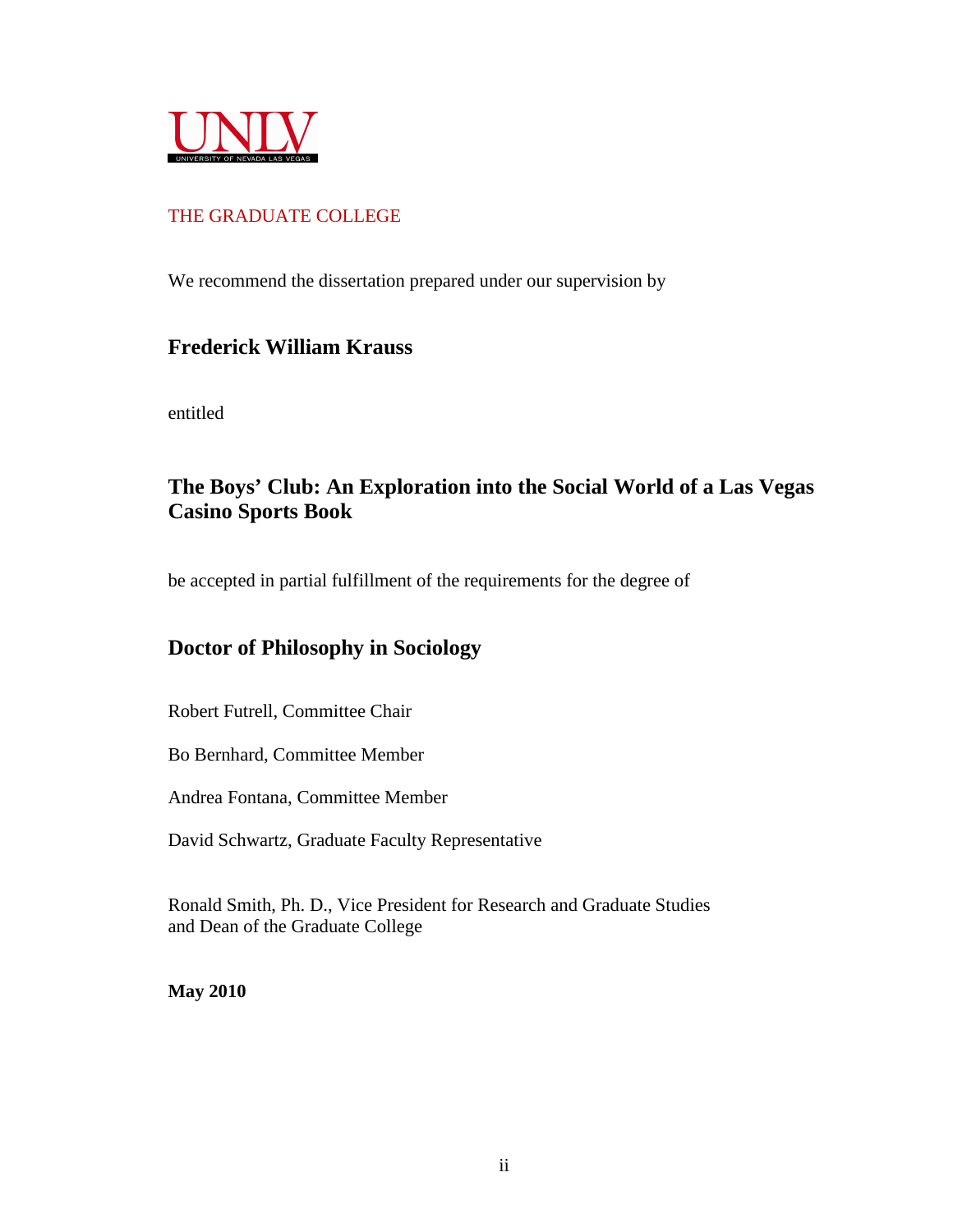#### ABSTRACT

#### **The Boys' Club: An Exploration into the Social World of a Las Vegas Casino Sports Book**

by

Frederick William Krauss

Dr. Robert Futrell, Examination Committee Chair Associate Professor of Sociology University of Nevada, Las Vegas

This ethnography of the La Mesa Casino Sports Book explores the characteristics that frame the social world its regular patrons create. Specifically, I explain the characteristics of La Mesa's sports bettors, the types of people who bet on sports, the mechanisms used to sustain participation in the scene, and how the sports bettors view themselves, their social world, and those outside of it. I argue that regular sports book patrons do not use the environment simply for sports betting. Rather, their complex interactional dynamics create a robust social world they come back to again and again to create a meaningful social world or community. My observations reveal the existence of a hierarchal order among bettors; they abide by both formal rules of conduct regulated by the casino and informal rules of conduct that are governed by La Mesa regulars. Regulars participate in ritualistic behavior, develop social bonds with like patrons, and combine different styles of expression and interaction to create a male-dominated home away from home. More broadly, Las Mesa regulars create a sense of community in the sports book. One implication is that we may have to look in seemingly unusual places to understand how and where community is created. In Las Vegas, the sports book is one such unusual space for camaraderie, social cohesion, and community.

iii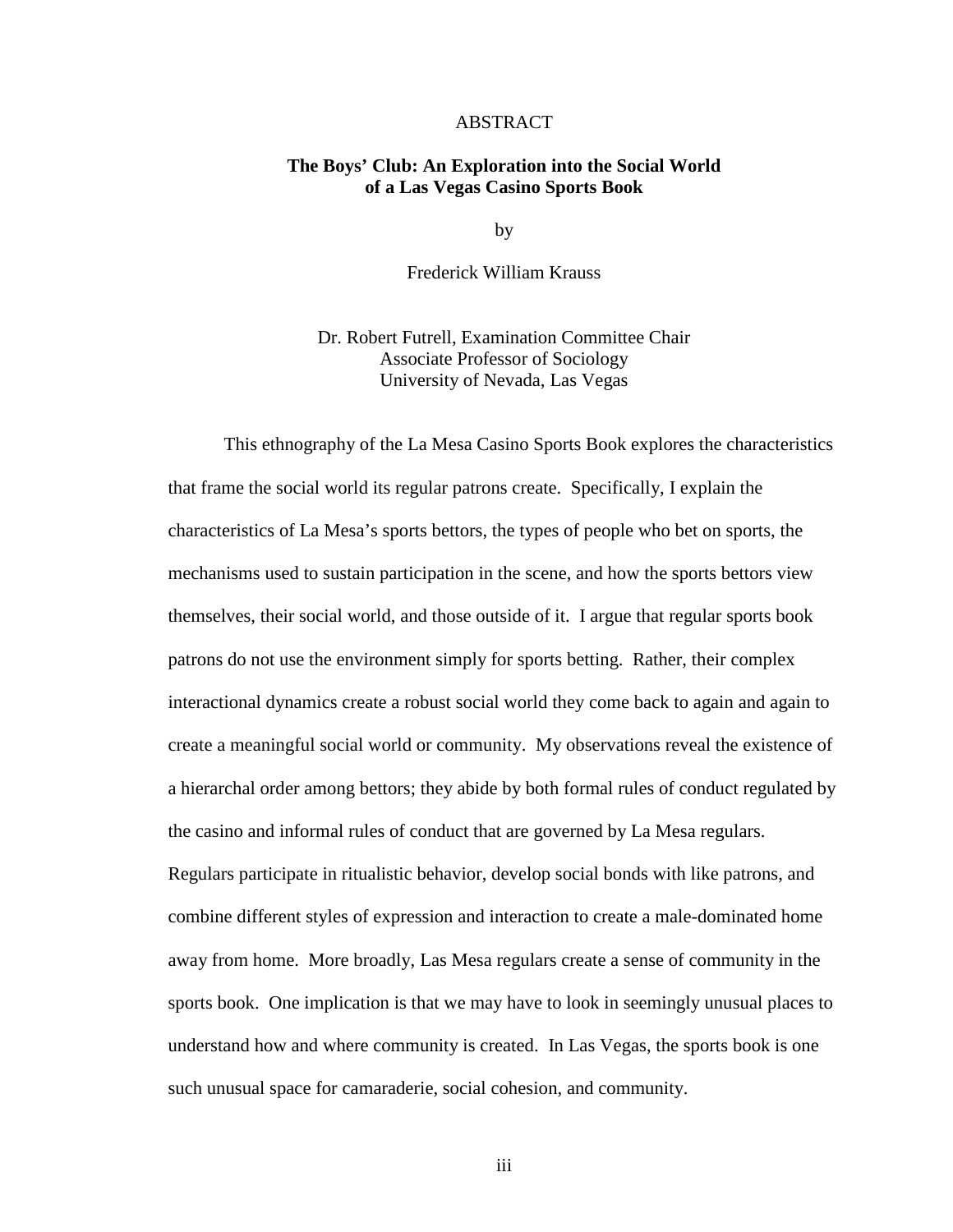#### ACKNOWLEDGMENTS

#### This dissertation is dedicated to memory of Dr. Fred Preston (1941-2009)

First and foremost, I want to thank my advisor Dr. Robert Futrell, as none of this could be possible without his guidance, instruction, and mentorship. I am forever grateful for his commitment to me and this study and all that he has taught me through this entire process. I also want to express my deep appreciation for the rest of my committee members: Dr. Bo Bernhard, Dr. David Schwartz, Dr. Andrea Fontana, and the late Dr. Fred Preston. I am extremely humbled to have such an esteemed and supportive committee. Their influence on my academic career is immeasurable.

I want to also to take this opportunity to thank several of my professors who played a significant role in my doctoral program. I first have to thank Dr Kate Korgan. The completion of this degree would not have been possible without her never-ending support, positive words of encouragement, and overall kindness. Next, I have to thank Dr. David Dickens, my very first sociology professor, who introduced me to the field and encouraged me to pursue my doctorate. I also want thank Dr. Ron Smith, Dr. Simon Gottschalk, Dr. Jennifer Keene, Dr. Ana Prokos, Dr. Barb Brents, and Dr. Donald Carns, who each contributed to my education in the sociology program.

I want to thank my friends and colleagues who provided me with strong moral and emotional support over the years. I especially want to thank: Eric Lee, Brett Stell, John Carberry, Dr. Jessica Frieder, Phil Luchetta, Brian O'Hara, Phil Sholtes, Nick Book and Laura Boscarolo, Rob Sheinkopf and Lisa Boughner, Kivanc Oner and Dr. Fatma Nasoz, Suzanne Becker, Dana Maher, Crystal Jackson, Andy Harper, Jessica Lucero, Dr.

iv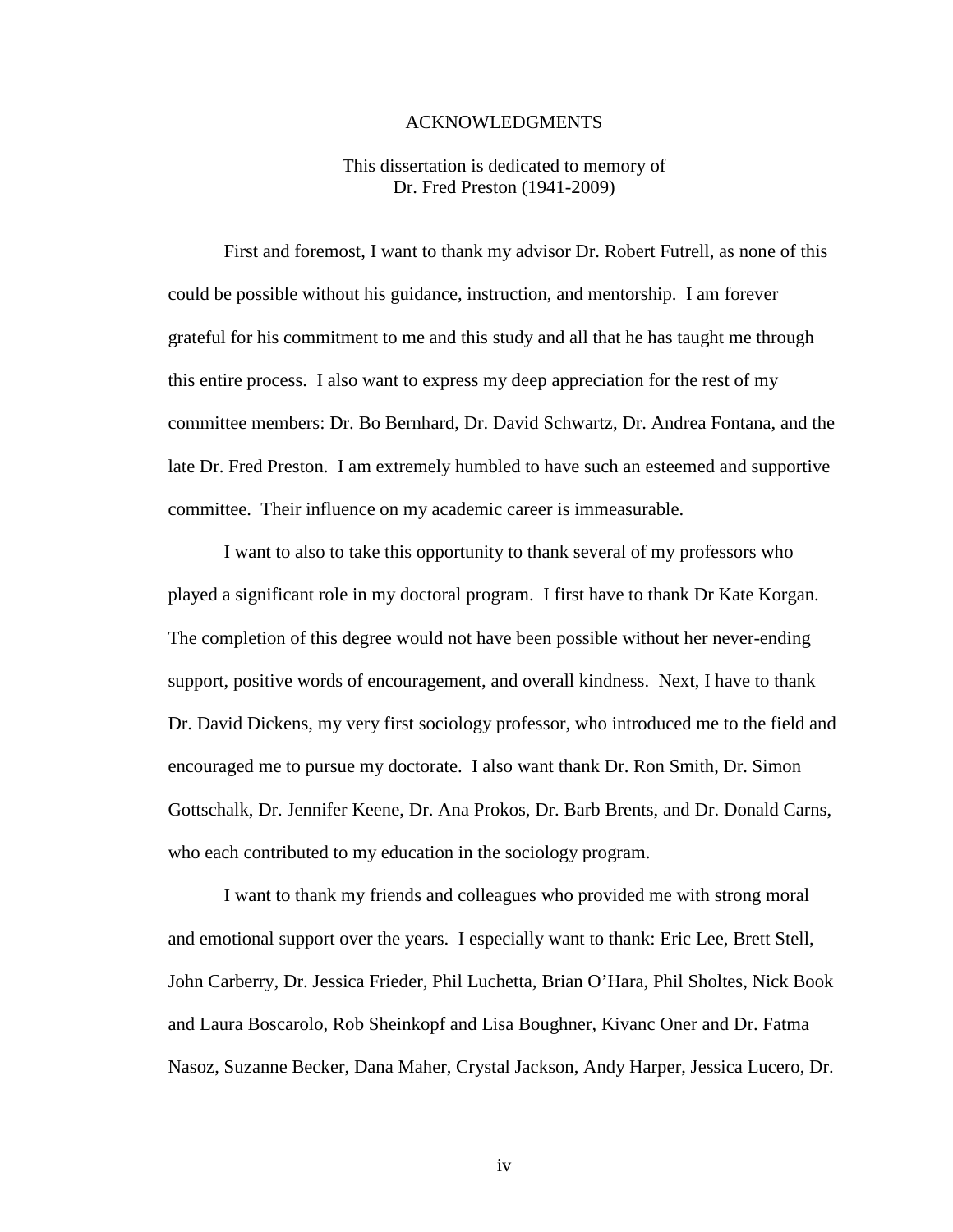Carol Harter, Dr. Harriet Barlow, Becky Boulton, Jeff Panchavinin, Adriel Espinoza, Shirley Cronin, and Pete LeBar.

I want to thank my friends at the William S. Boyd School of Law, Katty Sievers, Justin Grim, Bob Tarter, Courtney Devine, Richard Yien and Adam Hughes; it has been a real pleasure in sharing the unique experience of being a part-time law student with all of you and I appreciate your friendship and all your words of encouragement while I juggled law school and writing my dissertation.

Lastly, and most importantly, I want to thank my family. First, I want to thank my cousins, Marge Labotka, Julie Neuman, Frank Neuman, and Margie Neuman, for always being there for me in both the good and difficult times. I also want to thank my father, Dan Feldhauser, and Pauline Hatfield for their emotional support.

I want to thank my best friends in the world, my brothers, Daniel Krauss and Ralph Krauss. Their unconditionally love, support, and friendship has meant everything to me. I am blessed to have such wonderful brothers. Also, I want to thank Carissa Krauss, who is not only a great sister-in-law, but an even better friend. And, I have to thank the pride and joys of my life, my nephew Braden and my nieces Adria and Evelyn. Every day is a true blessing to be an uncle to such amazing kids. They are my heart and soul.

Finally, I owe everything to my mother, Sarah Krauss. I am truly honored to be her son. She has been there for me at every step of the way and has taught me so much throughout my life. She has made me the person I am today. I love you, Mom.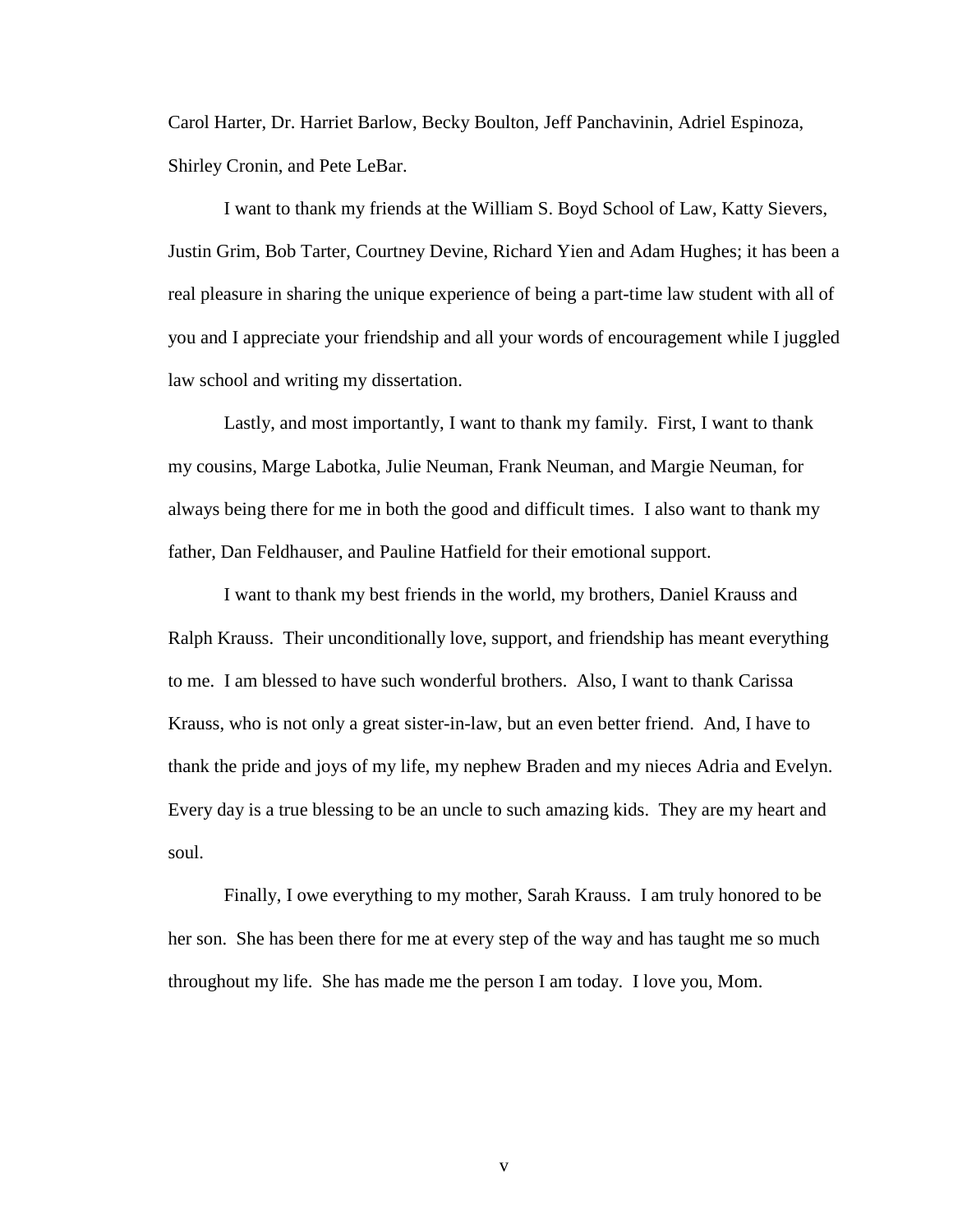| <b>CHAPTER 1</b>                                                           |
|----------------------------------------------------------------------------|
|                                                                            |
|                                                                            |
| <b>CHAPTER 4</b><br>Hanging Out in the Sports Book: NFL Season, Day One 47 |
| <b>CHAPTER 5</b>                                                           |
| <b>CHAPTER 6</b>                                                           |
| THE SPORTS BOOK AS A THIRD PLACE 127<br><b>CHAPTER 7</b>                   |

## **TABLE OF CONTENTS**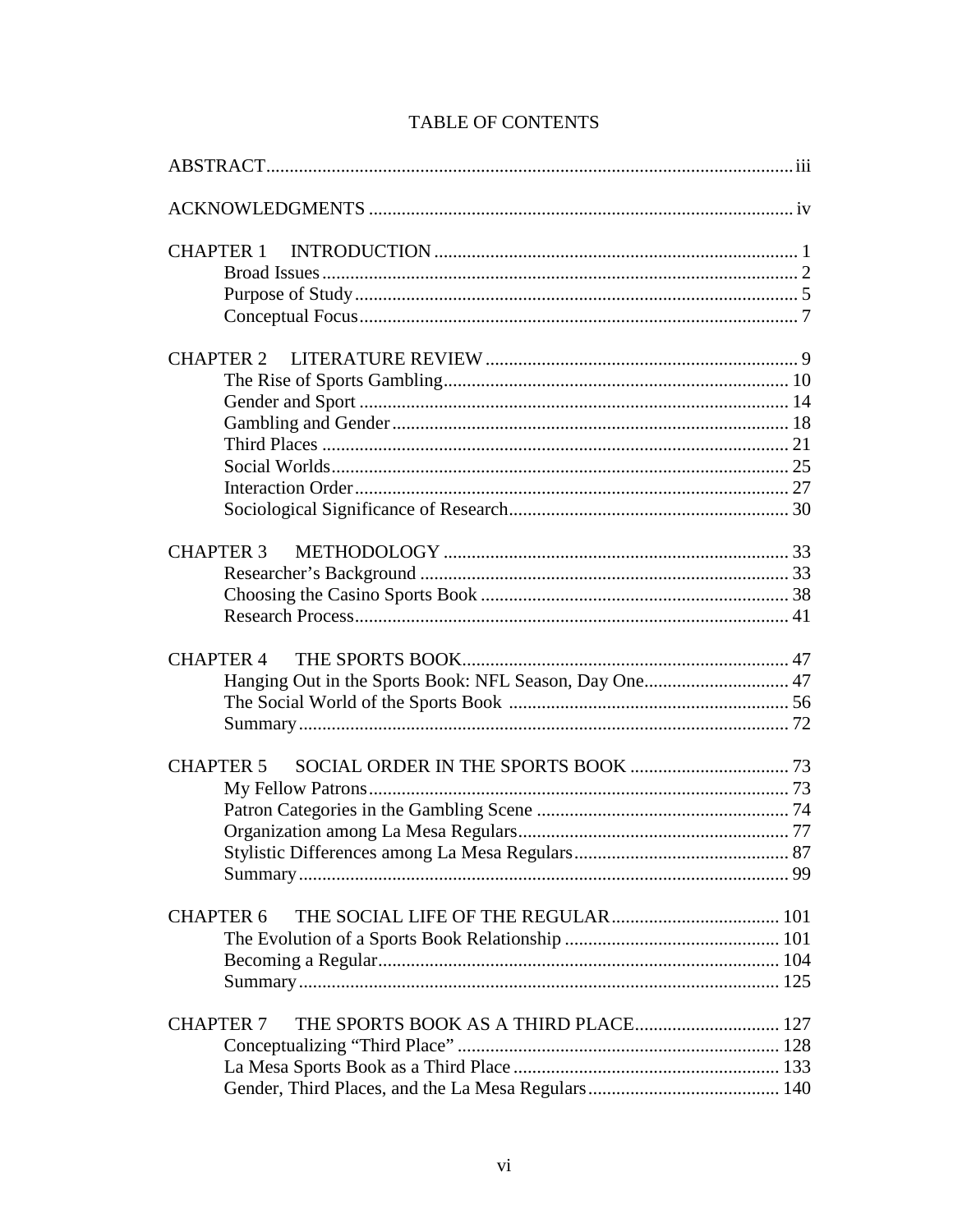|  | CHAPTER 8 SUMMARY, CONCLUSION AND FUTURE RESEARCH 150    |
|--|----------------------------------------------------------|
|  | DIAGRAM 4.1 FLOOR PLAN OF THE LA MESA SPORTS BOOK 165    |
|  | DIAGRAM 5.1 MARTINEZ'S GAMBLING HIERARCHY  166           |
|  | DIAGRAM 5.2 HIERARCHY OF LA MESA SPORTS BOOK BETTORS 167 |
|  | DIAGRAM 5.3 STYLISTIC DIFFERENCES OF SPORTS BETTORS  168 |
|  |                                                          |
|  |                                                          |
|  |                                                          |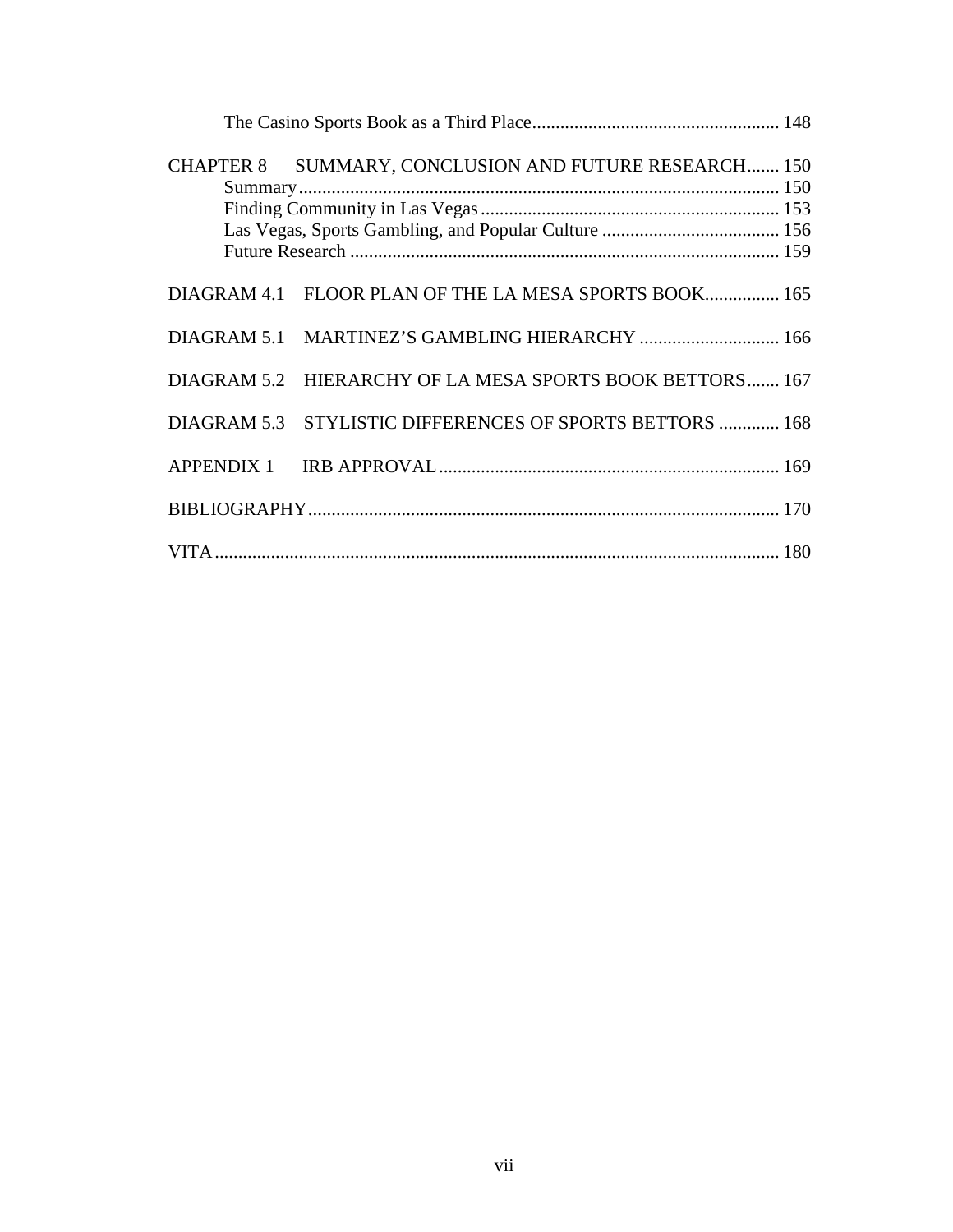#### CHAPTER 1

#### INTRODUCTION

Las Vegas is unique. The odds were always slim for a city of more than 2 million people to grow out of the Mojave Desert. With minimal water supply in a dry, infertile landscape it is a marvel that Las Vegas has flourished. Still, despite being one of the most famous and popular cities in the world, many view Las Vegas as a dystopia. It is called Sin City, a playground for adults to quench their hedonistic appetites. Gambling is its economic bread and butter. Popular perceptions focus on the famous four mile "Strip" of mega-casinos, the epicenter from where the city spreads. And many of those who live in the city are transient, moving to the Valley for work in the casino industry for a time and then away for other opportunities. A running joke among locals is if you have been here for a year, then you are a native. There are few multigenerational families from Las Vegas and few established traditions that signify what it means to "be a Las Vegan."

But Las Vegas is not only the "Strip." Beyond the casino corridor a vast expanse of neighborhoods spread throughout the Valley. This is where the 2 million people that make up the metro area live. Within this sea of suburbs, there appears to be a palpable lack of community fellow-feeling among residents. The 2003 Harwood Institute for Public Innovation study on human capital in Las Vegas found that residents feel remarkably isolated from one another (Harwood & Freeman, 2004). The more recent Las Vegas Metropolitan Area Social Survey (LVMASS) confirms that this pattern has not changed (Futrell et. al., 2010). Las Vegans evince a sense of societal fragmentation and a culture of individualism that leaves little room for communitarian bonds. Residents talk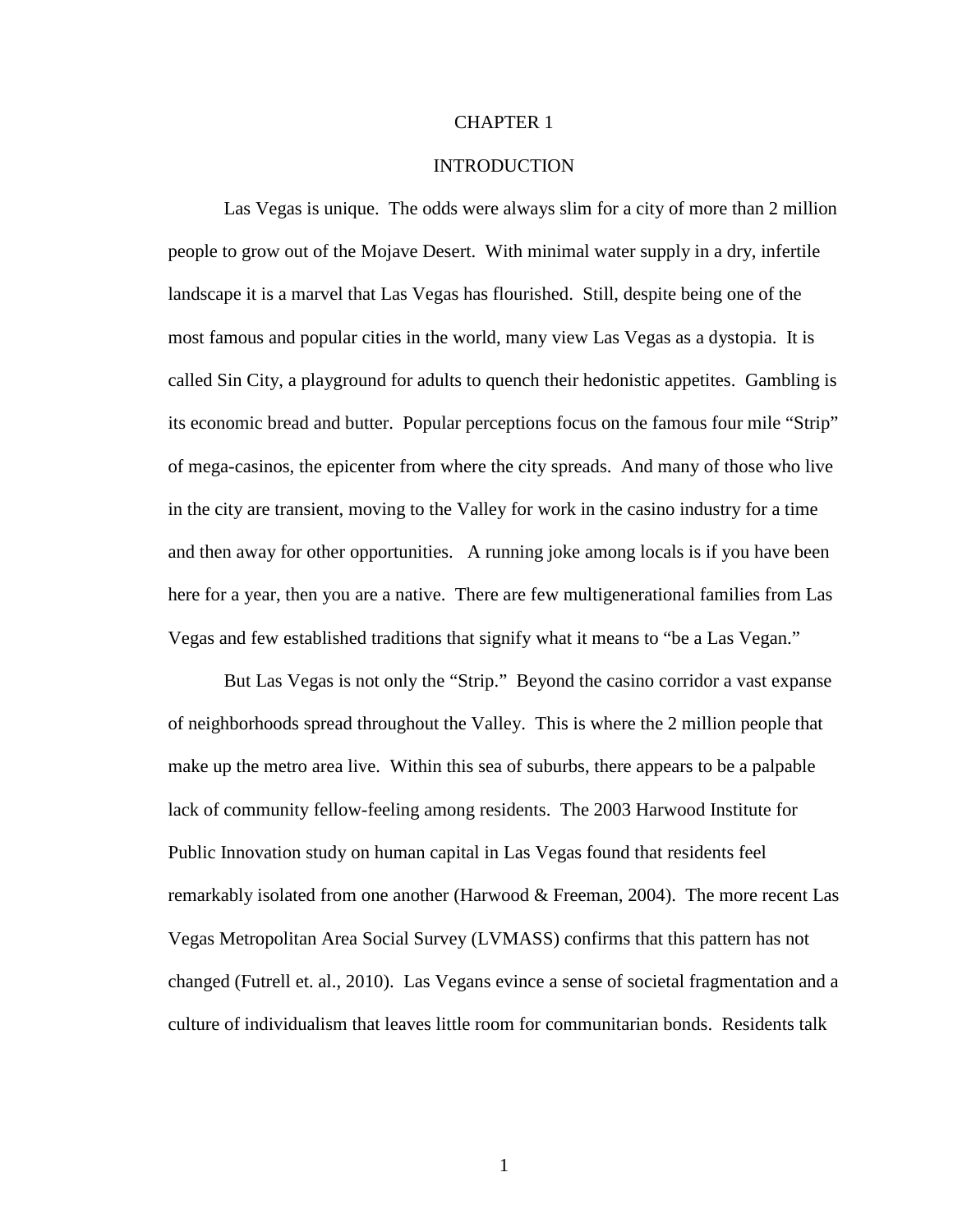of the difficulty meeting others, forming community, and connecting with neighbors, and identifying with something larger than themselves.

The Harwood and LVMASS studies also describe a populace that strives to be connected. They worry about life in a city of strangers. They look for and create vestiges of community in public and private spaces like churches, libraries, social clubs, bars, coffee houses and parks. A burgeoning grassroots Arts District has emerged in downtown Las Vegas, spurred on by local artists and patrons looking for a scene and aesthetic to call their own, outside of the corporate casino culture that caters mostly to tourists from around the globe.

Where else do Las Vegans connect with one another? Where else do they build community? Can the casinos that dominate the Las Vegas landscape be spaces where residents meet, socialize, and bond with one another? Can these gambling temples so fixated on finding ever more efficient means for drawing cash from players' wallets and purses, be places where people also find connections with others that go beyond the betting act?

These are some of types of questions that anchor this study. I am interested in how Las Vegans connect with one another and create social worlds in the most predominant part of the city—the casino. And to do this I look to the most social of spaces in the casino—the sports book.

#### Broad Issues

Why is it important to examine gambling from a sociological perspective? Gambling is intertwined with the fabric of global society. According to Bernhard and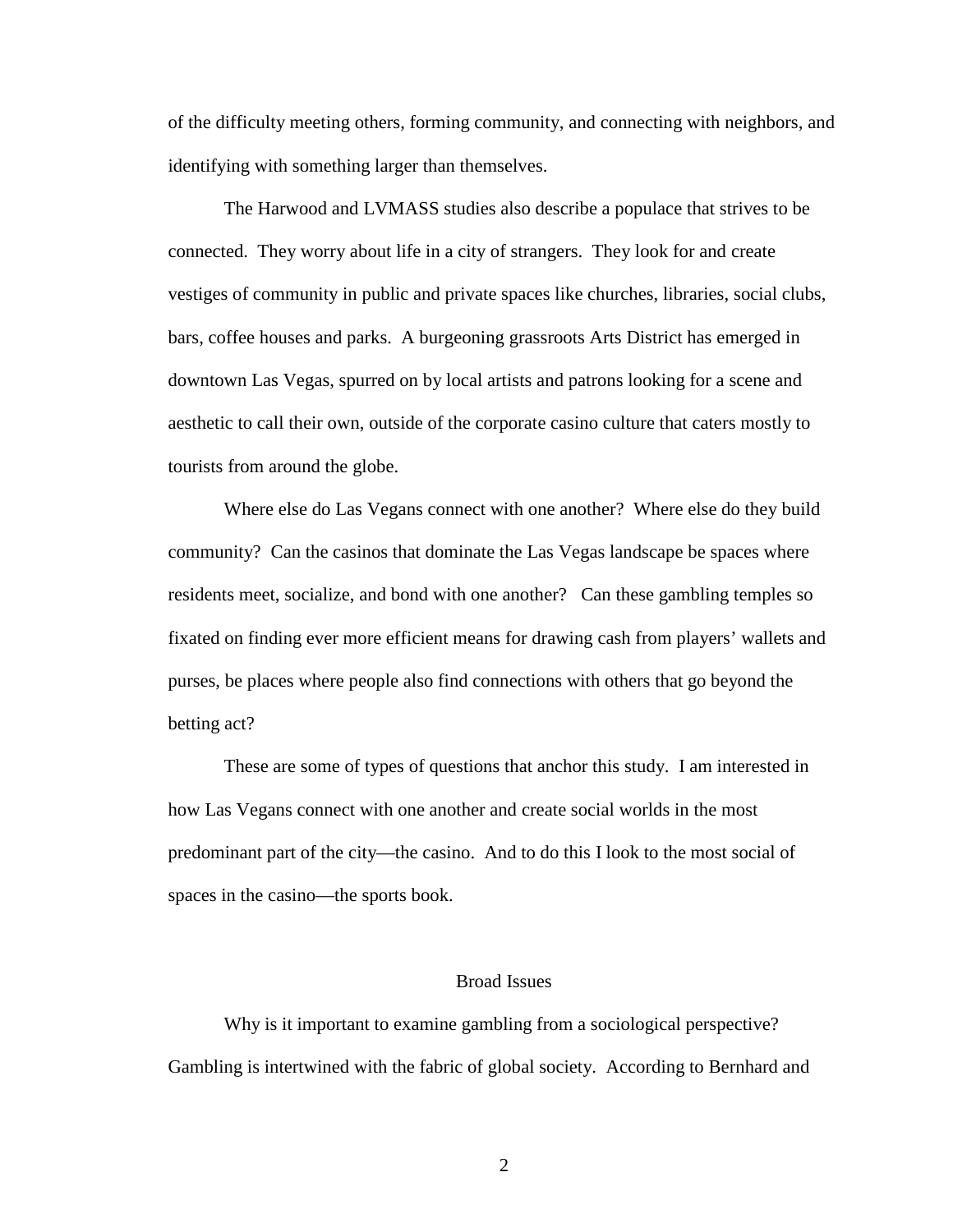Frey (2006) "at no time in human history have more types of gambling been more widely available to more human beings than they are today" (p. 1). In the United States individuals "lose more gambling than they spend on movie tickets, theme parks, spectator sports and videogames combined" (Morais, 2002, p. 66). And, the emphasis on gambling is growing. According to the American Gaming Association (2009a), in 2007 almost 93 billion dollars were spent on gaming related activities, as compared to 58.2 billion dollars in 1999. Yet, sociologists have not placed nearly enough attention on gambling and its social implications. We have spent considerable amounts of time and effort studying the "socio-cultural tentacles of Hollywood" but, according to Bernhard and Frey (2006) we have failed to adequately study the gambling industry, a vastly more economically significant sector. The growth of the gaming industry can be considered a social phenomenon that is fast becoming a rather normal part of everyday society and that risktaking behavior is part of human nature.

Clearly the spread of gambling in the Unites States is not linked only to the growth of Las Vegas. Casinos can be found across the U.S., from San Diego to Atlantic City. Moreover, a number of states have a state-supported lottery to generate extra revenues to fund education, building of roads, or to support public works projects. Gambling is and has always been an attractive pastime (Schwartz, 2006).

Another common pastime in the United States is the participation in and spectatorship of sport. Sport in America is arguably on par with religion in terms of participation, following, and commitment. Fans of a particular team or sport often state that they are "religiously devoted." Eitzen and Sage (2009) explain that although sport may appear to be a trivial aspect in North American culture, it is deeply woven into the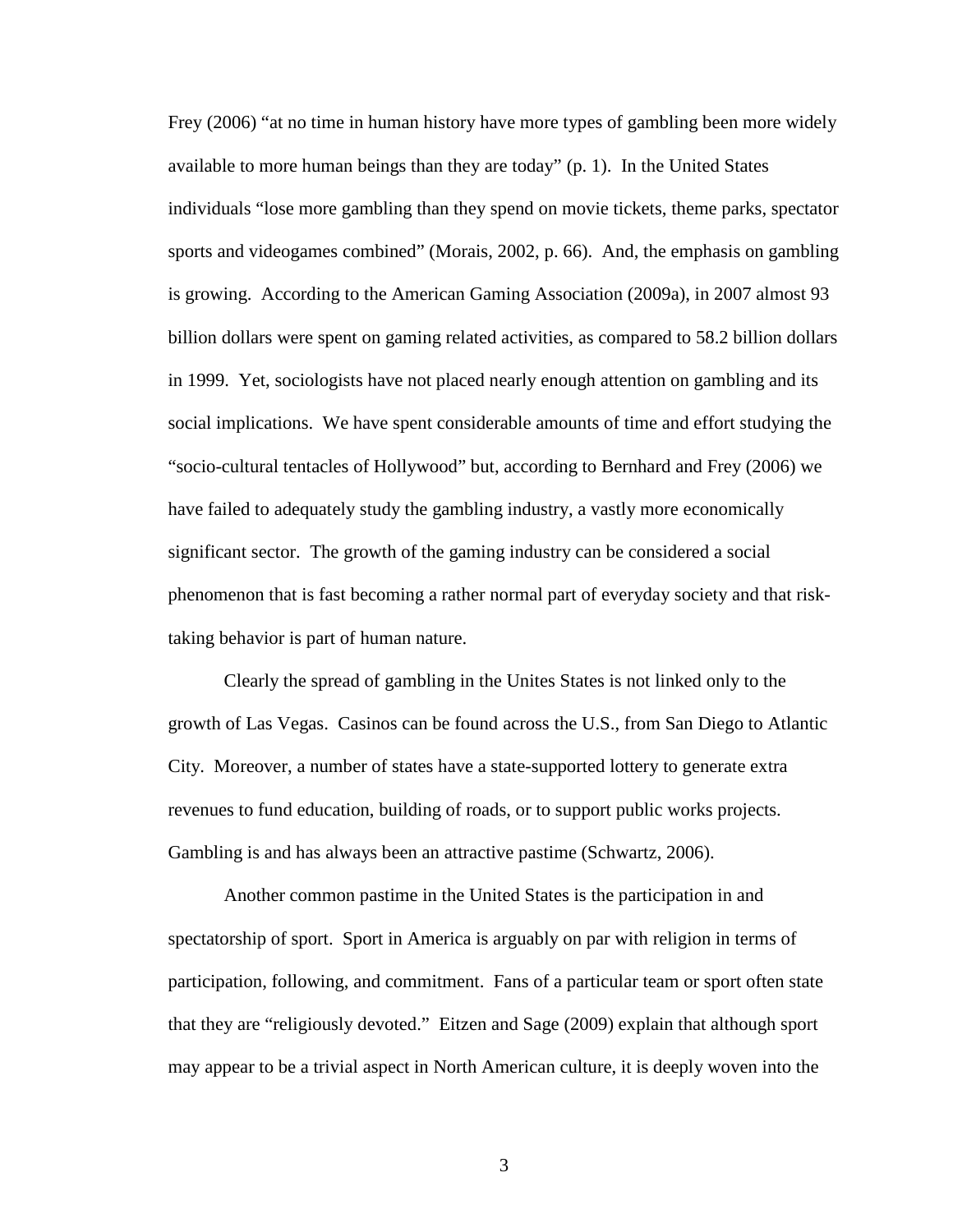cultural, political, and economic fabric of society. "Many millions of Americans…are vitally interested in sport. It constitutes much of their conversation, reading material, leisure activity and discretionary spending" (p. 2).

The pervasiveness and popularity of sport has been even more driven by a culture shift with sport moving past the simple purpose of competition and recreation to becoming "big business." Giulianotti (2002) explains that many sports in contemporary late-capitalist societies have gone through a "hyper-commodification" process, which has resulted in the increased importance of commerce and consumerism tied to sport. Sport's popularity is based on the fusion of participation, spectatorship, and commercialization.

 Sports and gambling are two separate recreational activities that Americans love in themselves, but they also combine in the realm of sports gambling, a seemingly controversial and confusing issue for many Americans. On the one hand, the major sports governing bodies (e.g., NFL, NBA, MLB, NHL, and NCAA) publicly bash and despise sports betting. Yet tens of millions of Americans partake in numerous forms of sports gambling from officially sanctioned and regulated Nevada gambling to office pools and friendly wagers. Even national newspapers and websites report point spread odds for games, yet, sports gambling is only legal within the State of Nevada? To put this in perspective, in 2009 more than \$2.57 billion was wagered legally in Nevada sports books. Conversely, the FBI estimates that more than \$2.5 billion is wagered illegally on the NCAA Men's Basketball Tournament ("March Madness") each year *alone* (American Gaming Association, 2009b).

The Professional and Amateur Sports Protection Act of 1992 (28 U.S.C. §§ 3701- 3704) was enacted by Congress to prevent the spread of legalized gambling. This form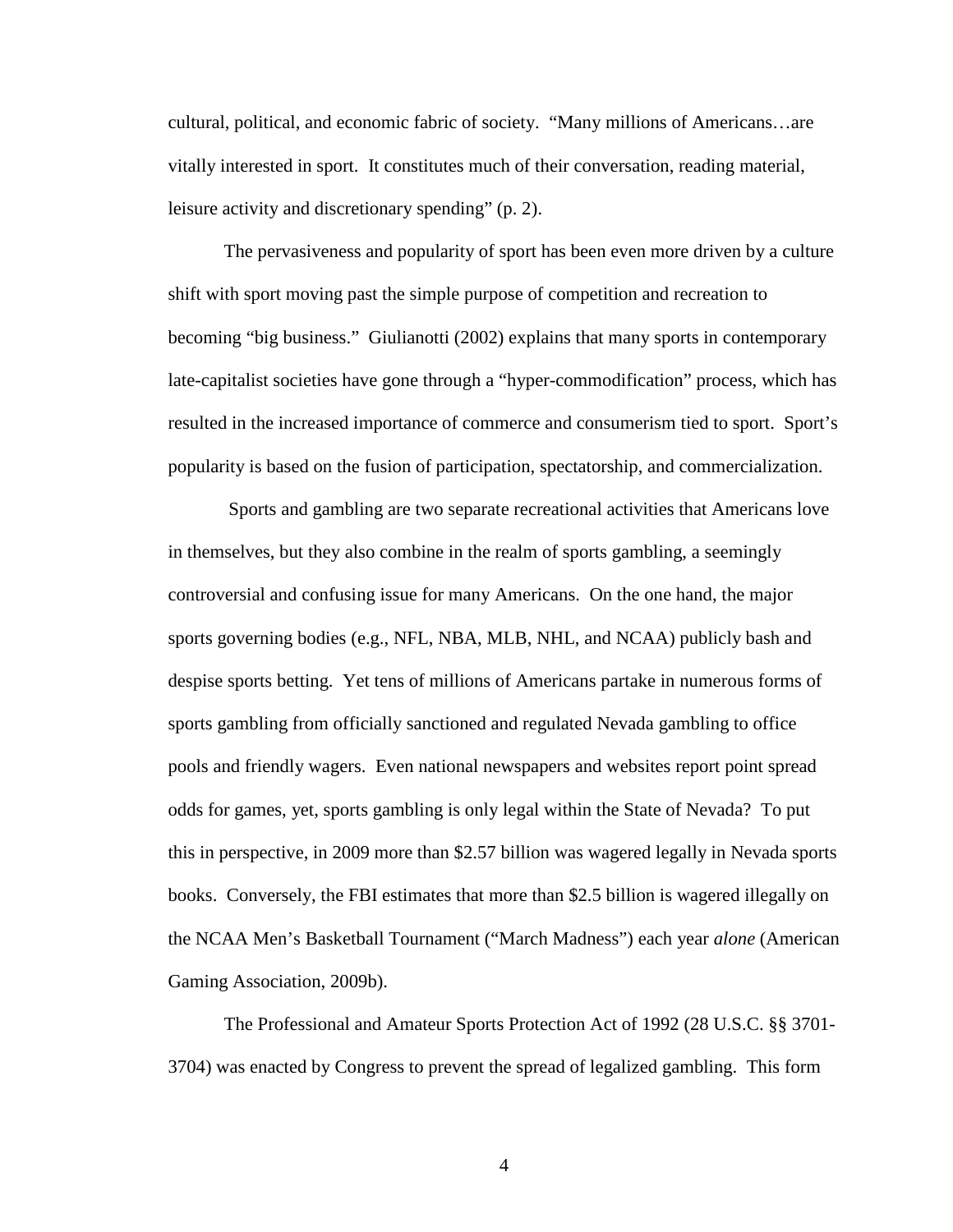of protective legislation by the federal government left Nevada as the only state with fully legalized and regulated sports gambling. With the exception of a few states that had sports lotteries, all other states were shutout from considering the notion of legalizing sports betting in the future. Now Nevada is the only state that has legal sports books and is the only place where one can conduct a thorough and systematic study of what happens in sports books.

#### Purpose of Study

This is an ethnographic study of the social world created by patrons of a Las Vegas casino sports book. After several years of patronizing sports books around the Las Vegas Valley, I have observed that people who congregate in these settings are engaged in much more than the instrumental task of sports betting. There are very complex interactional dynamics that develop over time among groups of patrons. For instance, regular patrons create formal and informal codes of conduct, hierarchical organization, ritualistic behavior, gender dynamics, and social bonds. This study focuses on understanding these dynamics to better explain what people are doing in casino sports books, why they do it, and how they do it.

This study is based on observations, records, descriptions, and understandings of the social organization built by patrons of the La Mesa Sports Book. Specifically, I focus on the culture of solidarity and the social relationships created over time among regular patrons as a way to understand a sense of community-building within a context not often thought of as facilitating or emphasizing communal social involvements. My ethnographic approach focuses on ground-level observations of the interactional patterns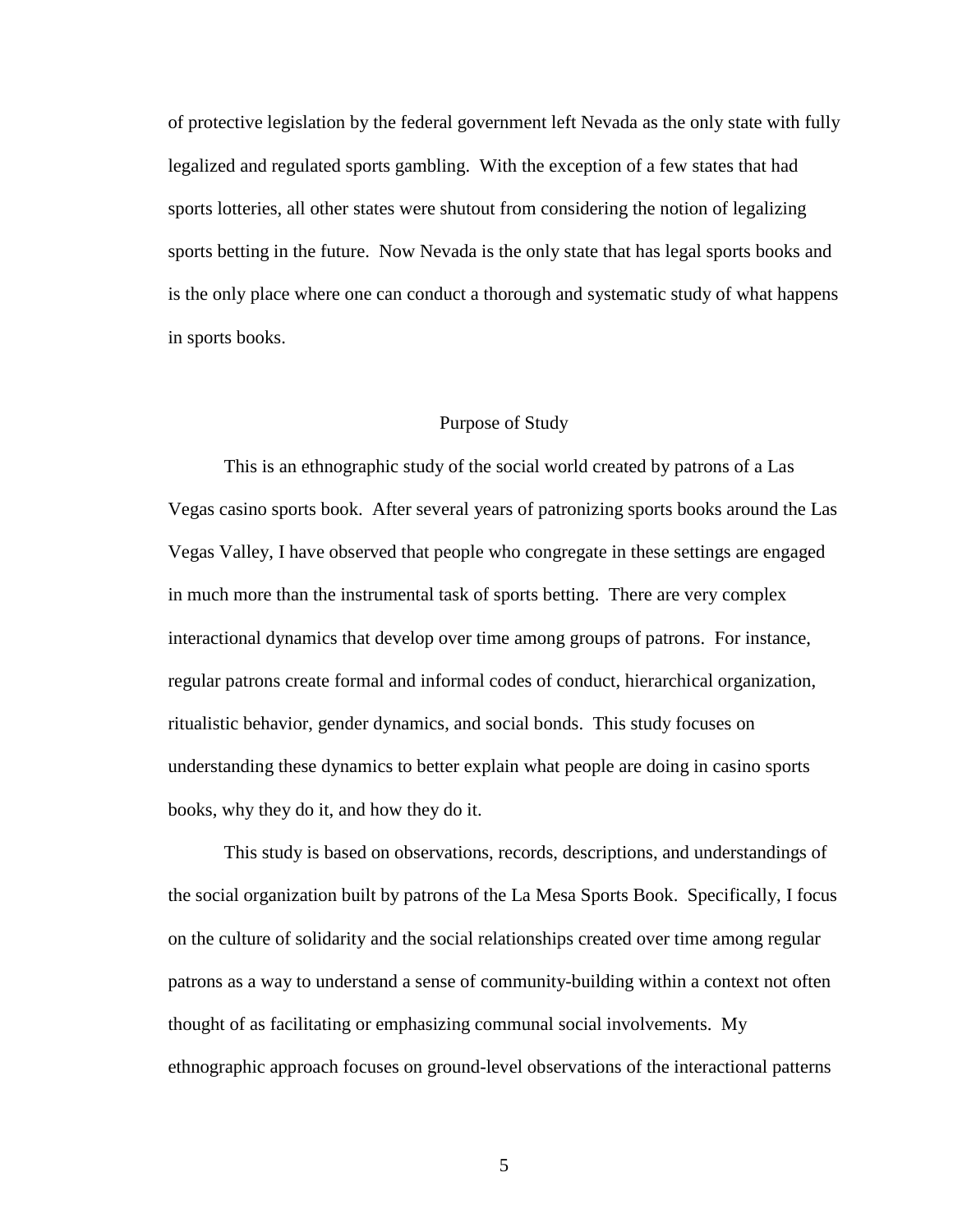and symbolic codes that constitute the sports book culture. My originating questions are general and start with Erving Goffman's initiating question: "What are people doing here?" I ask "Do people come to sports books solely for the instrumental purpose of betting on sports or is there more happening in this scene?"

Indeed, there is much more going on and much of it involves establishing reciprocal bonds of solidarity and collective identity among participants, along with creating hierarchy, setting-specific codes of conduct, unique language, and interaction orders. I suggest that, in Las Vegas, sports books are spaces where social worlds are built that transcend the instrumental purpose of sports betting and that part of what these social worlds provide to participants is meaningful, enduring social relationships and a sense of belongingness for some members.

At the broadest level, I discuss the elements that a makeup social worlds that I found in the social organization of sports book patrons. Some of these aspects include people with similar interests sharing a particular space; the development and implementation of social norms, values, and mutual understandings through social interaction leads to the establishment of a membership hierarchy, social bonding, and in general maintains an overall stability of the social world.

Also, all these elements lend to the idea that the sports book is a place that is something more than just a space for betting. It is a male-dominated social world that patrons use as a place to hangout, to escape from the daily stresses of life. In short, it is a type of place that Oldenburg (1997) refers to as a "third place." Moreover, it is these signs of "togetherness" through social bonding that exhibit traces of community.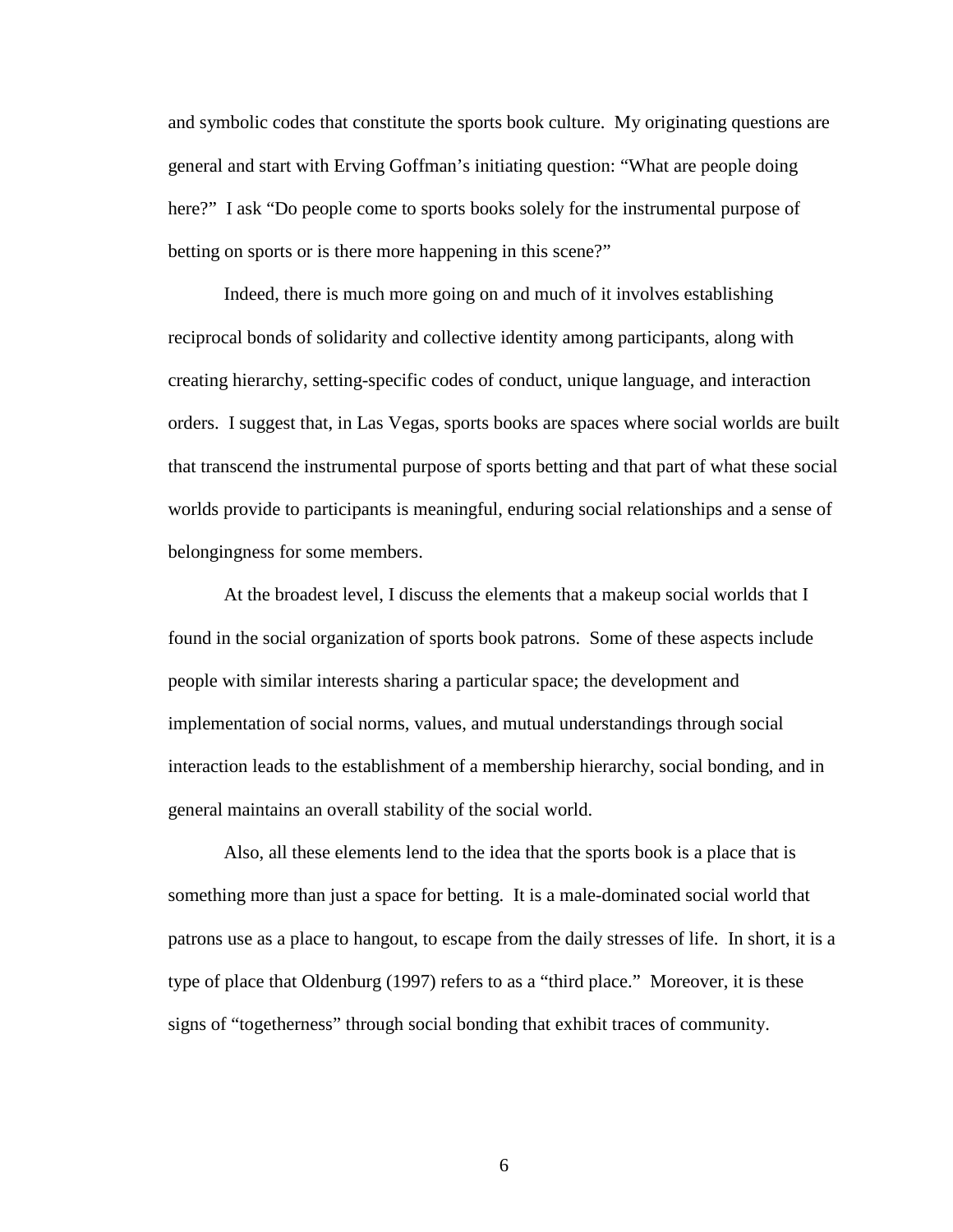Social bonding might seem like an unexpected aspect of casino culture. Casino gaming is particularly unsociable with the increased reliance on machine-based gaming options (e.g., slot machines, individual video poker, and now automated group poker, roulette, and other table games) that reduce rather than promote interaction. Gottdeiner, Collins, and Dickens (1999) argue that, "Community life requires social institutions and spatial arrangements that promote interaction, daily contact, and visible, accessible forums for discussing everyday concerns" (p.128). I suggest that, in Las Vegas where casinos dominate, sports books are a place where some residents build social worlds that support relationships that approximate "community." Sports books are settings where regular interaction occurs among Las Vegas locals and I am interested in the content, quality, depth, and richness of that interaction. Thus, my focus is on the social world(s) constructed and sustained by sports book patrons at a local Las Vegas casino called the La Mesa Sports Book.<sup>1</sup>

#### Conceptual Focus

This study is rooted in symbolic interaction (SI) perspectives on social life. SI emphasizes human capacities to form social groups, create meaning, and coordinate actions on the basis of those meanings (Blumer, 1969). Anywhere people congregate we can expect to find meaningful and complex interaction orders that form as people make sense of their situation and orient themselves to one another. Sports books are spaces where people congregate. My central question is: What is the character of the social world(s) they create?

 $\overline{a}$ 

<sup>&</sup>lt;sup>1</sup> Pseudonym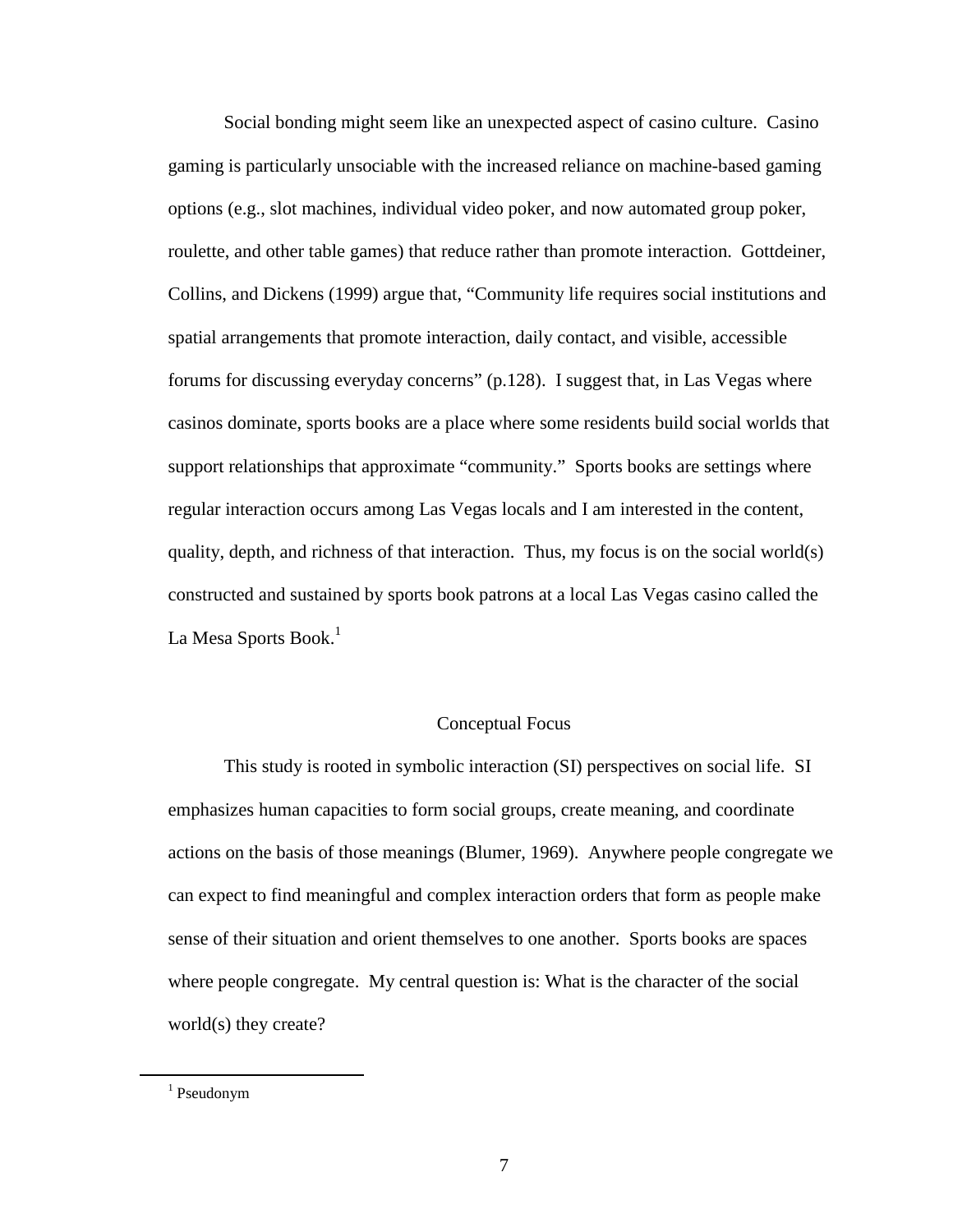I draw from the social world concept, which is based on the idea that humans, through repeated social interaction, create order, norms, and values. Consequently, the social order, norms and values structure the ways in which members of that world interact with one another. At the most basic level, the research focuses on how patrons of the La Mesa Sports Book create meaning and mutual understanding through social interaction. The shared activities in the sports book create and sustain interaction order and ritual chains, and shared collective experiences that constitute a social world.

This study also deals with the more general themes of sport, gender, and gambling. Basically, the study is unique in that the research examines a specific point in which all three of these themes intersect. The research reveals that regular patrons of the sports book establish social order and out of this a hierarchy is created, different types of relationships are formed and evolve, and gender norms are reinforced—specifically male-dominance within a public setting.

The following chapters will discuss those elements of the social world found within the La Mesa sports book. In chapter 2, I review the core literature and concepts I draw from to analyze the La Mesa Sports Book. Next, in chapter 3, I discuss my methodological approach. Chapter 4 describes the elements of the social world of the La Mesa Casino Sports Book. Chapter 5 examines the social order that guides interaction between sports book patrons. Chapter 6 explores the social life of a regular at the La Mesa Sports Book. Chapter 7 discusses the La Mesa sports book as a third place. Chapter 8 concludes the research and suggests future directions for study.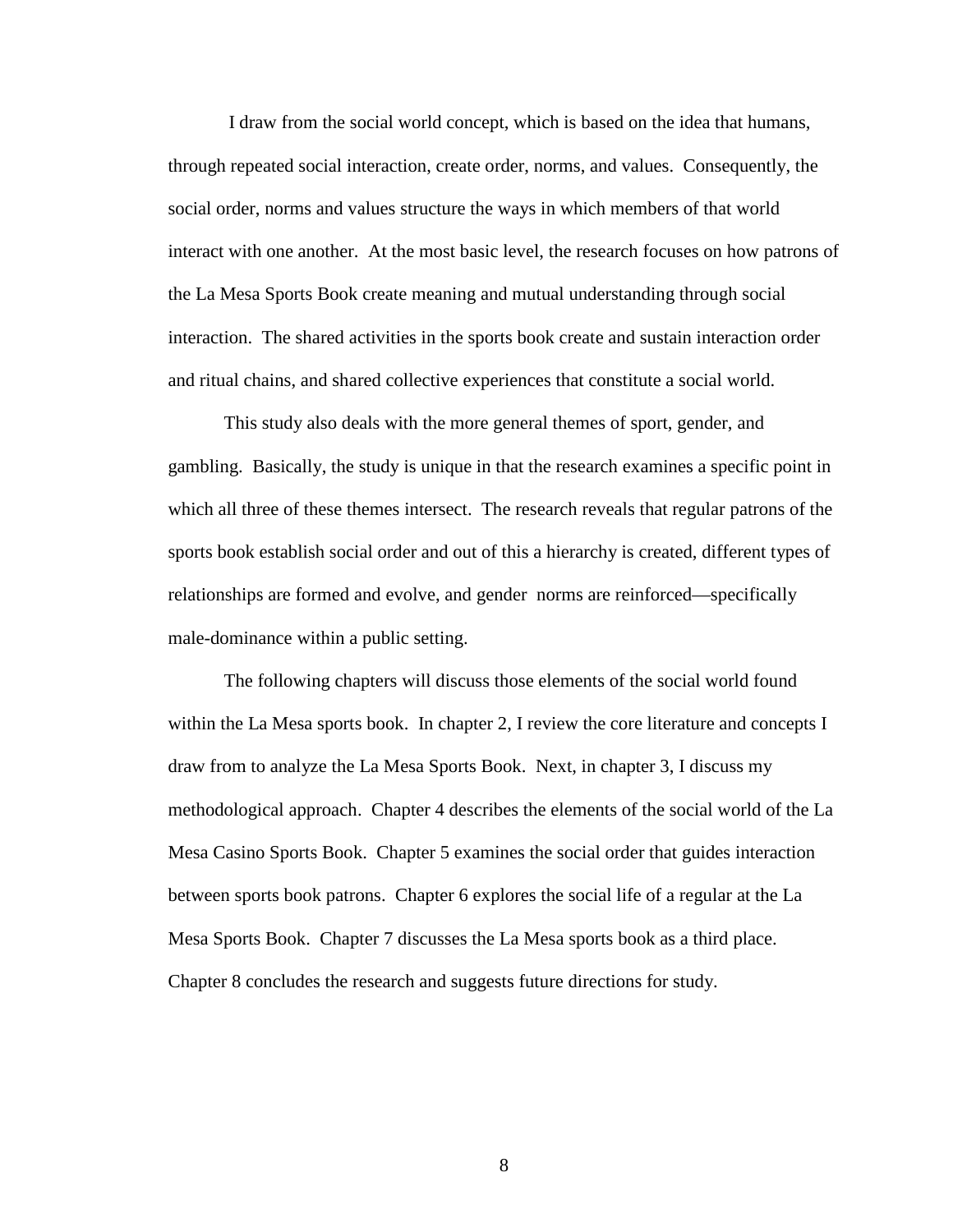#### CHAPTER 2

#### LITERATURE REVIEW

This dissertation discusses the casino sports book as highly gendered space where men form social worlds anchored in masculinized activities ordered around sports gambling. In this chapter I review sociological standpoints on sport, gambling, and gender to situate this study in disciplinary context and then draw connections to disciplinary themes that the ethnography will inform.

Few studies have addressed the three-part thematic focus on sport, gambling and gender. Rather, sociologists have typically theorized each of these analytical elements singly or in relation to one of these other elements. Gender, along with race and class, occupies a position at the center of sociology's core focus on inequality. Sport and gambling have been curiously relegated to secondary status in the discipline's unofficial hierarchy of core issues. Sociologists see sport as one many social institutions where gender inequalities are played out from the boardroom to the playing field to media symbols. Historically, sociologists have given gambling even less emphasis than sport. As gambling participation and gambling sites grow, researchers are turning in larger numbers to study pathological gambling practices and the political-economy of gambling's growth.

This study offers a modest attempt to draw linkages across all three of these sociological concerns through an ethnographic analysis of a sports betting context. My interest revolves around what happens among patrons in a social space where men gather to participate in activities devoted to gambling and sport.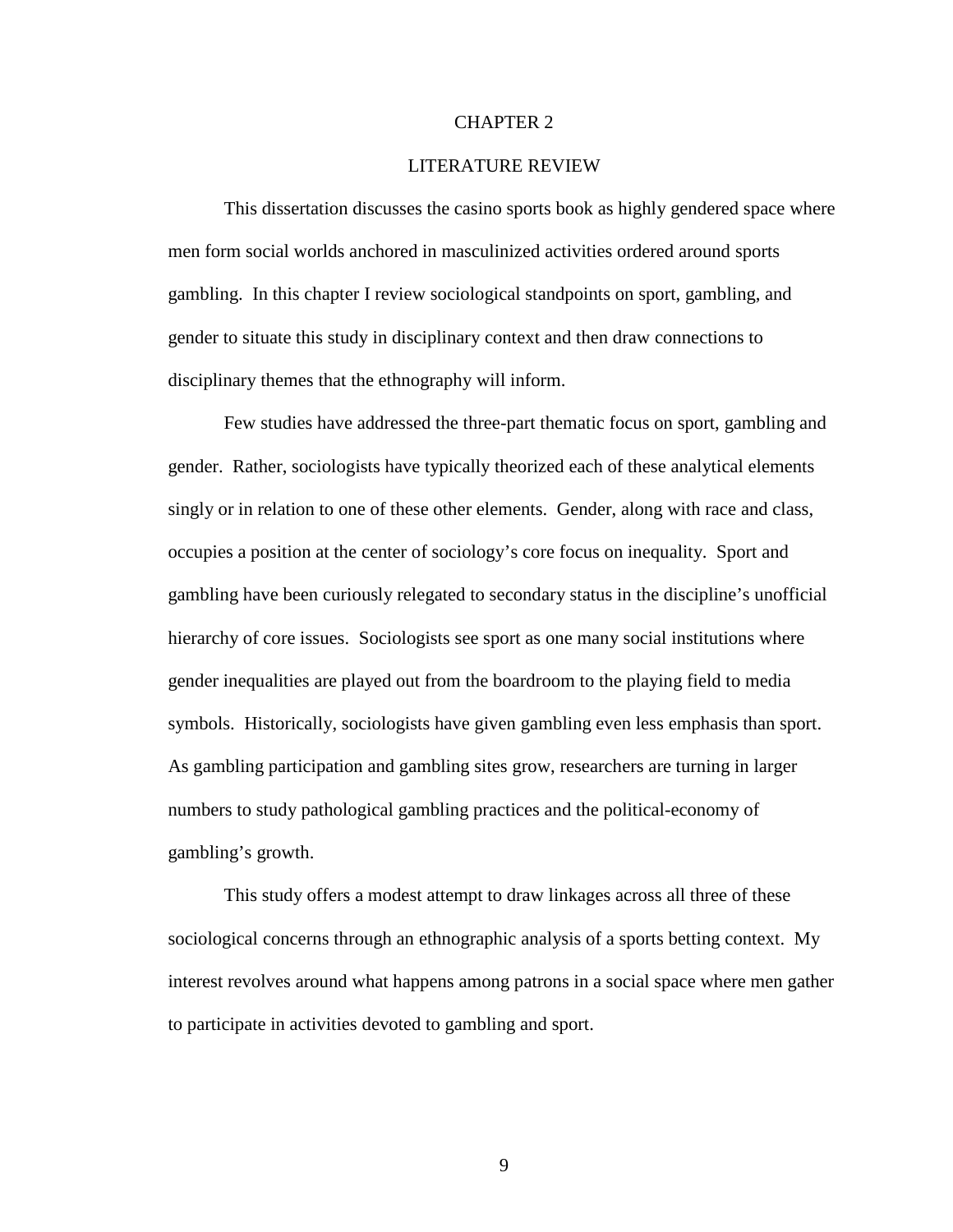As sport and gambling grow, we need to better understanding the sociological dynamics of the settings where these spheres intersect and the social worlds that people create in these contexts. In the following sections, I review the sociological literature on sport, gambling, and gender that frames and informs my analysis. I begin, however, with a brief history in the legalization of sports gambling in Nevada as a way to mark the uniqueness of the casino sports book context that I analyze. Following this discussion, I describe the relationship between gender and sport—followed by reviews of relevant issues in the sociological literature on third places, social worlds, and social order. Finally, I describe some key conceptual tools from ethnographic studies of social worlds and the nature of interaction that I use to direct my analysis of the casino sports book.

#### The Rise of Sports Gambling

"Americans have never quite agreed on what to do about gambling" (Schwartz 2005, p. 12). This statement captures the tumultuous history of gambling in the U.S. Lotteries were the first legal form of gambling used as an economic tool to finance colonies, universities, churches, and even the revolutionary armies (Thompson, 2001). Despite this start, gambling has been banned and reinstituted at various times and in various cities and states ever since. The history suggests that Americans seem to move between tolerating gambling as a go-to source of funding for state and local governments and banning games of chance for moral ideals.

The federal government originally lumped sports betting in with all other forms of gambling and legislators gave states the responsibility to legalize games of chance within their borders. Nevada was the "rogue state" that first took the step. The infamous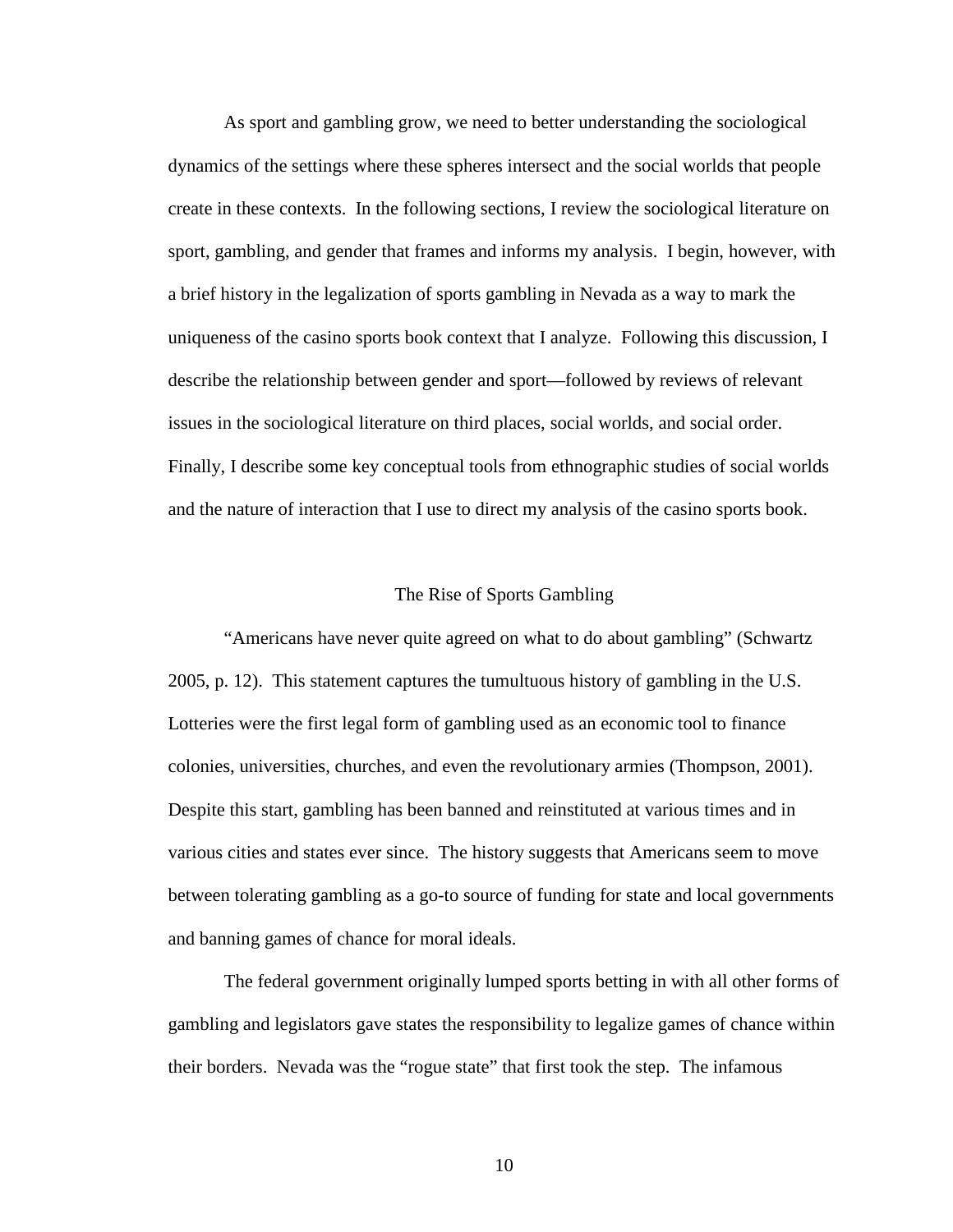mobster, Bugsy Siegel, created the first race and sports book in the late 1940's when he opened the Flamingo. He transformed the back floor of the Flamingo resort into a space that would take bets on sporting events. Siegel used the technological advances of television to create an atmosphere where people could place a bet on races and sporting events and then stay and enjoy the events. The Flamingo sports book closed by the early 1950's in response due to a federal tax hike on American sports betting.

In 1951, Congress responded to a college basketball points shaving scandal by imposing a 10 percent tax on all sports betting transactions (Rosen, 1978). The federal action forced sports betting to be relegated to seedy joints called "turf clubs." Places such as the "Vegas Race and Turf Club," "Hollywood Sports Service," and "Del Mar" in Las Vegas, and the "Reno Turf Club" in Reno opened and closed frequently due to poor management or failed attempts to evade the federal tax law. According to Davies and Abram (2001), the "turf" or "race and sports" clubs that survived the tax only did so by learning to circumvent the system. For example, in exchange for a \$500 bet regular customers received a ticket for \$5 with a designated mark on it that let the club know that the bets was for \$500. Thus, during audits, the clubs would only be required to pay 10 percent off of \$5, instead of \$500. Moreover, clubs also took bets "off book," meaning that there was no formal record of the bet so that tax auditors and state regulators were unable to track those bets. Unknown customers were given accurately written tickets for fear that they might be federal agents operating a sting (p. 123).

Congress passed legislation on October 15, 1974, which lowered the 10 percent tax to 2 percent. Nevada Senator Howard Cannon spearheaded the lobbying efforts and, as a result, the turf clubs were, for the first time, able to turn a profit on running a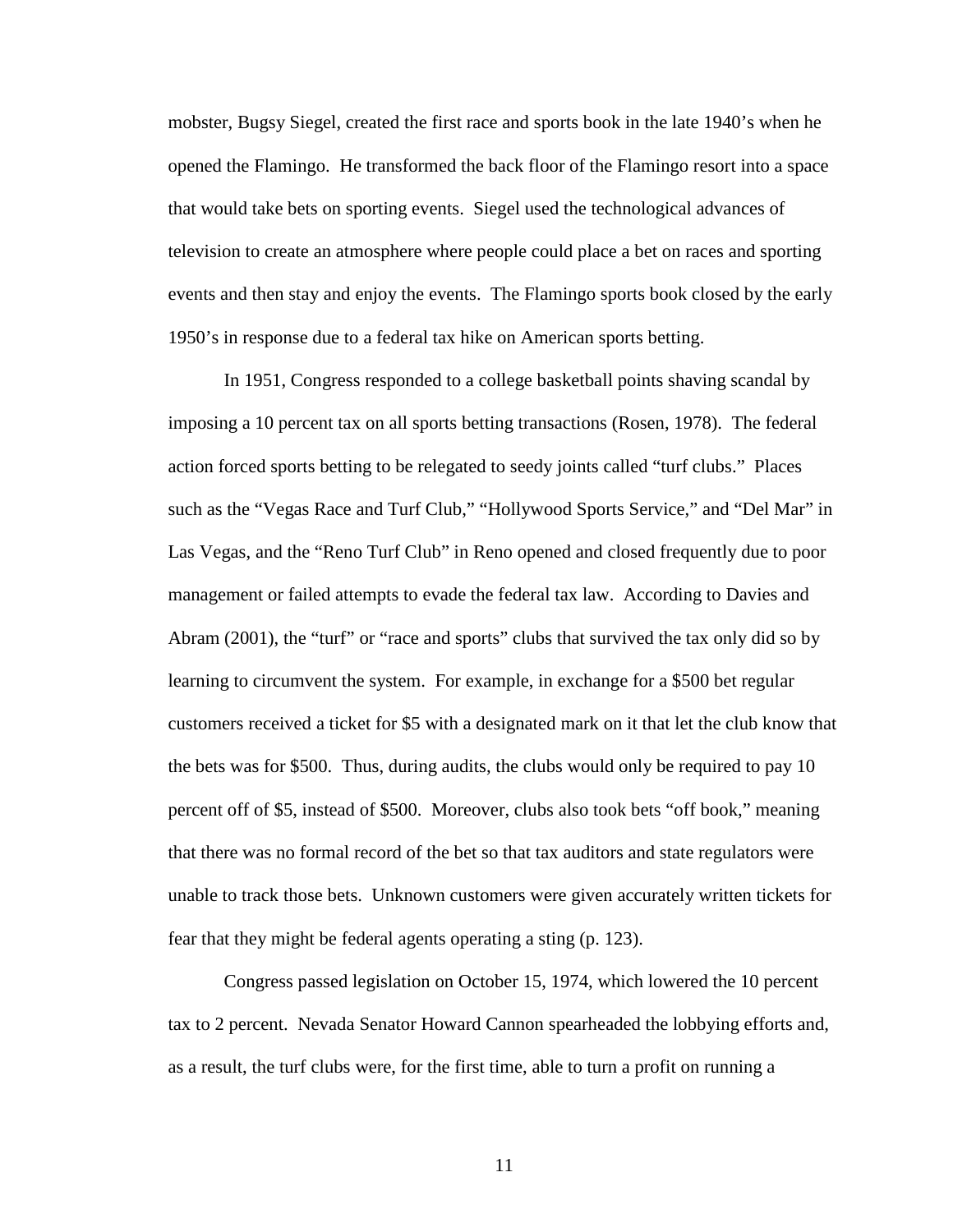legitimate sports book. During the first year alone, wagering on sporting events quadrupled after the lowering of the tax (Thompson, 2001). The casinos took notice of the success the turf clubs were having and quickly began developing plans to open up their own sports books. $^{2}$ 

Despite the economic viability of sports betting in Nevada the rest of the country seemed to embrace a negative perception of sports gambling. This perception was solidified with a series of betting scandals during the 1980's. In response, the professional sports leagues and the National Collegiate Athletic Association adopted stringent rules against gambling and those who participated in sports gambling.

In the late 1980's a couple of states created state sponsored football lotteries to generate revenue, setting in motion a new round of controversy over sports betting. The lotteries became widely popular, but also attracted scrutiny from the federal government. In an effort to stop the spread of any and all forms of sports gambling, the government drafted legislation prohibiting the practice.

On February 22, 1991, United States Senator Dennis Deconcini (D-Arizona) introduced the Professional and Amateur Sports Protection Act (28 U.S.C. §§ 3701-3704) on February 22, 1991 (Cabot, et al., 1999). Deconcini said, his bill "serves an important public purpose, to stop the spread of state-sponsored sports gambling (1991)." Subsequently, the bill was passed, thus making any wagers on amateur or professional sporting illegal, except where already permitted. Thus, Nevada, along with Montana,

 $\overline{a}$ 

 $2^2$  Casino operators then targeted the remaining legal restrictions on the casinos ability to maximize their earning potential through sports betting. During the same year, Frank "Lefty" Rosenthal, a renowned sports gambler, appeared before the Nevada legislature on behalf of the Gaming Control Board and explained the viability sports books and how the casino could benefit from this new revenue source. As a result of Rosenthal's testimony, the state legislature approved changes to the laws, thus allowing casinos to fully capitalize on sports gambling. Not only did Rosenthal make it easier for casinos to successfully run sports books, but he was also instrumental in designing the sports book at the Stardust, which is considered the standard bearer for what is now the prototypical race and sports book.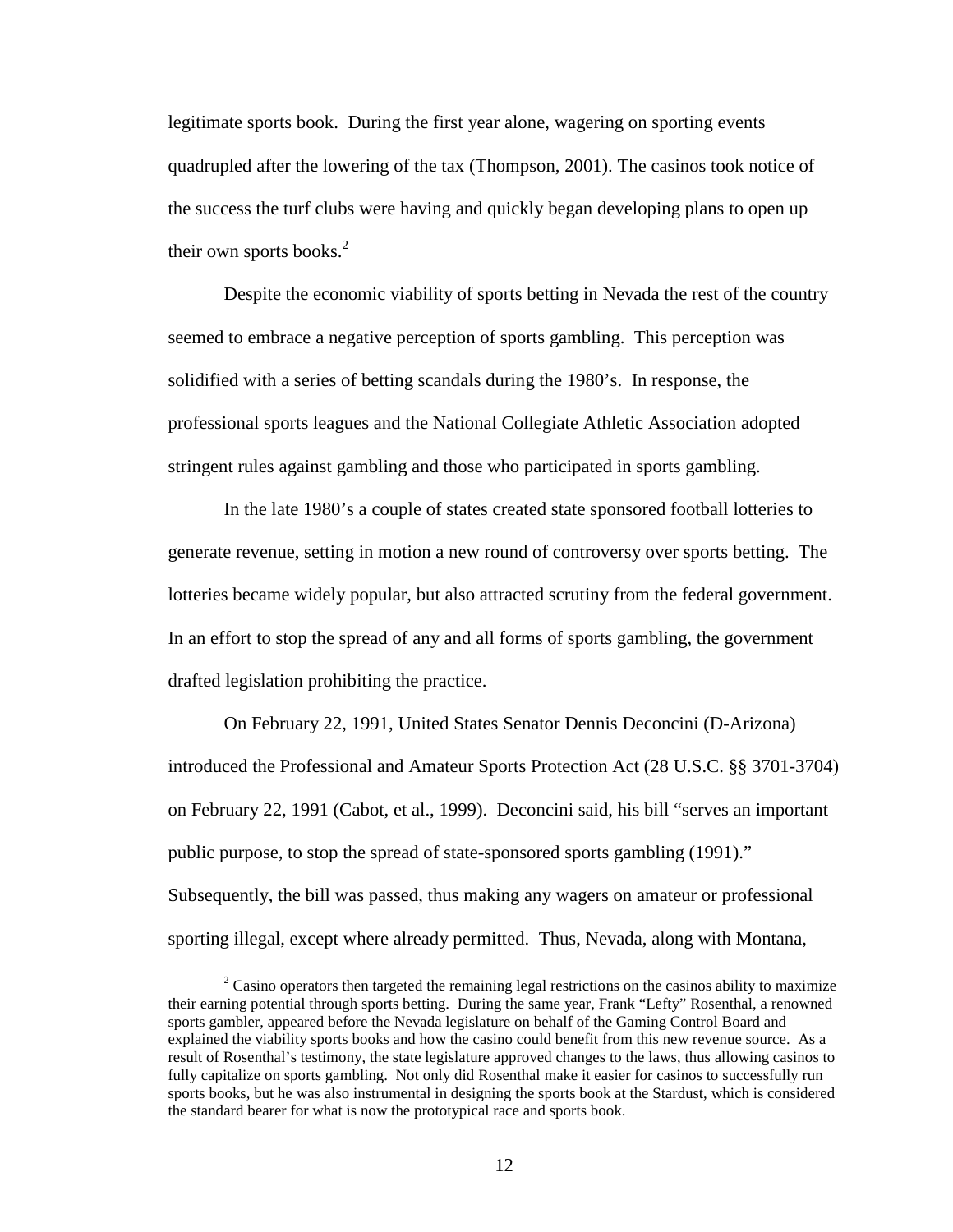Oregon, and Delaware retained the right to continue sports gambling and, New Jersey was given a one-year window to decide whether they wanted to also legalize the practice, which they allowed to pass without making a decision (Thompson, 2001).

As a result, Oregon and Montana were able to keep their sports lotteries, Delaware had previously voted to legalize sports gambling but decided never to act upon it, and Nevada was allowed to keep sports gambling legal. Outside of those states sports gambling remains illegal. However, at the present time, the state of New Jersey is attempting to have the federal ban overturned, because they have decided they would welcome legalized sports betting (Mueller, 2009). The sole purpose of their attempt is to generate a new revenue stream during these difficult economic times.

The presence of sports gambling on the internet has created some new challenges to the United State's enforcement in prohibiting the practice. Many of the websites that offer sports gambling usually reside in countries where sports betting is legal. Still, the United States has used its laws to indict the owners of those websites, despite appearing to lack jurisdictional authority.

Originally the government used the Wire Act of 1961 (18 U.S.C. § 1084) to prosecute those involved with offshore sports books. But, in 2006, the House of Representatives passed the Internet Gambling Prohibition and Enforcement Act (H.R. 4411), thus creating a more updated statute to go along with times. The act made it illegal for foreign companies to accept sports bets from United States citizens.

Although, the Tenth Amendment allows for matters involving gambling to be resolved by each state, one can see that the federal government has played an active role when it comes to sports gambling. Most federal laws deal with the prohibition of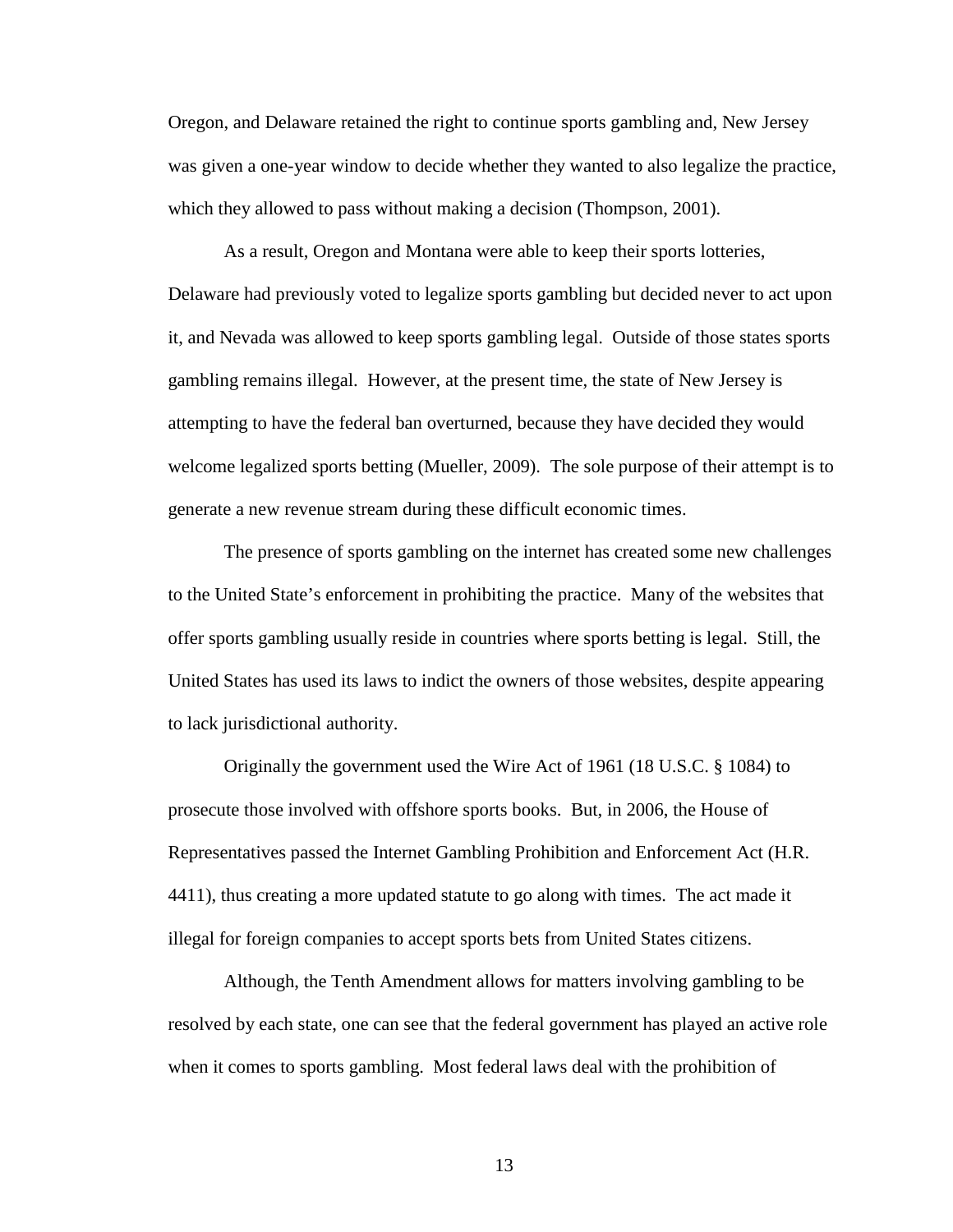gambling information (18 U.S.C. § 1304; 18 U.S.C. §1084), devices (15 U.S.C. §§1171- 77), or paraphernalia (Act of 1890, Act of 1895; 18 U.S.C §1953), but the Professional and Amateur Sports Protection Act of 1992 (28 U.S.C. §§ 3701-3704) specifically prohibits the wagering on any sporting events and the Internet Gambling Prohibition and Enforcement Act (H.R. 4477), which specifically prohibits all forms of gambling on the internet.

Despite all the federal legislation against sports gambling, the one constant that has remained is that Nevada is the only place where sports gambling legal and out in the open. This fact alone is the main reason why this study is so unique. The social space of a legal sports book is overlooked as a context rich in social interactional dynamics. This dissertation provides insight into the social world of a legalized sports book and the elements that create and sustain that social world. I now turn to the sociology of sport and gender.

#### Gender and Sport

In Western culture, men have always dominated the social realm of sport. According to Messner (1987), sport is an arena that enacts and perpetuates male bonding. Sport sociologists have found that sport is a hyper-masculinized culture used to legitimatize men's domination of women and their control of public life (Bryson, 1987; Farr, 1988). Men learn this culture in early childhood socialization processes that emphasize traditions, rituals, and formal codes that define maleness. The ideas are handed down from generation to generation (Gilligan, 1982). I will explain in this dissertation that the social world of the sports book is a highly masculinized. Males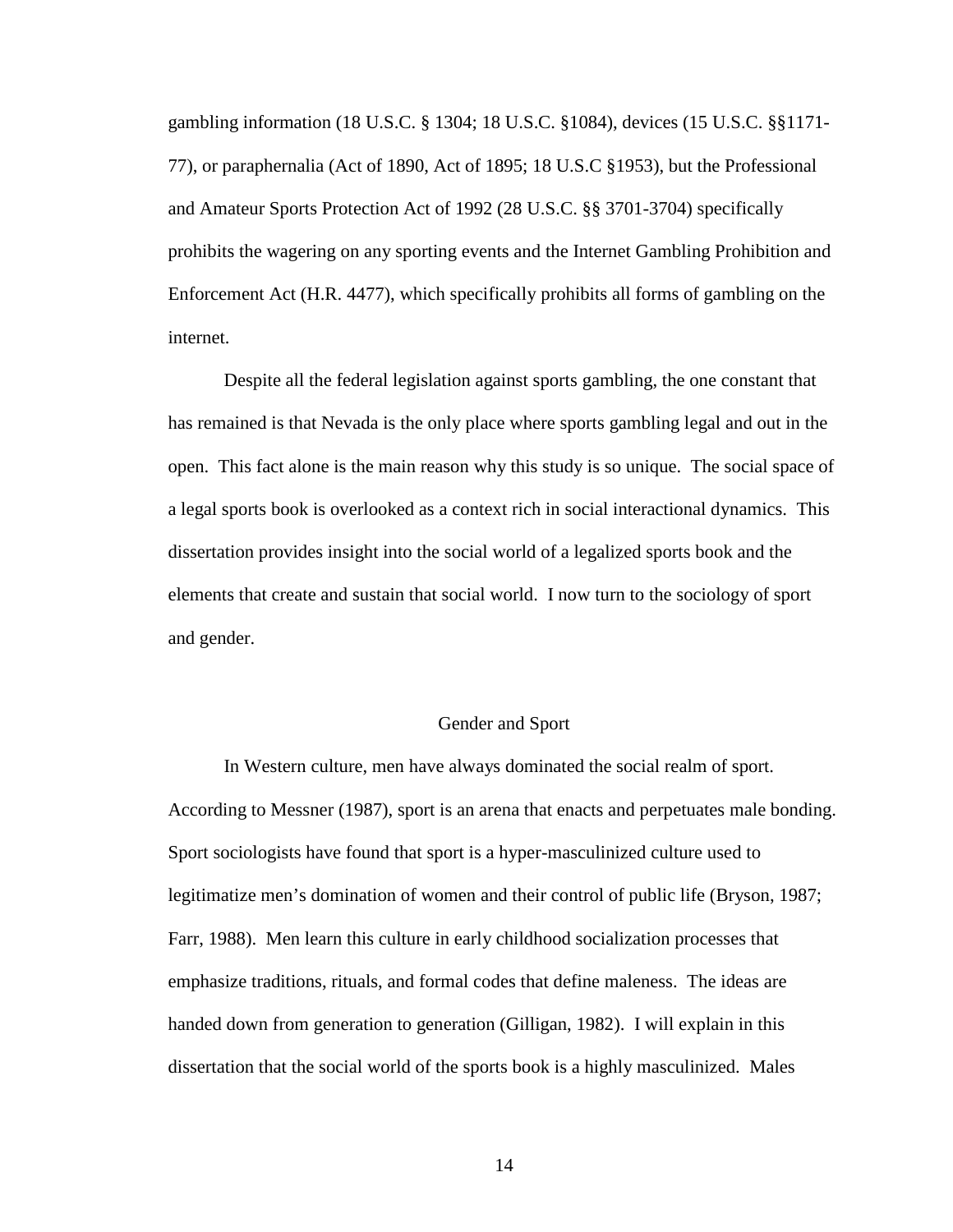dominate this social realm. I draw upon prior research on sport as a masculine activity to illuminate the type of gendered dynamics I will discuss in later chapters.

While gender equity in sports has grown over the past couple of decades, a large gap between male and female representation still remains (Eitzen & Sage, 2009, p. 327). Eitzen and Sage (2009) point out that "laws [such as Title IX] may force compliance in equality of opportunity for females in the world of sport, but inequalities in sport continue, albeit in more subtle and insidious forms" (p. 318).

Many sport historians and sociologists define the rapid expansion of organized sport at the turn of the twentieth century as a moment of cultural change that solidified modern sport as a bastion of masculine pride and participation in the U.S. (Messner, 2007). Specifically, these scholars point to the expansion of industrial capitalism leading to a changing division of labor between men and women. Men left the privacy of their farms to work in the public sector, while women were left to stay at home and perform the domestic duties. A new basis of male privilege was created out of these disparate realms of labor (Hartmann, 1976; Zaretsky, 1973). But, industrial capitalism also created a crisis of masculinity due to the rapid ascension of social feminization as women became more involved in schools and work (Messner, 2007). As a result, men looked to other social realms to dominate and organized sport became a way for men to assert and validate their masculinity (Dubbert, 1979).

Eitzen and Sage (2009) argue that in North American society there is an "overemphasis on protecting women and girls from the experiences of achievement and success and the underemphasis on developing physical skills" (p. 316). These attitudes are apparent in the realm of sport. Sage (1970) provides three reasons for women's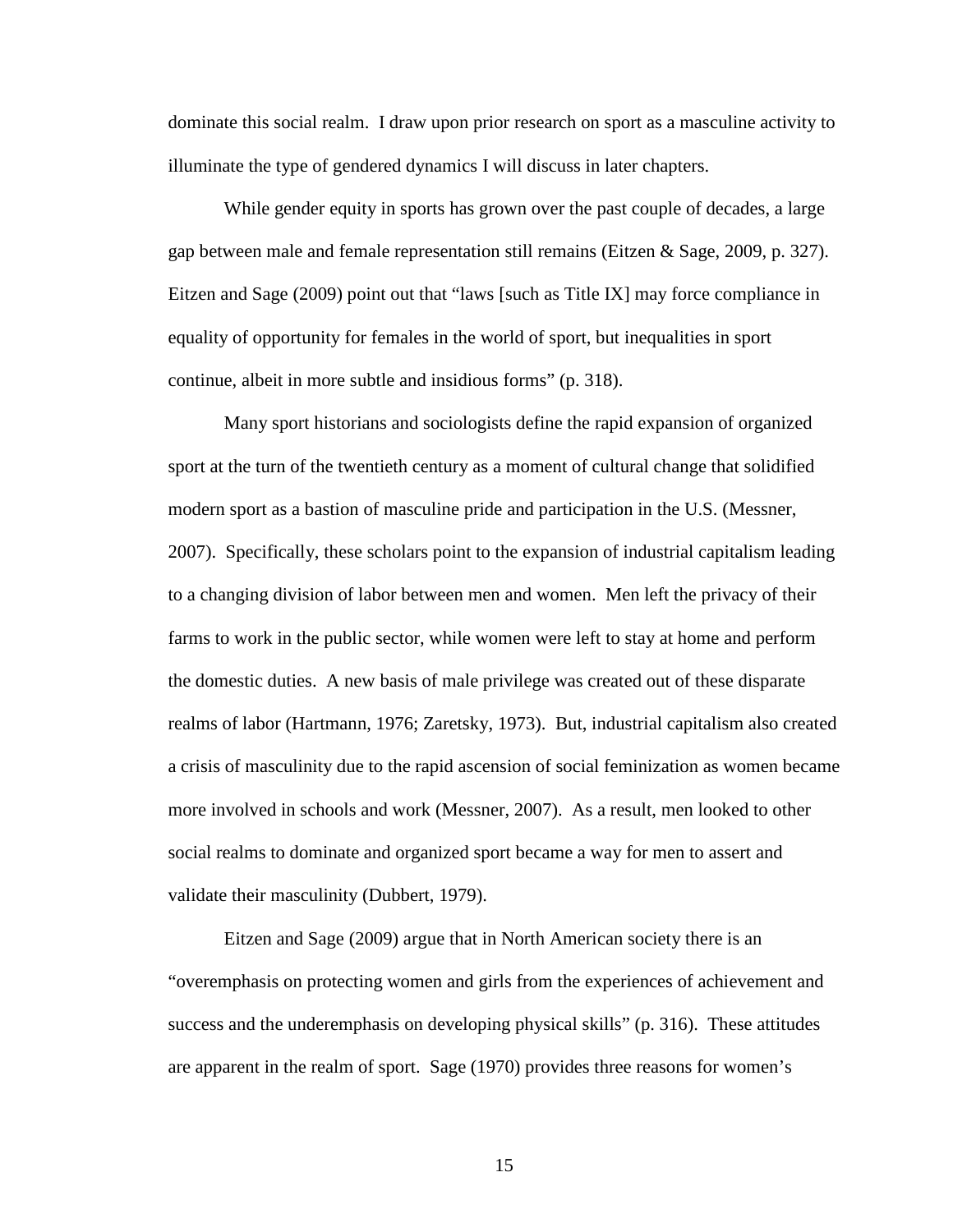historical insignificance in sport: "(1) Women's cultural 'tasks' have been child rearing and homemaking. This left very little time for sport participation; (2) The deep-seated suspicion that vigorous sports were a health hazard for women; and (3) Social mores of masculine-feminine sex roles have discouraged women from participating in sport" (p. 288). These cultural assumptions situate female characteristics as passive, docile, and nurturing, rather than aggressive, competitive, and athletic. These expectations are manifested through socialization processes at home, in school, and through mass media. In every society, children are taught about gender roles and expectations through the socialization process. Children are educated on what is meant to be masculine and what is meant to be feminine. The social actions that are considered "right" are reaffirmed, while "wrong" actions are met with disapproval. As such, children learn to act according to their sex, thus, intertwining sex and gender. These expectations are carried all the way through childhood and adolescents and into adulthood. Studies of sport and gender expectations in the U.S. find that parents, especially fathers, encourage their sons to participate in sports more than that of their daughters (Shakib & Dunbar, 2004; Witt, 1997).

Gender roles and stereo-typing are also reinforced outside of the home through school and mass media. School perpetuates gender roles indirectly as the majority of teachers are women and the majority of administrators are men (for statistics *see* Eitzen & Sage, 2009, p. 319). Thus, children learn that there is a difference in status between men and women. Within the media, there is a major difference between the coverage of men and women's sports, despite the fact that women have made great strides in gaining exposure. Male athletes still dominate all forms of media—TV, newspapers, magazines,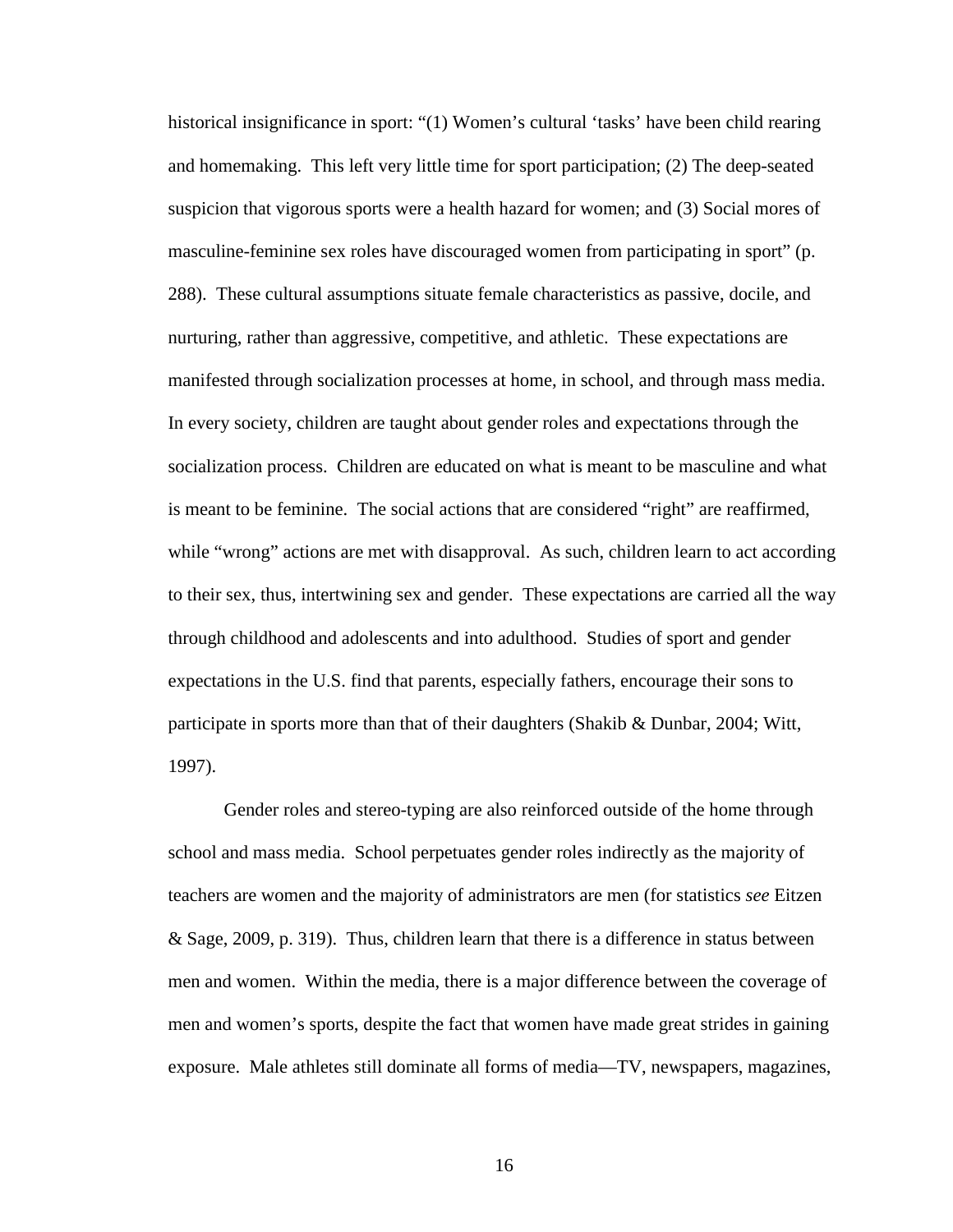movies, and internet—and, therefore, gender stereotyping persists (Eitzen  $\&$  Sage, 2009, pp. 319-320).

Despite major changes toward gender inclusion over the last decade—such as the growth of women's professional sports league, greater media attention to women's athletics, and continual increase of participation—sport remains an activity or interest that is clearly demarcated as a "male" as domain. Sport as a masculine pursuit goes beyond participation on the field, court, or course, as it also carries into the stands as a fan.

Gosling (2007) argues that women not only face obstacles to participate in sports on the field but also as a fan. Her work on female spectatorship demonstrates that although many women attempt to participate in sport as a spectator, they are also "restricted from attending most mass spectator sports due to cultural expectations [regarding domesticity and care-giver responsibilities] and gender discrimination" (p. 252). Other research suggests that women are also limited in their leisure options compared to men (Deem, 1982, 1986; Shaw, 1994; Wearing, 1998).

Male locker rooms are distinct hypermasculine gathering places for male sports participants. Curry (1991) describes that male locker rooms as "bastion[s] of privilege and a center of fraternal bonding" (p. 119). According to Curry, talk among male athletes in locker rooms focused on women as objects, taking form of loud profane performances for other men. Similarly, Mariah Burton Nelson (1991) has said that the locker room is a place where men discuss women in great detail, boast about sexual prowess, and create a wholly male culture space. The locker room reflects sport's dominant male cultural tendencies that combine competition and fraternal bonding. Curry explains that the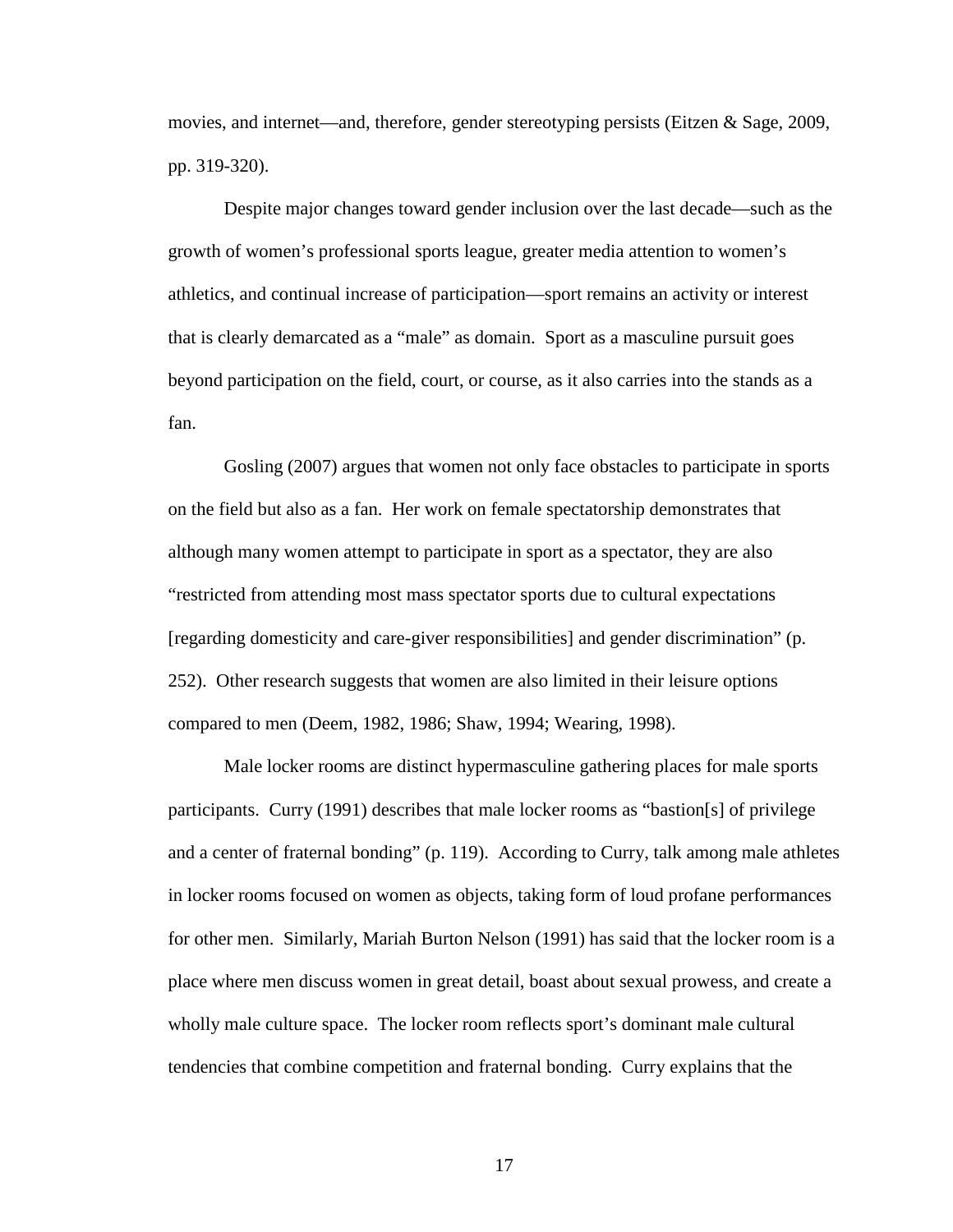competition between the athletes revolves around both status and position on the team. "While sport provides an activity to bond around one's position on the team is never totally secure" (Curry, p. 123). The bonds among athletes are characterized by low levels of intimate disclosures and an array of social rules about how interaction should occur. "If one follows the 'rule,' then he has the 'right' to participate in bonding. If one does not follow the rules (i.e., quits), he ceases to exist in a bonding capacity" (p. 127).

As I will explain, sports books are also bastions of male competition, bonding, and machismo. While, officially more public than male locker rooms, sports books reflect the male cultural emphasis on sport and act, informally, as spaces where men create a masculinized social world where women are relatively absent except as objects of thought, talk, and desire. Next, I discuss the relationship between gambling and gender activities which indicate that the male-centered patterns that dominate sport carry over into sport gambling as well.

#### Gambling and Gender

Gender and gambling behavior has been widely studied. According to the National Research Council (NRC 1999, also see Shaffer, Hall & Vander Bilt, 1999) men are more likely to gamble. The NRC also suggestions that men are more likely to develop into problem gamblers than women. However, other studies suggest that gender does not play a significant role in the development of problem gambling (La Plante et al., 2006 Volberg, 2003; Hraba & Lee, 1996).

Although men gamble more, the number of women gamblers is growing. Volberg (2003) calls this trend the "feminization" of gambling. According to Volberg, the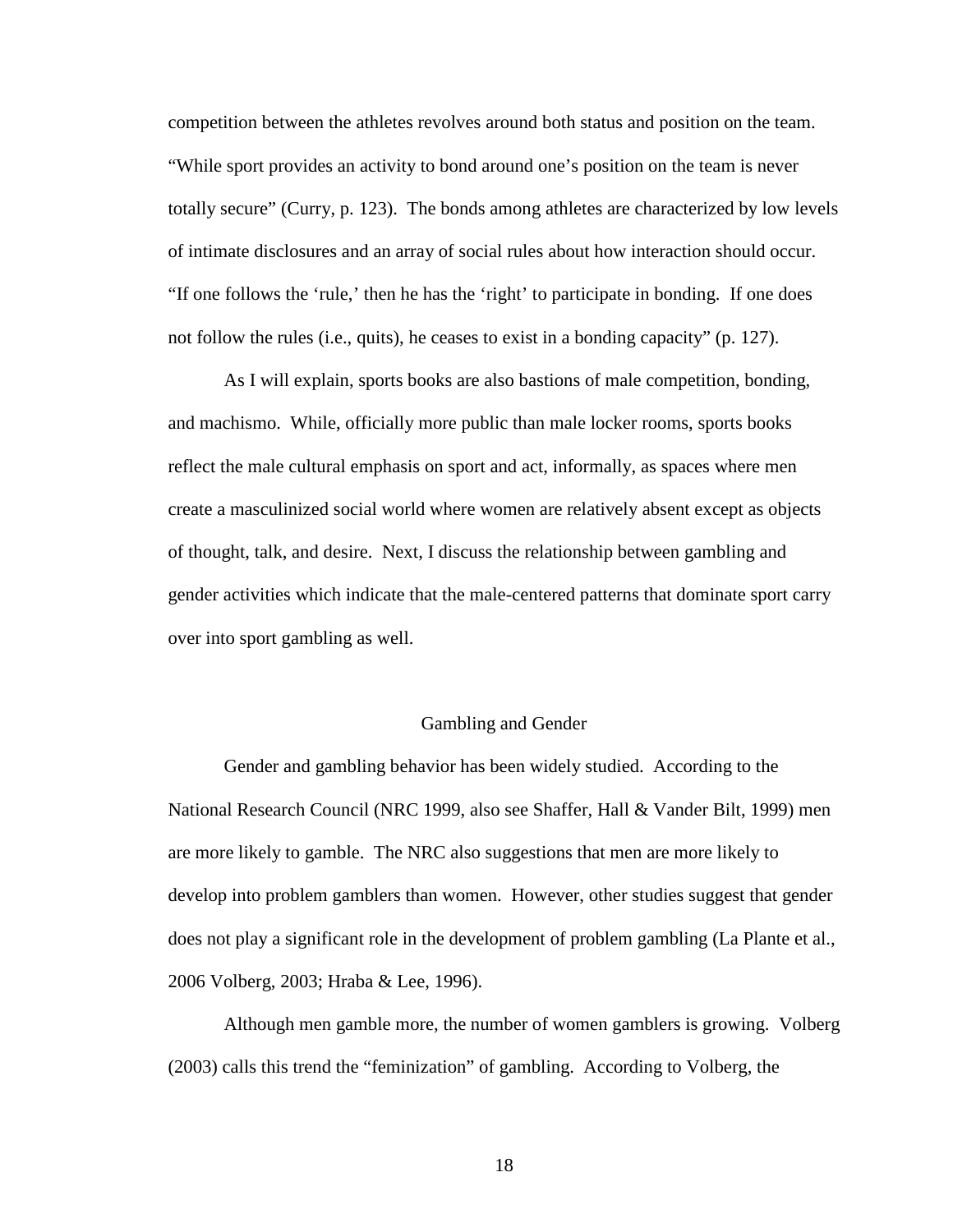"feminization" of gambling means that more and more women are participating in gambling activities and, consequently, more and more women are developing gambling problems. Volberg suggests that the increase in female gamblers is linked to the increase availability of gaming machines.

Gambling activities are highly gendered, and a number of studies show that female gamblers have a preference for gaming machines (Hing & Breen, 2001a; Lesieur & Blume, 1991; Tavares, Zilberman, Beites & Gentil, 2001). Men, on the other hand, are much more likely than women to gamble on sports, horse races, the stock market and even cockfighting and dogfights (Evans, Guthier & Forsyth, 1998; Geertz, 1973). Welte et al. (2002) offer another way to distinguish gendered differences in gambling behavior: men bet more on games of skill than do women.

Researchers have also identified differences in betting patterns between men and women. Spunt, Lesieur, Liberty, and Hunt (1996) found significant differences in how much men gambled compared to women and the variability in the types of games each gender played. Also, the career trajectory of a problem gamblers differs for men and women; men start gambling at an earlier age, show a relatively slow emergence of problem gambling behaviors, and take a longer time to seek help for their problem gambling, whereas women tend to start gambling later on in life, rapidly develop behaviors attributed to problem gambling and, subsequently, seek help more quickly than men (Potenza et al., 2001; Shaffer, LaBrie, LaPlante & Kidman, 2002; Tavares, Zilberman, Beites & Gentil, 2001).

Nelson, LaPlante, LaBrie, and Shaffer (2006) studied gambling problem trajectories by examining the relationship of gender and other demographic factors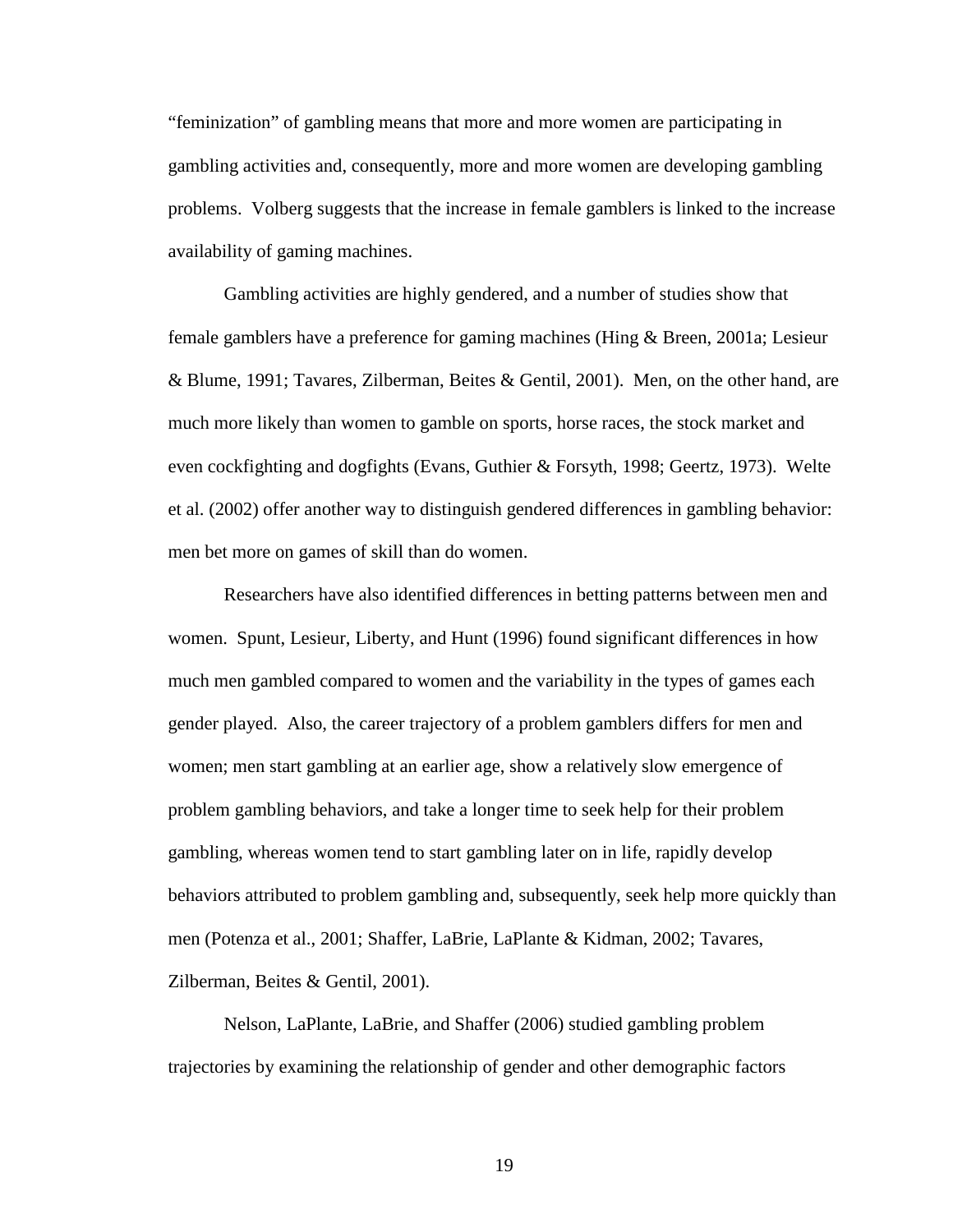among 2,256 gamblers enrolled in the Iowa Gambling Treatment Program. The researchers discovered that gender made a statistically significant contribution to the prediction of gambling problem trajectories. However, the research revealed that gender's contribution to problem gambling was only related to the age of initiation, or the point at which a person begins to gamble. Specifically, as explained above, men tend to start gambling at an earlier age and therefore, those men who become problem gamblers do so at an earlier age than women, who tend to participate in gambling activities at a later age.

Other researchers suggest that gender differences in gaming behavior can best attributed to the influence of culture. Specifically, Hing and Breen (2001a) argue that gambling preferences are culturally based and that social acceptance of the different types of gambling for both men and women are influenced by their availability within a given culture. Hing and Breen (2001b) examine the gender differences of socially accepted gambling activities between men and women in Western cultures. There is a wide acceptance of male participation in gambling activities, which show them as risk-takers, innovators and speculators. Conversely, since women are largely viewed as nurturers and caretakers there are fewer social norms that encourage their own risk-taking behavior, including gambling. Yet, this pattern maybe shifting as the women are increasingly participating in gambling activities, due in part to the widespread introduction of gaming machines which females tend to gravitate to for wagering (Volberg, 2003). Additionally, the spread of safe and clean gambling venues (Hing & Breen, 2001a; Trevorrow & Moore, 1999) is also spurring greater cultural acceptance of women gamblers in Western societies.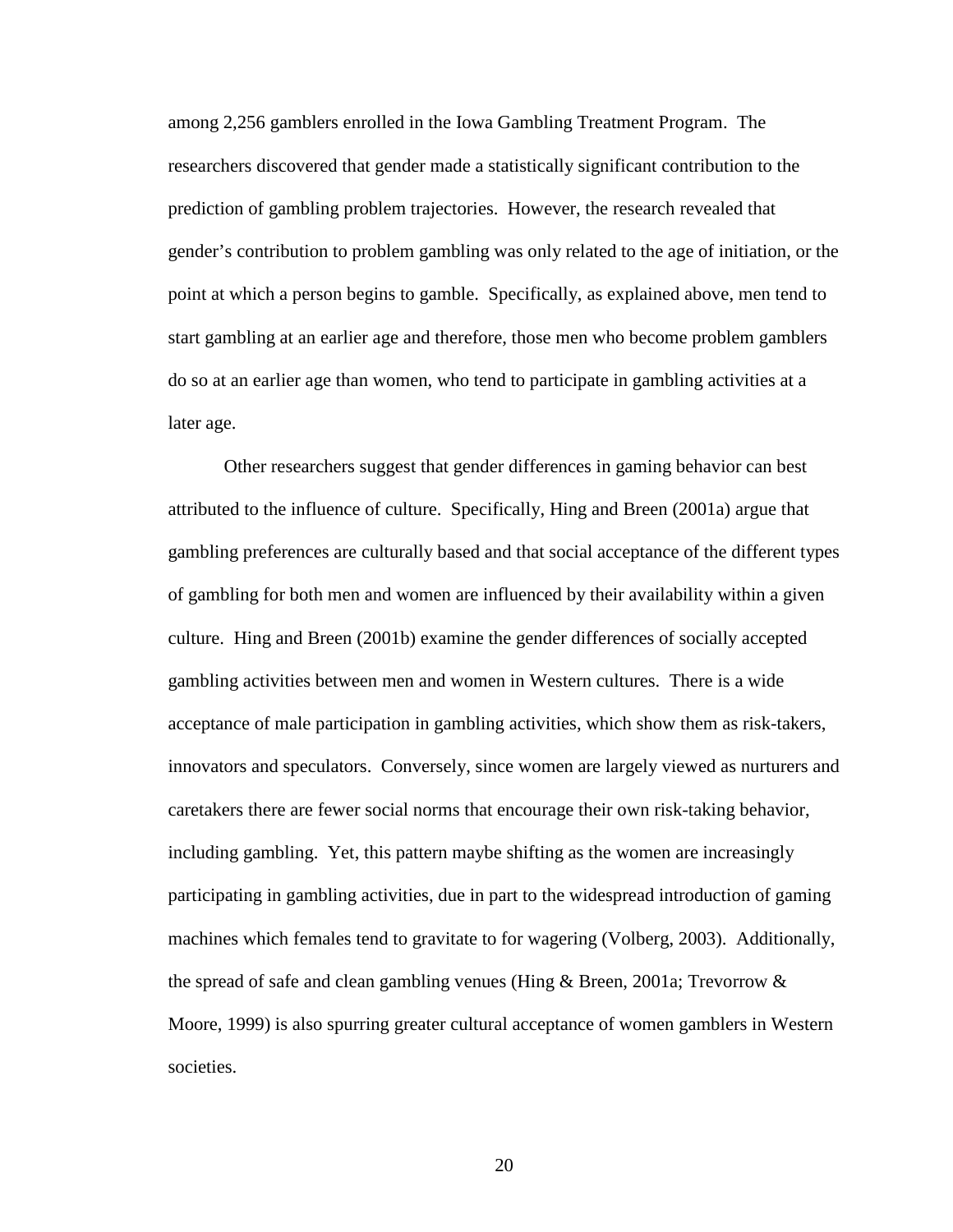In this dissertation, I discuss how the sports book remains a highly-gendered space with males constituting the bulk of the participants. The sports book offers men opportunities to gather with one another and wager on games that draw upon both skill and chance. The sport focus also reinforces cultural norms held by many males to wager, compete, bond, and express their masculinity in socially acceptable ways. Next, I discuss Ray Oldenburg's ideas of the "third place" and suggest that this concept is useful for capturing many aspects of the social nature of the sports book scene.

#### Third Places

Ray Oldenburg (1997) coined the term "the third place" to describe places that are outside of the home and work where people look to relax and enjoy themselves. The "third place" concept originates from Seamon's (1979) discussion of "at-homeness" or "homes away from home" in his book, *A Geography of the Lifeworld.* Third places are spaces of refuge where people can unwind and escape the grind of everyday life. It is an environment strictly made mainly for leisure. Third places are also normally homosocial environments, although they are not created strictly by men. For instance, Oldenburg notes that homosocial third places include beauty parlors for women and barbershops for men. Third places may also involve both men and women, such as coffeehouses, cafes, bars, and taverns (Oldenburg, 1997; Seamon 1979). The functional purpose of many third places is to offer a place for consumption in the context of leisure activity. But what people do in these spaces typically go beyond the instrumental act of purchasing and consuming goods or services. Instead, they create communities connected by habits of association that provides a social group to build cohesion, identity, and commonality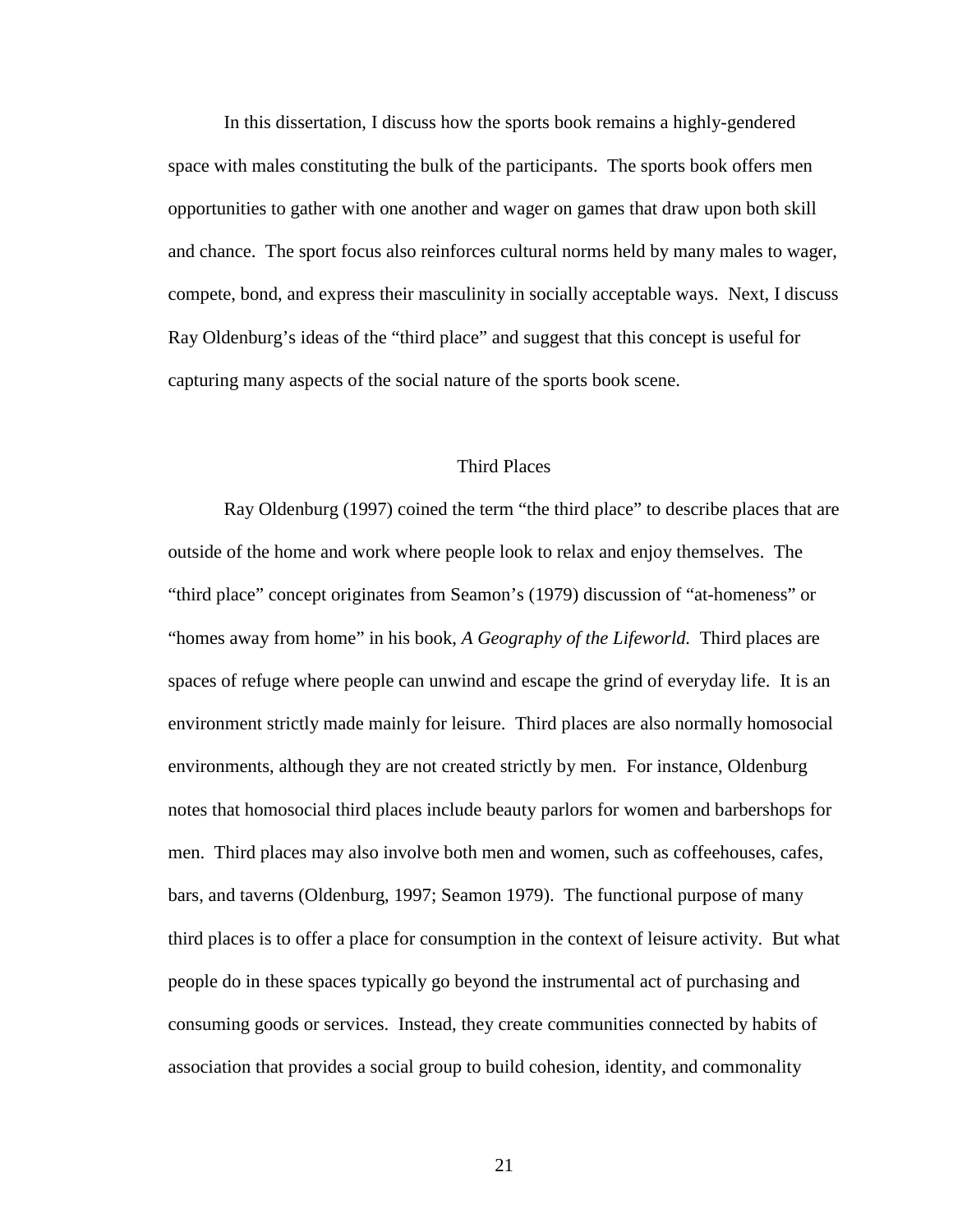outside work and home. More specifically, Oldenburg and others note several other characteristics that define a third place.

A third place is a *haven of escape and relief*. The attraction of the third place is that the function of the place itself is not affected by the harried nature of life external to it, nor is it affected by the stresses found on a daily basis. Also, the place must be on *neutral ground*. Individuals must be able to come and go as they please and are not required to be the host. Oldenburg says that the neutral ground "makes possible far more informal, even intimate, relations among people than could be entertained in the home (p. 23).

The third place is a *leveler*—it rids the group of major differences in terms of rank and position so participants are on relatively equal social footing with one another. The inclusive and accessible character of third places means there are no formal criterion for membership. Oldenburg points out that, "Third places, however, serve to *expand* possibilities, whereas formal associations tend to narrow and restrict them" (p. 24).

*Interaction is the anchor of social cohesion in third places and conversation is the main form of interaction*. Oldenburg explains that "neutral ground provides the place, leveling sets the stage for the cardinal and sustaining activity of third places everywhere. That activity is conversation" (p. 26). Patrons may exchange smiles and handshakes and backslapping, but the enjoyment created in the third place is pleasurable and entertaining conversation. Moreover, a third place is *accessible and accommodating*. That is, third places provide people with service at many times of the day or evening which increases the odds that one's acquaintances will be able to attend.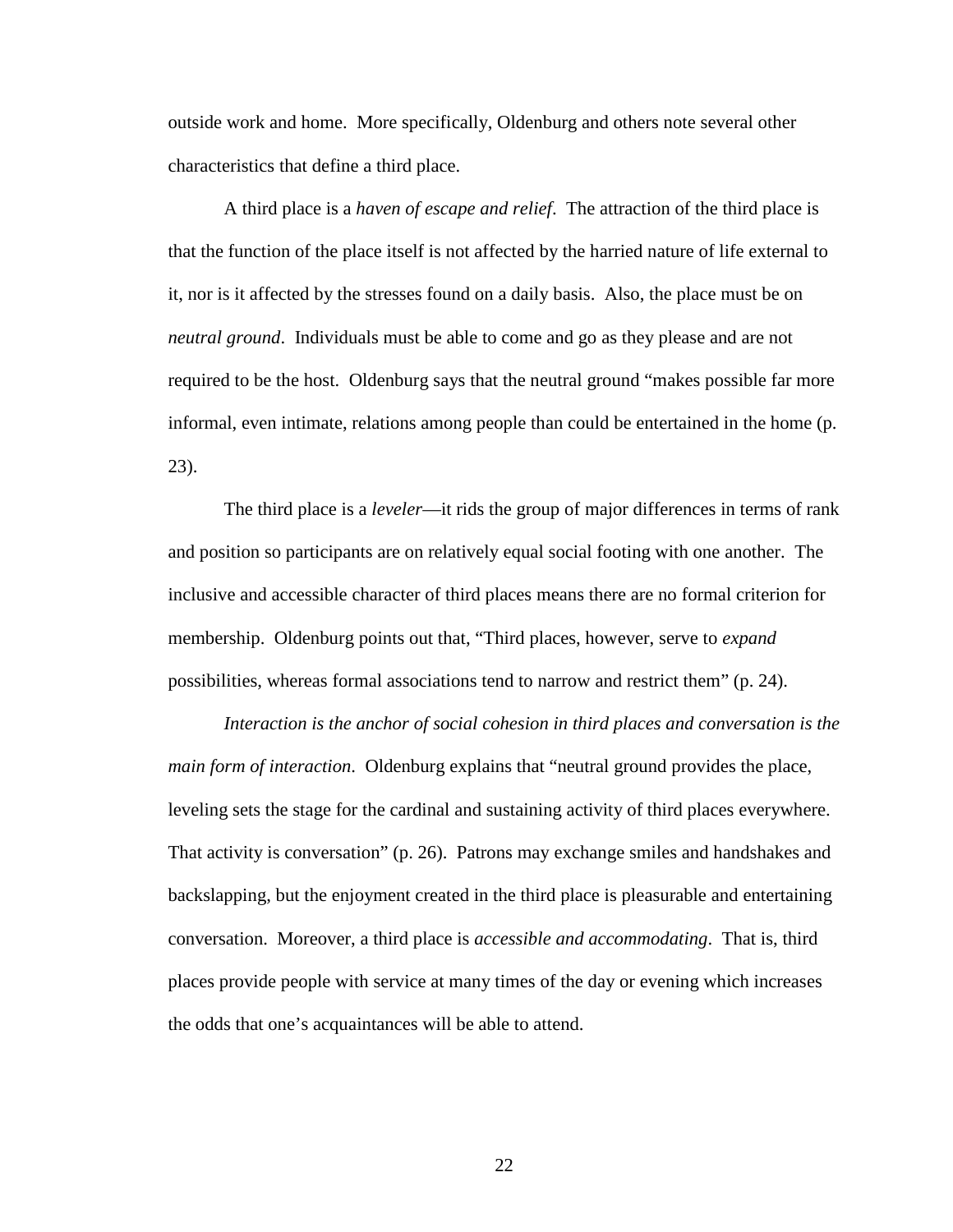Third places must have *regulars*. Regulars are the members that lure others back to the space. Everything else about the third place is secondary. The attraction to the third place is not the management, but the fellow patrons, "It is the regulars who give the place its character and who assure that on any given visit some of the gang will be there" (pp. 33-34). The regulars set the mood of the space, they dictate the style of interaction and how new faces are accepted, which is important.

The physical structure of the third place is usually unassuming. Oldenburg says there are three factors that contribute to the unattractiveness of the third place. The first factor is that third places are establishments that are commandeered by people seeking a place to linger in good company and more often than not these takeovers happen in older places. Second, the homeliness of the third place is a form of protection from attracting high volumes of strangers and transient patrons. Oldenburg points out that the third places that are male-dominated and where women are not openly welcomed in the place usually has a distinct seediness in order to repel female customers. Third, the plainness of the space removes and discourages all signs of pretention. A nonpretentious décor encourages leveling and diminishes social pretense.

The mood of third places is *playful* and the camaraderie makes it a *home away from home*. Oldenburg draws from Seamon's concept of "at-homeness", which refers to the sense of possession or control over a setting that need not entail actual ownership. Member's feelings of at-homeness include the sense of being able to freely express one's personality, receive warmth from others in the form of companionship, friendliness, support, and mutual concern.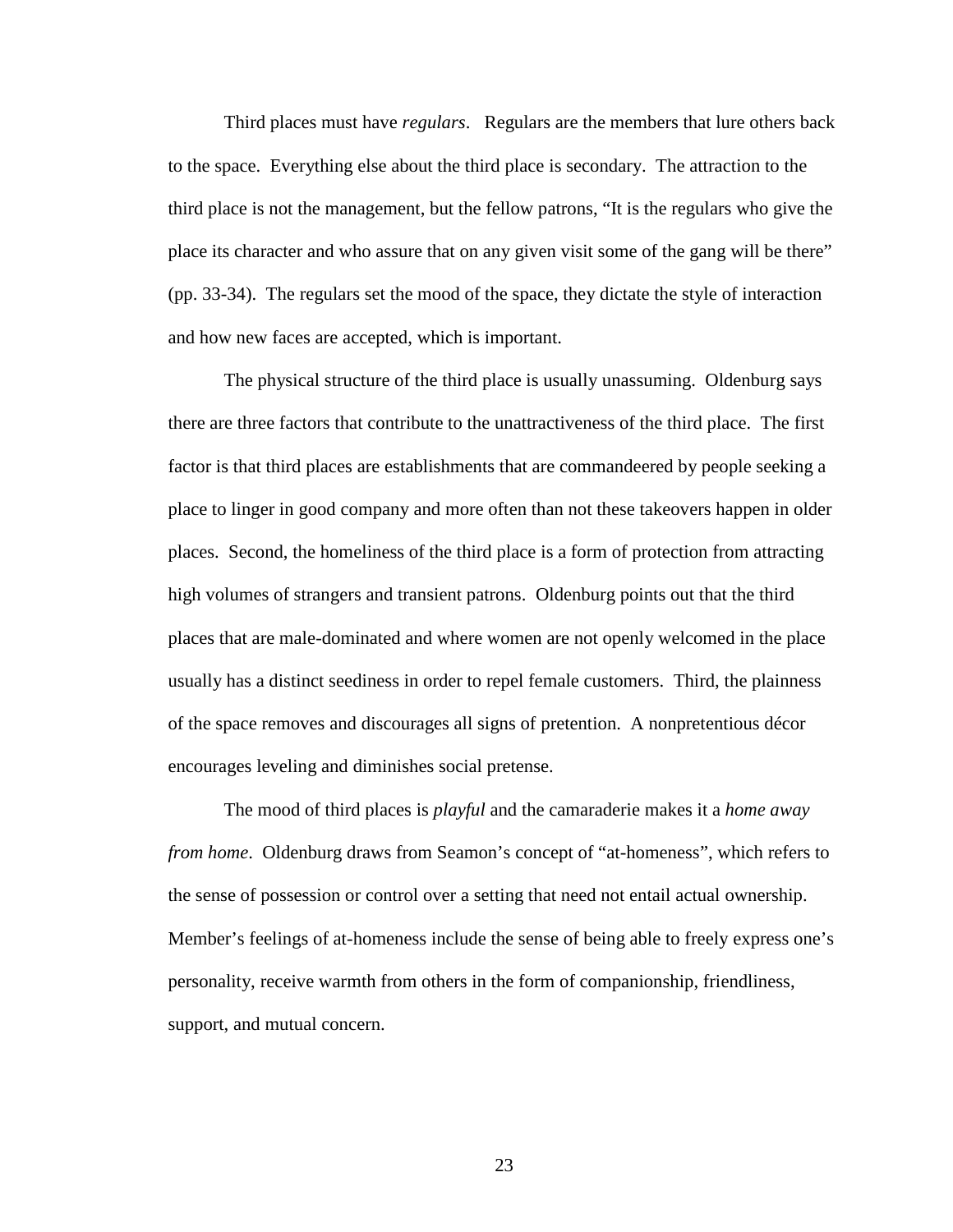None of these characteristics are theorized to effect the level of enjoyment of it patrons as much as gender. Oldenburg emphasizes the fact that the best and most enjoyable third places are those that have same-sex associations. In fact, sexual segregation may be the reason why third places emerge in the first place and their members sustain them over time. In general, people seek out a third place to establish a sense of connectedness and community with others and gender sameness seems to be a core feature of this process.

Many third places are organized in privately-owned, consumer-oriented settings, not wholly public contexts. This is to be expected in capitalist society predicated on private property and colonization of our social space by business activities. Increasingly, we live our daily lives in a series of business-oriented contexts. It is in these contexts where we carve out social worlds that fulfill our desire for group membership, social support, and belonging.

In most cities and towns local bars are popular third places for men to meet others, have a few beers, relax, and talk about current events, local happenings, and sports. Local bar environments are highly masculinized, dingy and dirty, often sports themed, and feature alcohol and other advertisements that display scantily clad women to appeal to male desires.

In Nevada, and especially Las Vegas, I argue that the sports book offers similar third place experiences for many patrons. One of my main questions is how patrons create a third place in the casino sports book. To answer this question I draw upon additional sets of conceptual tools from social world theory and Erving Goffman's concept of the "interaction order." I review these below.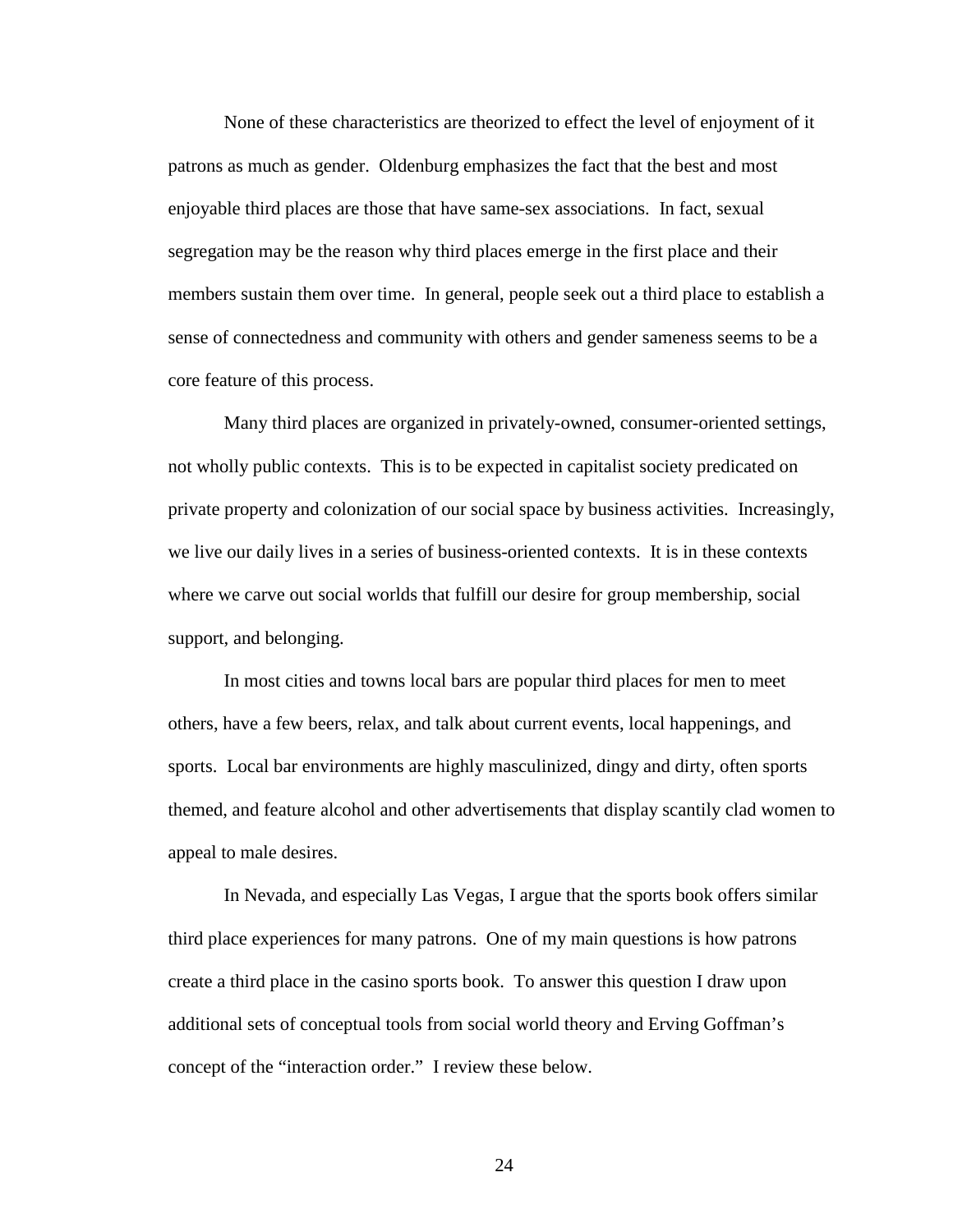#### Social Worlds

Local Las Vegas casino sports books offer space for locals to place sports bet. Bettors also meet and build connections with one another. Local casinos cater specifically to Las Vegas residents which increase the odds that some bettors will become regulars and create social worlds in the sports book anchored in repetitive social activities that extend beyond sports betting.

"Social world" is a key sociological concept that refers to a socially-constructed shared perspective of meaning and connectedness among a small social group. Tomatsu Shibutani (1955) says there are four factors that lead to the establishment of a social world. Social worlds are: (1) regularized by mutual responses; (2) demonstrate some organization; (3) not set by territory or formal membership, but by informal social connections that members sustain together; and (4) requires effective communication to define the parameters and rules of the group. Social constructionists Berger and Luckman (1967) characterize the relationship between individuals and their social worlds as one between producers and products; seeing humans as the producer and the social world its product, and that the relationship between the two as a dialectical one. Interaction between humans creates a social world that has its own order, norms, and values. In turn, the human-created social world reflexively influences the way members interact with each other.

Social worlds are created and sustained through habitualization and institutionalization. Habitualization is any action that is repeated frequently and, as a result, is cast in a pattern that can be reproduced with minimal effort. These repeated actions serve the dual purpose of creating meaning to the individual as well as becoming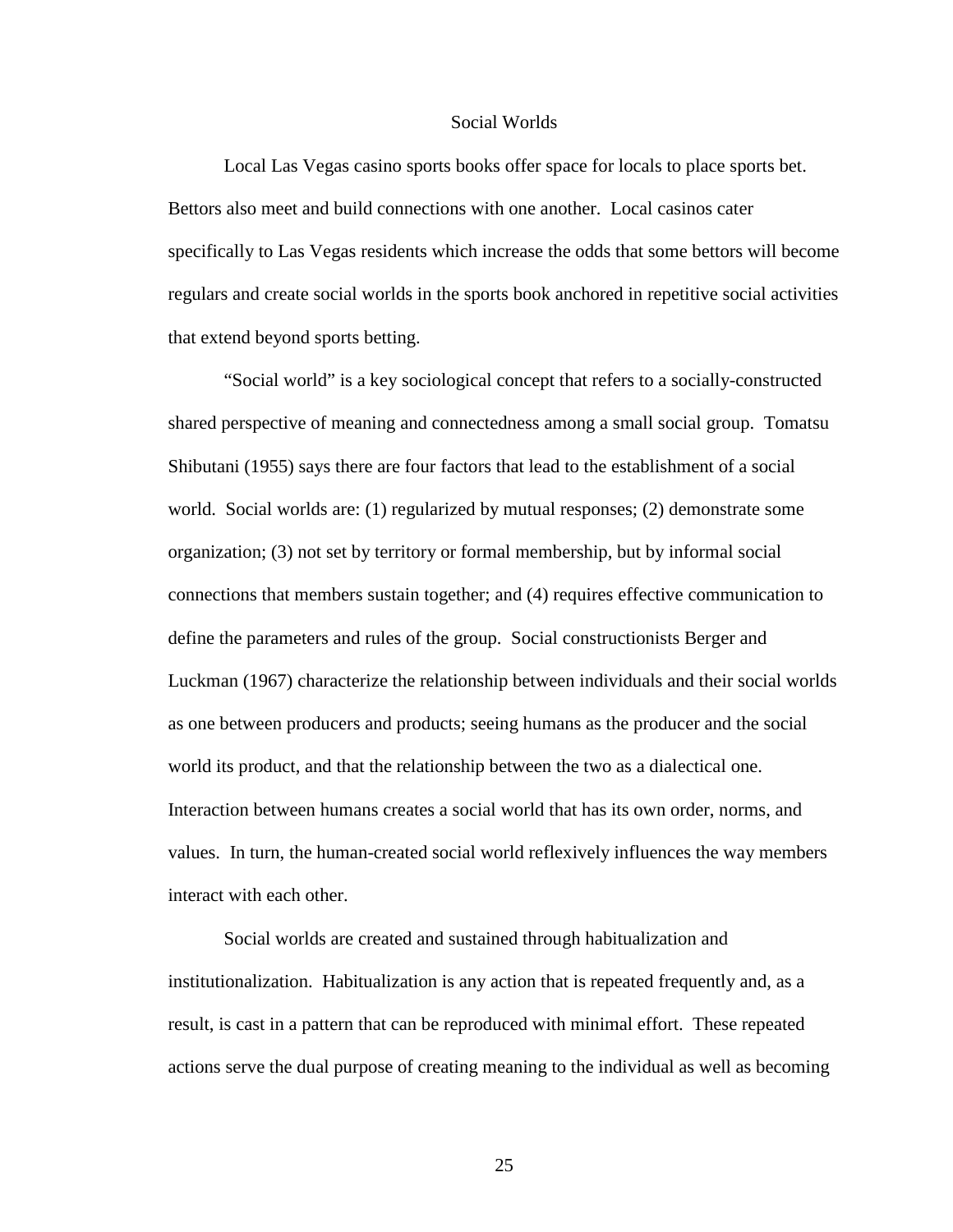an embedded routine to the individual for which the action becomes taken for granted. Embedded routines play an important psychological role in that it narrows choices for individuals. Moreover, the authors point out that the habitualization of activities frees energy for other decisions to be made. Institutionalization occurs when members share routinized activities and meanings understood by all or most members of a group. Institutionalized activities create rules and expectations for behavior. If an individual has a particular role within a group it is the expectation of all members that the individual will tend to act in particular manner. As a result, the people's habitualization of activities creates a social world as they establish fundamental actions that are meaningful to the members; institutionalization helps sustain the social world by reaffirming the significance of each action.

Finally, Strauss (1978) elaborates Berger and Luckman's discussion by outlining what he feels is the essential features of social worlds. First, within every social world there has to be at least one primary activity taking place and that activity has to be vividly apparent to everyone. Second, there has to be a space, or site, where the activities occur. Third, technology is always involved, whether it is inherited or innovative modes of carrying out the activity. Fourth, within social worlds, in the beginning, there are divisions of labor, which helps to organize the activity. The organization of social interaction found within the social world is guided by formal and informal norms.

The rotuinized and institutionalized rules, norms, and actions that anchor social worlds create what Goffman calls an interaction order. I end this conceptual discussion by explicating the concept of interaction order as a guiding lens for this dissertation to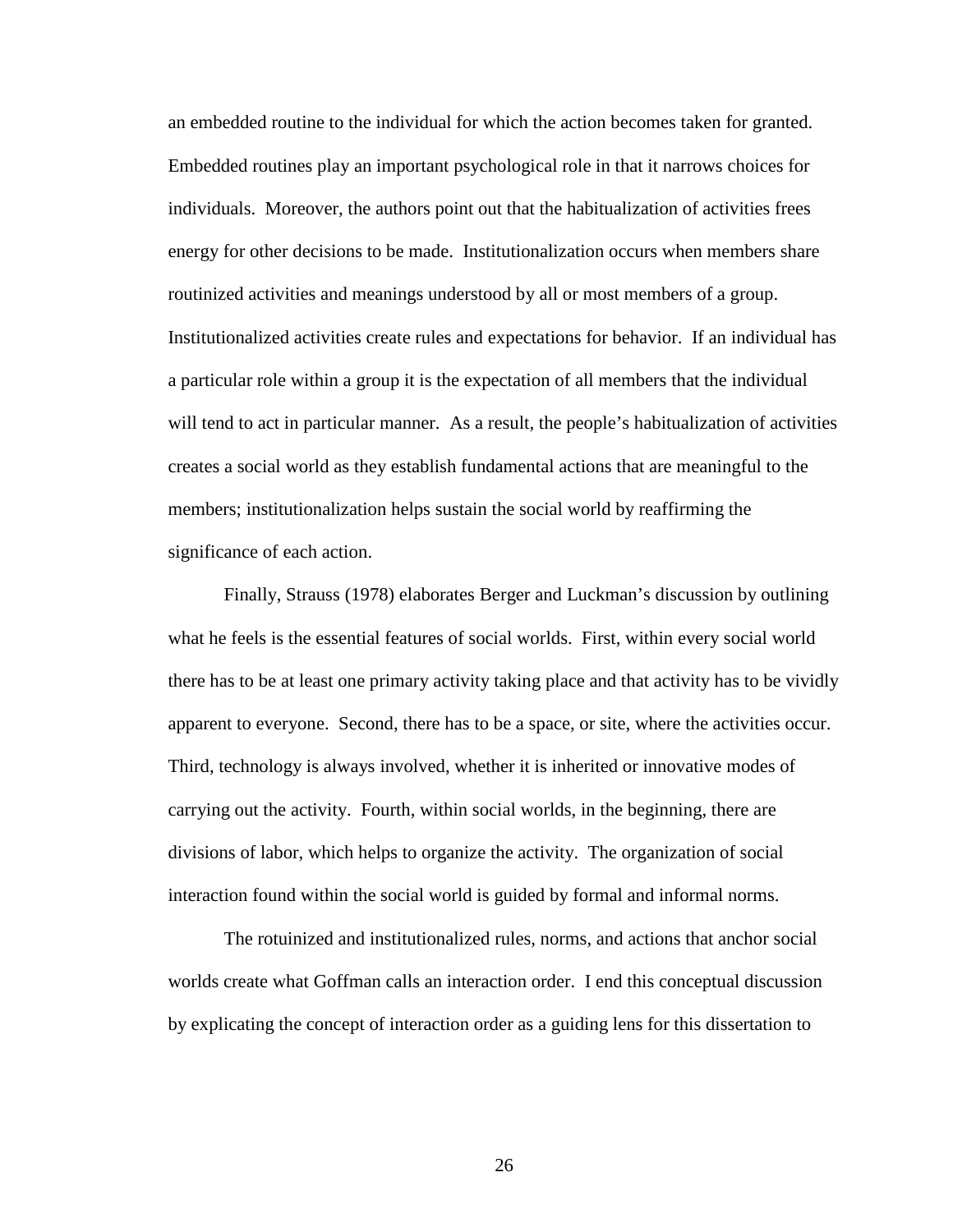assess the ground-level characteristics of the social world, created in the third space of the casino sports book.

#### Interaction Order

As in all organized, recurring social situations, regular interactions among sports book patrons create and recreate order. Order is at the root of social interaction and we can see order on the basis of such formations. Much of my analysis of the sports book aims to answer, as Erving Goffman might have put it, "What is the interaction order produced by sports book participants and what meanings does it hold for them?"

*Social interaction* is "that which uniquely transpires in social situations, environments in which two or more individuals are physically in one another's response presence" (Goffman, 1983, p.2). *Order* refers to a domain of activity, a particular kind of activity (p.2). Goffman suggests that all domains of face-to-face interaction will exhibit *interaction orders*. Anytime people come together in a given environment and take part in a shared activity, an interaction order is produced. Isolating and studying the interaction order is important because the majority of our daily lives are spent in the immediate presence of others; therefore, most all of our doings are *socially situated* (Goffman, 1983, p.2).

The interaction order can be viewed as the consequences of systems of enabling conventions, or "the ground rules for a game" (Goffman, 1983, p.5). The "rules" participants follow are akin to a social contract of sorts in that each person acts within a given set of conventions, paying the small price of giving up some of their freedom in order to obtain a larger convenience of smooth, cooperational relations (and, in Collin's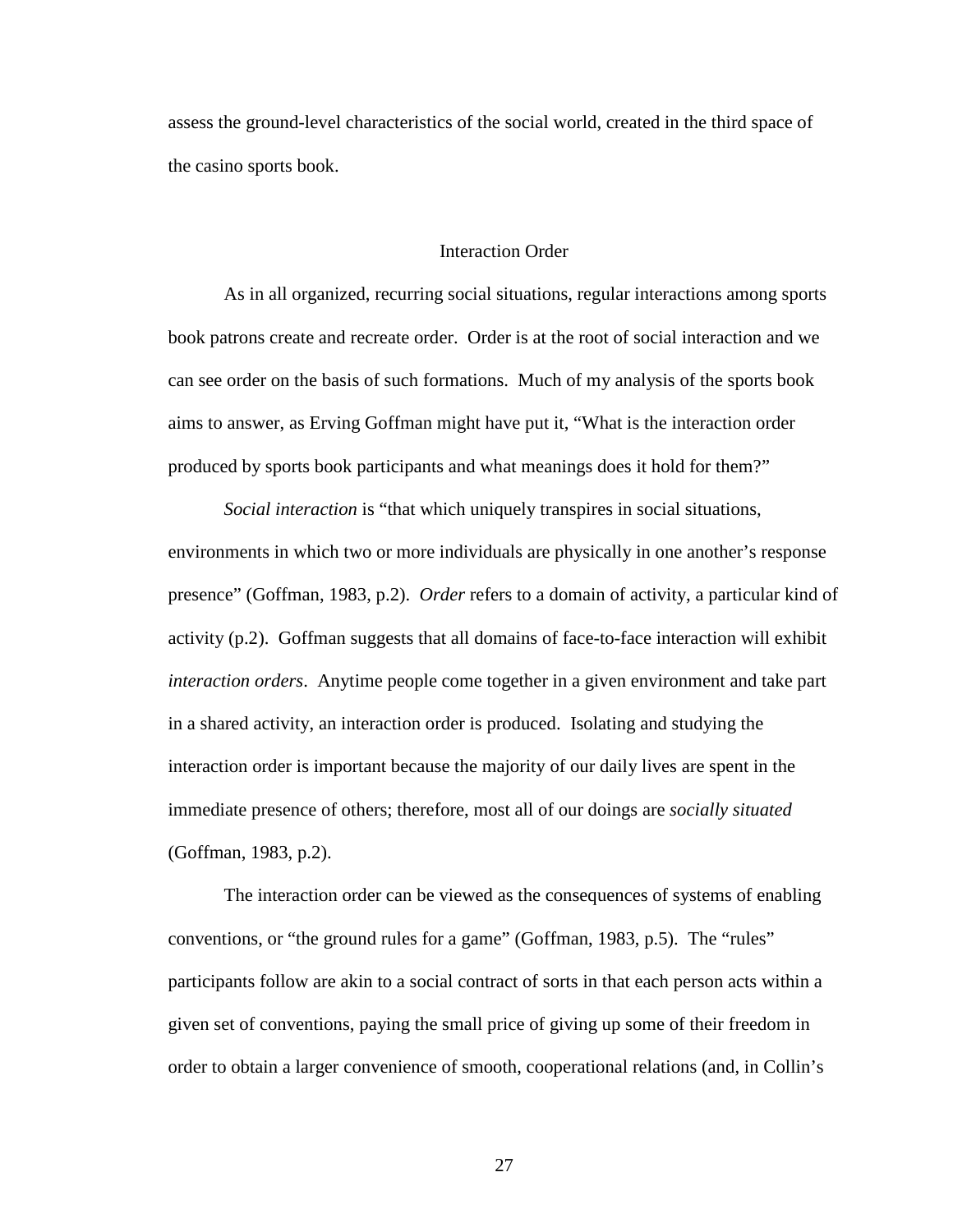(2004) terms, potential access to positive emotional energy). Of course, this only happens if all participants uphold the rules which require some working consensus of what is and should be "going on."Thus, any orderly interaction is a product of normative consensus which rests on "self-submission" of the participants to an agreed upon definition of the situation

The interaction order of a particular situation is inherently a *social order* with a set of socially-constructed norms that influence the behaviors of participants. Within this order, the participants will "fit" into a social group(s) and occasions will arise when an individual's "fitness" will be tested and he or she must display their belonging to the group(s) in the scene. My analysis below will begin by observing how patrons navigate their way through a sports book, constructing and responding to normative rules in order to "fit in" with other patrons.

People construct social worlds in "settings" – the actual space and its accoutrements where people gather and interact (Goffman, 1959). In Goffman's vernacular, sports books are quasi-public settings. For him public places refer to "any regions in a community freely accessible to members of that community," whereas, private places refer to soundproof regions where only members or invitees gather" (p.9). Traditionally public order begins at the moment where a private gathering intrudes upon neighbors. In this sense, casino sports books are limited public places in that casinos are relatively open to entry by anyone over 21, although as private operations they can delimit who they serve. They are typically situated in the inner recesses of a casino and, at minimum, house a counter where bets are taken, chairs for patrons to sit, an area for bettors to stand, desks, televisions, and odds boards where the betting odds are displayed.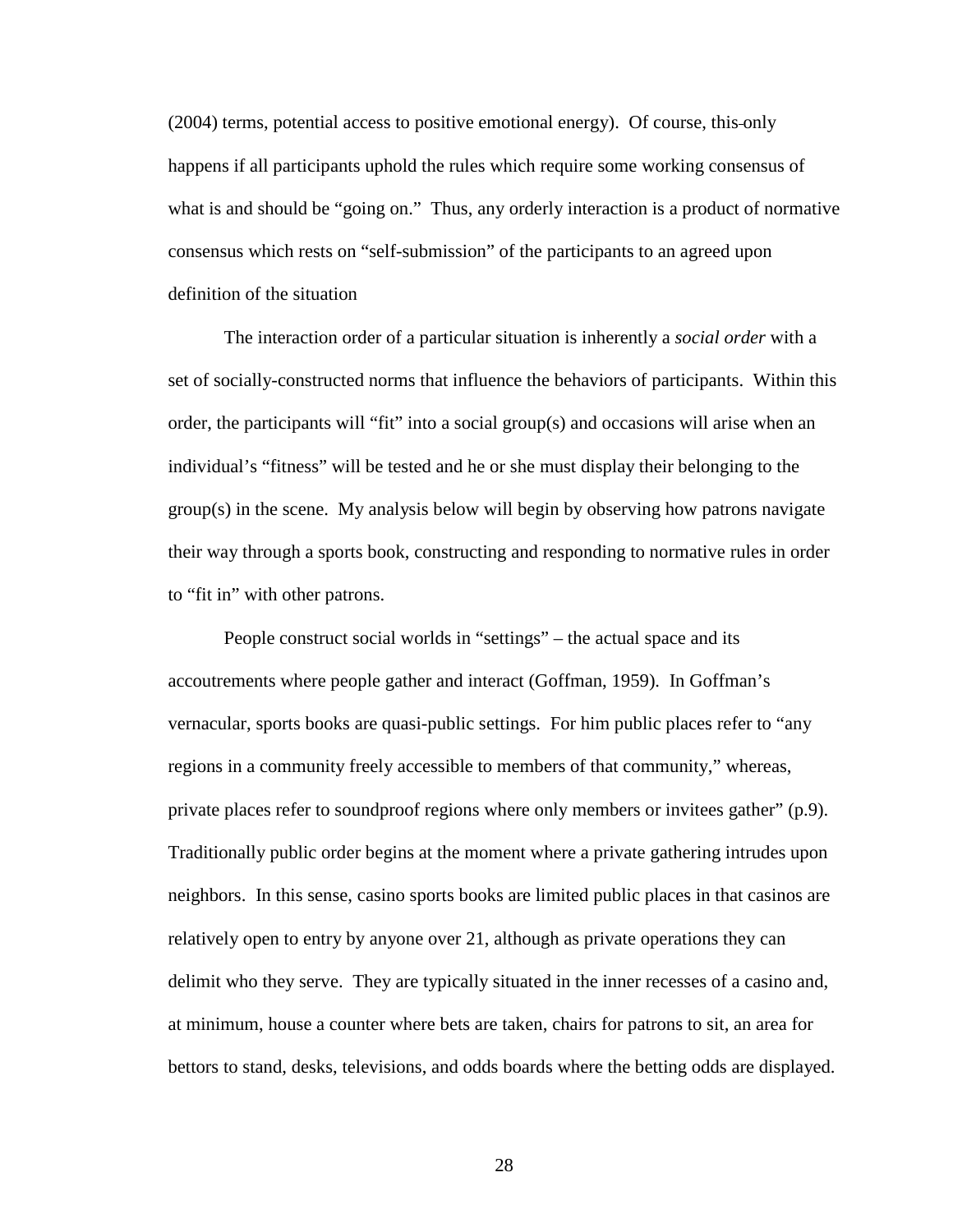There is often a bar and restaurant of some kind nearby for patrons to obtain drinks and food. Sports books are almost always clearly marked off from other parts of the casino floor where table games and machine betting is offered. It is within these boundaries that the interaction order of the sports book is accomplished.

As I will describe, the social world of the sports book is complex. The "occasion" for sports betting provides "the structuring social context in which many situations and their gatherings are likely to form, dissolve, and reform" (Goffman, 1963a, p.18). People use the sports book to place bets on sporting events, but for many their involvement does not end there. Many of the sporting events bettors have placed their wagers on are televised and they often stay to watch them play out. Various gatherings form, dissolve, and reform as conversations are struck, bets compared, and experiences are related among participants. Some of these interactions are explicitly devoted to betting. For instance, individuals often gather together for cooperative knowledge sharing about proposed bets and their odds for winning.These "teams" (Goffman, 1959, p.79) exhibit their own distinctive performance and operate as "islands of interaction" (Brown & Goldin, 1973) that, in conjunction with others in the scene, create the involvement contours that makeup the interaction order of the sports book.

The interaction order contained within the sports book is replete with formal and informal rules and expectations and sanctions to support them. The significance of the norms and their sanctions is that in identifying them we can expose the shared beliefs underlying them which signals the character of the interaction order, ritualism, emotional energy, and sense of community they support.In examining the social world of a casino sports book, my observations focus on the interactions between participants and groups to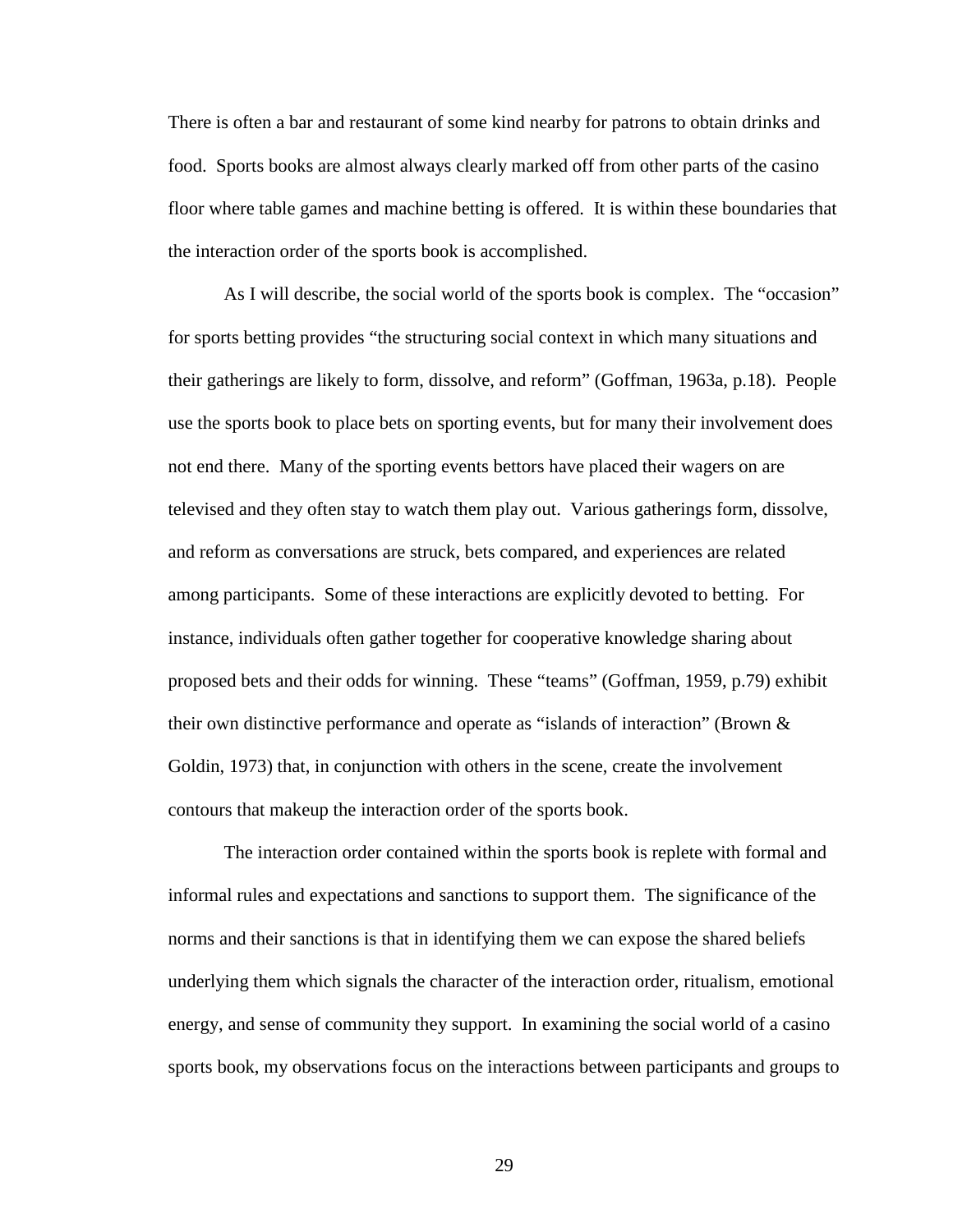identify particular patterns and behaviors that repeat over time and are indicative of the social order participants accomplish in the setting.

# Sociological Significance of Research

This dissertation is a modest start to filling the dearth of ethnographic sociological work on the social organization of casinos, and sports books. The research that does exist includes a study on the gambling scene (Martinez, 1983), a postmodern exploration into the opening of the Hard Rock Hotel and Casino (Borchard, 1998), an interactionist ethnography of a casino (Dunkley, 2000), and a look into the day-to-day operations of the Las Vegas Hilton Superbook from the standpoint of its Director of Operations, Art Manteris (1991).

Two studies that offer an insider's account of a casino gambling scene. However, the authors of both studies "went native." They became completely immersed in the gambling activity they chose to study, which blurred the lines of subjectivity and objectivity. Moreover, both studies lacked much descriptive analysis of the sociological elements in their surroundings. $3$ 

*Double down: Reflections on Gambling and Loss* (1999), by Frederick and Steve Barthelme, is a personal account into the world of problem gambling. The authors discuss their immersion into the Mississippi riverboat casino gambling scene and the subsequent downward spiral into gambling addiction. The book provides insight into

 $\overline{a}$ 

<sup>&</sup>lt;sup>3</sup> Garry J. Smith and Robert Paley (2001) [International Gambling Studies, Volume 1, Issue 1 September 2001 , pages 102 – 131] offer an excellent ethnographic analysis of golf course gambling that shows the social world constructed around the golf wagering scene has many similar characteristics as the social world I describe in the La Mesa sports book. In particular, there is a hierarchy of bettors arranged by expertise, a particular language, and a socialization process. What is different is that the golf bettors play against each other, whereas the sports bettors in a casino play against the house.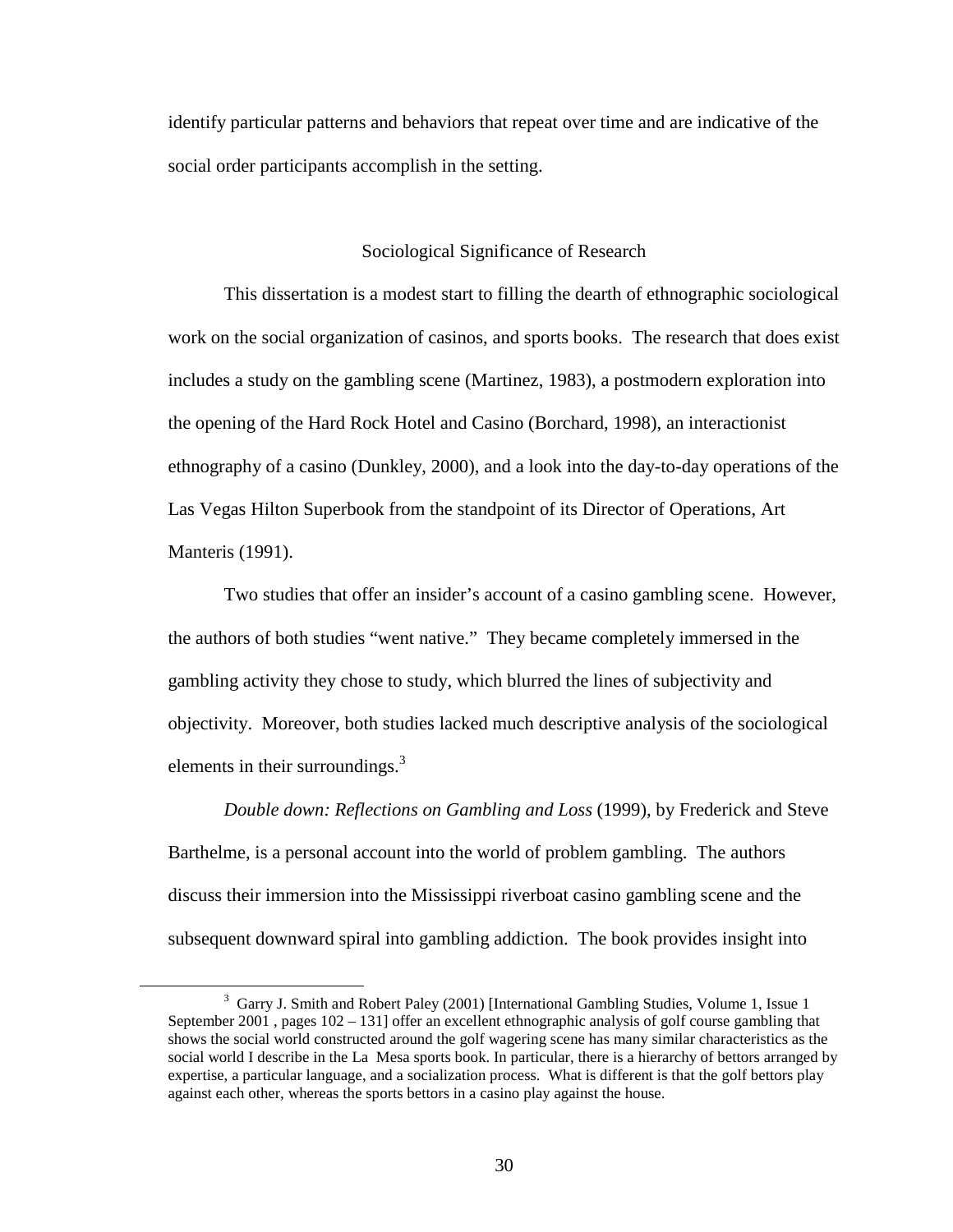how a gambler becomes engulfed in the pursuit of winning, which goes far beyond an obsession. However, the book falls short in offering the reader a thorough discussion of the social elements involved in the social world of the riverboat casinos.

John D. Rosecrance's *The Degenerates of Lake Tahoe* (1985), provides an account of the author's integration into the social world of horse-race bettors in a Lake Tahoe, Nevada casino. Rosecrance briefly touches on some sociological themes found in his research, but it still falls short in giving a comprehensive sociological account of the scene. Through a careful examination of all available research, there appears to be an empirical and theoretical gap in literature that explores the social world of a legal sports book from an insider's perspective.<sup>4</sup>

This dissertation will address both empirical and theoretical gaps. Empirically, it will offer insight into a much under examined context where gender, sport, and gambling intersect. This gap needs to be filled, given the growth of gambling generally, and the growth of casino sports books specifically in Las Vegas over the last two decades. In Nevada, where sports gambling is legal, sports books constitute a significant site for social interaction among many of the state's residents. Theoretically, it will offer insights into the dynamics of male culture and the use of sports gambling to construct that culture. It will also offer ideas about how people accomplish community-building in privatelyowned, consumer-oriented settings such as the casino. The focus will be on the possibilities and limitations to building social bonds in the space of the sports book.

<u>.</u>

<sup>4</sup> Henry Lesieur's ethnography, *The Chase* (1984), famously chronicles compulsive gamblers in a casino setting. Lesieur is widely known for coining the term "chasing" to characterize a tactic of some gamblers to try to win back losses by betting more and more to break even. Lesieur's book does not focus on the social world of sports book betting specifically.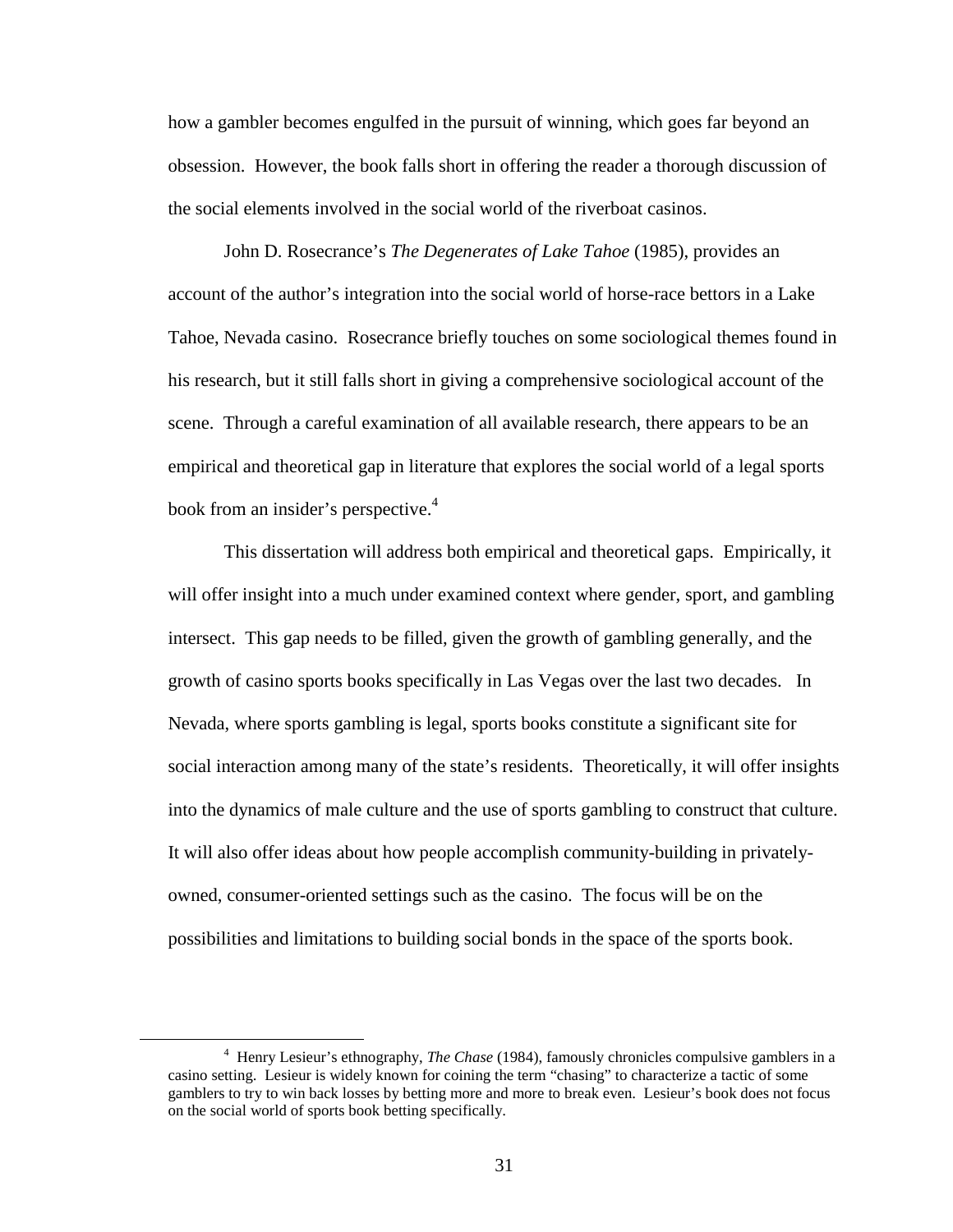In the following chapter I describe my methodological approach for this study specifically focusing on my background as a researcher, how I chose the casino sports book, and my ethnographic process.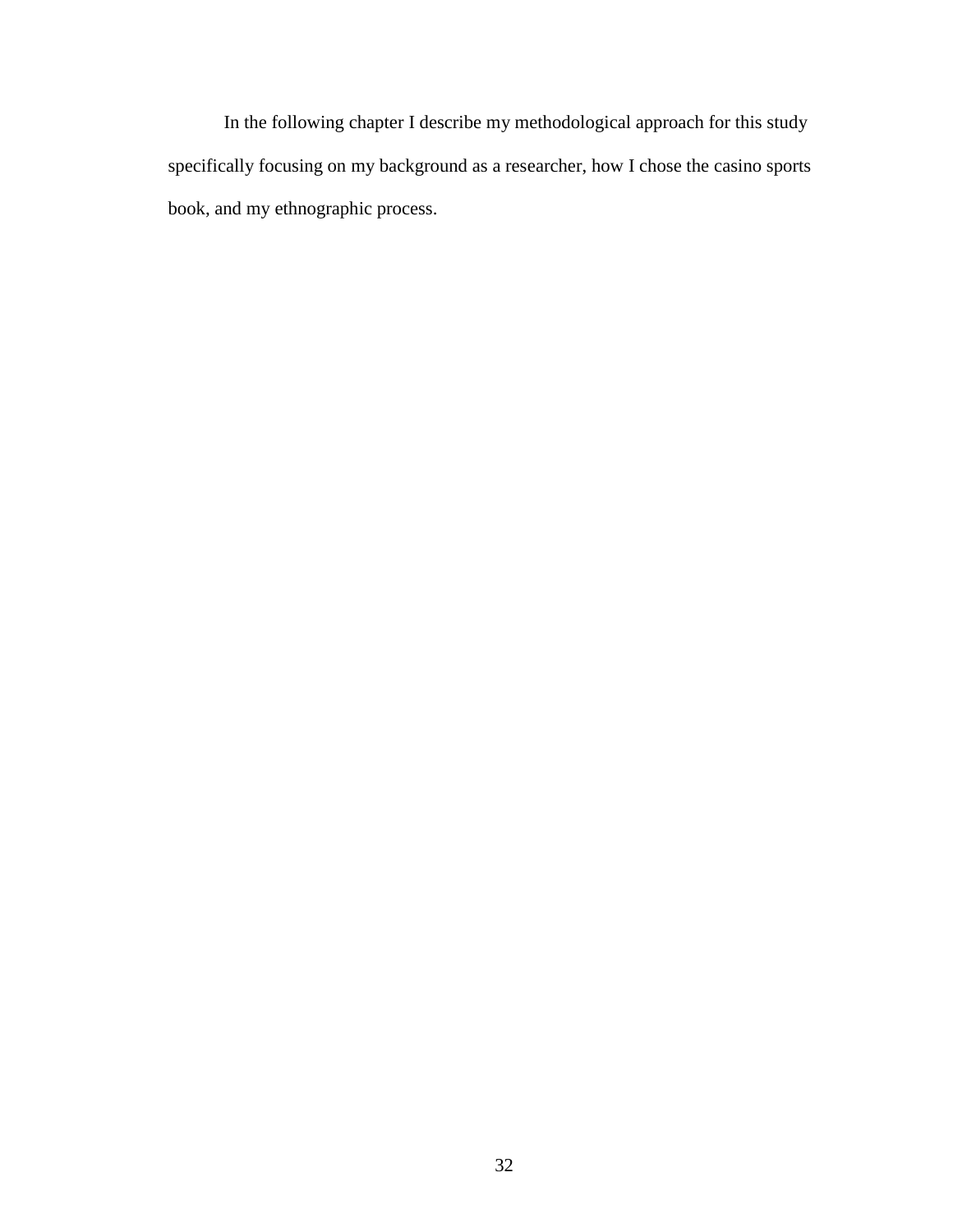## CHAPTER 3

## METHODOLOGY

If the purpose of research is to know the reality work of a phenomenon, then the *researcher must begin by first becoming the phenomenon. The researcher must become a full-time member of the reality to be studied . . . Membership cannot be simulated.* 

David Hayano*, Poker Faces* (1982)*,* p. 149.

This quote from David Hayano refers to the fact that there is no better way to study a scene or phenomena then to become a member. A researcher can enter a scene, observe and study what is transpiring and make conclusions; however, the depth and understanding of the environment can never be greater than someone who has prior knowledge, vast experience and unlimited access to members. There is no substitute for being a real member; experiencing the same emotions, striving for the same goals, and knowing the proper language, behavior, and rituals accepted among members. This is another reason that this study unique. As a researcher I was able to observe and record unedited behavior in the sports book and, therefore, provide readers with a real account of the scene. This chapter will discuss my background as a researcher/sports bettor, the origins of study, how I arrived at deciding which casino sports book to study, and my research process.

#### Researcher's Background

This study uses participant observation and contextual analysis to conduct my research. For all participant observation studies the researcher must be accounted for in the setting. It is important for the audience not only to know where the researcher is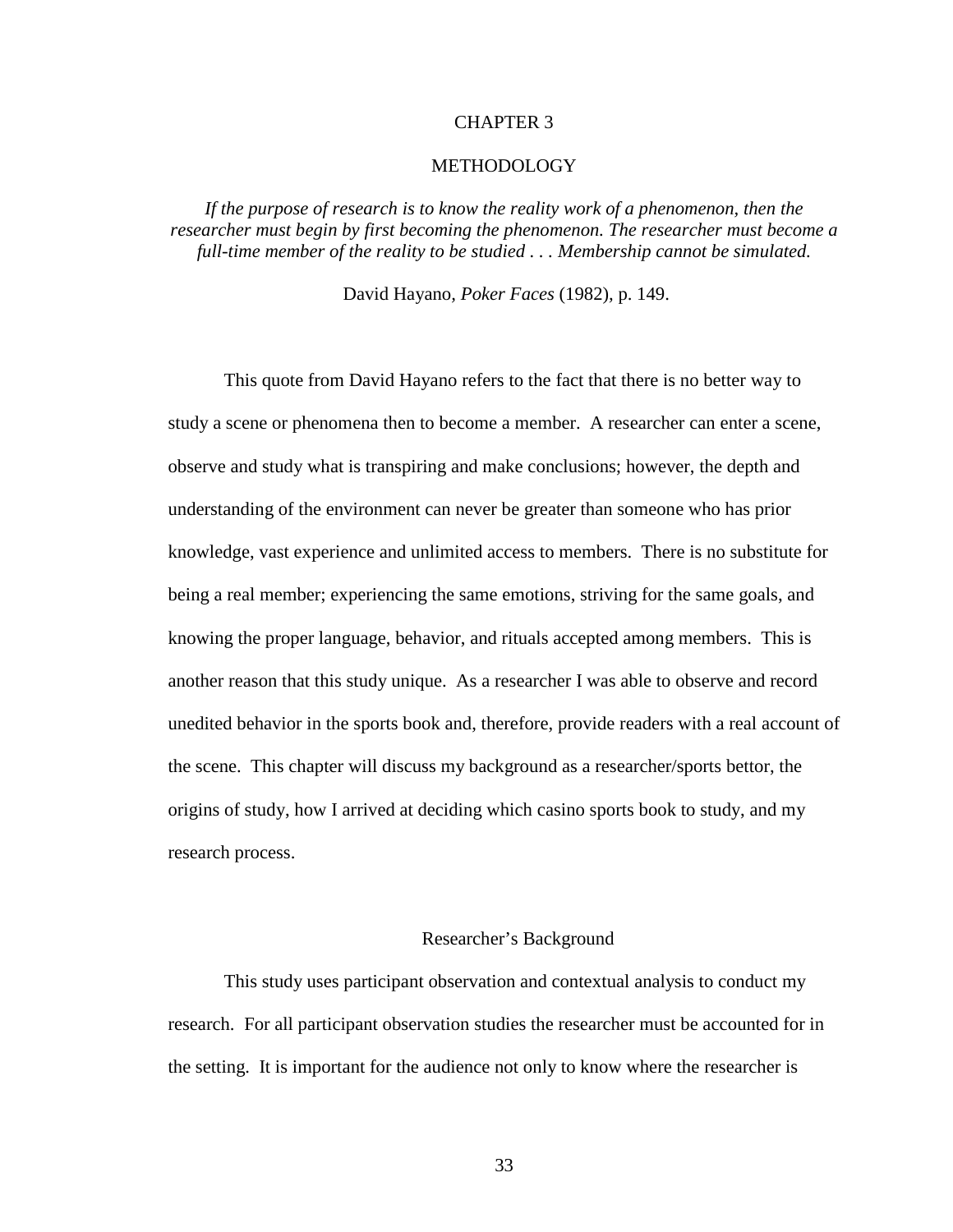located within the social setting, but also how the researcher became interested and immersed in the scene. In the following section, I explain my background as a sports bettor and how my interest in this activity led me to this study.

Before I continue I must answer the question that readers might have of being able to separate the sports bettor from my role as a sociological researcher. The key mode for maintaining my objectivity was continuously recording my thoughts and feelings into my observations. I was able to gauge where I stood in my study on a daily basis. Moreover, I was able to recognize quickly when the line between bettor and researcher began to blur. I consciously worked against the tendency of "going native" that haunts many ethnographers. I retained my critical distance by constantly questioning my observations, how close I felt to the research subjects, and by writing my notes immediately after each phase of observation outside the research setting, which helped me to critically reflect on the experience.

I have been participating in sports betting for more than seven years and, therefore, have a preliminary working knowledge of the language, social norms, and written and unwritten rules of sports books. I have interacted with many sports bettors and am comfortable in this particular environment. The following is an explanation as to how I became socialized into the sports book culture, and how I was able to navigate through the social world.

I moved from the Midwest to Las Vegas in the fall 2001 in search of new opportunities and life experiences. Moving from a slow-paced, laid back city to the fastpaced, bright lights lifestyle of Las Vegas was a shock in both good and bad ways. It was exciting for the endless opportunities that the city had to offer, but it was difficult in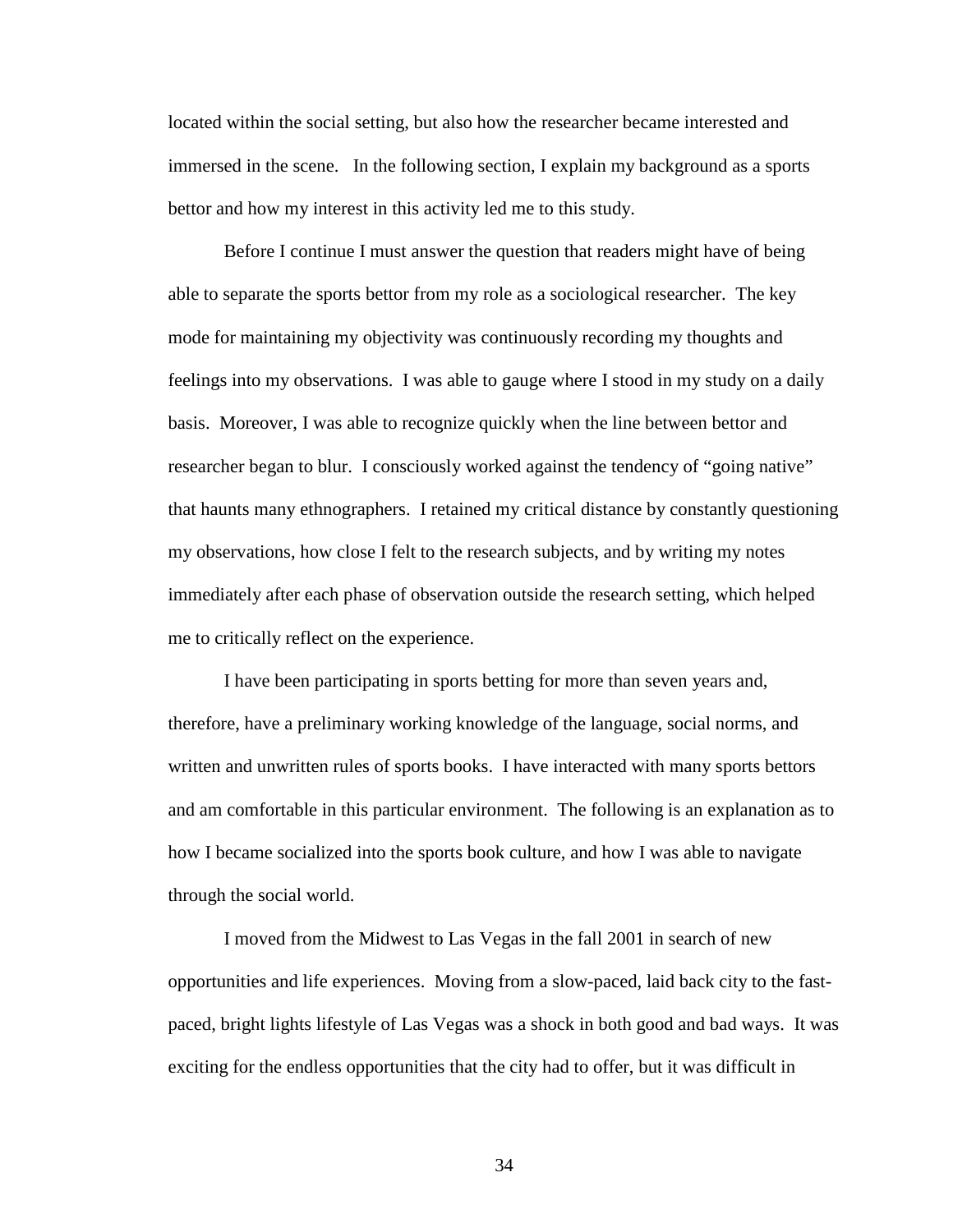trying to make new friends and establish social connections. In the first month or so I searched around for places that might have people that I could connect with; however, most of my time was found either on the Strip with other tourists or in a dark, dingy, smoke-filled bars with people who were more interested in their drink than conversing.

I felt frustrated that I could not find a place that felt like a home away from home. I felt at the time when I moved to Las Vegas that I could not find a place to connect with people and I reflected on how easy I had it in college. A majority of the students went to just a few bars and everyone knew that everyone else would be there, so it was a friendly atmosphere that left people wanting to return. Looking high and low, I was constantly searching for an environment in which I could get to know a few people and possibly develop some friendships. My pursuit was a struggle until I came across the sports book at that the local casino down my street.

Coming from the Midwest, whenever I heard about sports books I always attributed it to being seedy. These assumptions derived from watching movies such as *Casino* and *Goodfellas* that involved characters that were bookies and more significantly growing up during the Pete Rose scandal, which was not about sports book gambling specifically but did make me much more aware of sports gambling more generally. My concept of the sports book was that it was located in some backroom of a casino and filled with the same stale smoke and lifeless bodies that appeared in the bars that I was frequenting. I naively assumed that many of the patrons of a sports book were either degenerate gamblers, or connected to shady people. I figured that even though I have deep passion and love for sports it was still no place for someone like me to visit.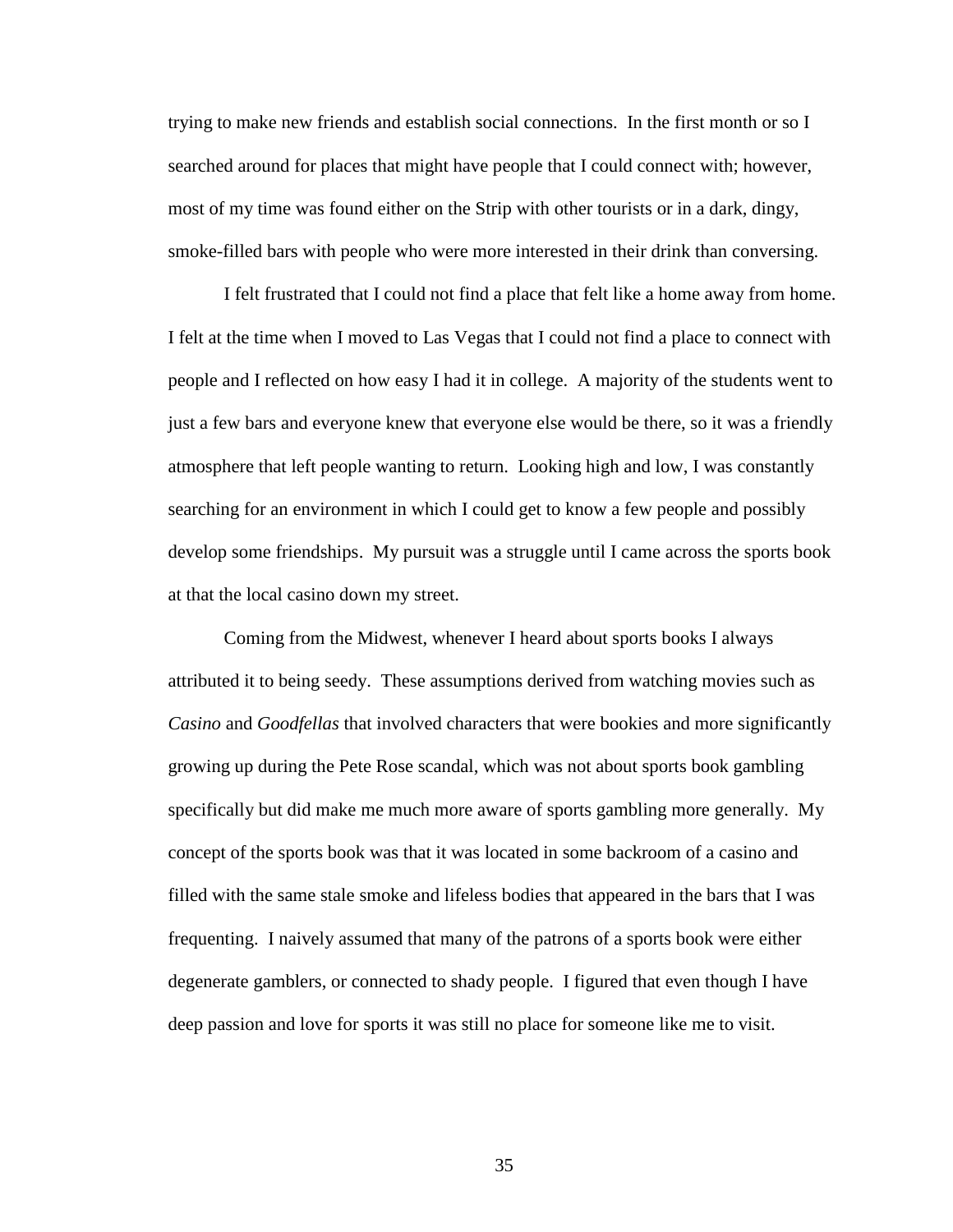I held this belief for my first few weeks as a resident in Las Vegas until one day a few guys I started to get to know told me to meet them at the sports book at our local casino for a few drinks. I felt that I would be comfortable enough to make my first visit to a sports book since there would be people there that I knew. When I arrived I quickly saw my assumptions were entirely wrong. The sports book was not in a backroom, but out in the open. It was not blanketed in a fog of cigar smoke, but was well lit and well ventilated. Moreover, the patrons there looked normal (at least the majority of them) and well-adjusted, and not the unfortunate stereotype of "degenerate" gamblers that I thought would be there.

Quickly the appeal of the sports book became apparent as all the sporting events that were taking place at that time were made available to the patrons through the magic of satellite television. Also, one did not need to get up out of their seats for beverages as the scantily-clad cocktail waitress came around every five minutes or so to take drink orders. I noticed too that the sports book had an energy to it that was not apparent in the local bar scene. Moreover, the people there were more similar to me than I ever imagined. The patrons were mostly men in their twenties and thirties. I began to think that maybe there was something more going on here than just sports betting.

Soon after my first visit I began to frequently visit the Blueshore Hotel and Casino Race and Sports Book<sup>5</sup> but I did not yet know how to properly place a bet. I tried picking up as much as I could without letting on that I had no clue how to place a bet. I found the task of learning the ins and outs of sports betting to be daunting. The different numbers on the betting board, arrayed in various forms and colors, the different types of bets, and the lingo of sports book culture very foreign and intimidating.

 $\overline{a}$ 

<sup>5</sup> Pseudonym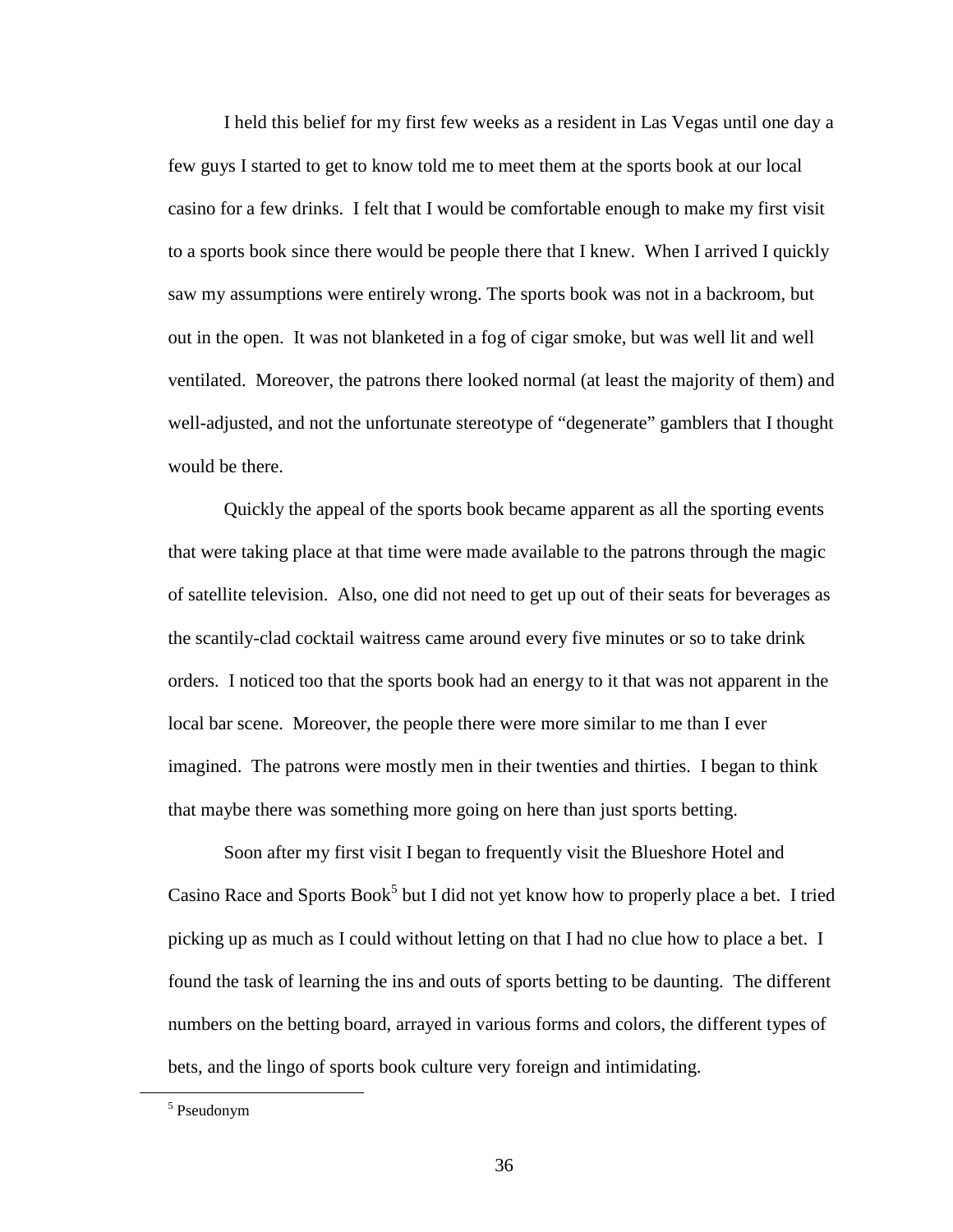I began to see that there was a certain order and preparation to the entire process. Initially, I kept my distance from most bettors in order to observe more and to avoid any suspicion that I did not know what I was doing and, therefore, did not belong in that particular environment. Through close observations, analysis of multiple betting sheets, some eavesdropping, occasional conversations with bettors, and research on the internet, I eventually figured out the basic language of sports betting and the different types of bets. I soon felt the courage to place my first bet.

As I started to get the hang of the process, I became more comfortable hanging out and talking to fellow bettors. I began to understand the subtle nuances of bettors. Once I was fully immersed into the scene I saw that there were specific groups in which certain types of regular bettors hung out in. Those who wagered a significant amount of money stayed together, while those who wagered regularly, but with less money, stayed in their own separate groups. I also saw that the bigger bettors rarely interacted with individuals who did not bet the amounts they wagered.

When I first learned to bet I visited the sports book infrequently on a week- toweek basis. When I became more comfortable and felt confident enough to initiate conversations with other bettors I began to visit the sports book more regularly. I soon became a regular visitor and started to socialize with a group of regular bettors. I found that once I felt comfortable in the group I went to the sports book even more frequently. Instead of going out to bars or meeting up with other friends, I went to the sports book and hung out with the group. I knew that at least some of them would be at the sports book on a weekday night and, assuredly, all of them would be there on the weekends. It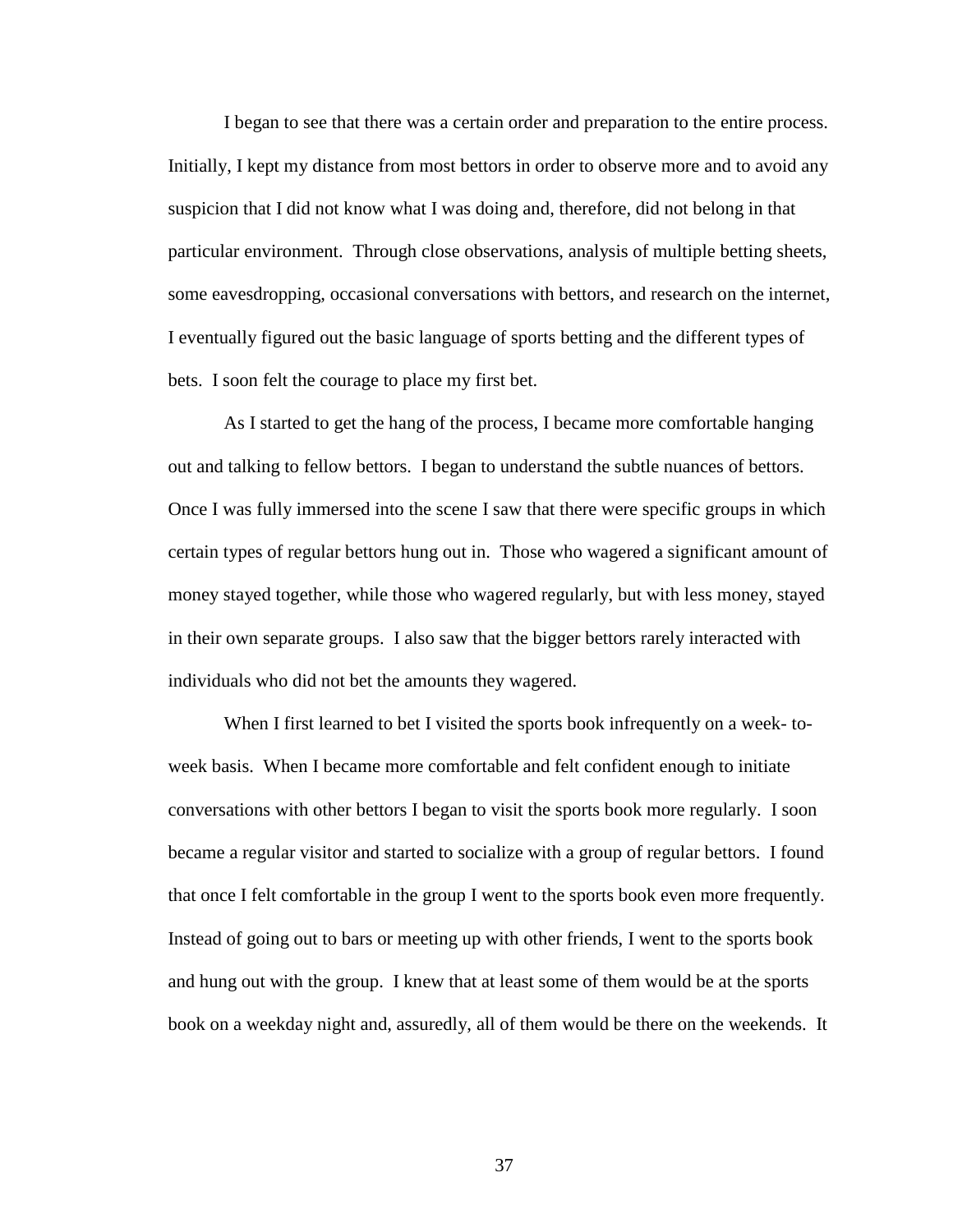was encouraging to know that whenever I showed up there would always be someone there I knew—or sort of knew.

From that point on the sports book became my place of refuge after long days of work, or to escape the stress of school. Soon, my presence in the sports book and interest in sports betting became matched by my curiosity and a desire to understand this environment as a research topic. Since then I have had a keen interest in answering the simple question that Erving Goffman always asked of social situations, "What is going on here?" Specifically, I wanted to know more about the social character of the sports book. In this dissertation, I ask: "Are there regular patterns of interaction and relationships among participants?" "Do sports book patrons come to the sports book only to bet, or is there much more to their involvement?" To ensure that what I began to discover at the Blueshore Casino was representative of all sports books, I decided to conduct my study at a different sports book.

## Choosing the Casino Sports Book

I accounted for several factors in selecting a sports book for study. First is the locale of the sports book. Within the Las Vegas valley there are three distinct types of casinos: strip casinos, downtown casinos, and local casinos. Strip casinos are casinos that are on or around Las Vegas Boulevard that caters specifically to tourists. The Strip is normally demarcated by the Mandalay Bay Hotel and Casino at the south end of Las Vegas Boulevard and at the north end by the Sahara Hotel and Casino at Sahara Avenue. There are a few casinos near Las Vegas Boulevard that can also be placed in this group. The majority of these casinos also contain some of the largest hotels in the world. The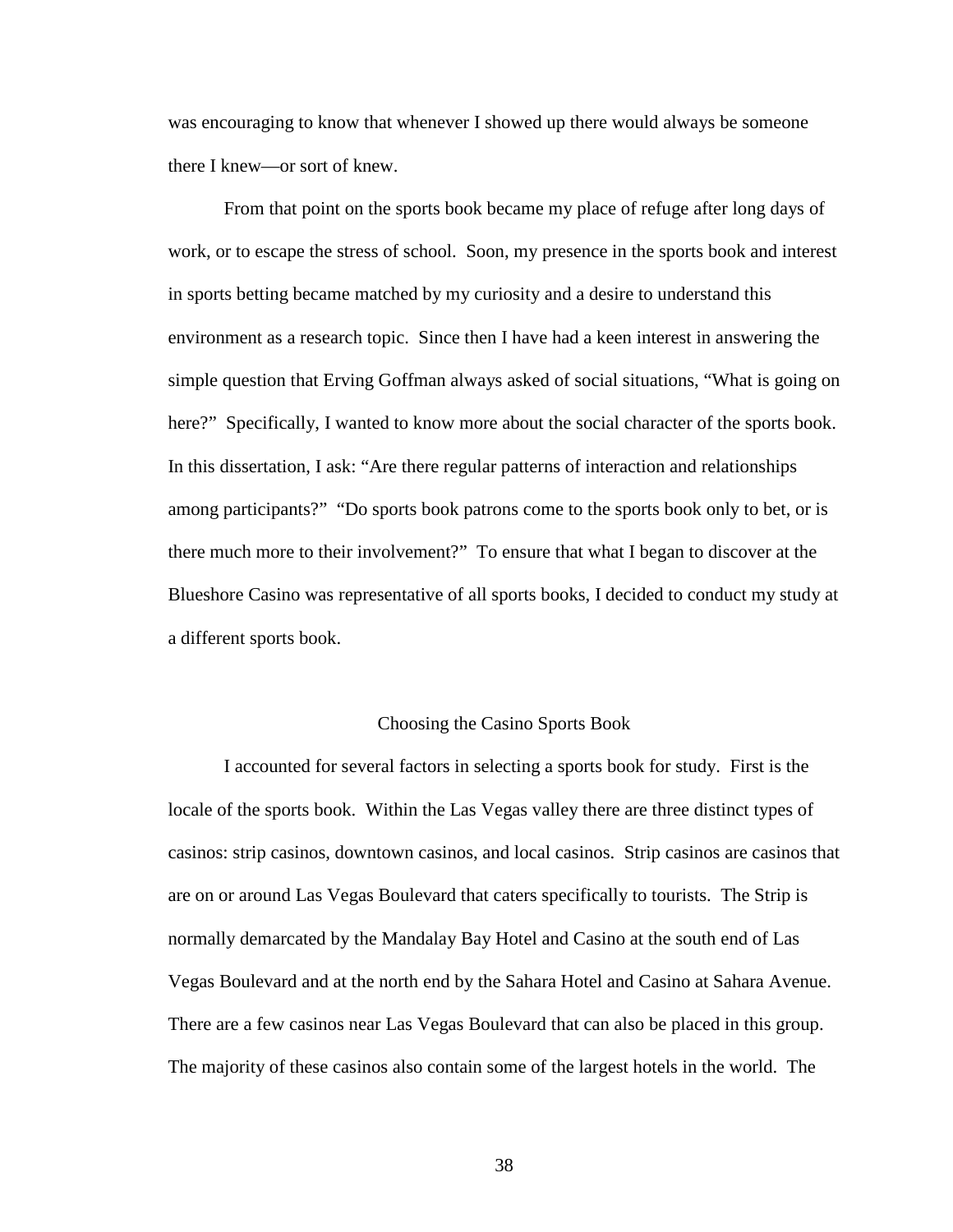sports books within the casinos vary in size and capacity. For instance, the sports book inside New York, New York Hotel and Casino is extremely small, with only a few chairs to sit and only a couple of windows to place a wager. More entertainment-oriented superbooks, such as Mandalay Bay's sports book, offer lounge chairs, larger screens, many windows, and a bar nearby. One can see just by size alone the degree to which each casino values sports betting.

Downtown casinos are a second type. Downtown Las Vegas, a mile or so north of the Strip area along Las Vegas Boulevard at the intersection of Fremont Street, is where the city was originally founded. The downtown casinos are much smaller and older. The Plaza, Golden Nugget, Binion's Horseshoe and others cater to a mix of tourists and locals. Their sports books usually have limited seated and only a few televisions, and are old-fashioned in that instead of having an electronic odds board to automatically display spreads the employees write the numbers on a board with a marker. The lone exception to these types of sports books is the newly remodeled Golden Nugget. The new sports book there has state-of-the-art technology with electronic odds boards and multiple high-definition televisions. Still, the capacity is limited and, therefore, the ability to observe social interaction is also limited and I chose not to conduct my study in these sports books.

The third type—local's casino—caters specifically to local Las Vegas residents. Local casinos vary in their size, style, and the types of amenities they offer. Some are extremely small and have only slot machines, no table games, and a small bar (e.g., Eureka Casino, Dotty's Casino), while other local casinos come close to rivaling some of the smaller strip casinos. Places such as Green Valley Ranch, Red Rock Casino, and the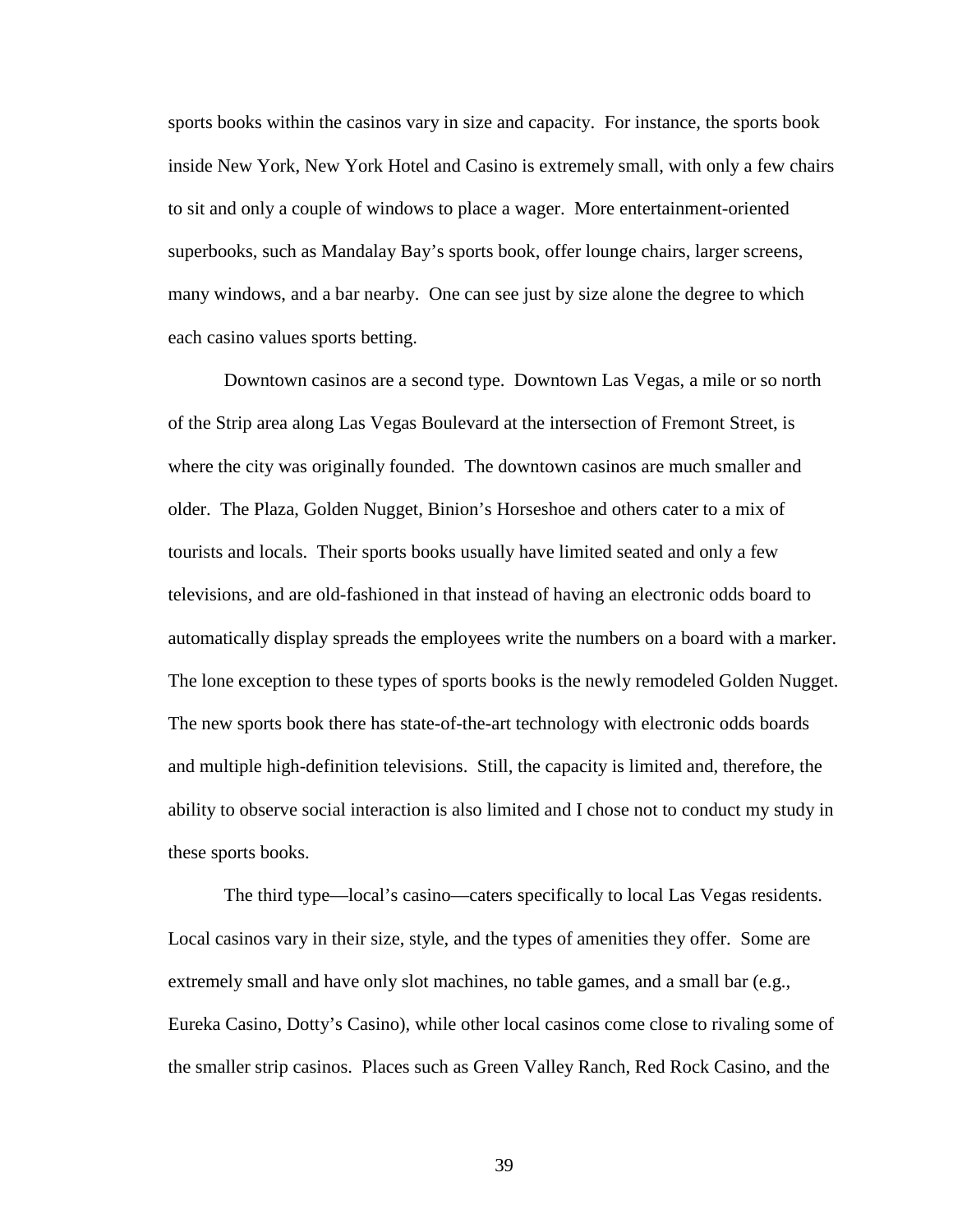Orleans house clubs, movie theaters, bowling centers, bingo halls, large pools, different types of restaurants and food courts. To meet the gaming needs of its locals, these larger casinos offer a large number of table games, endless rows of slot machines, full poker rooms, bingo halls, and large race and sports books.

I chose to study a sports book at a larger local casino, because it is has the highest volume of repeat patrons. Unlike strip casino sports books, which attracts a heavily transient clientele, local casino sports books attract people who are residents to Las Vegas and, therefore, have the ability to return to the same place. Consequently, the social elements that are essential in the establishment of social worlds and community, such as norms, values, and social order, are created out of the repetition of social interactions. Locals (as opposed to tourists) are able to construct social worlds and a consistent community by developing and strengthening social bonds with other patrons by returning to the environment and building upon those relationships that were started at a previous time. In environments populated by tourists social connections are fleeting; conversely, social connections between locals have the potential for something more.

As a result, I chose to conduct my research at the sports book inside the La Mesa Hotel and Casino in North Las Vegas. I chose the sports book in this casino for all the reasons above. The casino caters specifically to locals. Thus, there is a greater chance for bettors to return to the sports book on a regular basis and at the same time minimizes the appearance of first time, tourist bettors. The sports book at the La Mesa Casino is large enough to facilitate social organization and interaction. Additionally, the sports book also was remodeled so now it has a unique design and the latest technology, which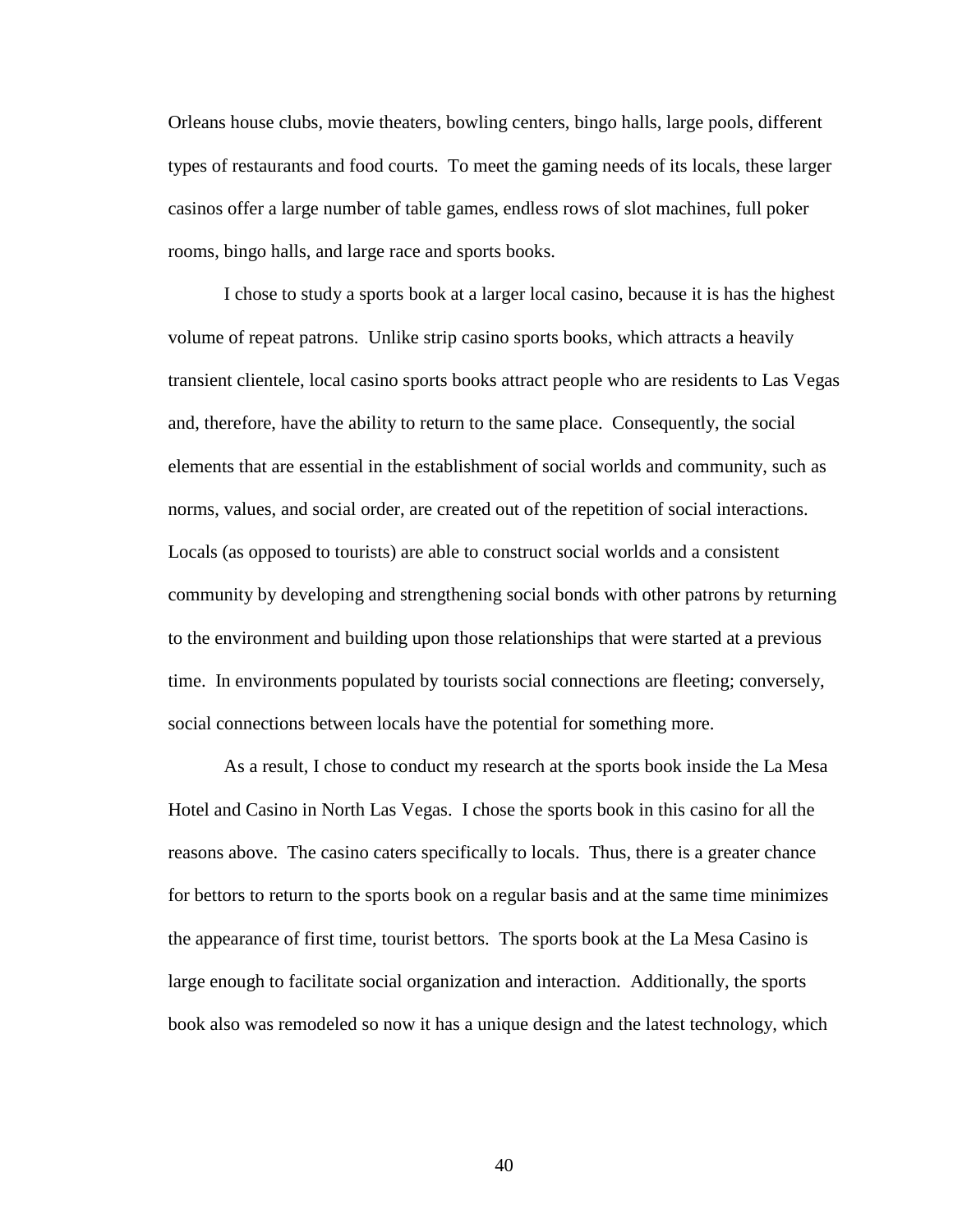this study might be able to uncover whether the new design, organization and arrangement, helps or hinders social interaction.

## Research Process

#### **Observation**

I began this study by conducting at least ten hours worth of participant observations a week, broken up into a few days during the week. For the first few months I designated specific times during one or two-week periods in order to see how many people were present, what types of people were there, and to identify regulars. The objective for this particular schedule is to observe and document the "peaks" and "valleys" and contours of the social world in the sports book, which will provide in-depth insights that capture as much of the sports book culture as I can through participant observation. After a few months of observations and through my past experience I identified the times in which the sports book had its highest volume of visitors and, thus, maximum social interaction between patrons.

My fieldwork began when I entered the physical environment of the sports book. A major concern for this research is concealing my new role as a social science researcher. Above all, my goal is to make sure that I was able to experience and record the true social world of a sports book. From my past experiences in sports books it seems highly probable that if patrons found out about my new role they would be more cautious with me and, therefore, not their true self. Also, I was concerned that if a casino manager found out that I was taking notes about gamblers in their casino for a social research study they would ask me to leave the premises.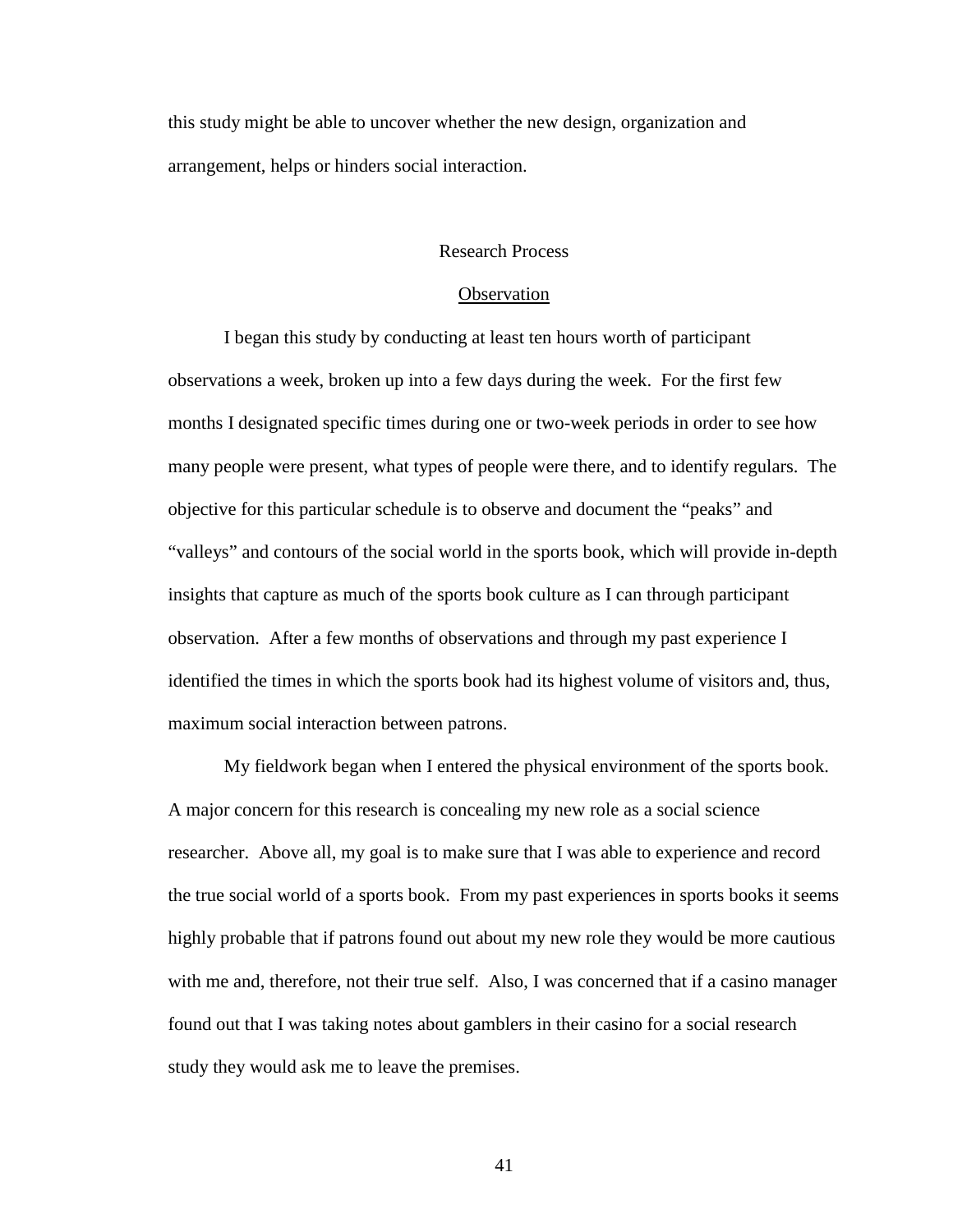To disguise my note taking, I used betting sheets and pencils that the sports book provides as my materials to write down my observations. This cover reduced suspicion, as the majority of bettors use these materials to keep track of their bets and scores of games. When in the field, I closely observed the interactions between people, and my own personal interactions, and wrote down descriptions of people, characteristics, thoughts, and occurrences as discreetly as possible. In order to delve deeper into the social world of the sports bettors I asked questions when I came into contact with people, such as: How long have you been betting on sports? How often to you come to the sports book? In my notes I also placed the setting in context by keeping an account of how many people are present, the day and time, and what sporting events are playing.

#### Transcription and Coding

Each day immediately following my fieldwork I took my field notes home and typed them out on my computer, detailing everything that I saw and experienced. I recorded the day, time, how many people were present, and what sporting events were available for betting at that time. Subsequently, I began to describe each of the social interactions I observed or was a part of, making the descriptions as vivid and detailed as possible. As I transcribed I looked for patterns and themes that become apparent.

My qualitative, inductive methodological approach is guided by the criteria set forth by Charmaz (2001): *Coding data, memo writing, theoretical sampling,* and *integrating the analysis*. However, due to my experience, my analysis of what transpires in the sports book setting began well before I began to code my data. Although I recorded everything I saw or heard when I was in the field, I also had a general idea of what to pay attention to and what themes were starting to surface. Hence, I was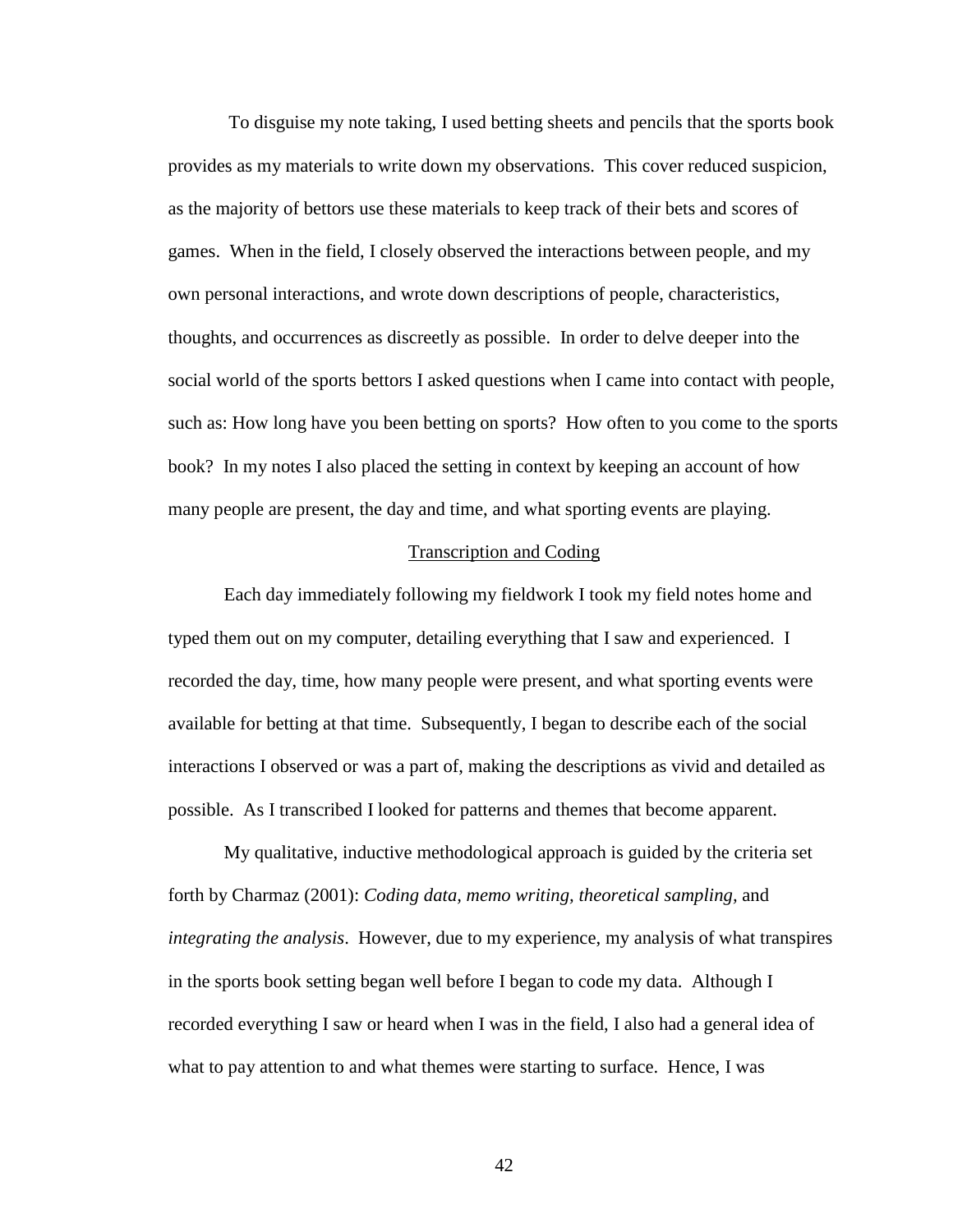continuously analyzing and reanalyzing what I was observing even before I started the coding process.

Once I finished transcribing my notes, I mined them for themes and generalizations. I took notes on what I found and compiled a list of those themes that were repeatedly showing up. I used coding strategies set forth by Lofland and Lofland (2006) and the evaluative criteria designed by Strauss and Corbin (1990). After coding the data, I wrote memos trying to link themes and concepts into categories that became apparent within the data. The memo writing helped the research by keeping me focused, generating ideas, discovering any gaps, and to create and clarify categories. After establishing specific themes and concepts, I returned to the field to reflect on my assumptions and theoretical concepts that began to emerge. The comparison of new observations with prior ones created a self-correcting process in which I was able to identify gaps or inaccuracies, thus sharpening the analytic process. Lastly, I 'integrated the analysis" (Lofland & Lofland, 2006) by deciding on which memos to use in my research paper, by selecting those memos that I feel will work for both the prospective audience and the analysis. Subsequently, I organized my findings and wrote my research.

#### Validity

To ensure validity I followed the standards of ethnographic validity presented by Altheide and Johnson (1994). The standards are categorized into three parts: (1) *Validityas-reflexive-accounting*; (2) *Reflexive accounting for substance*; and (3) *Accounting for ourselves*. Under *Validity-as-reflexive-accounting*, I, as the researcher, placed myself, the social world of the sports book, in the analytic and interpretive process in interaction. I focused on the process of my ethnographic work. I accounted for the relationships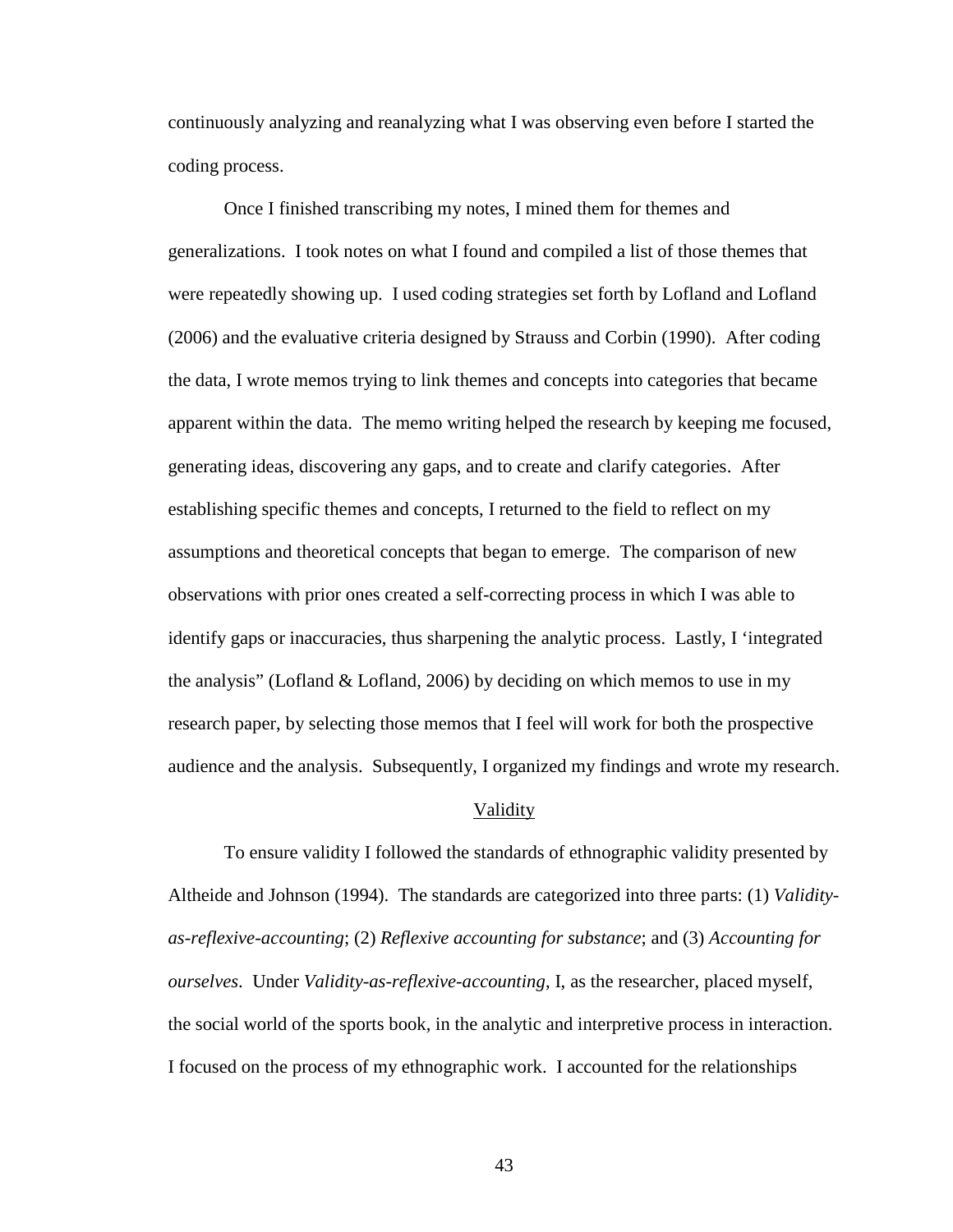between the people I observe and the larger cultural-historical and organization context. I included my sociological interpretation of the data in memos each time I copied my fieldnotes into organized computer files.

Under *Reflexive accounting for substance* I satisfied the basic elements of the ethnographic ethic that are outlined. The following generic topics include: (a) context, history, setting, environment; (b) number of participants, key individuals; (c) activities, routines, practices; (d) schedules, temporal order; (e) hierarchies; (f) significant events, origins, consequences; (g) members' perspective; (h) social rules and patterns of order. As for *Accounting for ourselves,* I accounted for my total representation as a researcher within the study. From my entry into the field, to my self-presentation, mistakes, misconceptions, and my narrative report. By providing insight into the entire process the reader will be allowed to engage the work from my perspective.

I use comparative analysis and theoretical sampling introduced by Glaser and Strauss (1967). The constant comparative method of analysis involves the comparison of categories of data for similarities and differences. Also, since I have a working knowledge going into the field I use theoretical sampling to guide my data collection. I began sampling based on my knowledge of the field then continued to sample based on observations and social interactions, which allowed for theories to emerge from my notes.

In addition to the fieldwork, transcribing field notes and writing memos, I also kept a running account of my self-reflections, which were guided through Ellis and Berger's (2002) article that discusses how to include the researcher's experience in interview research. It is essential in qualitative data for the researcher to understand his or her place within the context of a study. Within the self reflexive account, I wrote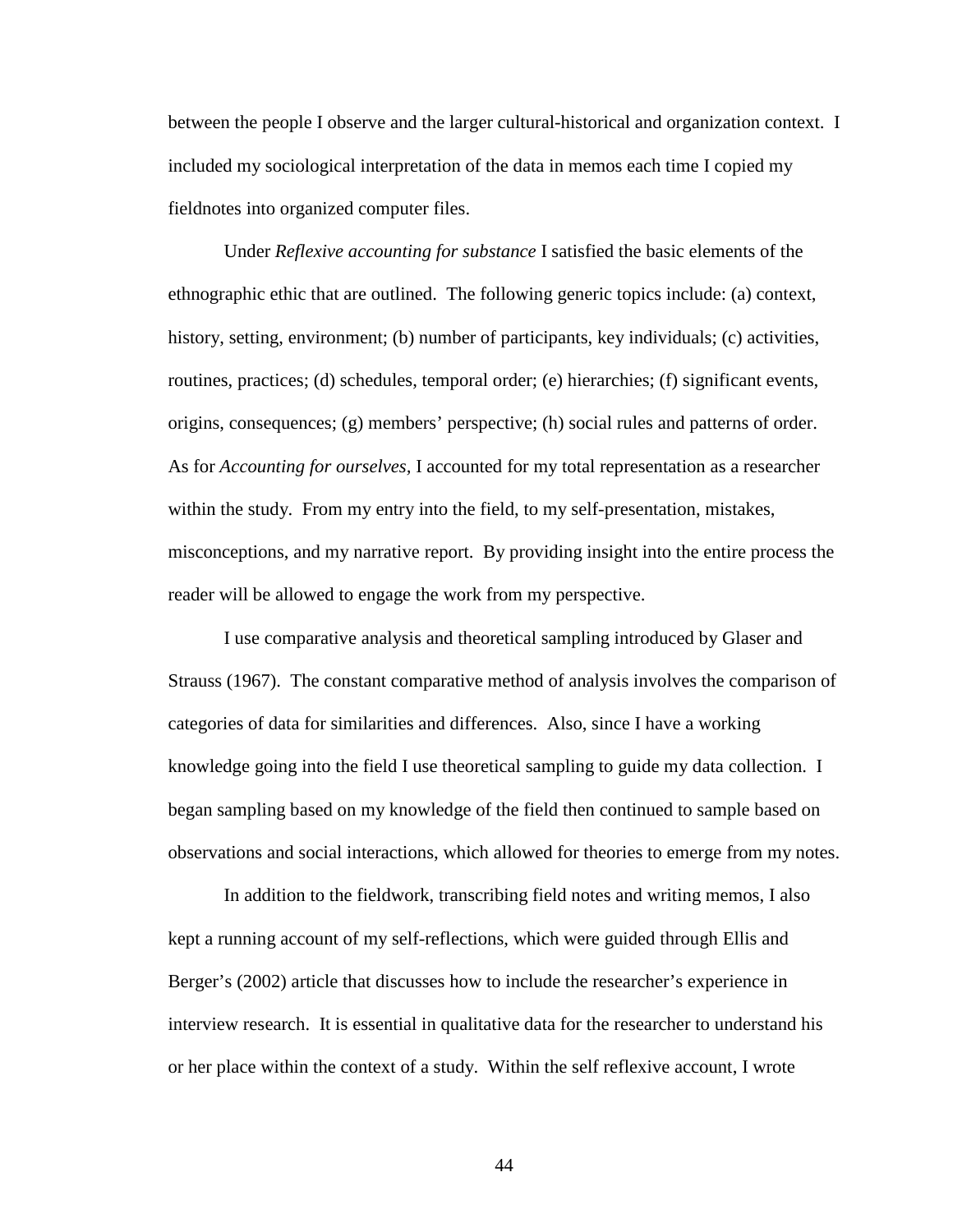about my participation in the field concerning my sports betting, my interactions with fellow bettors, my thoughts and feelings regarding my time spent at the sports book at that particular day, and how I see myself within the social world of the sports book. I would compare my self-reflections with previous accounts to see if similar patterns were beginning to surface. The self-reflections were important in the analysis in that I was able to compare the characterizations of the social interaction with my feelings and how I perceived my place in the social world. Finally, before writing the final manuscript I gave pseudonyms to all persons and casinos discussed within this study in order to maintain anonymity. Also, the age descriptions applied to the bettors I describe are mostly approximations, unless I was in fact able to learn about a particular patrons real age.

### Limitations

One methodological limitation of this study is my choice not to pursue one-onone interviews with the La Mesa Sports Book patrons that I observed. This was a strategic decision forced by the UNLV Institutional Review Board on the Study of Human Subjects requirement that I secure a site authorization form from the La Mesa Casino management before approaching patrons/interview subjects to ask for their consent to do an interview. I was concerned that if I raised the point with the La Mesa management that I was surreptitiously studying La Mesa patrons, I could be barred from the La Mesa altogether. Instead, I chose to base this study on participant observation alone, with the potential to return for interviews once this study phase is complete.

Another methodological limitation of this participant-observation study is the inability to indisputably determine the social class of each regular patron. I am unable to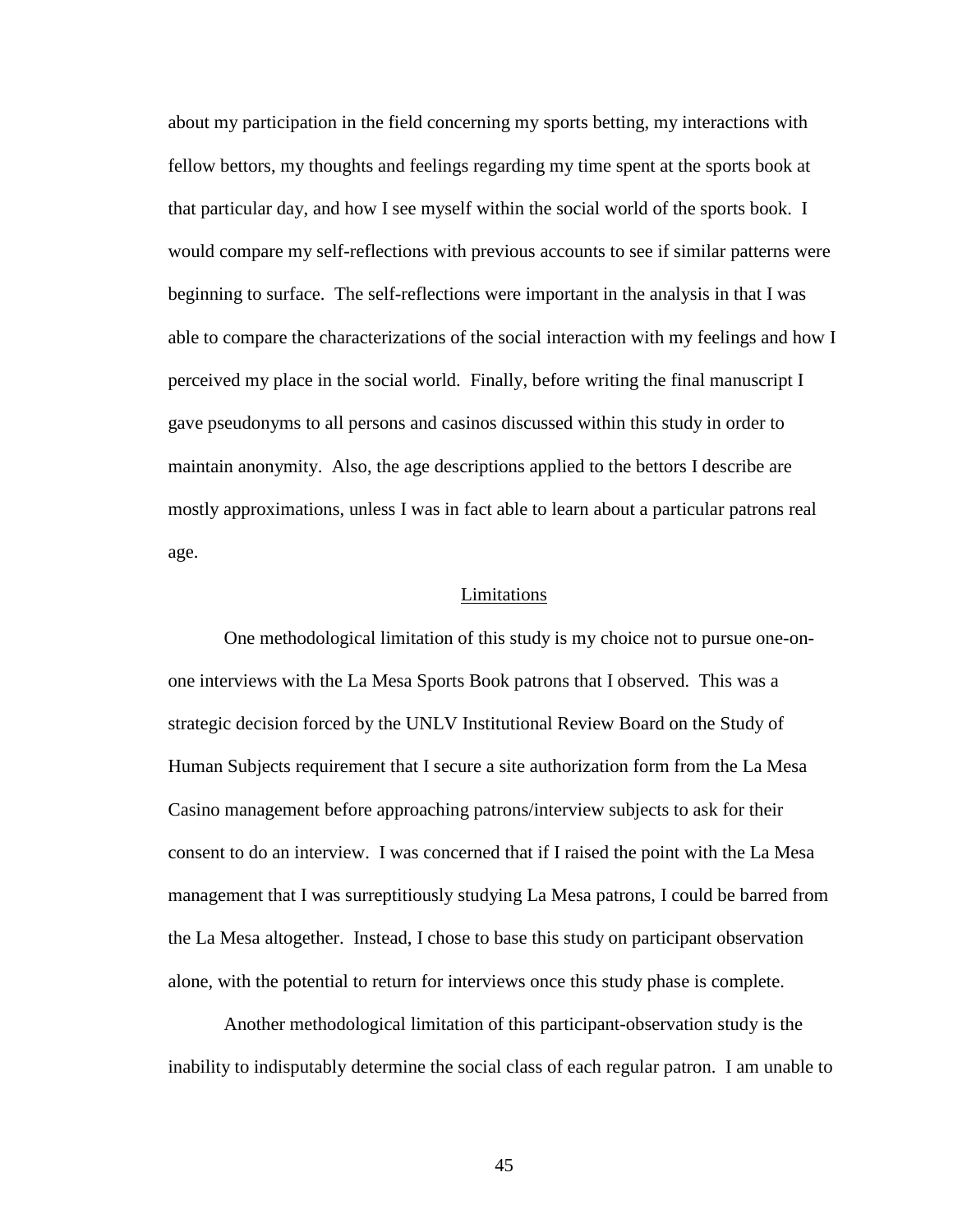make such a determination based on appearance since the majority of people who hangout in the sports book tend to dress informally or "down" in common parlance. Most La Mesa patrons wear jeans, sweat pants, or shorts paired with a t-shirt, sweatshirt, or possibly a team jersey. The choice of clothing can reasonably be attributed to the idea that patrons use the sports book as a place to relax and, therefore, the style of clothing is based more on comfort than appearance. Some patrons do visit the sports book while wearing formal clothes, but these are usually men who just finished work. Even so, these patrons tend to make certain adjustments to dress down their attire, such as removing their tie and unbuttoning and rolling-up their sleeves.

There are some tell-tale signs that may suggest class-level; however, any such determination can only be based on speculation and assumption rather than fact. For instance, I might assume that a person who places a very large wager just ahead of me in line is wealthy and, thus, possibly upper-class. But, I am unable to firmly establish a direct correlation between the amount wagered and his socio-economic status through basic observations and casual conversations. For all I know the person could be wagering his whole savings account on a game and is actually relatively impoverished. Conversely, it is just as unreasonable for me to assume that a person who makes small wagers is impoverished. There are also other signs of affluence, such as nice watches and jewelry, or designer shoes or jeans, but again, any determination of class status would be based on assumption without any substantial proof. As a consequence, I do not discuss the class status of the patrons who visit the La Mesa Sports Book.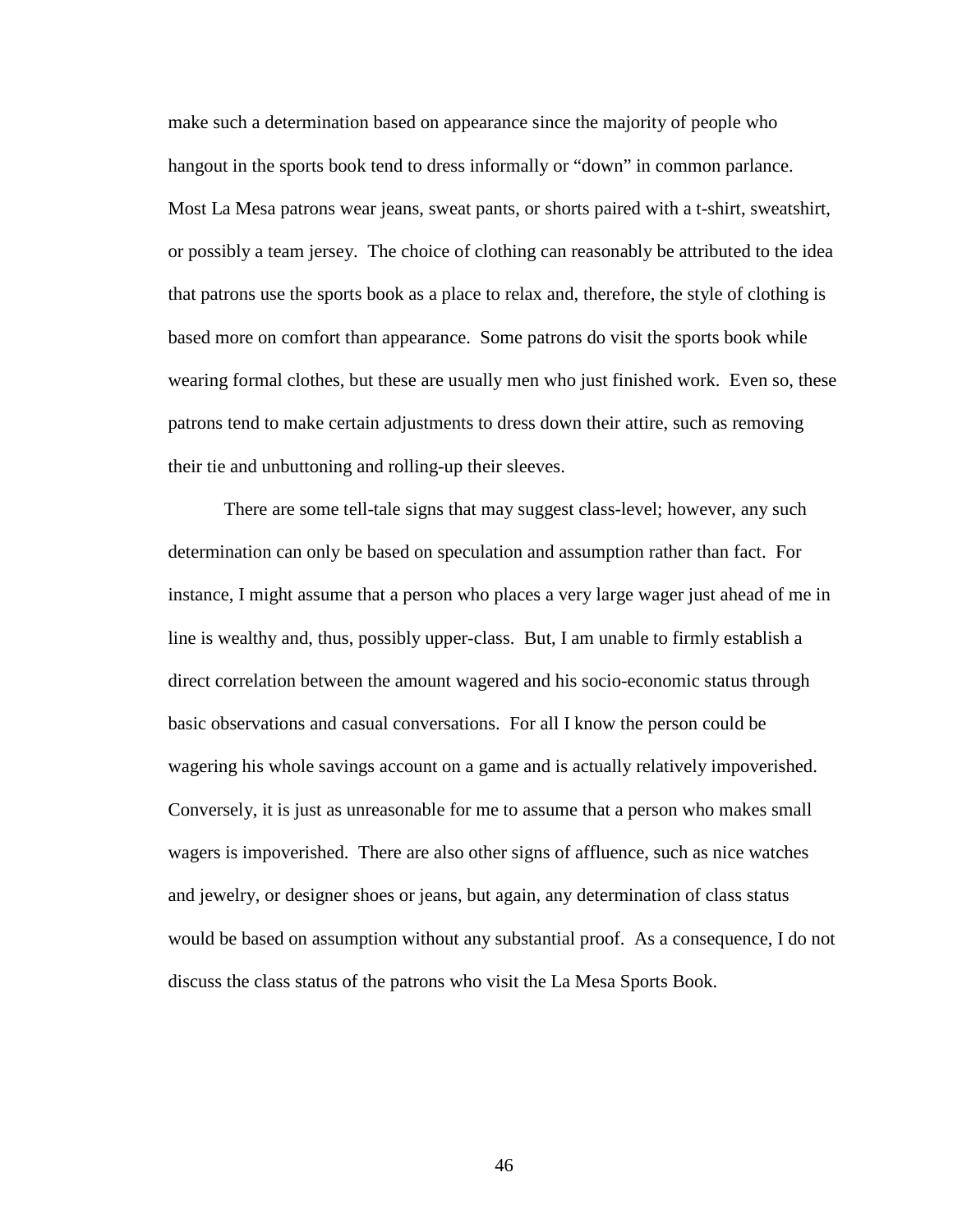# CHAPTER 4

# THE SPORTS BOOK

The sports book is a social scene replete with all the elements that are essential to a social world. This chapter begins with a description of a typical day of participant observation during the atypical first day of the NFL season when the La Mesa Sports Book is filled with excited regulars and other bettors and fans. The description of this day introduces and begins to analyze elements of the social world of the La Mesa Sports Book. Specifically, I describe the primary activity of betting, the sports book as the site of the activity, the technology (i.e., tools) used to carry out the activity, the social organization of the sports book, and the social actors who participate.

## Hanging Out in the Sports Book: NFL season, Day One

As I sat at the red light, fingers tapping anxiously on the steering wheel, I read the sign: "Race & Sports Book." It was almost gametime and hoards of people streamed through the doors. Clearly, the betting lines would be long and I wondered if I had left myself enough time to wager. I went over my plan: "Check the line on the Cowboys game. If it goes down to minus six and a half, then take it. Avoid the Tennessee game no matter how good it looks. Definitely take the Eagles over the Packers unless the line changes. Don't take the Lions, you'll jinx them!"

The light turns green and I hit the accelerator angling my car straight for the parking lot and the first space I see. This might be my hardest task of the day, since the parking lot is packed. I weave through the cars toward a space at the far end of the lot. I grab my betting sheets and lucky pen from the passenger seat, check the time, and walk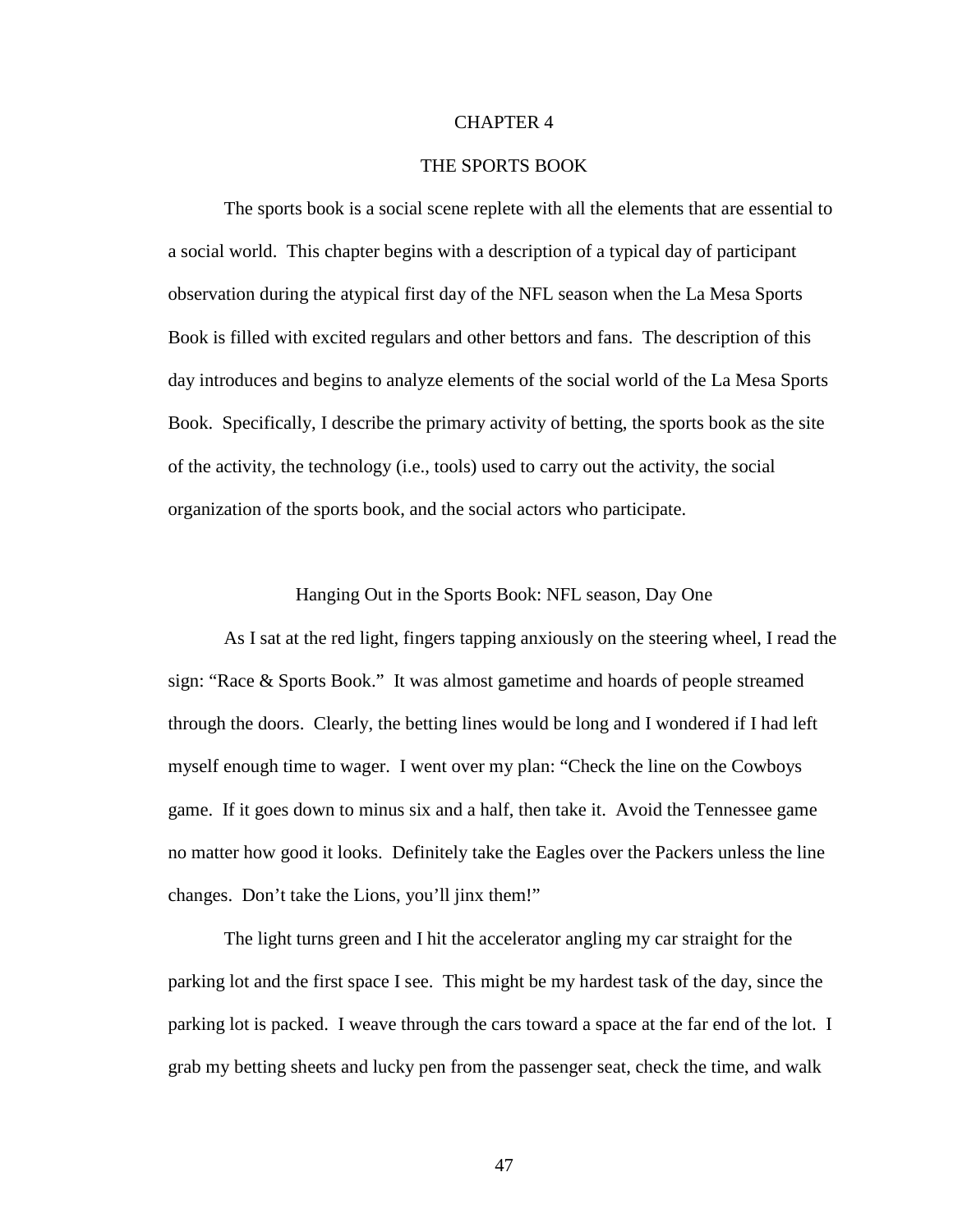quickly toward the sports book. Glancing at my cell phone I take notice that I have exactly 45 minutes before kickoff. As I reach the door, a burly guy in a Washington Redskins jersey opens it for me and asks rhetorically "Are you ready for some football! I think, "Yes indeed, the first NFL weekend is finally here!" The excitement is palpable.

Any person familiar with American sports knows that the National Football League (NFL) is king. It has surpassed baseball in television ratings and overall popularity. It attracts more spectators, audiences and overall fans than all other sports. The revenues that football generates shows its wide appeal as professional football is now well over a \$1 billion-a-year business (Gorman & Calhoun, 2004). Moreover, each NFL franchise is worth more than \$795 million (Forbes, 2009). NFL and its fall counterpart NCAA college football make football the most popular wagering sport (Sports Betting World, 2009).

The first week of NFL wagering means that that La Mesa Sports Book is packed. As I walk into the soundscape I hear the chatter of patrons, ding-dings of the slot machines, and the faint voice of a TV announcer calling the lineups for the day's first game. As my eyes adjust from the bright sunshine outside the door, I can focus on the sea of people, many decked out in NFL jerseys and hats, most clutching betting sheets like me. Each betting window has a line of at least 20 people ready to test their luck, skill, or both at picking winners today. I begin to make my way through the lines toward the table with new betting sheets so I can check if there has been any movement in the betting lines.

I immediately see the familiar faces. Kenny and Bob look more excited than me. The NFL season is finally here after a long slow summer of baseball, which attracts little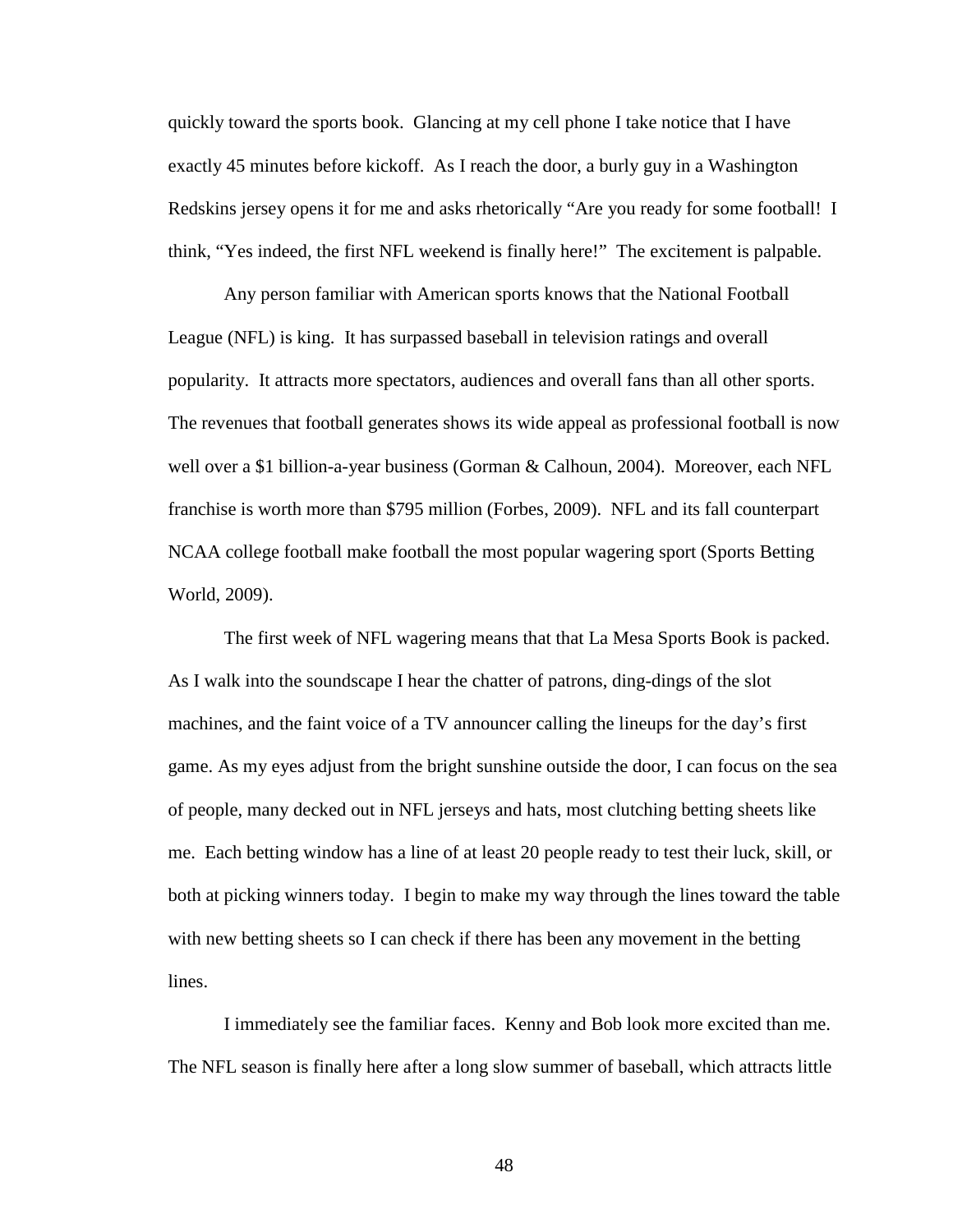excitement in the sports book. Most of the patrons seem filled with joy and energy. Kenny and Bob, two Caucasian men in their late thirties, look at me as if to say, "We are finally here!" Football season signifies many weeks ahead that we will gather, bet, and carouse about sports, wagering, and life.

I finally get to the betting sheets; grab one along with a couple of parlay cards. I make my way to the back of the sports book to go over my bets. On my way to the back of the sports book I run into an acquaintance. I don't recall his name, but we have often spoken. He is a tall Caucasian man with closely-cropped gray hair and wire-rimmed glasses. I don't think he knows my name either, but clearly recognizes me. He says, "You lookin' forward to today?" "For sure!" I reply. "The build-up from the draft to now is almost too much." The guy responds, "Yeah, I know what you mean. I thought this day was never going to come. But, we're here now! Let's get it on!" and he squeezes toward the betting line. I smile and think, "That guy and I have a *strangership* – a relationship that Hiroshi Mizuta (1975) says is an amicable acquaintance that we expect no particular favors or sympathy from but hold some fondness for. People are not quite strangers, but also not quite friends. There are a lot of strangerships in the sports book. The sports book is a bit like, *Cheers*, the mythical television bar where, as the jingle, goes, everybody knows your name. The sports book is a hangout but, unlike *Cheers*, not everyone knows your name. And, they do not have to because the bets and the games are the common denominator that connects people here.

Socializing is really at the core of the sports book experience. Betting is the instrumental act that most sports book patrons participate in and is the core purpose of the sports book from the casino's point of view. But, once bets are placed bettors stay and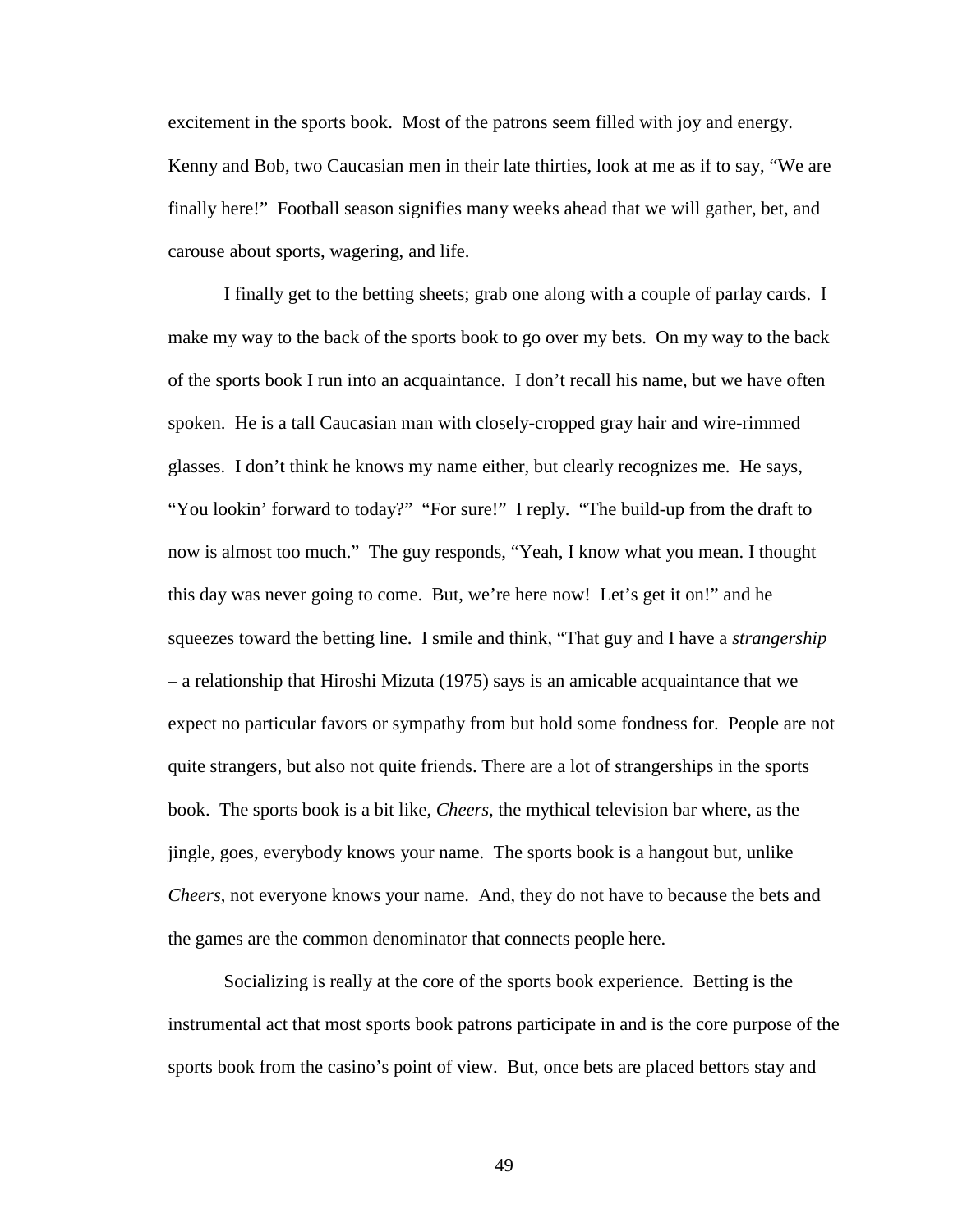watch with other patrons and root for their games to fall the right way. The main activity in the sports book is social conversation about sports, betting, and the opposite sex. The experience of sports book regulars is of camaraderie and escape from work and home, not just wagering.

Proficiency in the sports betting lingo is a key component in developing a bond with another bettor.<sup>6</sup> Using proper terms is essential. Not knowing betting terminology or incorrectly using it reveals inexperience and can create a stigma for the offender. Social groups and hierarchies are created as those who share common traits stay together and those who do not fit into a particular social group are kept at a distance. For instance, regular bettors tend to avoid new or green bettors.

I find a space to huddle over my betting sheets. I reexamine the notes I took at home from sports websites and the game day warm-up shows on ESPN. I then check to see if the betting lines (i.e., the point odds for each game) have changed. After careful consideration, I decide to take the over on the Vikings and Falcons game, take the Patriots at -7, the Steelers at -6 ½ and the Packers on the moneyline \$20 each on separate tickets. I decide just to do straight bets and no parlays (a bet that includes several different wagers on one ticket. Parlays are low odds, high return tickets, but if one bet does not win, the whole ticket is worthless). If I was confident and wanted to go for the big score I would put them all on one ticket, but I would rather concentrate on each game separately than worry about all the games all at once. I am here more for the thrill of the bet than the winnings at the end. I write down all the correct numbers on my betting sheet so I can state my bets quickly to the cashier, then I walk over to the shortest line

 $\overline{a}$ 

<sup>&</sup>lt;sup>6</sup> I discuss the specifics of sports book language in much more detail below.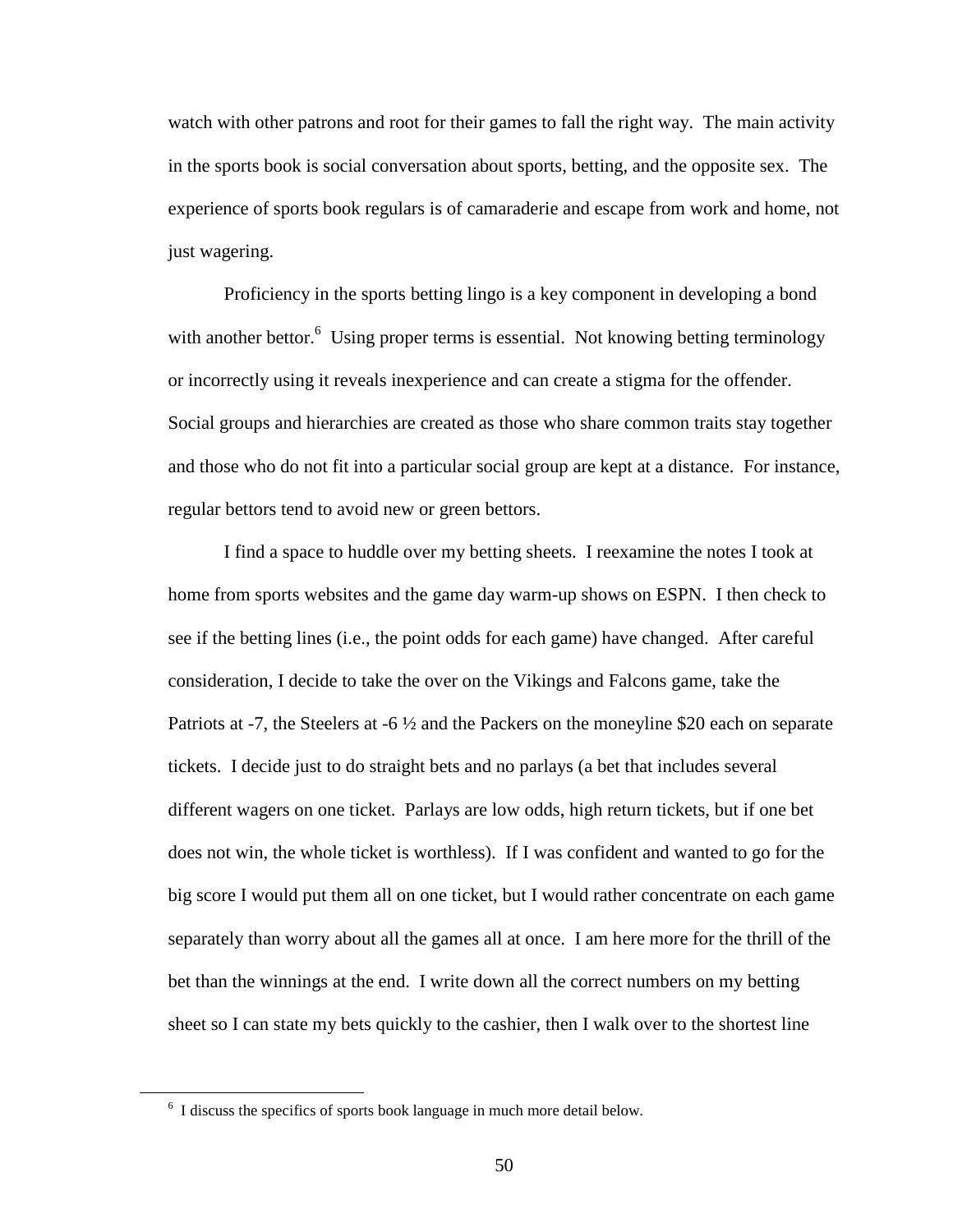possible and wait. Look at the clock—"Hmm, thirty minutes until kick-off. I should be okay."

This internal debate about what to wager on happens every time I come here. The debate does not turn solely on the financial risk of the wager. I do not bet enough that it really matters, although I always hope to win. The social risks associated with the bet are what get to me. For any bet I also weigh its social acceptability to the group of friends and acquaintances I will talk to over the course of the game. For instance, placing sixty dollars on a straight bet might be socially acceptability and low risk, but placing that same sixty dollars on a six-team parlay on all underdogs would bring guffaws and derision from other bettors since the odds for such a ticket to hit (win) are enormous. Such a bet opens one up to ridicule and stigma from peers. Betting might be a rational cost-benefit calculation about odds and one's financial stake, but it is also a calculation that accounts for the social standards of other bettors as well.

I stand patiently behind a couple that appears to be in their late thirties. The woman is draped on the man's arm as he is carefully studying his betting sheet. The couple is unusual because most patrons are men. In fact, the sports book is a space that is dominated by males. Not long after beginning my field work in the sports book I started to call it a masculinized "third place," which I found to reflect Oldenburg's (1997) concept of places that people use to escape from the everyday struggles of home and work. The sports book is a place free of life's mundane pressures. Personal life is not usually the topic of discussion with fellow bettors. Rather the fantasy world of sports, made a little more real by wagers, takes center stage. So, the sports book is a sanctuary for men.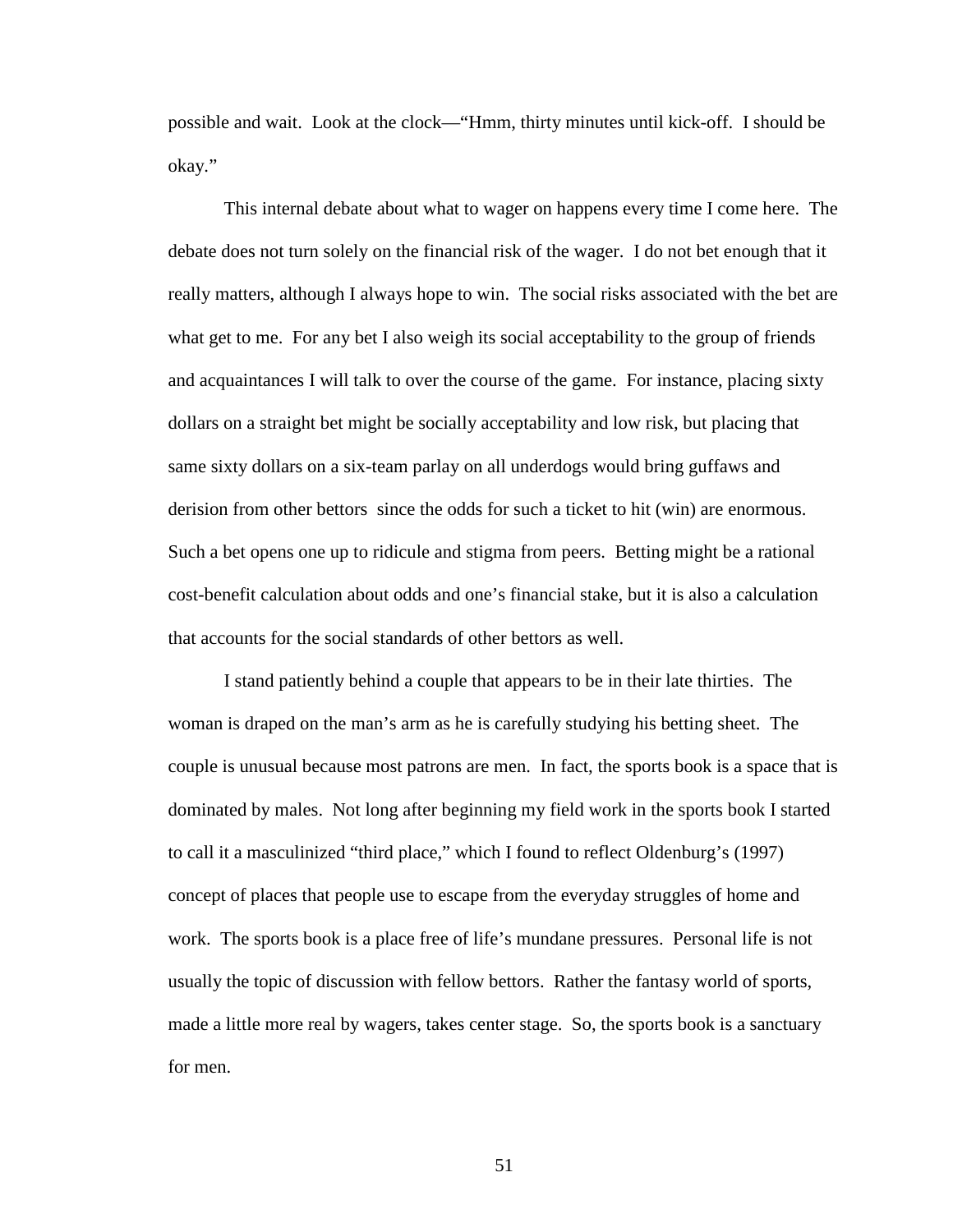Five minutes and I haven't moved up one spot in line. I check the time on my cell phone again anxiously then look around. Ahead of me at the front of the sports book are twelve windows open for bets. The people in line give a wide berth of space and privacy to bettors at the counter. There is little conversation in the line compared to others in the sports book. The majority of the people in the betting line keep to themselves, reviewing their betting sheets or watching the televisions that covered the odds board.

Directly behind me is the VIP section packed with big bettors. I wistfully think of how nice it would be to get a table there. The section has its own cocktail server, teller to place bets, and each table has a television. Just beyond the VIP section and three steps higher is the lounge. Although not quite VIP, the lounge has choice seats to view the games and a full service bar and waitresses. The lounge is jammed with people.

The line starts to move. The lines occupy what I call the front staging area between the seats and the counter where there are distinct expectations. No one in the know stands in the staging area in the hour or so leading up to the start of the NFL games unless they are planning to place a bet. This area is a temporary stop on the way to the counter. Even on slow days when there are no lines, the informal norms of the staging area remain—you can wait there as your last chance to review your bets, but if you seem settled to watch a game standing in this area, regulars will tell you to find a seat. All sections of the sports book operate under a code of informal norms, as well as some formal rules set by the casino.

Only two more bettors to go then I'm up. I start to get my money from my pocket, readying myself for a quick exchange with the cashier, well aware that the quicker I am the more chance the 20 people behind me will get their bet down before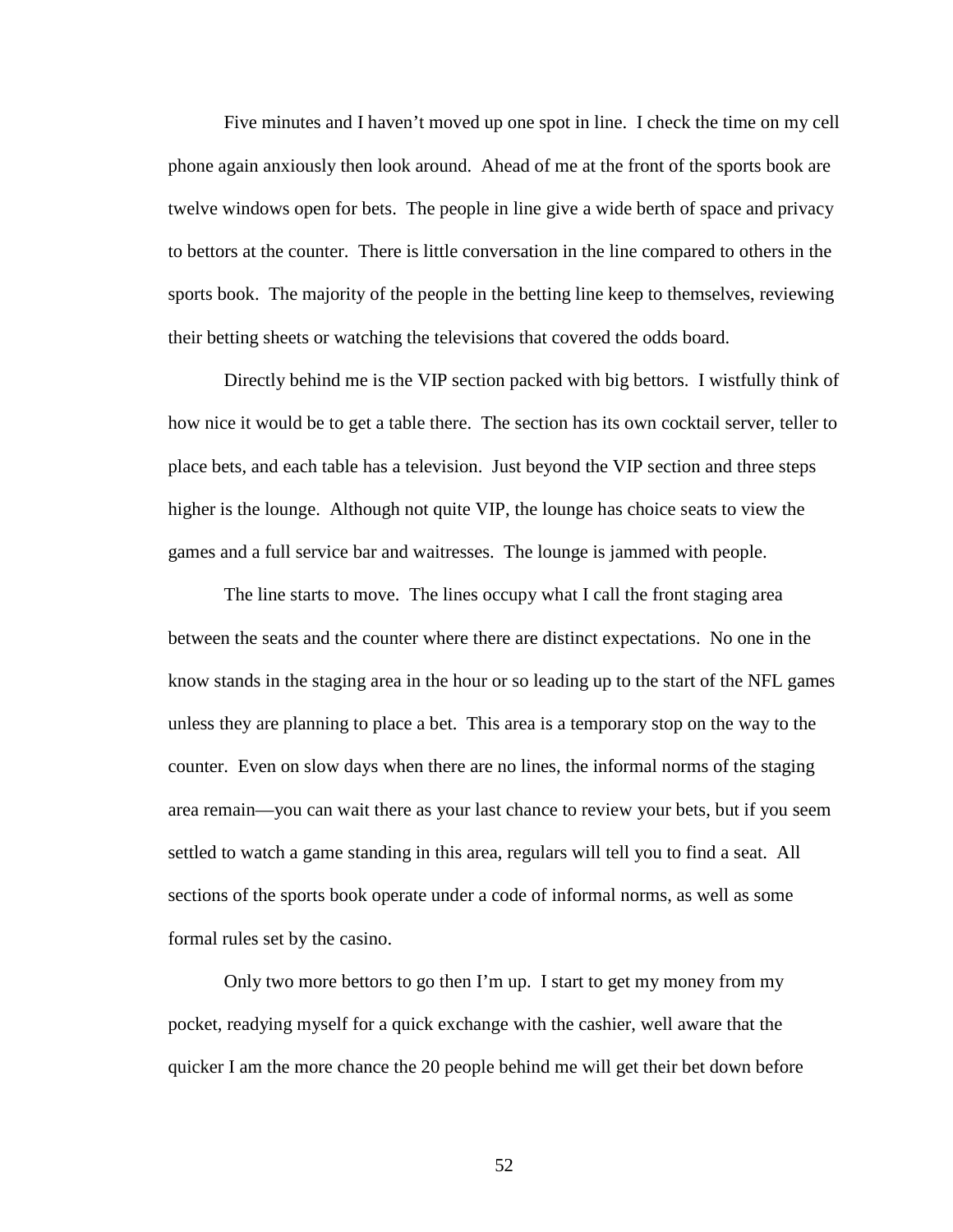kickoff. I have already heard several bettors behind me scrutinize the time that some of the people have taken at the window with exasperated exclamations like, "Damn, are they betting the whole season?" or "C'mon man, say it and pay it. Let's get on with it!" I know the rule and I'm still extremely conscious about limiting my counter-time.

I glance up at the television showing the Pittsburgh Steelers warming up before their game. This sets off Steelers fans in the sports book to chant, "Let's Go Steelers," but it soon sputters out. A short, African American man in his mid-thirties, who is holding hands with a young, Hispanic woman in front of me looks over to where the noise is coming from and shakes his head as if to say he is not amused. He slightly turns back to me and says, "Man I hate the Steelers." I nod in agreement, "Same here." Had we not been in line, we might have talked more about our mutual enmity toward the team. Instead, I wondered if he was a fan of a rival team or if the Steelers had given him a bad beat (betting loss) in the past. Many bettors declare their allegiances based on their fortune betting a team, not because they are a true fan.

I am next in line to place my bet. As the guy in front of me approaches the counter the woman on his arm steps to the side as if to give him a little more privacy at the counter. I stand a good five feet behind the guy to make sure I give him enough room as well. I review my picks one more time. The guy at the counter is reading off numbers from his betting sheet to the teller. Soon he stops and waits for the teller to register the ticket. He gives him the money, gets his change and ticket. Before leaving the counter the man checks his ticket. He slowly steps away from the counter and without looking he extends his arm for his female companion to grab. I approach the counter.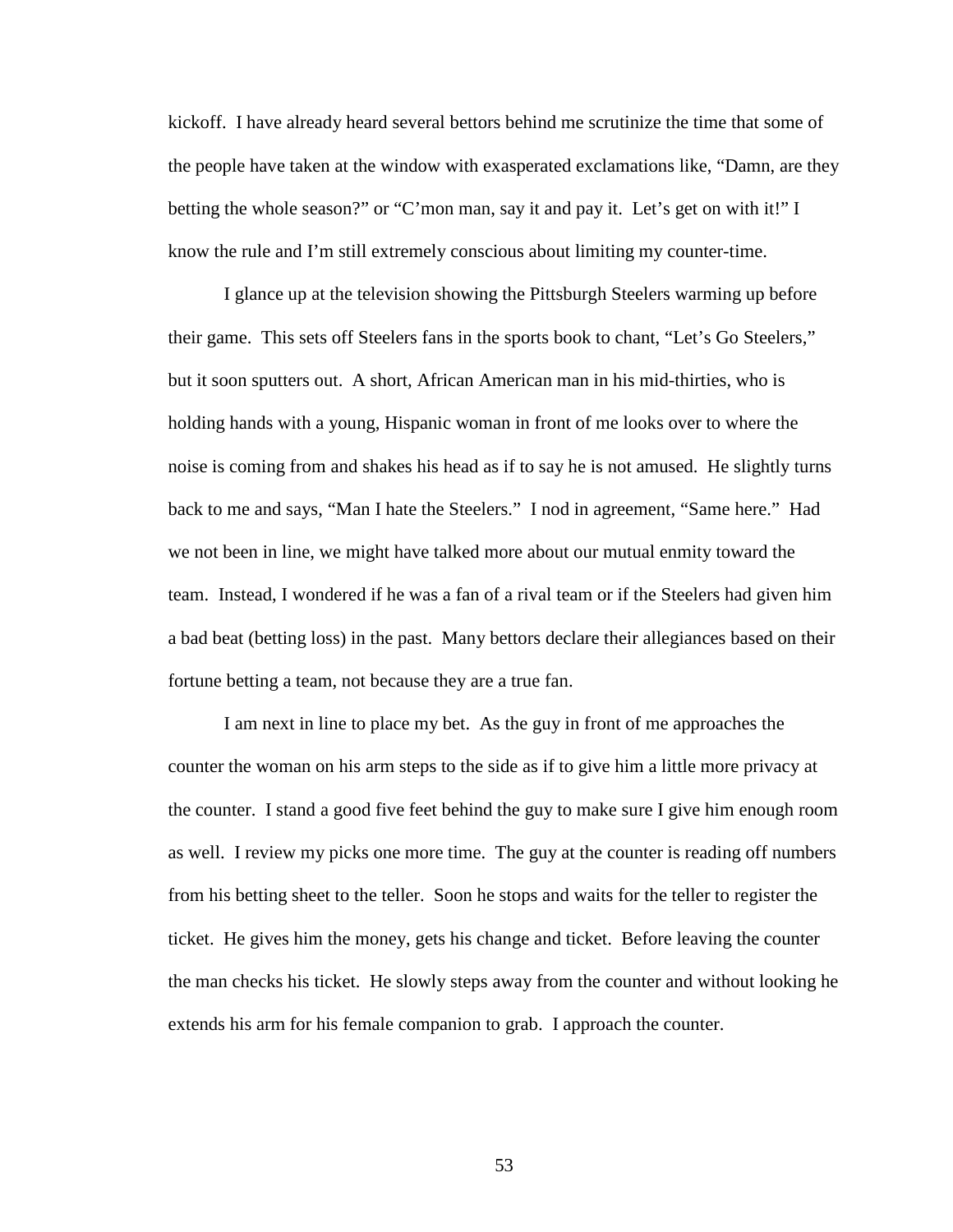This is the moment of truth. It is my turn to take a gamble. My betting decision will dictate the rest of my experience in the sports book today. If I am winning I'll be happier and more outgoing. If not, I may close in a bit and concentrate on the games as if my attention will sway the outcome. I'll also, be more open to talk about my bet with others. And, if I do win then I might be more willing to bet again. If I do not win, I might "chase" my money (Lesieur, 1984). That is, I might look to the next games to make a bigger bet to recoup my losses. In short, betting influences how I feel and how I relate to others in the sports book.

But, the money game is only part of what brings me and many others to the sports book as I always look forward to the camaraderie of the scene; sports bettors learn to bond through the betting act. Wagering is the shared activity that opens one to all sorts of interactional possibilities with other bettors such as queries, competition, and *esprit de corps*. On the basis of this interaction, sports bettors create a complex social world in the La Mesa Sports book.

I'm up to bet. I give the standard "what's up" and he does the same, hands are on the register ready to get this transaction going. I tell him all my bets are on separate ticket for \$20, then "113 Steelers, 117 Patriots, the over on 110, and the moneyline on 114." As I am rattling off the numbers that designate the teams I'm betting on the teller types them in just as quickly. As the tickets are printing he says, "That'll be \$80." I hand him four twenty dollar bills and he gives me my four tickets. I then quickly ask for some drink coupons. The teller leans to his side, grabs two yellow drink tickets, scribbles the date on the back and hands the over to me. I thank him and just like that, the transaction is done and I walk back into the fray of the floor.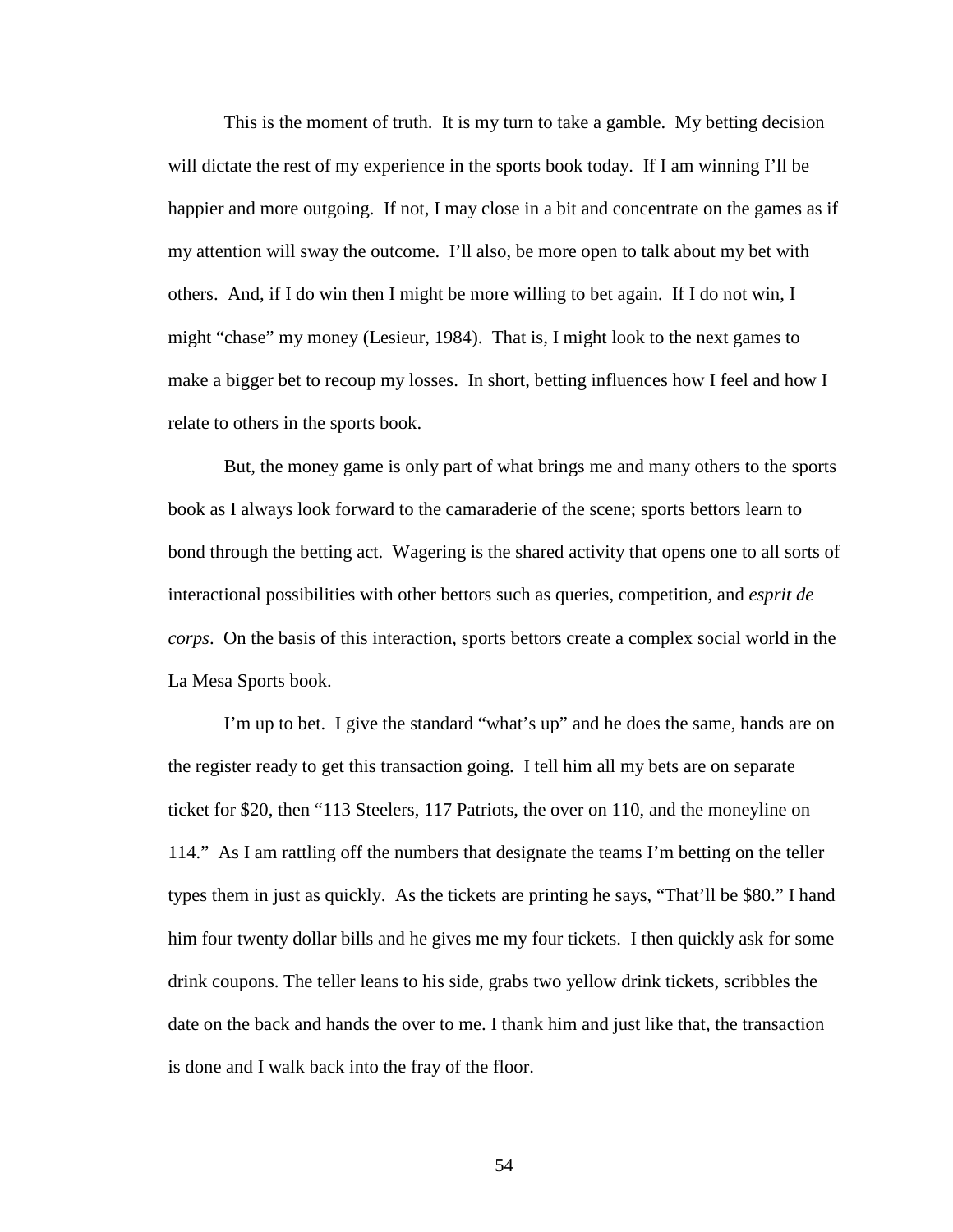Although the actual transaction is brief, the time until the wager's outcome is the longest in the casino. Unlike table games like blackjack or machine games like video poker and slots, where money is staked and the outcome is determined all within seconds after the cards are dealt, the gambling experience with sports betting has only just begun when a bet is placed. The process of waiting for the outcome is far more drawn out than any other form of gambling. The wait is often a gut-wrenching, exciting emotional rollercoaster, since so much action, lead changes, and flirtings with the betting line occurs during any single game. The dynamic of sports games that you've placed a wager on are analogous to the ball in the roulette wheel skipping around and around, bouncing from red to black and back to red again, only in this instance it goes on for two and a half hours. This dynamic and the time it takes to play out, creates a focus for interaction and a temporal space that sports book participants extend into relationships that establish a complex social world.

I make my way to the back of the sports book to find a spot where I can watch the games. All the fans and bettors make it a tight fit today. On regular days there is plenty of space among the lounge chairs up front, at the personal televisions in the middle, or in the lounge back near the bar. However, on Sundays during the NFL season seating is at a premium and by now it is standing room only. While searching for my spot I see Brandon, a La Mesa regular. Brandon is Caucasian, about 5'10" and 170 lbs, and looks to be in his late-twenties. He motions me over extends his hand for a shake, and makes room. He looks me in the eye and says, "Another season of football, baby. Life doesn't get any better, eh?" I smile and turn toward the front as the enormous large screen TV divides into six sections, each showing its own NFL game. Just as the teams begin to line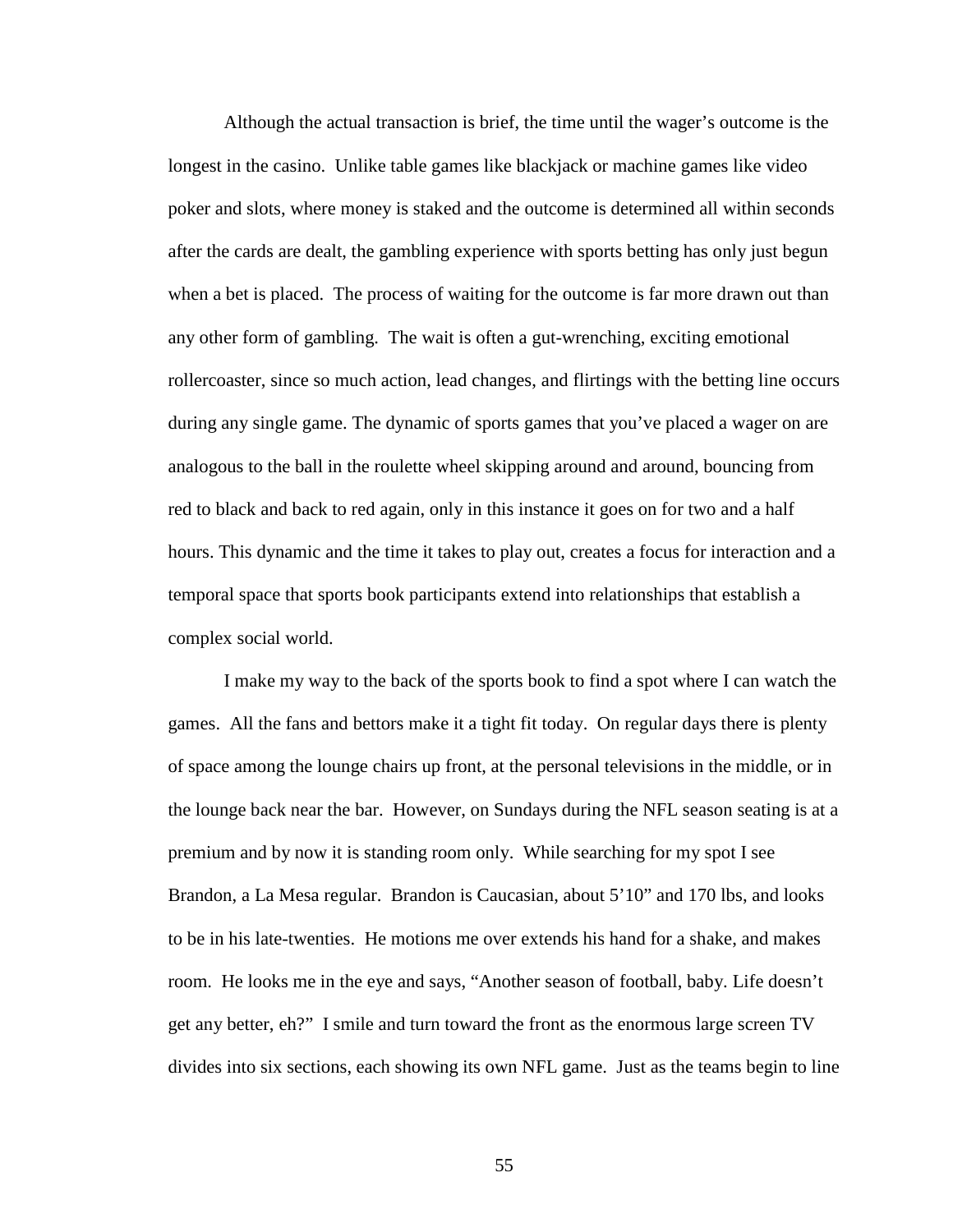up for the kickoffs, patrons send the noise level up several decibels. Some start to clap as if they were in the stadiums themselves. This is the sound of happiness and anticipation. As I look around I see people in all different jerseys and team apparel slapping each other's hands or participating in friendly banter. I think to myself, the purpose of this sports book is betting, but there is so much more going on here; something more profound and significant than meets the eye. After a year as a participant observer studying this setting for my dissertation, I am anxious to write about the social world of the sports book.

### The Social World of the Sports Book

Sociologically speaking, a social world is a socially-constructed shared perspective of meaning and connectedness among small social groups. According to Strauss (1978) we can assess social worlds on four dimensions: the primary focus of activity, site of the activity, technology used to participate in the activity, and the social organization that advances the activity. I suggest that social actors be added as an analytic category because each of the four dimensions presumes actors involvement. Elements cannot be present without social actors, who in this case are made up of different types of gamblers and the sports book employees that are present in the sports book environment. I begin to conceptually describe the social world of the La Mesa Sports Book starting with the category social actors.

### Social Actors

My analysis concentrates on regular bettors in the La Mesa Sports Book. Regulars share the same locality, or place of refuge, share similar common interests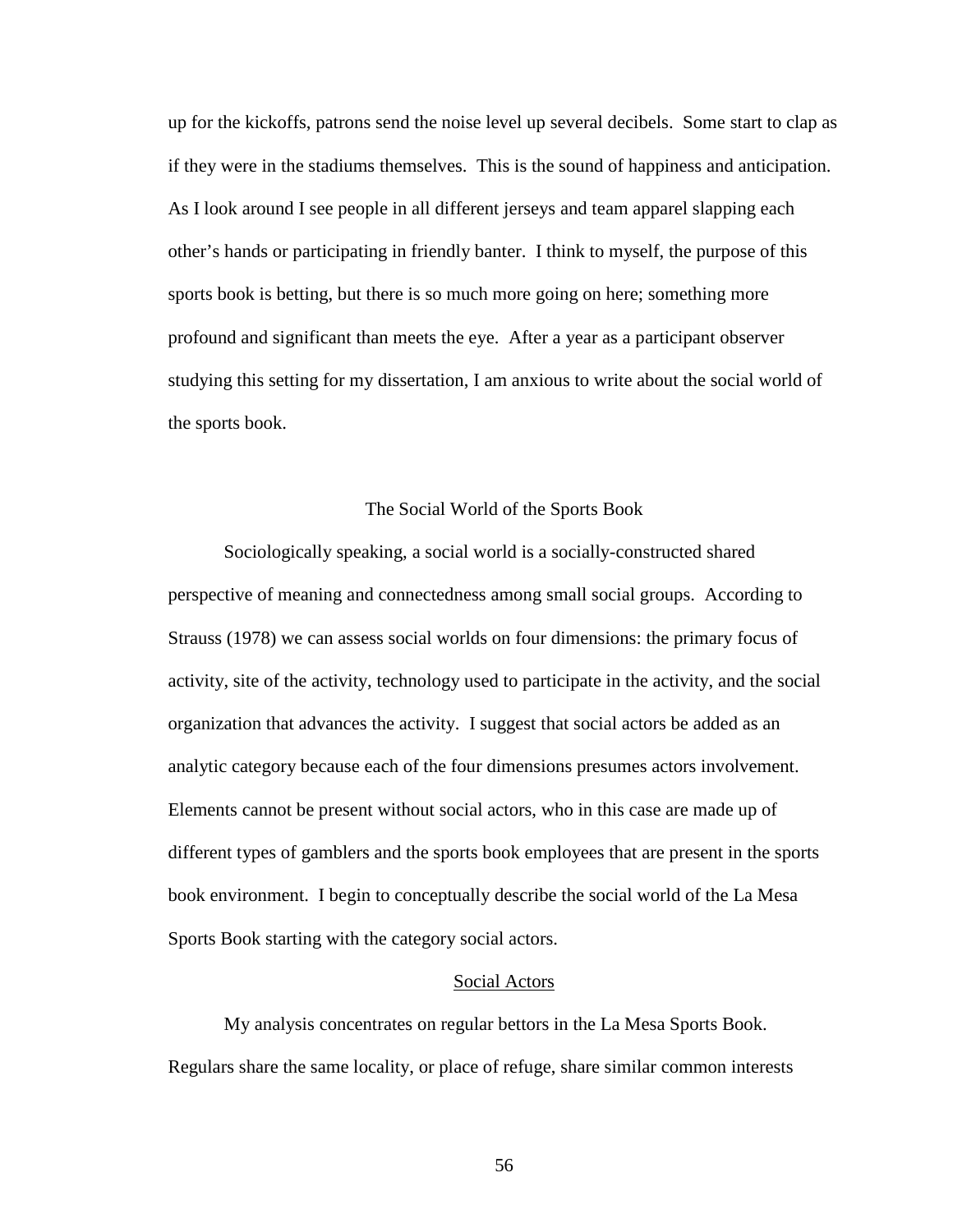create and follow particular norms and practices, have a built-in hierarchal system, and exude an "us" versus "them" mentality in terms of their in-group against non-regulars who they see as invaders of their space. The social world of the sports book emerges in a designated space for the betting act where patrons meet, interact, and establish a culture to which they adhere. Also, interaction in the sports book is grounded temporally. Patrons know that NFL games start at 10:00 a.m. and 1:00 p.m. on Sundays. They know also know that those with an affinity for baseball will be there in the sports book during the summer. Additionally, those who like college basketball will be there during the NCAA tournament. This predictability allows for regulars to meet others with the same interests again and again.

Regular bettors are the foundation for all gambling scenes. A gambling scene is "created whenever people get together to engage in a game of chance and stake something of value on an uncertain outcome (Martinez, 1983, p. 3). In the sports book the regular gamblers consist of professional, pathological, and recreational gamblers. For professional gamblers, gambling is their primary source of income. They usually have a specialized knowledge of the games they play, which gives them an edge against other players. For the pathological gambler he or she gambles to escape from the stresses of everyday life (Jacobs, 1988). Pathological gamblers typically chase their losses to recover their bad wagers. Almost inevitably, this behavior leads to myriad troubles. Recreational gamblers are those who use the gambling activity as a form of enjoyment. They neither stake large amounts of money, nor do they chase to recover past losses.

 Forgotten among many gambling studies are the workers that are present who make the activity possible. Similar to the bartender in the bar scene, the dealer, cashier,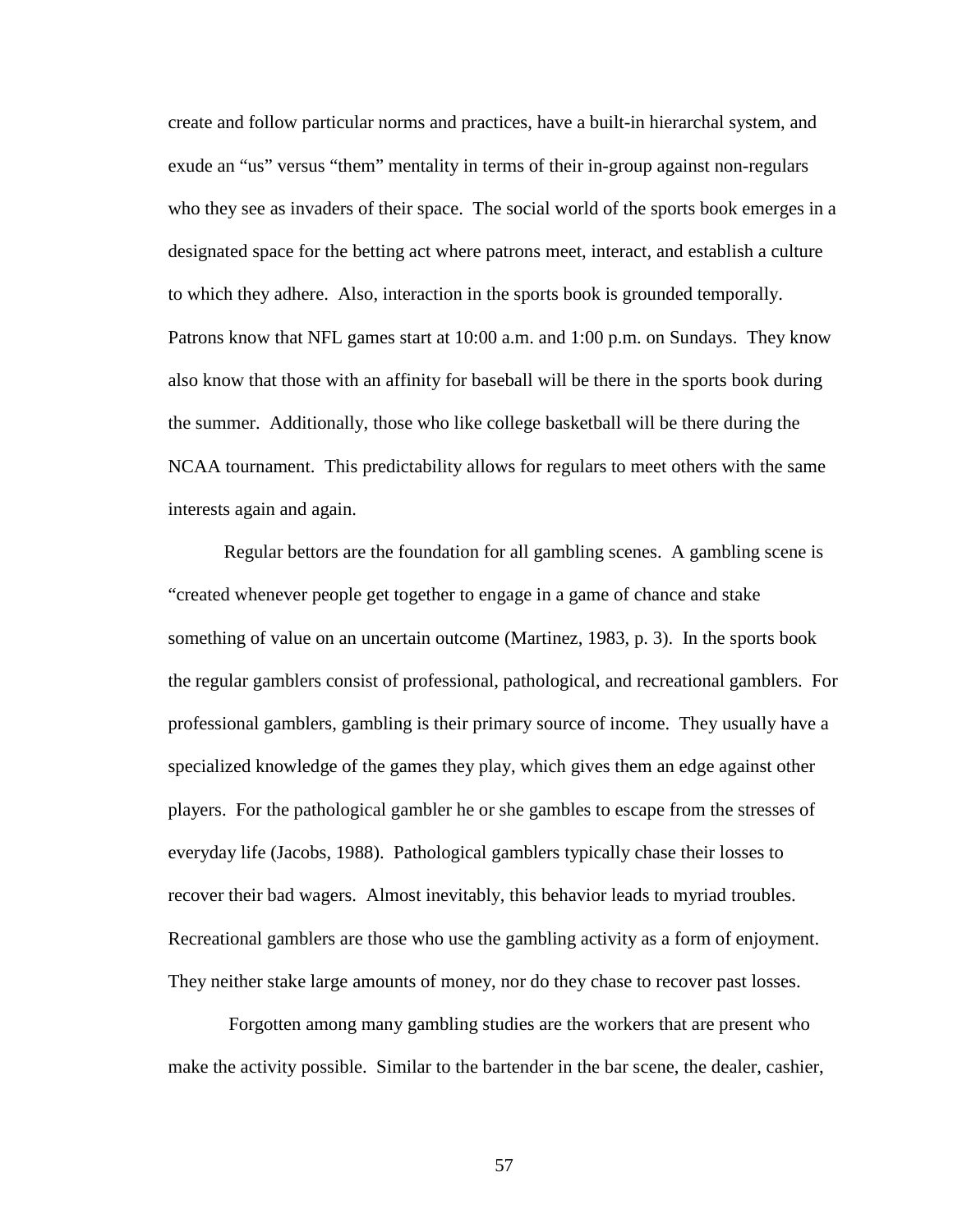teller, floor boss, manager, cocktail waitress, and even custodial attendant are just as important in the gambling scene. These actors allow for the scene to happen at all. Moreover, players do not just socialize among themselves, but interact with employees too. It is in the casino's best interest for the patrons to become familiar with the workers, as it gives a more personal feel to the environment.

## Activity: Sports Gambling

Those who are not familiar with sports gambling might assume that it is a simple process that only involves picking a team, placing a bet, and waiting for the results. However, there is much more to the process and experience of sports betting. Sports gambling is full of ritualism, social control and social order, group norms, informal rules, and defined roles. These social factors occur across four components of the sports gambling activity: (1) the decision-making process, (2) the act of betting, (3) watching the event/waiting for the outcome, and (4) internal negotiation and rationalization of the results.

## Decision-making Process

The decision making process for sports gamblers normally begins when one obtains the latest betting odds from the casino sports book odds boards above the betting counter which show the most up-to-date numbers or the betting sheets found around sports book. Savvy bettors, especially professionals, begin their planning far in advance of walking into the sports book.

There are several different types of bets in which one can make, these includes: straight bet, totals, parlay, teasers, and futures. The most basic is the straight bet. The straight bet (or called sides) refers to the type of bet in which one picks a team to cover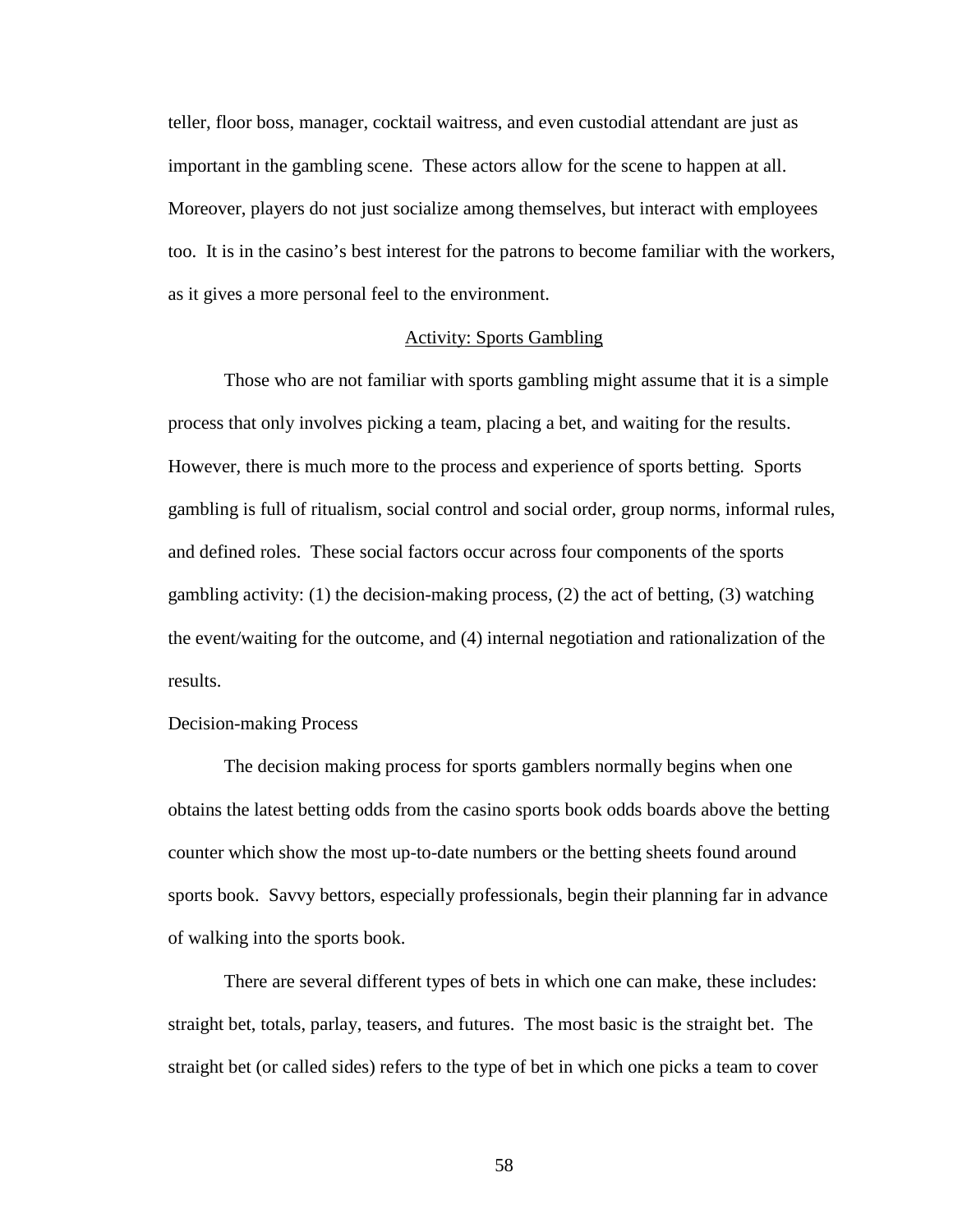on the point spread, or to win outright with a money line bet. Totals (or over/under) is a bet in which an individual bets whether the totals points in the contest will be over or under the amount that the sports book assigns. Parlay bets are when an individual places one single bet on multiple contests. In order to win a parlay bet one must win each contest that is on the ticket.

Teasers are another popular type of bet. Teasers allow bettors to buy points to add or subtract to the point spread of two or more games. The more points one buys the lower the odds the bettor receives. The futures bet is a wager that is made on the future outcome of an event or player. Proposition bets are usually reserved for special sporting events like championship games or nationally televised events. Proposition bets, or "props" are unusual in that the wagers have nothing to do with the outcome of the game. They are generally specific to players or plays, like the first player to score a touchdown, or player "x" will score more points than player "y," or the first score in a game will be "z." A proposition bet can even be made on which team will win the coin toss.

Among these different bets, sports books typically offer two types of wagers—a straight bet (or money line bet), or a point spread wager. The difference between moneyline bets and point spread bets is that the former is fixed, while the latter is active. Moneyline bets are fixed odds where the outcome of the competition is important. Point spread wagers even out the competition by assigning a point difference between the teams, which creates an active market between the sides. The sports book acts as the counterparty between the sides, with its only goal to make sure that the spread is adjusted to keep the sides even. The sports book is not concerned with the outcome as they charge a commission on each bet, which is called vigorish, the vig, or the juice.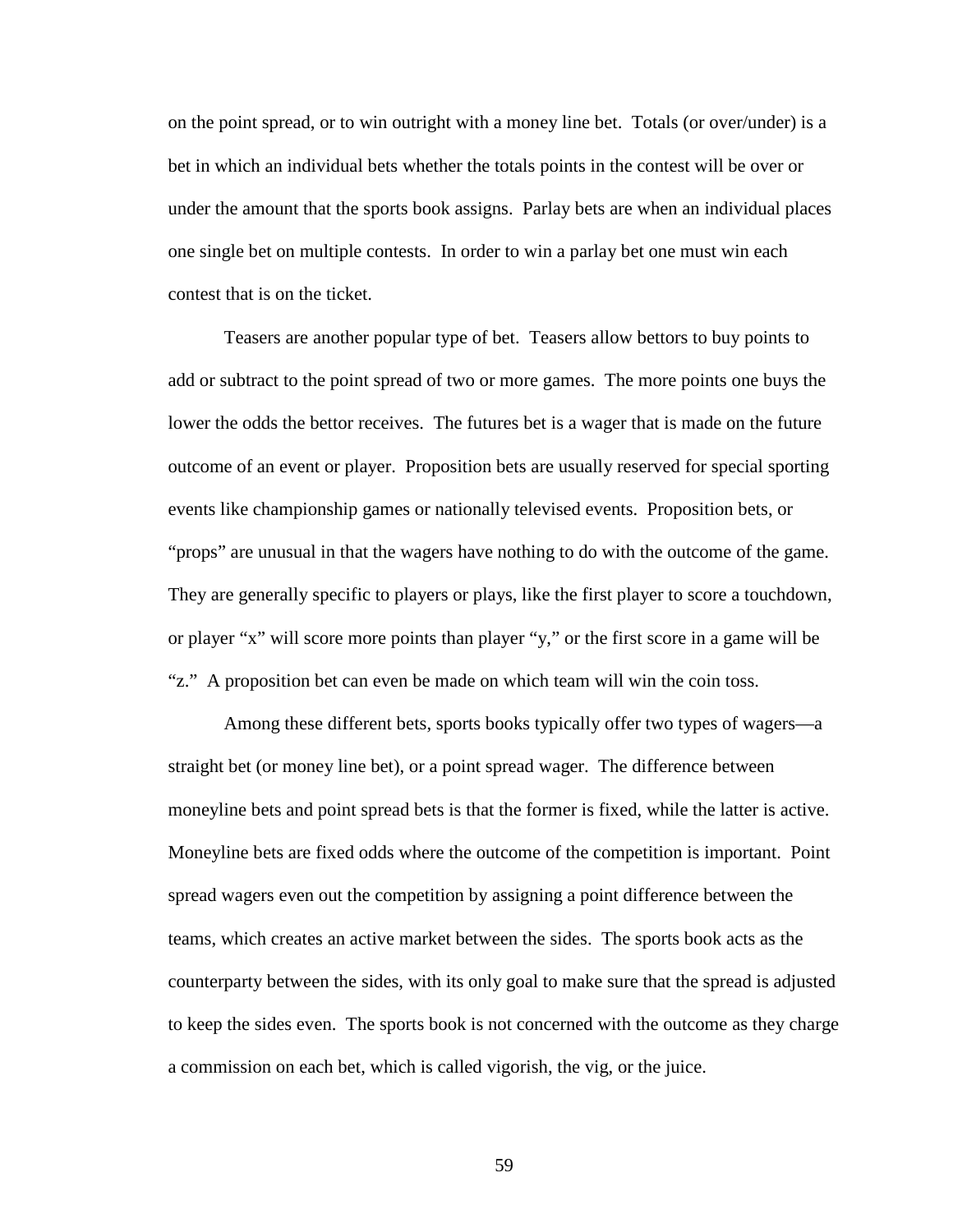Clearly, sports bettors have many choices to make before they place a wager and their decision process is vital to the process. Information is a valuable currency to the sports bettor. Bettors who wager based on solid information about the teams are held in much higher steed than bettors who look to luck or fate to see them through. Bettors obtain information through sports television shows, websites, sports magazines and newspapers, and, of course, by talking to other bettors. The more information or knowledge a bettor has the more they may be able to make an educated guess about an otherwise unpredictable event.

Art Manteris—former director of race and sports book operations at the Las Vegas Hilton SuperBook—in his book *SuperBookie* (1991) contends that—other than the mathematical advantage—every advantage in sports wagering goes to the bettor. He cites several reasons for this claim. First, the bettor has the ultimate choice. The player can choose to bet, or not to bet; if he chooses to bet, he also gets to decide what team he wants to wager on. Sonny Reizner—veteran race and sports book manager says:

> The player of today is far ahead of the fellows behind the counter because, although the house may have a lot of information, he doesn't always have all of it when that number goes onto the board. That's when he's at the mercy of the player.

Any sharp player can look into that number and has something else in favor. *He can pass. He doesn't have to bet. The house can't pass.* (p. 19)

Choice does give the bettor an advantage, but as Manteris points out, the second advantage, availability of information is even more important "[The player] can analyze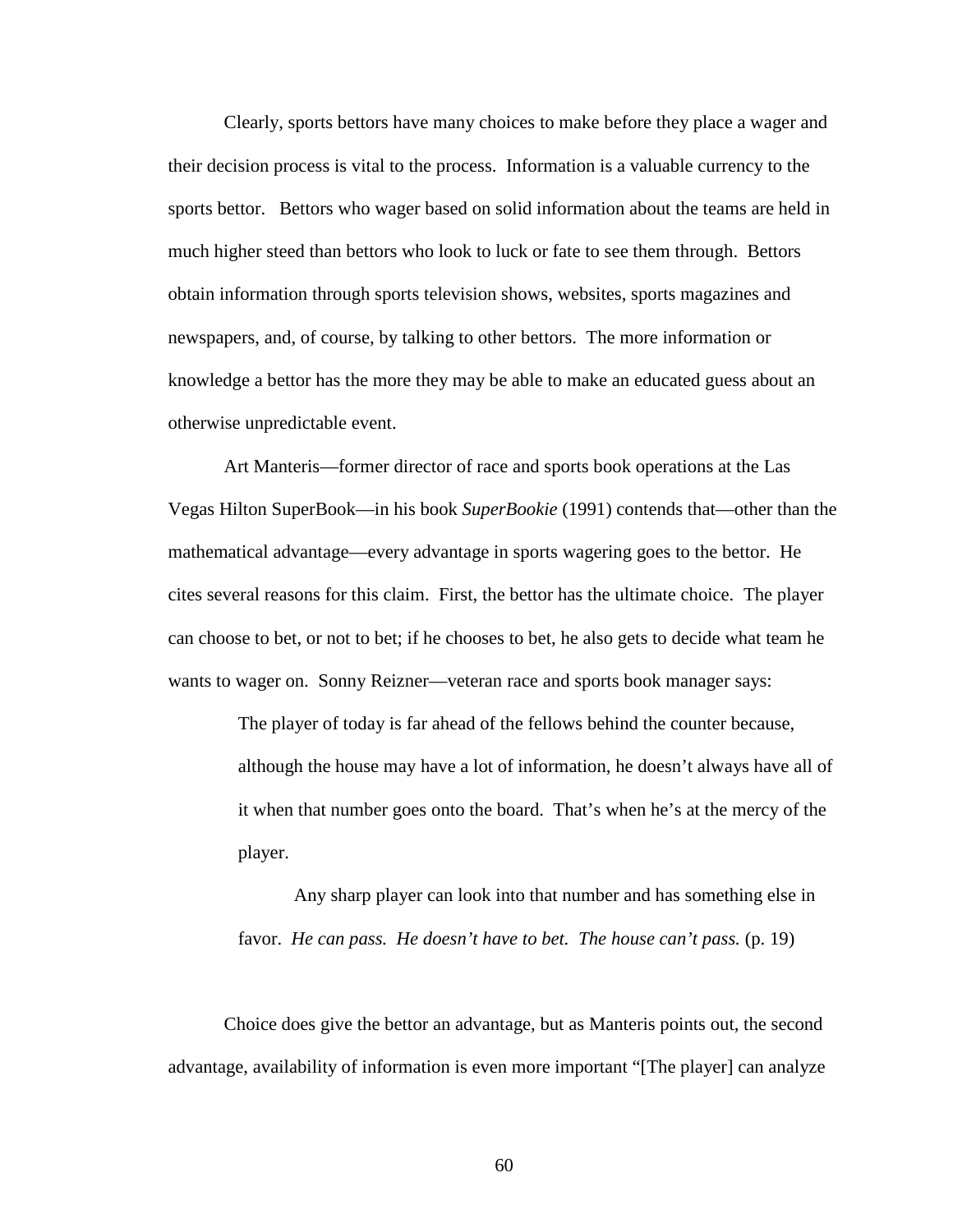and compile statistical data relating to trends such as home or away games, day or night games, grass or artificial surfaces, right- or left-handed pitchers, and so on" (p. 18). Although bookmakers use multiple information resources, once the lines are set they wait for the action to be heavy on one side before they move a line. Therefore, the bettors have the advantage of seeing where the line is set and then bet accordingly. Another advantage Manteris says is that some of the most sophisticated and sharpest sports handicappers reside in Las Vegas. Just being around the top professional gamblers gives other bettors an opportunity to gain knowledge and information that the sports books might not have.

## The Betting Act

Placing the bet is a little less involved than deciding what to wager on in the first place. But, there are a host of formal and informal rules that regular bettors obey and the unfamiliar break. There are three distinct parts in the process of the betting act; waiting in line, betting, and leaving the counter. I have found that this process is best explained through Goffman's dramaturgical analysis. As Goffman (1959) notes so well, different social spaces may require the outward expression or performance of different social norms (p. 27). For instance, in areas in the sports book where people congregate and socialize normative expectations for behavior are very different than the area near the front counters where bets are made. Although there are no physical boundaries between the two regions there is a noticeable difference in the body language and interactions from those bettors who are waiting in line to bet and those who are not.

In the La Mesa, like most sports books, there are open spaces between the seating area and the counter, which allows enough room for people to pass through and for lines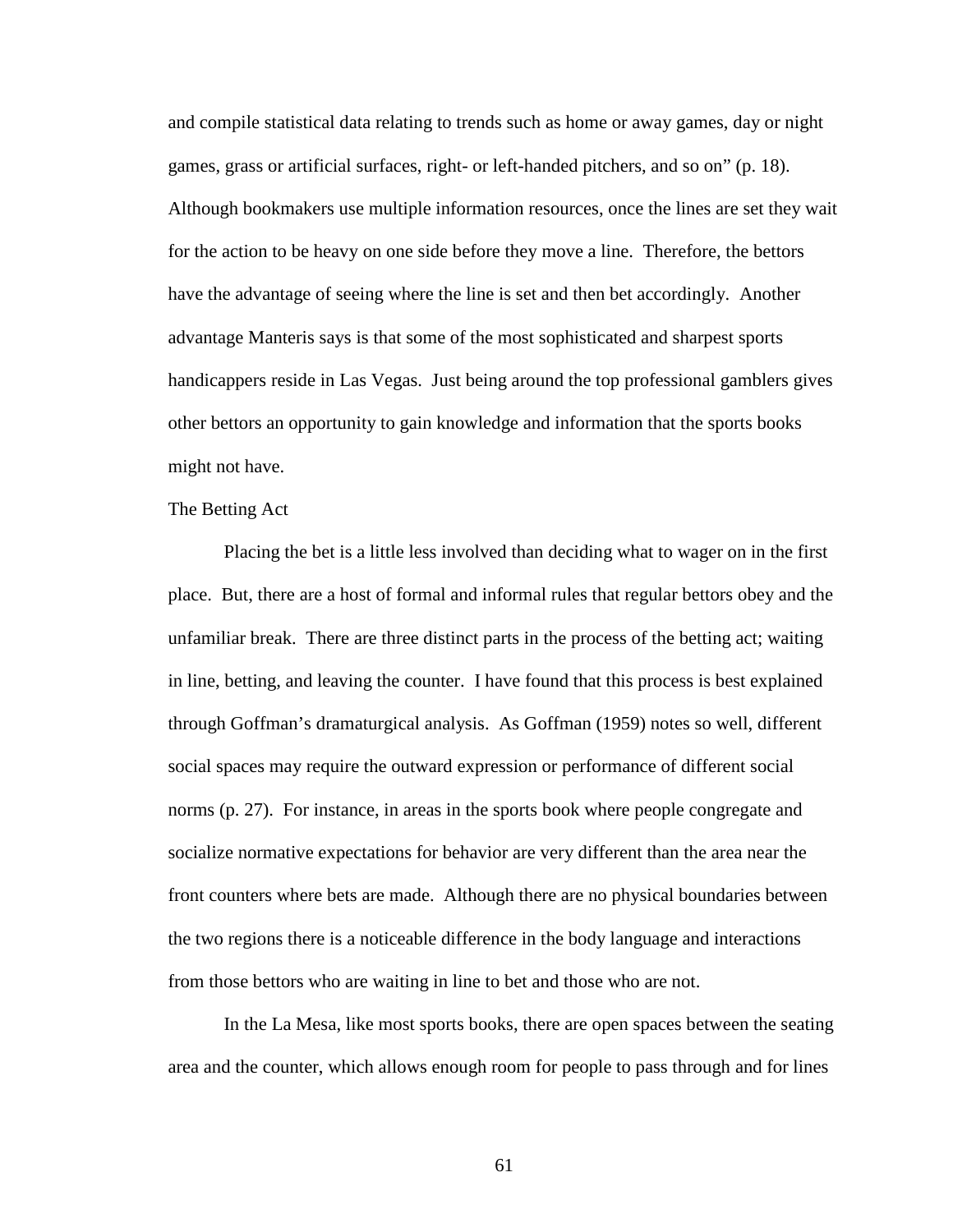to form. Bettors of all stripes typically go from joking around and energetic to reserved and less animated once they step into this space line to bet. When bettors enter a line, they shift from whatever they were doing before to focusing on the specific betting task at hand. A lot can happen between entering a line of bettors and approaching the counter—spread lines can move, one may overhear others talking about their opinions of a particular game, or a bettor can question their resolve and change their mind about a bet they had planned to make. With all the elements that can come into play most bettors appear to go through various rituals and rehearsals in preparation for their bet. They deal with the weight of the upcoming bet by breaking off socializing in order to concentrate on their plans. Socializing can wait until they finish the bet.

Most bettors appear to have very little patience for waiting, especially waiting in line. An informal rule of the line is that each bettor in line has already decided the wagers they will place. Regulars call this "doing your homework." Nothing infuriates regulars more than when a green (new) bettor goes up to the counter and then looks up at the odds board and beings to contemplate his bets.

The degree of stress seems directly related to the type of event that is going on in the sports book and how close it is before the event starts. If it is in the middle of the summer when only baseball games are on and a new bettor approaches the counter without knowing what he is betting on others in line might not give anything more than a headshake or the rolling of eyes. However, if it is a Sunday morning in the fall and NFL games are about to start a different scenario might play out. Bettors will likely express vocally their displeasure with the person, and sometimes even threaten them.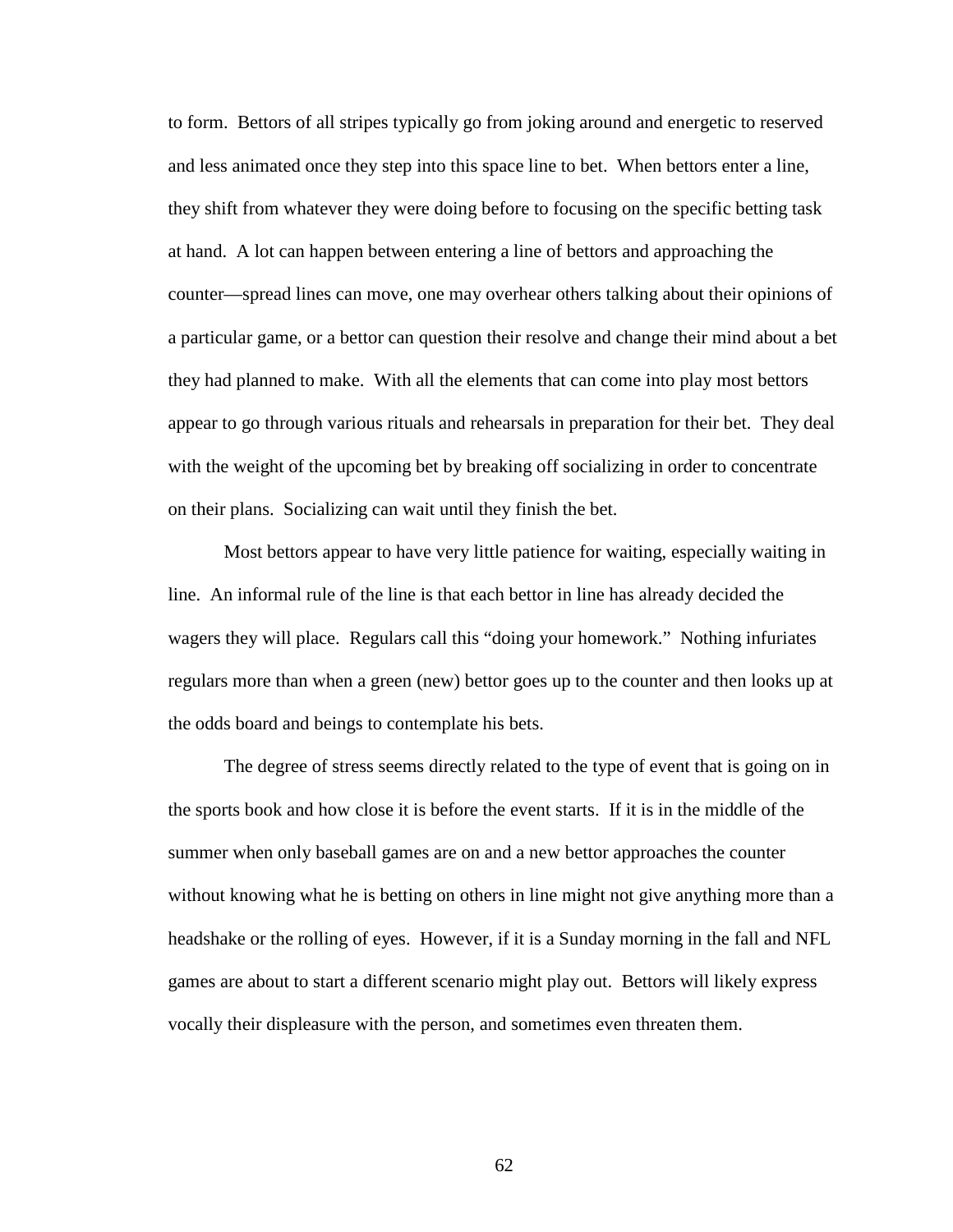Waiting for the Results

After a bet is made, the wait begins. Most forms of gambling, such as blackjack, slot machines, and poker, do not take long for the game to play out and for bets to be settled. However, with sports betting, time between the bet and the settling of the bet is much longer.

A lot happens during this waiting period. This is where most socializing occurs. Bettors hang out watching their games and waiting to find out if they have a winning ticket. With sports betting, these feelings are sustained for long periods of time. Moreover, emotions ebb and flow with the directions of the games. Due to their unpredictability, sporting events provide bettors with continuous drama. One team's early success can change at a moment's notice and result in a defeat. Because of this, sports bettors can experience a roller coaster of emotions through the duration of a three hour game.

 The heightened interest and excitement in a game created by the gambling is felt individually. Yet, when there is a room full of bettors experiencing these feelings and emotions something new happens; a social event occurs out of the sharing of an emotional experience as a collective whole. The experience of sports betting is taken to a new level, or elevated, when bettors are together, sharing the highs and lows of a sporting event.

When bettors share in a certain level of excitement a collective effervescence or in Collins' (2004) words, "emotional energy" develops. This is a unique experience created by bettors that goes beyond the simple winning or losing of money. Collins points out that the creation of emotional energy is an extremely powerful motivating tool.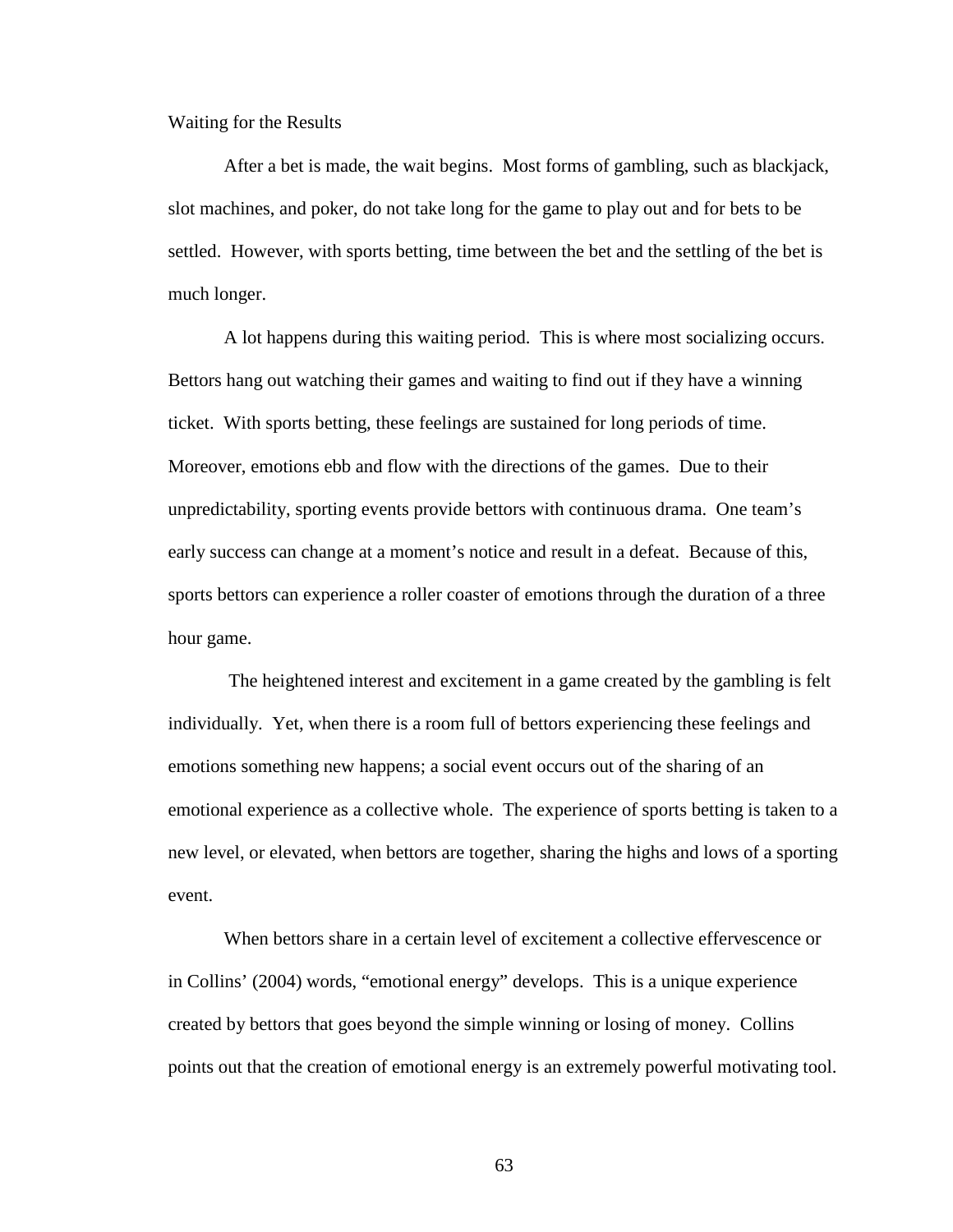Once individuals experience emotional energy—the sharing of a collective experience they will most likely strive to repeat these feelings again. NFL games on Sunday mornings are the perfect example of this where a sports book full of people are enraptured by the drama that unfolds. People yell and scream at the games and when something positive happens they share in the experience with others close by, even if they are complete strangers. These interactions also occur during negative times too, when a game is not going the right way a gambler might reach out to those nearby for reassurance or support.

This waiting period is what makes sports gambling so unique. It creates a social environment that no other gambling game can provide. With most games money can dry up quickly; maybe the best poker players can stay for hours and socialize with other poker players, but they have to either be excellent players or have a lot of money to keep putting into the game. But more significantly, poker players still have to concentrate on the game in order to not bust. Whereas, with sports betting, once the bet is placed all one can do is watch and hope.

During this period, bettors have various ways to cope with the amount of time on their hands and also for the highs and lows that their bet creates. There are ways in which bettors try to alleviate the stress of the risk they face with their bet. For most bettors the time is best spent interacting with other bettors, many of whom drink beers or other alcoholic drinks. This interaction is at the heart of social order of the sports book. Out of this interaction comes the creation of social networks, strengthening of social bond, establishment of status, earning of social capital, development of friendships, strangerships, peer groups, temporary intimate groups, unwritten rules, norms, values,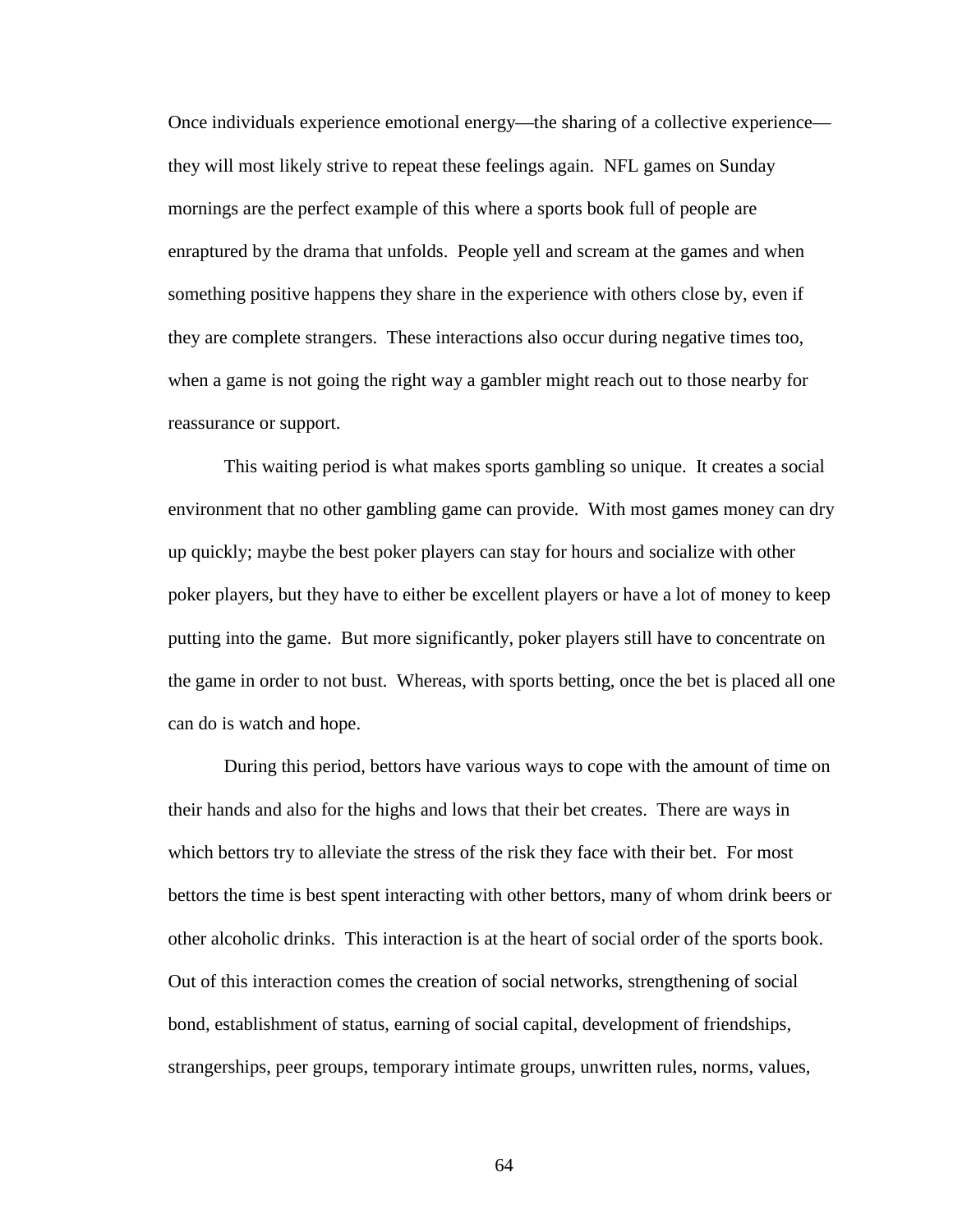shared language, microwave relationships, and coping strategies. Not only are these social elements created through social interaction, but they are continuously reaffirmed through the ritualistic behavior of sports bettors.

# Internal Negotiation/Rationalization

The final component of the sports betting act is the internal negotiation and rationalization of the results. By rationalizing the results, and in larger part the reason for participation, players are able to justify their continual participation of gambling activities. Scott (1968[2005]) coined the termed *ratiocination* to describe this moment when gamblers had to "make sense" of the results and participation. Although he uses the term to explain the thought process of horse race gamblers, this can easily be applied to other gamblers, including sports bettors. Scott suggested that there were two stages in the moral career of horse race gamblers, who were mainly addicts. I have seen these qualities in most of the regular gamblers I have observed. In the first stage players learn the intricacies of handicapping and the mastery of information that is provided to them. Once they are confident in their approach towards picking horses they soon feel that they have obtained some degree of mastery. This can be said for sports bettors as well in that the more one bets and becomes familiar with the intricacies of sports betting procedures and trends the more confident they are in their choices.

Scott's next stage is more complex. As a gambler increases their level of participation "the player sees himself as one who can rationally cope with the complexities of picking a winner" (p. 90). Scott explains that "rationally cope" refers to the player's belief system that consists of two independent components. The first component relies on the player's belief that the sporting event is natural and not fixed.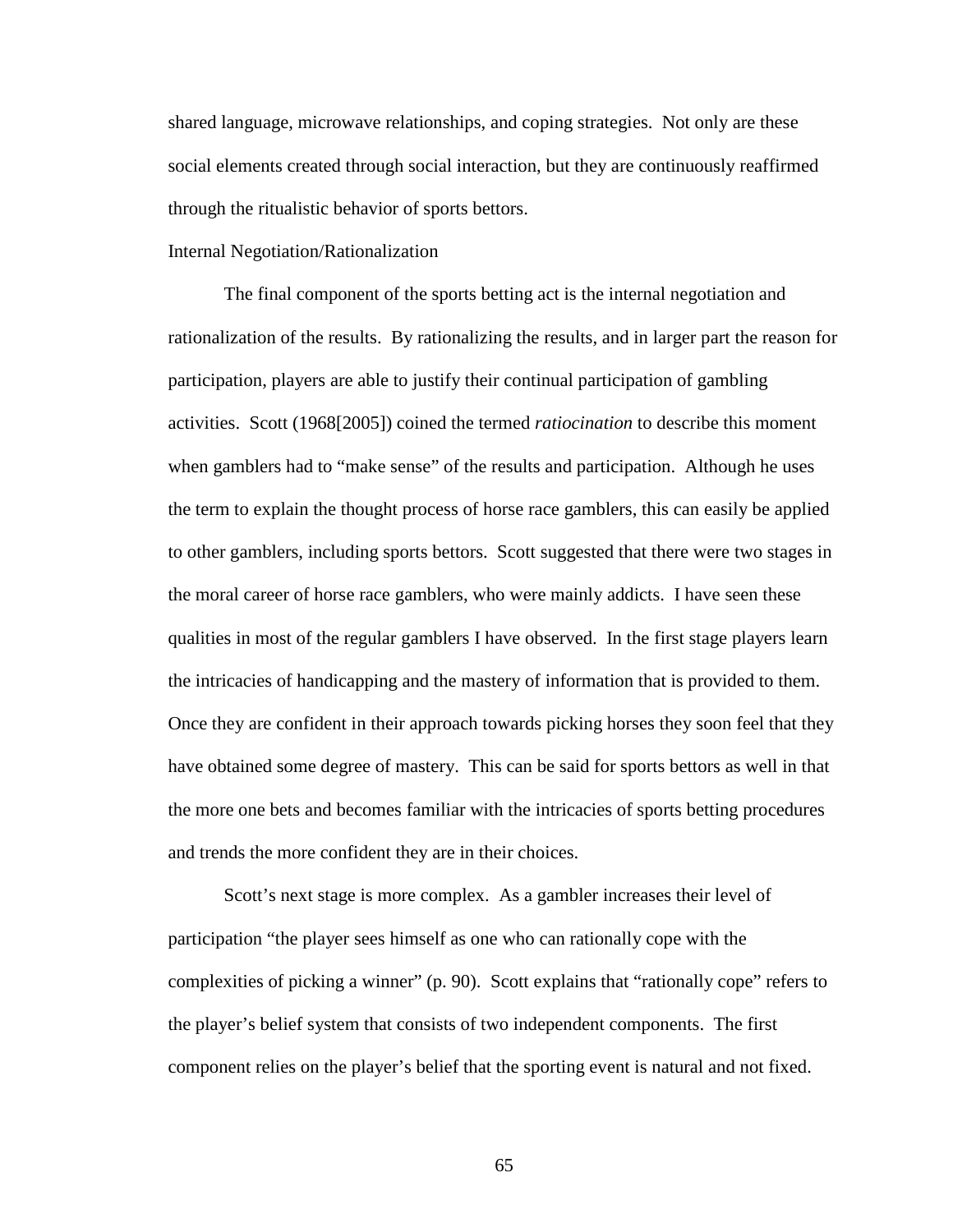That is, because the event is ordered and the outcome is not predetermined, the odds of winners and losers can be assessed through a close analysis of the information at hand. To maintain this belief, the player only needs to give, what Scott calls a "reasonable account" of the events that transpired. That is, the player must rationalize why his choice did or did not win and how the winner beat his pick. There are numerous ways to give reasonable accounts, such as blaming the picks loss on the weather conditions, faulty equipment, poor management or decision-making, or cheating by an opponent. As a result, through this process of *ratiocination* the gambler always sees himself picking a winner and that the only reason his pick lost was an unfortunate incident that could not be foreseen since it was beyond his control. Sports gambling, like horse race betting, is a test of decision making that retains uncertainty and risk in the unknowns that bettors cannot ever fully predict. Regulars at the La Mesa seek the action that lies between the challenge of picking winners and the outcome's ultimate unpredictability.

Wins appear to reinforce a player's involvement not solely because it demonstrates confidence to himself, but also because it demonstrates it to others. Betting is an individual act that not only carries individual consequences, but also *social* consequences. Wins may lead to confidence in one's choices and a sense of self efficacy that bettors like to reproduce in subsequent bets. But, displaying competence through wins is also a way of establishing status, respect, and deference from other regulars in the sports book. These social consequences are critical for understanding the relationship of the betting act to the social world bettors build in the La Mesa Sports Book.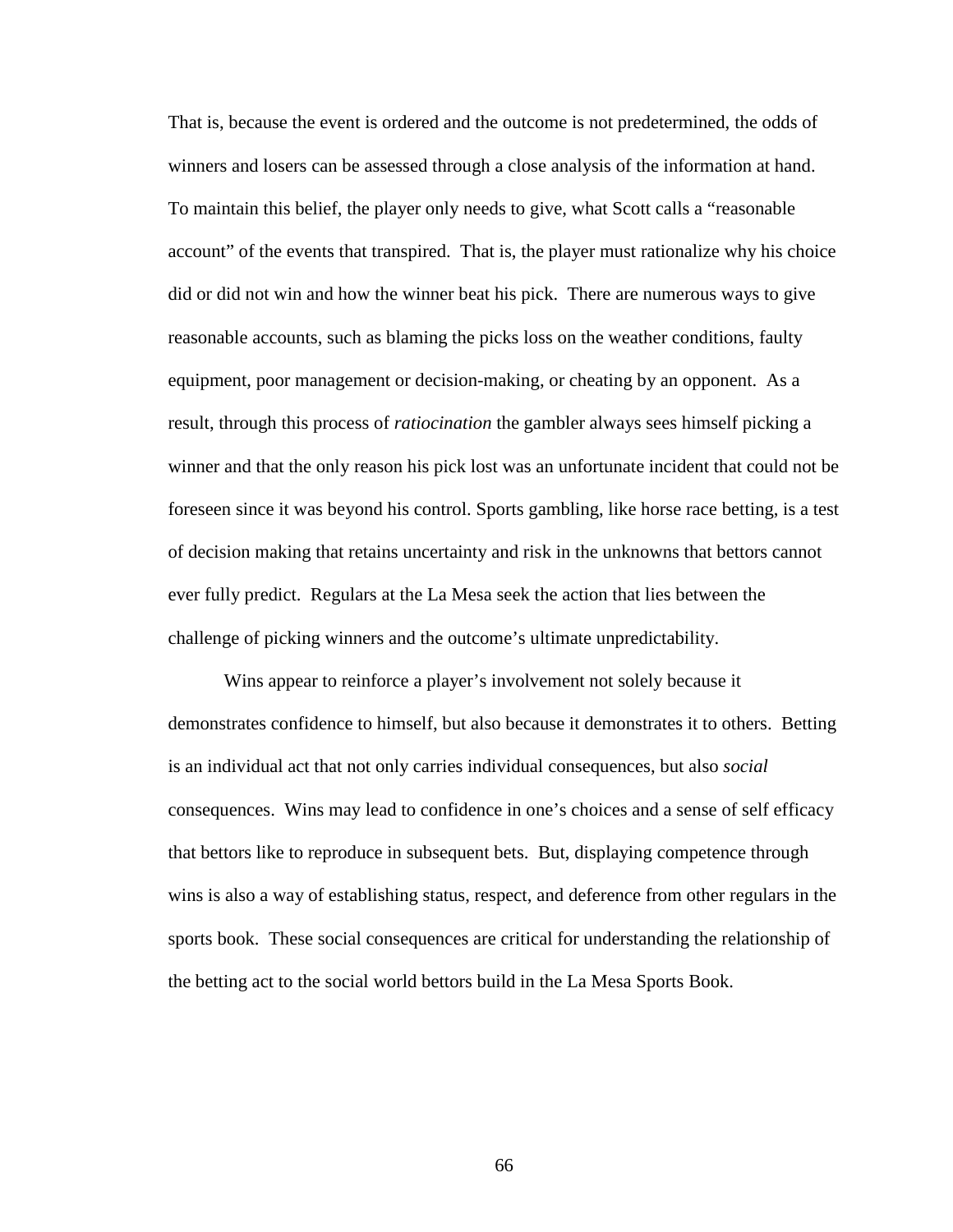### Site: The Sports Book

The La Mesa Hotel and Casino is located in Las Vegas Valley. It is primarily a local's casino, which means that it focuses promotions and amenities towards local Valley residents much more than tourists. The suburban area surrounding the casino is made up mostly of working-class, blue-collar residents. The casino itself has plenty of sources for entertainment and dining other than the sports book and its lounge. There are several restaurants, a food court, a movie theater, bowling alley, a night club, and a showroom.

The race and sports book is in the most northern part of the casino next to the parking garage. (The organization of the sports book can be seen in diagram 4.1). It has its own entrance from the outside with a sign that reads "Race & Sports Book." The entrance has two sets of ten doors to serve crowds on days like the NFL's season kickoff. Once inside there is a wide-open space for people to either head towards the casino or to go into the sports book. If one walks straight towards the sports book there are thirty-six light orange lounge chairs in rows of six facing the odds board and the array of televisions that play the games of the day.

Beyond the lounge chairs sit rows of long desks that contain personal televisions at each desk space. There is another section of personal television desks for the race bettors beyond the ones in the center of the sports book. The televisions get all the games that are available for the casino to show, even if the sports book does not have them on the big screen. Because the televisions can be controlled manually they are popular among the patrons.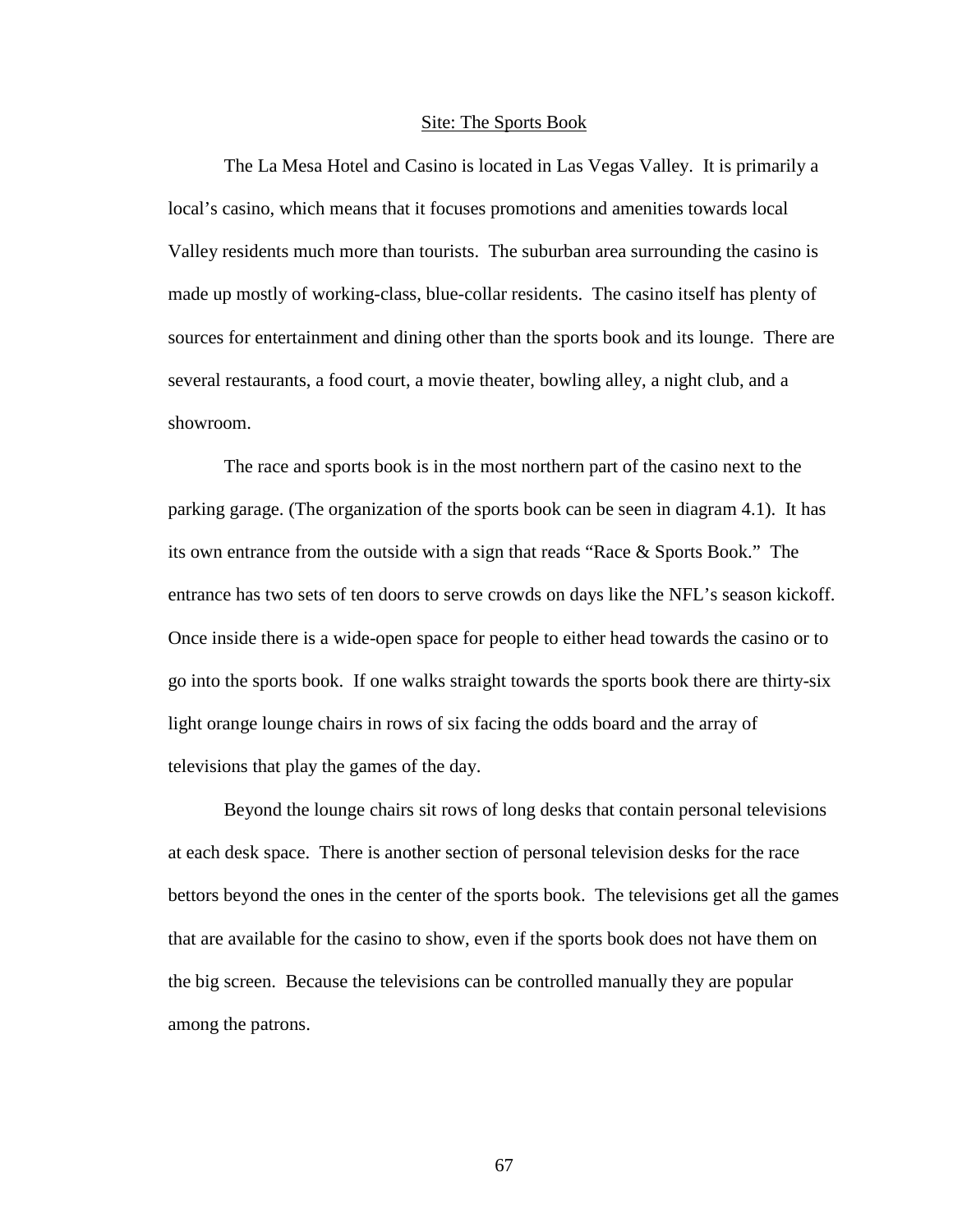All the chairs face towards the front of the race and sports book, marked by the betting counter and odds board. The betting counter stretches the width of the room and forms a slight arc. If the sports book was cut straight down the middle, the right side, facing the front, would be reserved for the sports book and the left side for the racebook. However, the middle is considered mixed use. During heavy sports days the middle is predominantly occupied by sports bettors. Directly over the right counter is a large computerized odds board, where all lines and potential bets for games, events, and contests are posted. Next, to the odds board are two enormous screens. Each screen can be sectioned into a number of smaller screens to show up to eight games simultaneously. Televisions are ever-present in the sports book. There are different sizes, with the larger ones high above the counters and smaller ones a little lower or hanging off to the side.

Betting sheets are stored in two places. For that day's events the betting sheets are located up in the front at the counter, while the future and prop betting sheets are located in a bureau behind the lounge chairs. Also, the results from the previous day's games are posted in a case on the other side of the wall near the right side of the sports book.

There are also two lounges in the back of the race and sports book. The VIP section is two steps up from the floor of the sports book. It is reserved for the high rollers and special club members of both, the sports book and racebook. It is a small and narrow space so only a limited number of bettors can be seated there. There is a desk at the entrance of the lounge that members have to check in at, which also serves the other purpose of keeping non-VIP members from entering. The lounge is one further step above the VIP section and three steps off of the main floor. The lounge is open to all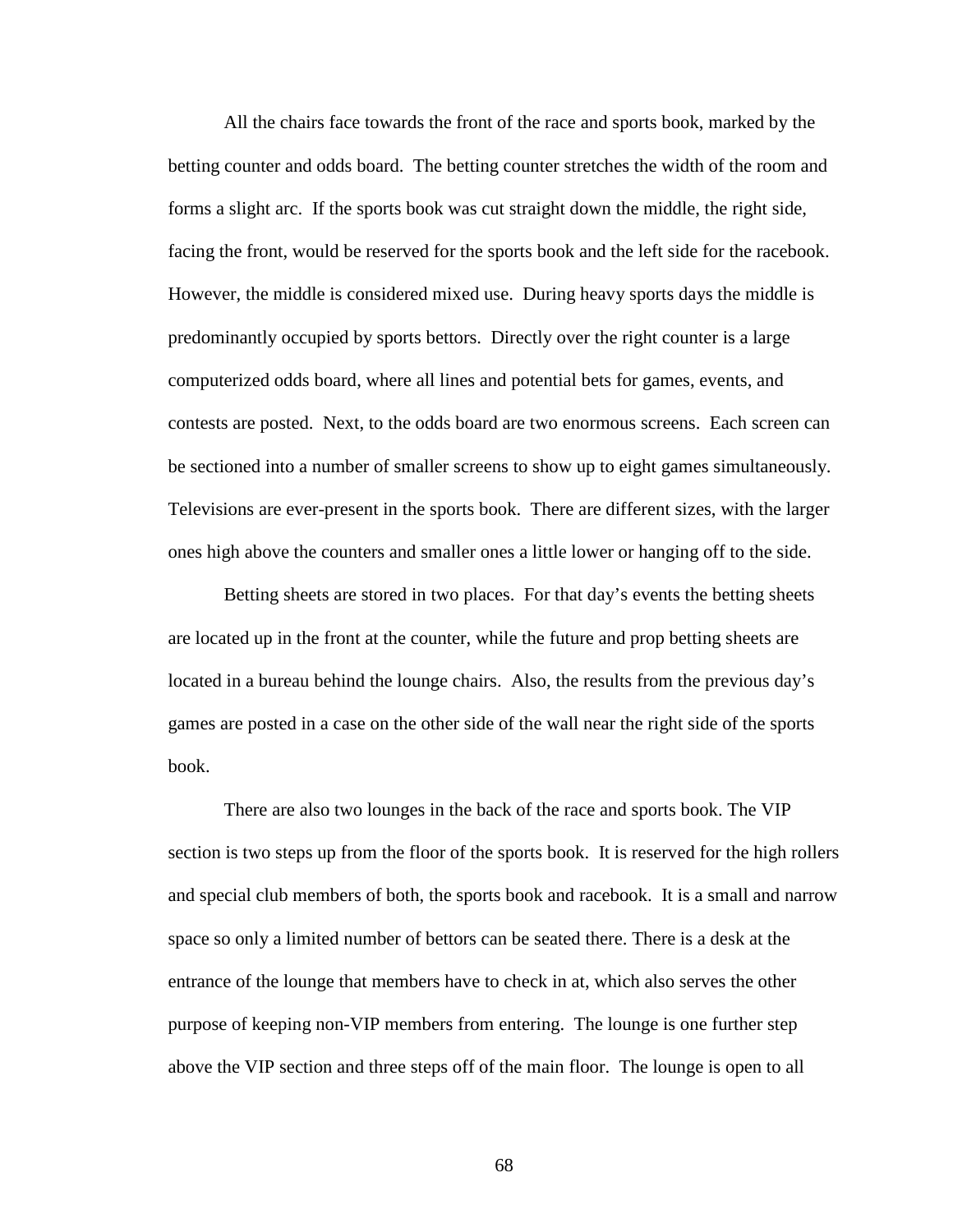patrons and sits on one side of a large oval shaped bar that has seats on the other side of it. There are also several televisions around the bar and in the lounge facing the sports book, as well as video poker machines on the bar surface. There are waiting stations on both sides of the bar for the cocktail waitresses to get drinks for their customers. Beyond the sports book lounge are rows of slot machines and the poker room, which designates the beginning of the rest of the casino.

# **Seasons**

 $\overline{a}$ 

Time in the sports book is marked by the three distinct seasons of football, basketball, and baseball. Football season which consistently draws the largest crowds, begins in August, and culminates with the Super Bowl in February. The football crowds come for both college and NFL games. Basketball season begins in November; the basketball crowds only dominate after the Super Bowl. College basketball appears to be a bigger draw than NBA games. The biggest event during the basketball season is the NCAA March Madness tournament. The tournament's opening week rivals the first day of the NFL season. Baseball season begins in April and ends in October; however it is the period from April to late August that I use to characterize baseball season in the sports book, since baseball overlaps with the end of basketball season and the beginning of football season. I consider the end of the baseball season in the sports book in August because football rules the sports book and once it begins baseball bettors blend into the crowd, and many of them also turn their attention to football as well. The sports book is at its tamest during the baseball season.<sup>7</sup>

There are a few factors that explain why baseball is the tamest season in the sports book. First, the game of baseball itself is slower and has more down time than football and basketball, so it is hard for the audience to sustain a heightened state of excitement. Second, baseball is not as popular as football or basketball; therefore, there are less fringe gamblers. As a result, the majority of those who are in the sports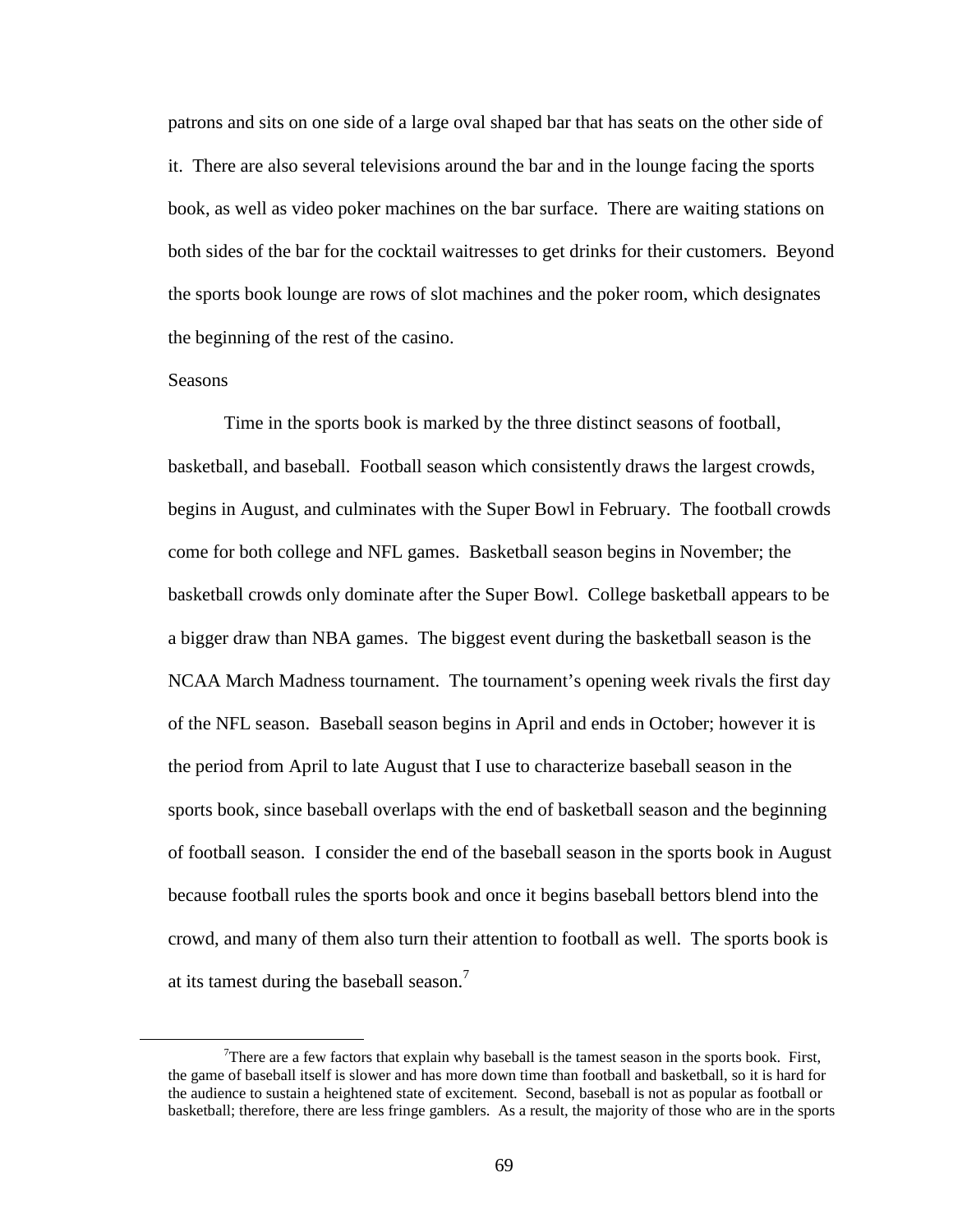#### Technology

Technology refers to the tools that are used to carry out the activity. The La Mesa Casino used to have a traditionally old sports book configuration. It was smaller, the seating was limited to uncomfortable chairs, there was very little space to congregate, and the technology in the sports book was not as current as other sports books. Within the past few years the casino decided to remodel the sports book, making it more friendly and comfortable to its patrons.

A major element of the remodeling was updating the technology. The centerpiece of this new technology is their large high-definition television screen that is right over the center counter. The screen can show one big game or can be manipulated to show a different number of games all at once. Also, underneath both the odds board and the large television screen are smaller high-definition televisions. There are also four large high-definition televisions that hang off to the side of the lounge chairs. The large television screens make watching games enjoyable as it is easy to see from a distance and the pictures are clear.

The electronic odds board is another piece of technology used in the sports book. Some of the older sports books around the state of Nevada still use dry erase boards to post the latest odds. It is a primitive process where the sports book manager has to handwrite every line and score on the board and each time the odds change he has to change them. The majority of sports books, though, have the electronic odds boards, so as soon as a line changes or a score is final the changes are made on the board

<u>.</u>

book gambling on baseball are regular gamblers, which means they know how to control their emotions throughout a game. Third, on Saturdays during the day the sports book is only limited to showing the FOX game of the week, which prevents those who want to watch other games from coming to the sports book to watch.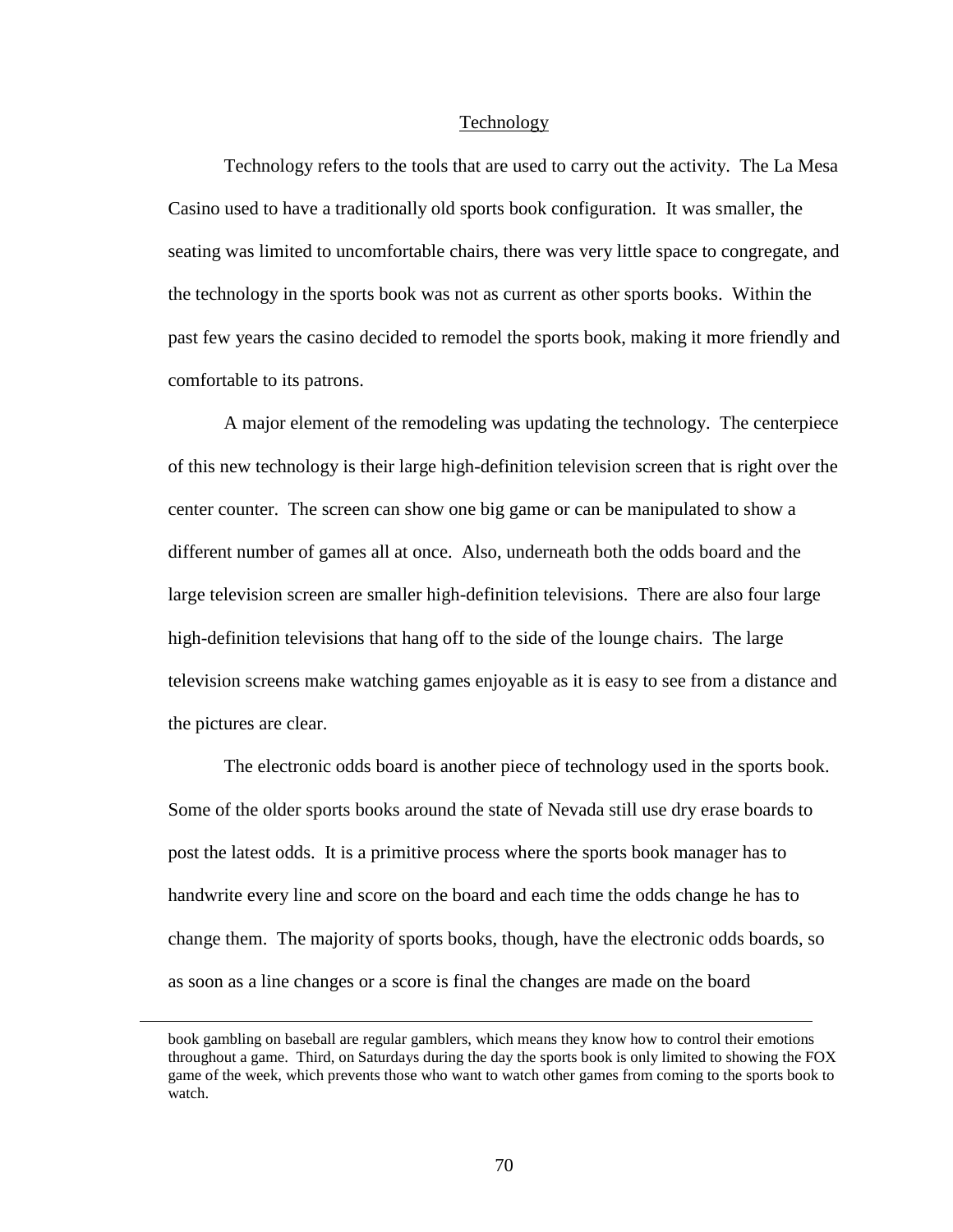immediately. Not only are the electronic boards more efficient, but they are more professional, aesthetically pleasing than the dry erase boards.

Other technologies used in the sports book are the ticket machines that the ticket writers use to print out betting tickets. The machines are fast so that as soon as an individual says what bet they want to make the ticket writer merely has to punch in the codes and has the voucher ready in seconds. The personal televisions are a form of technology that allows each person to control the game they want to watch. The sports ticker resides below the large screens up front and runs the length of the sports book. The ticker provides an important service as it gives up-to-the-minute injury and score updates.<sup>8</sup>

# **Organization**

The function of the sports book is to provide a place where people can bet on sporting events and then stay and watch them in a comfortable setting. These activities are carried out between the workers at the La Mesa Casino and the sports bettors. The casino and casino workers are guided by sections 463-466 under Title 41 of the Nevada Revised Statutes (2010).

The sports book managers oversee the operations of the casino and supervise the workers and resolve any disputes between the customers and the sports book. The ticket writers, or cashiers, or tellers, are there to take the customers bets and to settle any winning tickets. The security guards are present to enforce the rules of the state and

<u>.</u>

<sup>&</sup>lt;sup>8</sup> There is a new phase of "technologization" in some sports books that could change the social character of sports gambling in the casino. For instance, the Cantor Gaming devices make betting activities a handheld act. Literally, gamblers are some casinos can get a handheld device, move throughout the casino getting updates and placing various bets outside the sports book. While the La Mesa casino does not offer this service, I expect that it will sometime in the future. Additional research is needed to determine the effect of these sorts of devices on the interactional patters among sports book patrons. I discuss this more in the concluding chapter as an opportunity for future research.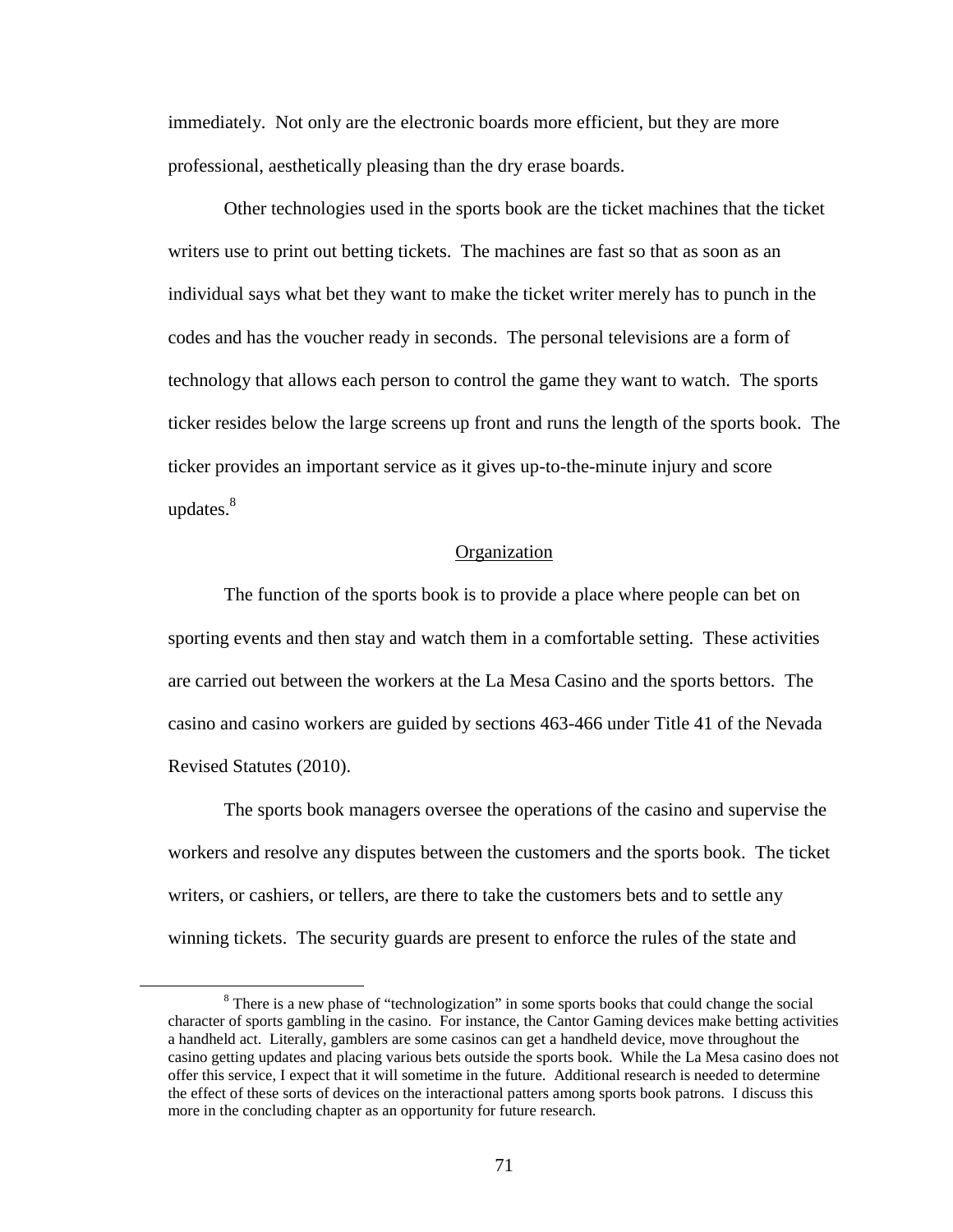casino, to break up any arguments, and to remove any individuals who fail to act in a civilized manner, or who have committed an egregious offense. The custodians come by to make sure that the desks and the areas around the chairs are kept clean, which mostly consists of picking up the trash, betting sheets, pencils, and cleaning out ash trays. The cocktail waitresses take drink orders and pick up an empty bottles or glasses.

The bettors organize themselves into groups. The amount of money one bets and the level of expertise usually dictates the group of people he will hang out with. For instance, professional bettors who bet tens, if not hundreds of thousands of dollars, typically hang out with others who bet around that amount. Regular bettors who bet a few dollars here and there will hang out with others who risk less. Other elements also come into play, such as race and age. Within the groups, bettors exchange information, share stories, compete, encourage, and bond with one another. These interactions help to strengthen the social bonds among group members. I will discuss the character of interaction and social cohesion in the chapters that follow.

# Summary

This chapter explains several components of social worlds and their presence in the La Mesa Sports Book. The primary activity of sports betting, site of the activity, technology by which the activity is organized, and the organization of that activity shapes what social actors do to build a meaningful social world in the La Mesa Sports Book. In the following chapters, I delve more deeply into the social dynamics at play among patrons of the La Mesa. The next chapter focuses specifically on the types of bettors that visit the sports book and how they are socially organized.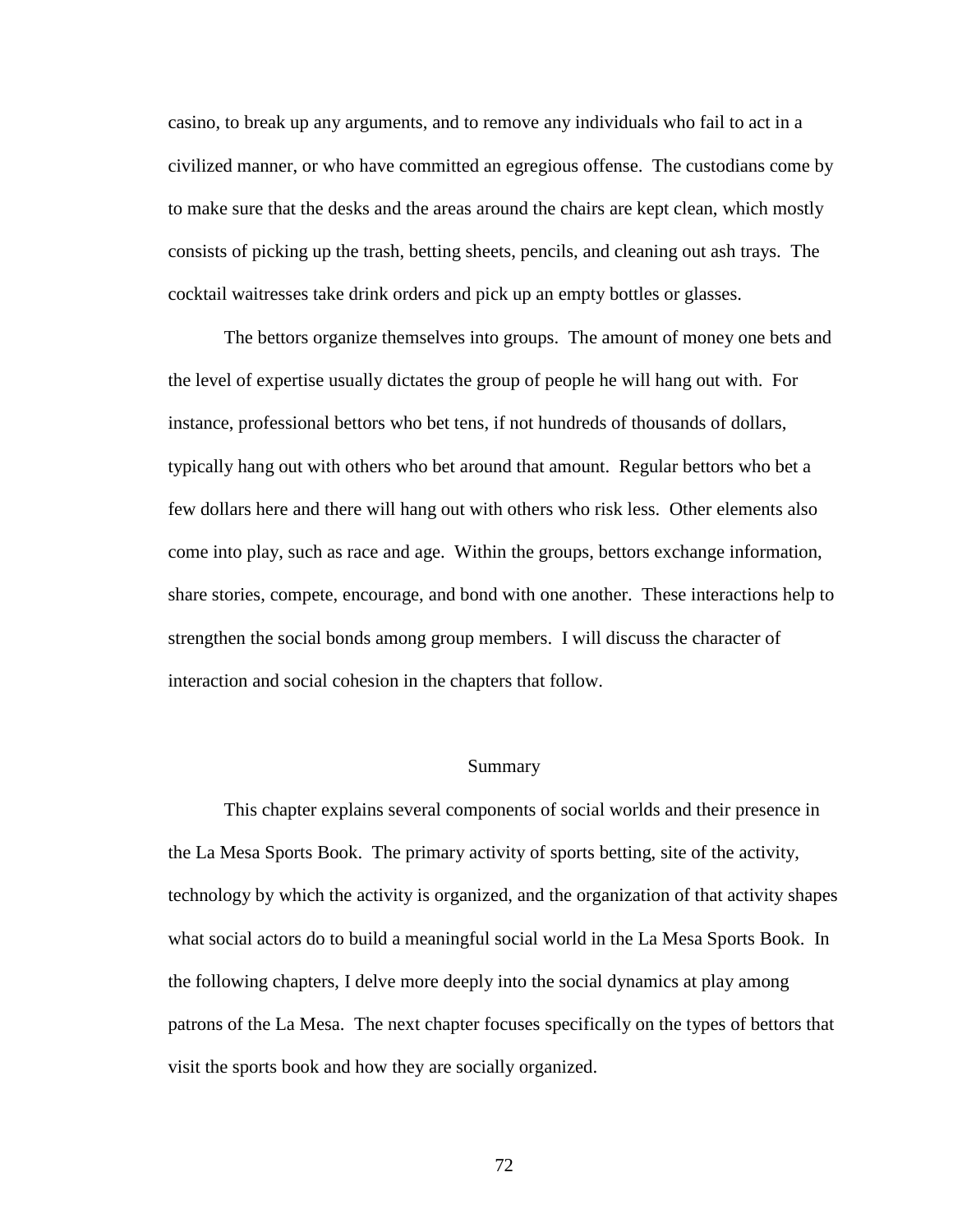# CHAPTER 5

# SOCIAL ORDER IN THE SPORTS BOOK

The social organization of the sports book is built around those patrons who hangout on a consistent basis. I call these patrons "regulars." Past research has attempted to categorize the different types of individuals who are present in the gambling scene. The purpose of this chapter is to not only discuss the types of gamblers that are found among regulars, but to also to describe distinct stylistic behaviors among different sets of La Mesa regulars. I term the different approaches as "old school code" and "new school style." I begin this chapter by inviting the reader into what turns out to be a typical scene among La Mesa regulars during the NFL and college football season.

### My Fellow Patrons

"I don't believe this shit! Do you fucking believe this? He is intentionally blowing the fucking game! I don't believe this." Frankly, I do not believe it. Dusty, a short, scrawny, middle-aged Caucasian man is screaming into my ear about Jack Del Rio, the coach of the National Football League's Jacksonville Jaguars. Dusty thinks Del Rio is intentionally losing to the Tennessee Titans. It is at this exact moment I ask myself "How in the hell did I end up here with these people?"

As I stood among 60 or so men waiting for the year's first round of NFL games to end—all of us hoping to cash a winning betting ticket—I wondered what makes me return to this place. Questions ran through my mind "Why do I come here every Sunday during the NFL season, and often 2 or 3 more times during the week? Am I drawn to the sports book for the sole purpose of betting? Is it because I can watch any sporting event I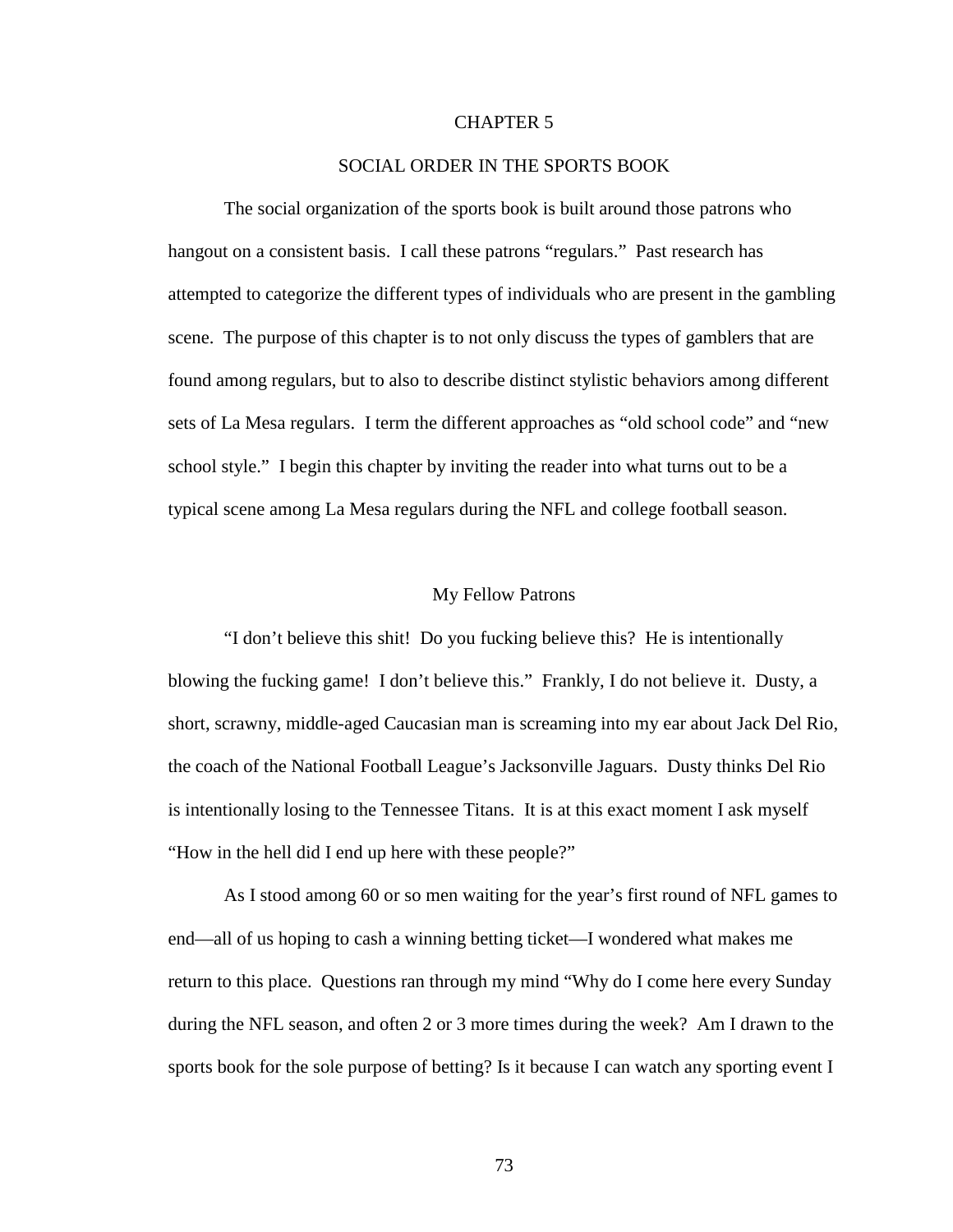like on the 30 television screens throughout the sports book? Do I come because I like hanging out with the other people who frequent the sports book."

Sports book patrons share several commonalities. Some are immediately obvious, particularly that they are mostly men over the age of twenty-one who share interests in sports and betting. There are also less obvious points of connection among sports book patrons. Over time sports book bettors perpetuate a social world made up of individuals within networks and groups that evince different styles of interaction, dress, and attitudes toward the gambling scene. Patrons develop identities and earn reputations associated with their roles in the sports book. The question I address in this chapter is: Who are the people that makeup the different groups that congregate in the sports book and what are the styles, codes, and values they follow?

### Patron Categories in the Gambling Scene

Little research exists on the social organization of gambling scenes. The work that does exist tends to over-simplify the differences between groups of gamblers and their relationships. Tomás Martinez (1983) in his book *The Gambling Scene* provides the most detailed exploration of the social organization of gamblers. In his study of casino culture, Martinez describes gamblers as one of four distinct categories: Pros, compulsives, regulars, and occasionals. The pros and compulsive gamblers are most tightly connected to the gaming industry, which is the focal point around which all gamblers orbit (see diagram 5.1). According to Martinez, pros and compulsives are always present in the gambling scene. Both groups must consistently gamble. Professionals must gamble to make a living. Compulsives, which include problem and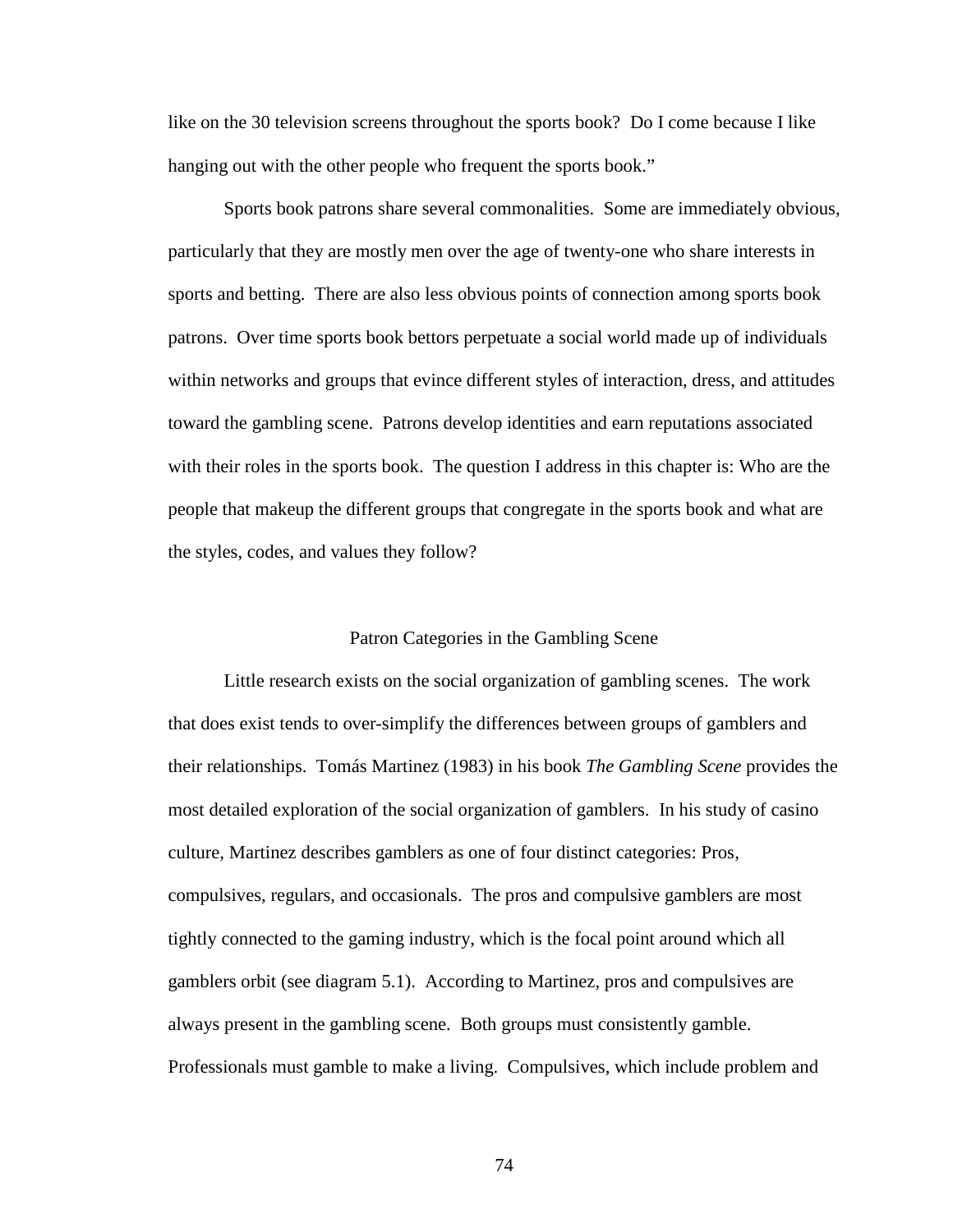pathological gamblers, suffer from a mental disorder that causes a "continuous or periodic loss of control over gambling" (Bellinger, 1999).

The group Martinez identifies as "regulars" bet for fun and do not frequent the gambling scene as much as the professionals and compulsive gamblers. Martinez relegates them to secondary status in his social hierarchy of the gambling scene. But the range of gamblers Martinez calls "regular" is much too inclusive. Martinez describes regulars as those gamblers who "visit a casino twice a year. Intuitively, there seems little that is regular about twice in a 365 day pattern. Below, I will offer a more precise distinction of sports book regulars. Lastly, Martinez identifies occasional gamblers as the most minor players in the social order of the gambling scene.

I want to refine Martinez's depiction of the social composition of sports books. My case suggests that the social world of a sports book may be more complex than Martinez's typology intimates. The social order of the La Mesa Sports Book is a multilayered, hierarchy of individuals and groups, distinguished by their knowledge, expertise, and experience as gamblers and sports book participants. In this chapter, I map the different groups in the sports book, and detail the social hierarchy and the stylistic differences among them. I begin with the broadest distinctions among who is "in" the scene and who is "out."

### Regulars, Occasionals, and Tourists

Groups in any social scene with regular patronage fall into one of two basic categories—those whose members consider "in" the group and those who are "out." Those who are "in" feel a sense of commonality and solidarity toward one another and contrast themselves with others they consider outside their social world. Martinez (1983)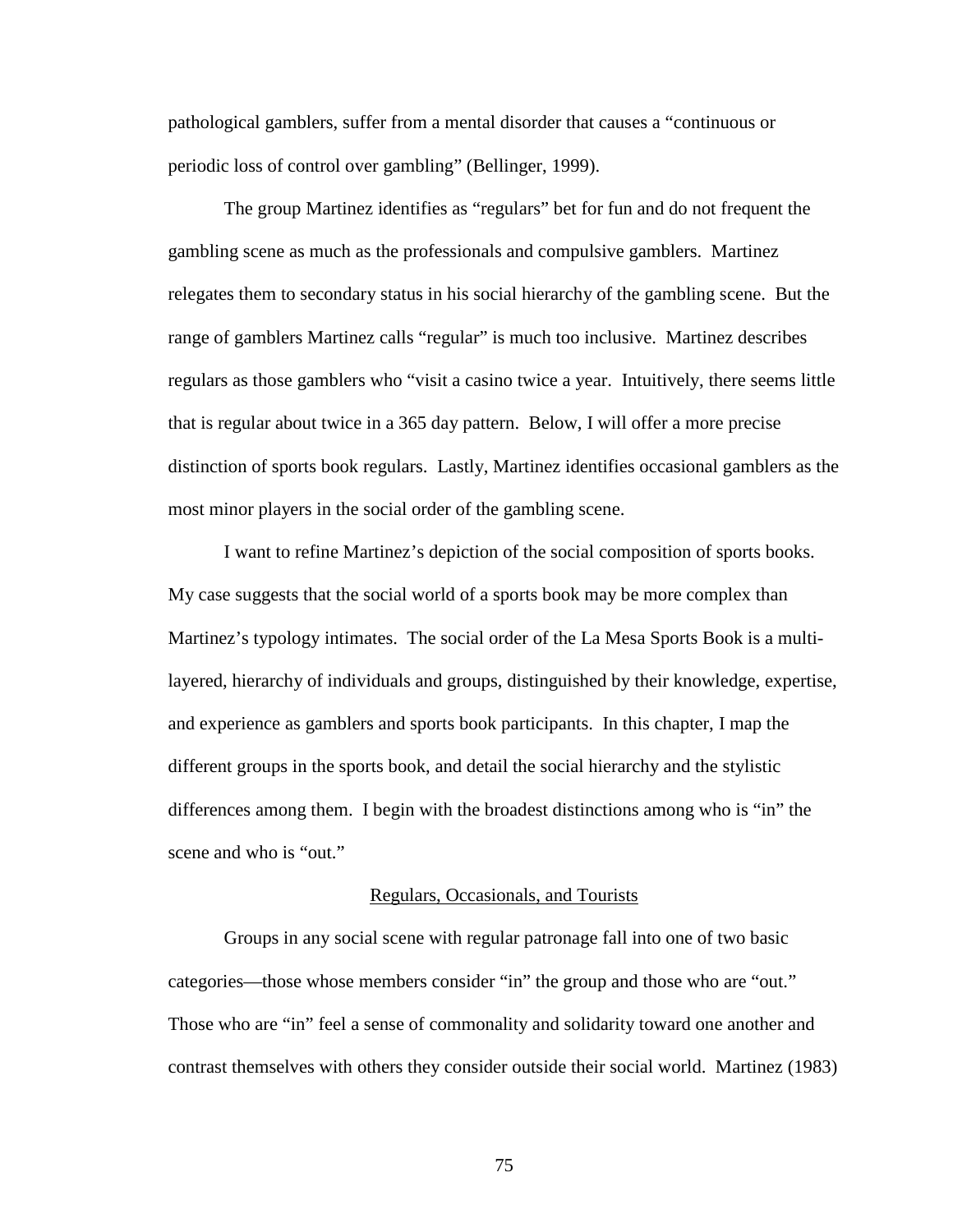suggests that pros, compulsives, regulars, and occasionals all constitute the in-group of sports book patrons. In the Las Mesa, people who attend twice in a year (what Martinez refers to as regulars) would never be considered "in the scene," but rather as outsiders who have little to do with reproducing the social world of the sports book.

In contrast to Martinez, I characterize "regulars" at the La Mesa Sports Book as any bettor who exhibits habitual attendance and participation in sports betting and in the social scene of the La Mesa Sports Book. In my view, regulars, include "pros," "pathologicals," and what I describe below as "recreational bettors." By habitual attendance I mean, those individuals who appear at least once a week at the La Mesa Sports Book. By participation, I mean those bettors who socialize with other bettors, or simply "hang out" in the sports book for thirty minutes to an hour after making their bets. Through my 15 months of research at the La Mesa Sports Book, I found there to be approximately 50 regulars who came to the sports book and hangout. I estimate that about 35 of those regulars attended the sports book at least three times a week.

Regulars as I describe them are significant, because they give any social scene its identity. Regulars create and sustain the social expectations of a given scene. Regulars are continuously present and establish social norms and a shared language that are the basis for their social world. Regulars are also the patrons sports books rely on for business as their repeat customers.

I categorize occasional bettors as those individuals who visit the sports book so infrequently that they cannot become part of the sports book's established social groups. Occasional bettors appear once in awhile to place a bet, but they do not make enduring social connections with the regulars and the regulars do not know them. Occasional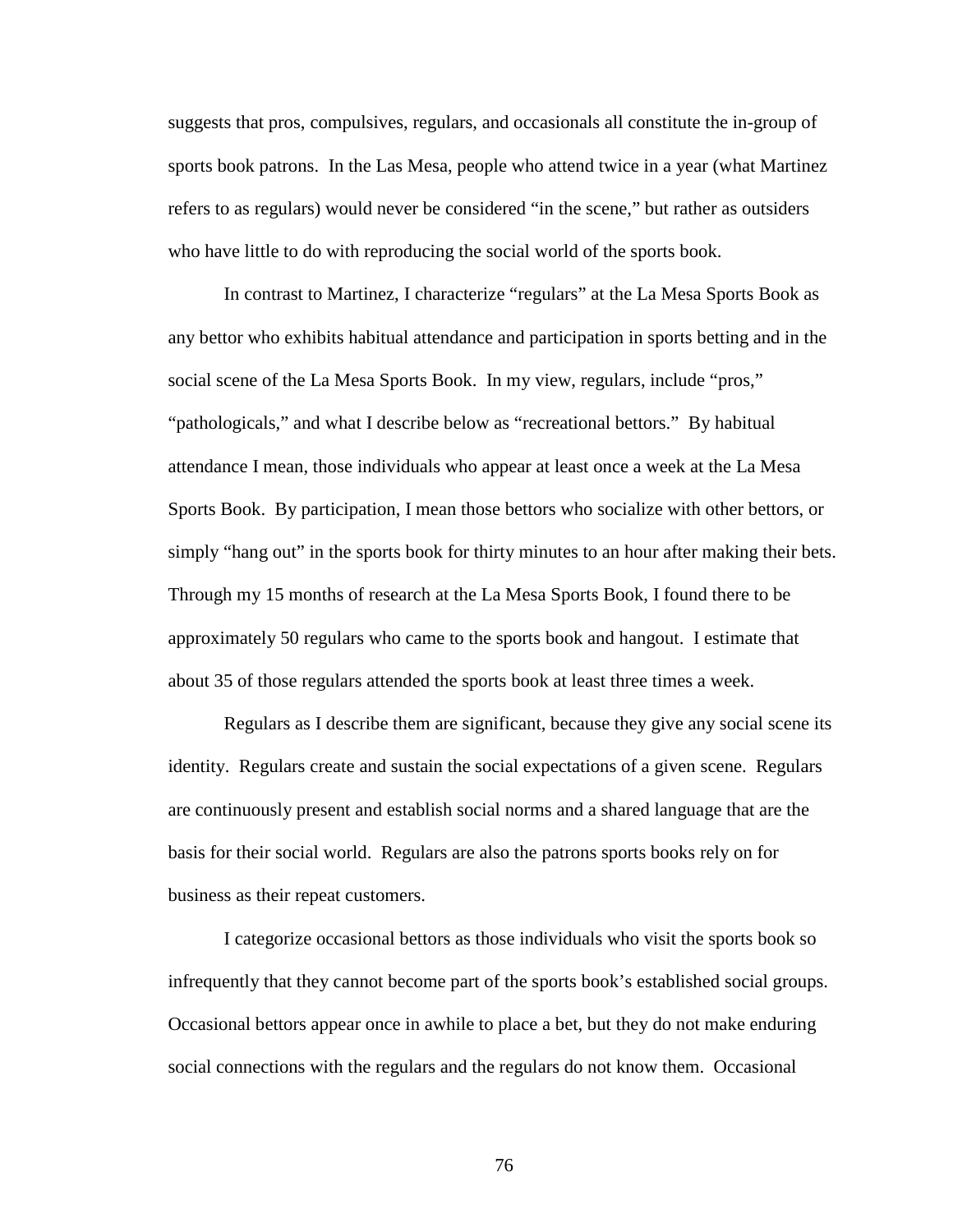bettors usually keep to themselves and remain on the outside of the social world of gamblers in the La Mesa Sports Book.

The bettors I categorize as tourist bettors reflect Martinez's "occasional bettor" group who enter the scene only once or twice a year. The tourist bettor category reflects the perception of the La Mesa Sports Book regulars: the unrecognizable few in the sports book, gazing at the odds board and sometimes making a bet are outsiders at the regulars' local casino. Tourist bettors have little sense of the betting game and typically vanish from the scene as quickly as they appeared.

## Organization among La Mesa Regulars

Group distinctions exist within the La Mesa Sports Book and these distinctions shape social interaction among sports book regulars (see diagram 5.2). In the La Mesa Sports Book, professional gamblers are the most respected bettors in the sports book and, therefore, reside at the top of the social hierarchy. Recreational bettors look up to them for the persistence, sports betting acumen, and fearlessness to lay the big wagers. Recreationals are slotted in the second rung on the sports book hierarchy. They do not bet big. Rather, recreational bettors wager small sums for the excitement of the action, then sit back to enjoy the games with other recreational regulars, as if the sports book were their personal living room, just much bigger with more video screens and 10 to 20 of their sports-minded friends around. Pathologicals are the black sheep in the social world of the La Mesa Sports Book. Regulars see perceived pathological gamblers as irresponsible in their betting habits. They bet too much and they do it too often for their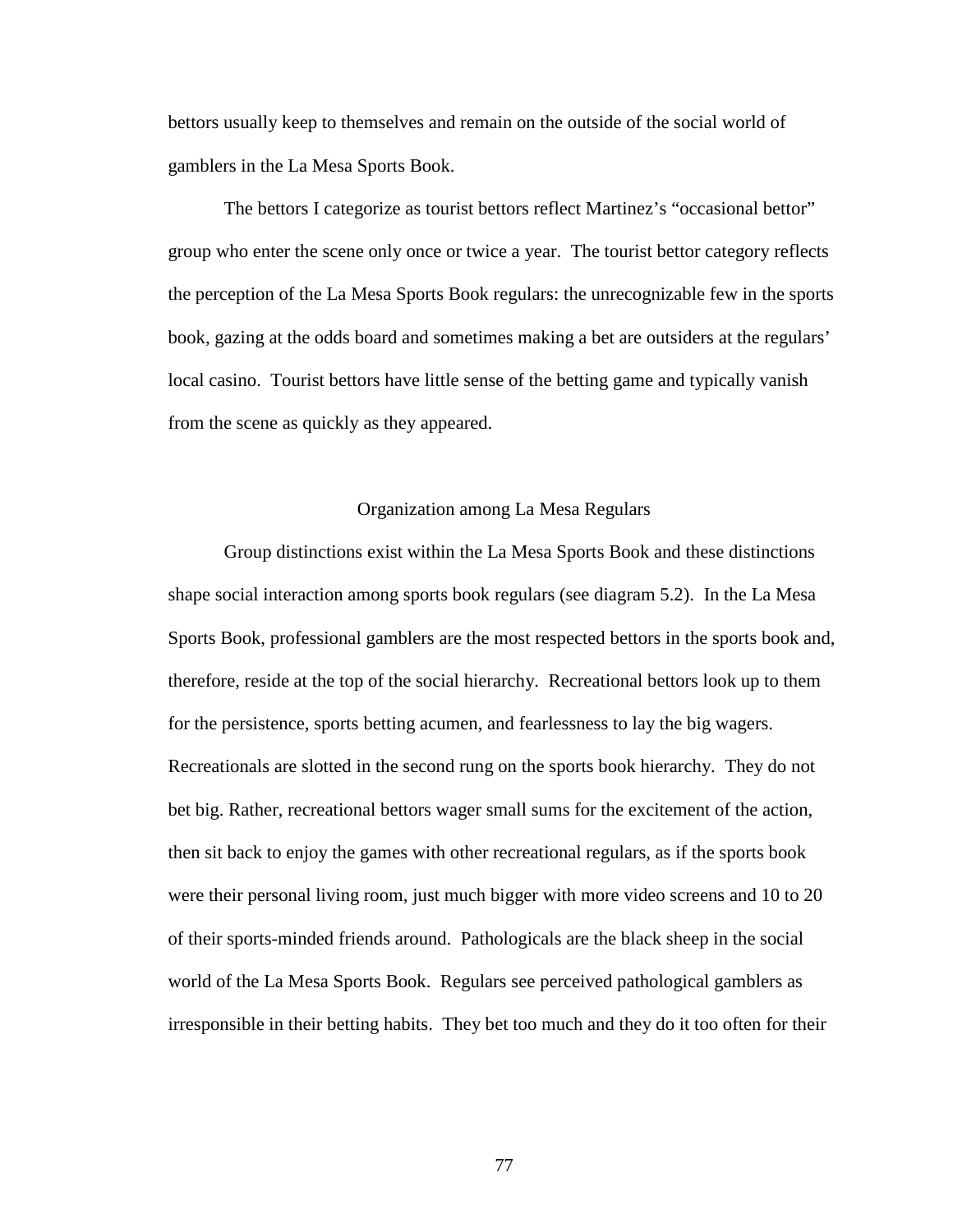own good. Pros and recreational regulars try and keep their distance between themselves and any perceived pathological gamblers.

# Pros

There is an old adage in gambling circles that professional gamblers play to live and live to play. Gambling is their job and their passion. For pro sports gamblers, their lives revolve the teams, players, and games (or horses and racetracks if the pro "bets the ponies") that determine their livelihood. Pros research their contests, using computer programs and other schemes to sift through massive amounts of information available for indicators that can influence the outcomes of games, such as player injuries, team records, player matchups, and tendencies related to the type of field or track on which the game is being contested. Information is the bettor's critical resources for making educated bets rather than random guesses. That said, information and analysis does not guarantee positive results. For professional gamblers consistency in their wins is the highest mark of distinction. Winning consistency suggests that a gambler is rigorous and methodical in his approach to analyzing the data, and savvy in their interpretation and choice of bets to make. Pros also live in networks with other pros, who trade tips and strategies for successful gambling. Pros also spend the most physical time in the sports book, and, importantly, they also risk the most money on their wagers.

Pros are the most knowledgeable and respected bettors among sports book patrons. This respect flows from both the sports book staff and the other regulars in the scene. The high stakes they wager earn them preferential treatment from the sports book managers in the form of attentive service from the staff. The more comfortable and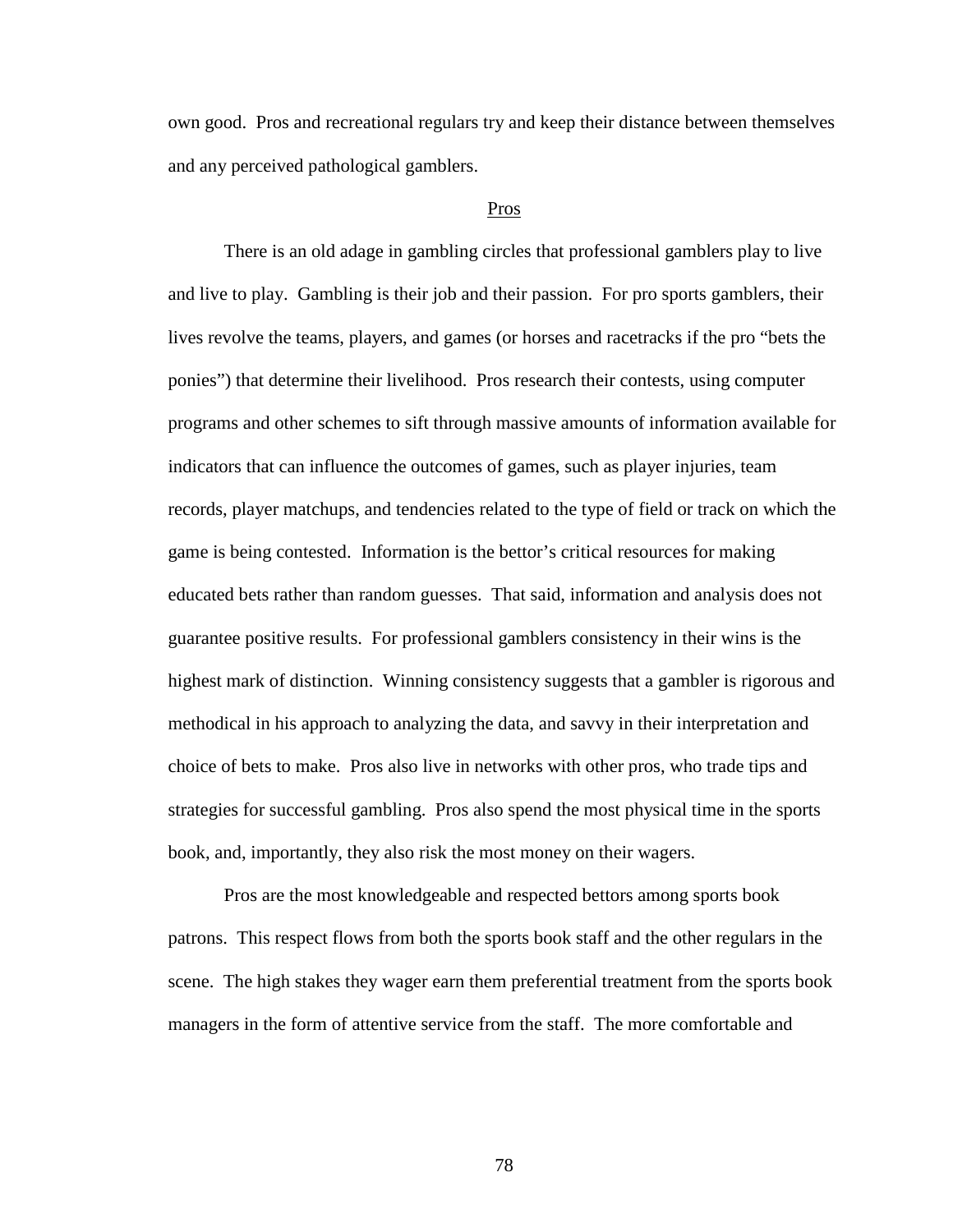revered professional gamblers feel in the sports book, the more likely they are to return and place more wagers.

The high position of La Mesa pros in the sports book hierarchy can be ascertained by their membership in the private VIP area reserved by sports book managers for the most valued sports books patrons. The VIP area offers comfort and convenience. It includes private booths, personal cocktail waitresses, and access to a VIP betting teller. The VIP area is sectioned off from the rest of the sports book, isolating members from the other bettors on the main floor. Not all Professional gamblers become VIP members. Professionals may prefer to stay on the main floor. But the majority of VIP members are professional gamblers. The majority of the professional gamblers are men 50 and older, although about 5 of La Mesa's 20 or so professionals are in their late-20s and early-30s.

### Pathologicals

I replace Martinez's term "compulsives" with "pathological" since the term compulsive is longer used to describe problem gamblers. According to Bellinger (1999) this group of bettors is now called *pathological gamblers*. Bernhard (2007) explains that "pathological gamblers are informed through treatment and public education problems that what they have is a rigorously researched and widely accepted health disorder" (p. 9).

In its simplest explanation pathological gamblers play for the thrill of the chase and not necessarily for the money. As mentioned above, pathological gamblers suffer from a mental disorder that makes it difficult for them to control their gambling behaviors.<sup>9</sup> When losing, pathological gamblers tend to "chase" their losses. Lesieur

<u>.</u>

 $9$  Problem gamblers and pathological gamblers are used interchangeably, but there are subtle, but significant distinctions between the two. Problem gambling is a clinical distinction that refers to gambling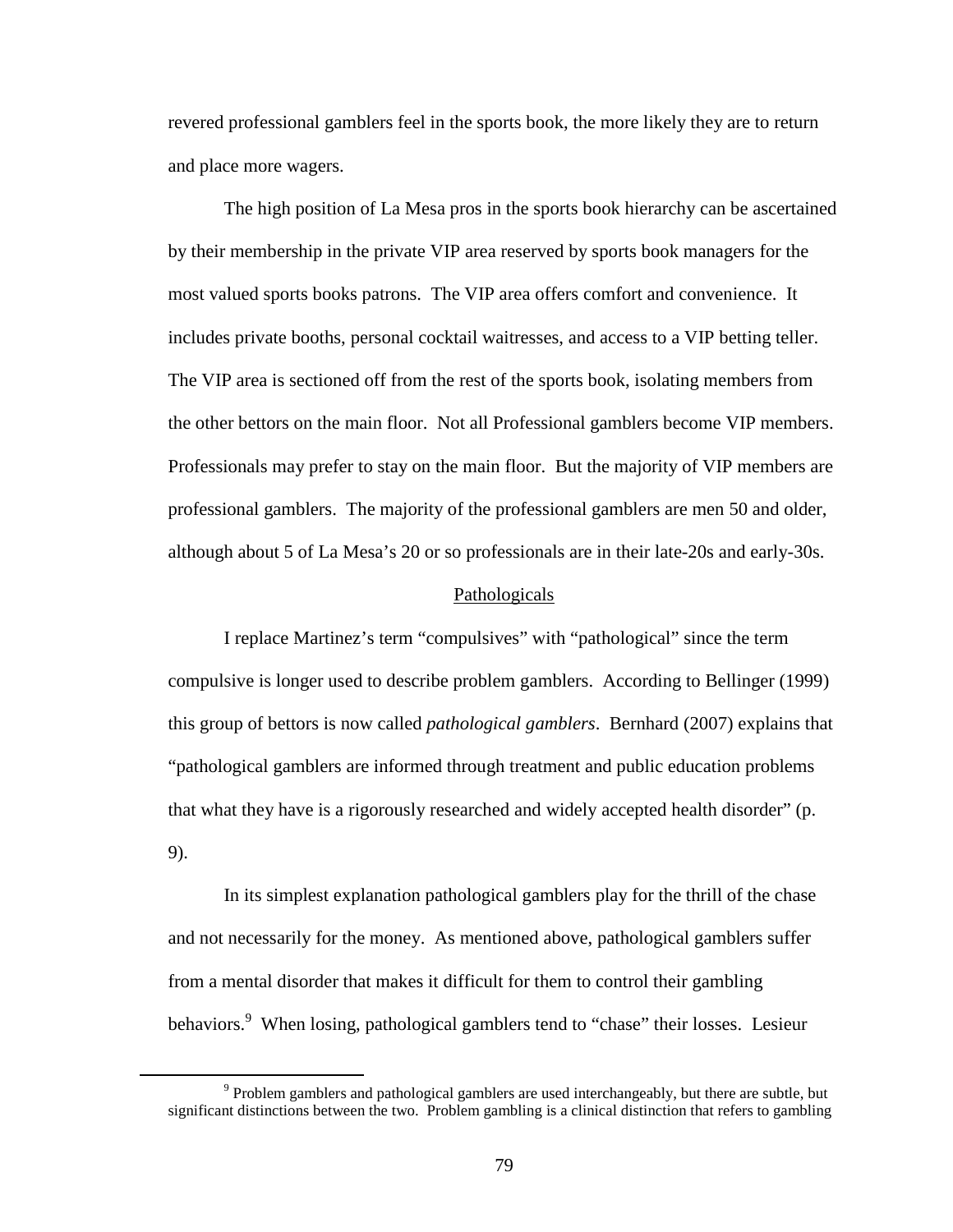(1984) introduced the term "chasing" to describe those individuals who "gamble and lose and yet continue to gamble some more in order to get even" (p. xvii). The attempt to recover past losses leads to a downward spiral in which financial resources become more and more limited. First, pathological gamblers will use up their own financial resources, and then they turn to external resources, such as friends and family to borrow money. Once those resources are no longer available, pathological gamblers may look to other avenues such as stealing to support their gambling habit.

Since it is difficult to accurately diagnose pathological gamblers simply through participant observations, I cannot fairly delve deeper into discussing the presence of pathological gamblers in the scene. I can only say that there most likely are pathological gamblers within any continuous gambling scene such as the sports book. At the La Mesa Sports Book, there were some individuals that were perceived as problem gamblers and, therefore, were stigmatized. A result, of this stigma was social isolation created by the other regulars as they kept them at a careful distance to avoid perceptions of association with a perceived problem gambler.

# Recreational Bettors

The majority of regulars in the La Mesa Sports Book are recreational gamblers. Recreationals wager on sports for, well, recreation. Recreational bettors partake in the activity of sports betting for fun. Recreational bettors use sports gambling primarily as a way to pass the time in the company of others while watching sports and risking a few

<u>.</u>

behavior that results in any harmful effects on the gambler, or to those who are associated with the gambler (i.e., family, significant others, friends, coworkers, etc.) (Bellinger, 1999; National Research Council, 1999). Even more serious is pathological gambling, which is medicalized under the *Diagnostic and Statistical Manual for Mental Disorders* (DSM) (American Psychiatric Association, 1994) as "a mental disorder characterized by a continuous or periodic loss of control over gambling" (Bellinger, 1999). See the DSM for the 10 criteria for compulsive gambling diagnosis.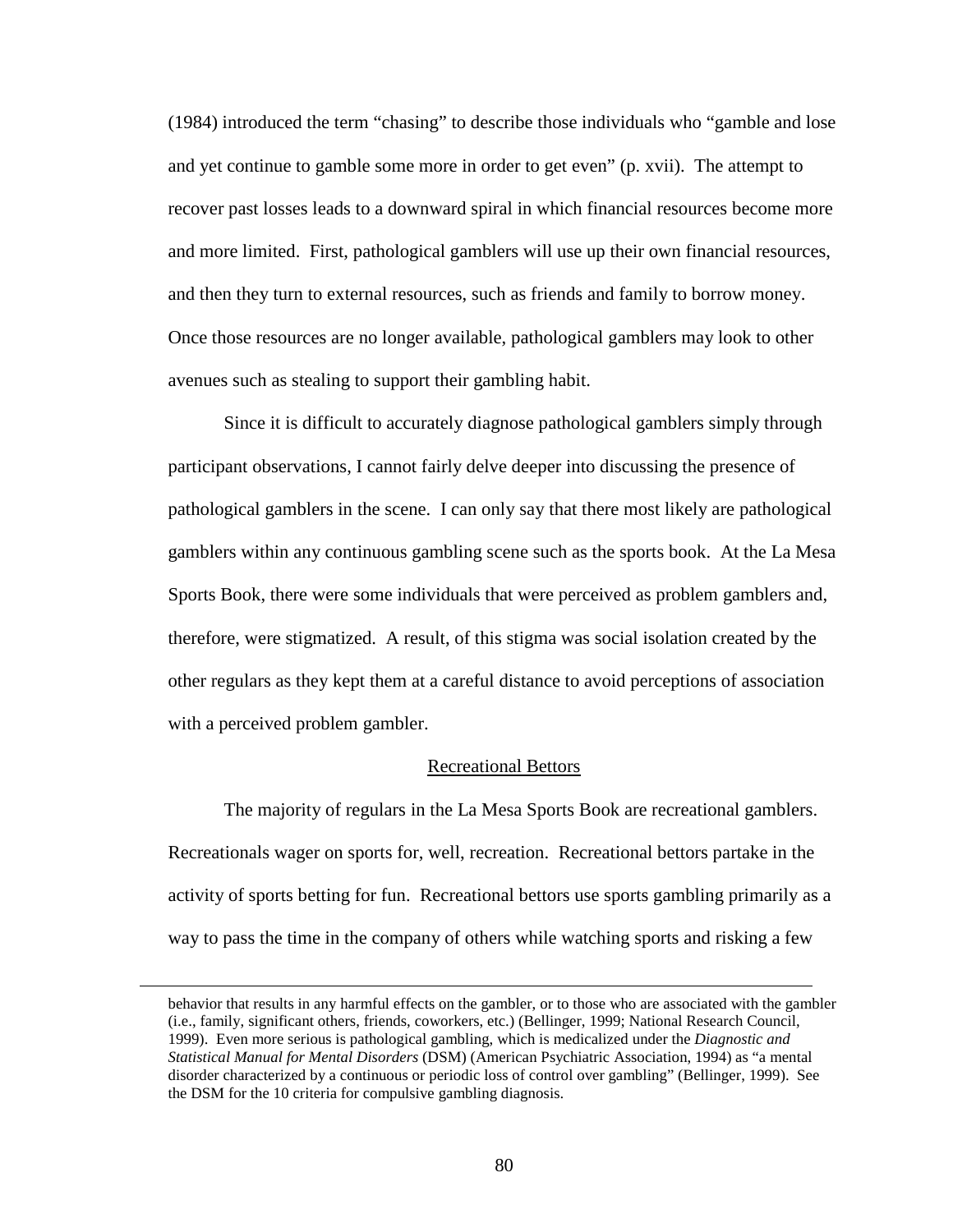dollars on the outcome. They view sports gambling as an amusement, a hobby, and a way to relax away from work and home. Recreational gamblers do not wager large sums of money. A \$100 bet is a big wager for the recreational bettors; for pros, \$100 usually isn't worth the time it takes to stand in line to make the bet. Recreational bettors also do not make a large number of wagers like compulsives. They bet for fun and games, not to live or to fulfill some pathological need for the "action."

Recreational gamblers seem to enjoy the thrill of the wager but they do not bet so much that they risk jeopardizing their well-being or enjoyment of the game. Of course, their goal of the bet is to win money. But losing is not devastating. Recreational bettors talk of their wagers as a way to satisfy their competitive juices and to make the games more interesting. As Lonny, a La Mesa regular who is a tall, stylishly-dressed, African American male in his mid-thirties, said to me, "I bet to give the games a little more spice."

Recreational bettors also bet because it is the norm in the sports book. La Mesa Sports Book's recreational bettors are integrated into a social world where gambling and sports watching is the common activity and sets the stage for social bonding. At root, recreational bettors wager as a way into a social world they find appealing. My observations suggest that betting is secondary to the enjoyment recreational bettors get from the social act of watching sports events with fellow regulars with whom they experience camaraderie and fellow-feeling they find in few other parts of their lives. A winning a bet is icing on the cake to them, not the reason they frequent the La Mesa Sports Book.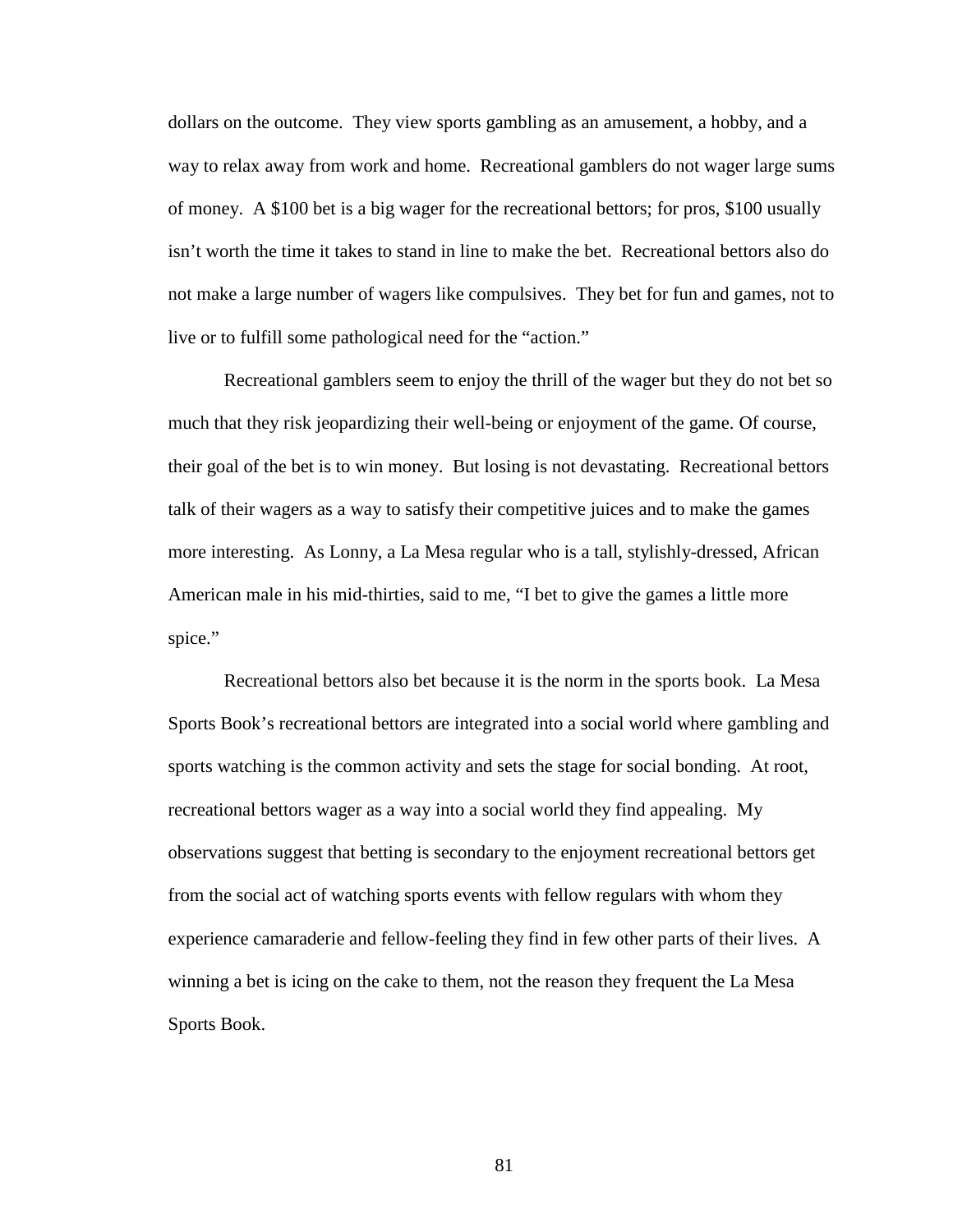"Green" or new bettors are situated on the periphery of the La Mesa regulars.

Green bettors defy easy social categorization, as they appear to come from all ages, races, and backgrounds. Green bettors seek to be a member of the sports book scene, but have not yet learned the social rules nor been accepted as a full participant inside the ranks of the regulars. Their initial entry into the sports book is arguably based on the idea of participating in sports betting out of curiosity and as a form of recreation.

The group categories I have described are arrayed in a hierarchy of sports book membership. I now turn to discuss this hierarchy and its social consequences. Pros and the Other Regulars

There are barriers between the professional gamblers and other regulars (i.e., pathological and recreational bettors). Professionals physically isolate themselves in the La Mesa Sports Book's VIP section. The VIP section is reserved for the big bettors. Not all bettors in the VIP section are professionals, but most professionals that frequent the La Mesa Sports Book are in the VIP section.

The VIP section creates a physical barrier to interaction. The area sits between the lounge and the main floor of the sports book, is marked off with a short wall that designates who is in and who is out. With it's own bar, teller window, and plush leather chairs, the VIP section clearly symbolizes exclusivity and importance. Those without membership cannot enter unless invited and accompanied by a VIP bettor. The VIP section symbolizes the top of the hierarchy in the social world of the La Mesa Sports Book.

The La Mesa's VIP section distinctly formalizes a hierarchical separation among professional bettors that I have seen before. Prior to studying the La Mesa Sports Book, I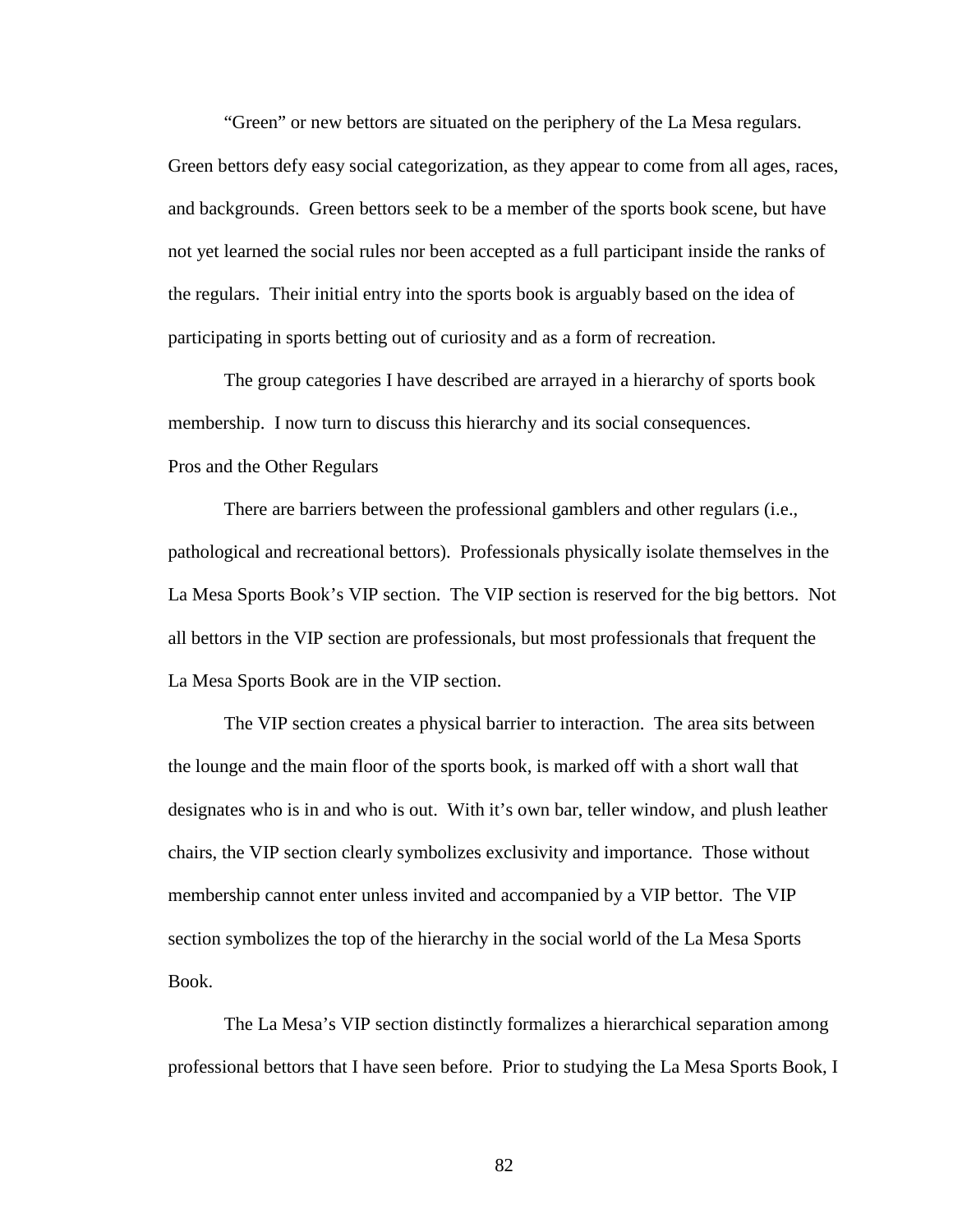spent many years as a casual participant observer at the Blueshore Casino Sports book. The Blueshore did not have a VIP section, but nevertheless, professional bettors and other regulars segregated themselves. In the words of Blueshore pro, professionals do not socialize with bettors they considered "beneath them." And the Blueshore regulars knew this "rule of the room" at the Blueshore. Recreational regulars were not supposed to approach the big betting pros. The same rules apply at the La Mesa, although the La Mesa's VIP section formally concretizes the separation between the big bettors and others.

The formal separation of the VIP section helps unseasoned bettors learn the implicit "rules of the room" with little trial and error. The formal separation designates what is only informally known among patrons at other sports books like the Blueshore. I found it difficult at the Blueshore to initially figure out who the Professionals were because there were only two designated areas for all bettors to share: the sports book and lounge. As a new patron, I was not aware of the informal expectation that bettors stick to their "own kind." As I earned membership within a group of regular recreational bettors I was socialized to understand this and other "rules of the room."

My group at the Blueshore consisted of about eight regulars. We all sat at a specific table in the sports book and felt a strong sense of familiarity and camaraderie toward one another. We were also open to other regulars to our table.

Yet, at the Blueshore, I never saw the big bettors interact much with regulars. I wondered why no one approached the big bettors, and tried it once while I waited for a game to end. I walked up to a professional I had seen there for more than a year and said, "What do you think about this game?" He looked bothered, mumbled, "Eagles will pull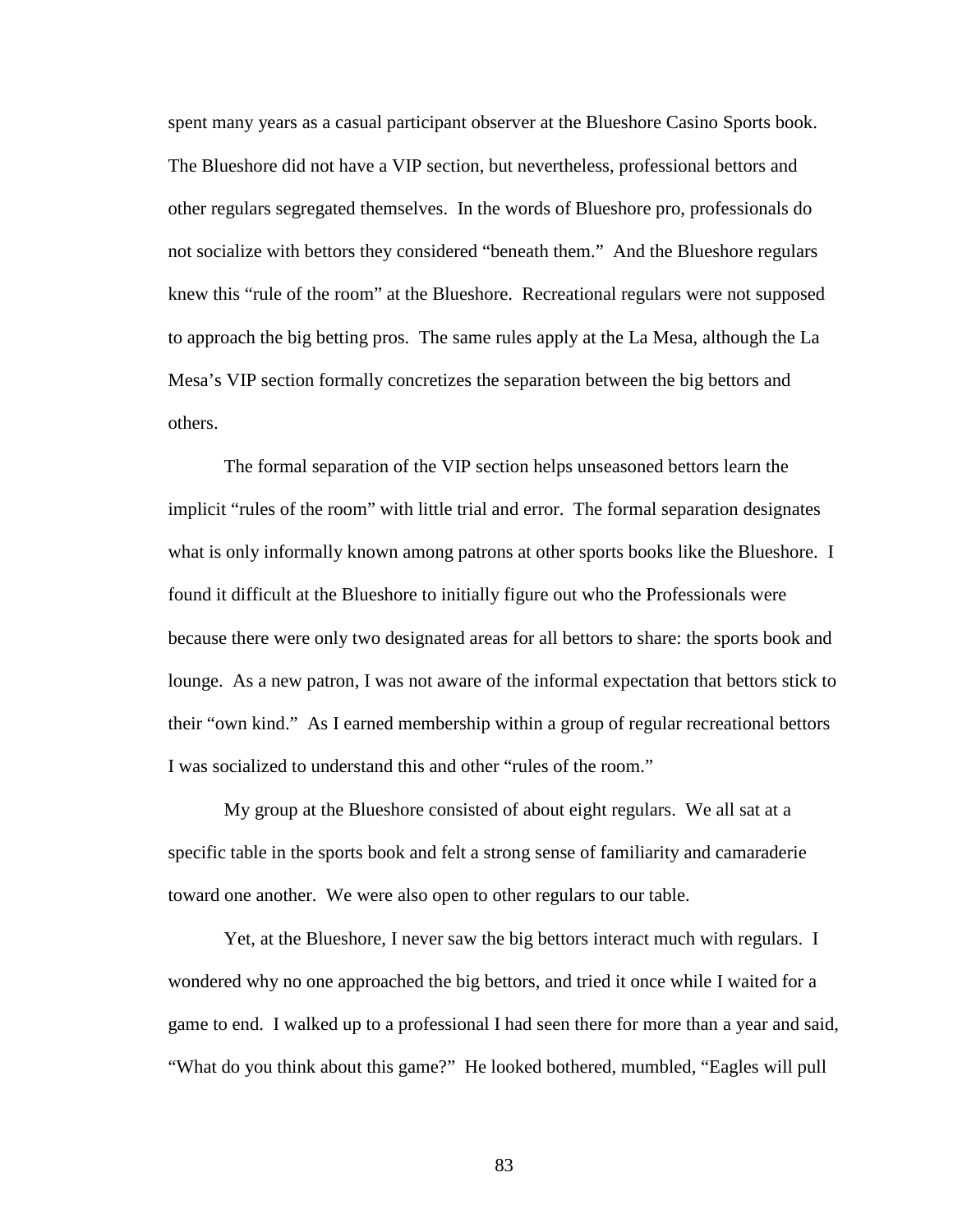it out," then walked quickly over to a group of pros and sat down. I went back to my group and asked the guys about what just happened. Mike, an older member of our group said, "You don't talk to them unless they approach you." "Why?" I asked. "Because you are not wagering thousands of dollars on each game. They don't see you as an equal. Until you stake the kind of money they do, then you don't bother them," he explained.

At that moment I began to see the hierarchy among bettors. Pros are the dominant group in sports book culture. Other regulars respect them for their expertise, the money they risk, and how calmly they carry themselves with so much at stake. The La Mesa hierarchy is the same, suggesting a pattern wider than just my case.

# Recreational Bettors and New Bettors

Regular recreational bettors are positioned in the La Mesa hierarchy below pros and above new patrons, occasional, and tourists. Like the distinctions among pros and the rest of the recreation regulars, who are separated by differences in knowledge, skills, and status, so too are the recreational regulars distinguished in the sports book from green bettors.

Green bettors are just learning the ropes of sports betting culture. The learning process includes socialization into both the formal rules of the casino and the informal rules of the sports book's social world. Thus new bettors must learn not only how to bet in the sports book, but the interactional norms of the scene.

Regulars also see themselves as more highly-valued patrons to the sports book than new bettors and attempt to maintain a clear separation between themselves and new bettors. Regular recreational bettors are open to socializing with other bettors; however, it is important for every regular bettor to be perceived as competent and knowledgeable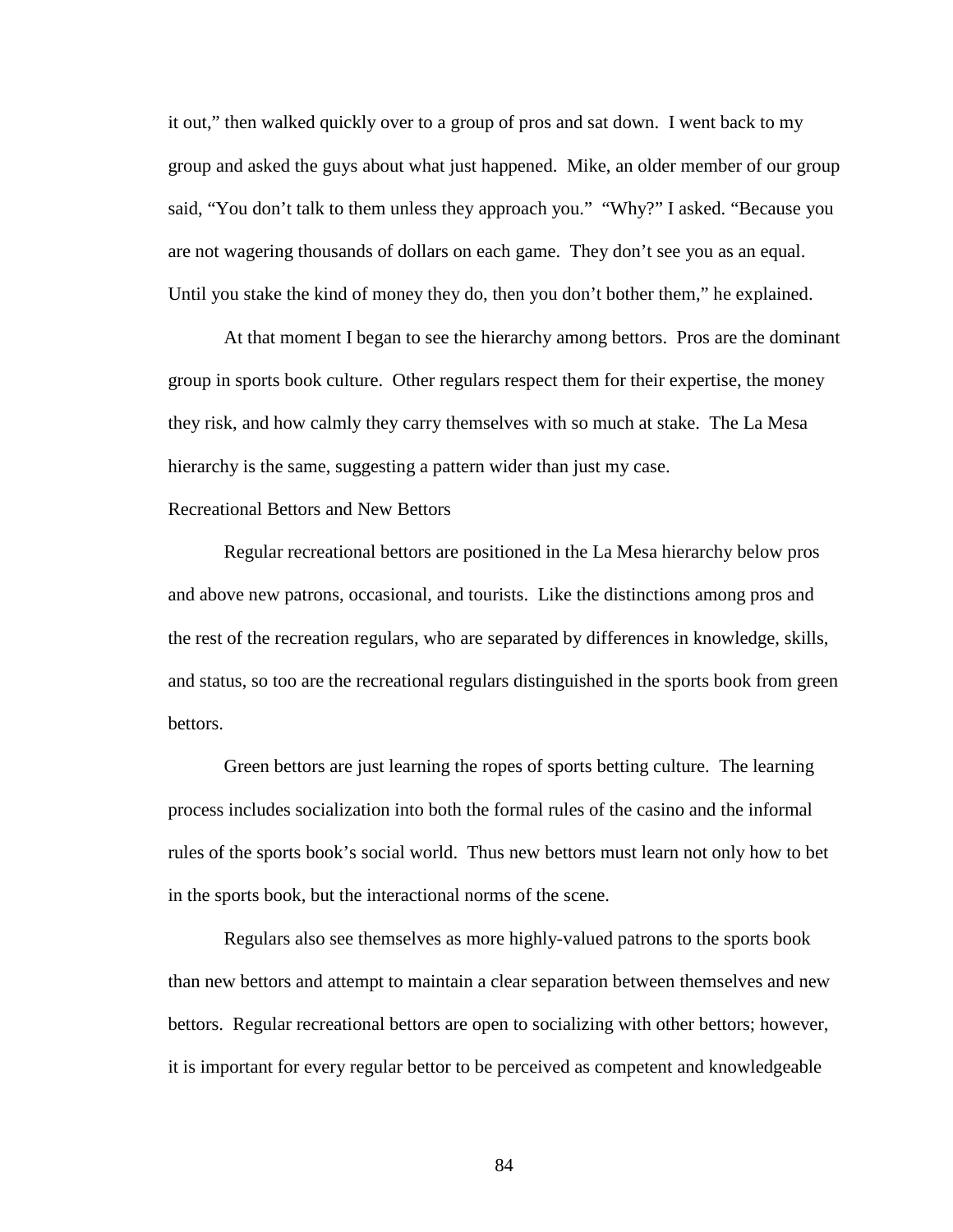about betting processes and all things related to sports. As a result, regular recreational bettors take a cautious approach with unfamiliar bettors.

A regular recreational bettor will converse with an unfamiliar bettor, but will do so with caution. Usually, these conversations begin in generalities about a sport or a particular game and as the conversation progresses a feeling-out process begins in order to determine whether or not the unfamiliar individual is in fact a bettor on or above his level. During this time the regular recreational bettor will look for social and verbal cues to gauge other's proficiency. Now, if both bettors happen to be experienced sports bettors then this process moves fairly quickly and the bettors are able to discuss all aspects of betting and share personal insights.

Conversely, if the regular recreational bettor perceives that the stranger is a new bettor who lacks the same level of expertise the regular bettor will look to disengage from the person in order to avoid any perception of association with the green bettor. This disengagement may be immediate, such as the regular bettor cutting the conversation off and walking away, or it can be gradual, where the regular bettor remains friendly and allows the conversation to finish naturally before moving on so as not to offend the green bettor. Still, similar to how Professionals keep their distance between all other regular bettors (i.e., recreational and pathological), regular recreational bettors maintain a distance between themselves and green bettors in order to avoid any social stigma.

### Tourist and Outsiders

Tourist bettors and outsiders occupy the bottom rung of the sports book hierarchy. Tourists visit the sports book only while vacationing in Las Vegas or at the biggest sporting events such as the Super Bowl or NCAA Men's Basketball Championship.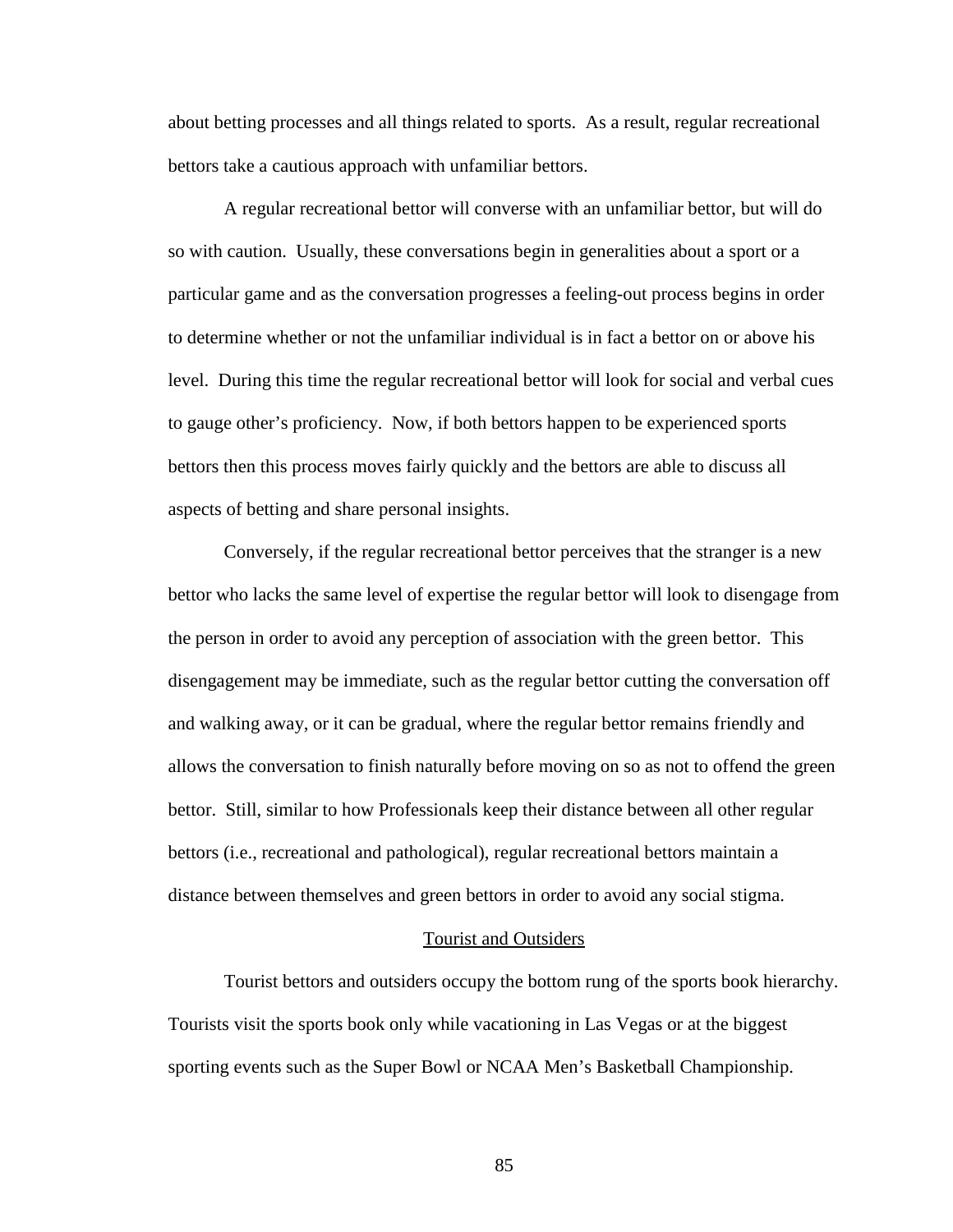Tourists may not actually be out-of-towners, but they are certainly outsiders to the social world of the La Mesa Sports Book. They visit once or twice a year at most to place a small bet, watch a game, and participate minimally in the scene. Outsiders enter the sports book, but do not gamble.

Tourists and outsiders do not belong to the social world of the sports book. They have discrediting attributes that causes regular bettors to avoid them. Specifically, if one does not carry themselves in a manner that is expected among the regular gamblers, the person is discredited and marginalized. A discrediting attribute usually involves appearance, body language, an unusual action, improper verbal communication, or in this instance, possibly gender (Goffman, 1963b).

Examples of discrediting behavior can be seen in something as simple as improper use of the personal televisions. There are about 100 personal television stations in the La Mesa Sports Book, which televise every sporting event possible for that day, as well as some non-sporting programs. In the social world of the La Mesa Sports Book, televisions are strictly meant for watching sporting events. Outsiders may tune the televisions to non-sports programs. This practice is an obvious red flag to regulars who know the social strictures against the practice. Regulars seldom approach outsiders about their gaffe. Rather, they isolate them, and may scowl in contempt, hoping they leave the scene. Outsiders are often oblivious to these responses.

Women occupy part of the outsider category in the La Mesa Sports Book. In my six years of sports gambling, I have witnessed only two women who consistently hung out in any sports book that I frequented, gambled, and were accepted by others as regulars. This occurred at the Blueshore and not at the La Mesa. In general, and as we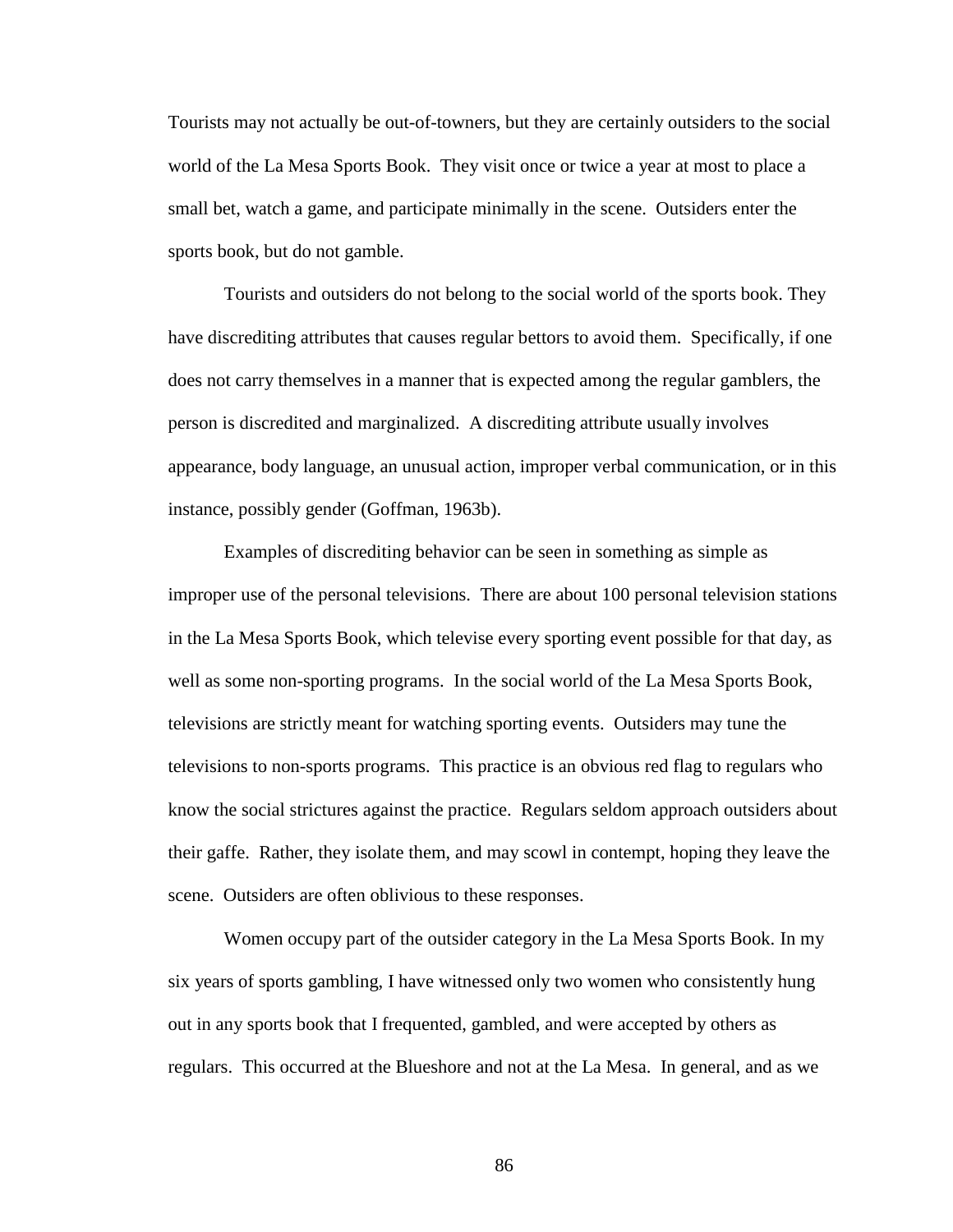would expect from the research literature on gender and gambling, most regulars are men, and women seldom visit the sports book and they are certainly not integrated into the La Mesa social scene.

### Stylistic Differences among La Mesa Regulars

Unwritten norms and rules regulate social interaction in the sports book. The regulars, who attend the La Mesa Sports Book for betting and socializing create and sustain these norms and rules. Many of these implicit expectations shape conduct in the sports book. Acceptance in the social world of the La Mesa Sports Book requires acquiescence to these codes of conduct.

Martinez (1983) established categorical depictions of different styles of betting conduct. Martinez identifies different types of winners and losers. There are good winners and bad winners; good losers and bad losers. A good winner is humble, attributing his winning as much to luck as to skill. Good winners do not talk very much about their wins, do not apologize for winning. They also do not discuss past losses while winning, nor do they needle those who lost. Bad winners attribute their winning primarily to skill, talk about their wins continuously before, during, and after games; apologize to losers for winning while simultaneously needling them about their losses.

The distinction between good and bad losers is similar. Good losers make light jokes about their losses to alleviate tension. Good losers do not express or demonstrate frustration when they are losing. Bad losers complain about their losses and insult winners. Bad losers disrupt the game when they are losing.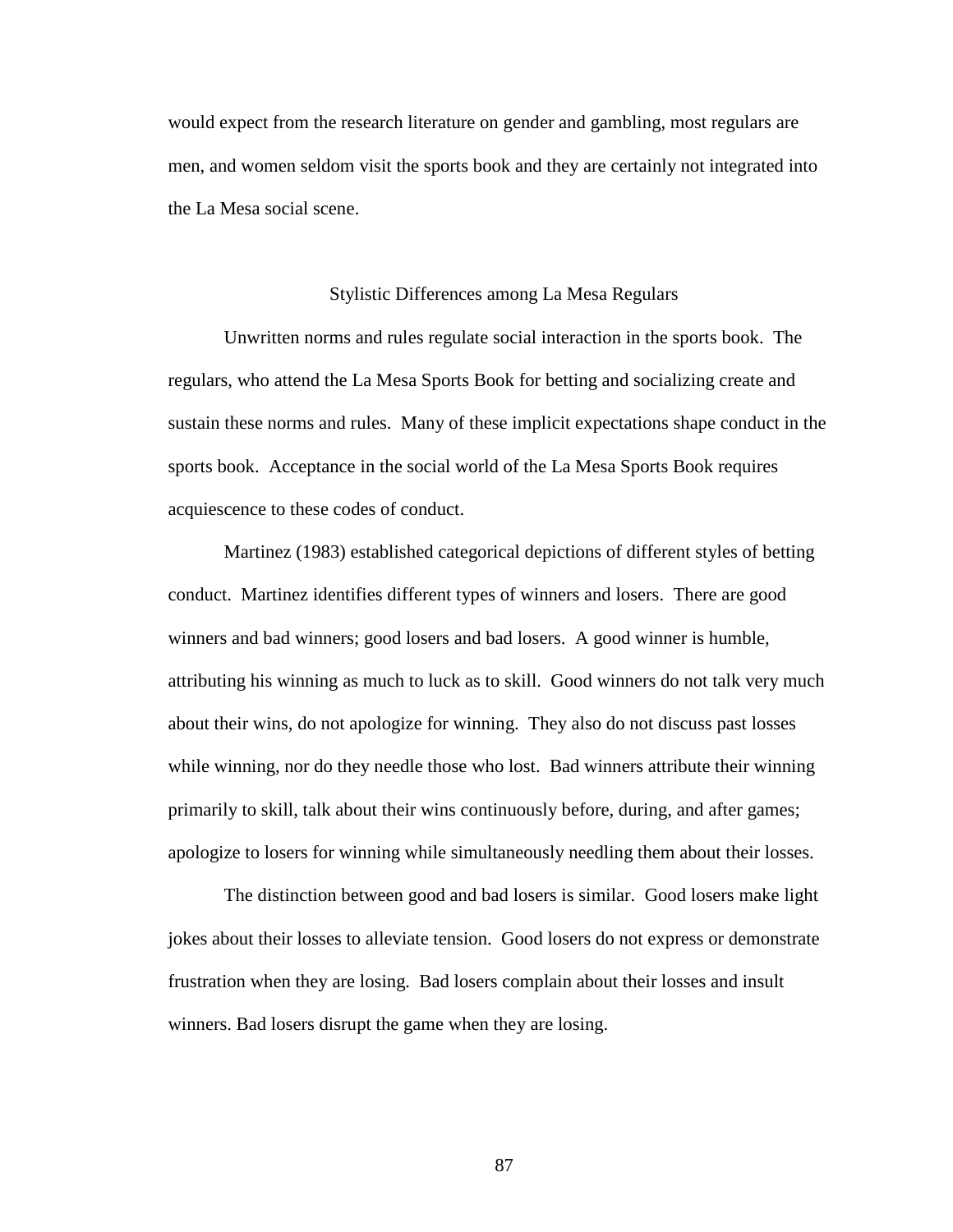I find even more complexity to the betting styles among sports book regulars. Specifically, stylistic variation occurs among pros and recreationals along the line of what I call "old school" and "new school" codes of conduct. These differences reveal divergent codes of conduct that sometimes create tensions among regulars in the social world of the Las Mesa Sports Book.

### Old School Code

Charlie is the most well-known and respected professional gambler at the La Mesa Sports Book. Charlie looks and sounds like a stereo-typical "wise guy" gambler one would find in the movies. He is approximately in his late-sixties and comes from an extended Italian family in the Boston area. He is also what I would characterize as an old school professional. I began to understand the old school style during a conversation I had with Charlie about the evolution of sports books. As a person who had gambled in Las Vegas for more than 40 years, I asked him about the differences between today's sports book and those of the past. Rather than comment on the large space or technological advancements in casino sports betting, Charlie immediately focused on stylistic differences: "Guys today are not sports bettors, they don't know what they are doing; they don't know how to act. It is too much me. Players from my time know how to act. No matter what the game is people should always act like they have been there before." Charlie's "us" versus "them" characterization exposed a distinction that all La Mesa regulars understand: that two codes of conduct exist in tension within the sports book.

"Old school" gamblers see the sports book strictly as a place of business, not entertainment, and their actions in the social scene reflect this attitude. Old school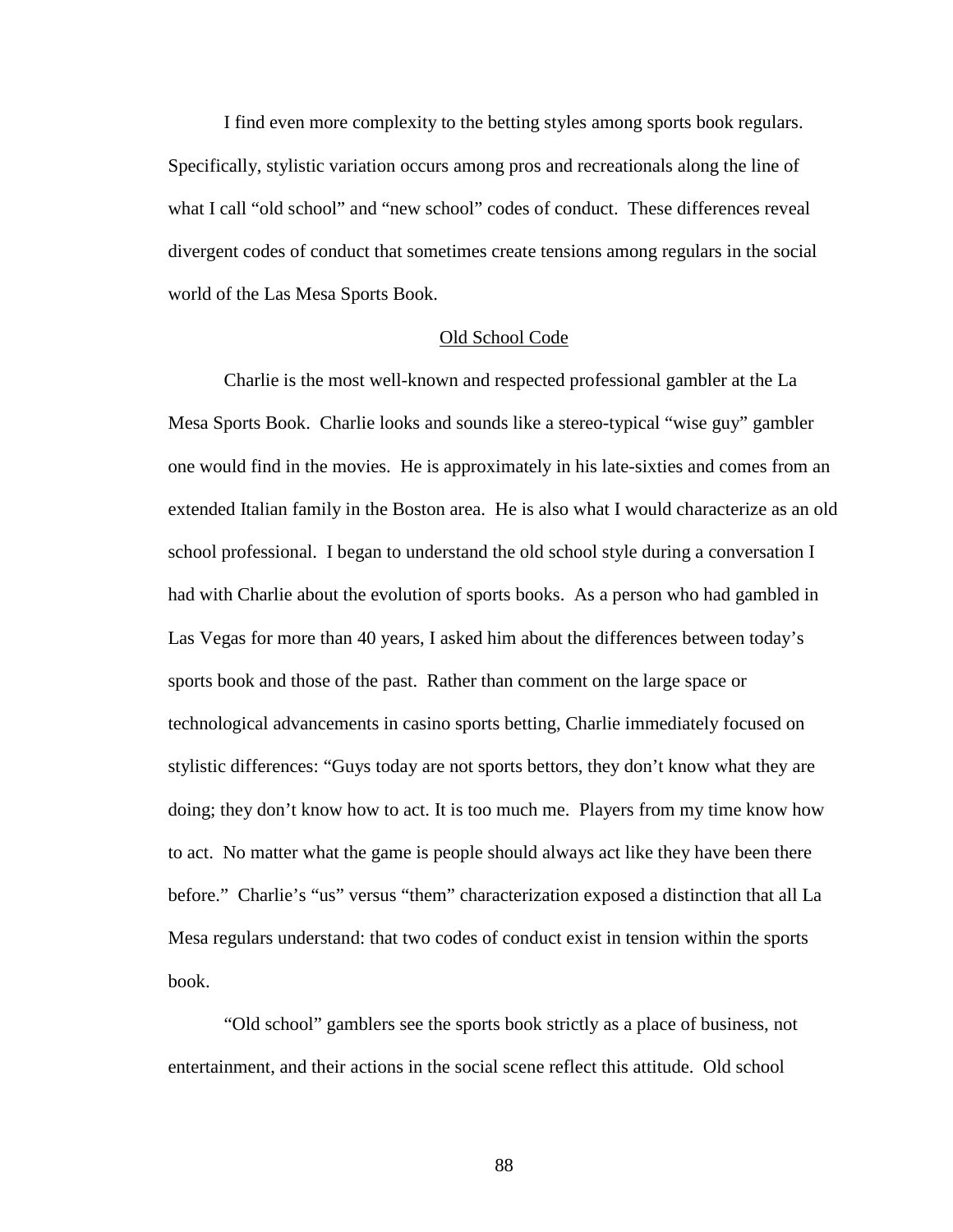bettors, both professionals and recreational bettors, keep their emotions under control when they are winning and losing. Their "poker face" hides their feelings about the game and their wagers. My observations suggest that they hide emotions so they do not cloud their betting decisions. There is also an outward impression management aspect to suppressing their emotions. Hiding emotions conveys a sense of calmness under pressure. Old school bettors revere this attitude.

Indeed, "never bet with your heart" is a common expression heard throughout the sports book. The expression refers to the idea that a bettor should never include emotions in their decision-making process. The smart old school bettor is objective about their wagers. They bet to win and see the serious bettor as an objective decision-maker who relies on numbers, patterns, and match-up data to increase their odds and minimize risk. Subjective factors such as betting on a team because you are a fan, or you have a "hunch" is a sign a weakness and anathema to the old school code.

Old school bettors suppress their emotions to demonstrate to others that they take all situations, no matter how exciting or disappointing, with an even keel disposition. Old school bettors give off an air of accepting all consequences with the same cool demeanor. Old school style is about showing you've been here before, nothing surprises, and all outcomes are just part of the business.

Old school bettors value calm and controlled demeanors and appear to expect other bettors to act similarly. Old school bettors look down upon bettors that bring undue attention to themselves and that interferes with, disrupts, or hinders the betting experience of other gamblers. I repeatedly listened as old school bettors complained about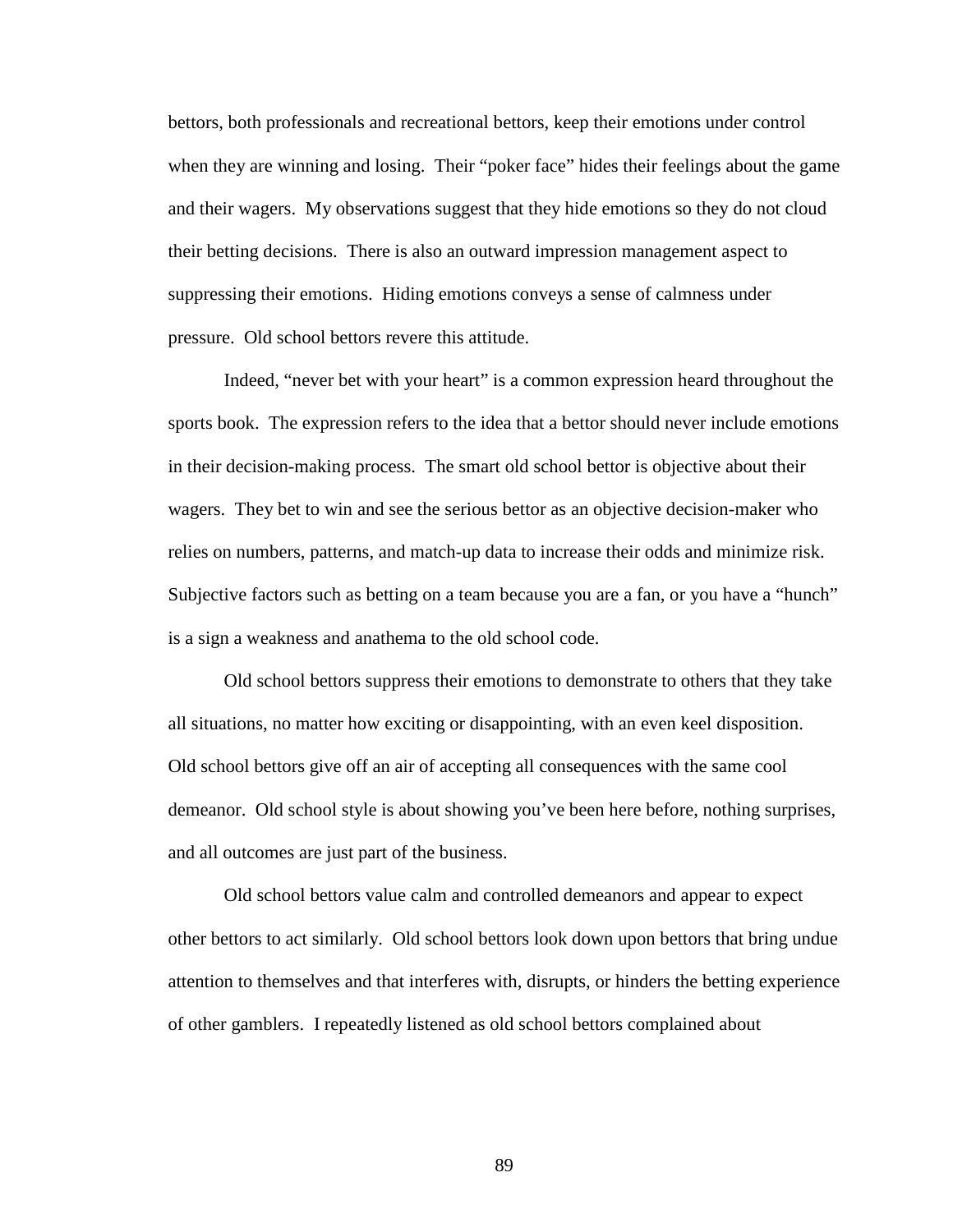individuals using the sports book as their own "personal playground" for drinking, carousing, and entertainment.

The old school code embraces a specific idea of sportsmanship in the sports book. Old school bettors do not boast about their wins nor put others down for their losses. Old school bettors do tell stories about their wins and losses, but never to project superiority or to elicit sympathy from others. Instead, old school stories usually highlight the inherent unpredictability of sports betting. Their stories focus on the late hit and error in the bottom of the ninth inning that scored three unlikely runs to win the bet, or the buzzer beating basket that lost the bet. Modesty is the rule, even when winning big. Old school bettors do not want to listen to a losing bettor rant about the outcome, nor a winning bettor brag about his sports betting proficiency.

George, a recreational bettor reflects the old school code of conduct. George is short, Caucasian, with a slender build, and, while he is unassuming and quietly social, he also does not shy away from conversations with other patrons when they initiate it. He is also very modest about this sports betting experience, especially his successes, although other regulars knew he is a very proficient winner. As I got to know George over several months, he became more open about his prowess. As we talked about some of our exciting wins, George enthralled me with a story about placing \$20 on an 8-team parlay, which eventually paid out \$2,000. George talked in great detail about how the last game involved Curt Schilling pitching for the Red Sox and how the game kept him nervous and excited at the same time. At no point during our conversation did I sense him trying to use the story as a way to showcase his sports betting acumen. Rather, he conveyed a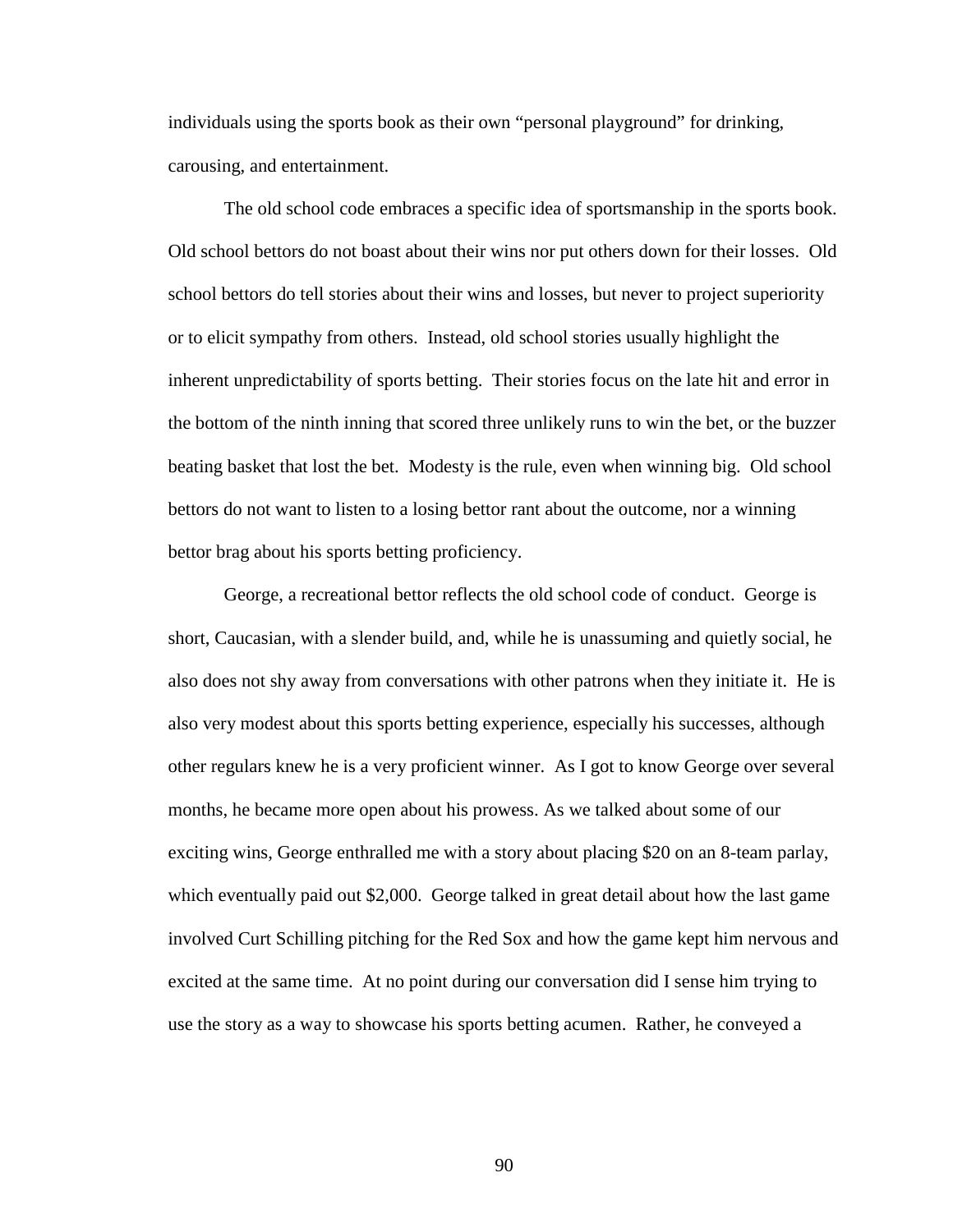story of success with humility and humor, sharing something personal about his sports betting experience.

Old school bettors are unassuming and inconspicuous within the scene, tending to blend into the setting rather than stand out. They accomplish this in a variety of ways. First, old school bettors often go unnoticed because they purposely avoid attention from others. I met several old school bettors who were loud and boisterous outside the sports book, but inside they were calm and reserved. After a big win, old school bettors do nothing more than pump a fist and yell out "Yes!", then collect themselves, collect their money, and move on.

Old school bettors limit their social interaction with other bettors to just a few people at a time. I rarely saw a group of six or more old school bettors hanging out together at one time. Also, the socializing is usually kept to a casual conversation. Seldom did old school bettors raise their voice to get someone's attention, yell at the screen as a game was played, or argue loudly about betting strategy.

Old school bettors also maintain a low-profile by the way they dress. Old school clothing style is plain for a sports setting. They tend to refrain from wearing jerseys of their favorite teams, or flashy clothes that would bring them extra notoriety.

If the foundation of the old school code is based on a business-like approach then the glue that maintains and reaffirms these tenets is mutual respect. The major frustration of old school bettors is that they believe today's bettors are disrespectful to other bettors, to sports book staff, and to the code of the sports book itself. Next, I describe the new school style.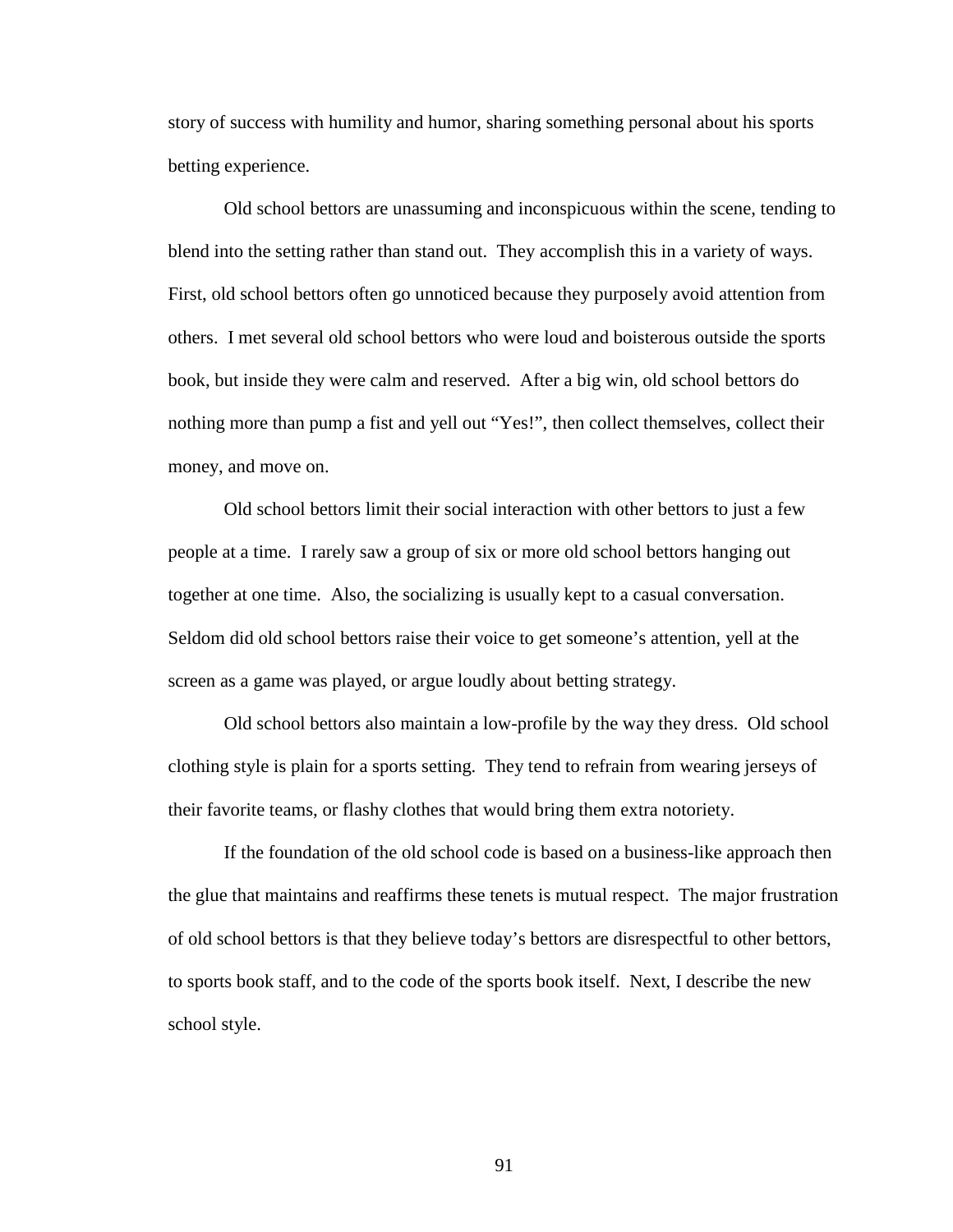#### New School Style

Like it or not, old school bettors appear to be a vanishing breed in the La Mesa Sports Book. They are literally aging and their style sits in sharp contrast to many younger regulars who populate the sports book. Young, 20 and 30-something new school bettors see the purpose of the sports book experience differently than old school patrons. New school bettors see the sports book as a place for more than just the business of sports betting. It is also a place for fun and entertainment.

In many ways, new school bettors mirror fans at a sporting event. For one thing, they are highly visible. New school bettors are vocal; they wear jerseys, hats, and shirts of their favorite teams, and hang out in large groups of 8 or 10 in the sports book. New school bettors also have few inhibitions about expressing their emotions. Similar to sports fans (and because they are sports fans), new school bettors express themselves during the ebbs and flows of a game and openly share their excitement with others. They shout for joy when something good happens to their teams and vocalize their frustrations when something bad happens.

In contrast to old school bettors, new school bettors see the sports book as a place for fun and excitement and express this sentiment in their actions. They choose to release the energy that the risk and rewards of sports gambling creates, rather than keeping it bottled up. New school bettors understand that as long as they do not directly interfere with the experience of other gamblers then they are within their right to have a little fun. Thus, new school bettors turn their time at the sports book into a social event. For instance, at the La Mesa Sports Book, every Sunday during the NFL season, a group of approximately ten new schoolers, mainly African American and Hispanic men in their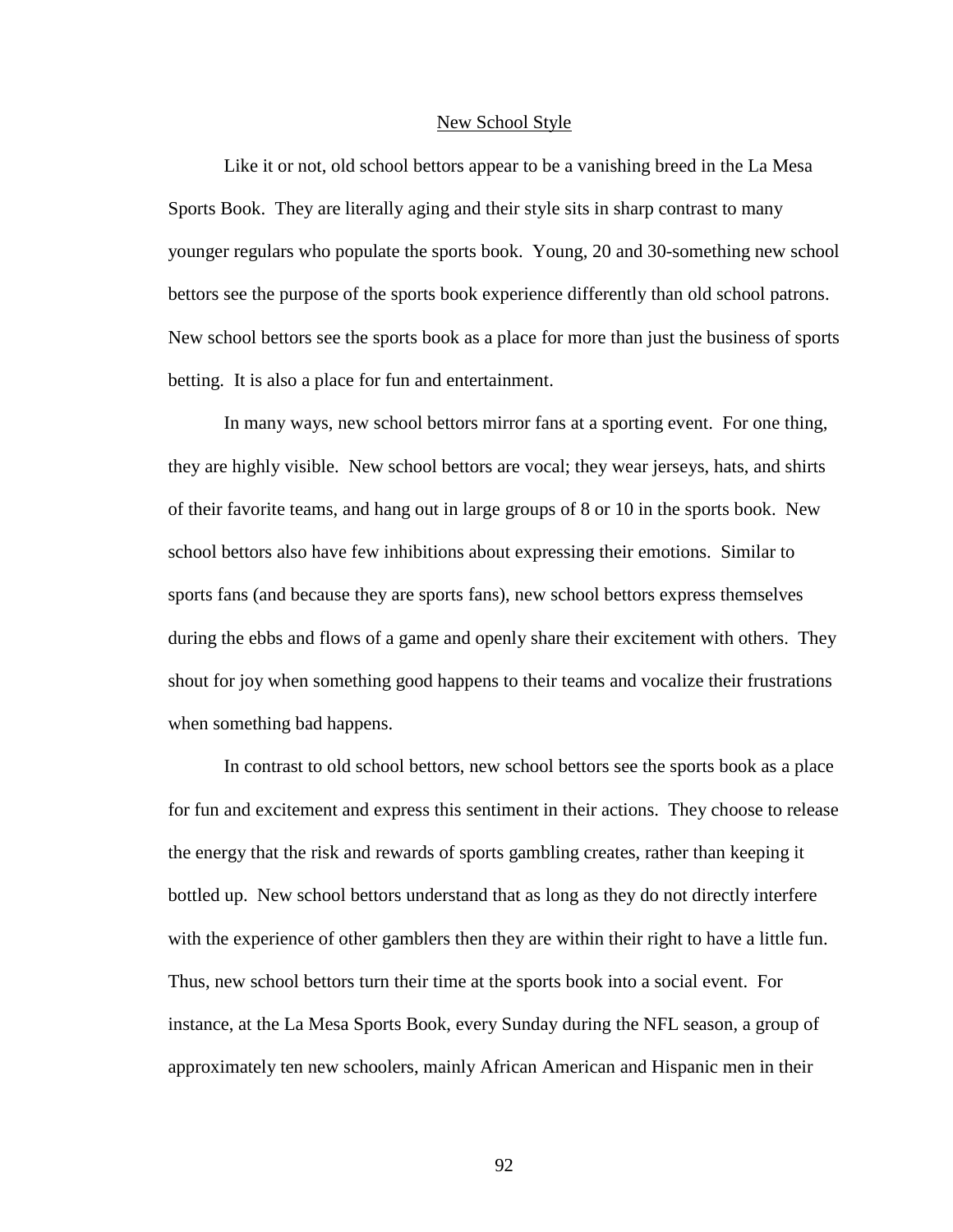mid-twenties, always occupied the first two rows of the personal televisions. Each of them wore different NFL jerseys and during the games the guys would needle one another as the games played out.

Old school bettors viewed the group's behavior as offensive, because the new schoolers violated almost every old school code. These new schoolers were boisterous and visible, not business-like in the old school sense. The new school group had their fun, but also maintained respect for the privacy of other patrons. Every member of the group was friendly to other bettors and was also conscious of not directly affecting others experience in the sports book. For old schoolers, however, the mere presence of new schoolers was a distraction. Thus, while the new school code stands in sharp contrast to the old school style, new schoolers do not intend these differences to express defiance or disrespect to old schoolers.

New school style is, in part, a product of the new sports book. Before casinos reframed sports book as entertainment spaces, they were isolated in the corners of casinos as afterthoughts with few comforts and conveniences. This changed in the late 1970's, beginning with the race and sports book at the Stardust Hotel and Casino on the strip. With the help of Lefty Rosenthal, the Stardust designed a sports book that was larger and more accessible to bettors. The Stardust, in essence, turned their sports book into an attraction, which soon influenced other major casinos, such as Caesar's Palace, the Mirage, and the Las Vegas Hilton to rethink how they viewed their sports books. Instead of tucking them away, each casino brought their sports book out in the open to attract patrons.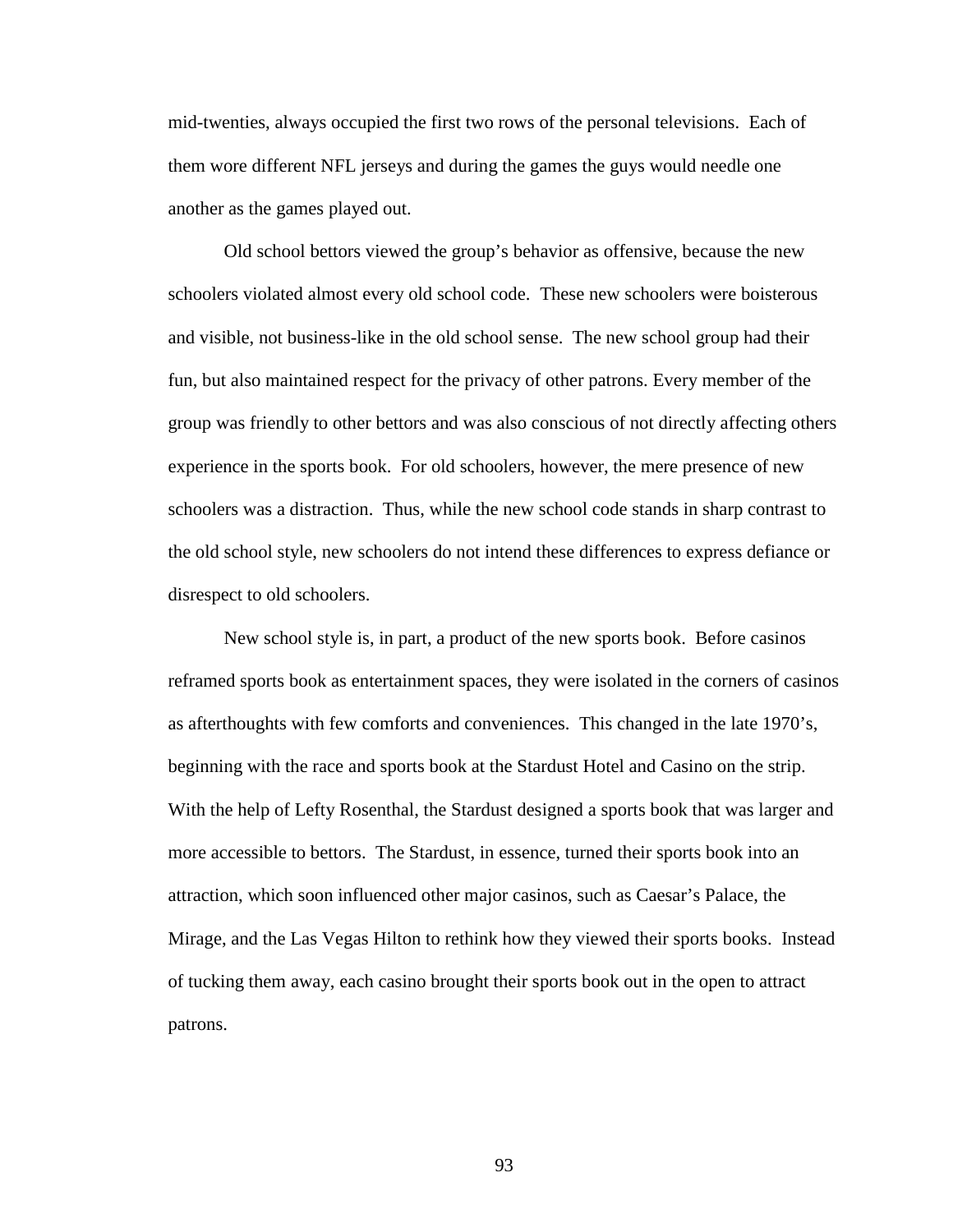All of these major casino sports books were built for the purpose of offering far more than just sports betting. The sports book was reconceived as an entertainment space for drinking, carousing, eating, and other pursuits in addition to sports betting. Art Manteris (1991), the visionary behind the Las Vegas Hilton Superbook explained the attraction of his design. "I have called it the ultimate sports bar, but perhaps that's an understatement. One doesn't need Stolichnaya or an exchange of astrological signs to find stimulation at the SuperBook" (p. 1).In the opening of his book, *SuperBookie: Inside Las Vegas Sports book Gambling*, Manteris requests the reader to take a stroll with him as he points out the finer details of what makes the Hilton Race and Sports Book a Superbook, instead of the typical run-of-the-mill sports book.

The La Mesa Sports Book has a grill so bettors do not have to leave for food. Patrons can easily access drinks at either the bar attached to the lounge in the back of the sports book or by ordering from the several cocktail waitresses assigned to the sports book. Moreover, there is usually plenty of comfortable seating for friends to hangout. Personal televisions dot the space, allowing bettors to stay and watch their own games by themselves or with a few friends. The La Mesa Sports Book encourages bettors to make it their sportswatching space with all the vociferous rooting and carousing that comes along with it. New school bettors reflect this change.

Like old school pros and recreational bettors like Charlie and George, new school bettors also include pros and recreationals. I use Drew, a new schooler professional, and David, a new school recreational bettor, to develop my description of the new school code of conduct.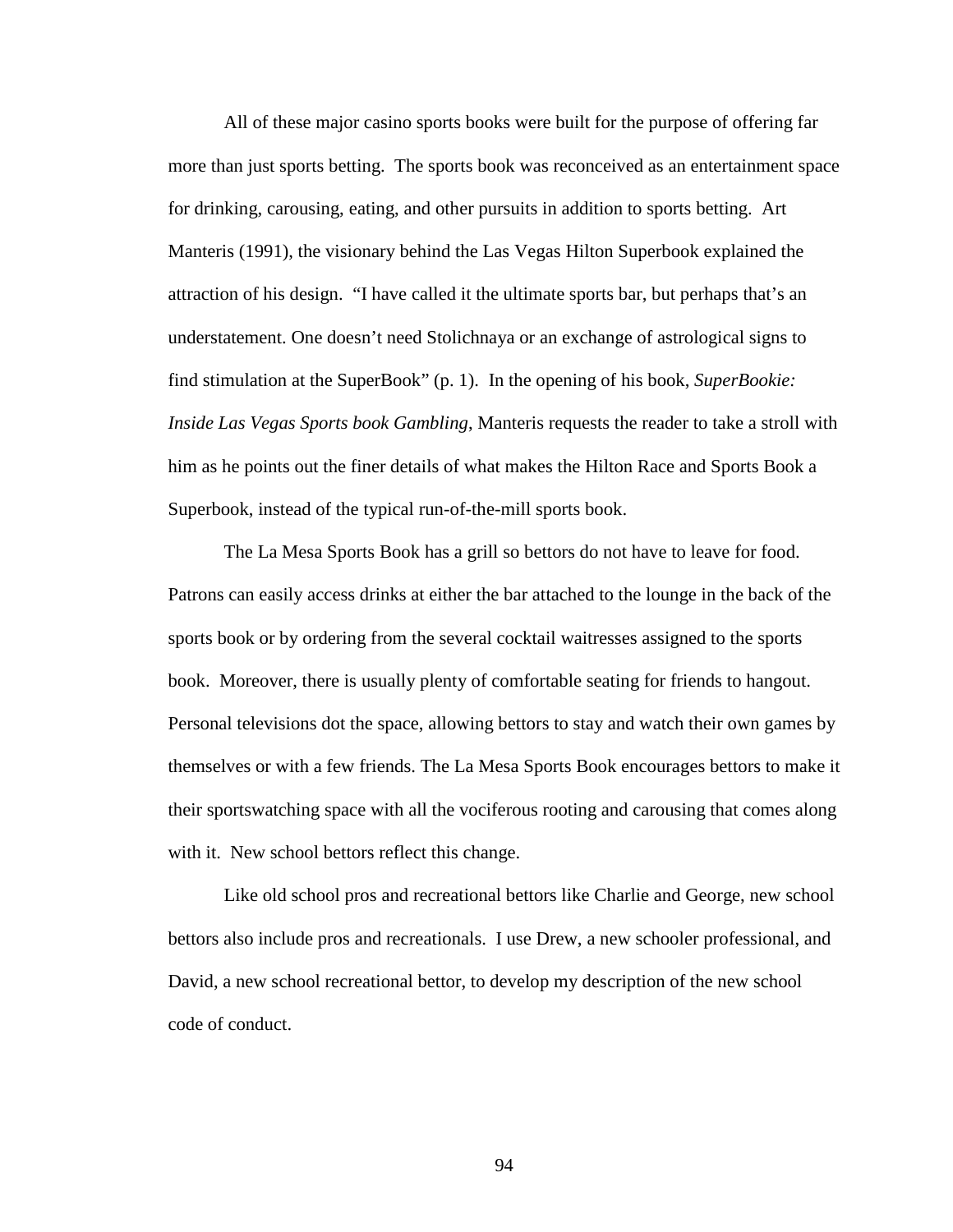Drew is a 32-year-old Caucasian of about six-foot with a thick build. He came to Las Vegas in 2005 to develop his chosen career as a professional poker player. Drew began playing online poker in Utah and soon became so adept at the game that he quickly earned more money than at his bartending job. He soon quit bartending to focus on poker and moved to Las Vegas to be closer to the action.

Drew's move was financially successful, but poker, like any job, soon became a grind. Drew said the pressure of needing to play poker as much as possible in order to pay the bills became tiresome. As a result, he eventually lost the joy he had when he first started playing. Drew gravitated to sports book as a fun escape from poker. Sports betting also appeals to him because once he makes the bets, he then sits back and watches the games among his sports book friends. He does not miss the constant concentration for hours that professional poker requires.

Like all professionals Drew bets thousands of dollars. As the saying goes, you have to bet big to win big, and professionals need big wins for betting to work as their sole source of income. Also like all professionals, Drew spends a lot of time analyzing betting lines, team lineups, statistics, and other information. But, this is where the similarities end between new school professionals like Drew and old school professionals like Charlie.

In contrast to old school pros who keep a low-profile in the sports book by staying in the VIP section and keeping to themselves, Drew prefers to hangout on the main floor of the sports book with other regulars, even though he is a member of the VIP section. Old school regulars are the sports book loners. Drew, like other new school pros, has a tight-knit group of friends that he hangs with in the sports book. Not all of Drew's sports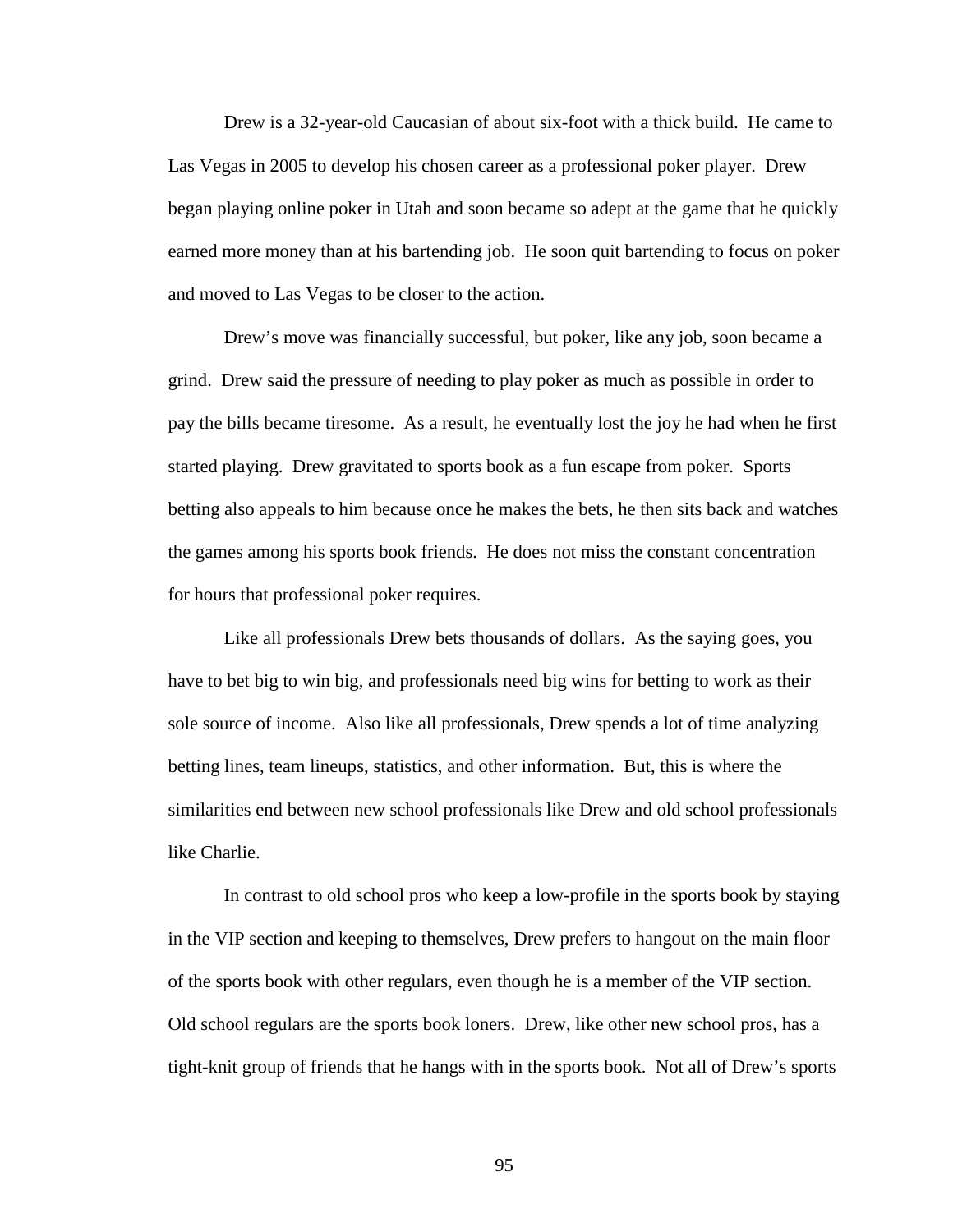book friends wager as much money as he does, but sports betting is their main source of income and they are clearly outside the group of La Mesa recreational bettors.

New school pros are distinguishable by more than the amount of their wagers. At age 32, Drew is one of the older new school professionals. Most new school pros are between 21 and 35 years of age and few are married. Their minimal family commitments mean that new school pros have a lot of free time to hang out in the sports book and more disposable income for bets and beers. New school pros see sports betting as more than a job, it is also a social event where they relax, connect with friends, and establish new connections. New school pros not only come to the sports book as professional bettors but also as fans. On game days, new school pros wear jerseys of their favorite teams. Such garb is blasphemous to old schoolers who shun all appearance of an emotional rooting connection for any team or player. Sports betting is a dispassionate pursuit for the old school pro, and they avoid all allusions to fun and games.

New school bettors are also boisterous. They talk loudly as they banter about games and taunt each other about their betting wins and losses. New school pros do not hold back their emotions. Drew has no problem in expressing frustration when he loses or cheering loudly when he wins. This is not to say that Drew and other new school pros see gambling as all fun and games. To be sure, sports gambling is their business. But, they also see it as entertainment and clearly they make it a point to have fun while they are doing it.

The camaraderie among the new school pros also lends to the instrumental goal of winning wagers. I spoke frequently with Drew and his friend Mike, a small, African American man who although is in his mid-thirties has a boyish-look to him that would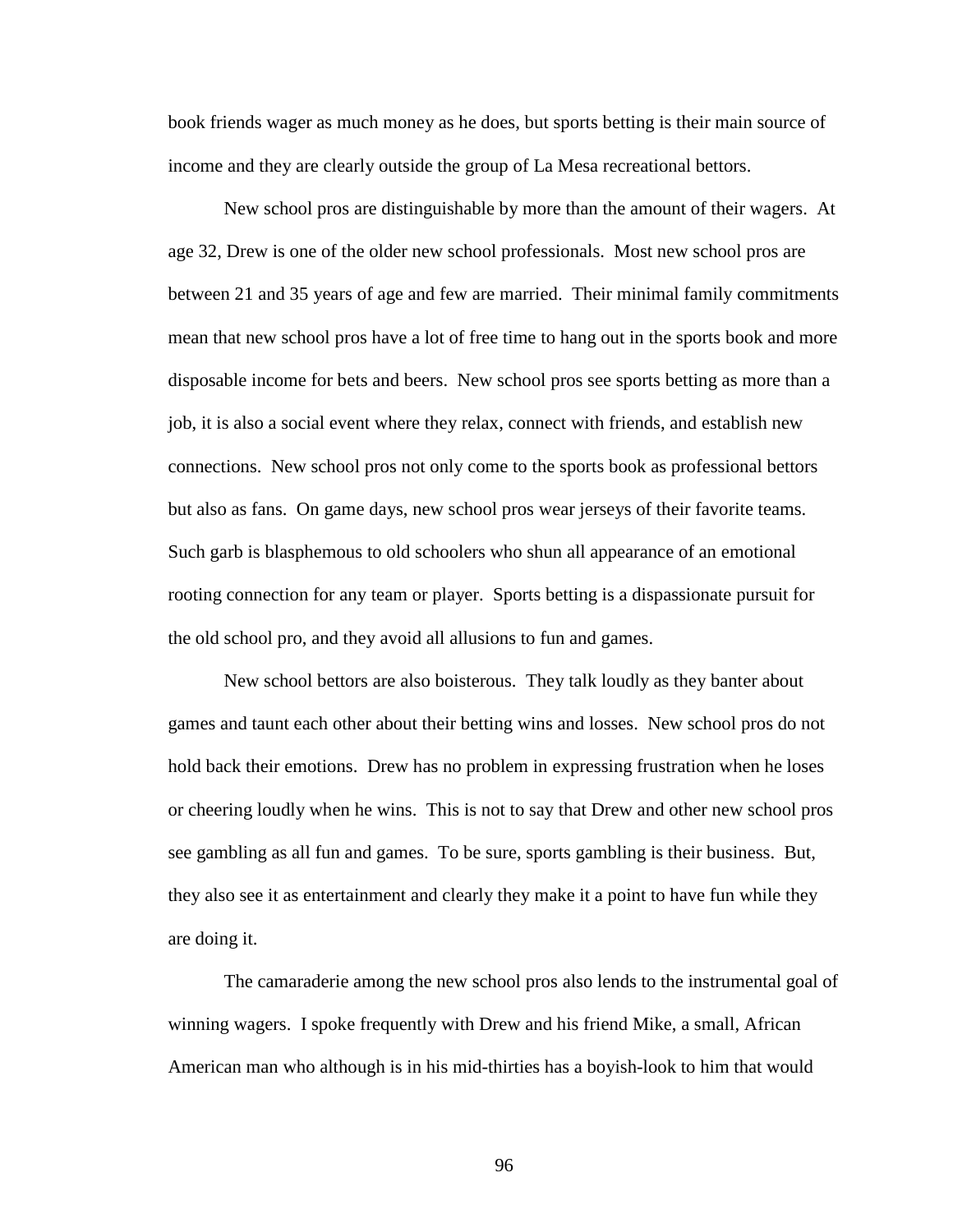allow him to pass as someone in his early-twenties. These conversations revealed how new school pros at the La Mesa Sports Book work together to improve their chances of placing winning bets. The La Mesa new schoolers that Drew hangs with each have betting specialties where they concentrate much of their research. For instance, Mike combines professional sports betting with a side job for an online sports betting company to whom he provides statistical analyses of specific games. Mike's specialty is small conference college football and basketball. He analyzes matchups in conferences such as the Ivy League or Northeast Conference. His analyses help him place high odds of return bets on games that get little action among sports book patrons compared to games by popular teams from the biggest conferences. Because these games draw so little action, sports book odds-makers spend less time on their own analyses and often set betting lines that, for Mike and other sharp pros, allow them to make high-odds wagers. As Mike said "as long as a guy does more homework than the book, a bettor can make what he calls easy money, all day long."

Mike and Drew work as a team with three other La Mesa new school pros to research these high odds games, share the information to improve their winning wagers. They see this teamwork as a crucial part of their betting business, but once the bets are made they enjoy the games as sports fans and see the La Mesa as their space for fun.

David is a new school recreational bettor who visits the sports book to hang with friends; drink beer, watch sports, and lay a little bit of money on the line. David—who is tall, Caucasian with light-red hair and in his mid-twenties—and his friends bet modestly, seldom wager more than \$20 per game, although I have watched some put \$200 on a big game they felt strongly about. Like old school recreational bettors, the new schoolers do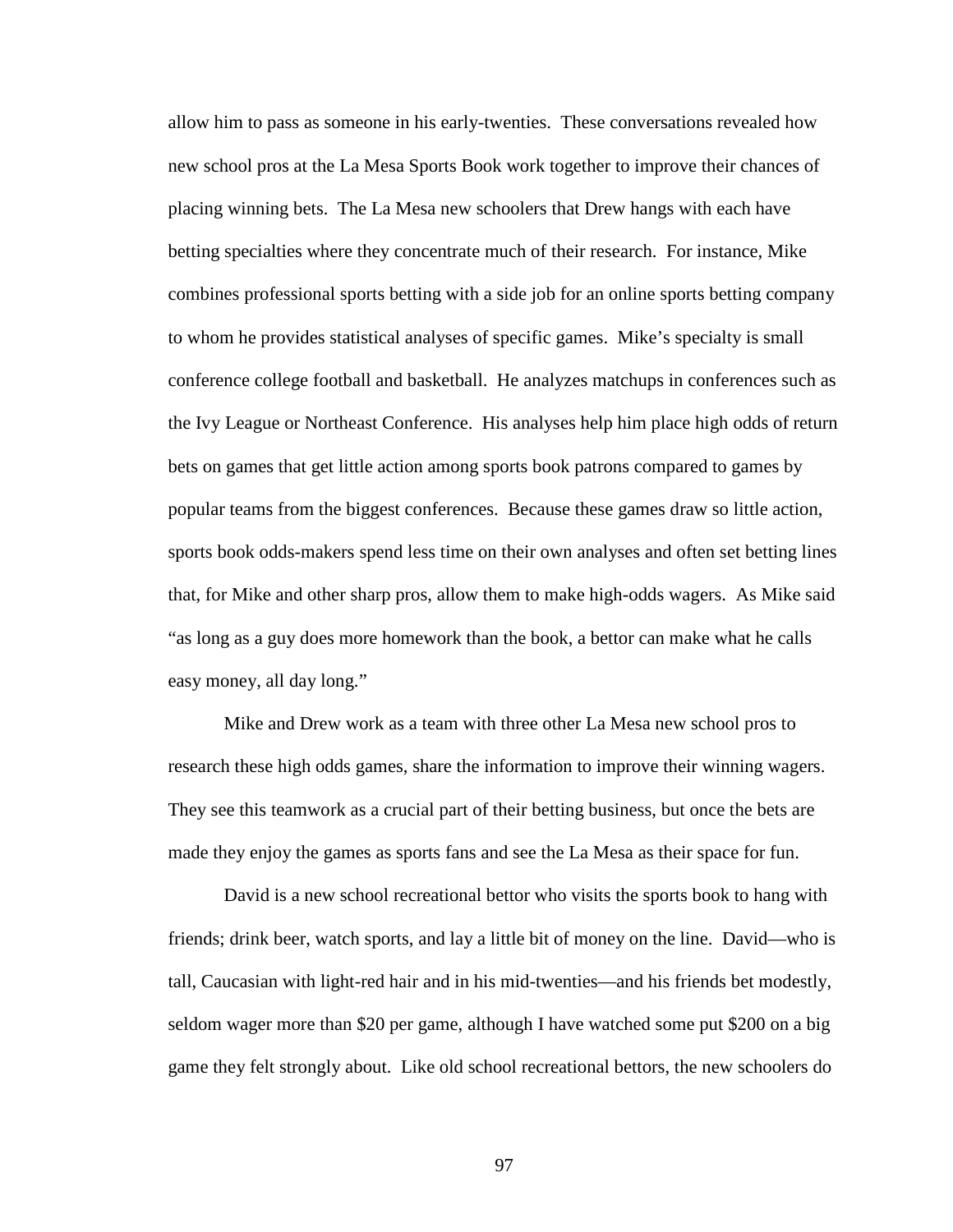not make large wagers because betting is not their main purpose for coming to the sports book. They do not need the money as income; a bet is a way to add a thrill to an already enjoyable time to watch sports with friends. A big bet and a bad loss (meaning losing the big money bet) are too stressful and would take the fun out of the experience.

David and his group of friends are all young professionals, in their mid-to-latetwenties, who share a passion for sports. Their primary purpose for coming to the sports book is to socialize with friends. They use the sports book as a place to hangout and use sports betting as a way to heighten their interest in games. The mutual betting experience also forms a basis for camaraderie and fellow-feeling among the group as their (small) fortunes rise and fall with the ebb and flow of the games. Everyone wants to win their bets, but it is not the driving force behind the wagers. A winning bet in this group is the "icing on the cake", so to speak, of an already enjoyable social gathering.

Like Drew and the new school professionals, David and his friends also display the allegiances to their favorite teams by wearing hats, jerseys, and other team apparel. Displaying team allegiances also helps to lubricate introductions and conversations with others in the sports book as patrons comment on their team's prospects or rivals send good faith barbs each other's way.

New school recreational bettors have no reservations about expressing their emotions. They whoop and dance in victory and yell out in the agony of defeat. They cheer when their teams are winning and jeer when they are losing. They needle one another for either winning or losing a bet.

The attitudes and actions of new school recreational and professional bettors reflect broader cultural shifts in the sports book toward creating an entertainment zone in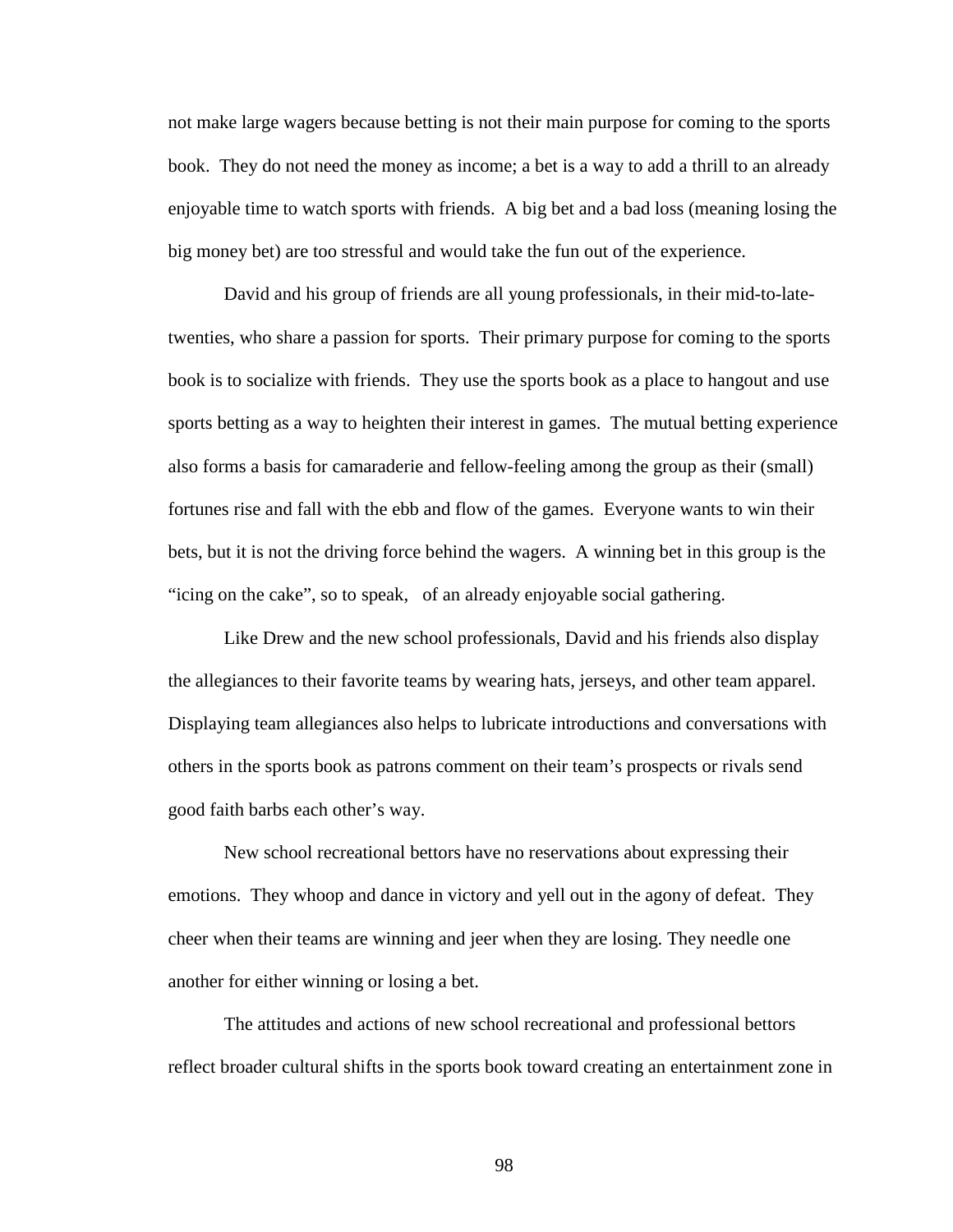the casino that revolves around sports, fandom, and, of course, betting. The new schooler's extroverted attitudes contrast sharply with old school bettors who either do not see or fail to accept the shifts in sports book culture. Old schoolers see new schoolers as disrespectful to their traditional notions about betting conduct.

For now, old school and new school bettors co-exist in an uneasy tension regarding the norms and etiquette of the La Mesa Sports Book culture. It seems that only the old school bettors are aware of this tension, however. They bet and watch the games while seething about the conduct of new schoolers, while the new schoolers bet and have their fun too.

## Summary

In this chapter, I have extended Martinez's categorization of sports book patrons based on observations of the social world of the La Mesa Sports Book. The social world of the La Mesa Sports Book is composed of three categories of regulars: professional, pathological, and recreational bettors. A distinct hierarchy exists among all visitors to the sports book with regulars holding high status and new bettors and outsiders holding little among the patrons. I also describe a divergence in styles among subgroups of regulars. Old school regulars long for the early days of the sports book when bettors demonstrated a rugged individualism and business-like manner as they played the games. New school bettors shun the introverted ways of the old school cadre, and seek more than betting for business in their sports book experience (see diagram 5.3). These stylistic differences reflect some changes in the purpose of the sports book. As the sports book becomes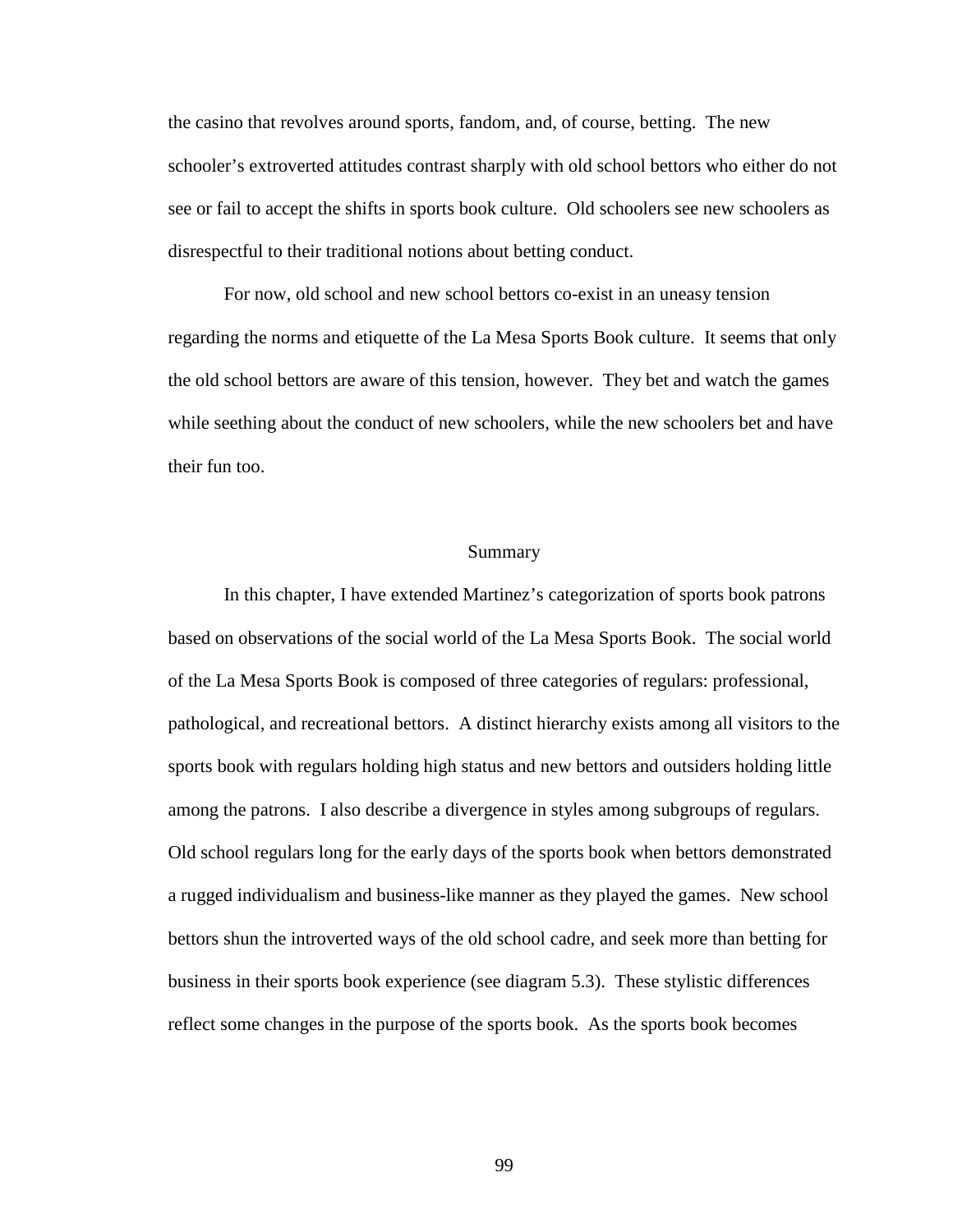more central to the casino entertainment experiences, younger patrons use the space for extroverted fun and socializing.

In the next chapter I will discuss the three levels of relationships found in the social world of the sports book: microwave relationships, strangerships, and friendships. Specifically, I first discuss the importance in establishing a positive social identity. I explain how regulars create social order through the establishment of social norms, written and unwritten rules, exclusive language, and ritualistic behavior. This social order indoctrinates new bettors into learning how to look, sound, and act like a regular bettor, or at least be a perceived regular bettor, in order to become socially accepted by the established patrons of the environment. Next, I describe the characteristics of each relationship, the spaces in the sports book where these relationships are likely to be found, and how the relationships between bettors advance from one stage to the next.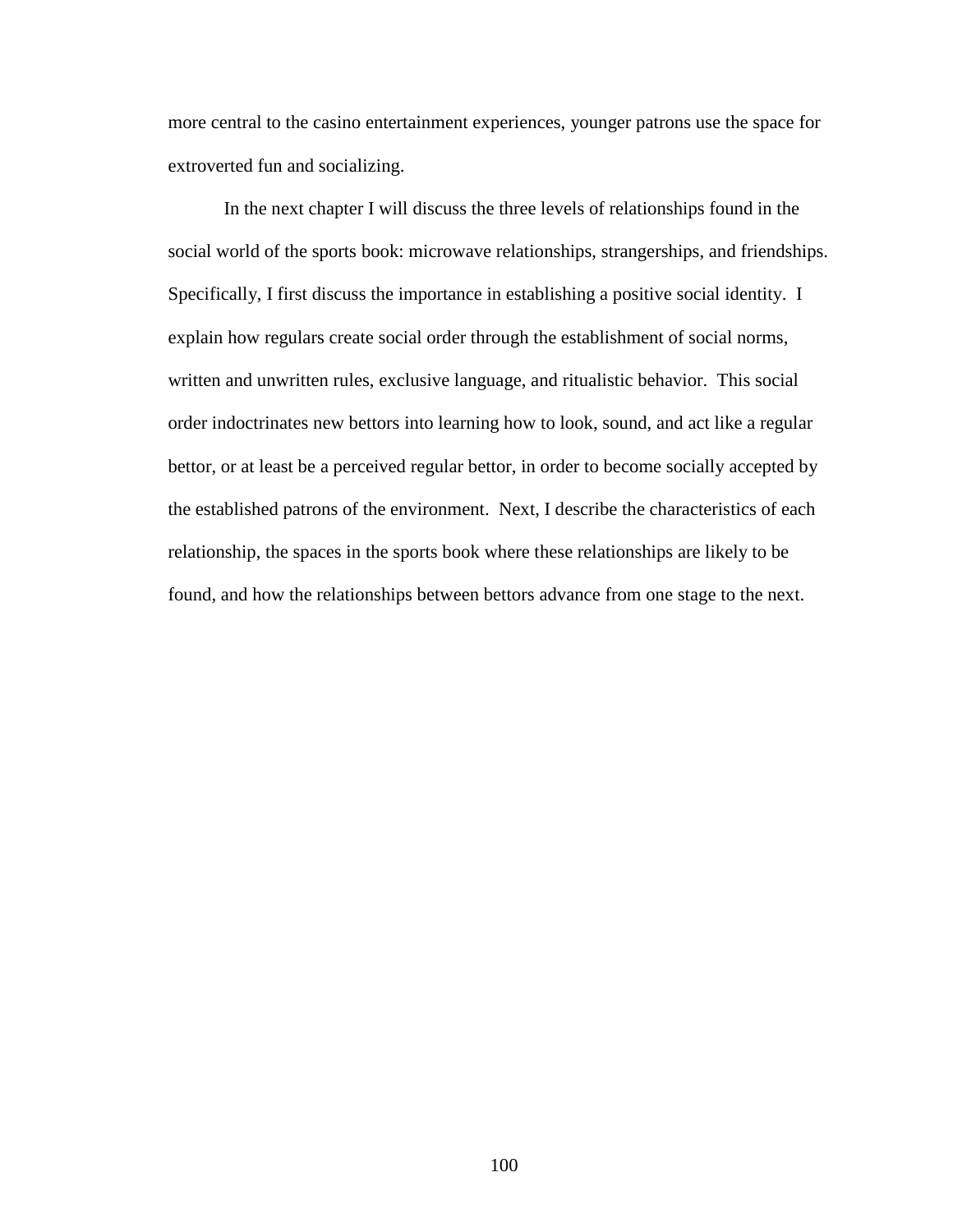## CHAPTER 6

## THE SOCIAL LIFE OF THE REGULAR

The social world of the sports book allows for social mobility and the development of social bonds across social strata created in the scene. However, for one to become a regular and form social connections with like bettors, a patron must learn not only the written rules of the scene, but the unwritten rules as well. This chapter introduces the different levels of relationships that bettors can potentially share with others. Moreover, this chapter explains that in order to navigate through these relationships one must learn the accepted language, social expectations, and even certain tricks to invite conversation.

#### The Evolution of a Sport Book Relationship

I sat in the La Mesa Sports Book and thought, "Wow! \$120, down the drain just like that; I am not even through the morning round games. This could be a long day." It was 10 a.m. on the first Thursday of the NCAA Men's Basketball Tournament. The La Mesa Sports Book was packed and frenzied. To a sports book outsider, gambling at 10 a.m. on a weekday could seem odd. But in the social world of the sports book, this was one of the biggest days of the year and it would be odd not to be here. Groups of regulars, including my own, have begun their annual ritual—taking off from work on this Thursday and Friday to spend the days in the sports book betting and carousing as the games commence. The regulars look forward to it all year.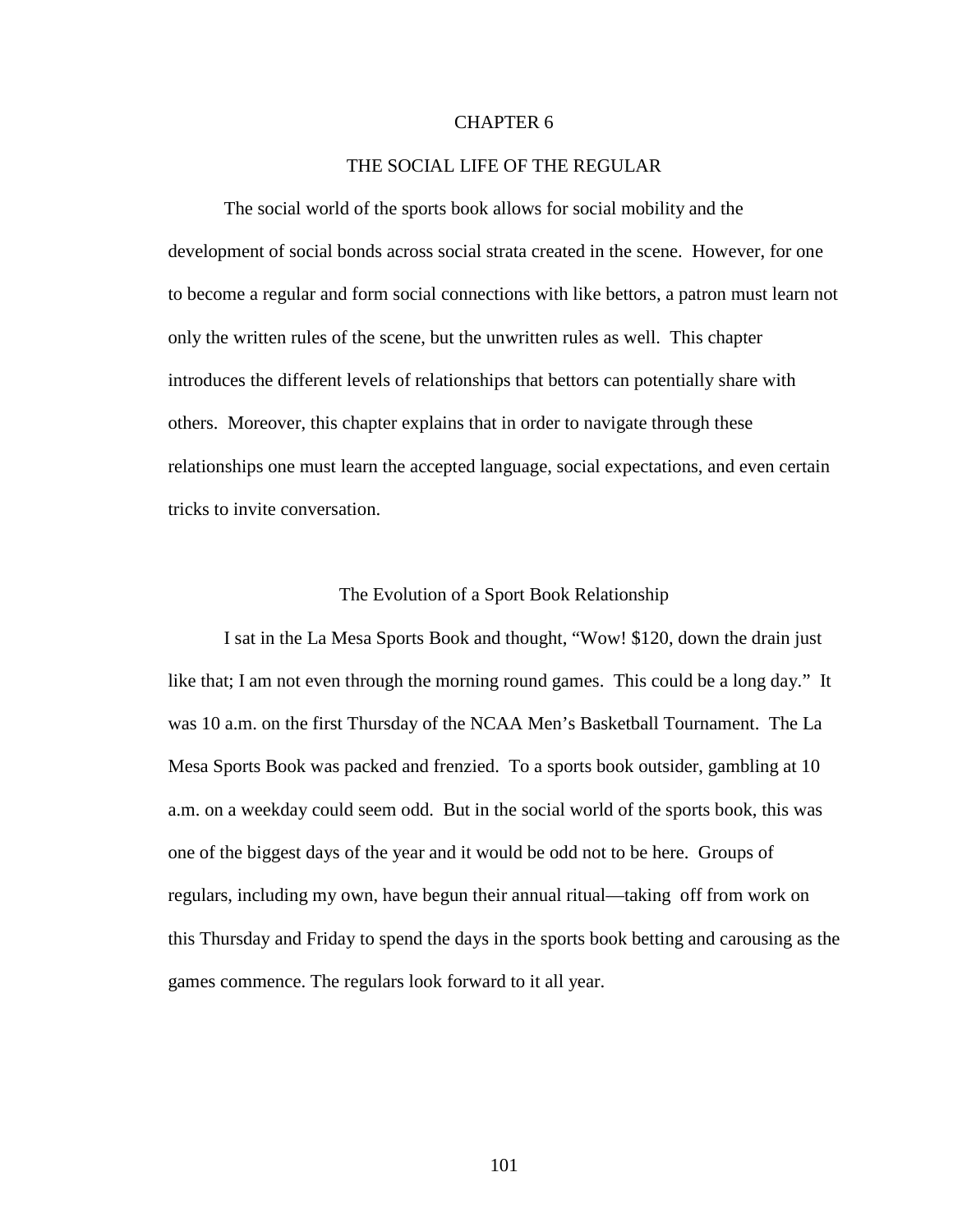I look up at one of the eight screens directly in front of me, searching for a game on which I had wagered. I think, "Why in God's name is Xavier [University] getting whipped by [the University of] Georgia?"

A few feet away, a man watches the same game and mutters aloud to no one in particular, "I don't believe this shit, how can they let him score like that!?" Since I share in his pain, I take the bait and chime in, "I can't believe this either, they're nine point favorites, but playing like 9 point dogs." As the game progresses we share in each other's dismay and try to point out positive signs of a Xavier come back that could help us win our bet. Brian, is short, Caucasian and in his mid-to-late twenties, is part of a group of regulars, and he and I go back and forth from talking to the people at our separate tables to talking with each other about our mutual interest.

Suddenly, Xavier starts to make an unbelievable scoring run. We and the rest of the lounge respond with excitement. It's clear that a lot of people have bet the game and are pulling for Xavier. The crowd grows louder and louder with each Xavier basket and Georgia turnover. Xavier ties the game. In most environments this would be the peak of excitement as who will win the game hangs in the balance. But sports book regulars see it differently. The spread on the game is minus nine for Xavier, which means that in wagering terms the teams are not tied until Xavier is ahead by nine points. So there is still a ways to go, and people are excited about Xavier's momentum. Xavier scores again and Brian and I exchange high-fives. Both of our tables of regulars are shouting and cheering the team on. Three minutes remain in the game, but Xavier is only winning by five points. The energy in the sports book is equal parts excitement, tension, nervousness, and anxiety.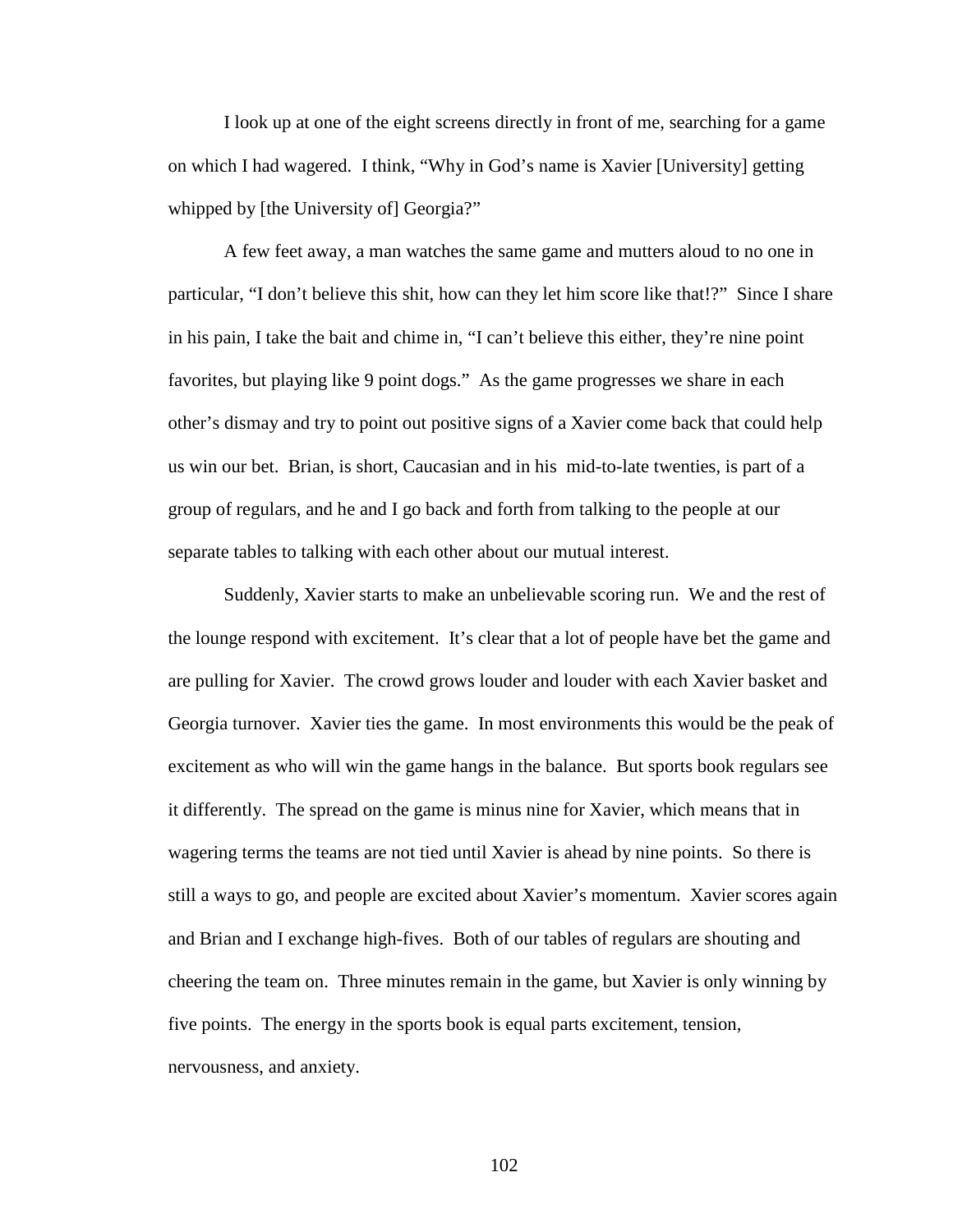Then, suddenly with a minute left Xavier finally gets over the hump and moves ahead by 11 points. The go-ahead basket is greeted with a thunderous cheer from the sports book patrons. Those of us sitting in the lounge are now all on our feet. Xavier still needs to stop Georgia from getting the lead back under nine. Brian and I talk fervently about the different scenarios that will clinch the win for us. Finally, with just a few seconds left, a Xavier player is fouled while they are still up by eleven. We can now rest easy knowing that Xavier will win by more than nine points, cover the spread, and we will win our bets. The entire sports book seems to let out a collective sigh of relief. Brian turns to me and says, "That was frickin' crazy, I thought for sure they were done." I nod in agreement and reply, "Yeah, that game was about to ruin my morning parlay [betting ticket]." We both sit back down and I survey what just happened: we went on an intense emotional ride, filled with potential financial disappointment, to the height of excitement with the win and the chance to make some money. I feel as though I am coming down from some drug high as my heart is no longer beating out of my chest, but slowly returning to its normal pace.

Throughout the rest of the day, both mine and Brian's group of regulars hang out together, bet more games, drink beer, and regale each other with our sports betting "war" stories. We ride similar emotional highs and lows with each game we bet during the weekend.

This scene is very familiar for sports book regulars and it raises many sociological questions, such as: How do bettors seem to connect so easily with other bettors? What are the elements of this scene that allows for social interaction between strangers to flow so easily? Why do some of these relationships begin and end quickly, while others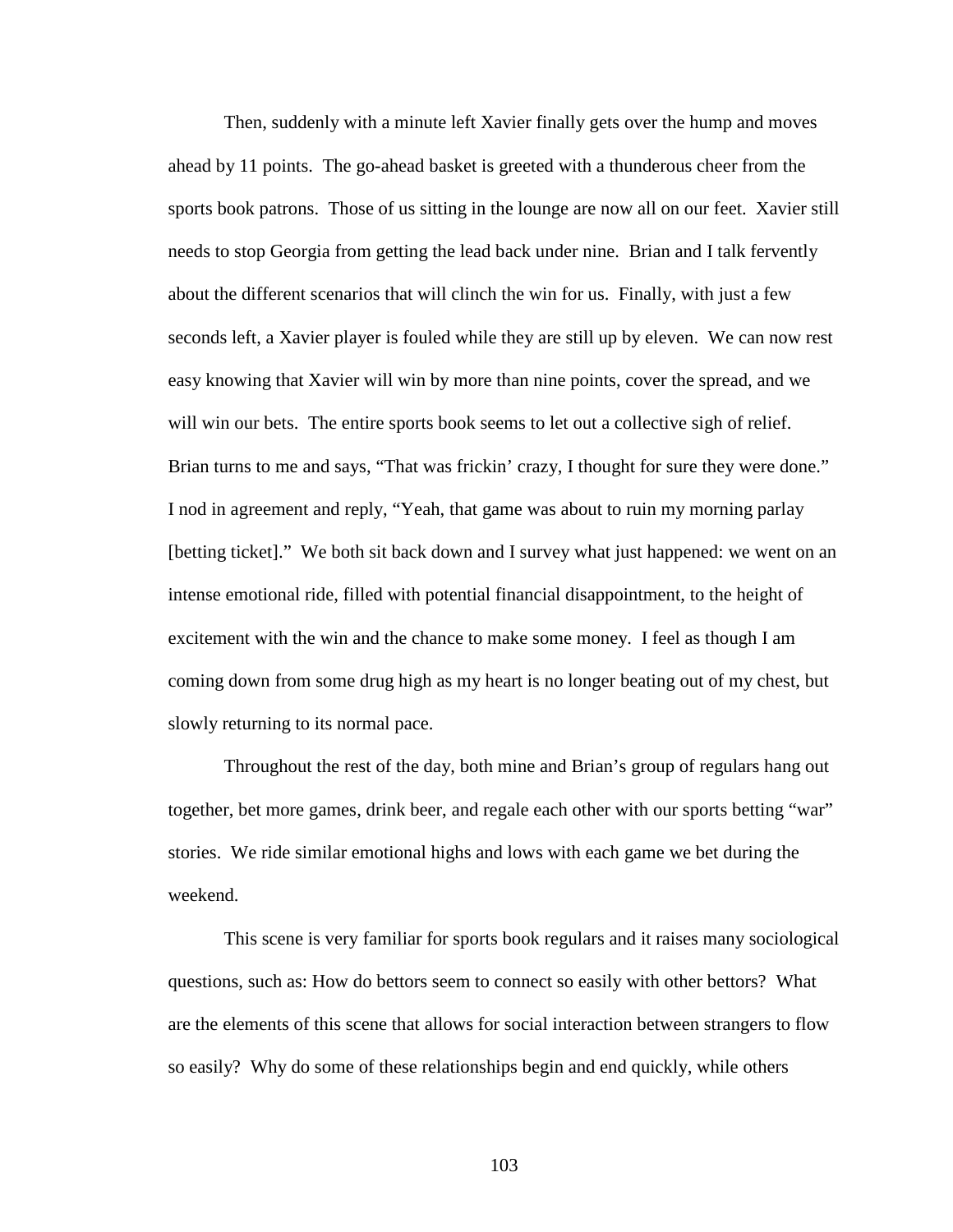evolve into a more lasting bond? What is it about the excitement of games that brings bettors together? This chapter will answer these questions by examining the socialization process through which bettors go through and the three types of relationships that are found in the social scene of the sports book.

In Chapter 5, I explained that the social world of the La Mesa Sports Book is composed of regulars: professional, pathological, and recreational bettors. There are also stylistic differences among regulars, which I divide into two categories: new school and old school bettors. In this chapter, I describe the phased process of becoming a La Mesa regular. Specifically, I explain how sportsbook participants build short-term and long term relationships. I characterize the phases by types of relationships that move from short-term intense connections over a point of mutual interest, such as the outcome of a game and wager, to more sustained forms of social connection that draw regulars together in more meaningful ways. I characterize three types of relationships that vary in their qualities of emotional and social connectedness: *microwave relationships*, *strangerships*, and *friendships*. 10

#### Becoming a Regular

My interpretation of the sports book environment is rooted in the symbolic interaction (SI) perspective on social life. The SI perspective examines the human capacity to form social groups, create meaning, and coordinate actions on the basis of

 $\overline{a}$ 

 $10$  Since the VIP section is unavailable to other bettors, this chapter focuses on the social interaction of those regulars on the main floor of the sports book, which consists of mostly recreational bettors. However, I did have a limited experience in the VIP section, which allows me to provide some insight into the social interaction and the types of relationships that are established within the confines of the sectioned-off area.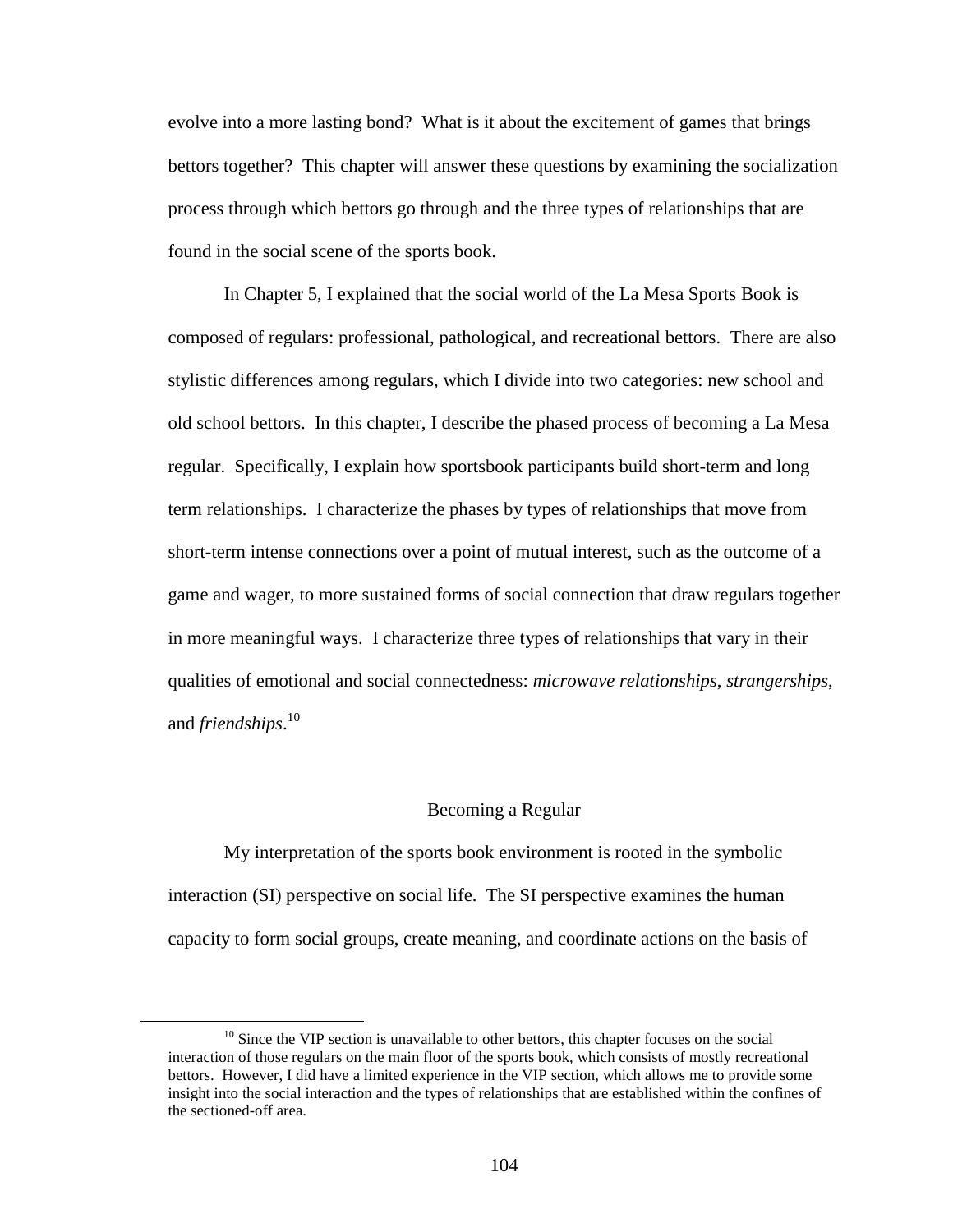those meanings (Blumer, 1969). Coordinated activity constitutes an interaction order comprised of formal and informal norms, boundaries, and roles.

 Regular bettors use the La Mesa Sports Book environment as a place to congregate and create complex interaction orders that are meaningful and important to them. The interaction orders that makeup the social world of regulars in the La Mesa Sports Book are based on a range of social expectations created and sustained by the regulars. To be accepted in this social world requires members to present a sense of self to others that reflects the social expectations valued in the group. I call this a "positive social identity" insofar as the self one gives off affirms at least some of the social qualities that regulars see as important to who they are and what they do. These qualities include, among other things, a working knowledge of sports, wagering, and stylistic manners that reflect the group's norms.

 Creating a positive social identity relies on impression management. Managing the impression one gives off requires attention to cues about the type of person, attitudes, and actions valued in a group. The group judges strangers by inferring from their actions how well (or not) they "fit" within the norms of the group. As Goffman (1963a; also 1963b) explains,

> The routines of social intercourse in established settings allow us to deal with anticipated others without special attention or thought. When a stranger comes into our presence, then, first appearances are likely to enable us to anticipate his category and attributes, his 'social identity.' (p. 2)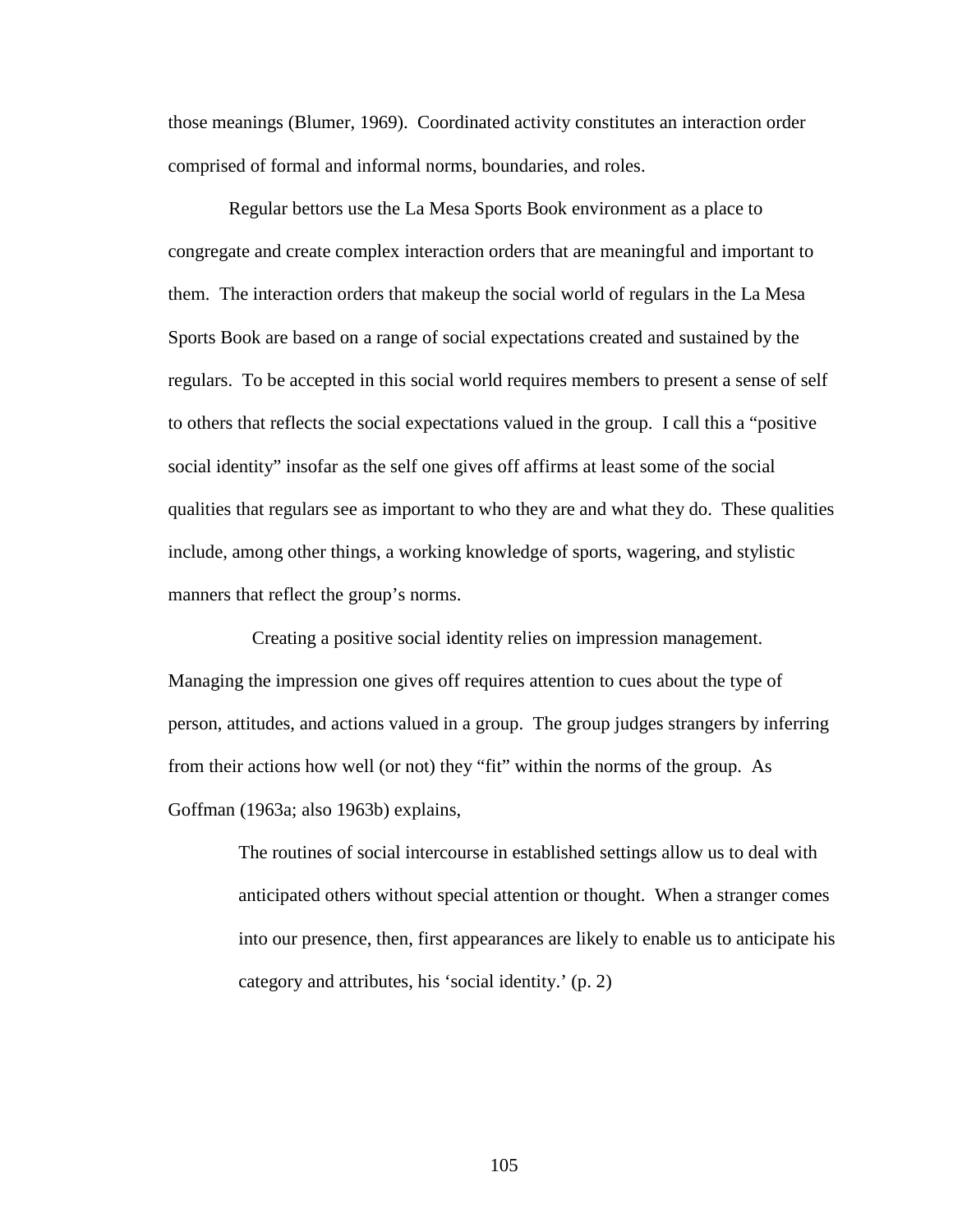The sports book is a space where the development of a positive social identity is essential to becoming a fully accepted participant in the scene. Exhibiting qualities that convey a negative social identity dissuades regulars from engaging in social interaction, and walls off the person from entry into the group. To gain acceptance from regulars, an outsider must play close attention to the behavioral cues of others and mimic those qualities they estimate regulars will interpret positively and avoid those that draw negative attention. And, if one is unaware of the existence of social expectations within a group or scene then they are susceptible to violating a norm and creating a negative social identity.

The ideal positive characteristics that bettors aim to portray are one who is knowledgeable about sports, takes calculated gambling risks, is a successful bettor, and adheres to the written and unwritten rules of the sports book environment. It is not enough for a bettor to own these characteristics; a bettor must regularly display these characteristics to gain and sustain acceptance by others.

Becoming a La Mesa regular first requires learning the positive and negative qualities of the regular. The bettor attempts to display the positive qualities while masking the negative ones. The process is not always smooth and interactants make ongoing adjustments to manage impressions in ways that bring acceptance by regulars. And, once membership as a regular is confirmed by other members, the regular must sustain and affirm that membership each time they participate in the social world of the La Mesa Sports Book.

Becoming a regular is fraught with pitfalls. Green bettors learning the "rules of the social world" are constantly at risk of making the kinds of gaffes that create negative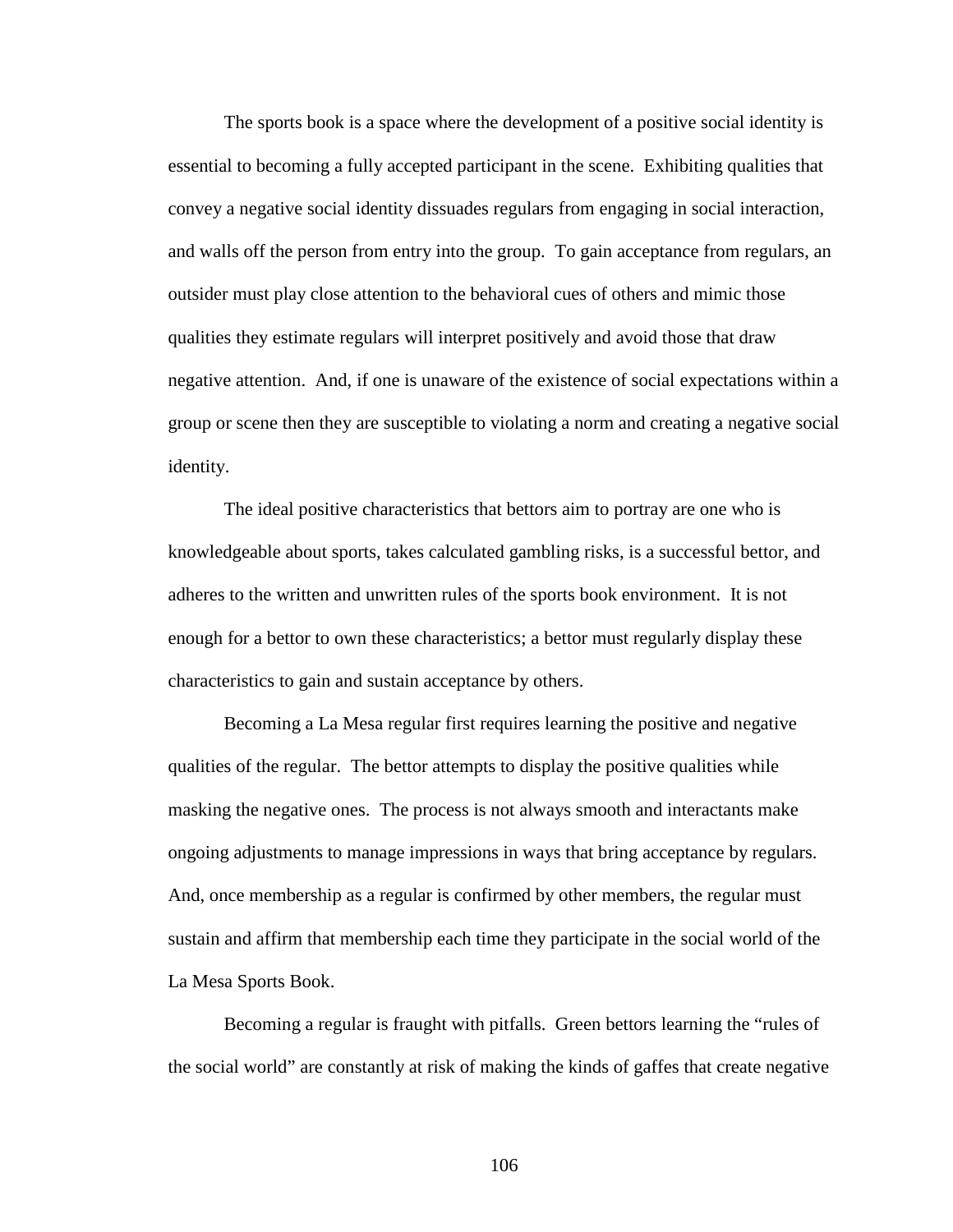impressions on regulars who may cut off all routes into the group. These gaffes include clear displays that show their lack of betting knowledge or attitudes that contrast with the regular's "style." A few gaffes of this type may or may not render the green bettor as a "non-person" in the eyes of regulars, but they always put the green bettor at risk of social disgrace and ostracism from which they can never recover.

My interest in this chapter is how the green bettor is able to proceed beyond any initial gaffes and take steps into the social world of the La Mesa regulars. How do greens establish a positive social identity in the eyes of regulars? Specifically, I describe three interactional steps into the world of the regular. The route begins with one-on-one microwave relationships that involve a short feeling-out process in which each bettor makes observations and inferences based on very limited interaction. These microwave relationships can develop into strangerships, the most common bond among La Mesa regulars. Strangerships imply a sense of fellow-feeling, camaraderie, and emotional connection born from repeated interactions. But the relationship remains confined to the social world of the sports book only. Periodically, these strangerships develop into fullfledged friendships defined by repeated interaction both inside and outside the confines of the sports book and deep emotional bonds as a basis for strong ties beyond the strangerships of most regulars.

#### Microwave Relationships

According to Gergen (1991), *microwave relationship* describes interactions that "command tense heat and immediate provision of nourishment" (pp. 65-66).

Microwave relations capture well the initial instances of interaction between strangers in the sports book; their exchanges usually involve intense, fast-paced transfers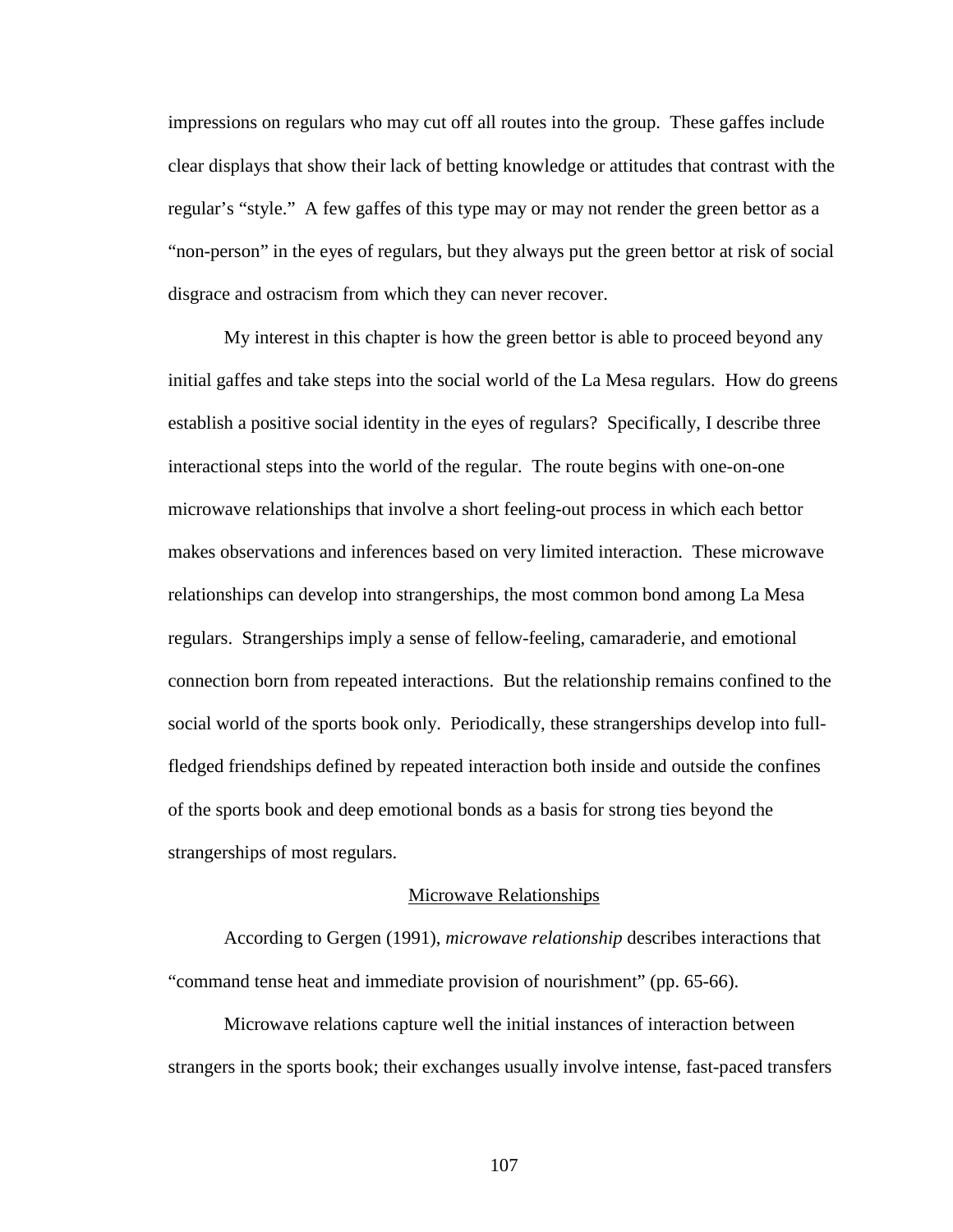of knowledge about sport, betting, and personal experiences. It is during these initial interactions that often make or break a green bettor's chances to become a regular. Regulars observe their social cues and make decisions on their sports knowledge, betting savvy and social style about whether or not they will proceed further with the interaction. Often, regulars quickly disengage because the strangers do not meet their standards.

Microwave interactions happen often in the La Mesa Sports Book because the spatial arrangements and common activities facilitate frequent interactions among those present. Specifically, the La Mesa Sports Book offers a number of different spaces that promote social interaction. The different areas of the sports book have their own unique way of encouraging social interaction. For instance, the open area between the counter and seating areas bring people together in close proximity to obtaining betting sheets, place wagers, collect winnings, look at the odds board, or watch a game closely on the monitors. This is the busiest space in the sports book and there are many opportunities for brief encounters with other bettors.

 The common interests and activities among sports book patrons also creates a built-in "ice-breaker" that allows even the most green sports bettor a chance to initiate conversations with regular bettors. Sports, whether as a topic of fan or betting interest, are a common denominator that is the common catalyst of conversation. Anyone can raise a point about a game on the screen or the odds board that others will have opinions on. It's what happens after the initial spark of conversation that determines the length and depth of the interaction, and thus the odds of two patrons connecting in ways that lead them into a strangership.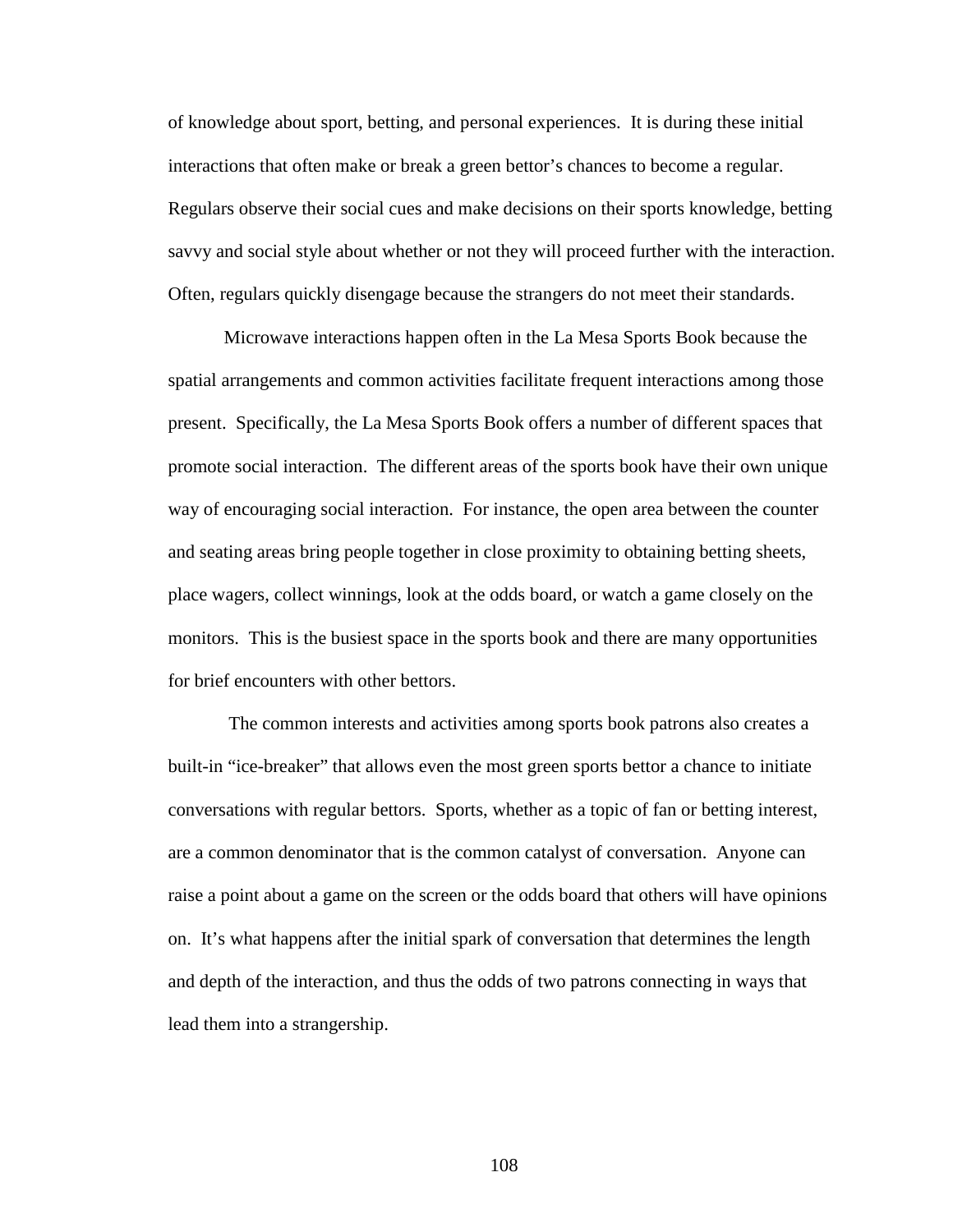Fishing

Sports book patrons use two common interactional mechanisms to initiate the conversations that start microwave relationships. One mechanism is "fishing." Fishing occurs when a bettor—in the vicinity of other bettors—voices a provocative comment to no one in particular, about a game in progress. Voicing one's displeasure about a team's play or a coach's decision that could turn the game or a wager is an example of a common statement used for fishing purposes. If the comment appears accurate and appropriate to the action, another bettor will, almost invariably, respond to the comment, and discussion ensues. The initial comment acts as a "hook" that reels in another bettor into a conversation and a microwave relationship may begin.

Responses to fishing vary from quick knee-jerk reactions with no intent to sustain the interaction to thoughtful responses that lays the ground for further conversation. I am interested in the latter instance. For example, in one of many instances I had, a middleaged man I had never seen before approached while I milled in the "upfront area" between the betting counter and the seats. As we watched the end of a close baseball game between the Mets and Phillies, the man, with his eyes fixed on the game, says to no one in particular, "How in the hell did the Phillies come back?" I respond, without hesitation and with my eyes fixed on the game, as well, "The Mets bullpen totally caved. The Phillies kept getting big hits and the Mets bullpen could not get an out." The guy replies, "That is hardly a surprise. If they make the playoffs they are not getting out of the first round." As a result of this initial exchange, we talked baseball and betting for the remainder of the game.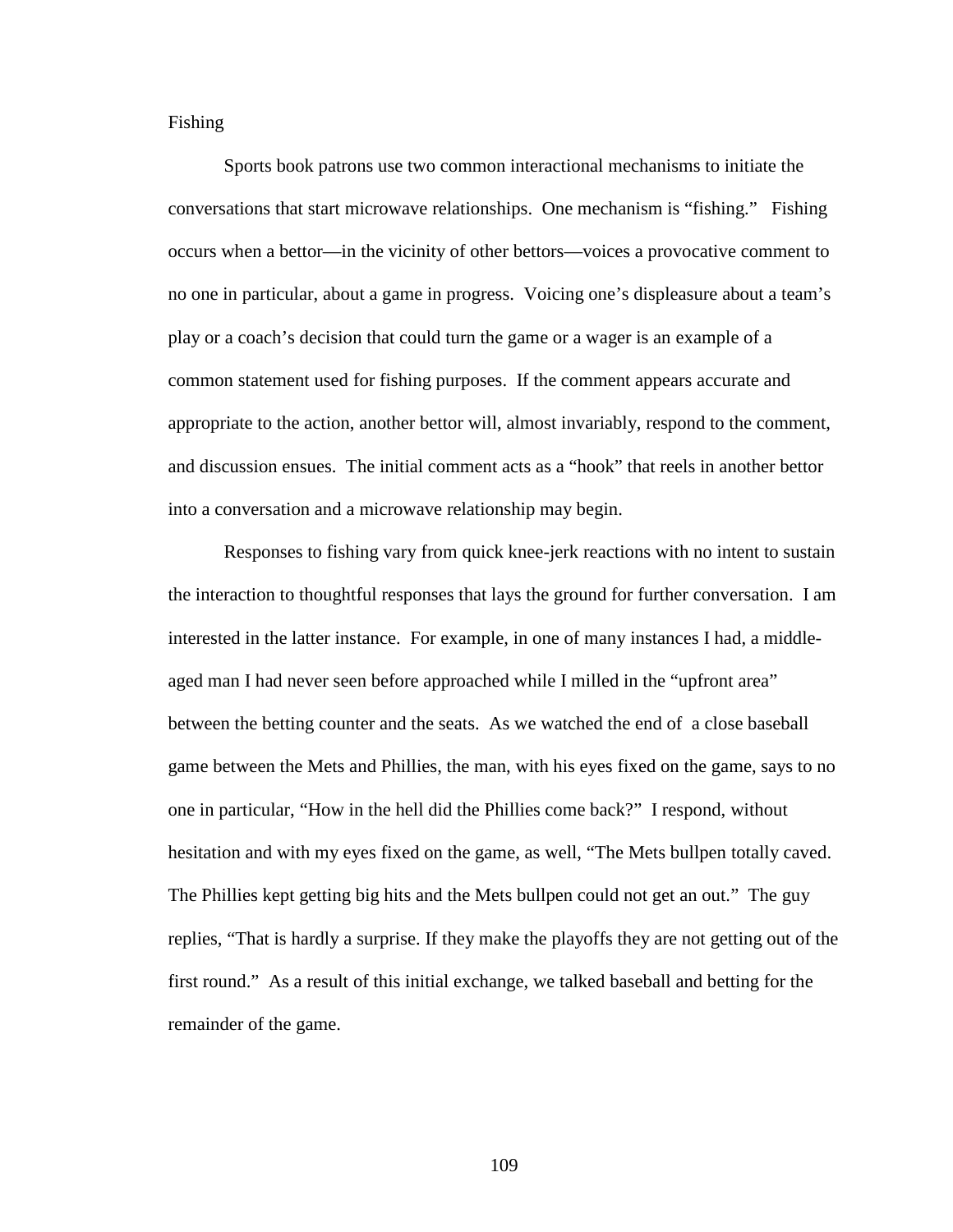Our interaction was relatively brief, but we both gleaned important information about the other. It was apparent that we both shared a similar level of knowledge about sports and sports betting. We began finishing each other's statements, agreed with each other's theories, and had similar betting stories, because we were able to add to each other's assertions, theories, and stories. We both easily inserted anecdotes into the conversation that displayed our level of expertise. Had either one of us found difficulty in the conversation topics, the interaction would have lost its momentum. Given that we impressed one another with an adequate level of sports knowledge and betting lingo, we began to seek out each other with in the sports book together and this initial microwave relationship eventually transformed into a strangership, of which I will talk about more below.

### Emotional Energy

The other primary mechanism by which bettors enter into a microwave relationship is through the sharing of an emotional experience around a common activity. The sports book experience is filled with emotionally-powerful, ritualistic activities that revolve around the outcomes of sporting events and the wagers that bettors have placed on them. Strangers may connect with one another during these moments of intense emotional excitement, laying the groundwork for microwave interactions that sometimes transform into a strangership.

Durkheim first noted the sociological significance of emotionally-charged experiences that connect people with one another in a group setting. Writing about religious rituals, Durkheim (1965 [1912]) identified a "sort of electricity" found amongst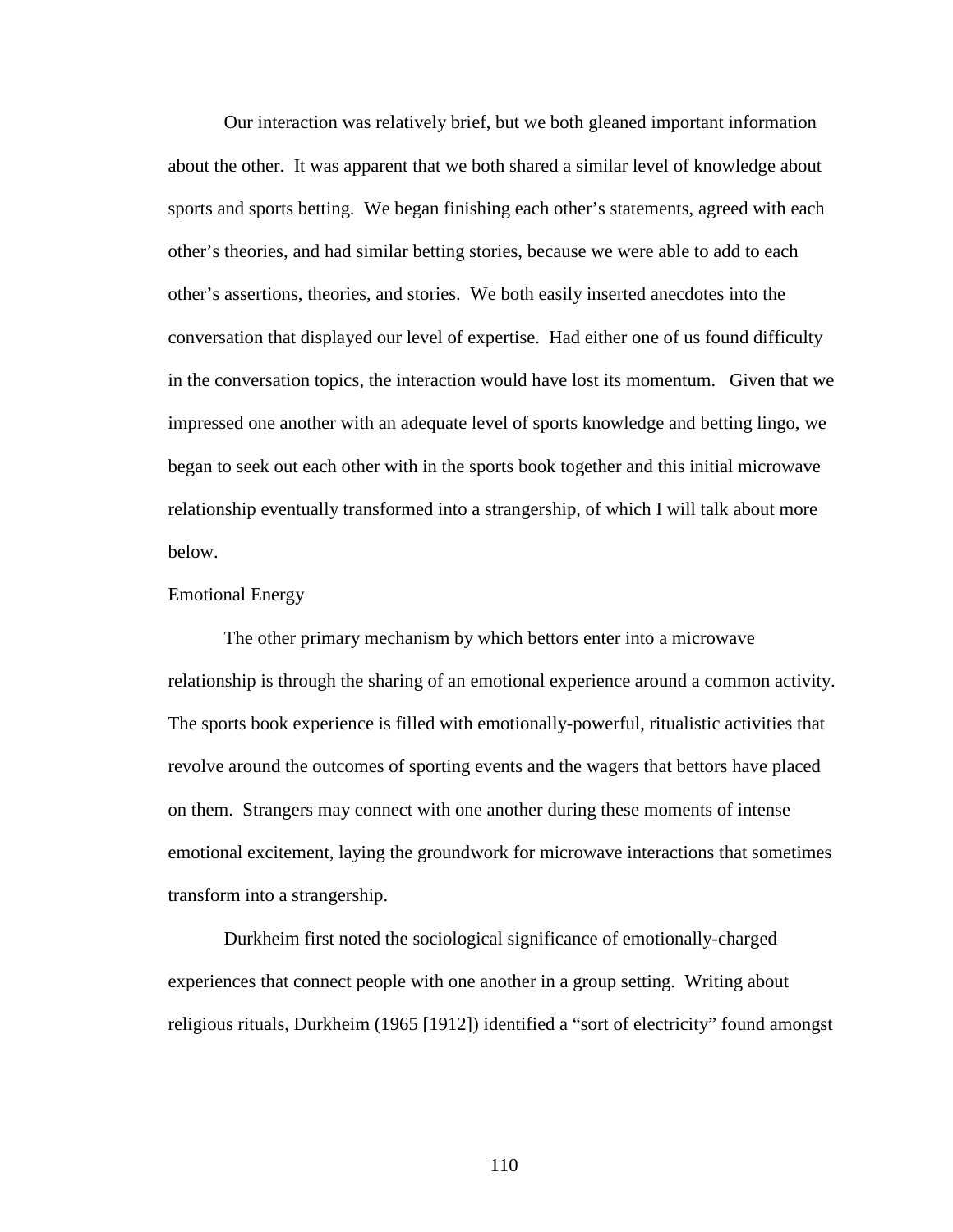groups during a heightened state of excitement. This "*esprit de corps*" generates a sense of camaraderie, solidarity, and fellow-feeling among participants.

Randall Collins (2004) recently elaborated Durkheim's point, arguing that entire social worlds may be held together through the emotional energy that is generated through participation in social rituals. Emotional energy creates feelings of confidence, courage, and boldness to take initiative among its members. Emotional energy also "has a powerful motivating effect upon the individual; whoever has experienced this kind of moment wants to repeat it" (p. 39). For Collins, emotional energy is the underlying mechanism that sustains our webs of affiliation. We seek to create and recreate those experiences that provide us with positive emotional energy. We organize our lives into chains of interaction rituals that offer the sort of emotional energy that appeal to our social needs.

The sports book environment offers a social space with emotionally-charged informal rituals and identity markers that are repeated over and over. Each game and each wager has the potential for an exciting finish and the ritualistic activities that accompany the event. Fans and bettors rooting for the same outcome are easily identified and will often create a temporary community of affinity during the event. They bond as they whoop and holler, high-five, and back slap while rooting on the team or outcome they desire. They cheer together when they are on top and groan in agony when a play or finish goes against them. $11$  Most of the members in this temporary collective do not

<u>.</u>

 $11$  Live sporting events are able to cultivate emotional energy, because each game has an ability to generate its own drama. Generally speaking, absent of a tie (in those sports that have ties), every game ends with there being a winner and a loser. As a result, according to Ferguson (1981) sporting events give spectators and fans an opportunity to experience a range of euphoric and dysphoric emotions. It is those euphoric emotions (e.g., celebrating, cheering, joking, and laughter) that Marcotte (1989) argues are essential for a society to survive. Emotional involvement in sporting events establishes communal relationships by giving fans a sense that they have an active role in game (Lancaster, 1997). The sports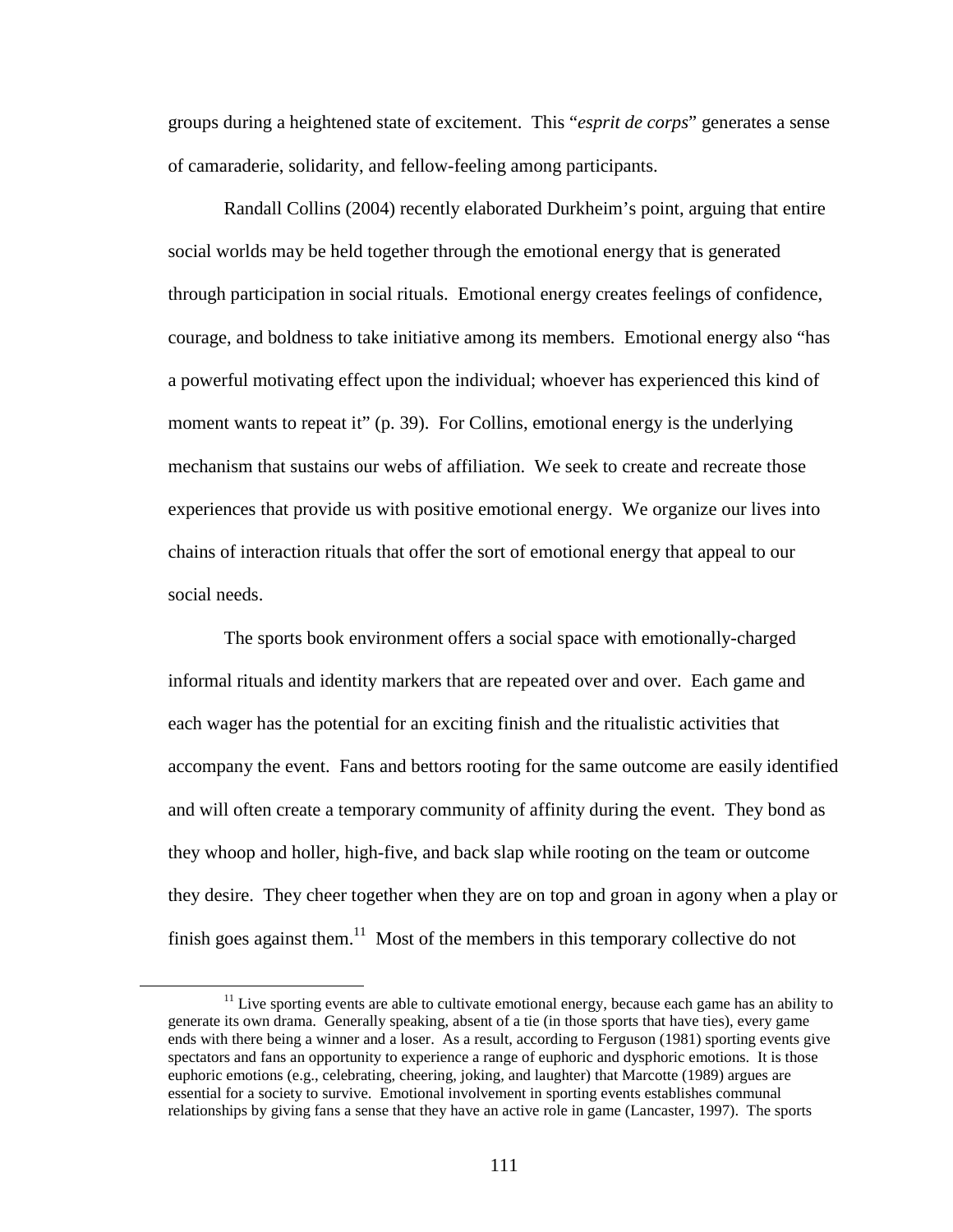know one another and most will never talk directly, but some will. These moments of interaction, lubricated by the emotional energy of their common ritualistic acts, create microwave interactions among strangers.

Moments that elicit emotional energy are catalysts for microwave relationships as those moments of excitement that are often found in the sports book give bettors opportunities to survey which other bettors are on their betting side. During these moments of excitement, bettors gravitate to those who they recognize as being emotionally attached to the same game, regardless if they know them or not. The emotional energy gives everyone a shot of confidence to talk to a stranger who appears to be on their side. This allows the bettor to share in the ecstasy of victory or cope together in the face of defeat.

#### From Microwave Interactions to Strangerships

<u>.</u>

To move from a microwave interaction to a strangership with a La Mesa regular requires that the green bettor or non-regular displays attributes that the regular perceives in positive ways. There is not much time to do this as microwave interactions are short and intense. Each participant in the interaction usually only has a few minutes (or even seconds) to display their level of expertise.

The move from a microwave interaction to a strangership often rests on the interactional agility of the interactants. By interactional agility I mean the ability of the

book offers additional opportunities to be a winner and looser beyond interest as a team fan. The wager itself creates temporary fans interested in one or the other team's victory, albeit usually by a specific number of points.

For instance, recall the opening story of this chapter which described my interaction with another regular during a college basketball game. Noteworthy in this about experience—and innumerable other experiences like it that I observed and participated in—is that without placing a wager on the game, I would have had little interest in the outcome could care less about the two team. However, placing a wager on the game made me a Xavier fan, for a time, and as long as they won by 9 points or more.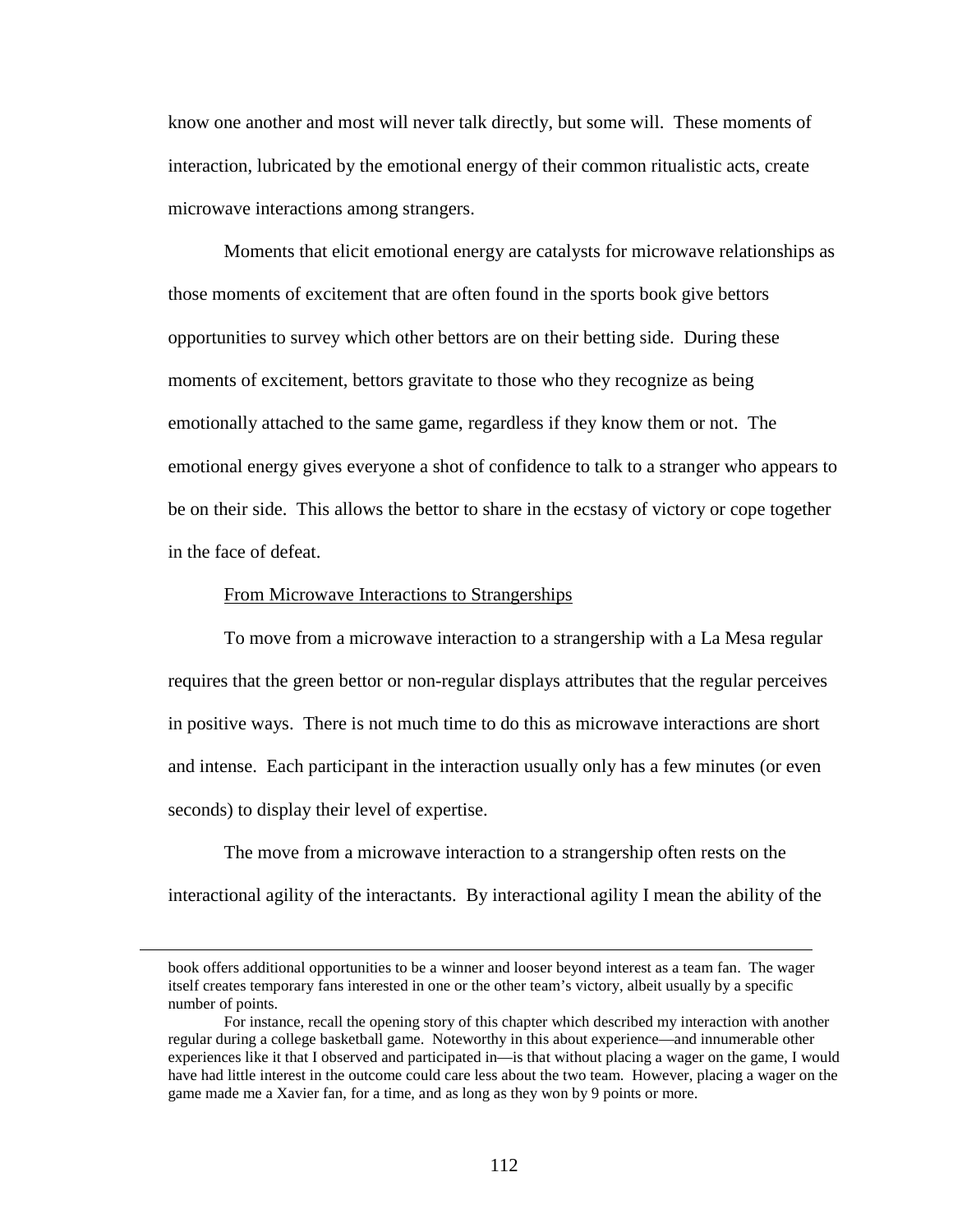actor to assess and respond to the other's perceived expectations; the continuation of interaction rest primarily on the interactional agility of the least knowledgeable bettor in the interaction. The more green the bettor, the more complex their work is to give off an impression sufficiently positive to sustain the interaction. Most seasoned regulars do not put up with green bettors for very long.

Specifically, each bettor must pay attention to each other's language (or vocabulary), mannerisms, behavior, and even storytelling. If one feels the other is not receiving him in a positive manner, he must recover quickly by making adjustments to any attributes that he may believe convey a negative quality. A regular will usually have little difficulty in making adjustments "on the fly," but a green bettor must rapidly glean some features regulars expect in order to hide some of his inexperience or naïveté.

Before discussing strangerships, I must also note that managing impressions and adhering to social norms extends beyond microwave interactions. Regular bettors take notice of people who violate social norms well before interaction occurs. Thus, a green bettor must also be self aware of his behavior in order to avoid stigma and social isolation. For instance, regulars despise green bettors who do not "do their homework" before stepping up to the betting window. All regulars expect each bettor already know how they are going to bet before they step into the betting line—on who or what will the wager be? What number has the sports book assigned to a particular team? How much will the bet be? And, finally, bettors must have their money counted and out to hand the teller. Regulars follow this code to ensure that the lines move quickly so that everyone has a chance to get their bets in before the games begin. A green bettor who waits to choose his bets at the counter will make the ultimate mistake, because not only will the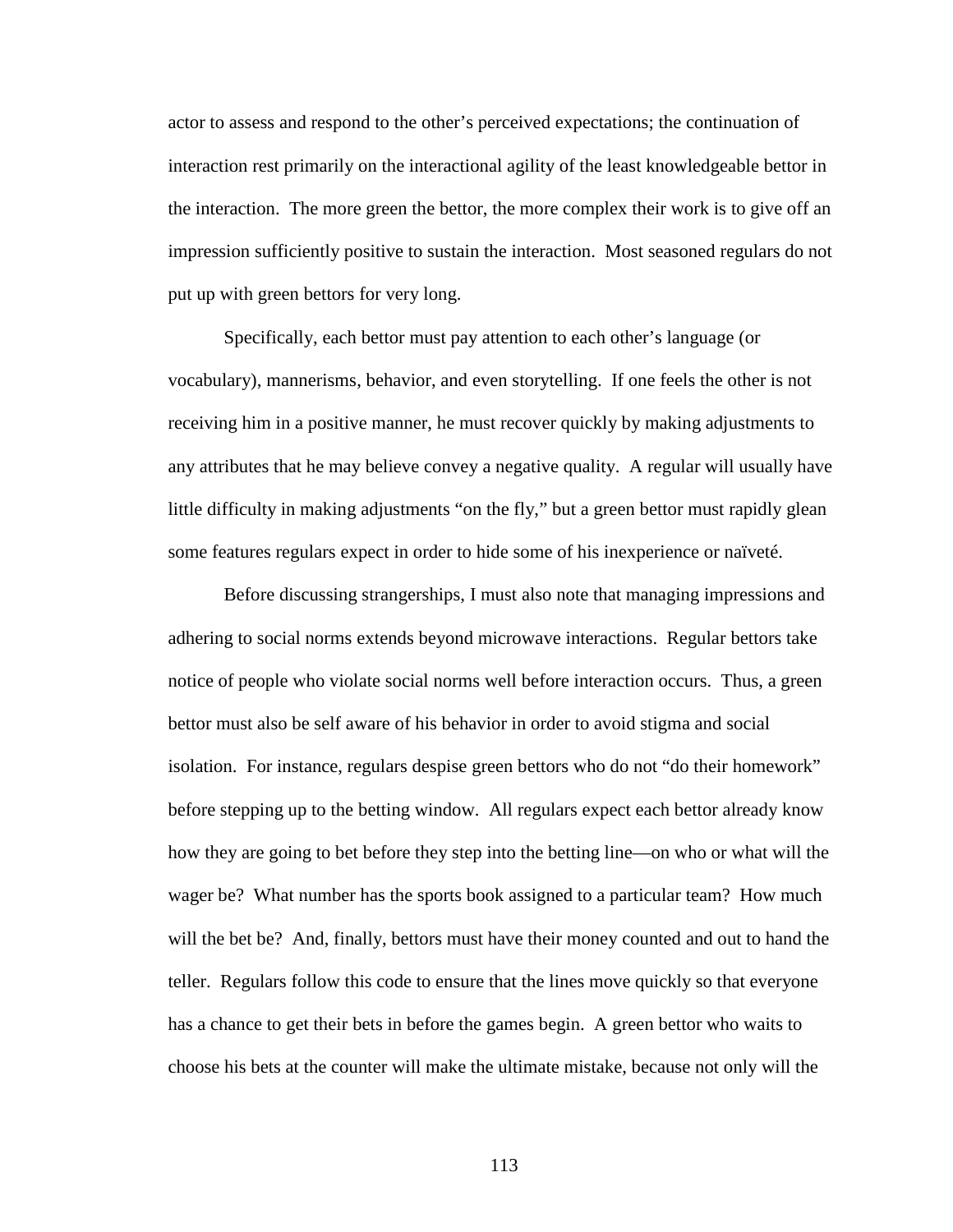bettors in line become angry, but they will avoid any association with that person in the future.

The fallout for this violation is related to the conditions at the time the bet is being made. If bettors behind them are in no rush then they will keep quiet, but take notice. However, if a green bettor approaches the counter without doing his homework on an NFL Sunday morning when betting activity is generally the heaviest, then the bettors will not suppress their displeasure. On one particular NFL Sunday morning, with only a few minutes left to bet, a green bettor made this mistake and was shouted at with insults and threats from those behind him in line. Tyrone, a regular at the La Mesa told me that he even saw a fight start over the same scenario at another casino.

Another primary violation is asking a stranger how much they wagered. Social norms dictate that you can ask a bettor who they bet on and how many points they got or gave up, but never how much they wagered. The only ways this information is obtained is either by the bettor offering the amount wagered without solicitation or by simply showing the other person his ticket.

Also, regulars tend to keep to themselves while they are waiting in line to place a bet. There is usually little talking as the bettors prepare to risk their money (and ultimately their pride) on their games of choice. This betting ritual compares to the social rituals that a player might have before he prepares for a game, and any disruption to their concentration can lead to hostility.

If both bettors make it through microwave interactions relatively unscathed (i.e., they have pulled off positive impressions of self with a regular) they may be invited into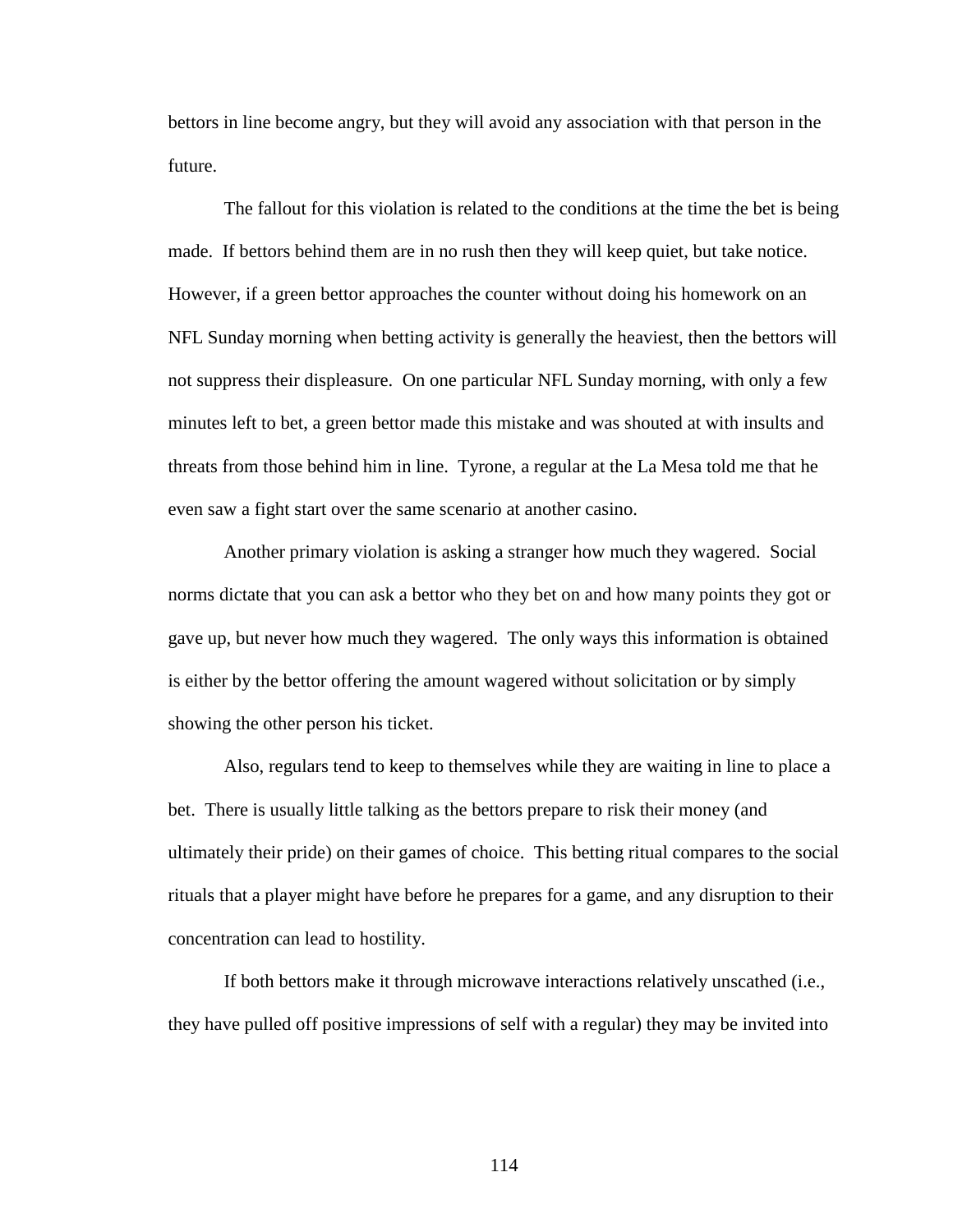a strangership, which is the most common relationship among La Mesa regulars. Below, I discuss this next stage in becoming a La Mesa Sports Book regular.

#### **Strangerships**

La Mesa regulars generally keep their outside lives separate from their life in the sports book. Their relationships with other regulars often do not extend beyond the casino boundaries. These relationships are strong in terms of loyalty, camaraderie, and commitment to hanging out with one another when they are in the sports book at the same time. But, because these relationships do not extend beyond the confines of the sports book, I characterize them as strangerships.

According to Mizuta (1975) a *strangership* is a relationship with a "stranger [who] is not a friend whom we can expect any special favor and sympathy. But at the same time he is not an enemy from whom we cannot expect any sympathy at all" (p. 110). The strangerships among La Mesa regulars involve some emotional connection or social bond based on empathy, concern, and mutual fellow-feeling based on common experiences. Regulars in strangerships participate in common activities at the sports book where they meet. They know one another by the attributes they display in the sports book. Each demonstrates their own betting style, sports knowledge, and other qualities expressed in the social world of the La Mesa Sports Book. But, regulars do not invite those they are in strangerships with to their house for dinner or call them for a ride to the airport. They will, however, exult with them after a great betting win or lean on them when they suffer a bad loss.

Strangerships reflect Simmel's (1949) relational category of *sociability*, which refers to associations based purely on feelings of "togetherness" in the company of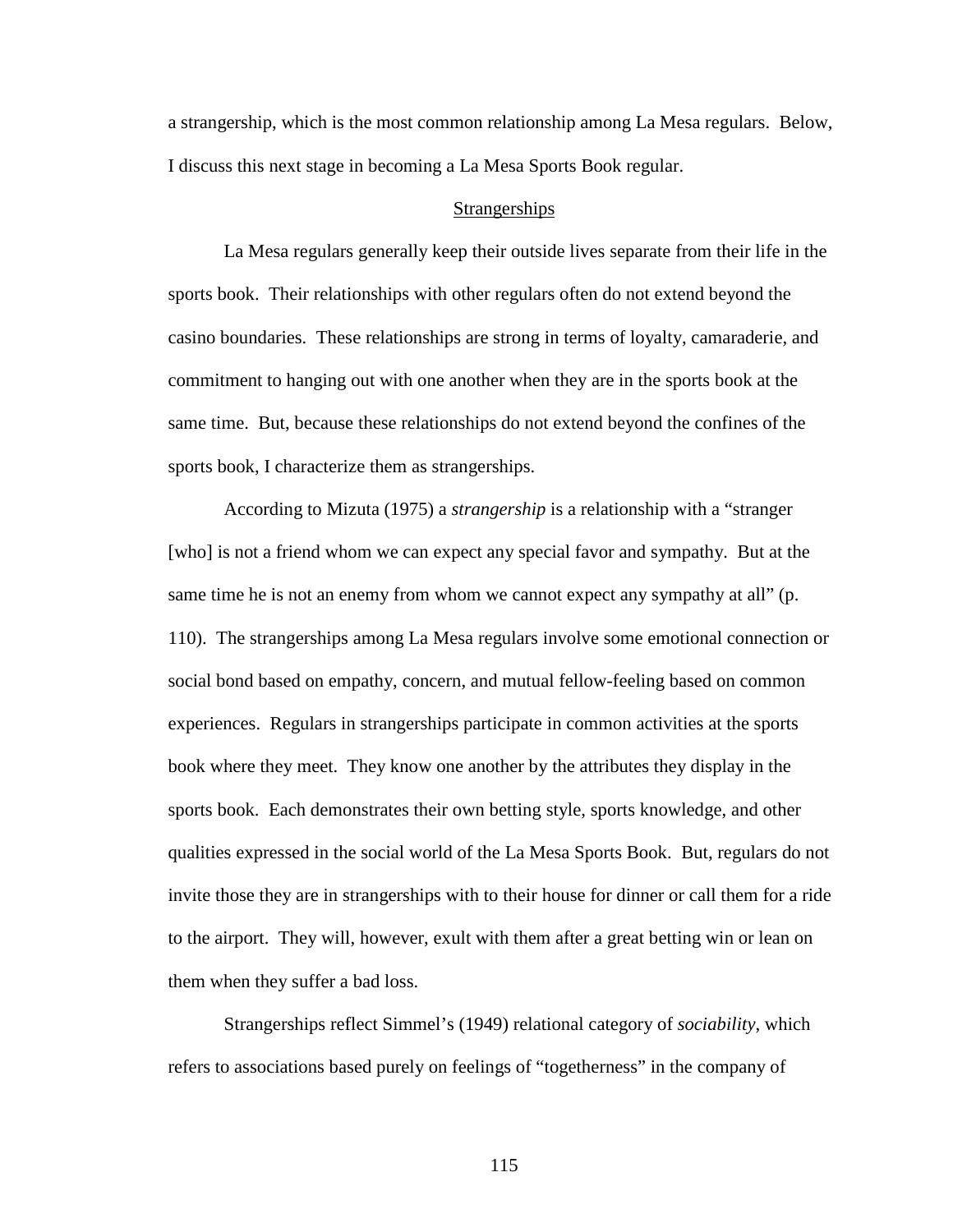others. Sociability centers around a particular recreational activity, such as card-playing, music, or sports (p. 255). The interaction between the participants is playful, leaving out any serious talk. Thus, little more than the basic desire to socialize establishes sociability among individuals. The strangership concept captures the type of relationship that arises out of sociability.

La Mesa strangerships tend to be found in spaces that I call destination places. Destination places are areas where bettors look to settle in after wagering to watch their games and plan their next bets. Destination spaces in the La Mesa include the upstairs lounge, the VIP area, the personal television area, and the lounge chairs on the main floor of the sports book. Bettors use these spaces to sit down next to each other and carouse. These spaces are where regulars turn microwave relationships into strangerships.

Regulars learn about one another by hanging out together in the sports book, but their knowledge of the other remains rather thin in strangerships. Regulars might mention in passing their relationship status (i.e., married, divorced, has a girlfriend, dating, or single) and possibly their employment status, but even these personal tidbits are rare in their discussions. That the regulars share few personal facts should not be surprising, given that men do little of this generally (Eshel, Sharabany, & Friedman, 1998; Miller, 1983; Rubin, 1986).

Regulars tend to keep their personal and/or professional lives separate from the sports book, because most use the environment as a place of refuge to escape the stresses of their job or home life. Instead, strangerships give regulars a chance to simply share in the social rituals of the sports book with other bettors who they enjoy hanging out with.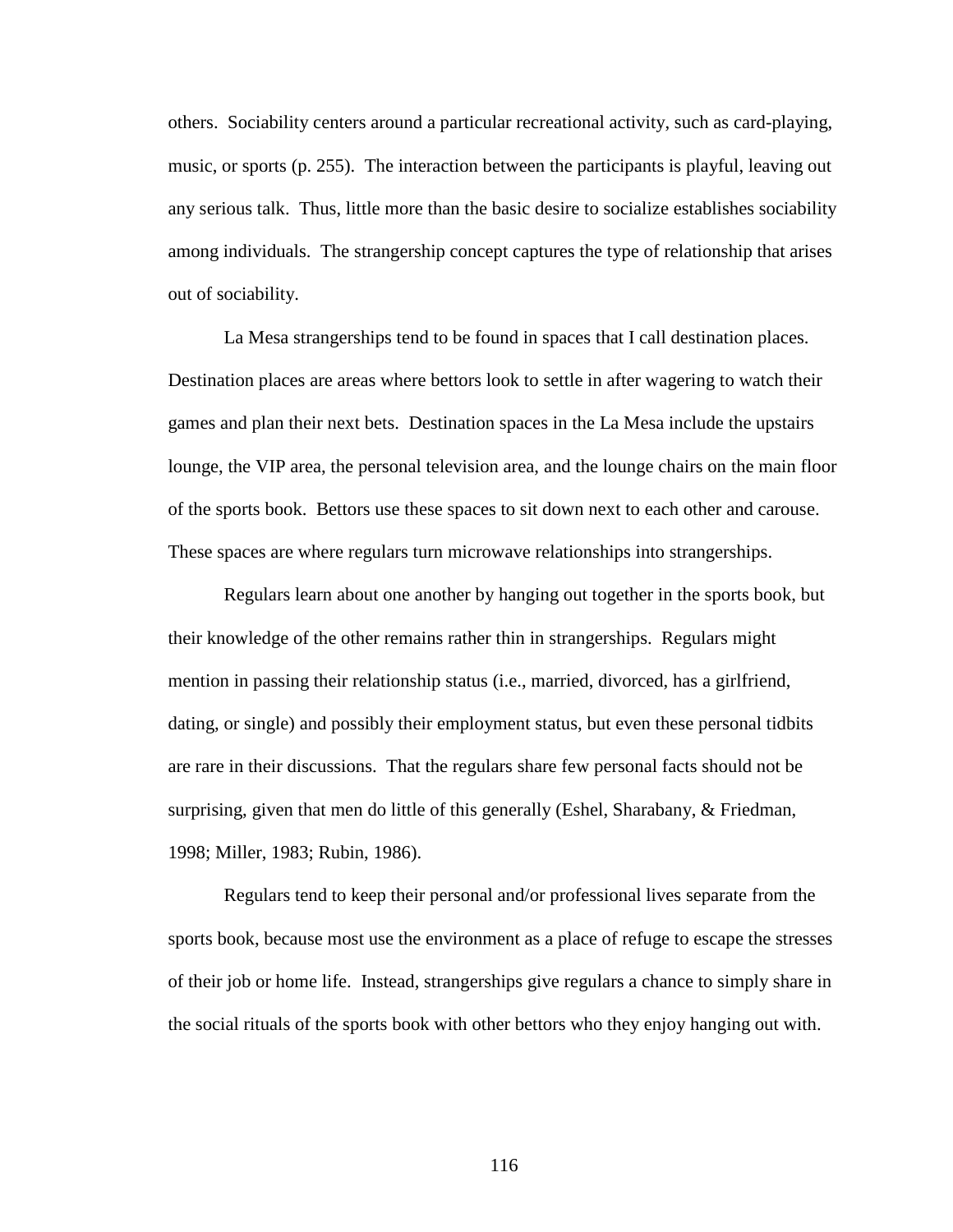Regulars in strangerships have distinct ways in which they may strengthen social bonds. Language is one tool that is used to strengthen social bonds. In strangerships, bettors like to use friendly verbal jabs or needle each other to show closeness. Bettors who are comfortable with one another often communicate through minor insults, or put downs as a humorous way to express affection. Kaplan (2006) explains that while many see the use of humor between men as a way to avoid intimacy, in fact the very use of humor is a way that men express affection for each other.

#### Humor and Insults in Strangerships

Regulars use humor and insults to create an in-group whose members know that putdowns or insults mean something other than its literal interpretation. As Kaplan explains, "Male friends may develop a communication system that they can employ in public, in the context of their daily life, while still maintaining a sense of exclusivity. It entails the juxtaposition of semipublic performance and private meaning" (p. 577). The friendly banter with other regulars is a way to keep the mood light while solidifying connections among group members. For instance, a young, Caucasian regular in his midtwenties approached a group of older regulars in the lounge who were looking over their wagers for the morning's college football games. The young regular said loudly:

> **Young Regular (YR):** What's up ladies? **Old Regular 1 (OR 1):** Well, well, well, look at this loser. **Old Regular 2 (OR 2):** Where the heck have you been? **YR:** They stuck me on swing shift, so how's it looking today? **OR 1:** Bob took the Dolphins/Patriots on the over; I think he is full of it. I took the Jets to cover; they have been a good surprise this year. So what are you looking at? **YR:** I am thinking the Lions to cover, I got a feeling that the Bucs and Garcia are going to choke, that west coast offense is not doing them any good, I am going to put 2 bills down.

**OR 2:** *(sarcastically)* Boy, you've got a set on you.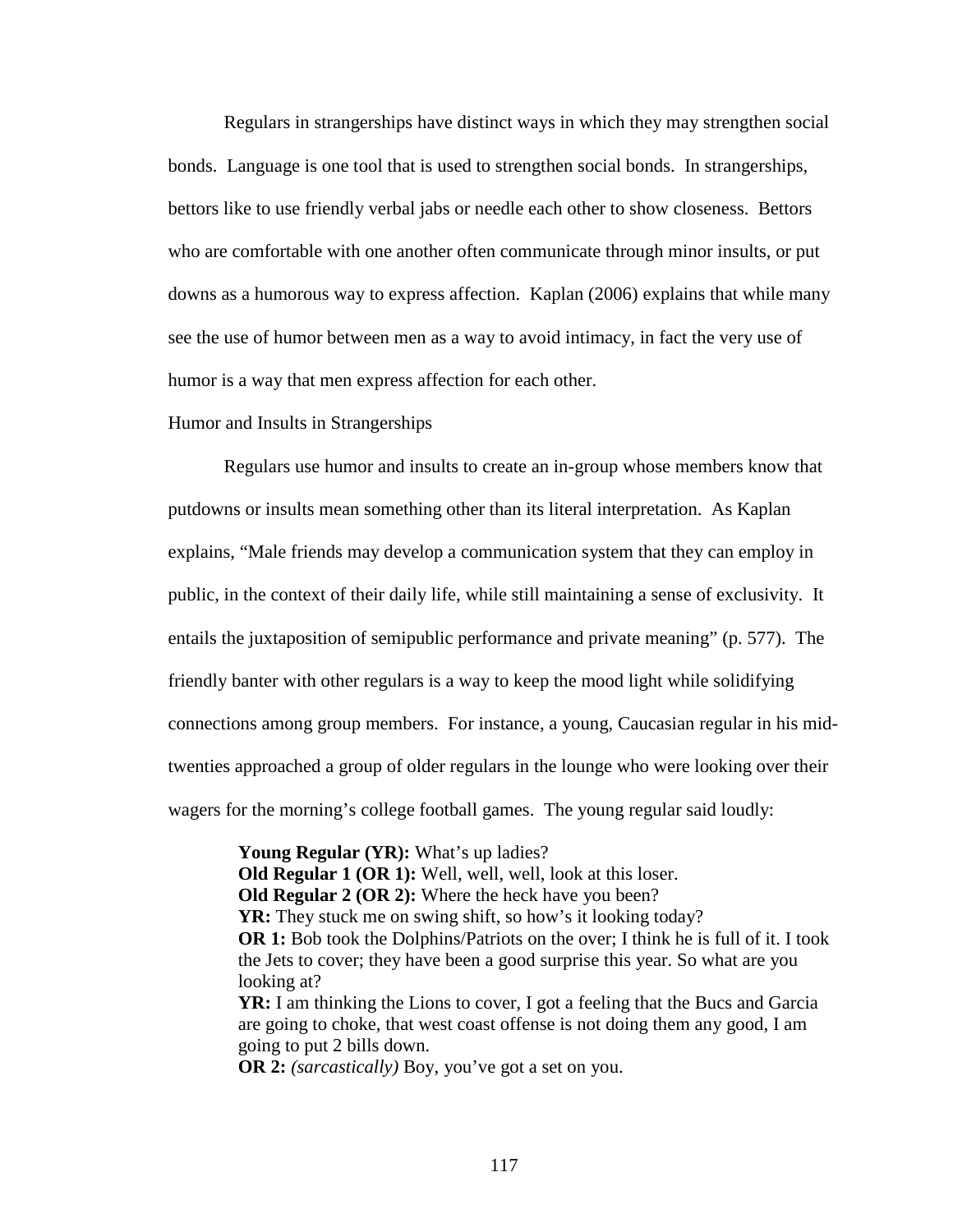The dialogue of put downs might seem harsh in a more open and public forum, yet among the regulars the insults are meant to be light and welcoming, a warm greeting of sorts. It is an expression of camaraderie because the regulars are comfortable enough to put each other down, or to attack the way they wager without seriousness or worry of retribution. It becomes almost a badge of honor to be put down by a group of regular bettors, because that means the individual is in good with them.

The use of put downs or negative jargon among regulars tightens the social bonds between them, because the jabs create and sustain a set of shared meaning that endear them to one another. However, it all depends on how familiar the bettors are with each other. For example, if a few bettors are standing around and are unfamiliar with each other and one bettor calls the other a "cooler" or a "small hitter" it is likely that the receiving party will be offended. Yet, on the other hand, if a few regulars who hang together are standing around and one is called a "cooler" or a "small hitter" the men can laugh it off, because it is meant as a friendly jab not to be taken seriously.

## Physical Affection in Strangerships

Another way that regulars tighten social bonds with each other is through physical affection. Bettors in strangerships use physical contact to publicly express their affection for one another. The sports book environment is a highly homosocial environment—men dominant the scene. And men are often reluctant to express affection to one another in a direct way. Hugging, for instance, is not a normative act of affection among La Mesa regulars. As a result, regulars are limited in the ways in which they express themselves physically with one another. As Kaplan (2006) discusses: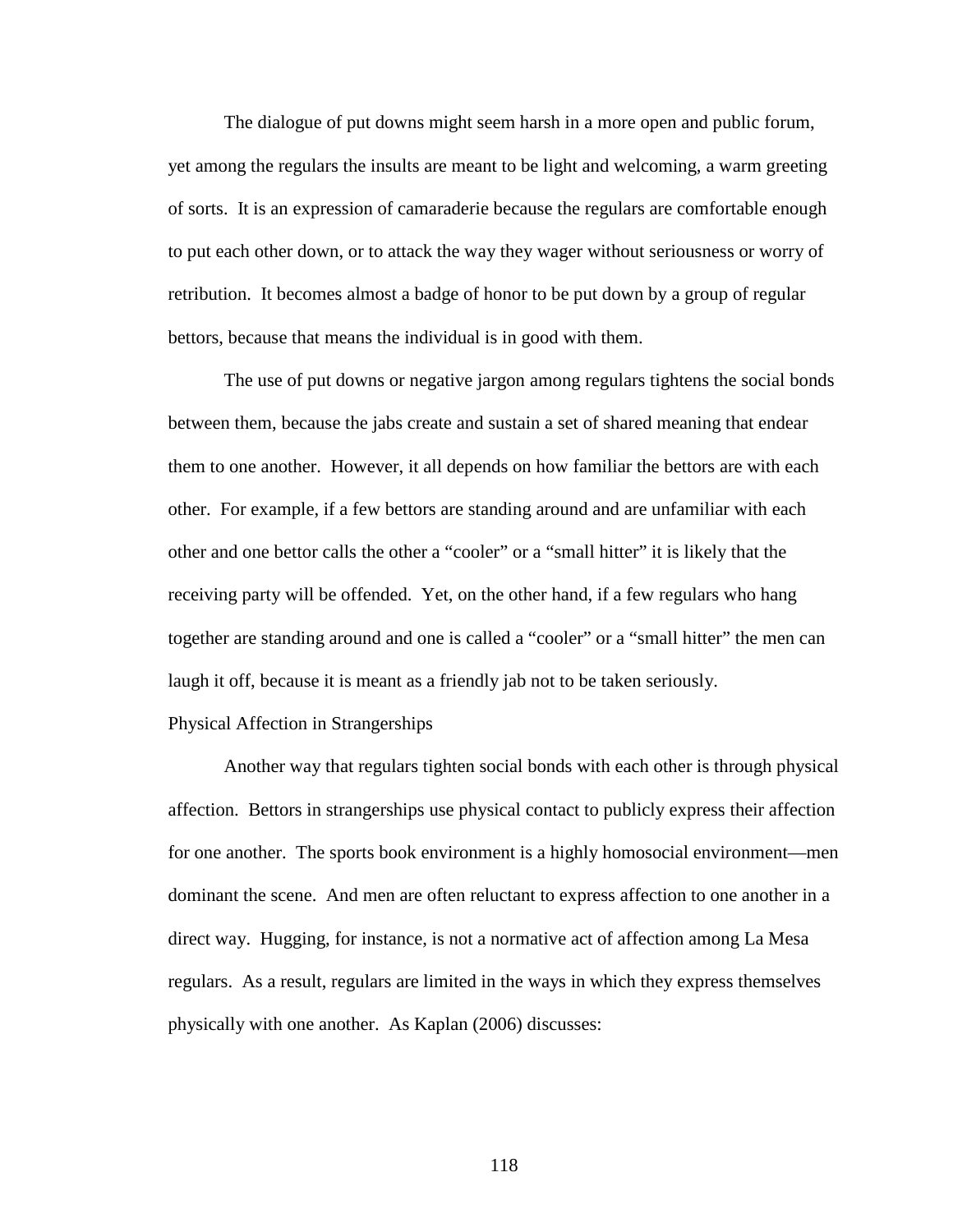The general frame for expressing such contact is in the context of instrumental action, for instance during work or sports, when the men's involvement with each other has an outward focus apparently extending beyond their relationship in itself. Such circumstances, especially at distinct times of stress or victory, offer a legitimate context for physical contact and one that may explicitly communicate a message of support, intimacy, and pleasure. (pp. 582-583)

The "distinct time of stress or victory" that Kaplan refers to occurs in the sports book when emotional energy is at its peak. The environment helps to facilitate expressions of affection between bettors by creating legitimate excuses to make physical contact. However, since the sports book is a highly masculinized environment, physical affection is limited to handshakes, backslapping, or pounding fists. It is common that during these heightened moments of energy that complete strangers would be watching a game together and when a big play happens they will high-five each other without hesitation. This is common for me as it is for any other bettor. For instance, during the brief period that my Detroit Lions were winning, I was hanging out with a bettor that I hung out a number of times before, Tom. Tom is Caucasian, around six-feet tall and appears to be in his early thirties. Tom and I both had money riding on the Lions who were six-point favorites over the Denver Broncos. The Lions were winning, but in terms of the spread the Broncos were within reach of covering. Then, midway through the fourth quarter, all of sudden the Lions returned a fumble for a touchdown and everyone in the sports book who had money on the Lions went crazy and started clapping and yelling.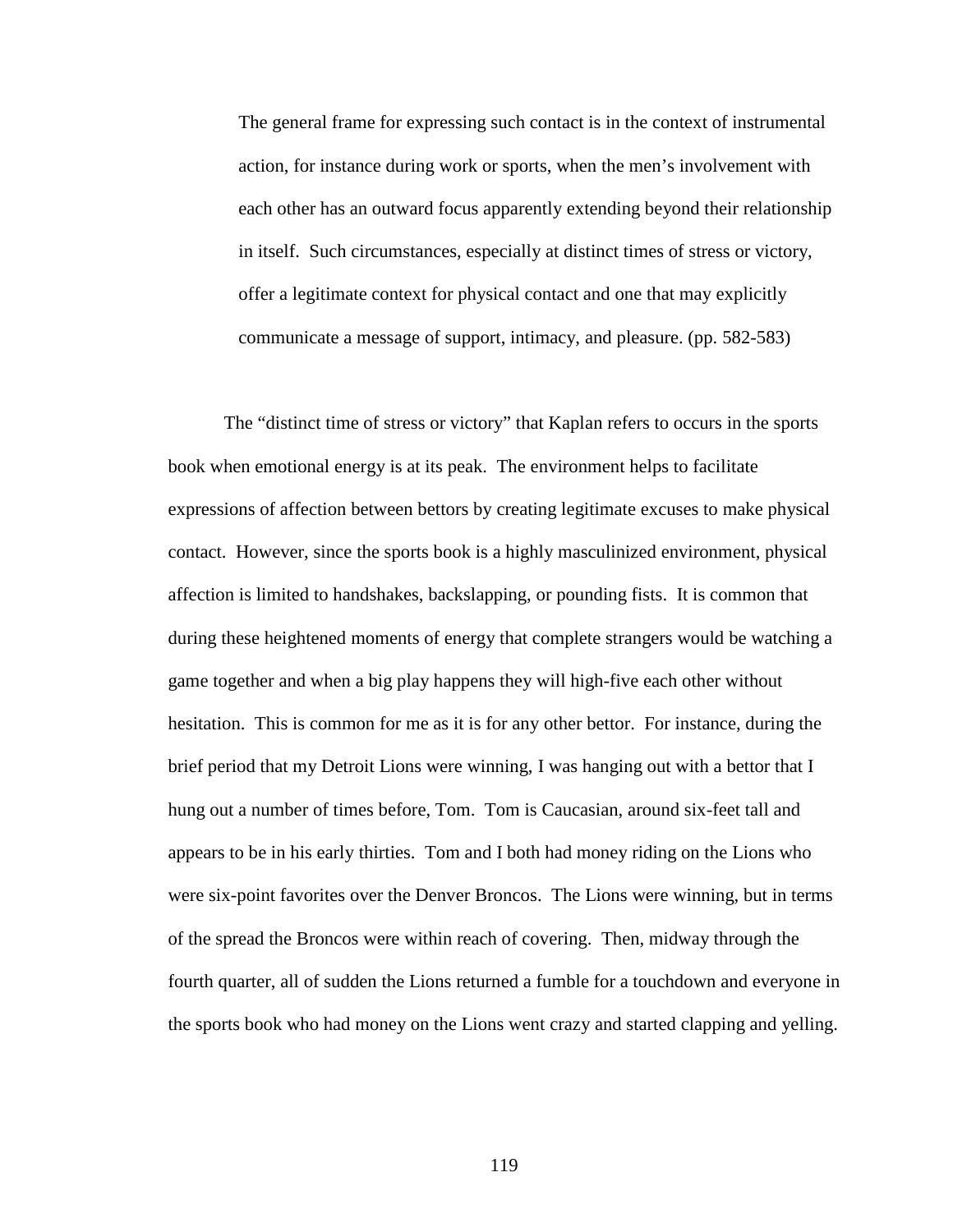Tom and I shared in this enjoyment and high-fived. He then slapped me on the back and over the din of the sports book said loudly, "Man, I love this."

The physical contact of the handshakes, back slapping, or fist pounding may appear to be dispassionate and inconsequential expressions of affection, but it is in fact much more sentimental than one would assume. These contacts between men create a sense of affiliation and connectedness among participants. Slapping hands or grabbing shoulders may not seem intimate, but since men are restricted in the ways in which they can express themselves physically in public these minor gestures can be seen as a form of public intimacy. They express their emotions through touch within the limits that are socially accepted in the social world of the La Mesa Sports Book. It is not so much the style of touching that bonds bettors but it is the simple act of touching and its acceptance that solidifies the connections.

#### Buying Drinks as a Sign of Affection

 Another way that bettors strengthen social bonds is buy buying drinks for one another. Enjoying a drink while watching an event is part of the sports book experience and to help encourage the purchasing of beverages the La Mesa Sports Book offers drink vouchers for every twenty dollars that are spent on a wager. The drink vouchers are not necessarily a major gift, but it provides an incentive to stick around and have at least one drink; thus keeping bettors and their money in the casino for a while longer. However, for most bettors drinking and sports gambling go hand-in-hand, and just like social norms guide the interaction between bettors while they bet, social norms also guide bettors when hanging out and drinking in the sports book.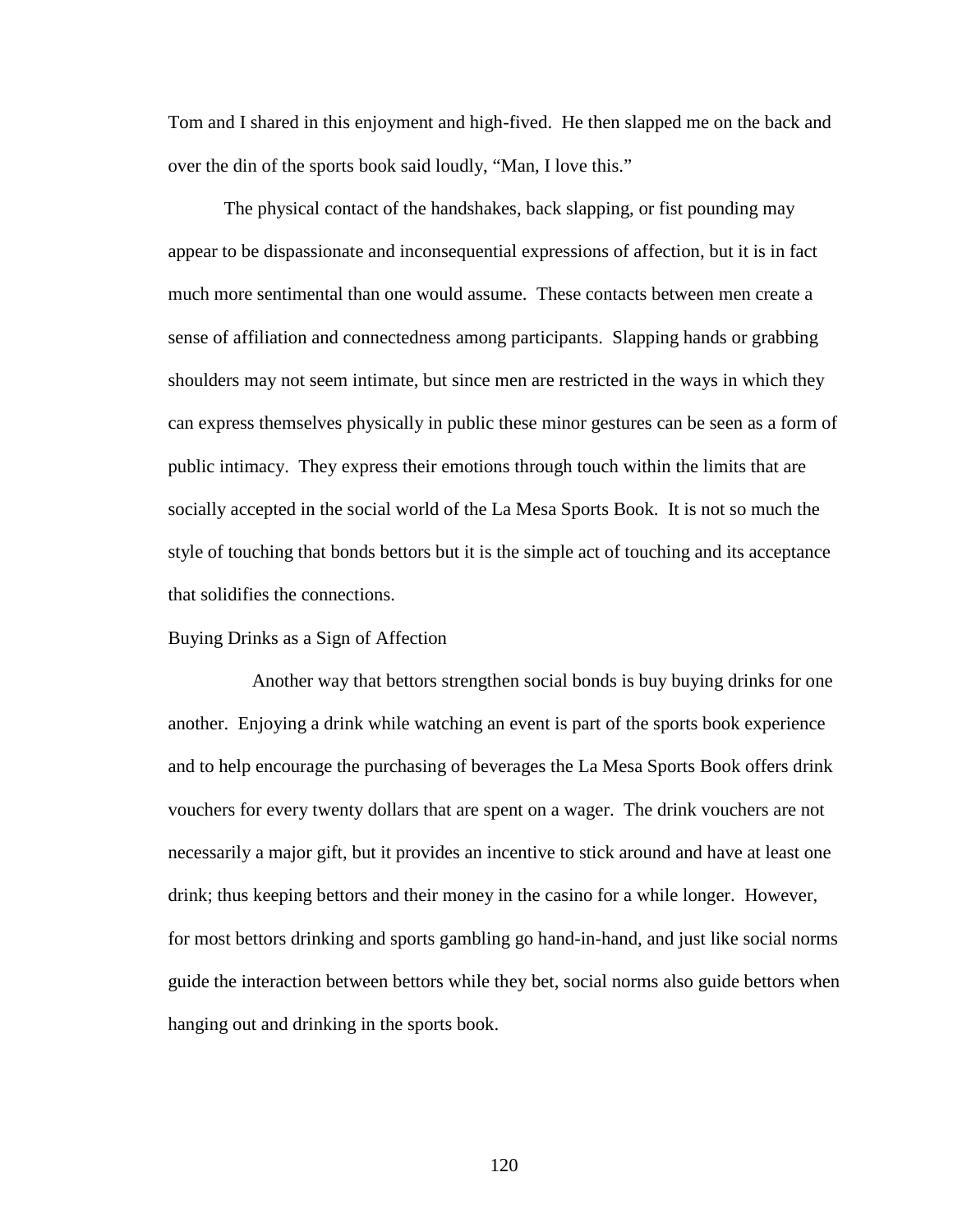When hanging around for extended periods, regulars will often take turns buying rounds of drinks for the group. This is an unwritten rule that is widely accepted without much discussion. One regular will buy the first round and it is understood that another bettor will get the next round. I have found that the buying of drinks has two important functions. First, once a drink is accepted a social contract is established that everyone is expected to take a turn buying a round. Thus a reciprocal relationship begins. Second, the buying of the drinks stretches out the social interaction between patrons, as in most instances the group tends to stay together while they drink their beverages.

Strangerships are the most common relationships among regulars. By reaching this relational level with others, regulars acknowledge acceptance of one another into the group; their personality, style, knowledge, and betting prowess has passed the unwritten competency test. A latent function of strangerships is that while hanging out bettors can discuss betting strategies and pool their knowledge together to determine if a potential bet is wise, or not. The more bettors spend time hanging out with one another the more they are able to establish deeper social bonds and create a sense of camaraderie and empathy. And, often, the better they become at laying successful wagers on the games.

Strangerships lack the emotional depth of strong friendships founded on more meaningful personal connections. Over time, however, some strangerships are transformed into friendships. Friendships are the third relational category in the social world of the sports book.

#### Friendships

If strangerships are free from serious talk and shared personal information, then friendships are those relationships between bettors that entail those qualities. To clearly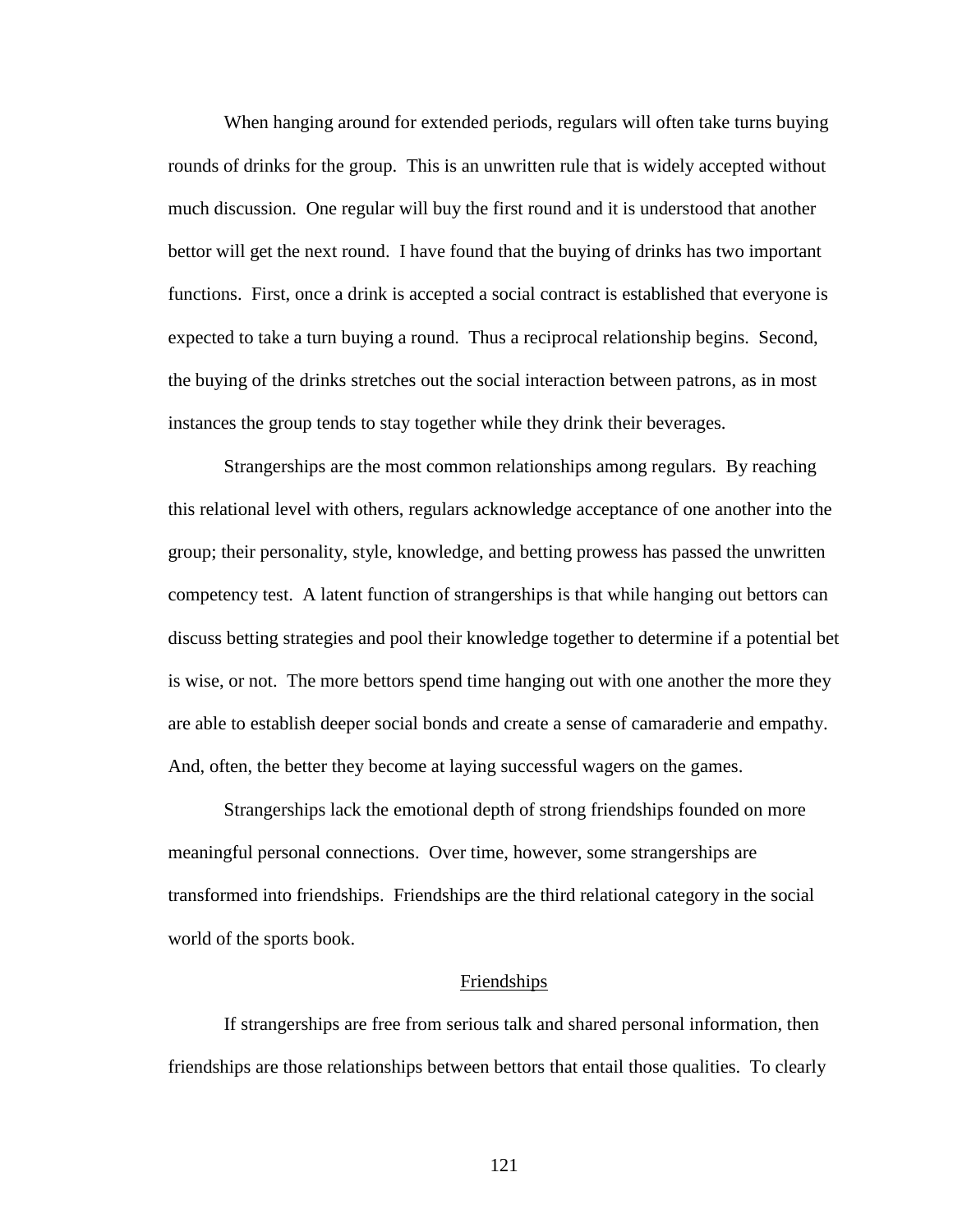identify what the term "friendship" exactly means is a daunting task, as sociological research, over time, has provided both narrow and broad definitions of friendship. Rawlins (1992) best explains the intricacies of such research,

> Actual discourse within and about friendships appears to blend moral and tactical meanings in constituting a range of relationships that runs the gamut from private to public scope and responsibility, and from idealistic to realistic impulse. Thus the word friend itself has multiple meanings, including moral ones, and can be employed tactically to reflect changing social circumstances and various definitions of self and others. (p. 13)

Thus, what friendships entail is directly related to the social and cultural circumstances that encompass them. Following Rawlins, I identify five common elements that characterize friendships. *Friendships are essentially voluntary, personal relationships in which a spirit of equality, mutual involvement, and affective ties pervades*. External forces cannot push friendships upon individuals; the individuals involved decide whether or not to extend their relationship to include the qualities of friendship. A friendship is also negotiated in private. The participants share in and are a part of each other's personal life. They are given access to a portion of the other's life that the general public is not privy to. Friendships prevail over status, age, ability, or any other individualistic differences. As a result, friendship places both individuals on the same social level with one another. Friends tend to shape their personal attributes and interactions to appear as equals. Maintaining a sense of equality is important as it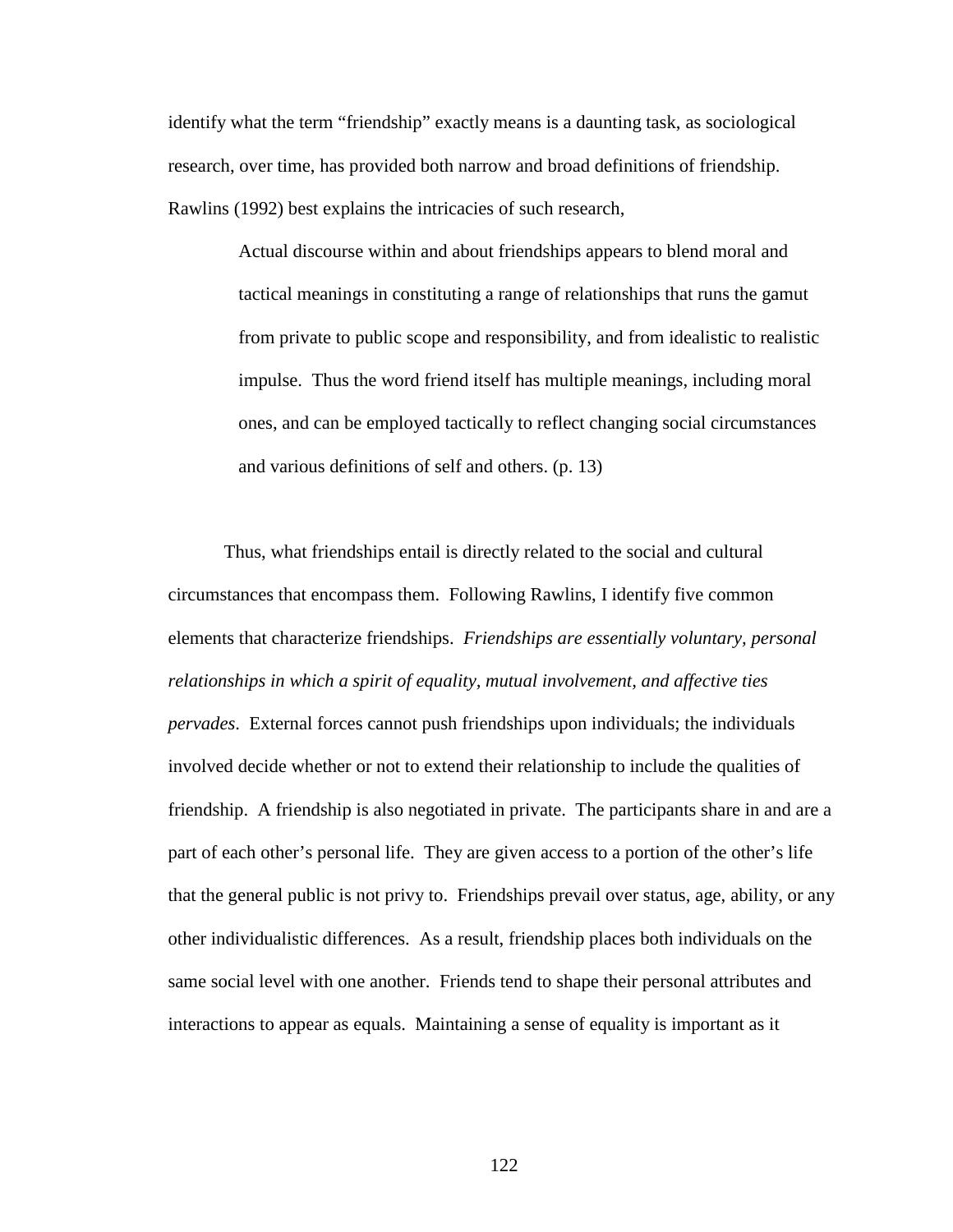minimizes the risk of exploitation in the relationship (Fiebert & Fiebert, 1969; Kurth, 1970).

Mutual involvement is a key element, because it pertains to the strengthening of social bonds between individuals and what Rawlins refers to as a construction of a shared social reality. Rawlins further explains that the shared social reality evolves out of and matures through "mutual acceptance and support, trust and confidence, dependability and assistance, and discussion of thoughts and feelings" (p. 12). Lastly, friendship involves the expression of positive feelings, caring, and mutual concern for one another, which are the foundation of companionship. However, as Rawlins clarifies, these affective feelings are distinguished from sexual or romantic feelings. Sexual and romantic feelings include implications of possessiveness and exclusivity that friendships do not.

Friendships differ from strangerships in the sports book insofar as friendships extend beyond the borders of the sports book. Once a bettor is invited into the realm of another bettor's personal life, whether it is through the sharing of personal information or participating in activities outside of the sports book, then a friendship has begun. The relationship between the two bettors is no longer tied together solely by the sharing of sports book activities; the relationship becomes connected through affective ties that run deeper than the more common strangerships among La Mesa regulars. As bettors get to know each other, the bond of empathy is replaced by a broad and more personalized range of emotions that are connected specifically to the individuals and not to the activity of sports betting.

I observed friendships in a variety of ways. Conversations revealed regulars who met outside of the sports book. For example, Frank and Donnie often spoke of activities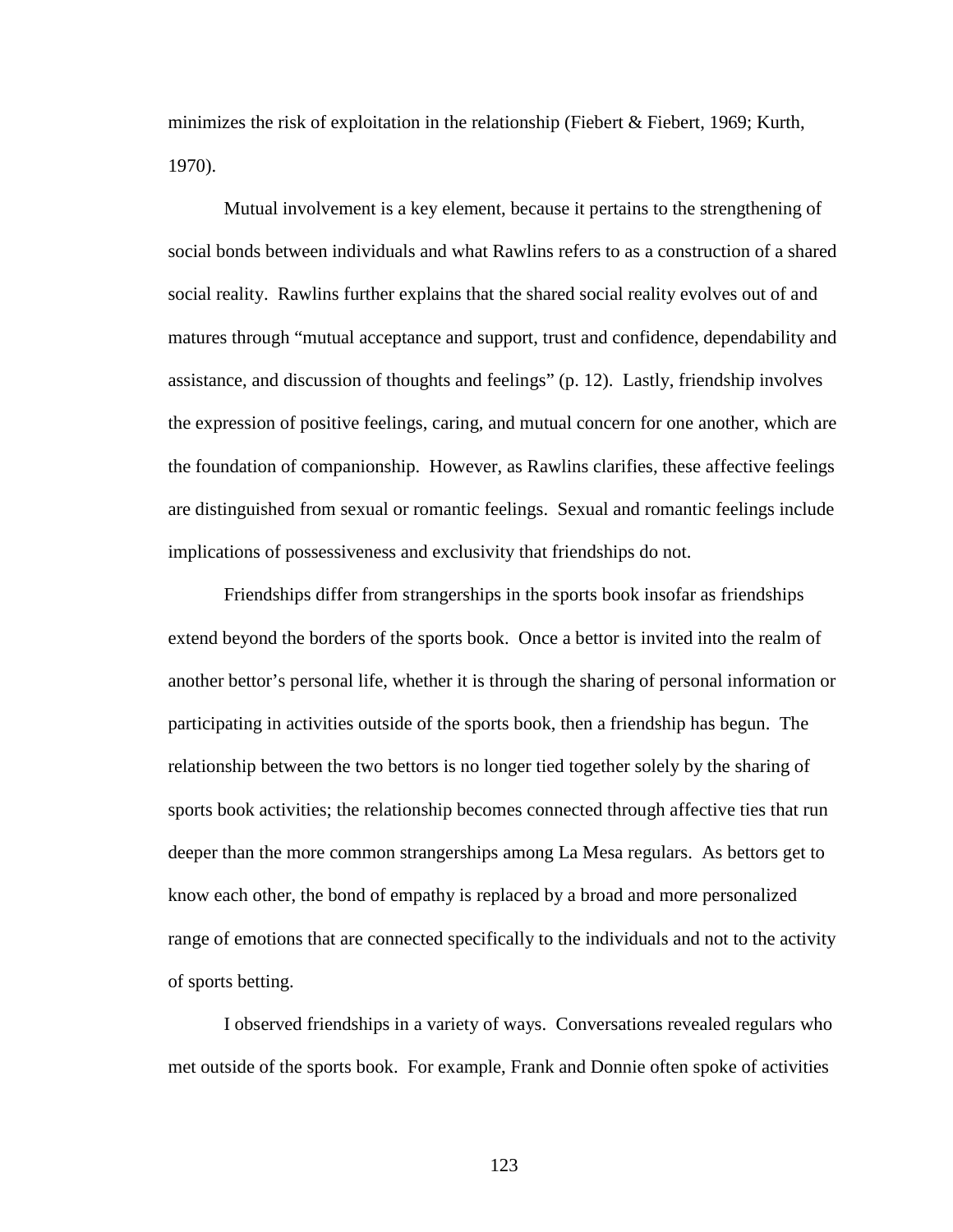they participated in together with their wives. Drew and Mike often talked about their nights out on the town and upcoming plans for future vacations. Even Charlie talked about going out to dinners with fellow VIP members and their wives. Personally, I hung out with a number of members who would invite those they felt close with over to their homes to watch the Super Bowl or major boxing or Ultimate Fighting Championship fights.

These friendships among La Mesa regulars are rare in comparison to strangerships. Some friendships begin outside the sports book, although many appear to be between regulars who originally met in the La Mesa, suggesting that the sports book environment is a place where much deeper bonds can be cultivated. Indeed, regulars become friends as they find their mutual interest in sports and betting exposes other compatibilities. Regulars seem to relish their friendships formed in the La Mesa as strong, tight connections that give added stability and meaning to their lives. Friendships are the type of social bonds that provide continuity and satisfaction in an otherwise fluid and changing social world, and the La Mesa is a space where these necessary bonds are made and sustained among bettors.

Some of the tightest friendships appear to be found not only on the main floor of the sports book, but also in the VIP area. In my visit to the VIP lounge as Charlie's guest, I repeatedly listened as VIP regulars recounted personal information about the other. As Charlie introduced me to a few of the VIPs and always added extra information when talking about him, such as where they are from, where they work, or something about their wives. When I talked to some of these VIPs they also did the same. Among other things, the very nature of the VIP space where regulars are confined to close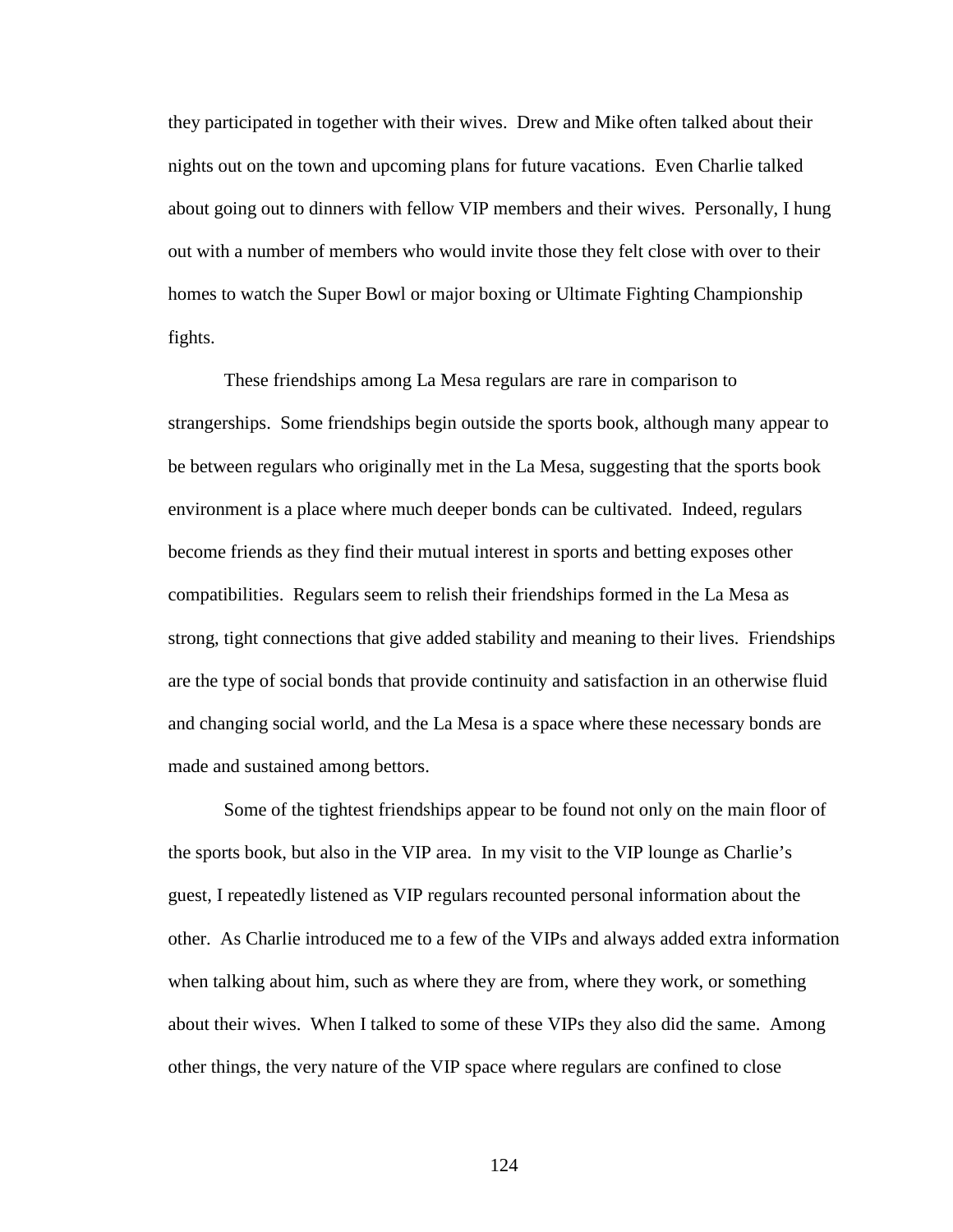proximity appears to increase interaction and, thus, the odds for friendship formation go up, in contrast to the wide open space of the sports book's main floor. Also, the mutual status of VIPs at the top of the hierarchy among sports book regulars contributes a sense of commonality and camaraderie that sets the stage for fast friendships among them.

#### Summary

This chapter introduces the three levels of relationships found in the social world of the sports book: microwave relationships, strangerships, and friendships. Each type of relationship contains unique characteristics that bond bettors to one another. A microwave relationship is the initial association that unfamiliar bettors have with one another. This type of relationship is developed through the sharing of basic information. As bettors get to know one another, they come to depend on each other for emotional support within the sports book environment, which leads to the next type of relationship—strangerships. Here, bettors are comfortable being associated with the other and therefore they spend significant amounts of time with each other in the sports book. As such, the bettors get to know one another and start to develop even stronger bonds. They learn to express themselves to one another through limited physical affection, humor and needling, and the buying of drinks. Over time, bettors may decide to carry their relationship with one another beyond the confines of the sports book. Thus, once bettors integrate themselves into each other's life outside of the sports book, their relationship reaches the level of friendship.

The next chapter will discuss how the sports book is an ideal example of what is called a "third place." The sports book is a homosocial environment that is male-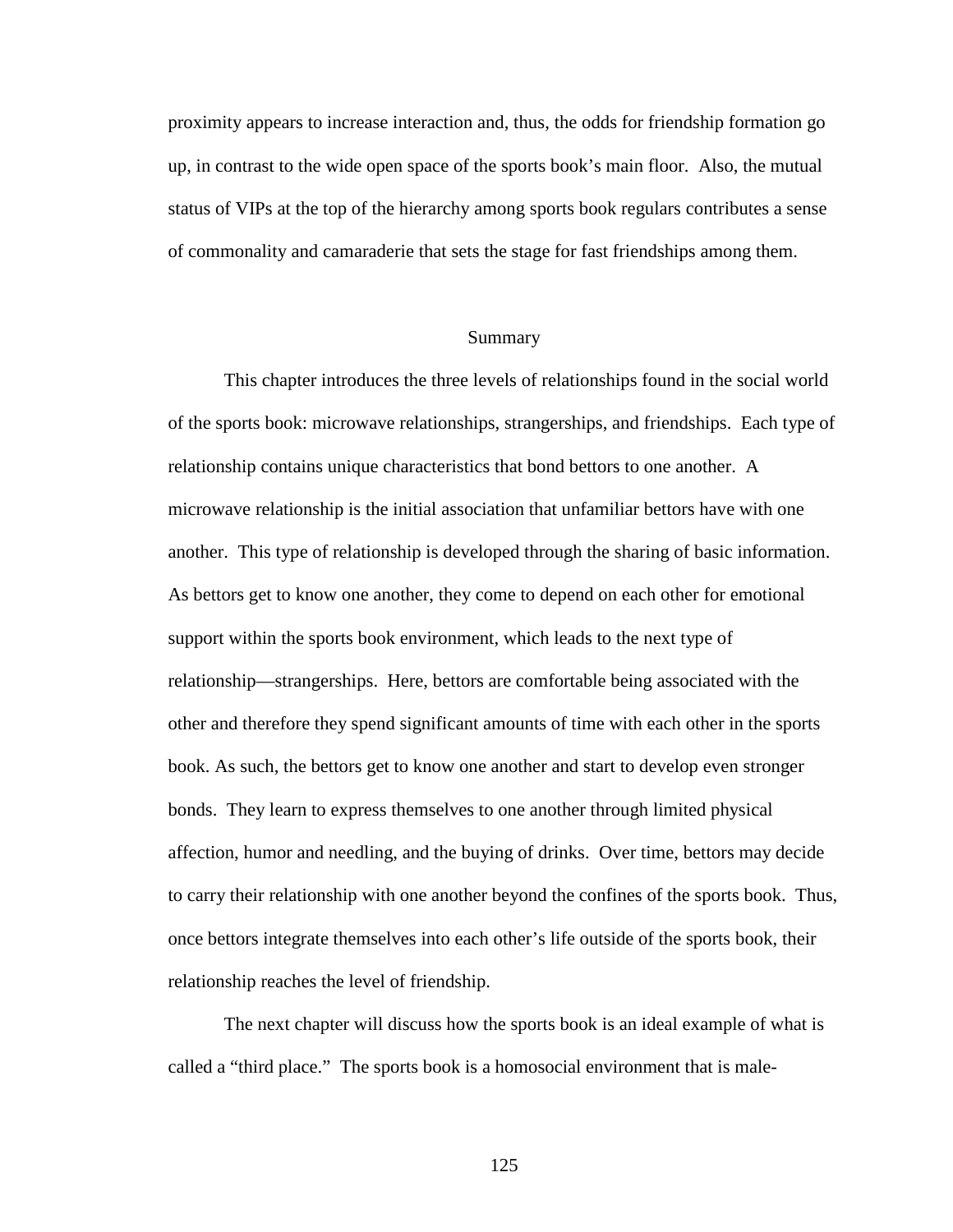dominated and highly masculine. It is an environment that not only exudes male culture, but the social interactions found within the social world are used to reinforce male dominance. Although, perhaps, it is unintentional that the environment is controlled by men, it is an obvious characteristic of the social world of the sports book environment that has yet to be explored. The following chapter will delve into the essential components that create this third place for men.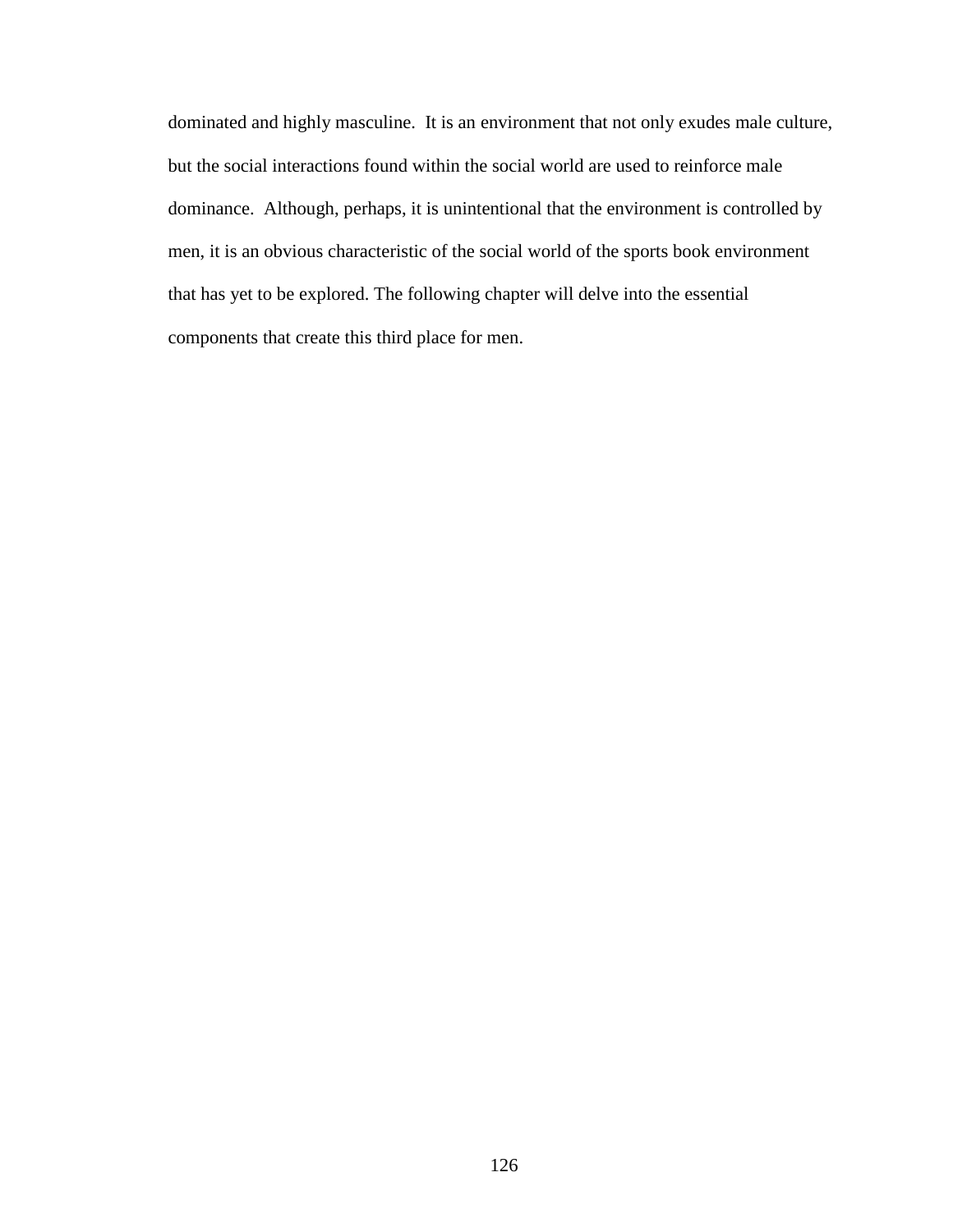### CHAPTER 7

# THE SPORTS BOOK AS A THIRD PLACE

*The sports book is like a boy's tree house. Girls have the ability to climb up there, but they shouldn't. Men act differently amongst men. When a woman is present, we can't be ourselves because we have to watch what we say and do, which is no fun.* 

#### Derrick, La Mesa Regular

The La Mesa Sport Book hosts a complex social world of regulars who create a community of affinity in a space typically understood to be devoted solely to the instrumental act of individual wagering. This chapter deepens this understanding by explaining how the La Mesa mirrors what Ray Oldenburg has conceptualized as a "third place."

The La Mesa regulars use the sports book as not only a place to make bets, but as a sanctuary to escape the daily stresses of home and work. Drawing from Oldenburg's explication of the social dimensions of third places, I explain that the sports book is a *neutral setting* where none of the visitors have to play host and bettors can come and go as they please. The sports book is also a *leveler* where a person's status outside of the sports book does not translate into his status inside the sports book environment.<sup>12</sup> Light, playful, and friendly *conversation* is the main activity among regulars in the La Mesa Sports Book. The sports book is also *accommodating* to all schedules and provides food and drink services to its patrons. The La Mesa Sports Book is a *low profile* part of the casino, nestled into a corner with no real prominence. The combination of these characteristics encourages the establishment of regulars

<u>.</u>

 $12$  For instance, a high-profile attorney may have status in the greater community, but if he is an uninformed bettor then within the environment his status is low as regulars would consider him "green."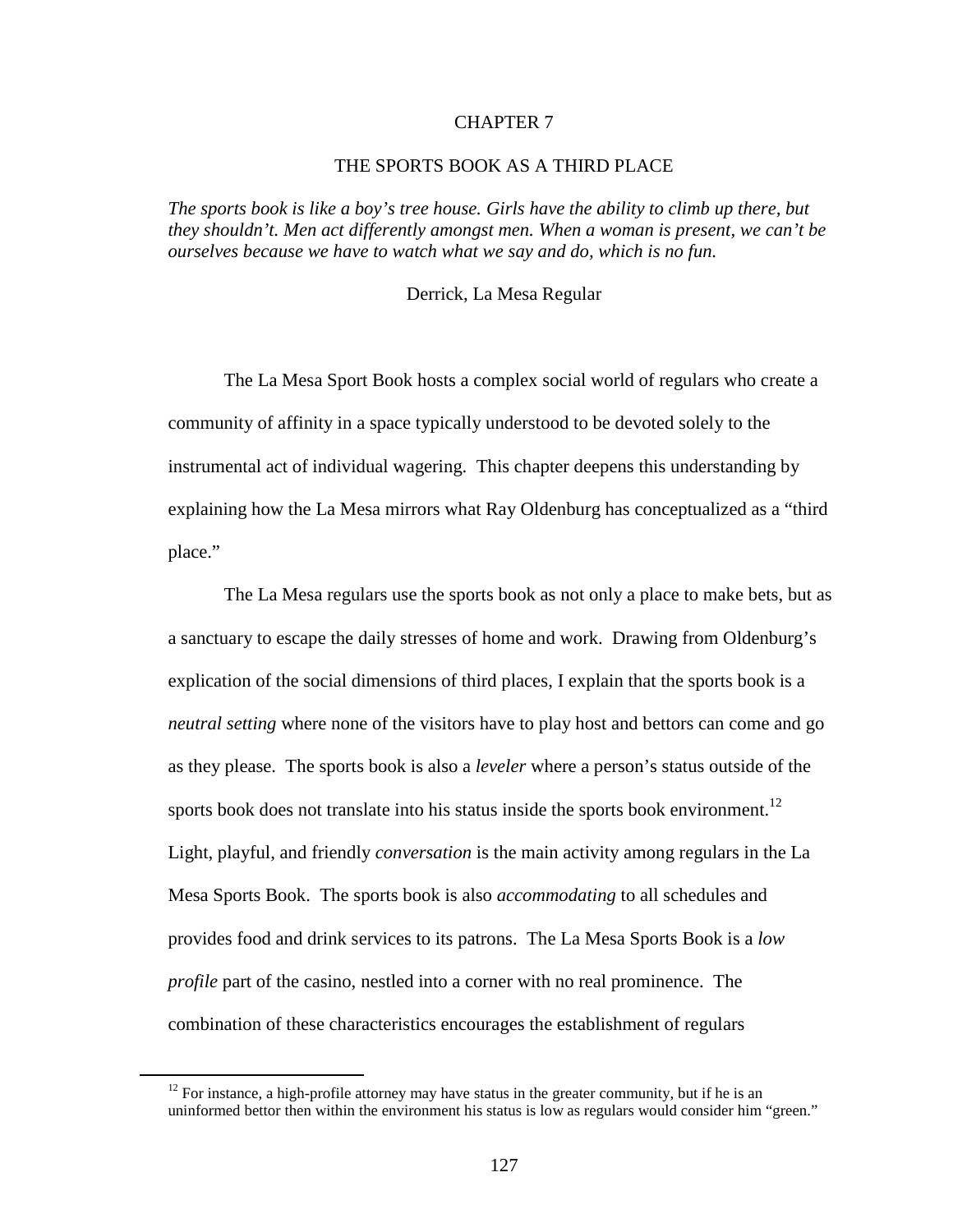There is even more to this picture, however. The La Mesa is not a third place for everyone. It is distinctly a male hang out. With the exception of the cocktail waitresses and a few employees, men are main inhabitants of this social world. I was drawn to understand the gendered nature of this environment. This chapter focuses on the subject of male dominance in the La Mesa Sports Book. Specifically, I explain how men create and sustain a defacto males-only space, the character of their gendered experiences, and what they value in this homosocial environment.

I became interested in gender differences after observing male dominance in the sports book. The dearth of women in the La Mesa Sports Book raises a number of questions about gender in this social world. Women wager on sports in the La Mesa, but they never stay. Why? After all, the sports book is formally open to *all* genders. And, why are males so attracted to the sports book? Is it *because* it's a male only third place?

### Conceptualizing "Third Place"

The idea of a third place originates from David Seamon's *A Geography of the Lifeworld* (1979), where he discusses places that create a sense of "at-homeness" or "homes away from home." According to Seamon, homes away from home are places where there are regular patrons who have a sense of ownership and control over the setting, they express themselves freely, and there is a feeling of warmth arising out of the friendliness, support, and mutual concern among the regulars. According to Oldenburg, in *The Great Good Place* (1997) the concept of a "third place" describes public spaces that are used for informal gatherings where participants regularly meet, bond, and create community. Oldenburg's interest in third places arose out of his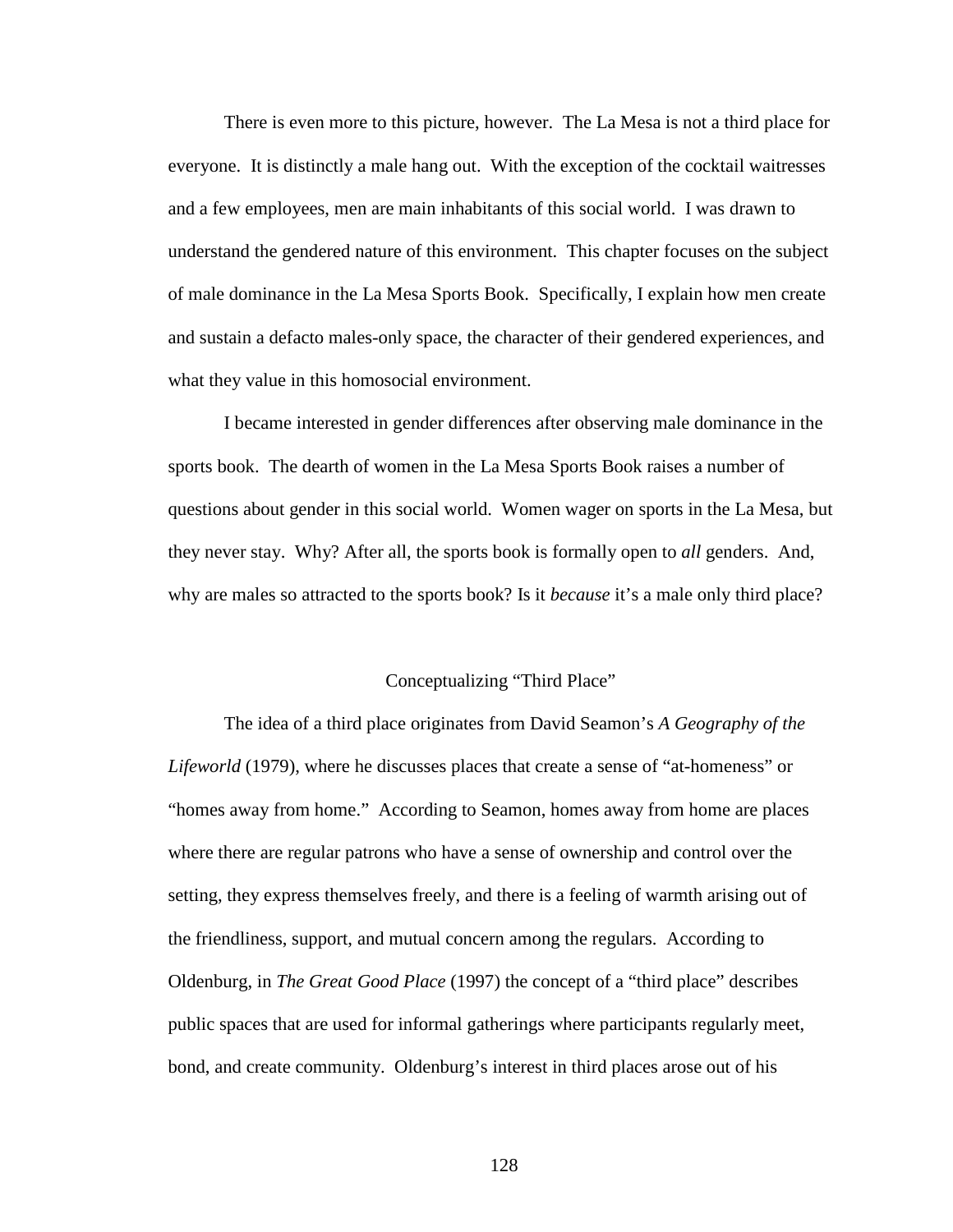findings that the advancement of technology has created fewer and fewer forms of informal, face-to-face public social connections, limiting bonds that are essential to the community life. As a result, Oldenburg argues that society must cultivate third places to fulfill our human needs and desires for community.

A third place derives its name from being a place of refuge that is outside of both the home—the first place—and the workplace—the second place. It is the third place that one would visit on a regular basis to escape the everyday stresses created by the other two places (i.e., home and work) by sharing in the company of others with like interests and whom you enjoy.

Third places do not have to be homosocial environments where one gender dominates the space. For instance, coffee shops, country clubs, or recreation centers can be third places that may have comparable numbers of male and female regulars. However, Oldenburg emphasizes that some of the most enjoyable third places for regulars tend to be those with same-gender associations. In fact, he argues that gender segregation is a main reason why third places are created and persist. An example he cites is the beauty parlor for women and the barber shop for men. Each setting is a place where women can socialize with other women and men can socialize with other men.

#### Third Place Research

The majority of recent studies on third places examine their function and role in community building in the wake of research that suggests a decline in community in modern society. The most notable recent study on the decline of community is Robert Putnam's *Bowling Alone* (2000). Putnam found that the decline in opportunities and available space for civic engagement has led to the erosion of American communitarian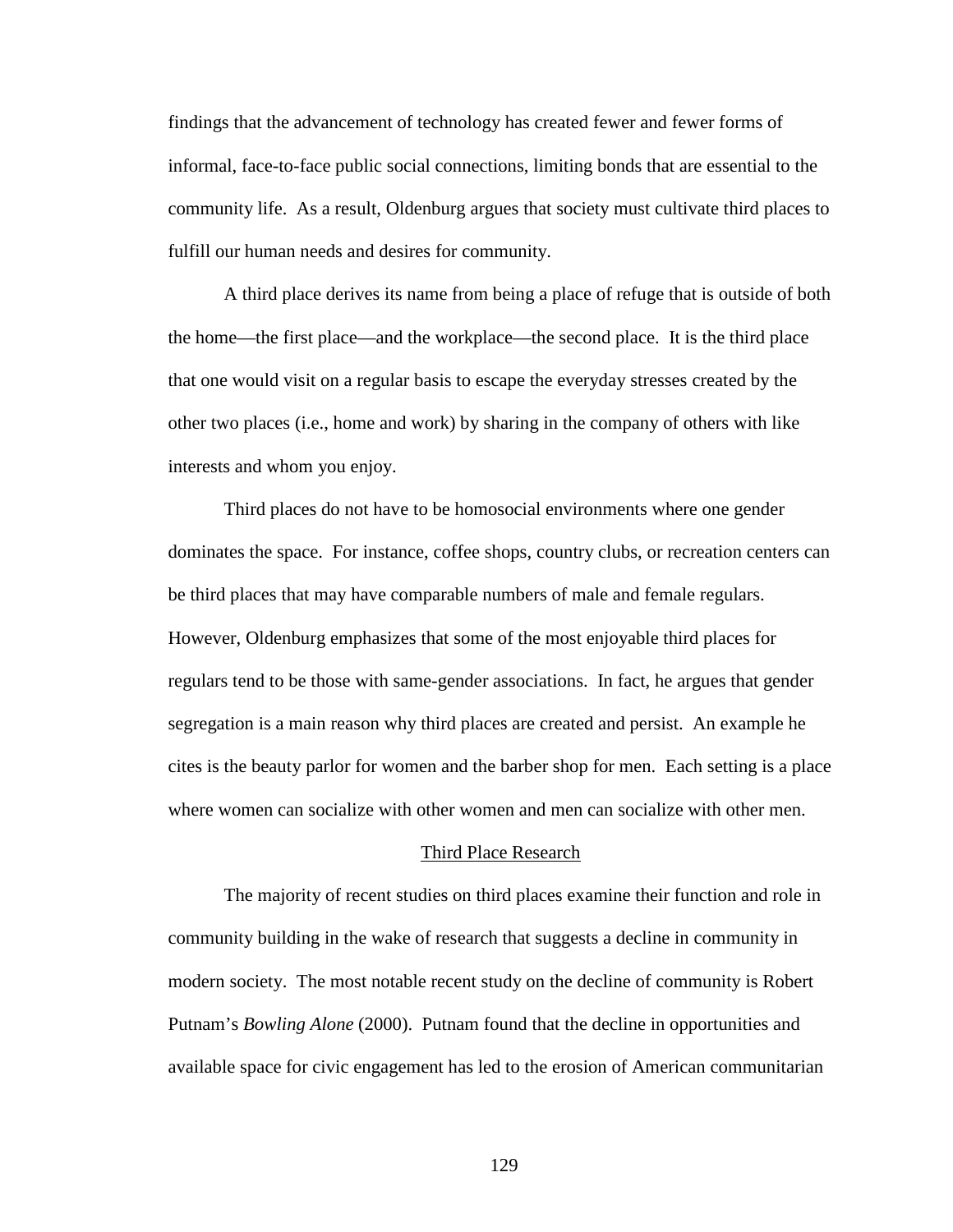spirit that peaked in the 1950's. In fact, Putnam talks extensively about how casino slot spaces create individualized gambling opportunities which isolate gamblers from one another (pp. 104-105). Putnam argues that social bonds created in collective activities are essential to not only the health of the individual, but to the health of communities at large. As a result, current research suggests that third places are not only important to society in terms of how they facilitate social interaction and create social bonds, which are necessary for community building, but are also restorative spaces in that members look towards to escape and cope with everyday stressors.

The research on the types of third places is wide-ranging and disparate. Cheang (2002) conducted an ethnographic study of a naturally occurring group of older adults who frequented a fast-food restaurant. Cheang, mainly through participant observations, discovered several emerging themes in this third place. The research suggests that: (1) the older adults used the restaurant to congregate with their buddies in order "to play"; (2) the group continually creates shared moments of joy and laughter; (3) group membership within the third place provides the older adults with the structure, meaning, and opportunities to engage in forms of personal expression; and (4) the group members are sociable, but members choose not to exchange personal or confidential information in order to keep the mood light, which in turn, limits quality of social support participants can offer to one another. One group member explains, "I think it's good we all mind our own business . . . if they tell me too much, then it becomes awkward because it's like we now become their shrink" (p. 316). Cheang concludes by highlighting the fact that these older adults created their own third place, which gave them all opportunities to play, laugh, and receive positive appraisals on a regular basis.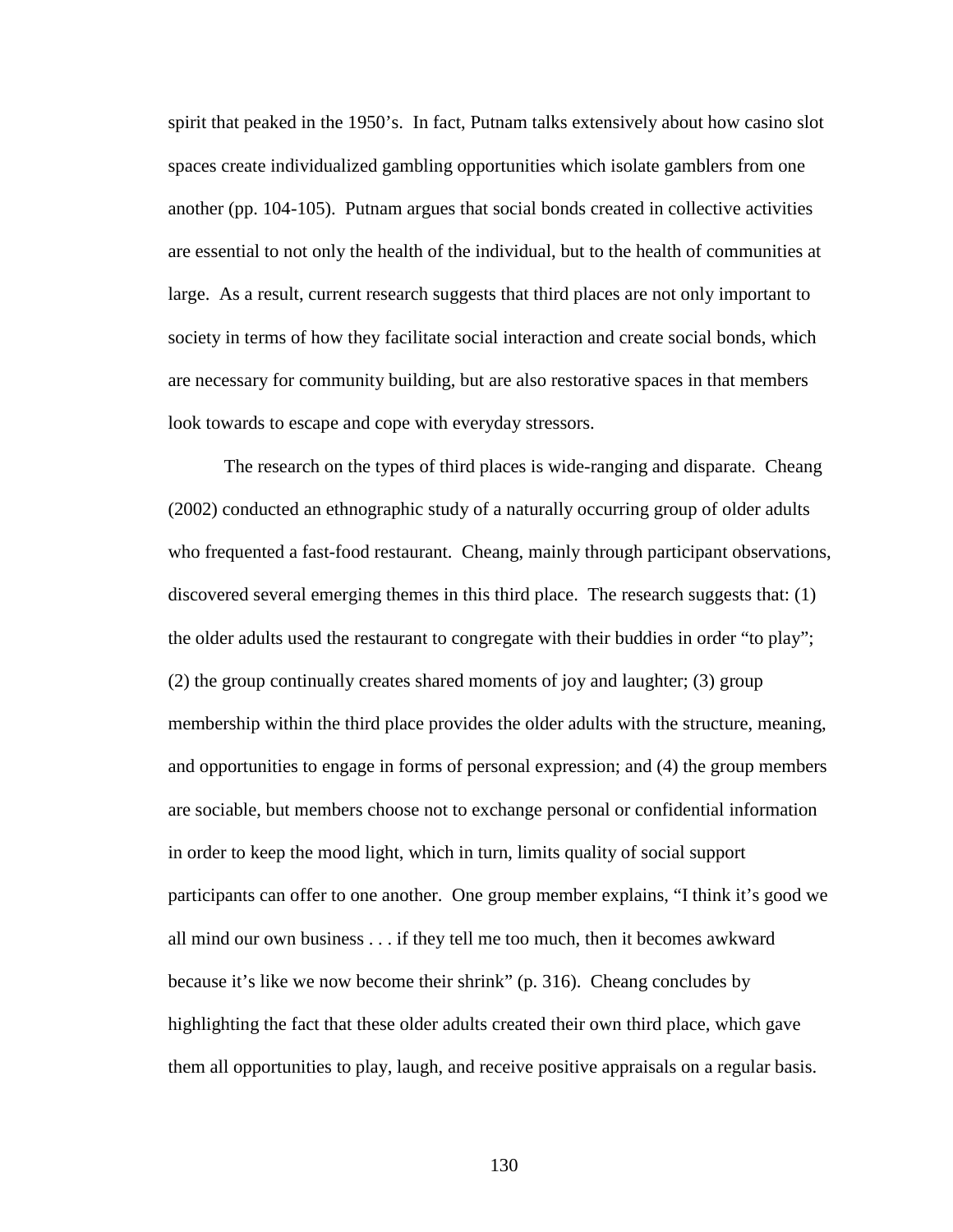Gulwadi (2006) examined the places in which teachers go to in order to cope with the everyday stresses created by the job. The study surveyed seventy-one elementary school teachers in Chicago to explore the everyday places in their milieu that they use for restorative coping strategies. The research found a wide-range of places that teachers used to cope with stress such as home, nature, city places, church, and third places.

Teachers with high-frequency interpersonal stress sought social contact the most; however, those teachers that had pleasant, supportive families used the home environment as a place to satisfy their need for social connections, instead of third places. On the other hand, those teachers that experience home-related stress, on top of occupational-related stress, sought out third places to fulfill their desire for social contact. Third places like cafés were found to attract those types of teachers, because they were "lightly social" environments that have little demands and allows for teachers to choose whether or not to initiate social contact. Gulwadi calls for a need to explore possible spaces on school property that can facilitate restorative experiences.

Ducheneaut, Moore, and Nickell (2007) studied the virtual world of Massively Multiplayer Online Game (MMOGs) to examine whether or not the social spaces of the virtual world fit the existing definitions and characteristics of sociable environments found in the physical world. Specifically, the research applies Simmel's notion of sociability and Oldenburg's "third place" concept to explore the sociable nature of these online spaces. The authors make an important distinction between MMOGs and traditional videogames. MMOGs require players to exchange information and collaborate with one another in real-time to discuss game strategy. The research focuses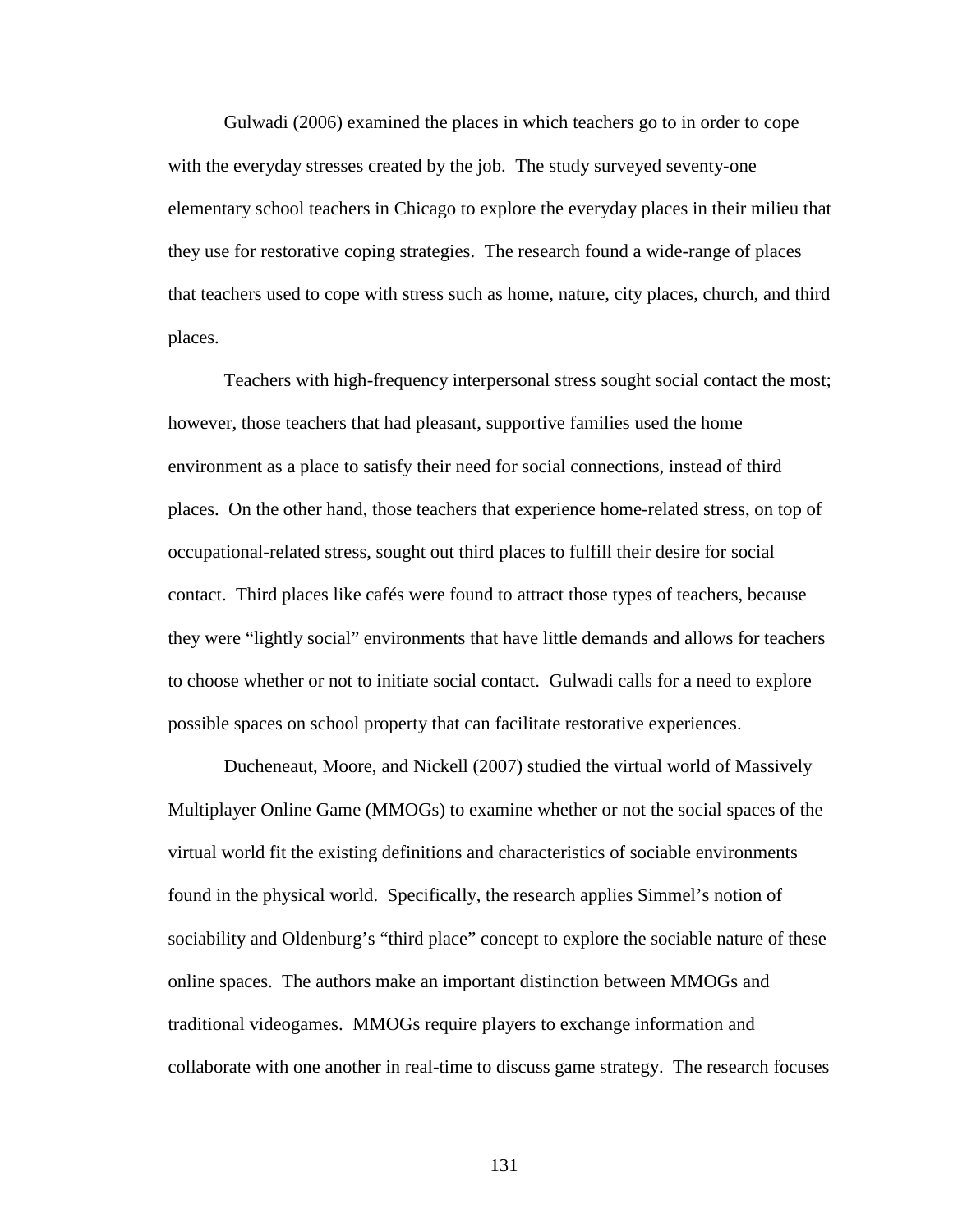on player-to-player interactions based on several months of ethnographic observations and computerized data collection. The researchers found, based on their results, that the virtual world of MMOGs provides "promising environments that could be designed to replace or, at the very least, supplement the places of the physical world."

Glover and Parry (2009) examined the therapeutic functions of a place called *Gilda's Club of Greater Toronto*, a non-institutional setting where people living with cancer join together to build physical, social, and emotional support as a supplement to medical care. Specifically, the research examined how the third place of *Gilda's Club* benefited the everyday lives of individuals living with cancer. The research revealed that the members viewed the club as a place to escape the everyday stresses found in the home and hospital. Moreover, the club provided a place where cancer patients can meet others living with cancer, and facilitated and promoted a social environment in which they could confront or distance themselves from their health problems. The authors concluded that "third places" like *Gilda's Club* provide a significant contribution to the promotion of health and call for greater attention in research towards the therapeutic function of third places.

Mair (2009) conducted an ethnographic study of 18 curling clubs across rural Canada. The study examined the curling clubs' construction, dynamism, and fluidity through the sharing of the leisure activity. Mair reports through her ethnographic narrative that the curling clubs possess the essential characteristics of a third place. She mentions that each of these clubs have what members describe as "family rec rooms." These rooms convey a "homey atmosphere," which promote sociability, laughter, conversation and storytelling. Mair also discusses the fact that the regulars have a sense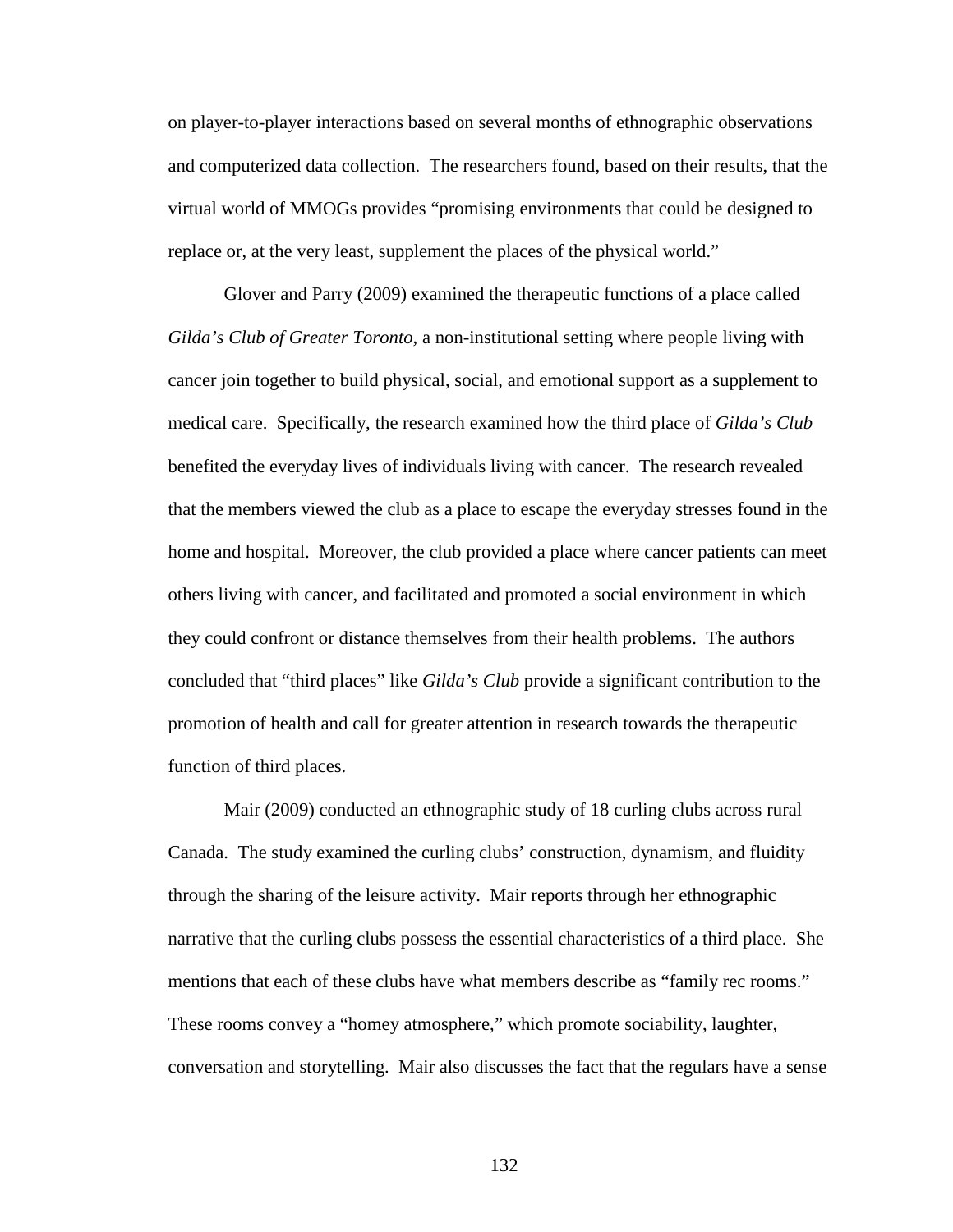of ownership over the club. Mair focuses a portion of her research toward examining the shrinking of the population in local, rural communities and how the club attempts to make adjustments in order to attract new members for the sake of the survival of the clubs. Mair concludes that the clubs are both the reflections and agents of the environmental, social, political and economic concerns that are changing the place of rural communities.

Even Peter Steinke (2008), a church consultant from Austin, Texas, recognizes the importance of third places and their ability to foster social bonds, bringing people together. In his article, *From Non-Place to Third Place*, Steinke raises the concern that the future of churches looks bleak due to the fact that the younger generations are less concerned with coming together through structured, hierarchal organization. Steinke fears that churches may eventually turn into non-places unless they are able to create new spaces for connecting, recognizing, and conversing. In response to his own questions, Steinke suggests a few ways in which congregations can possibly attract younger and lasting members. These suggestions mirror the characteristics of the third place set forth by Oldenburg (1997), but with a religious focus. Steinke concludes with one final question, "Could the church become a third place?" I have asked, "Could the La Mesa Sports Book be a third place? My answer is yes.

#### La Mesa Sports Book as a Third Place

La Mesa regulars use the sports book as their own personal sanctuary that provides an escape from the pressure and stress created by both work and home life. According to La Mesa regulars I spoke to, a major part of this escape for men is to get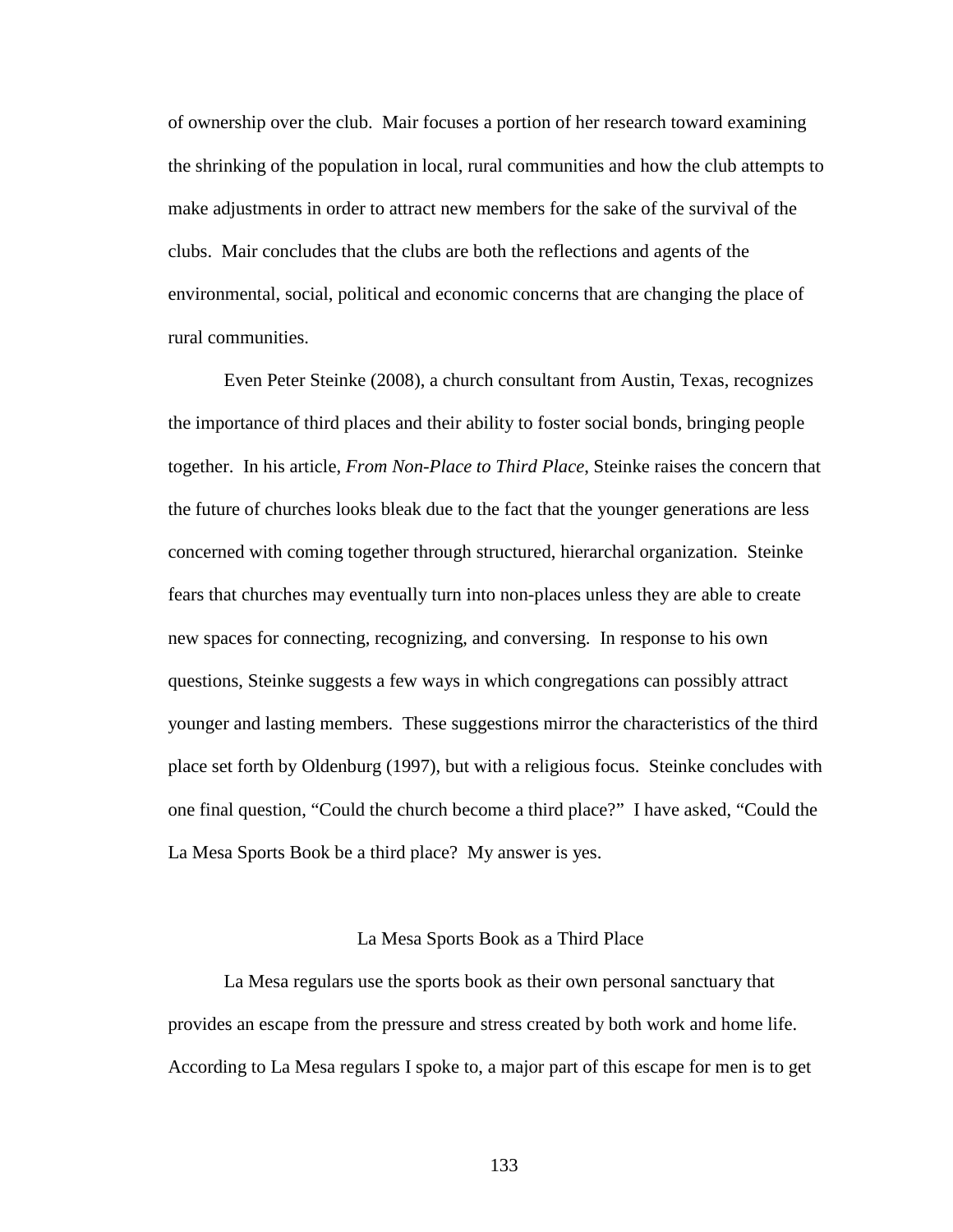away from the watchful eye of women. As Pete, a fifty-something Caucasian regular once pointed out, "It is just sometimes healthy to get out of the house and away from the wife once in awhile." The sports book is a place of refuge for men where they can socialize with very few constraints they may otherwise feel in the presence of women. For these reasons alone the sports book sets up to be an ideal setting where "men can be men," as the old saying goes. In short, the La Mesa Sports Book is a "third place."

Oldenburg calls a third place a *haven of escape and relief*. Oldenburg agrees with Seamon that the attraction of the third place is as a place of escape from the daily stresses of home and work. However, Oldenburg also argues that third places are more than just refuges from home and work (p. 21). Third places are *neutral grounds* where individuals can come and go as they please and are not required to host others. Oldenburg says that the neutral ground "makes possible far more informal, even intimate, relations among people than could be entertained in the home (p. 23). The La Mesa Sports Book is a public place that is owned by a private company; therefore, no one patron is required to play host, so every patron is relieved of any type of pressure to make sure that others are enjoying themselves.

A third place is also a *leveler* among otherwise stratified members of society.<sup>13</sup> Third places level differences in power, prestige, and wealth as defined by social factors external to the space. This leveling effect makes the third place more inclusive than many common spaces, such as work or school, characterized by no formal criterion for membership. Oldenburg says, "Third places…serve to *expand* possibilities, whereas formal associations tend to narrow and restrict them" (p. 24). The La Mesa Sports Book

<u>.</u>

<sup>&</sup>lt;sup>13</sup> Oldenburg references the term leveler to that of the extreme left-wing party that emerged during the reign of Charles I. The goal of the party was to rid society of differences in terms of rank and position so that all men were considered equal.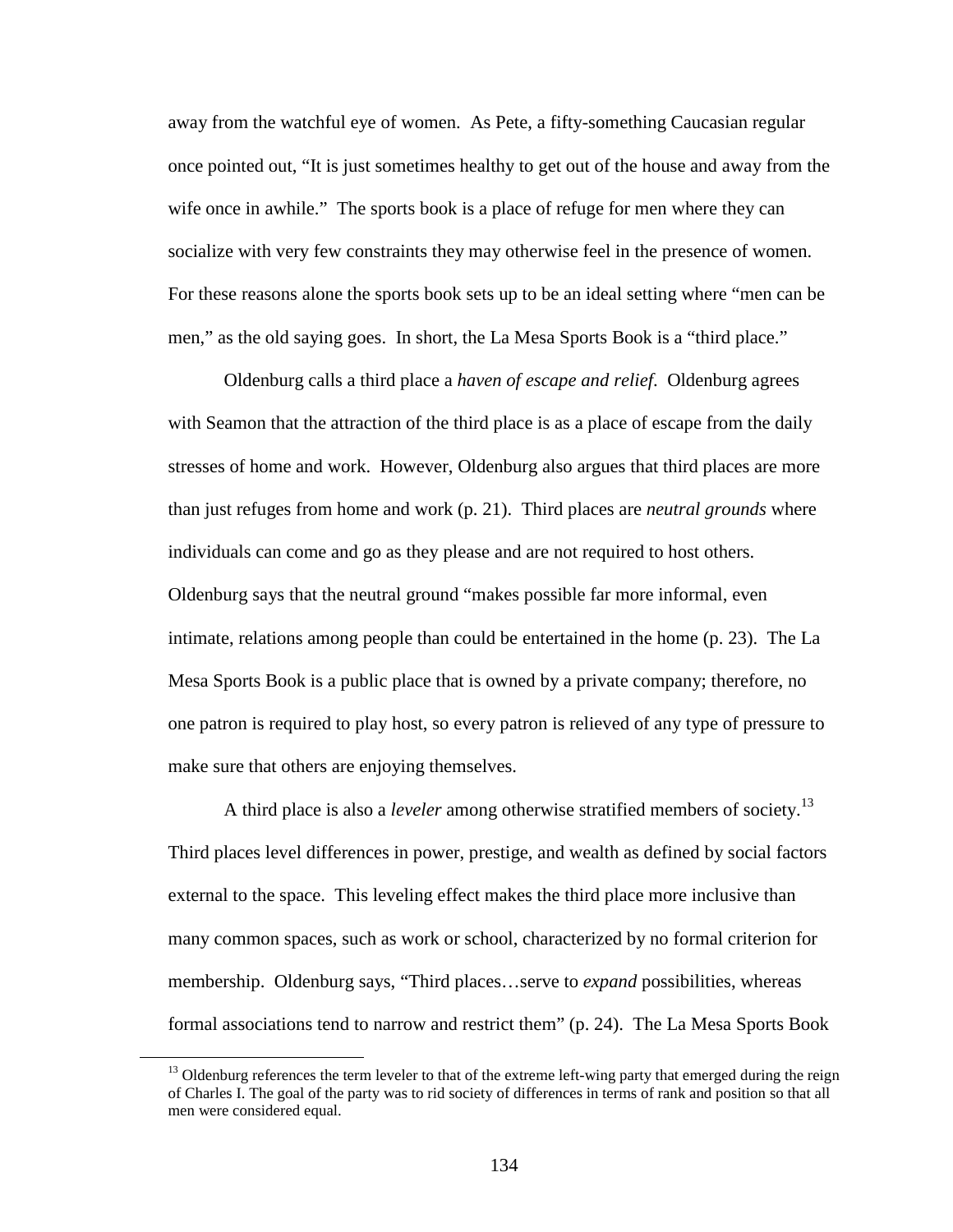differs slightly from Oldenburg's criteria as regulars create informal distinctions among pros and the recreational and pathological bettors, but all regulars perceive themselves as common parts of the social world in the La Mesa Sports Book. La Mesa regulars also create informal boundaries that demarcate who is in and who is out, although there are no formal rules for entry, except for an age limit to wager in the casino.

Specifically, every person who enters the sports book is first leveled as a new or green bettor, regardless of his standing or notoriety in the community. Each person has to establish themselves within the sports book environment. For example, a doctor is on equal footing with a janitor when they begin their initial entry into the sports book; neither one of their backgrounds play a significant role in how others perceive them. What is important is the social identity they develop within the environment. If the janitor learns the written and unwritten rules of the sports book quickly and carries himself as a knowledgeable bettor and the doctor violates rules and norms and brings undue attention to himself, then the janitor will be accepted by regulars and the doctor will be isolated, regardless of his education, income, or importance to the outside world. Thus, the sports book levels everyone at first and it is up to each bettor to learn all the intricacies that will allow him to navigate his way through the social order and gain acceptance among regulars.

*Conversation is the main activity* in a third place. Oldenburg says, "neutral ground provides the place, leveling sets the stage for the cardinal and sustaining activity of third places everywhere. That activity is conversation" (p. 26). Patrons may exchange smiles and handshakes and backslapping, but the enjoyment created in the third place is pleasurable, low-stress, and entertaining conversation.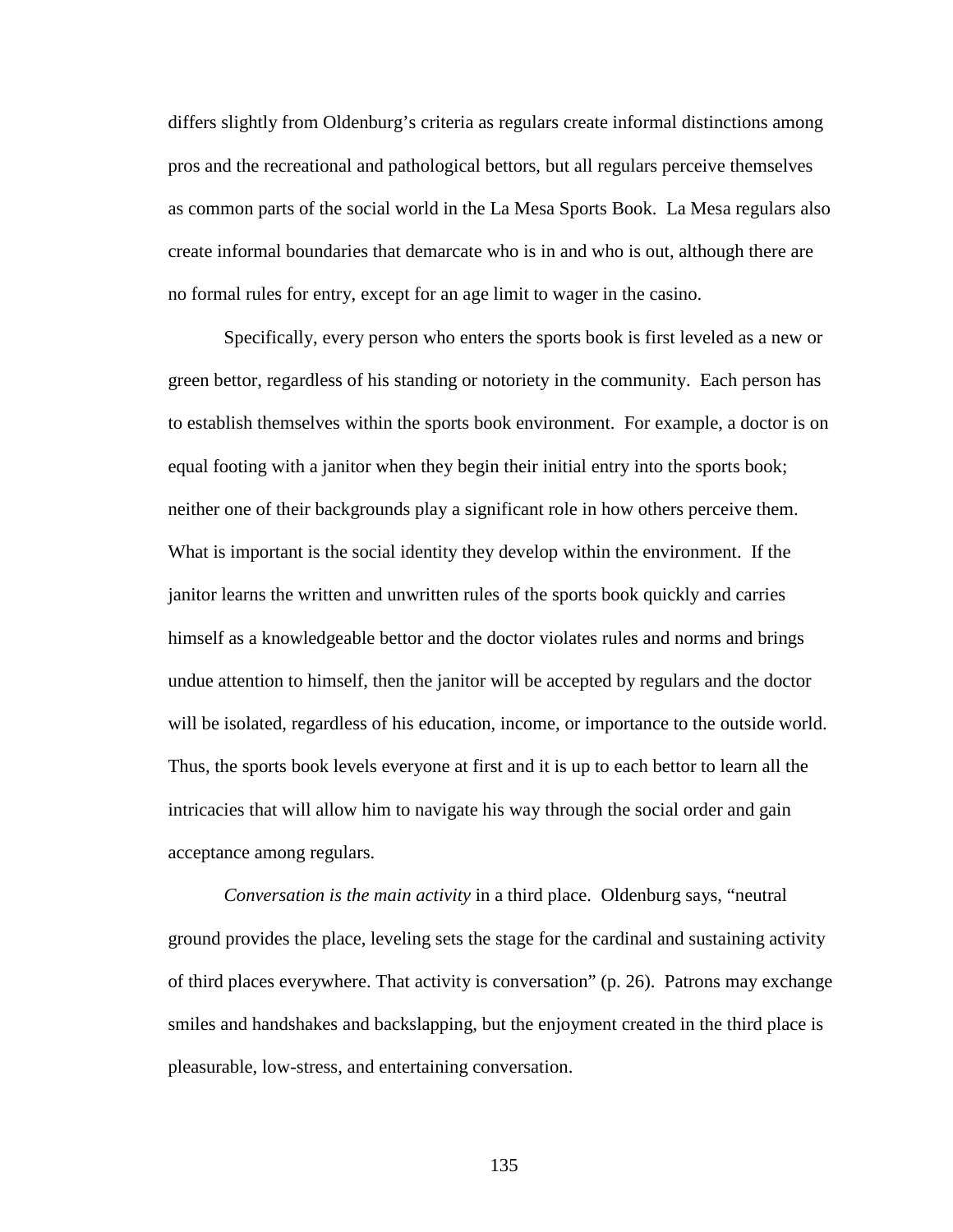The sports book is a place where men can relax and freely talk to each other about subject matters that interest them. Realistically, patrons do not need to be in groups to be in the sports book or even to place a wager. Gamblers could easily come to the sports book, see the latest odds, go to the nearest counter, place a bet, and then leave. However, this is not the case. Many individuals come to the sports book before games, talk to other patrons, place a bet or two, and stay and watch a game and maybe place some additional bets.

The subject matter that men usually discuss with each other involves one or more of the following five topics: sports, gambling, sports gambling, women and alcohol. The more a man knows about each of these areas the better chance he has of being accepted by other men. These topics serve as a common ground for men to develop a rapport with each other. However, not only does one's knowledge of these subjects function as a way to create relationships, but it also serves as a way for others to gauge whether an individual should be welcomed into a group, or be shunned through social isolation.

Those who "belong" know the meanings of certain words and phrases. I have noted in previous chapters that there is a large amount of vocabulary in the sports betting culture that individuals must know in order to prove that they belong in the environment. For instance, unfamiliarity with terms such as "spread", "the moneyline", or "the hook" shows that a person has not been exposed to the sports gambling culture and, in turn, is not likely to be welcomed by a group of regulars. If acceptance from others is what men seek then not only do men need to present themselves to the others accordingly, but they must be able to understand and speak their language.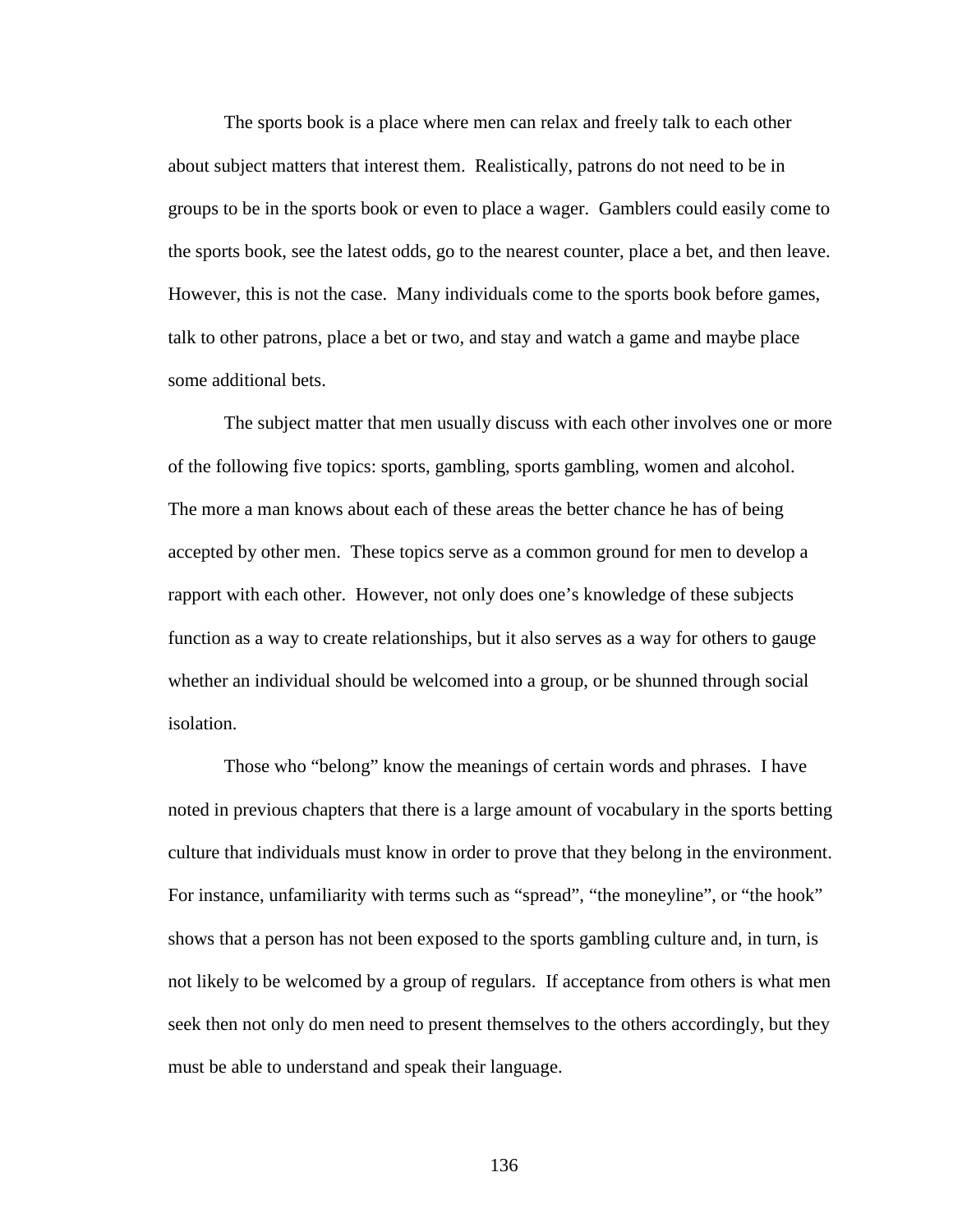A third place has *accessibility and accommodations*. People in third places seek services, be it food and drinks in a coffee shop or wagering in a sports book, when they are with other patrons. The third place is a cure for boredom, loneliness, and the frustrations and pressures of everyday life. People come to third places not to serve others, but to be served with others.

The La Mesa Sports Book opens early and closes late, so a bettor has the ability to place a bet pretty much anytime he would like. During signature events like the NFL playoffs or the NCAA tournament, the sports book usually provides extra seats so less people do not have to stand. Also, the sports book has cocktail waitresses to serve bettors drinks, the tellers give bettors drink coupons for every \$20 spent, there is a bar in the back and a grill directly next to the sports book. Moreover, nearby there are ATM machines for easy access to money and cigarette machines for easy access to nicotine. The La Mesa Sports Book is accessible and accommodating to bettors as best as possible.

A third place has *regulars*. "It is the regulars who give the place its character and who assure that on any given visit some of the gang will be there" (pp. 33-34). The attraction to the third place is regulars lure individuals back, while everything else, such as seating capacity, refreshments, parking, or prices are secondary. The regulars set the mood of the space, they dictate the style of interaction and how new faces are accepted, which is important.

The existence of regulars in the sports book environment has been widely discussed in the previous chapters. Regular bettors create and enforce unwritten norms that all bettors must abide by. They are the foundation of the sports book, as their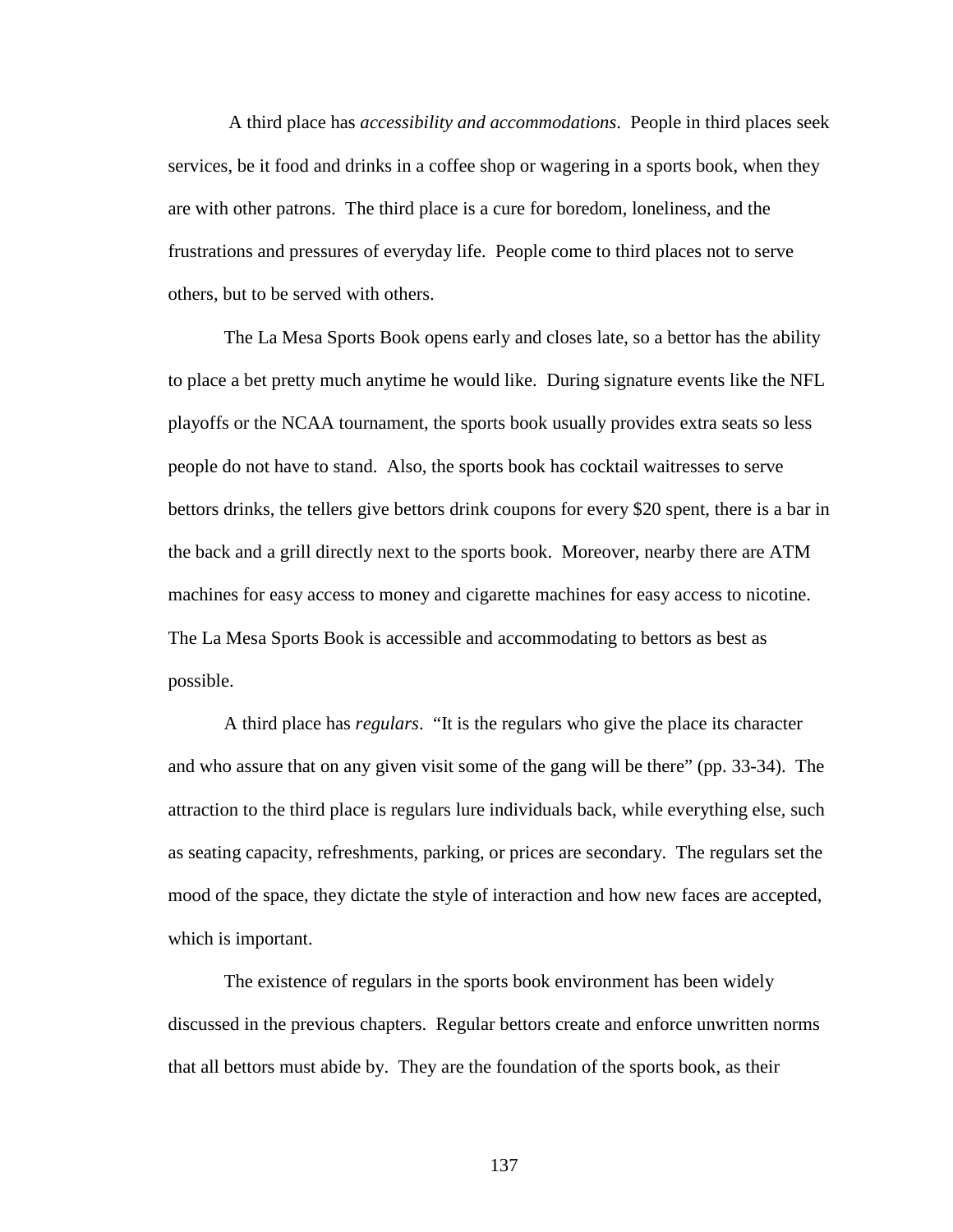continual patronage, especially Professionals, is essential to the financial well-being of the sports book. If a sports book cannot attract a steady flow of customers then they will not be economic feasible to the casino. Moreover, the regular sports bettors attract other bettors in returning because they can be counted on to be present on a consistent basis, which creates the opportunity to build upon relationships that are initially established at the early stage of microwave relationships.

The physical structure of the third place is usually unassuming. According to Oldenburg, third places are establishments that are commandeered by people seeking a place to linger in good company and more often than not these takeovers happen in older places. The homeliness of the third place is a form of protection from attracting high volumes of strangers and transient patrons. Oldenburg points out that the third places that are male-dominated and where women are not openly welcomed usually have a distinct seediness in order to repel female customers. The plainness of the space removes and discourages all signs of pretention. A nonpretentious décor encourages leveling and diminishes social pretense. More to the point, a plain environment ensures that the topic of conversation between patrons will not consist of superficial discussions of the décor, but of more substantive subject matters.

Here, the characteristic of plainness differs for the sports book as the setting is one that is dynamic. The La Mesa contains multiple televisions with the latest technological advances in various sizes, transmitting numerous sporting events, while people are coming and going at the same time. The sports book maintains a low-profile within the realm of the casino, but once in sight, one would be hard-pressed not to take notice of all the action that emanates from the sports book.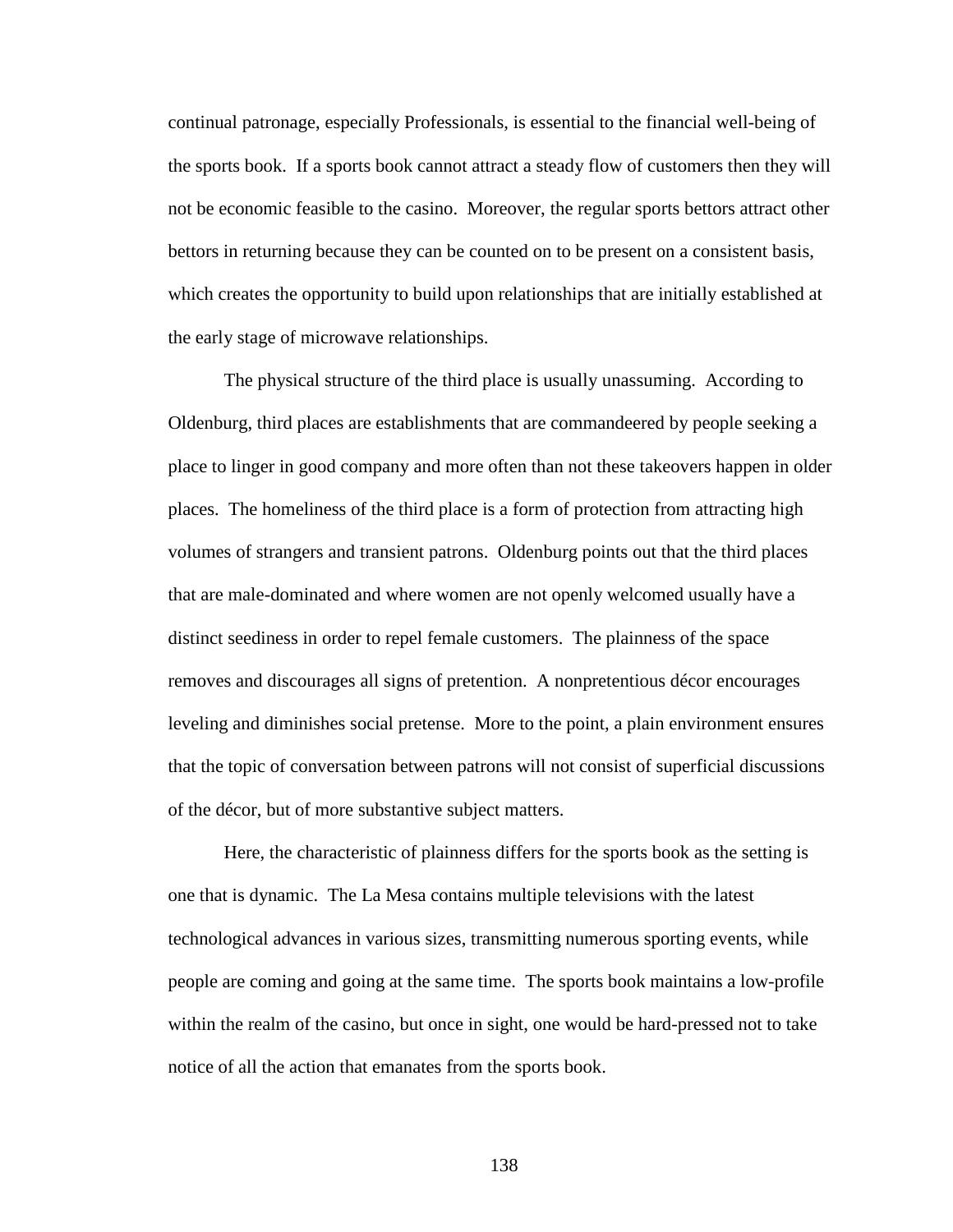Finally, the *mood* in the sports book is playful in third places and participants feel it is *a home away from home*. Oldenburg says, in third places, "Those who would keep conversation serious for more than a minute are almost certainly doomed to failure" (p. 37). Oldenburg leans on Seamon's concept of "at-homeness" to explain that patrons have a sense of possession or control over a setting even though there is no actual ownership. This feeling of at-homeness includes the feeling of being able to be free to express one's personality. Warmth is another characteristic of at-homeness, which is created through companionship, friendliness, support, and mutual concern. Again, even though a third place might contain all of these characteristics, according to Oldenburg, none of these characteristics have a greater influence on the enjoyment shared within a third place than gender.

In the La Mesa Sports Book, men create camaraderie and closeness with one another by sharing stories and laughter. Social bonds are reinforced between male bettors through the use of humor. Men in the sports book regularly joke around with one another. Often within the groups when not discussing sports or gambling the men are able to use humor to prevent awkward silence. The closer the men are with each other in the group the more they are able to freely to use colorful language to tell a story or joke.

The use of humor is in essence a shared activity in which there are multiple participants sharing a mutual understanding. Humor is a mechanism used by men to negotiate the tension created between their need for intimacy with other men and their need to maintain self-control (Lyman, 1987).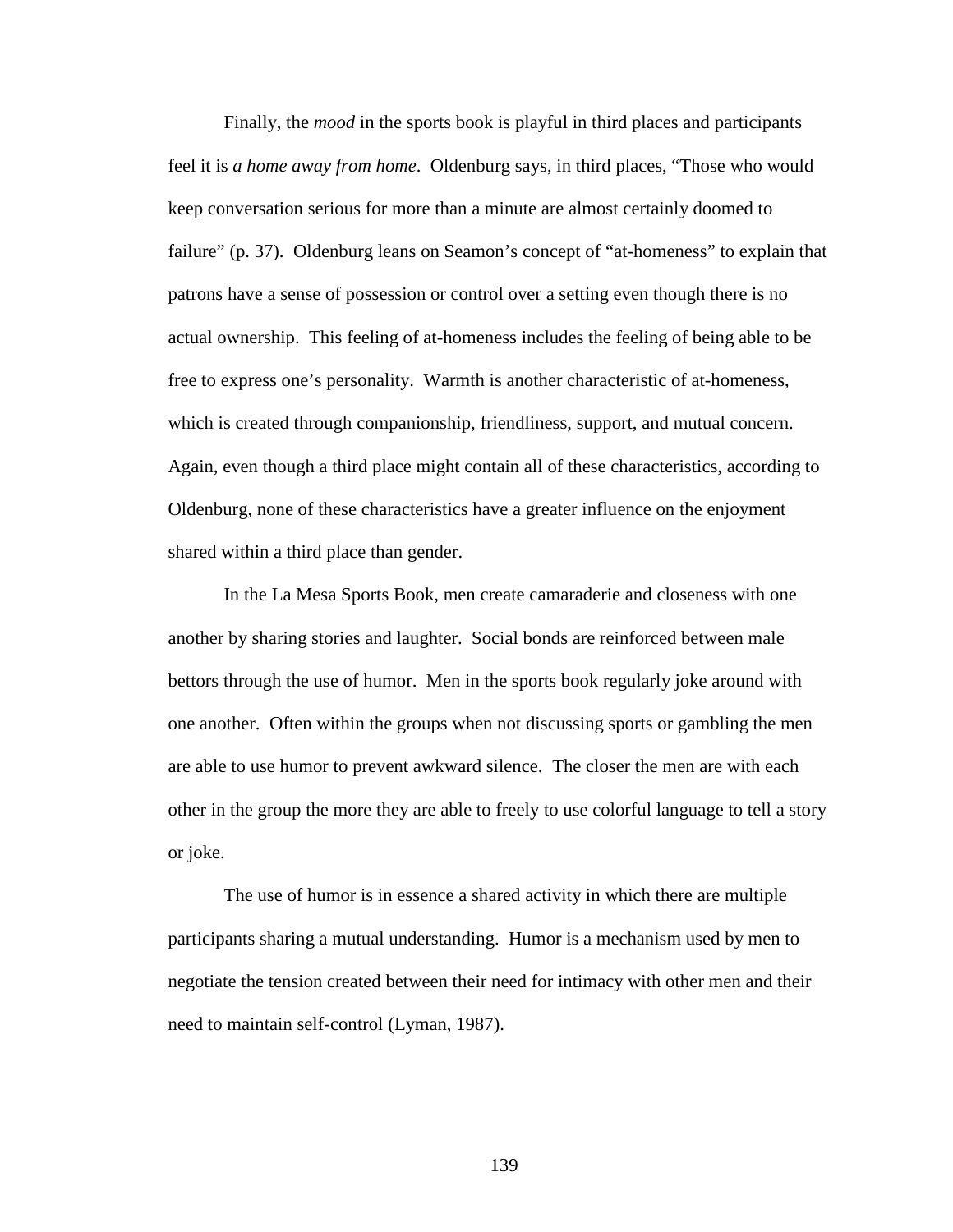Humor is not only used to bring men together, but it is also used as a tool to avoid awkward silence and as a diversion from expressing potentially dangerous sentiments (Brandes, 1980; Sion & Ben-Ari, 2005). For men, humor is the perfect antidote, or filler, to avoid any serious conversations of personal feelings or thoughts. Kaplan (2006) believes that humor is not used to avoid intimacy, but is in fact a form of an intimacy between men. At the heart of his reasoning is that the common bond through humor that is shared between men in fact has private meaning. As a result, humor is the sharing of private meanings and, therefore, humor is the sharing of a private moment.

## Gender, Third Places, and the La Mesa Regulars

Women regularly come to wager at the sports book, but in all my observations I never saw a group of women meet in the La Mesa Sports Book to watch a game. Among the myriad reasons why women do not hang out in the sports book, one is that the informal male culture that La Mesa regulars create works against the creation of female regulars. Although the sports book is a public space it also falls under the umbrella of sport and as Messner (1987) points out the arena of sport is well suited for the enactment and perpetuation of the male bond.

According to Curry (1991), fraternal or male bonding is "usually considered to be a force, link, or affectionate tie that unites men" and sports participation and viewing provides many opportunities of male bonding rituals and low levels of disclosure and intimacy. (p. 119). Spaces where fraternal bonding is prevalent often push women away. In the sports book, male regulars develop and strengthen social bonds by creating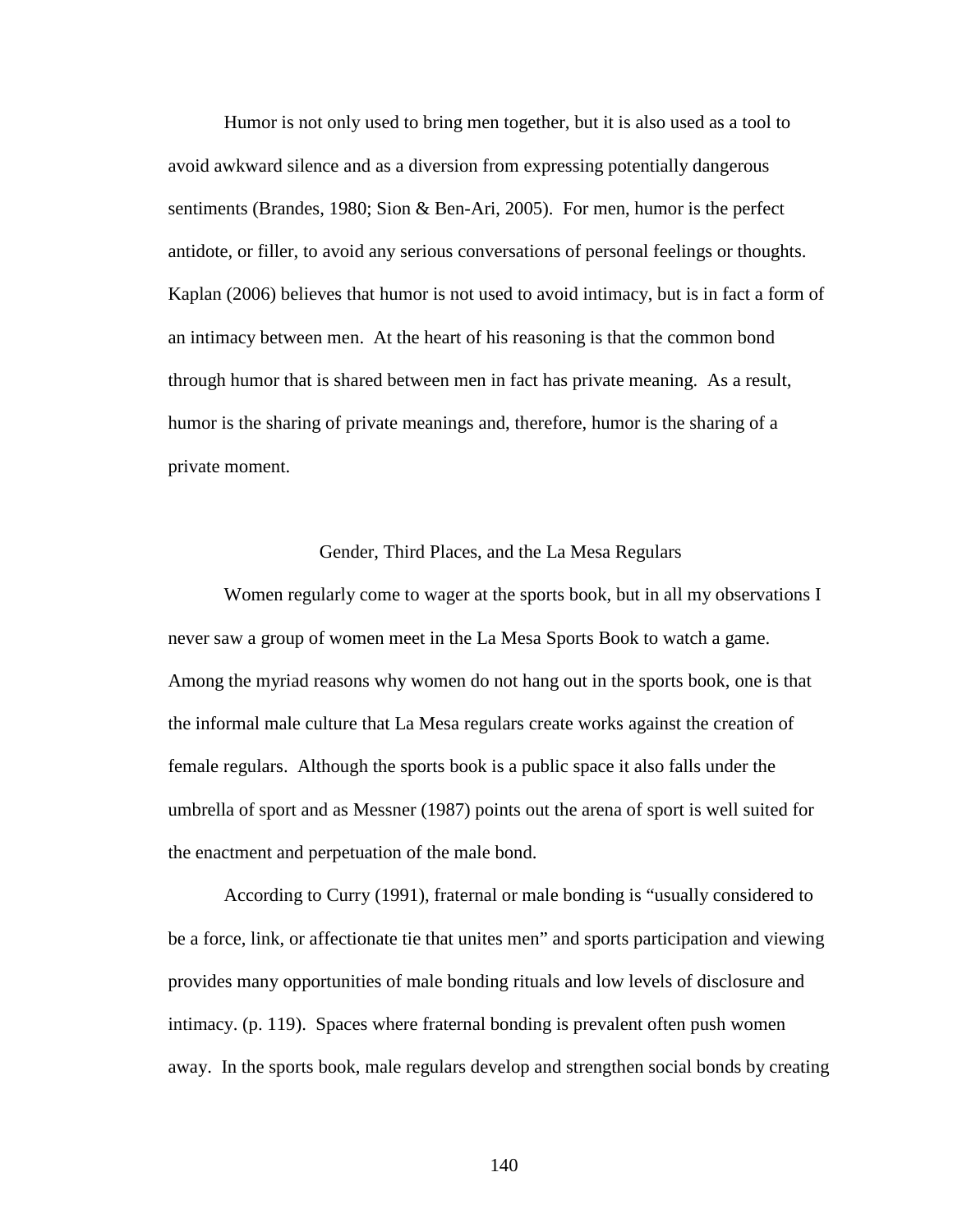shared meanings through both physical and verbal customs. Part of this bonding occurs as men establish boundaries between themselves and women through language, behavior, and humor.

# Sports Book as a Locker Room

The male regulars at the La Mesa create a culture akin to a "locker room" atmosphere that informally restricts women's participation. The athletic locker room is closed off from the rest of society and even though the sports book is ostensibly open to the public, men either consciously or sub-consciously turn the public sports book into a private club. And, like the locker room, the La Mesa Sports Book is a center for masculine expression and fraternal bonding, has a built-in hierarchy, and is a central meeting place for those with privileged access.

Fine (1987) and Curry (1991) characterizes types of language men use within an all-male setting such as the sports locker room. Highly-sexualized, obscene language is one type. A common practice amongst men is to trade obscene stories (Fine, 1976). The use of obscene stories is not only used to build rapport amongst men, but to prove their masculinity (Fine, 1981). Another is sexual talk directed at women. Among groups of men, women are seen as sexual objects, and are targeted as such. When a woman enters a room it is almost inevitable that men within the group setting comment on the appearance of the women.

Obscene, sexual talk occurs among regulars in the sports book, although it is usually tame and low-key compared especially to Curry's locker room tales. Curry finds that the peer group dynamics and locker room conversations reaffirm traditional norms of masculinity through the participation or acceptance of "talk about women as objects,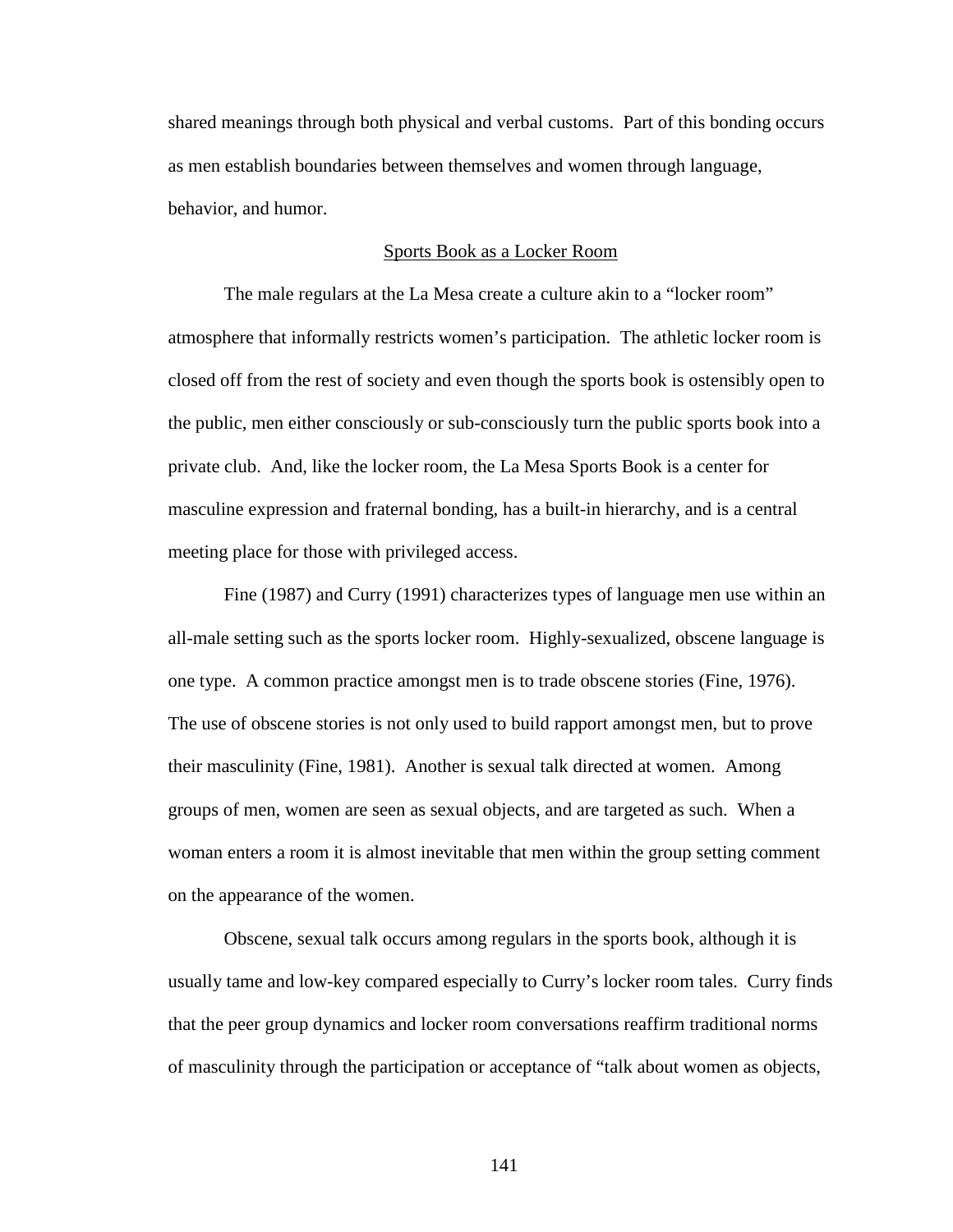homophobic talk, and talk that is very aggressive and hostile toward women essentially talk that promotes rape culture" (p. 128)**.** Moreover, Curry also discusses that traditional forms of masculinity includes reaffirming one's heterosexuality, avoiding any talk that may show caring or concern of another, and participating in forms of competition in order to establish status and position.

Masculine expression is prevalent in the La Mesa Sports Book, but it typically does not take on some of the more extreme qualities found in the locker room. Still, there are plenty exhibitions of maleness in the sports book to make women uncomfortable in the setting. For example, men will not make a sexist joke in front of a woman in the sports book, but they will approach a woman who is alone, make a suggestive comment out loud to other bettors about her appearance, or simply just stare. For instance, while sitting in the front row of the lounge chairs, a young blonde woman in jeans and a tight shirt enters the sports book and goes directly to the front desk. Another bettor sitting next to me leans over and says, "Man, I love living in this town. I never saw that kind of trim back home." His companion nodded in agreement, and replied, "Amen to that."

Invariably male bettors will acknowledge a woman's presence in the sports book and make a comment on her appearance. Curry found that males within the locker room environment talked about specific women in one of two ways, either a woman as a real person, or a woman as an object. Those women who were talked about as real people were usually reserved for girlfriends and talk about sexual conquest of the woman was considered off-limits. Conversely, all other women were talked about in terms of being an object and, therefore, talk of sexual conquest was open for all to discuss.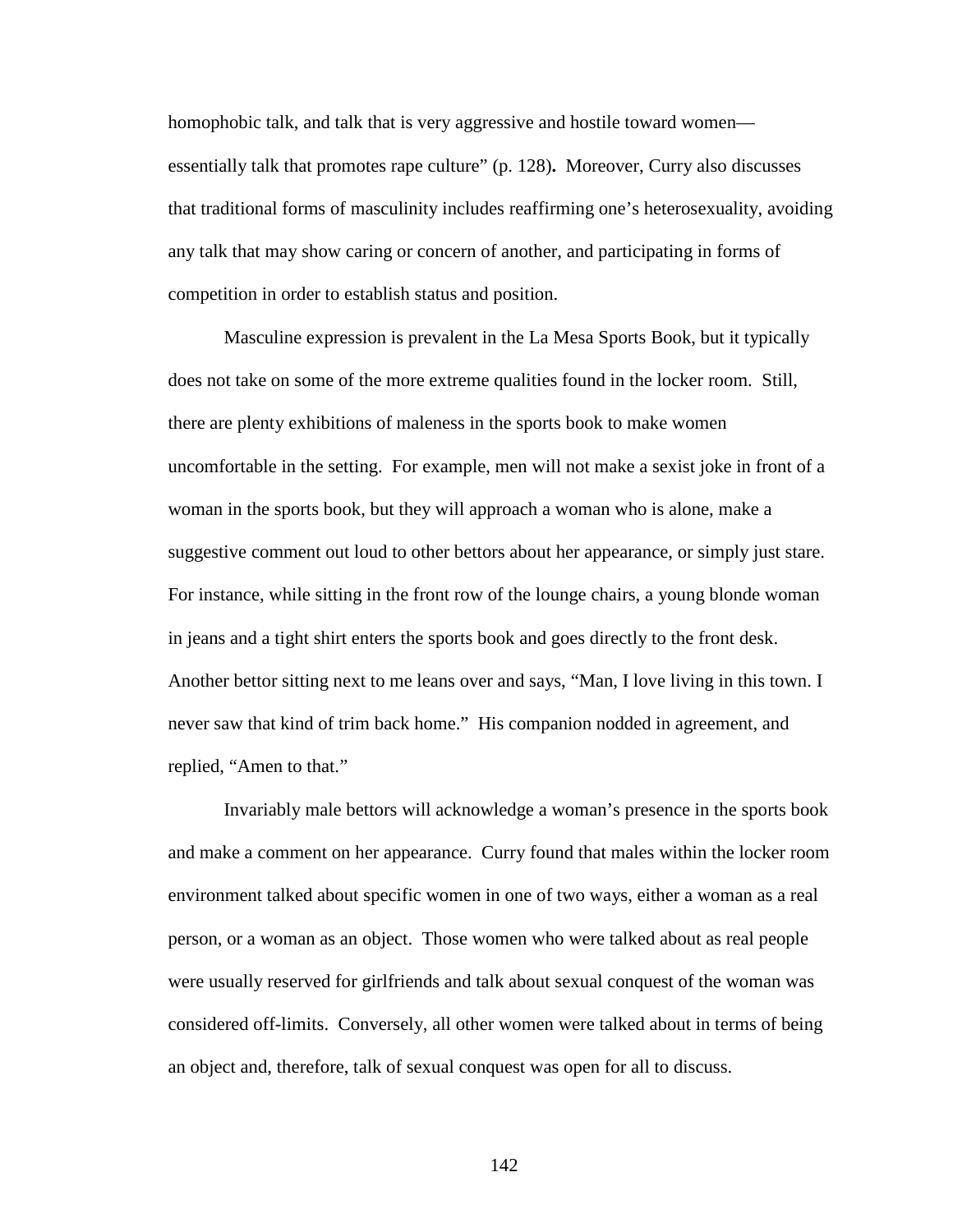Curry found that the locker room environment made it essential for a male to engage in talk about women in order to assert one's masculinity. According to the author "the striving to do gender appropriately within the constraints of the fraternal bond involves talk that manages to put down women while also including or teasing each other" (p. 130). It is no surprise that, although not as intense, these same performances of masculinity are found in the sports book. La Mesa regulars discuss women as objects as a bonding mechanism.

This overt objectification and the talk that accompanies it, serves as a barrier to female participation in the sports book. When entering the sports book, women appear to be conscious of the male regulars who almost invariably stare, evaluate, and comment on their appearance as if they were models on a runway. As they take notice of this semi-overt leering and evaluative talk, they fidget anxiously while they are in the sports book, do not make eye contact with regulars, and usually leave the area as quickly as they came. Male's objectification rituals strengthen bonds among them, while help keep the sports book relatively free of the female presence.

But, why would men seek to keep their space free of females, who they are apparently interested in, at least in a sexualized way? It is axiomatic to say that gender plays an important role in social interaction. Research suggests that the presence of women significantly influences how males interact in public (Kaplan, 2006; Aries, 1976; Eshel, Sharabany, & Friedman, 1998; Miller, 1983; Rubin, 1986). According to Fine (1987), "women have the potential to disrupt patterns of male interaction, possibly without realizing they are doing so" (p. 144). Aries (1976) found that men express themselves and act differently in an all-male group setting than in a mixed-gender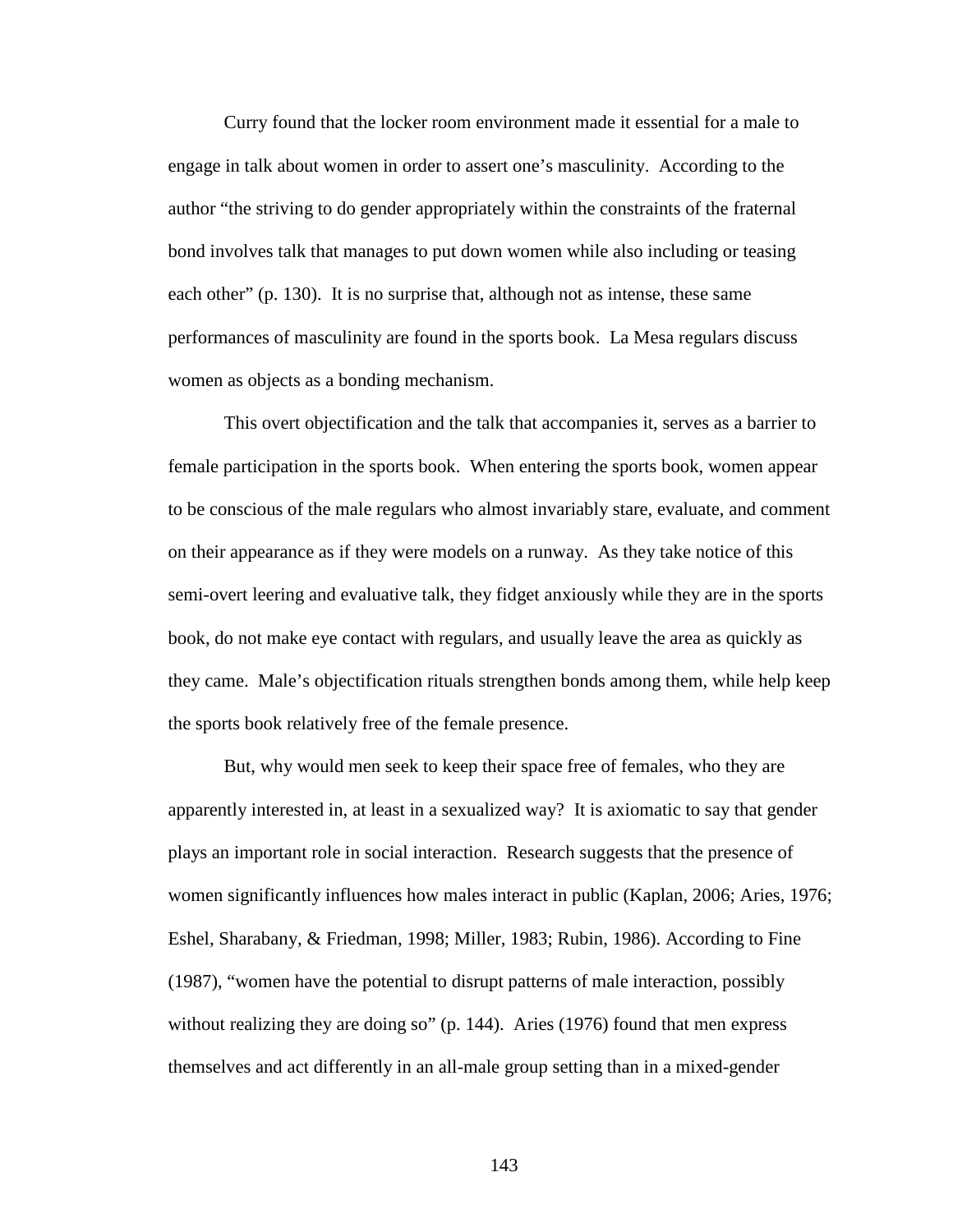setting. In a mixed-gender setting, Fine observed that men acted more subdued and patient, allowing women to talk and express themselves. Men may also not feel comfortable expressing affection for one another in the presence of women.

I suggest that part of the reason that women are shunned by men in the sports book is that men see the sports book as their man-space (a homosocial third space, in more formal language). By minimizing the female's presence male regulars are afforded opportunities to interact without facing perceived limits on expression and relationships. Men express themselves freely and show their affection for one another in ways that they may not when women are around. The forms of expression that is prevalent among La Mesa regulars have been described above in terms of the use of obscene language and stories, and the sexual objectification of women.

Females as "Green"

Women may also be shunned by regulars in the sports book because they are "green" and do not know the normative expectations of this social world. Regulars tend to ignore or outright denigrate all greens and other non-regulars, regardless of gender. Regulars attract their own members as they repel non-members through a combination of their presence and some active deterrence. For example, the majority of the regulars are creatures of habit, some like to stand and pace back and forth during games, while others insist on sitting in the same seats. Other regulars tend to take notice of each other's tendencies and avoid disrupting such rituals, for green bettors they are unaware that they may be intruding on a regular's territory or ritual practices.

For instance, it is an unwritten rule in the sports book that if a bettor wants to save his seat he writes on the back of a betting sheet something to the effect of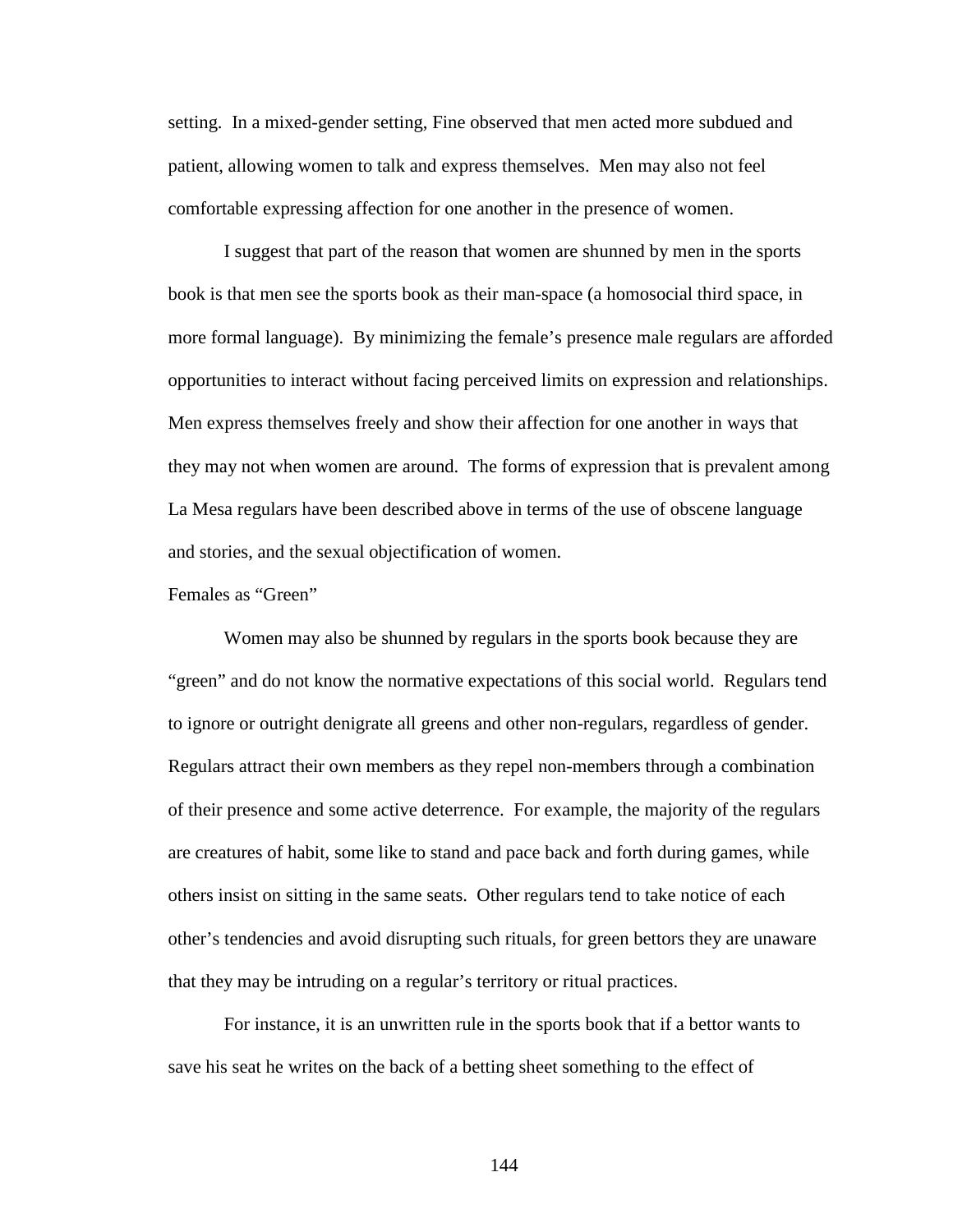"reserved" or "taken." On one particular Sunday morning during the NFL season, the sports book was standing room only. Steve, a regular bettor, had a seat in one of the lounge chairs, which is an area that fills quickly on big game days. Steve is Caucasian, early-thirties, and is average build. He has tattoos on his arms and tends to wear clothing that is more suited for skate and snow boarders, rather than football fans. Specifically, he wears shirts and hats of sponsors of extreme sports, rather than sports apparel of his favorite team. During the middle of the first quarter Steve got up from his seat to go to the restroom, but he left a betting sheet with a sign.

Moments later a Caucasian male approximately thirty, and his blonde girlfriend came into the sports book, saw two empty seats together, but one was Steve's with his sign laying out it. The man sat down in the empty seat and the woman removed the betting sheet and sat down. A few of the regulars mentioned to the guy that the seat his girlfriend was sitting was reserved; however, not understanding or not caring about the mostly unwritten rules of the sports book, the man shrugged off the warnings.

Steve returned, told the woman to get out or his seat, and she refused. Steve then turned to the boyfriend and told him to get his girl out of his seat. Although slightly intimidated, the man quietly contested that he left so she should get the seat. Steve became angry and threatened him if he "did not take care of his woman." At this point a crowd of people were watching this unfold to see what the man and woman were going to do. Steve told the man that he was going to go off to the side and smoke a cigarette and by the time he returns his woman will be out of his seat one way or another.

Steve walked about twenty feet off to the side, near the doors and watched from a distance as the man talked to his girlfriend. A couple of the other regulars watching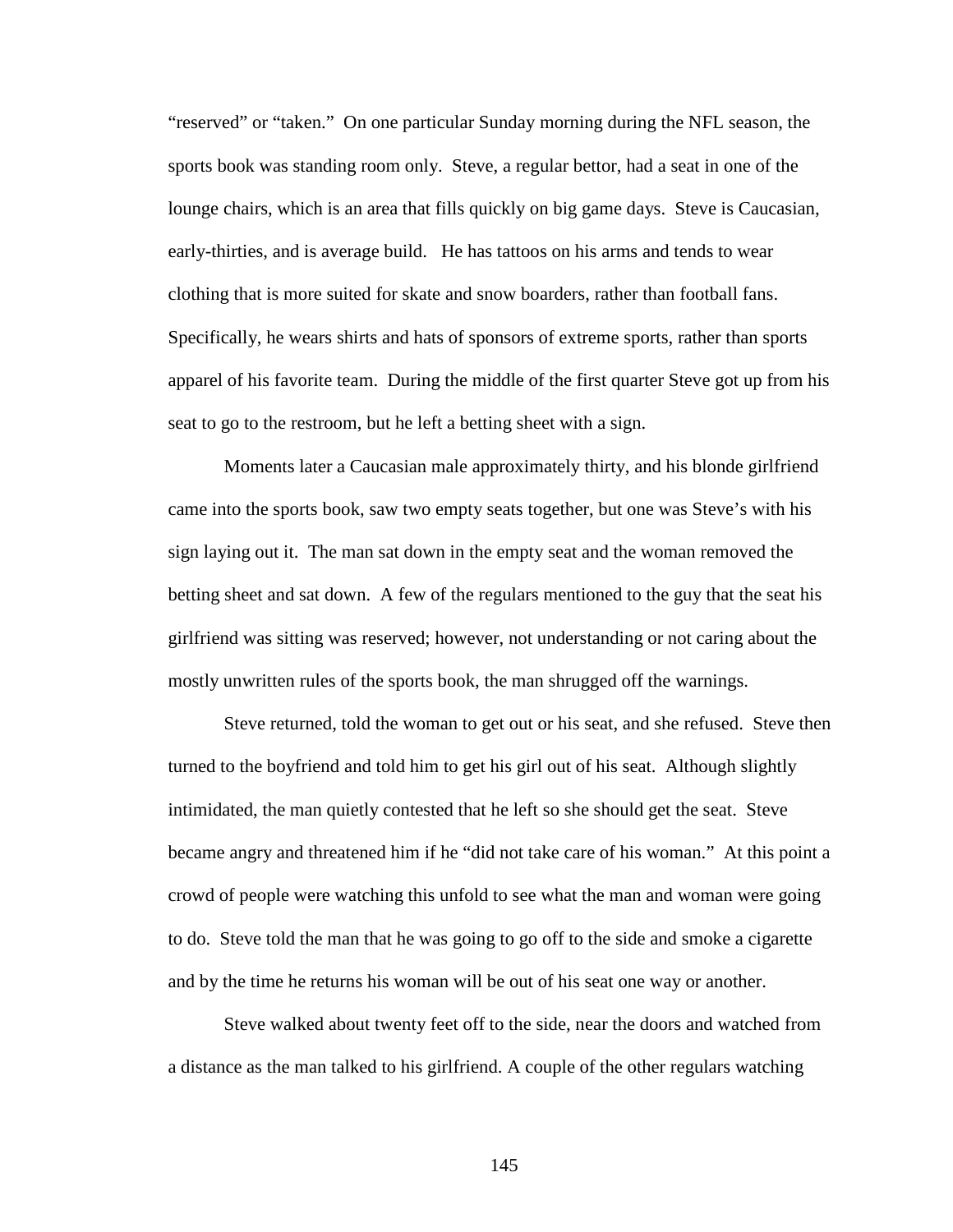this spoke up again and told the both of them for her to move. The man finally talked his girlfriend into letting Steve have his seat back in order to avoid any further conflict. Once Steve saw the woman get up he quickly put out his cigarette and returned to his seat. However, since all the seats were taken the man had his girlfriend sit on the floor in front of him. Throughout the rest morning every regular sitting near the couple avoided any conversation with them, as if they were making an effort to let them know that neither one of them belonged.

The scene was an example of how regulars show solidarity against those individuals who are unaware of the social norms that govern the sports book. Moreover, the regulars made an attempt to resolve the situation by directing the majority of their comments towards the man and not his girlfriend. It was if the man had direct ownership over the woman and therefore he was to blame for any of the social norms that his girlfriend had violated. This perception was reinforced by Steve's actions of directing his frustration towards the man and leaving it up to him to fix the problem before he returned.

The presence of male regulars is intimidating because their style and language marks the space as one where specific qualities are required to fully participate. The sports book-specific language marks greens and outsiders against those who are in the know. If these passive, subtle intimidating aspects of the scene are not enough to ward off outsiders, the active weeding-out process that occurs in microwave relationships among sports book patrons may do the trick. However, most women never even make it into these relationships. Their gender wards off male regulars.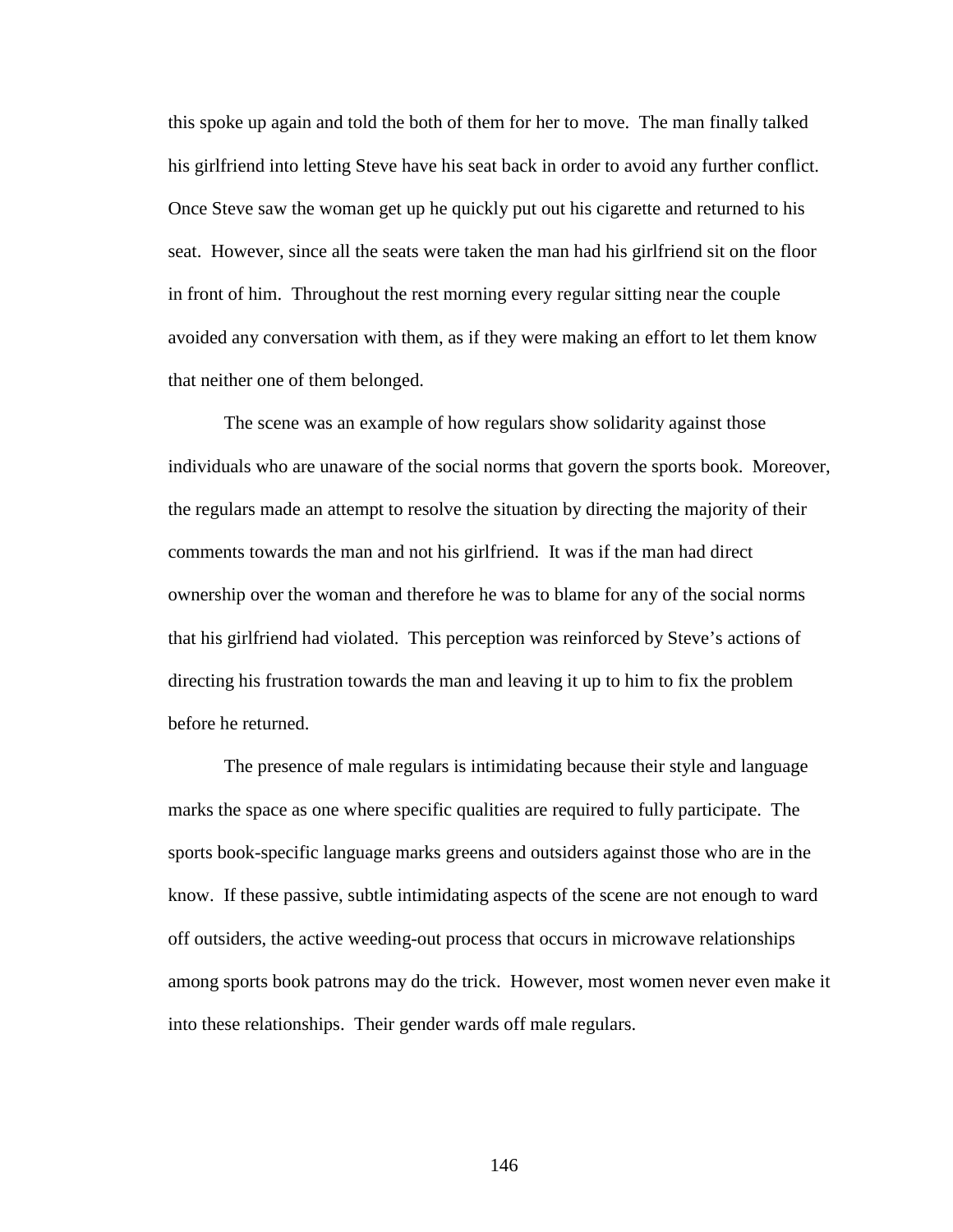Crossing the Informal Line

While some women enter the sports book and wager, most women never enter at all. Most females I observed in the La Mesa Casino are hesitant to walk into the sports book area. They tend to stay on the periphery as curious observers. They pace or stare, as if waiting for someone from the inside to escort them in. I watched several women even stand in the "safe zone"—the area on the edge of the sports book where curious non members often watch the sports bettors or glance at the games on the screens—and use their cell phone to call a male friend inside the sports book area to escort them in. Once inside the sports book boundaries—in other words, across the informal line on the carpet pattern that designates the sports book from the rest of the casino—women with male companions typically direct their attention to their male companion, while the male divides his attention between her and the games on the video screens.

Periodically, these moments of male-female togetherness erupt with tension as the couple struggles over whether to stay or go. Invariably the woman appears to become bored, suggests another activity and the male protests to stay. These moments are hardly ever resolved amicably. I watched intense debates as each person laid out their reasons to stay or go. At times, resolution came as the male gave cash to his female companion who left for a period to play games in the casino. The man literally bought more time in the sports book. At other times the male begrudgingly left with the woman, longingly looking back over his shoulder to catch a last glimpse of the game as they left. Sometimes a compromise is struck, and the couple moves to the lounge for a drink, however these moments never last for long. In short, tensions between men and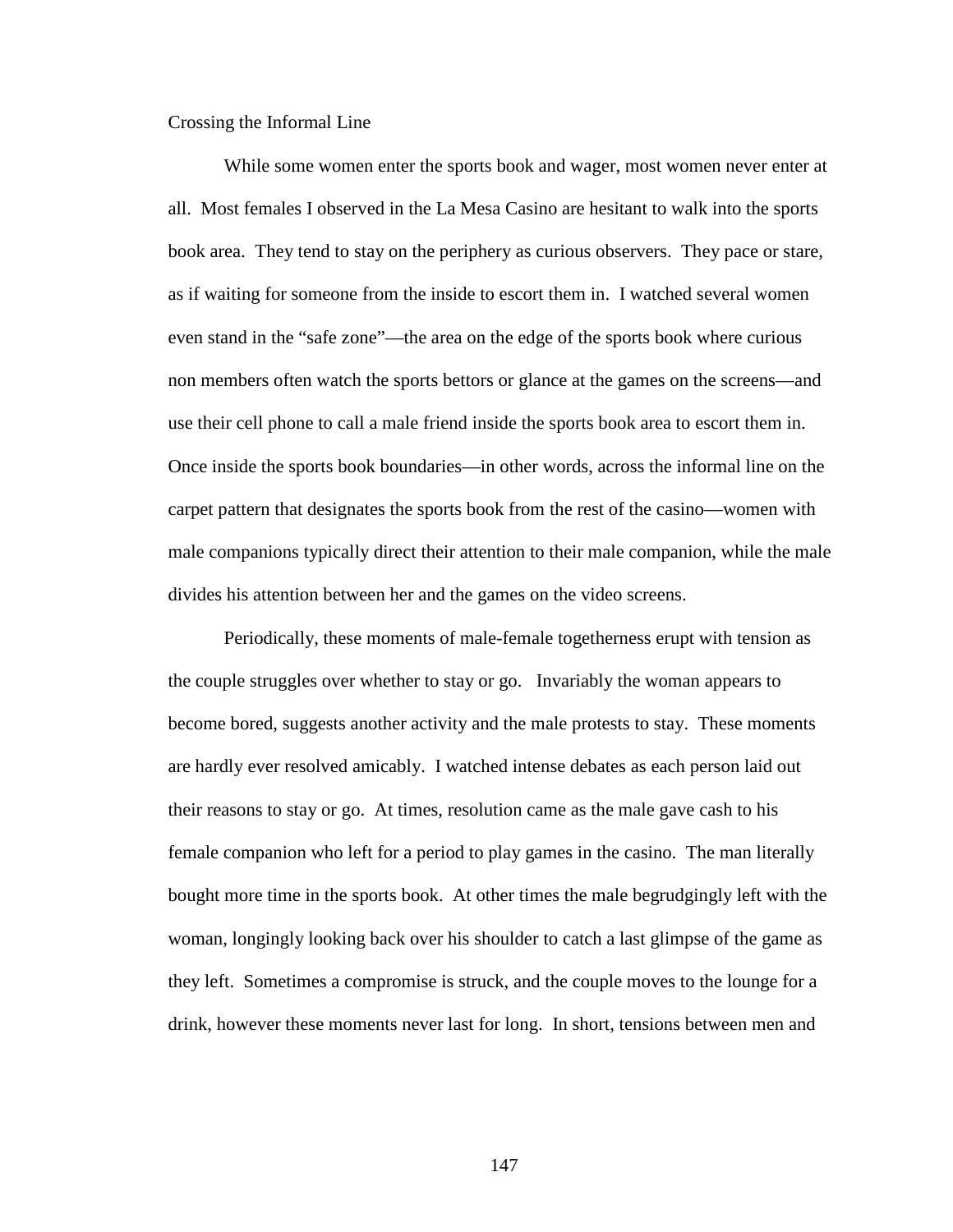women seem almost inevitable in the male-dominated social world of the La Mesa Sports Book

The stay-or-go conflict happens consistently, but it does not mean that all women despise the environment. On big game days, such as the Super Bowl or NCAA basketball tournament, groups of men and women will gather in the sports book to make a day of it. However, these moments are rare. The everyday reality of the La Mesa Sports Book is that it serves as a male preserve where men escape to a homosocial environment to enjoy the camaraderie of their friends.

# The Casino Sports Book as a Third Place

Men seek a third place, or a place of refuge, to escape the stresses of work and the demands of home life. In most cities and towns, bars are generally the popular third place for men. In Nevada, sports books give men another option for a third place destination. The sports book offers all the important qualities of a third place to men, and then some. Not only is it a place of escape into a social world that levels many normal distinctions among the participants, regulars create experiences that provide relief from the stressors of everyday life, there is a hominess to the space, and regulars create bonds with others that satisfy their need for connection and community.

Although women may enter into this third place, the male dominated character of this social world, makes it unlikely for many to enter and uncomfortable for those who do. Men create the sports book as a third place where they feel unconstrained by women and bond with other males. It is the shared meanings of these elements that tighten the social bonds between men and create barriers that keep women out.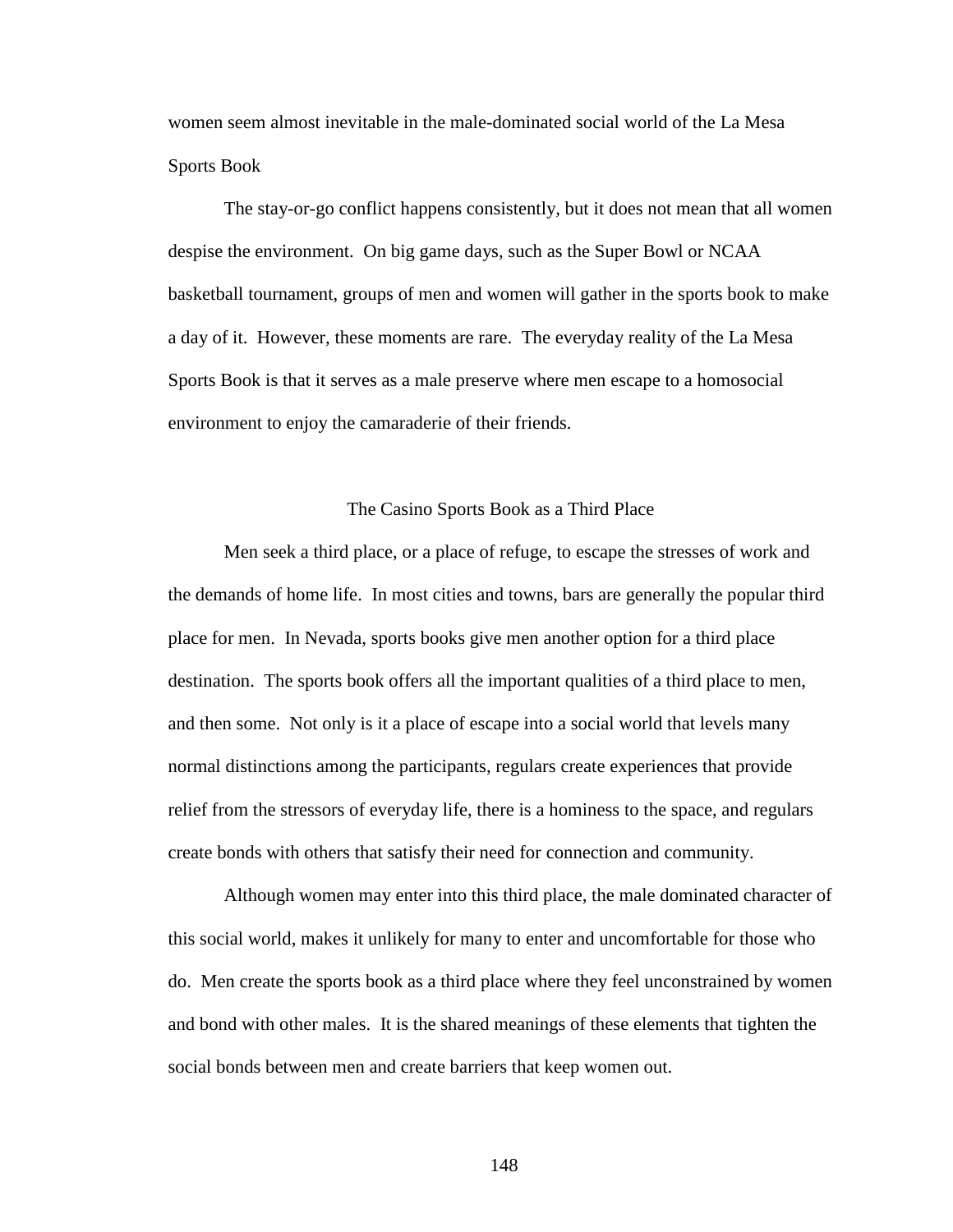For those comfortable in the sports book surroundings, the space is a "home away from home" and the regulars have a sense of ownership and control over the sports book. Also, individuals can express themselves freely, and there is a feeling of warmth arising out of friendliness, support, and mutual concern. The one very prominent fact that stands out is the gendered nature of the sports book. Oldenburg emphasizes the fact that the best and most enjoyable third places are those that have same-sex associations and mentions that sexual segregation is the reason why third places were created and the reason why they continue to exist. In the sports book, men are able to let loose by watching sports, betting on sports, drinking, smoking, and to talk freely. The sports book is a place where men can be men.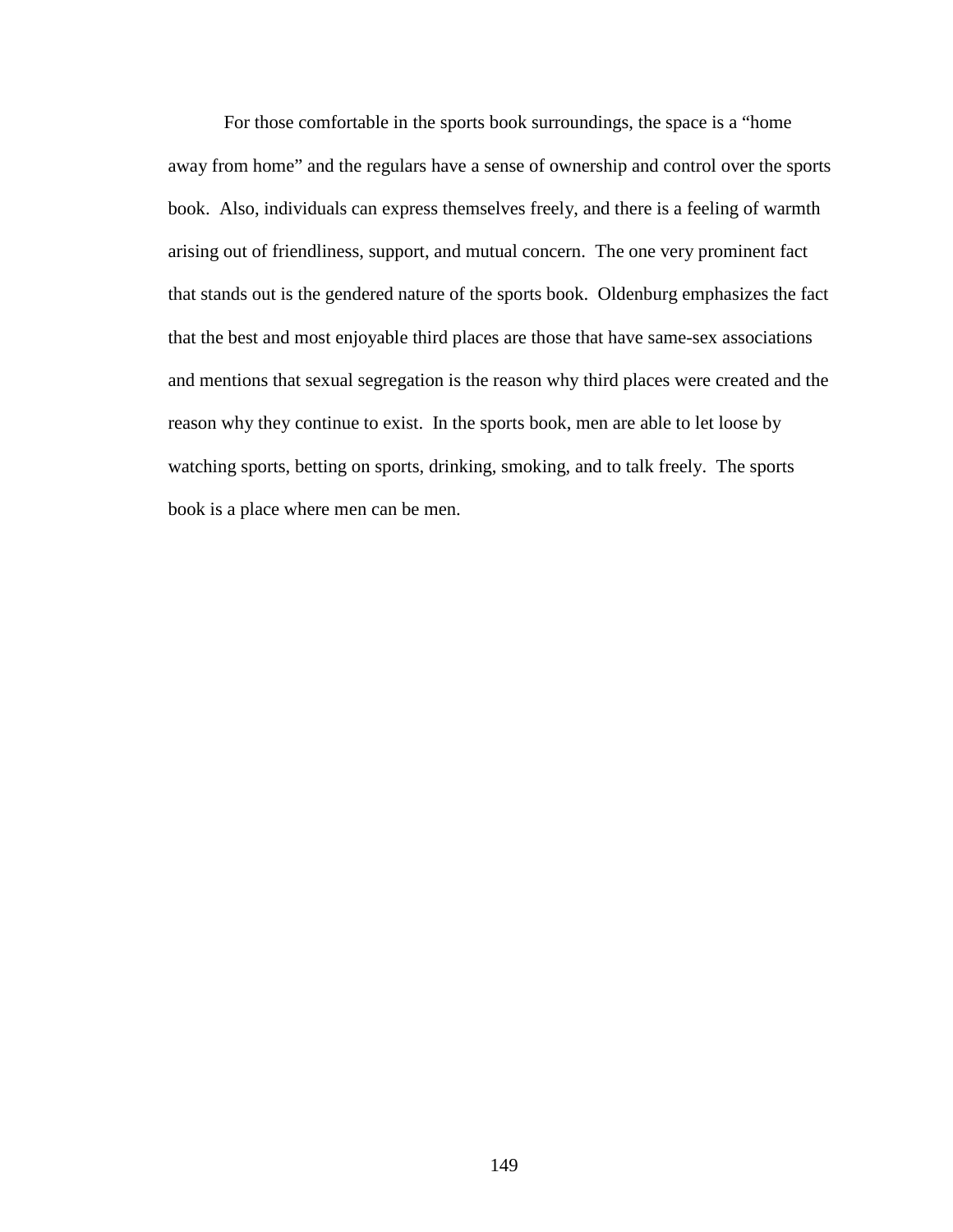# CHAPTER 8

## SUMMARY, CONCLUSIONS AND FUTURE RESEARCH

# Summary

This ethnography of a local Las Vegas casino sports book explored the characteristics that frame the social world its regulars create. Specifically, I explained the characteristics of La Mesa's sports bettors, the types of people who bet on sports, the mechanisms used to sustain participation, and how the sports bettors view themselves, their social world, and those outside of it.

After fifteen months observing the La Mesa Hotel and Casino Sports Book, it is clear that its patrons do not use the environment simply for sports betting. Rather, their complex interactional dynamics create a robust social world they come back to again and again to create a meaningful social world or community. My observations reveal the existence of a hierarchal order among bettors; they abide by both formal rules of conduct regulated by the casino and informal rules of conduct that are governed by La Mesa regulars. Regulars participate in ritualistic behavior, develop social bonds with like patrons, and combine different styles of expression and interaction to create a maledominated home away from home.

Contrary to some stereotypes about gamblers that cast them as degenerates who simply spend their time on games of chance, my study shows that the regulars at the La Mesa are sports fans looking for a place to connect with other fans. Wagering on sports is as much an organizing activity that draws regulars together through the betting act.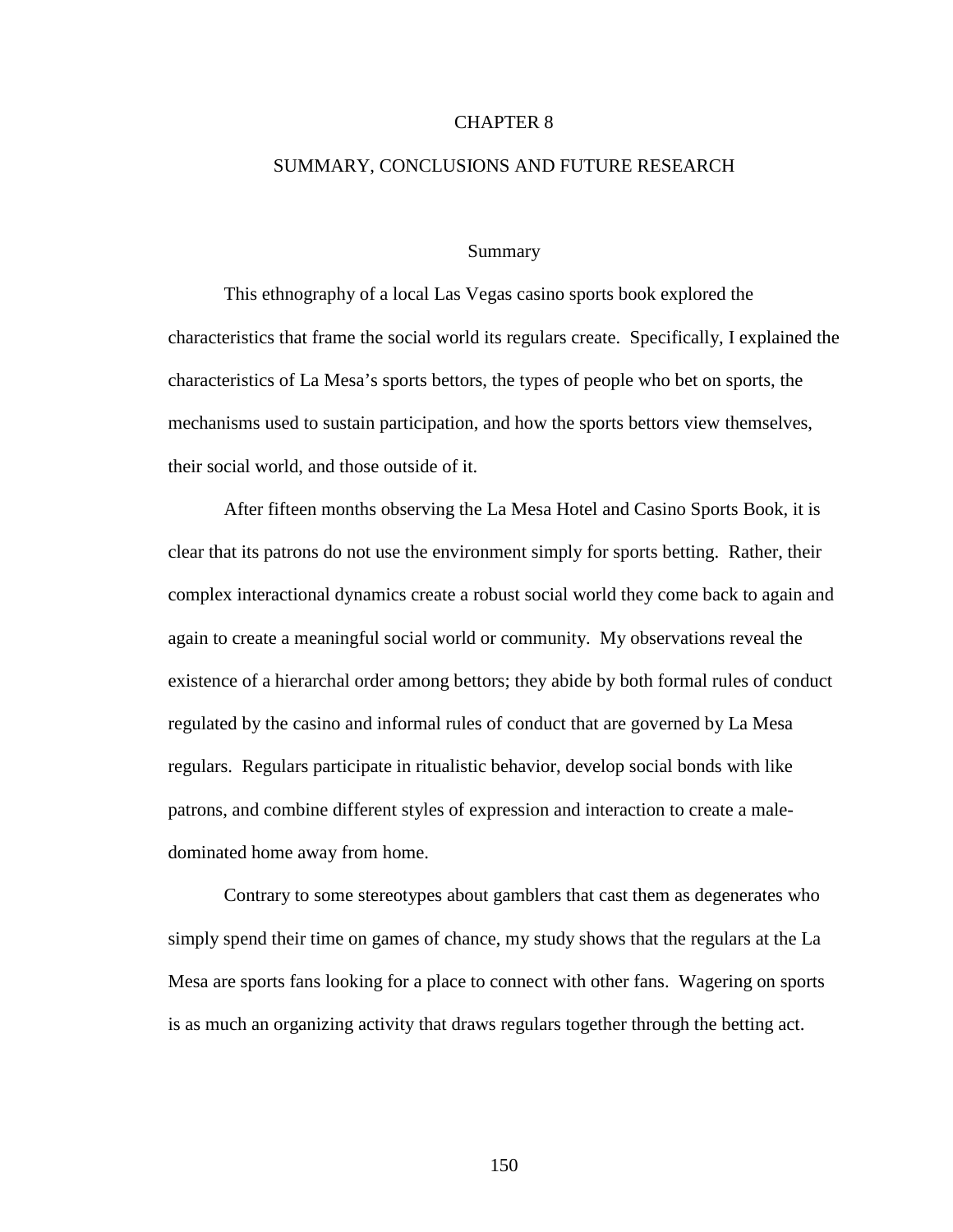Their interaction extends from there into a social order characterized by specialized language, interactional styles, camaraderie, hierarchy, and social control.

The hierarchal order among La Mesa regulars places professionals at the top of the status orders, followed by regular recreational and regular pathologicals. New or "green" bettors occupy the bottom rung on the status ladder and all other patrons are considered outsiders (see diagram 5.2). Distinct styles are apparent among older and younger bettors. I label these styles as old school and new school (see diagram 5.3). These interactional styles can be a point of tension among regulars, but that tension does not usually morph into open conflict. Regulars do however segregate themselves on the basis of style.

Interaction among regulars is marked by a three types of relationships microwave relationships, strangerships, and friendships. Each type of relationship contains its own set of characteristics and behavioral expectations related to the depth of knowledge and emotional connection among those involved. Relationships among regulars are also gender specific. Without exception, regulars are male and the La Mesa Sports Book is a male-dominated environment. This should not be surprising given that previous research shows that males dominate activities sports-related activities in public spaces (Arendt, 1958; Rosaldo, 1958, Messner, 1987; Bryson, 1987; Farr, 1988).

The regulars at the La Mesa use the shared activity of sports betting to seek out companionship, but few develop intimate friendships. Regulars tend to form connections without disclosing too many personal details of their lives. Conversations revolve around such subjects as sports, sports betting, other forms of gambling, women, and alcohol. How the conversations occur is as important as the topics for creating and sustaining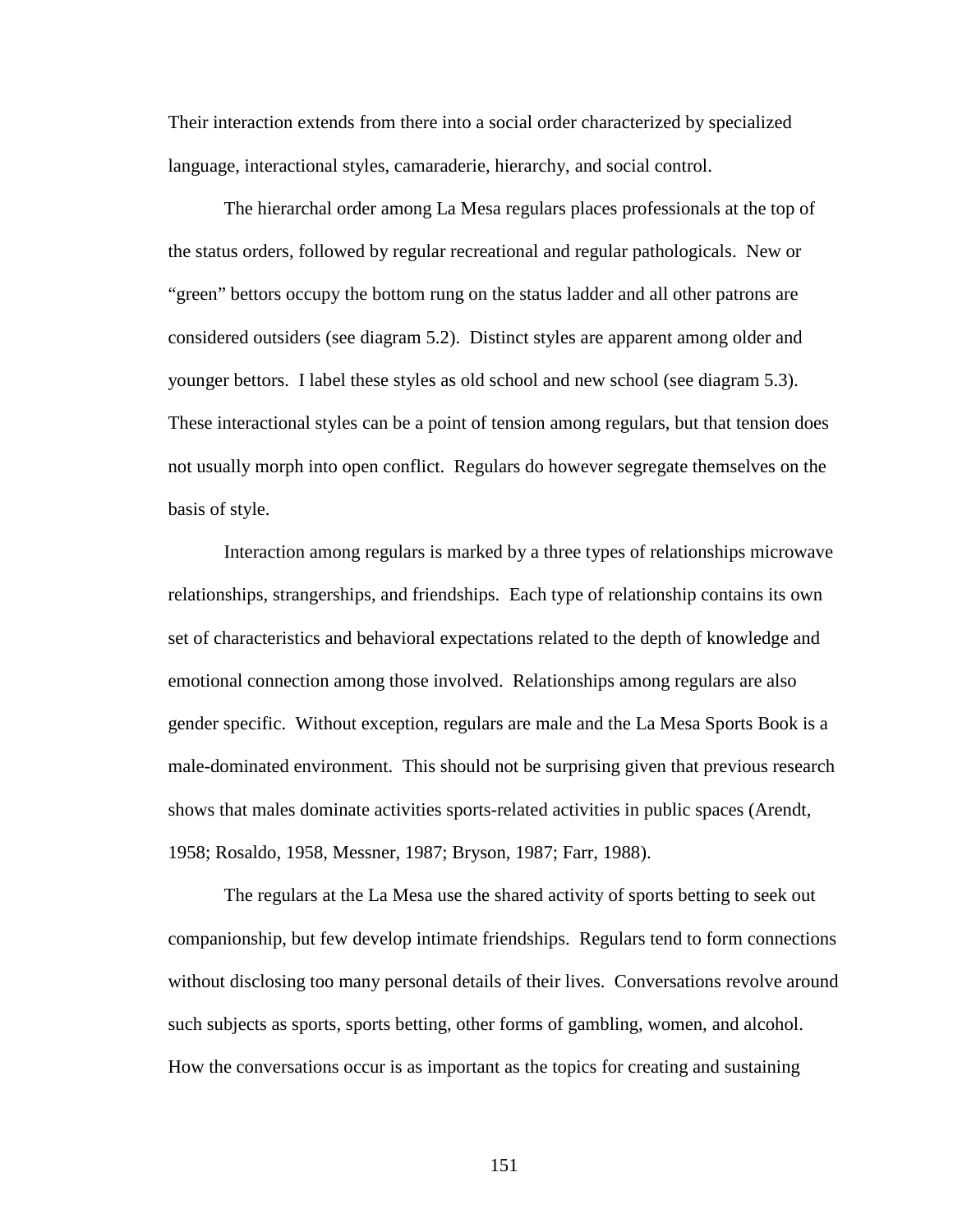cohesion. Regulars use a shared language, social rituals, humor, needling or ragging on each other, sharing stories, assigning nicknames, and meaningful, albeit limited, forms of physical contact to convey fellow-feeling in the group.

The spatial arrangements in the La Mesa Sports Book give regulars physical means to segregate on the basis of the hierarchy among professionals and other regulars, and among groups of regulars. The VIP area, lounge, and seating area are distinctive spaces where status and behavioral expectations affects who interacts there and how they interact. Moreover, fringe area around the sports book, marked by subtle changes in carpet pattern stands as an almost invisible barrier that keeps many women and nonregulars on the outskirts, further solidifying the insider character of sports book culture.

The popularity of sports betting among the La Mesa regulars can be attributed, in part, to the shared experience of emotional moments with one another. While the act of wagering is an individual one, waiting for the outcome is a group experience for regulars. Wagering on a sporting event elevates the emotional energy in the sports book as bettors become financially vested and emotionally invested in the outcome of an event. And since most of those in the sports book have this emotional investment, there is a high frequency of emotional moments as the sporting events take place. These emotional moments help to create and sustain bonds among regulars

These emotional moments can be compelling enough to drive one to bet despite plans not to wager on a game. I watched others become influenced in moments where regulars had no intention to bet, but were drawn to wager on a game in order to participate in the collective emotional moments with other regulars that bet on the same game.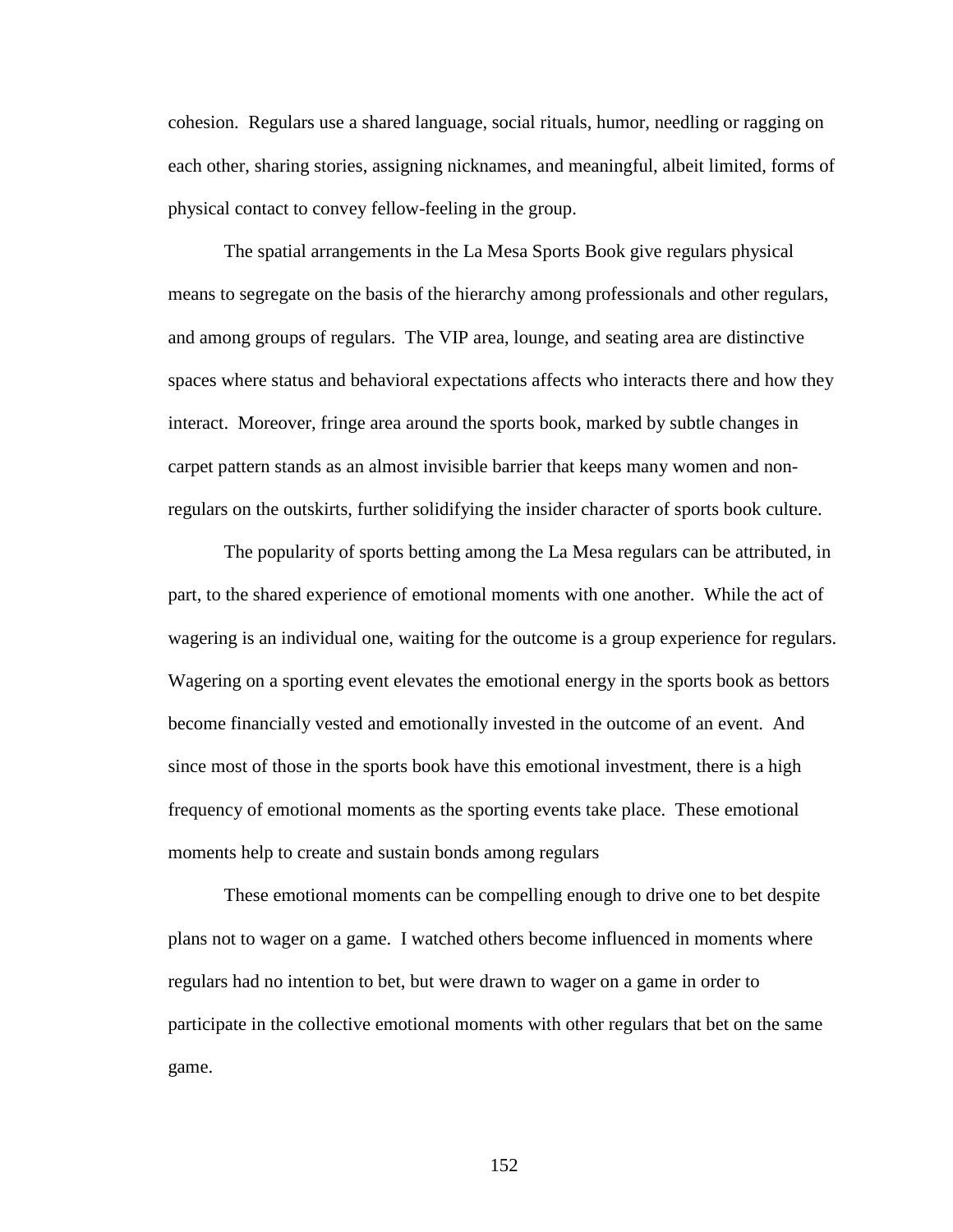Could social influences that encourage wagering on more games than intended be a source of problem gambling? That question cannot be answered in this study. But, what can be said is that sports books' bottom line may benefit from encouraging social communities to be built and sustained within their walls.

All of the major findings in this study suggest that the La Mesa Sports Book is what I consider a gendered third place. The sports book is an environment that males use to escape the daily stresses of work and home. It is a neutral setting where they can relax and interact as a sports book regular rather than on the basis of their social status outside of the La Mesa. That is, each individual earns their reputation by starting at the bottom of the hierarchal order as greens or newbies and works their way into another status in the hierarchy of regulars. Men use the sports book to bet, but conversation is the main activity since there is plenty of down time between the placing of the bet and waiting for the outcome. The sports book is also accessible and accommodating to its patrons, as it is open at almost all of hours of the day and provides various services and amenities. One never has to go far for food or drinks. Lastly, and most importantly, the sports book has regulars which gives the place its character and assures others that the same people will be there the next time they visit. In short, regulars create a social world in the sports book where they feel a sense of community that drives them back again and again.

#### Finding Community in Las Vegas

Las Vegas is a desert city that survives on the gaming and tourism industry. Social life is indelibly shaped by a casino industry that is oriented to the outsider tourist experience at the expense of local culture. The city's transient and transitioning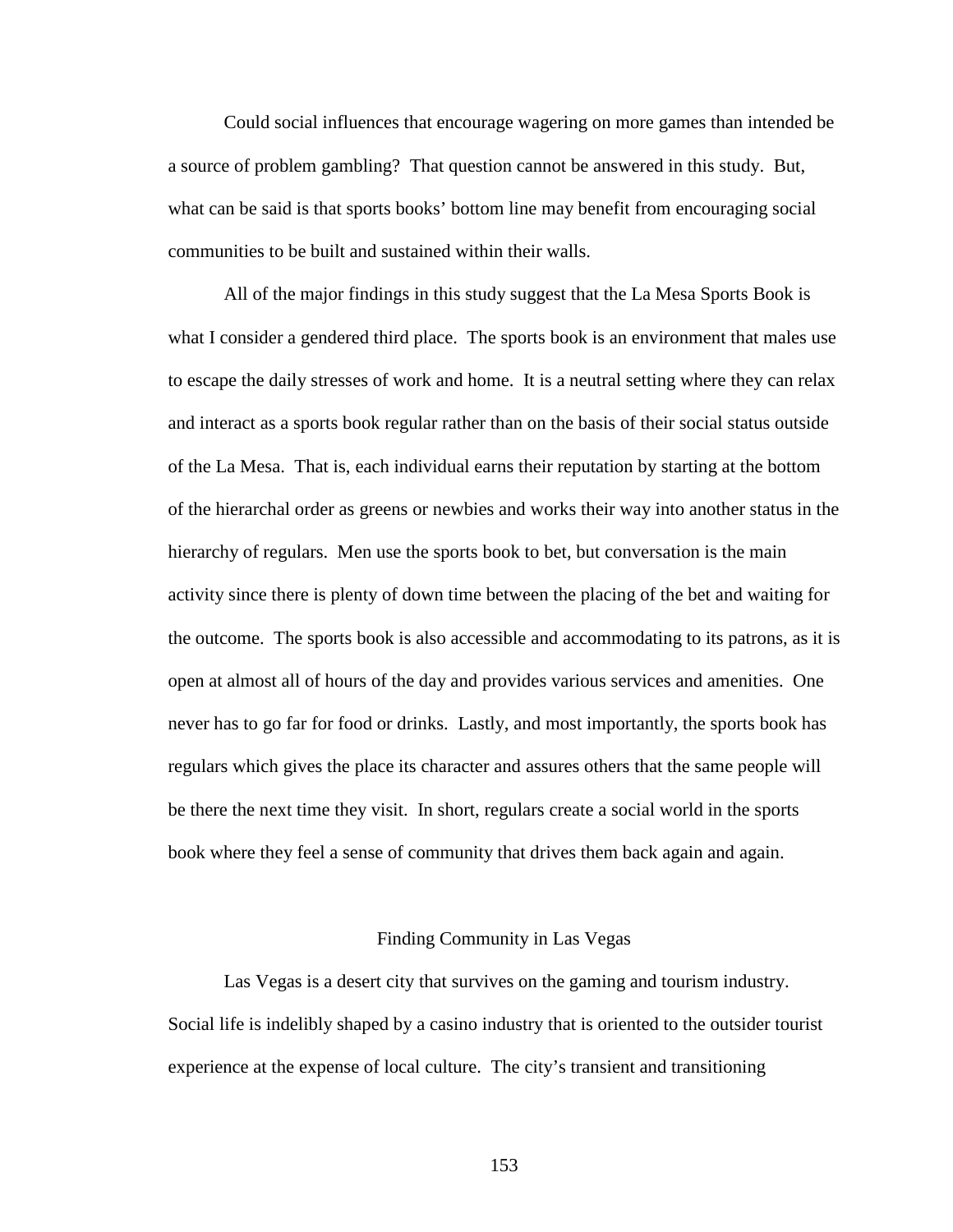population makes it difficult to establish strong social bonds among residents. As a consequence, we are low on many indicators of social capital suggestive of reciprocal social bonds on which feelings of solidarity and support are built (Putnam, 2000; Walton, 2006). The 2003 Harwood report demonstrates that Las Vegans feel unattached to their neighbors and identify few social bonds that anchor a sense of community. Likewise, the 2010 Las Vegas Metropolitan Area Social Survey indicates that six years after the Harwood report little has changed (Futrell et. al., 2010). Valley residents do not find community in their neighborhoods. They remain isolated from their neighbors and in search of community in other spaces where they live their lives.

Las Vegans must construct meaningful social experiences in this context of a city where social capital is extremely low (Walton, 2006). And in this unique urban landscape, the places where they carve out community are also likely to be unique. At the broadest level, this study is a search for dimensions of community in the unlikely space of a casino sports book.

Casinos are not known as spaces particularly favorable for extended social interaction that produces stable, cohesive social networks. In fact, they are said to promote the opposite—individual gambling experiences, increasingly dominated by interactions with machines rather than people, isolating people from one another. Despite this, my ethnography suggests that sports book patrons can and do develop social worlds within them that express community bonds rich in meaning, ritual connections, and social cohesion. This happens, in part, because sports books are parts of a social gathering place in Las Vegas—casinos.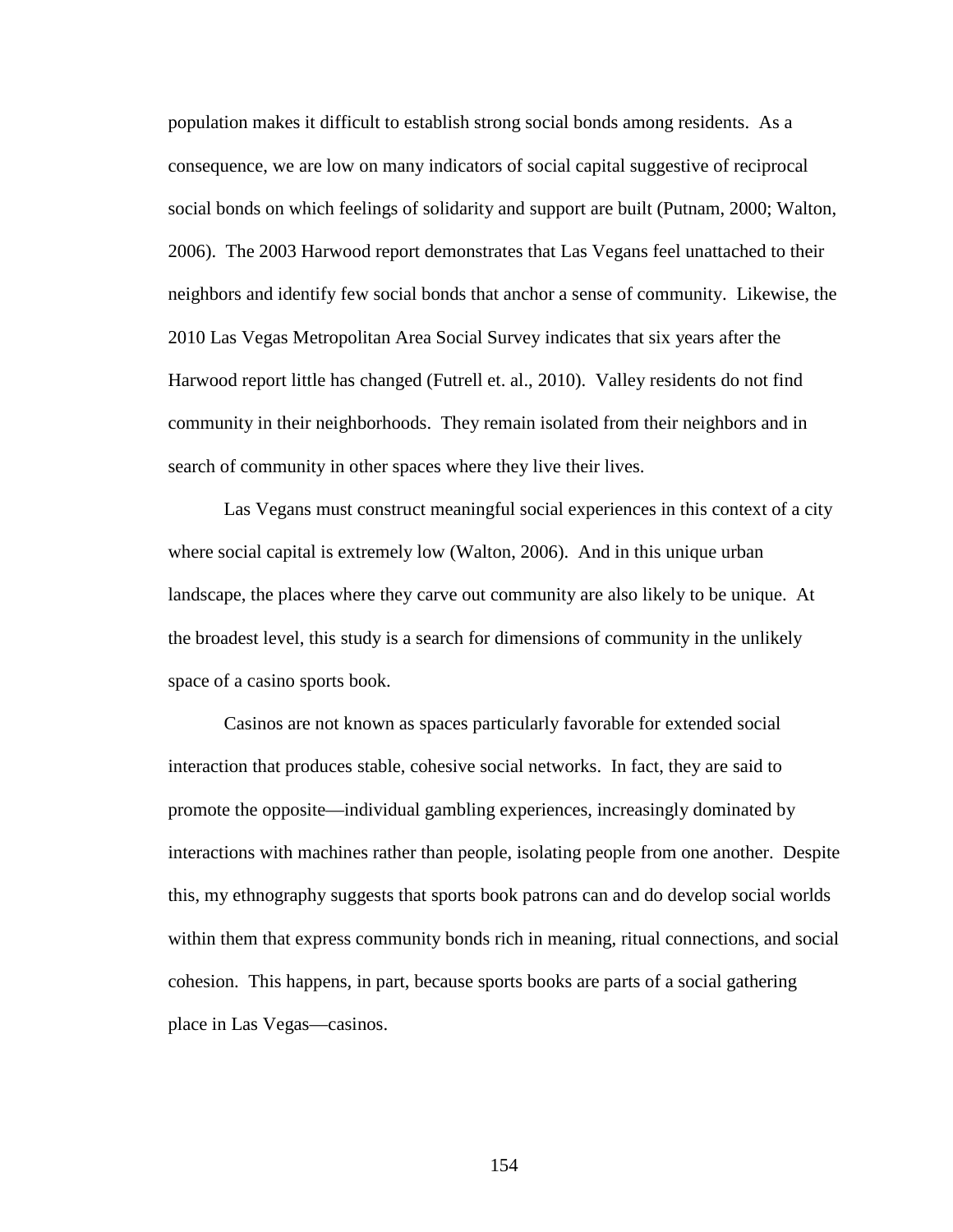Third places are places of community-making. According to Oldenburg (1997), third places anchor communities in spaces that facilitate interaction. Oldenburg suggests that a main characteristic of contemporary society is that members intentionally seek out informal meeting places as a space where they can connect with others. It may be that for many urban dwellers neighborhoods are no longer the prime anchor points for community.

In contemporary mass society, people congregate where they find affinity groups to connect with. Increasingly, these informal meeting places may be outside the place where they live or work. We are more and more mobile and thus able to connect in dispersed spaces and into dispersed social networks. The bars, pubs, and coffee shops (classic third places for Oldenburg) that we frequent need not be truly local ones near our places of residence. We can now commute to them as we do for work and home. Cyberspace takes web surfers on a virtual commute from anywhere with an internet connection into affinity networks that can draw in members from around the globe.

Las Vegas is a relatively young city, auto-reliant city whose residents are highly mobile. It is far from a walkable city and few neighborhoods are organized around the types of third places that researchers have identified in older cities in the Northeast and Midwest. It is likely that Las Vegans expect to travel to many places over the course of their daily activities. Among these would be the places where they congregate and socialize.

While my close ethnographic study of the La Mesa Sports Book does not provide the sort of broad systematic evidence needed to fully determine the character of Las Vegas community, I suggest that future research would do well to look for the basis of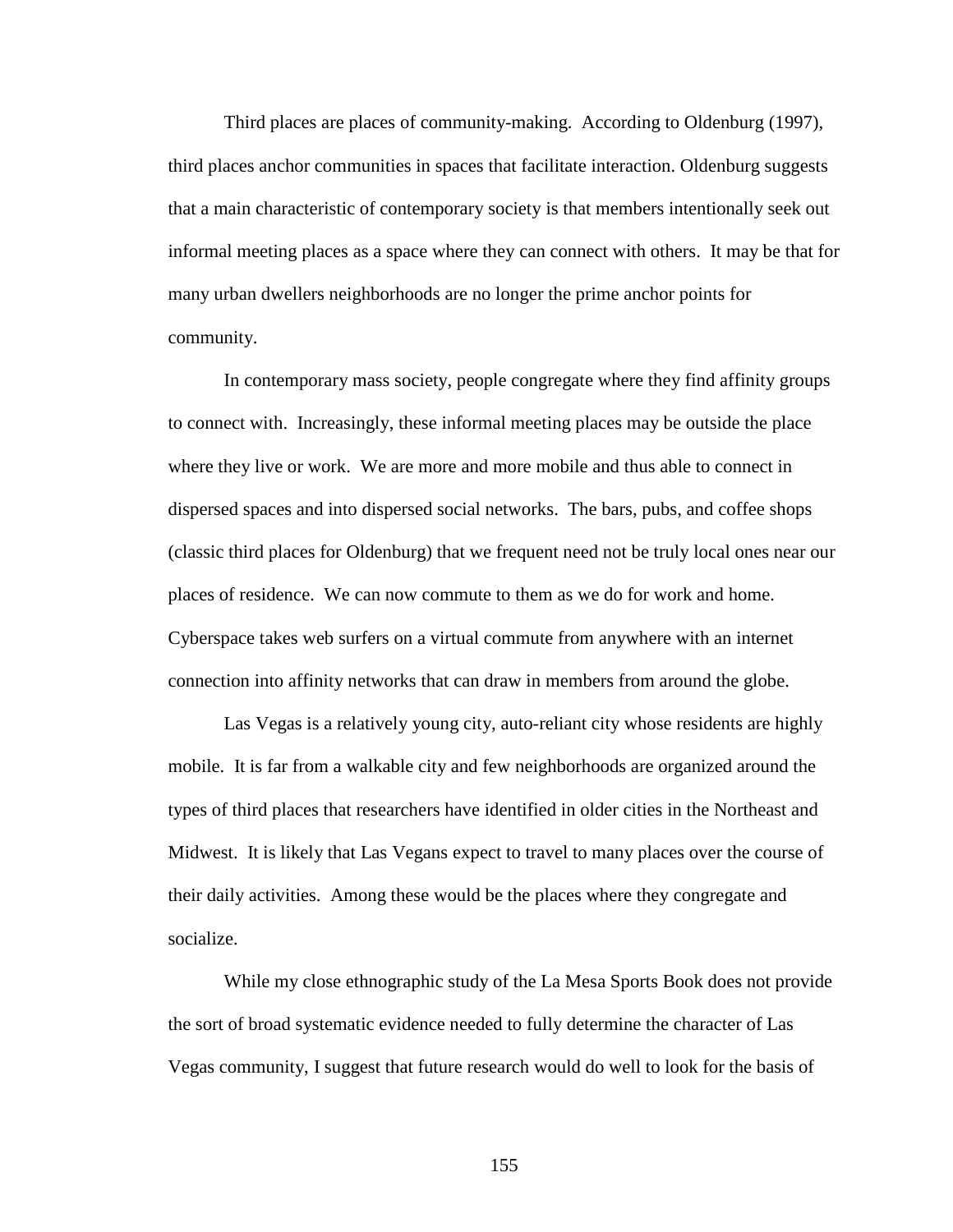community-building outside of the classic neighborhood-based locations where social scientists have often assumed it is found. If available research is any indication, one pocket of social interaction where virtually no one expects to find social cohesion that reflects "community" is in a Las Vegas casino. Yet, at least in the La Mesa, the informal bonds built in the sports book turn it into a non-traditional third place.

This finding puts an alternate face on casino gambling. Rather than sports gambling being simply another facet of the dystopian Sin City image of societal dregs and deviants in smoke-filled rooms wasting their time and money on games of chance, La Mesa Sports Book patrons use the sports book as a place of social bonding. Of course, that bonding occurs over sports and wagers, but that doesn't change the fact that the social world of La Mesa regulars reflects a fundamental reality of the human condition. We seek community and are creative in the ways and places where we build it, even inside a public space that houses regulated sports gambling in the United States.

# Las Vegas, Sports Gambling, and Popular Culture

This study is the first detailed exploration into the social world of legalized sports gambling patrons. For all of the perceptions and misconceptions that are thrown around about sports betting and its participants, no researcher has ever conducted systematic qualitative research to see what, besides wagering, goes on in a legal and highlyregulated sports book.

Revealing the social world of the La Mesa Sports Book raises a question about why there seems to be a sort of collective self-loathing in this country about sports gambling. This flows from a lack of certainty about how regulated sports gambling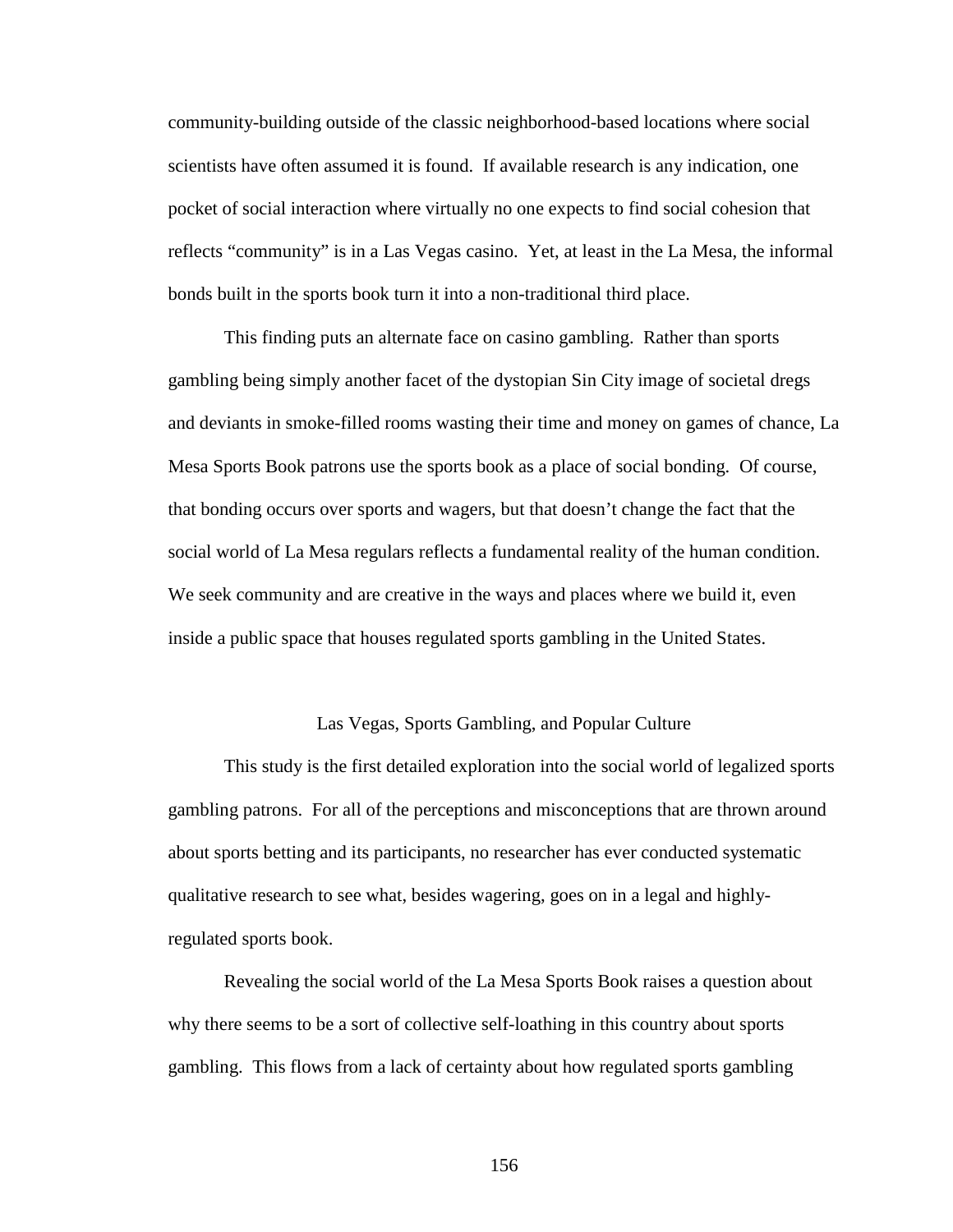affects both the institution of sports and the communities where legal sports betting is located. Additionally, many may be wary and unsure about the type of people legal sports gambling attracts. This study sheds some light on these questions as well

In January 2003—about the time in which I started to become a sports book regular—the National Football League rejected commercials developed by the Las Vegas Convention and Visitors Authority, that were aimed at promoting the city of Las Vegas. The commercials in question were nothing more than montages of the city, inviting tourists to come and enjoy all that Las Vegas has to offer. The ads did not directly reference gambling, although admittedly Las Vegas is virtually synonymous with gambling. They were simply commercials created to show the glamour of Las Vegas as a whole. Yet, the commercials were rejected on the basis that the NFL associates Las Vegas with sports gambling and, any ties to sports gambling are seen by NFL administrators as anathema to the league's clean-cut all American image. The NFL rejected the airing of the commercial. At the time, NFL spokesman Brian McCarthy said, "The league office decided that the commercial was not in our best interest… The NFL has a long standing policy that prohibits acceptance of any message that makes reference to or mention of sports betting" (McKay, 2003).

Fast forward to Spring 2010—the time in which I am concluding this dissertation—and the NFL recently released a statement saying that they will no longer block advertisements that promote Las Vegas. Although they are prohibiting any ads that highlight specific hotels, casinos, and other institutions that offer gambling, the league is willing to allow Las Vegas to promote itself as a tourist destination. Coincidently, the same NFL spokesman, Brian McCarthy, stated that the NFL considers it "a reasonable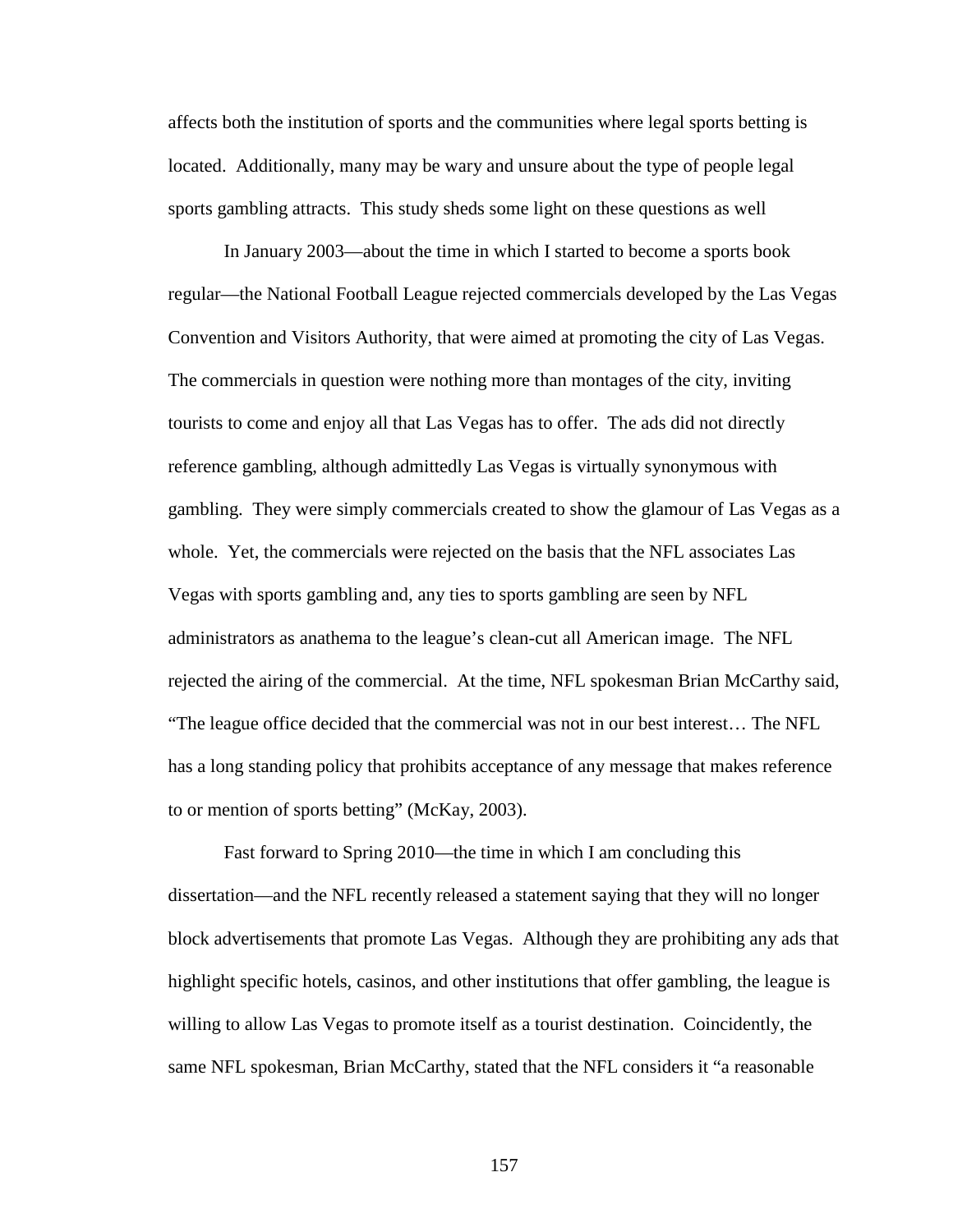modification of our policy that still protects our interests" (Associated Press, 2009). This was a small win for Las Vegas, but one can hardly deny an underlying message that the NFL conveys by its stance toward Las Vegas—that sports gambling is a deviant activity and any connection with it undermines the NFL's integrity.

The NFL's relationship with Las Vegas encapsulates the overall hypocrisy toward legalized sports gambling. On a macro-level, if sports gambling is such a deviant activity then why do the majority of national newspapers, magazines, and sports shows list the betting lines when one can only legally bet on sports within the boundaries of the State of Nevada and nowhere else? Moreover, why is it that the amount of money spent on illegal sports betting is far greater than the amount of money spent on legal sports betting in Nevada? On a micro-level, how does one explain the popularity of NCAA tournament pools or the presence of betting squares at neighborhood Super Bowl parties? After all, aren't these activities a form of illegal sports betting? For instance, UCLA head football coach Rick Neuheisel was fired from the University of Washington over his participation in a simple neighborhood betting pool for the 2003 NCAA Basketball Tournament and his attempt to cover-up his involvement. Moreover, it seems that most all major professional and collegiate sports leagues have little reservation in publicly expressing their distaste for Las Vegas because Nevada has legal sports betting, despite the fact that it is highly-regulated and any possible anomalies in wagering trends are reported to state control boards and law enforcement agencies. And, still, though sports leagues are vocal against sports gambling, all of them support and even promote fantasy leagues, which are commonly known for charging entrance fees that in turn are placed in a pot for the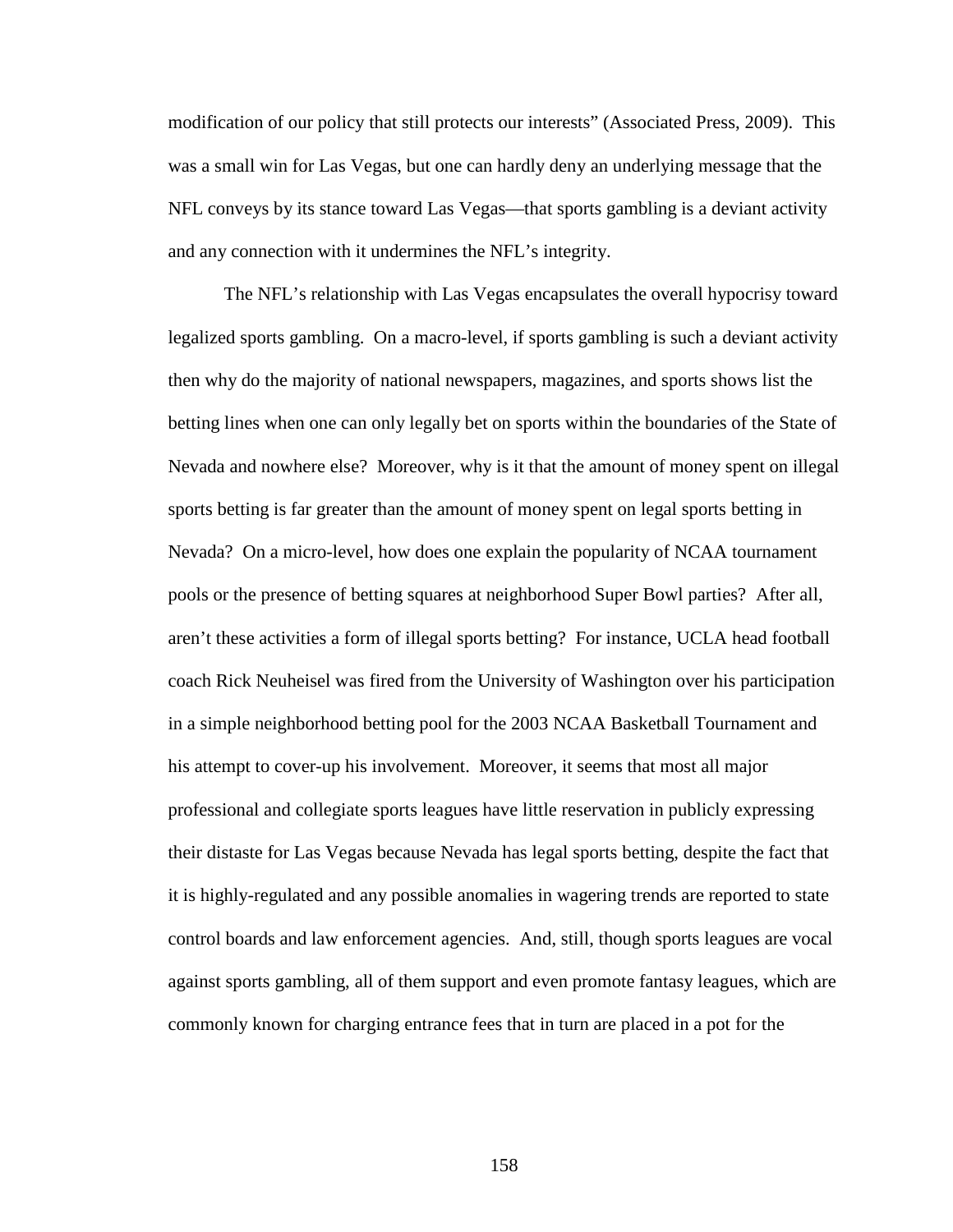winner to receive. Last time I checked that is a form of gambling—staking something of value on an uncertain outcome.

Above all, the research shows that the majority of individuals who participate in sports gambling are demographically diverse "regular people." Sports gamblers range from doctors and lawyers to janitors and cooks; the common characteristics that are shared by such a diverse group are an interest in sports, a penchant for staking money on games, and the use of the sports book environment as their own third place to escape for a bit from work and home. The sports book is the regulars' own boys clubhouse where they relax and enjoy themselves. Sure, I have found that there is much more to just hanging out, but once one discovers how to navigate the scene by learning the written and unwritten rules of the sports book, proper language, behavioral expectations, and social rituals—then he can let loose and be at ease in the environment. I would argue that sport viewing and wagering then is an escape from the everyday routines of work and home, similar to any other innocuous third place.

# Future Research

 I see several future research projects arising from this study. One project would further explore the idea of community building within the sports book scene. Community is a term that gets thrown around a lot in the field of sociology. There is vast research on the subject matter, but very little focus on the ever growing gambling culture, and until now no research on community building within a sports book. I feel that this study can be extended from an ethnography to also interviewing regular sports bettors to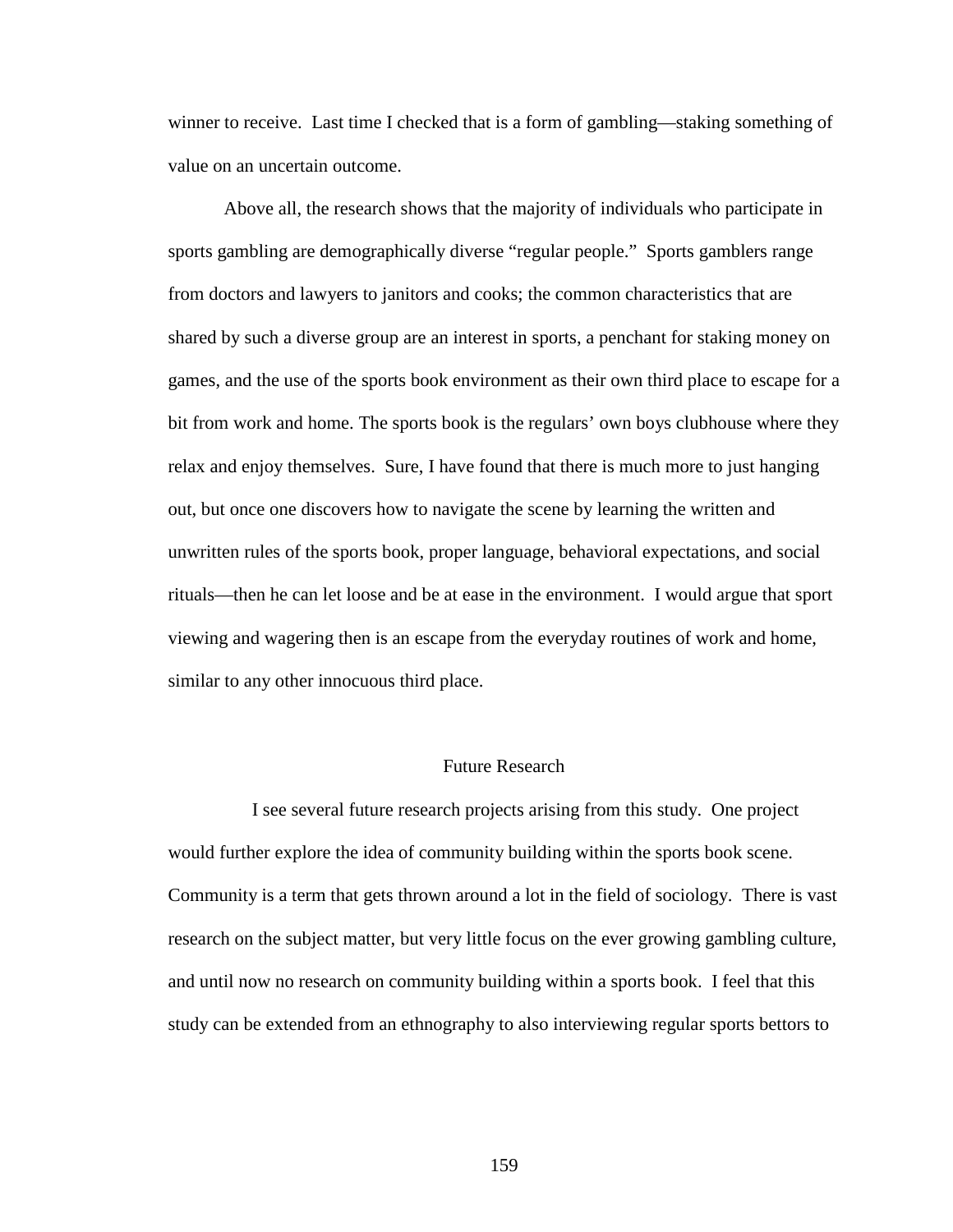determine exactly why they return to the same sports book and hang out with the same people.

Another project would survey a wide number of sports gamblers to explore their motives and influences for gambling. This study could extend Smith and Preston's (1984) study entitled, *Vocabularies of Motives for Gambling Behavior*. The authors created an eleven-fold typology that consisted of arguably all the possible motives for gambling. The eleven categories are: (1) masochism and self guilt; (2) monetary profit; (3) play, leisure, and recreation; (4) learned role; (5) sociability and gregariousness; (6) prestige; (7) escape and frustration; (8) decision-making; (9) belief in personal luck; (10) boredom and excitement; and (11) new experience and curiosity. Based on this typology the researchers developed questions that involved each category in order to gauge what a person's reasons are for participating in gambling activities.

More recent research has studied the gambling motives of problem gamblers versus non-problem gamblers (Clarke, 2004), college students (Neighbors et al. 2002), and Korean gamblers (Lee et al., 2006). To analyze differences among gamblers and non-problem gamblers, Clarke (2004) surveyed a sample of 147 New Zealand university students who gambled for money. The survey included questions from the South Oaks Gambling Screen (SOGS), a depression inventory, the Eysenck Impulsiveness Scale, Levenson's Internality, Powerful Others and Chance Scales of locus of control, and the Gambling Motivation Scale. The research revealed that gambling motivation is a strong predictor and a more useful tool to explain problem gambling than determining the locus of control. In summary, the study suggests that researchers should focus on a problem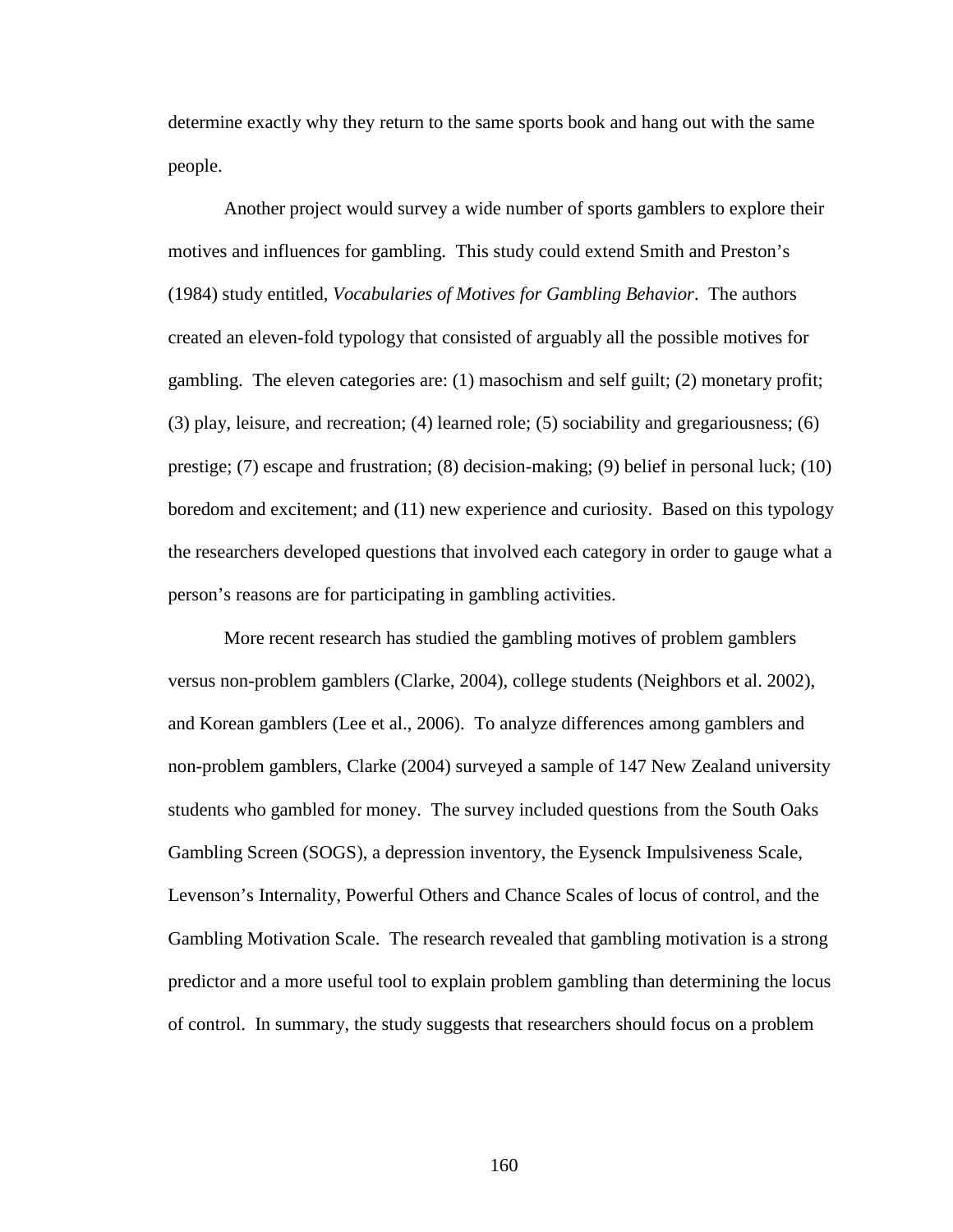gambler's motivation for gambling and not the reason why he or she is unable to control their gambling behavior.

Neighbors et al. (2002) combined qualitative and quantitative approaches in examining gambling motives among college student gamblers. Surveying 184 college student gamblers, they identified sixteen gambling motives through the categorization of 762 open-ended reasons for gambling. The study revealed that the majority of college students gamble to win money, for fun, for social reasons, for excitement, or just to have something to do.

Lastly, Lee et al. (2006) examined casino gambling motivations of Korean gamblers. They conclude that a substantial portion of their sample visited a casino for "socialization/learning purposes;" the dimensions of socialization/learning included kinship, being with friends, learning and practicing games, and doing something fun. However, they found that the main motivation for casino gambling was winning (p. 864). As a result, gamblers are likely to visit a casino for socializing purposes, but when it comes to actual participation in gambling activities they are likely to be motivated mainly by the attraction of winning money.

My subsequent research would explore the motivations of sports book patrons through additional in-depth interviews and ethnographic observation to further develop understandings of why patrons repeatedly come back to the sports book to gamble. I hypothesize that such research may support the conclusions of the present ethnography; although people gamble for many reasons, those who come and hangout in the social world of the sports book have specific *social* reasons for maintaining their regular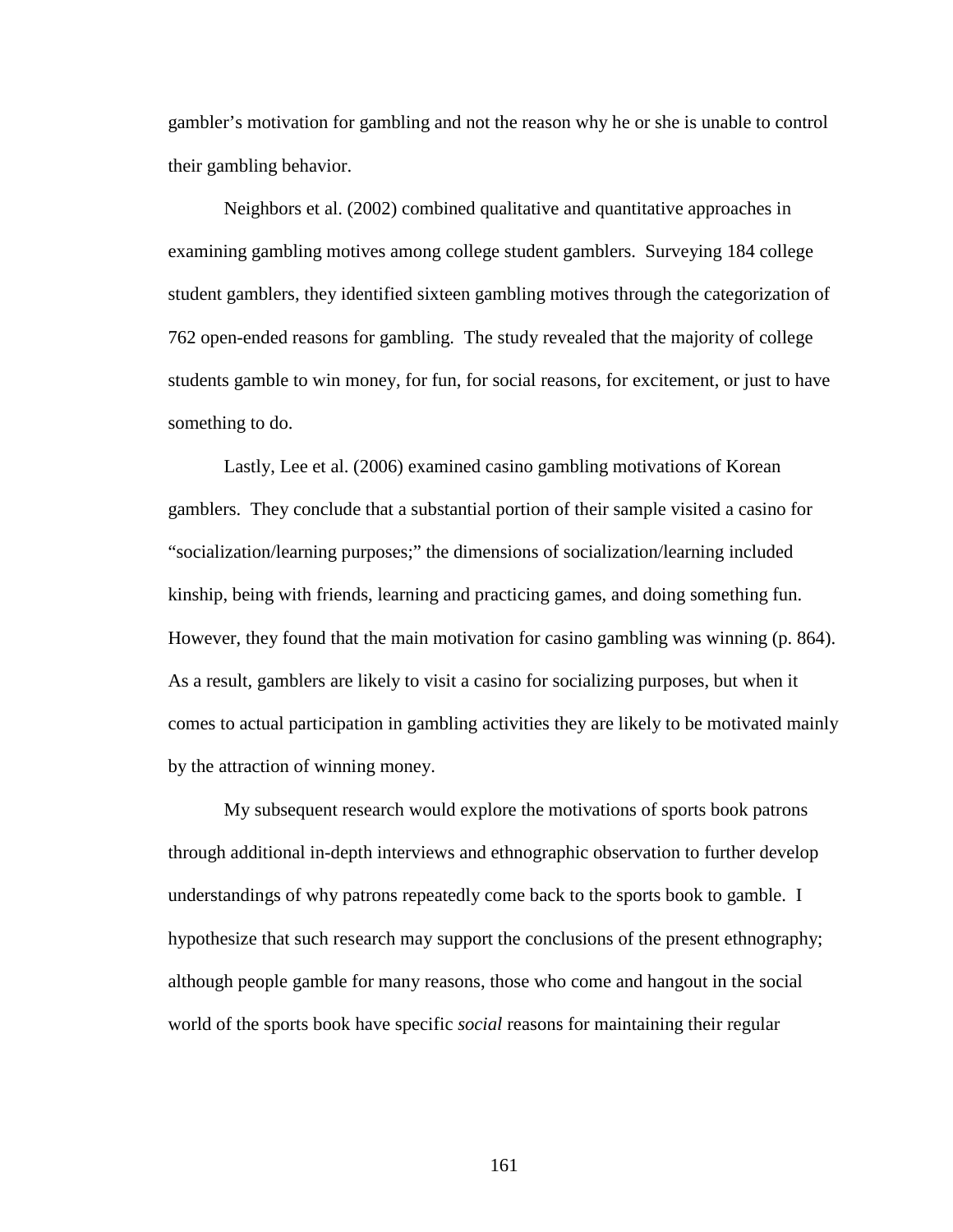participation altogether—to connect with other individuals and form a community of regulars that fulfill some of the human need for connectedness with others.

To extend the vocabularies of motive perspective, I would suggest a social bonds approach that explores the effect that the social bonding in the social world of sports book regulars has on their betting patterns. Questions here include: Do social influences among regulars increase or decrease the number of wagers placed and the amount of money wagered? Do social influences affect the amount of time regulars spend in the sports book? Also, do these influences create allegiance to a particular casino sports book? How do social interactions among regulars affect the likelihood of a regular becoming a problem gambler?

A third research angle draws from the perspective of architectural sociology. I am interested in the architectural and spatial influences of the casino sports book, specifically the relationship of interactional dynamics among sports book patrons and the spatial arrangements of sports books. Comparing different sports books would be important here to understand the spatial qualities that promote more or less social interaction, I believe that the higher level of social interaction a sports book can generate would correlate to a higher establishment of regulars. It follows that those sports books with spatial arrangements that promote interaction would generate more repeat regular customers.

A final angle of study I suggest would examine the technological advances found in the sports book and how they may affect the social world of sports book patrons. The majority of studies on technological change in gaming settings have examined the potential effects of technology on gambling behavior, not actual effects. Griffiths et al.,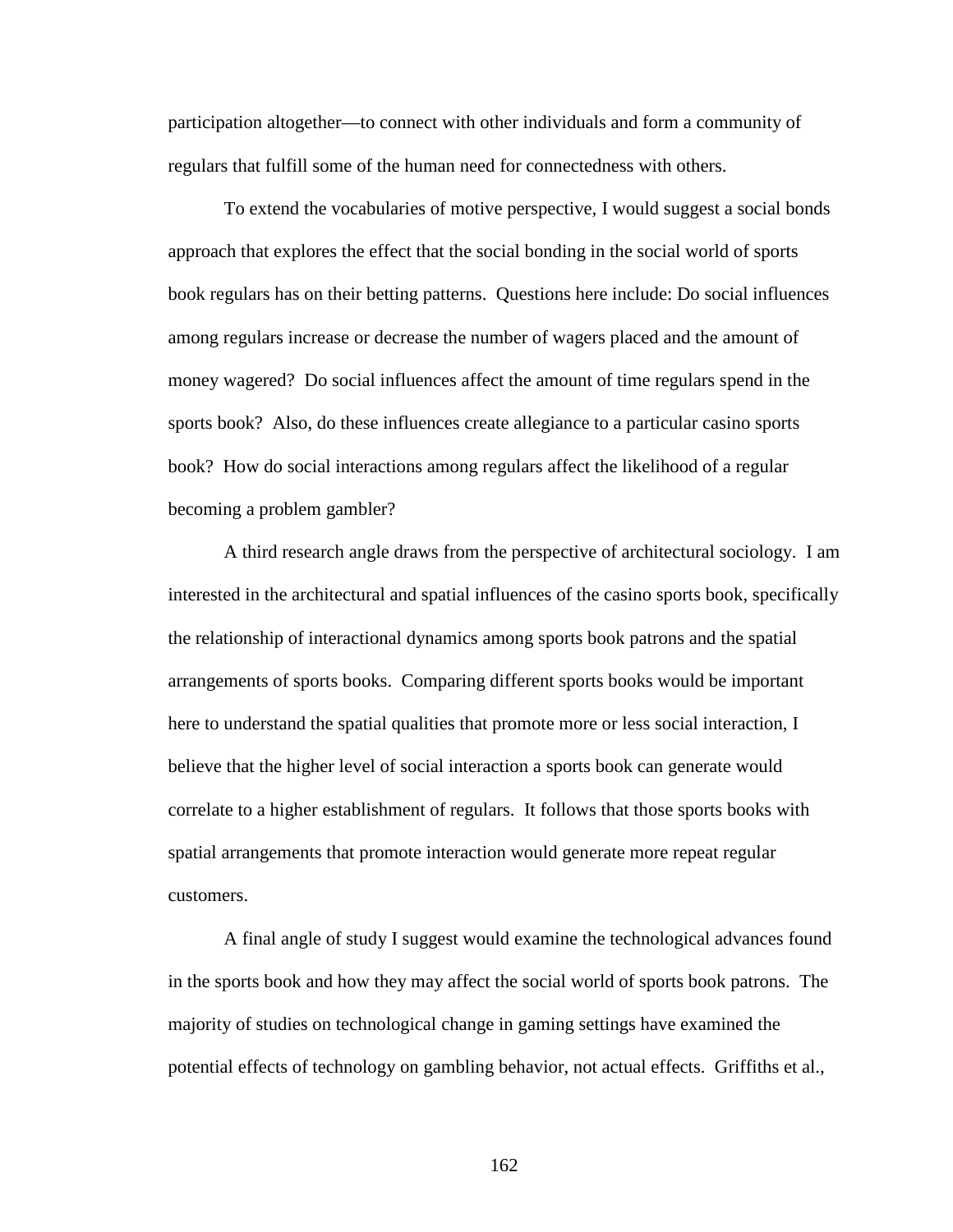(2006) argue that although advancements in technology has always played a role in shaping gambling behavior, early studies have indicated that Internet gambling in the United Kingdom, Canada and the United States has had little impact on the frequency in which gamblers bet and the amount they wager. However, they contend that this trend is likely to change as the use of the Internet for leisure activities rise.

Griffiths (2004) also provides a brief overview of gambling technologies and deregulation issues as a response to the rapid growth of technology in the field of gambling innovation. He specifically examines the impact of technology by focusing on the rise of Internet gambling and even more so, the relationship between Internet addiction and Internet gambling. Griffith argues that the two most important factors in problem gambling is easy accessibility of the activity and event frequency, which the Internet provides. Griffith explains that the characteristics that the Internet offers is similar to slot machines— "games that offer a fast, arousing span of play, frequent wins, and the opportunity for rapid replay are associated with problem gambling" (p. 565). Research throughout the world (e.g., Australia, United States, United Kingdom, Canada, Spain, Holland, Germany) has tied these characteristics to problem gambling trends.

Cabot and Faiss (2002) in their article *Sports Gambling in the Cyberspace Era* explore the governmental problems and options in the era of Internet sports wagering. They argue that laws aimed to regulate sports gambling have presented unique challenges to the law enforcement community. However, the advent of the Internet has brought even more unique and difficult legal challenges. They recommend that "in light of the evolving technologies and the expanding global marketplace, federal and state governments may be forced to reconsider their approach to sports gaming" (p. 45).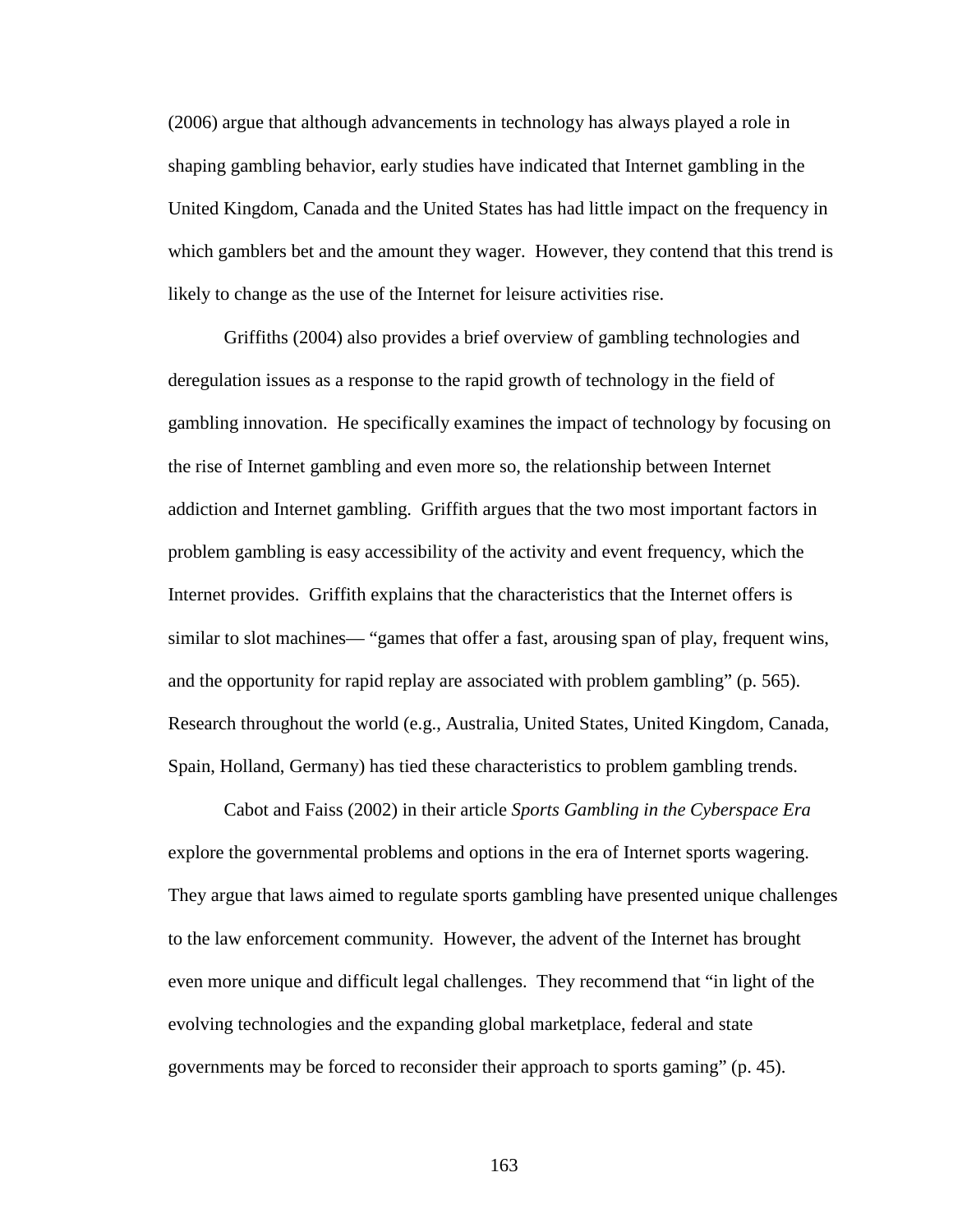Presently, a few sports books in Las Vegas have begun experimenting with Cantor Gaming devices, which allows bettors to carry around a handheld device that lets them place a sports bet from any location found on a casino's property. My interest in the effects of this technology is twofold. First, I would like to examine how this new technology affects social interaction in the sports book. I expect that these devices may affect the number of regulars found within the sports book, as individuals will be able to place bets while watching games or doing other activities in areas of the casino that are outside of the sports book. Second, I would like to examine if these new devices may influence or change gambling behavior. I hypothesize that if these handheld devices decrease the amount of social interaction between sports bettors then they will by default create an individual and isolating gambling activity, like slot machines. This could lead to a rise of problem gambling among legal sports bettors.

Finally, I advocate more research on gambling generally. As an enormously impactful economic dimension of the modern economy we can never have too much of a systematic understanding of why people gamble and what the implications are for economy and society. My hope is that this study adds a modest but important facet to this knowledge.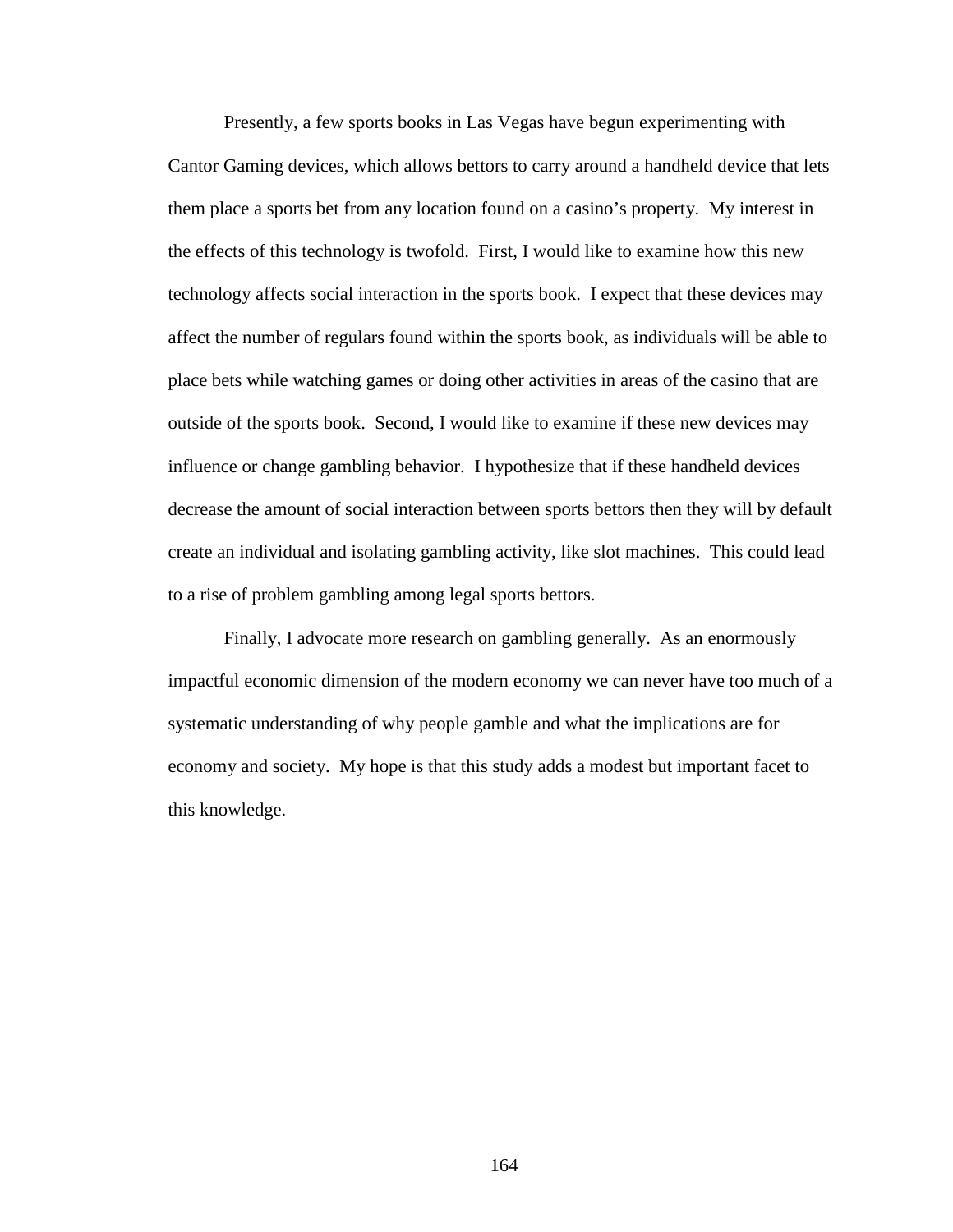

**Diagram 4.1: Floor Plan of the La Mesa Casino Sports Book**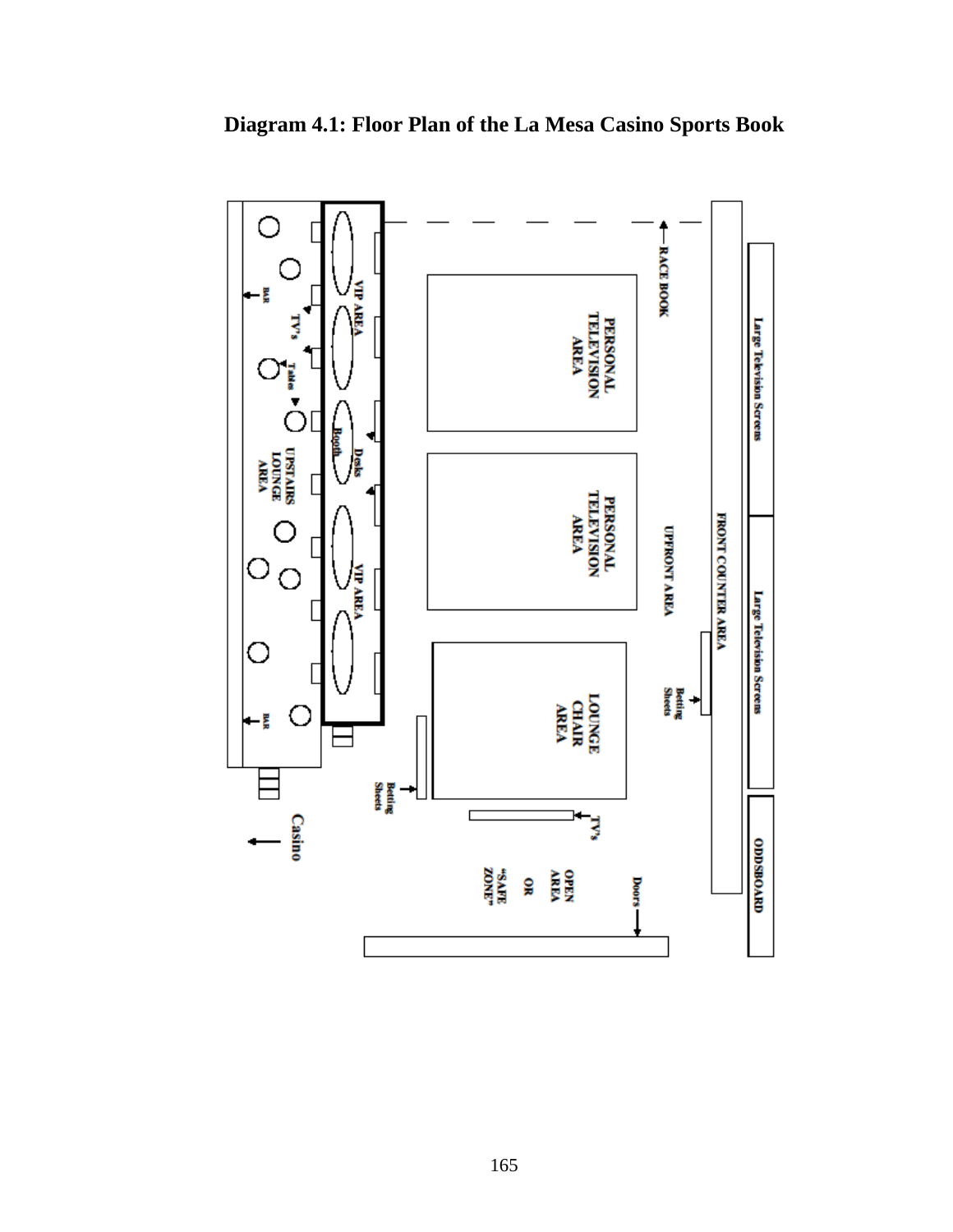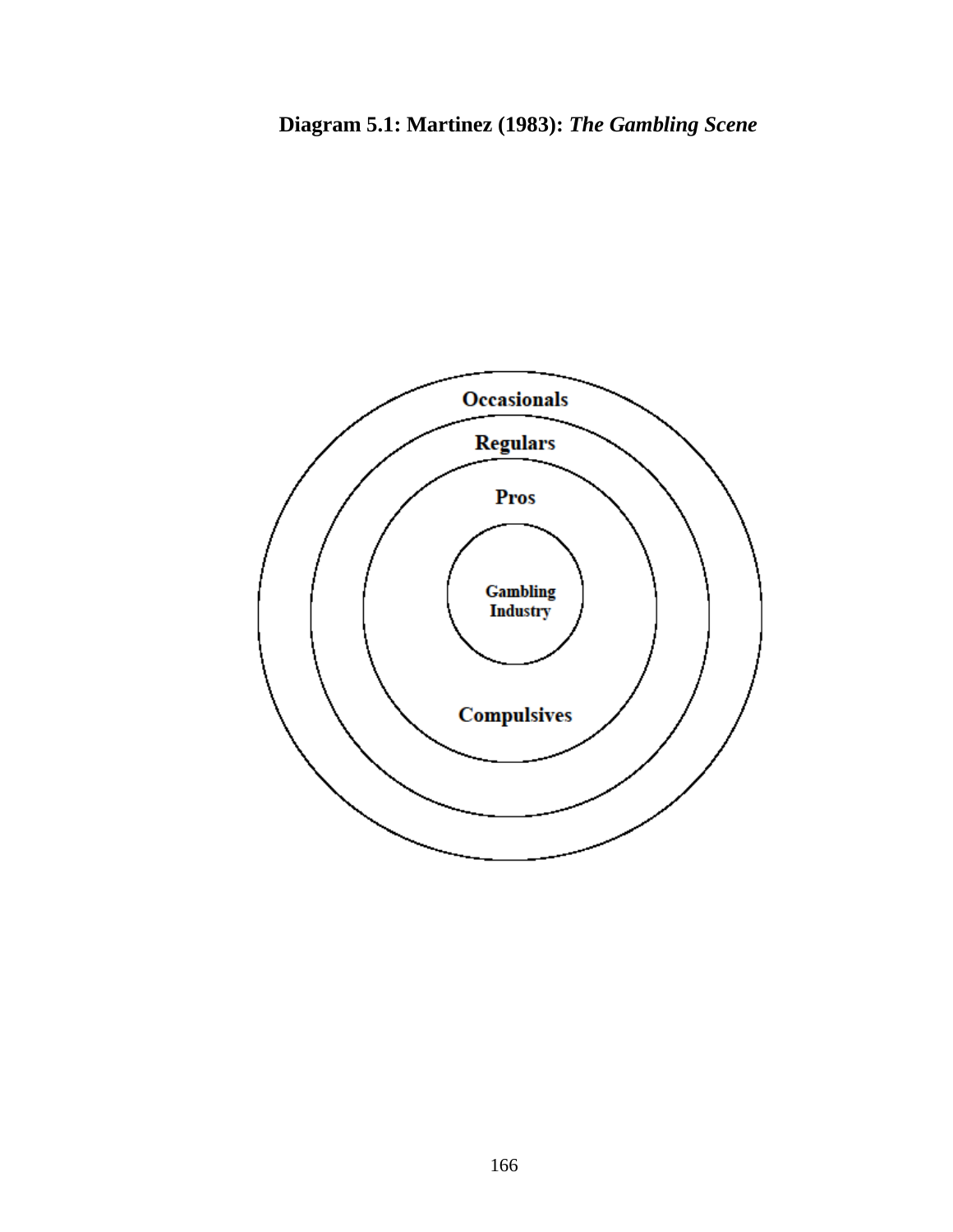**Diagram 5.2: Krauss (2010):**  *Hierarchy of La Mesa Sports Book Bettors*

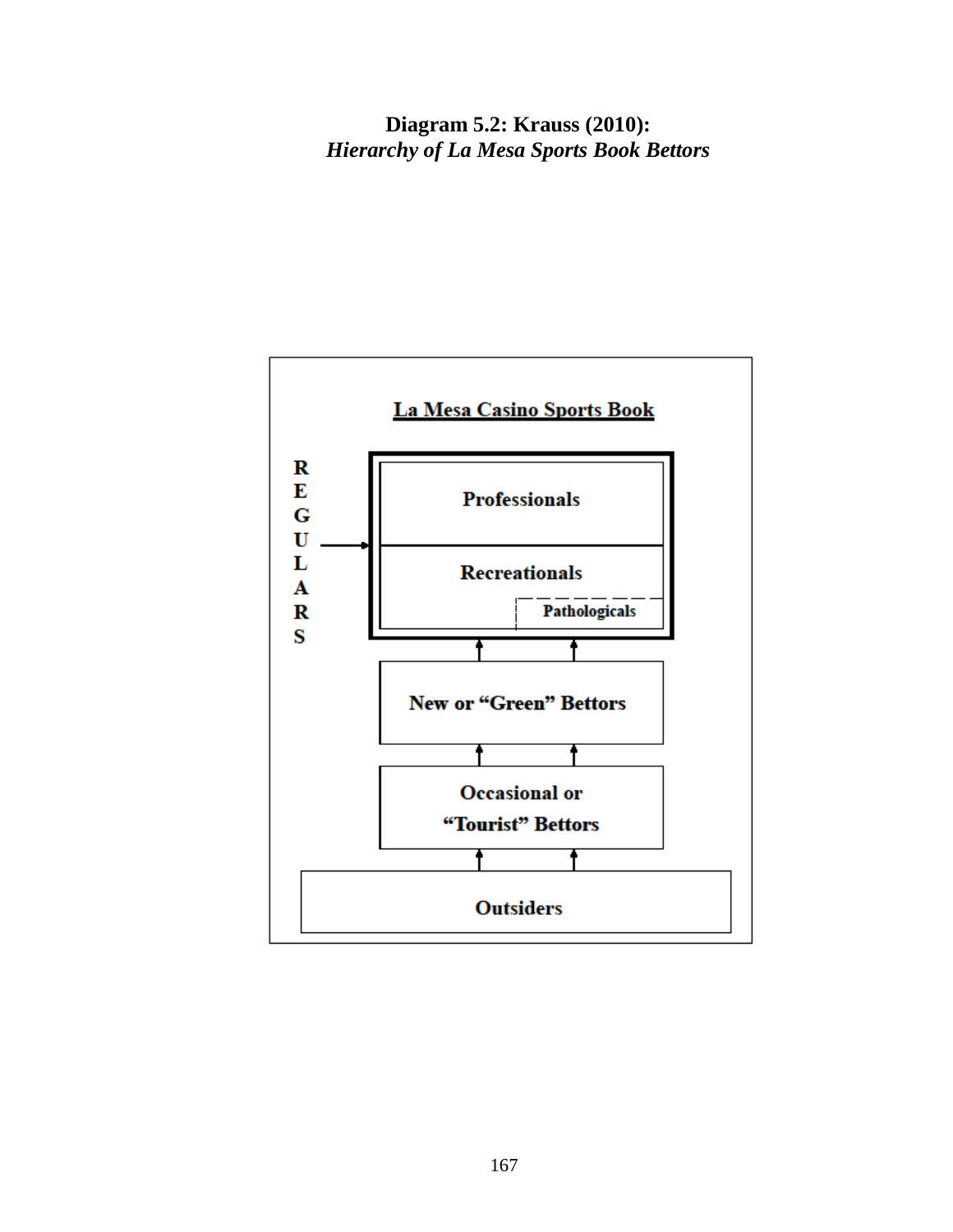**Diagram 5.3: Krauss (2010):**  *Stylistic Differences of Sports Book Bettors*

|                                      | <b>OLD SCHOOL</b>                                  | <b>NEW SCHOOL</b>                                  |  |
|--------------------------------------|----------------------------------------------------|----------------------------------------------------|--|
| R<br>Е<br>G<br>U<br>L<br>A<br>R<br>s | <b>Old School</b><br><b>Professionals</b>          | <b>New School</b><br><b>Professionals</b>          |  |
|                                      | <b>Old School</b><br>Recreational<br>Pathologicals | <b>New School</b><br>Recreational<br>Pathologicals |  |
|                                      | <b>New or "Green" Bettors</b>                      |                                                    |  |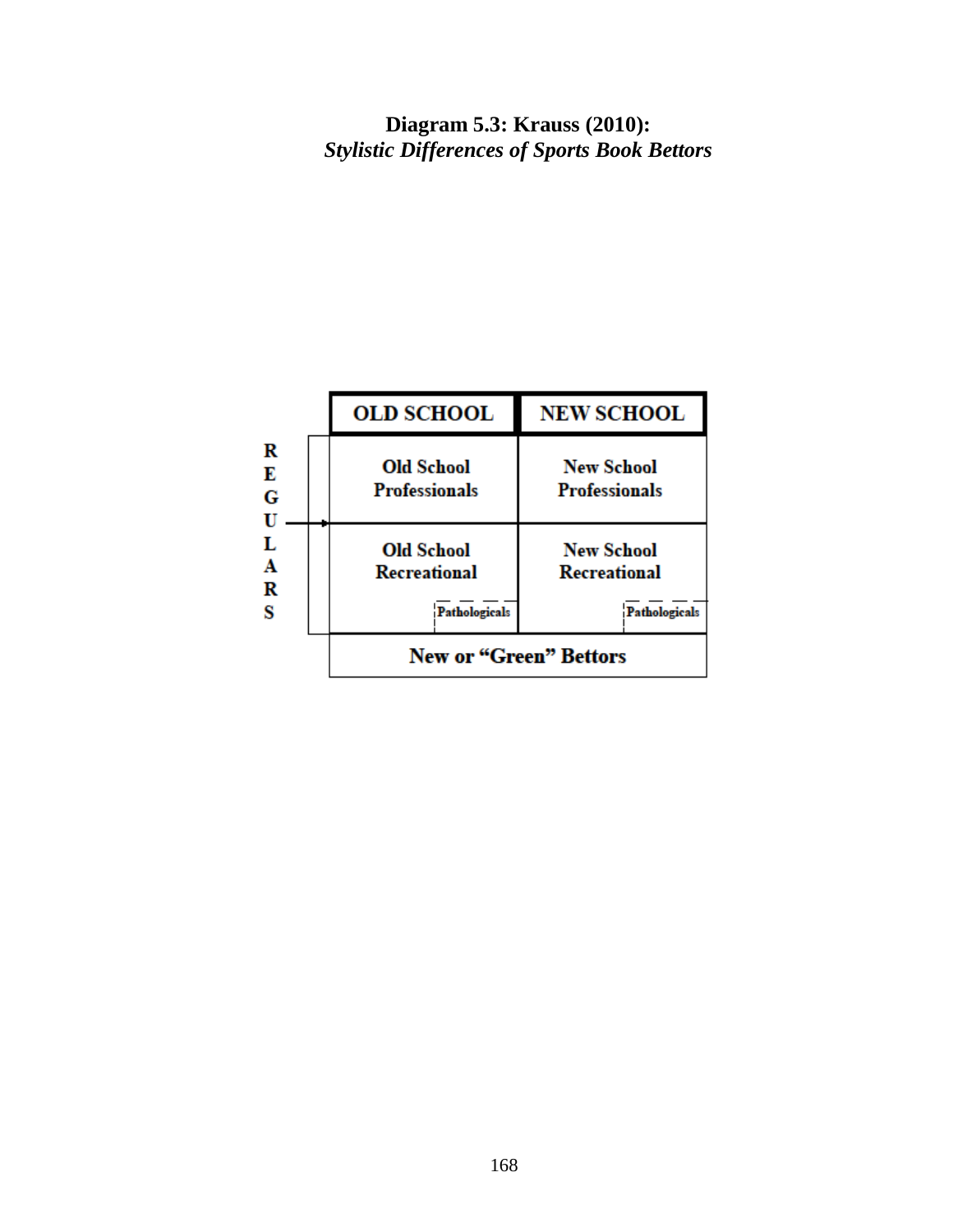## **APPENDIX 1: IRB APPROVAL**



# Social/Behavioral IRB - Expedited Review **Approval Notice**

**NOTICE TO ALL RESEARCHERS:** 

Please he meare that a protocol violation (e.g., failure to submit a -modification for  $g_{\underline{p}\underline{p}}$  change) of an IRB approved protocol may result in mandatory remedial education, additional audits, re-conventing subjects, researcher probation suspension of ony research protocol or issue, suspension of additional suggests, research proteinor suspension by ony research protocol of usine, suspension of administrational conditions of the research protocol. **Without or** existing research protocol. **Without or** existing research protoc

| DATE: | June 5, 2008                                                                                                                                                                                                                         |                              | Abbrover <sup>1</sup><br>'ছ |
|-------|--------------------------------------------------------------------------------------------------------------------------------------------------------------------------------------------------------------------------------------|------------------------------|-----------------------------|
| TO:   | Dr. Robert Futrell, Sociology                                                                                                                                                                                                        | w                            | g<br>e<br>S                 |
| нком: | Office for the Protection of Research Subjects                                                                                                                                                                                       | $\sigma^{\mathcal{C}}$<br>Ł۴ |                             |
| KE:   | Notification of IRB Action by Dr. Puul Iones, Co-Chuir $\mathcal{P}\mathcal{J}\{\omega\mathcal{D}$<br>Protocol Title: The Last Boys' Club: Order, Ritual, and Community in a Las Vegas<br>Casino Sportsbook<br>Protocol #: 0803-2680 |                              |                             |

This memorandum is notification that the project referenced above has been reviewed by the UNLV Social/Behavioral Institutional Review Board (IRB) as indicated in Federal regulatory statures 45 CFR 46. The protocol has been reviewed and approved.

The protocol is approved for a period of one year from the date of IRB approval. The expiration date of this protocol is May 22, 2009. Work on the project may begin as soon as you receive written notification from the Office for the Protection of Research Subjects (OPRS).

#### PLEASE NOTE:

Attached to this approval notice is the official Informed Consent/Assent (IC/IA) Form for this study. The IC/IA contains an official approval stamp. Only copies of this official IC/IA form may be used when obtaining consent. Please keep the original for your records.

Should there be any change to the protocol, it will be necessary to submit a Modification Form through OPRS. No changes may be made to the existing protocol until modifications have been approved by the IRB.

Should the use of human subjects described in this protocol continue beyond May 22, 2009, it would be necessary to sobmit a Continuing Review Request Form 60 days before the expiration date.

If you have questions or require any assistance, please contact the Office for the Protection of Research Subjects at OPRSHumanSubjects@unlv.edu or call 895-2794.

> Office for the Protection of Research Subjects. 4505 Maryland Parkway . Box 151047 . Las Vegas, Nevada 89154-2047 (702) 895-2794 · FAX: (702) 895-0805

 $5455$ 

UNLV IRB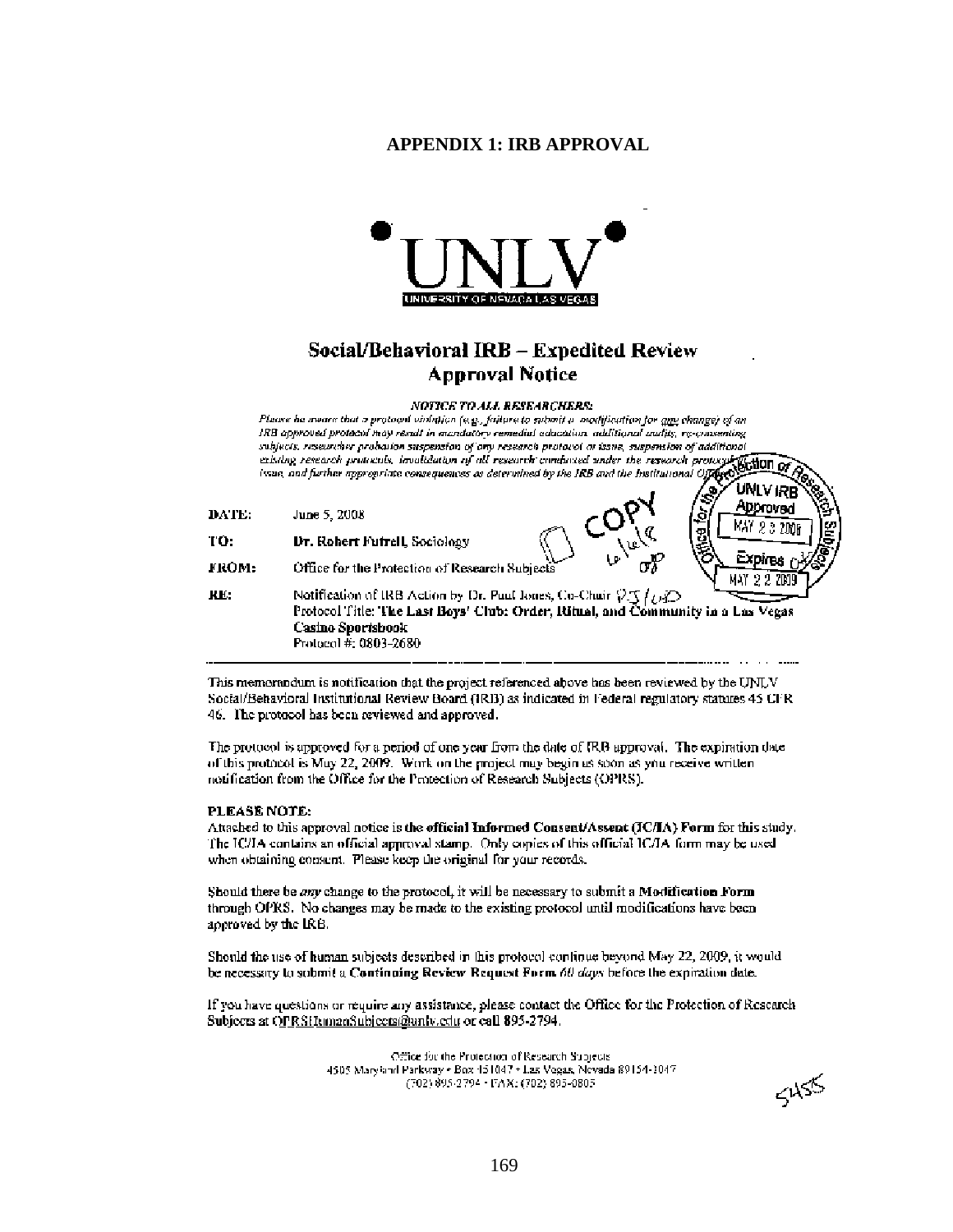# BIBLIOGRAPHY

- American Gaming Association. (2009a, May). *Industry information: Gaming revenue: 10-year trends*. Retrieved April 11, 2010, from: http://www.americangaming.org/Industry/factsheets/statistics\_detail.cfv?id=8
- American Gaming Association. (2009b, Feb. 4). *Industry information: Sports wagering.* Retrieved April 11, 2010, from: http://www.americangaming.org/Industry/factsheets/statistics\_detail.cfv?id=16
- American Psychiatric Association. (1994). *Diagnostic and statistical manual of mental disorders* (4<sup>th</sup> ed). Washington DC: American Psychiatric Association.
- Altheide, D., & Johnson, J. (1994). Criteria for assessing interpretive validity in qualitative research. In N.K. Denzin & Y.S. Lincoln (Eds.), *Handbook of qualitative research* (pp. 485-499). Thousand Oaks, CA: Sage Publications.
- Aries, E. (1976). Interaction patterns and themes of male, female, and mixed groups. *Small Group Behavior, 7*(1), 7-18.
- Arendt, H. (1958). *The human condition.* Chicago: University of Chicago Press.
- Associated Press. (2009, Dec. 16). *NFL to permit Vegas ads on telecasts*. Retrieved December 23, 2009, from: http://sportsillustrated.cnn.com/2009/football/nfl/12/16/vegas.ap/index.html
- Barthelme, F., & Barthelme, S. (1999). *Double down: Reflections on gambling and loss.* Boston: Houghton Mifflin Company.
- Bellinger, P. (1999). *Understanding problem gambling*. London: Free Association Books.
- Berger, P., & Luckman, T. (1967). *The social construction of reality: A treatise in the sociology of knowledge*. New York: Doubleday.
- Bernhard, B.J. (2007). The voices of vices: Sociological perspectives on the pathological gambling entry in the diagnostic and statistical manual of mental disorders. *American Behavioral Scientist, 51*(1), 8-32.
- Bernhard, B.J., & Frey, J. H. (2006). The sociology of gambling. *21st Century Sociology*. Retrieved April 11, 2010, from http://www.sageereference.com/sociology/Article\_n40.html
- Blumer, H. (1969). *Symbolic interactionism: Perspective and method.* Englewood Cliffs, NJ: Prentice Hall.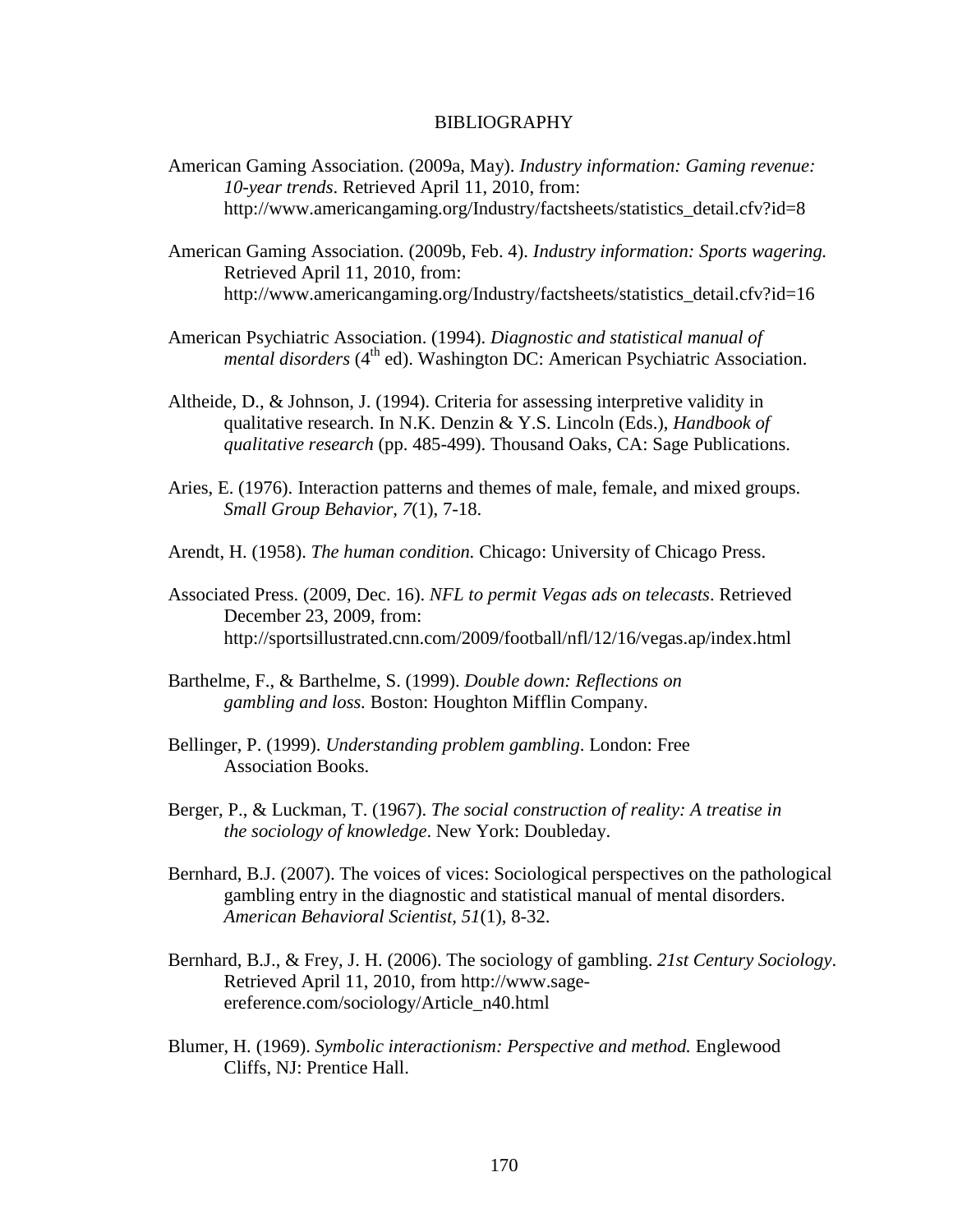- Borchard, K. (1998). Between a hard rock and postmodernism: Opening the Hard Rock Hotel and Casino. *Journal of Contemporary Ethnography*, *27*, 242-269.
- Brandes, S. (1980). *Metaphors of masculinity: Sex and status in Andalusian folklore.*  Philadelphia: University of Pennsylvania Press.
- Brown, M., & Goldin, A. (1973). *Collective behavior; a review and reinterpretation of the literature.* Pacific Palisades, CA: Goodyear Publication Company.
- Bryson, L. (1987). Sport and the maintenance of masculine hegemony. *Women's Studies International Forum*, *10*, 349-360.
- Cabot, A.N., Blau, C.W., Doty, K.D., Fey, J.H, Kelly, J.M., & Kerins, P.M. (1999). *Federal gambling law.* Las Vegas: Trace Publications.
- Cabot, A.N., & Faiss, R.D. (2002). Sports gambling in the cyberspace era. *Chapman Law Review*, *5*(1), 1-45.
- Charmaz, K. (2001). Qualitative interviewing and grounded theory analysis. In J.F. Gubrium & J.A. Holstein (Eds.), *Handbook of interview research: Contexts and method* (2nd ed., pp. 675-694). Thousand Oaks, CA: Sage Publications.
- Cheang, M. (2002). Older adults' frequent visits to a fast-food restaurant: Nonobligatory social interaction and the significance of play in a "third place." *Journal of Aging Studies, 16,* 303-321.
- Clarke, D. (2004). Impulsiveness, locus of control, motivation and problem gambling. *Journal of Gambling Studies*, *20*(4), 319-345.
- Collins, R. (2004). *Interaction ritual chains.* Princeton, NJ: Princeton University Press.
- Curry, T.J. (1991). Fraternal bonding in the locker room: A profeminist analysis of talk about competition and women. *Sociology of Sport Journal, 8*, 119-135.
- Davies, R. O., & Abram, R. G. (2001). *Betting the line: Sports wagering in American life.* Columbus, OH: The Ohio State University Press.
- Deconcini, D. (1991). *Hearings on S. 474 before the senate subcommittee on patents, copyrights, and trademarks.* 102d Cong. 1<sup>st</sup> Session.
- Deem, R. (1982). Women, leisure, and inequality. *Leisure Studies 1*(1), 29-46.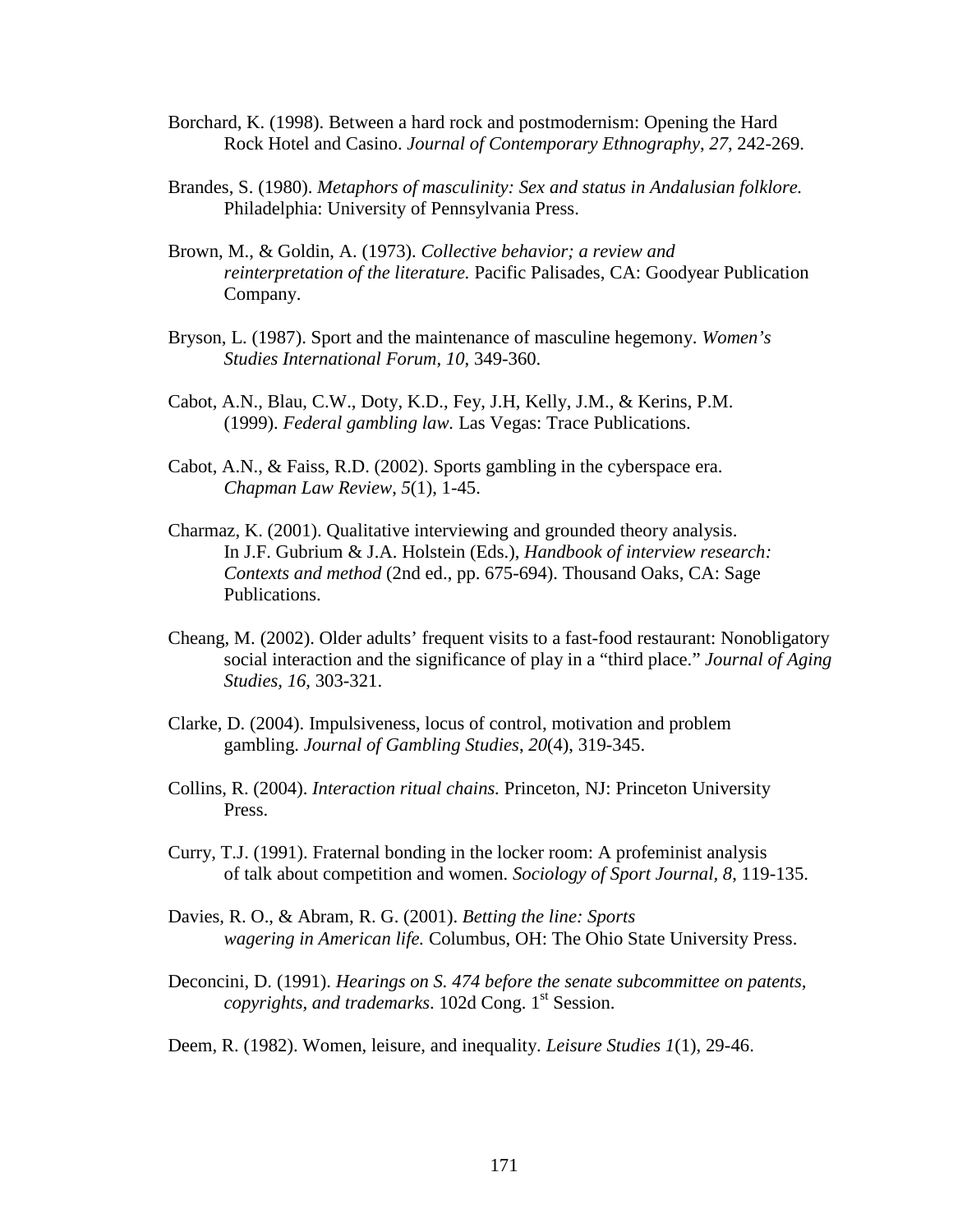\_\_\_\_\_\_\_. (1986). *All work and no play?* Milton Keynes, UK: Open University. Press.

- Dubbert, J.L. (1979). *A man's place: Masculinity in transition.* Englewood Cliffs, NJ: Prentice-Hall.
- Ducheneaut, N, Moore, R.J., & Nickell, E. (2007). Virtual "third places": A case study of sociability in massively multiplayer games. *Computer Supported Cooperative Work, 16*, 129-166.
- Dunkley, R. (2000). *Casino gambling: An interactionist ethnography of the Casino* (Doctoral dissertation). Available from ProQuest Dissertations & Theses database. (UMI No. 9995884)
- Durkheim, E. (1965[1912]). *The elementary forms of religious life*. New York: Free Press.
- Eitzen, D.S., & Sage, G.H. (2009). *Sociology of North American sport* (8<sup>th</sup> ed.). Boulder, CO: Paradigm Publishers.
- Ellis, C., & Berger, L. (2002). Their story/my story/our story: Including the researcher's experience in interview research. In J. F. Gubrium & J. A. Holstein (Eds.), *Handbook of interview research: Context & method* (2<sup>nd</sup> ed., pp. 849-875). Thousand Oaks, CA: Sage.
- Eshel, Y., Sharabany, R., & Friedman, U. (1998). Friends, lovers, and spouses: Intimacy in young adults. *British Journal of Social Psychology, 37*, 41-57.
- Evans, R., Guthier, D.K., & Forsyth, C.J. (1998). Dogfighting: Symbolic expression and validation of masculinity. *Sex Roles*, *9*, 825-838.
- Farr, K.A. (1988). Dominance bonding through the good old boys sociability group. *Sex Roles,* 18, 259-277.
- Ferguson, J.D. (1981). Emotions in sport sociology. *International Review of Sport Sociology, 16,* 15-23.
- Fiebert, M.S., & Fiebert, P.B. (1969). A conceptual guide to friendship formation. *Perceptual and Motor Skills, 28*, 383-390.
- Fine, G.A. (1976). Obscene joking across cultures. *Journal of Communication, 26,* 134- 140.

\_\_\_\_\_\_\_\_. (1981). Friends, impression management, and preadolescent behavior. In S.R. & J.M. Gottman (Eds.), *The development of children's friendships* (pp. 29-52). Cambridge: Cambridge University Press.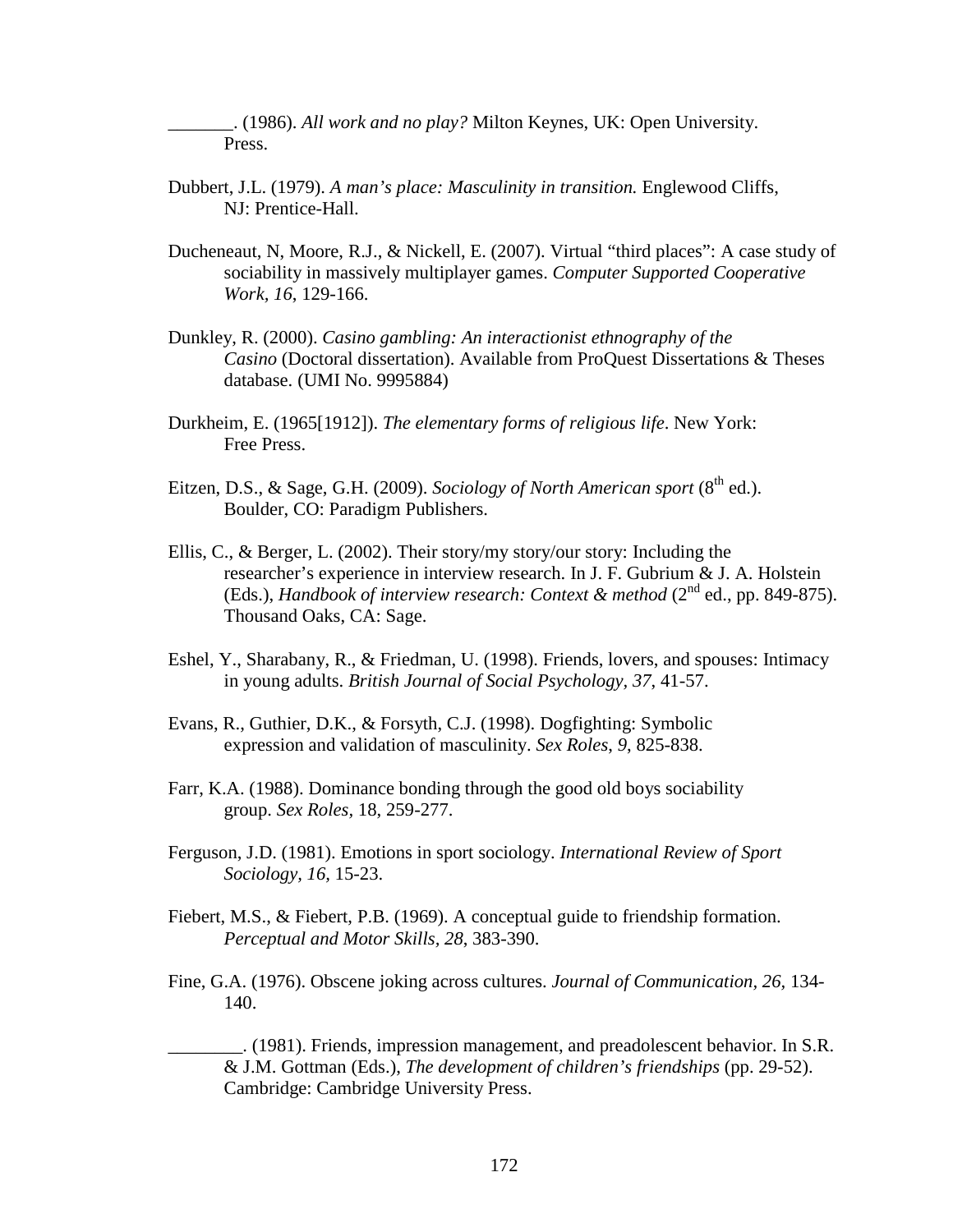\_\_\_\_\_\_\_\_. (1987). One of the boys: Women in male-dominated settings. In M.S. Kimmel (Ed.), *Changing men: New Directions in research on men and masculinity* (pp. 131-147). Newbury Park, CA: Sage Publications.

- Forbes. (2009, Sept. 2). *NFL team valuations*. Retrieved April 8, 2010, from: http://www.forbes.com/lists/2009/30/football-values-09\_NFL-Team-Valuations\_Value.html
- Futrell, R., Batson, C., Brents, B.G., Dassopoulos, A., Nicholas, C., Salvaggio, M.J., & Griffith, C. (2010). *Las Vegas metropolitan area survey: 2010 highlights.* Las Vegas, NV: University of Nevada, Las Vegas, Department of Sociology.
- Geertz, C. (1973). Deep play: Notes on the Balinese cockfight. In C. Geertz (Ed.), *The Interpretation of Cultures* (pp. 412-453). New York: Basic Books.
- Gergen, K.J. (1991). *The saturated self: Dilemmas of identity in contemporary life.* New York: Basic Books.
- Gilligan, C. (1982). *In a different voice: Psychological theory and women's development.* Cambridge, MA: Harvard University Press.
- Giulianotti, R. (2002). Supporters, followers, fans, and flaneurs: A taxonomy of spectator identities in football. *Journal of Sport and Social Issues*, *26*(1), 25-46.
- Glaser, B.G., & Strauss, A.L. (1967). *The discovery of grounded theory: Strategies for qualitative research.* Chicago: Aldine Publishing Company.
- Glover, T.D., & Parry, D.C. (2009). A third place in the everyday lives of people living with cancer: Functions of Gilda's Club of Greater Toronto. *Health & Place, 15*, 97-106.
- Goffman, E. (1959). *The presentation of self in everyday life.* Garden City, NY: Doubleday Anchor Books.

\_\_\_\_\_\_\_\_\_. (1963a). *Behavior in public spaces: Notes on the social organization of gatherings.* New York: The Free Press.

\_\_\_\_\_\_\_\_\_. (1963b). *Stigma: Notes on the management of spoiled identity.* Englewood Cliffs, NJ: Prentice-Hall.

\_\_\_\_\_\_\_\_\_. (1983). The interaction order. *American Sociological Review, 48*(February), 1-17.

Gorman, J., & Calhoun, K. (2004). *The name of the game: the business of sports*. New York: Wiley.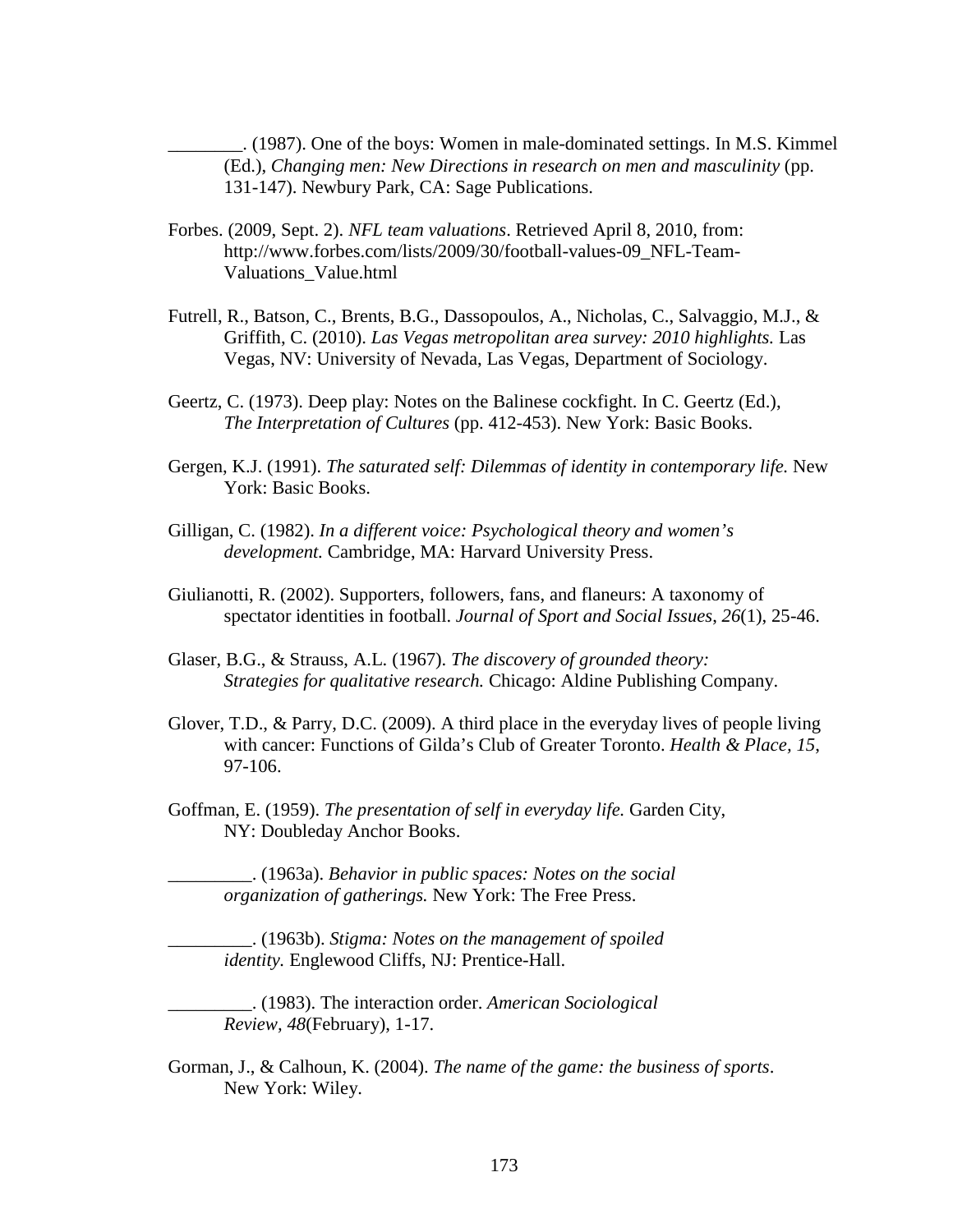- Gosling, V.K. (2007). Girls allowed? The marginalization of female sports fans. In J. Gray, C. Sandvoss, & C.L. Harrington (Eds.), *Fandom: Identities and communities in a mediated world* (pp. 250-260). New York: New York University Press.
- Gottdeiner, M., Collins, C.C., & Dickens, D.R. (1999). *Las Vegas: the social production of an all-American city.* Malden, MA: Blackwell.
- Griffiths, M. (2004). Internet gambling: Issues, concerns, and recommendations. *CyberPsychology & behavior*, *6*(6), 557-568*.*
- Griffiths, M., Parke, A., Wood, R., & Parke, J. (2006). Internet gambling: An overview of psychological impacts. *UNLV Gaming Research and Review Journal*, *10*(1), 27-39.
- Gulwadi, G.B. (2006). Seeking restorative experiences: Elementary school teachers' choices for places the enable coping with stress. *Environment and Behavior, 38*(4), 503-520.
- Hartmann, H. (1976). Capitalism, patriarchy, and job segregation. *Signs, 13*, 366- 394.
- Harwood, R., & Freeman, J. (2004). *On the American frontier: Las Vegas public capital report*. Bethesda, MD: The Harwood Institute for Public Innovation.
- Hayano, D.M. (1982). *Poker faces.* Los Angeles: University of California Press.
- Hing, N., & Breen, H. (2001a). Profiling lady luck: An empirical study of gambling and problem gambling amongst club members. *Journal of Gambling Studies, 17*(1), 47-69.

\_\_\_\_\_\_\_\_\_\_\_\_\_\_\_\_. (2001b). An empirical study of sex differences in gaming machine play among club members. *International Gambling Studies, 1,* 67-86.

- Hraba, J., & Lee, G. (1996). Gender, gambling and problem gambling. *Journal of Gambling Studies, 12*(1), 83-101.
- Jacobs, D. (1988). Evidence for a common dissociative-like reaction among addicts. *Journal of Gambling Behaviour, 5*, 27-37.
- Kaplan, D. (2006). Public intimacy: Dynamics of seduction in male homosocial interactions. *Symbolic Interaction, 24*(4), 571-595.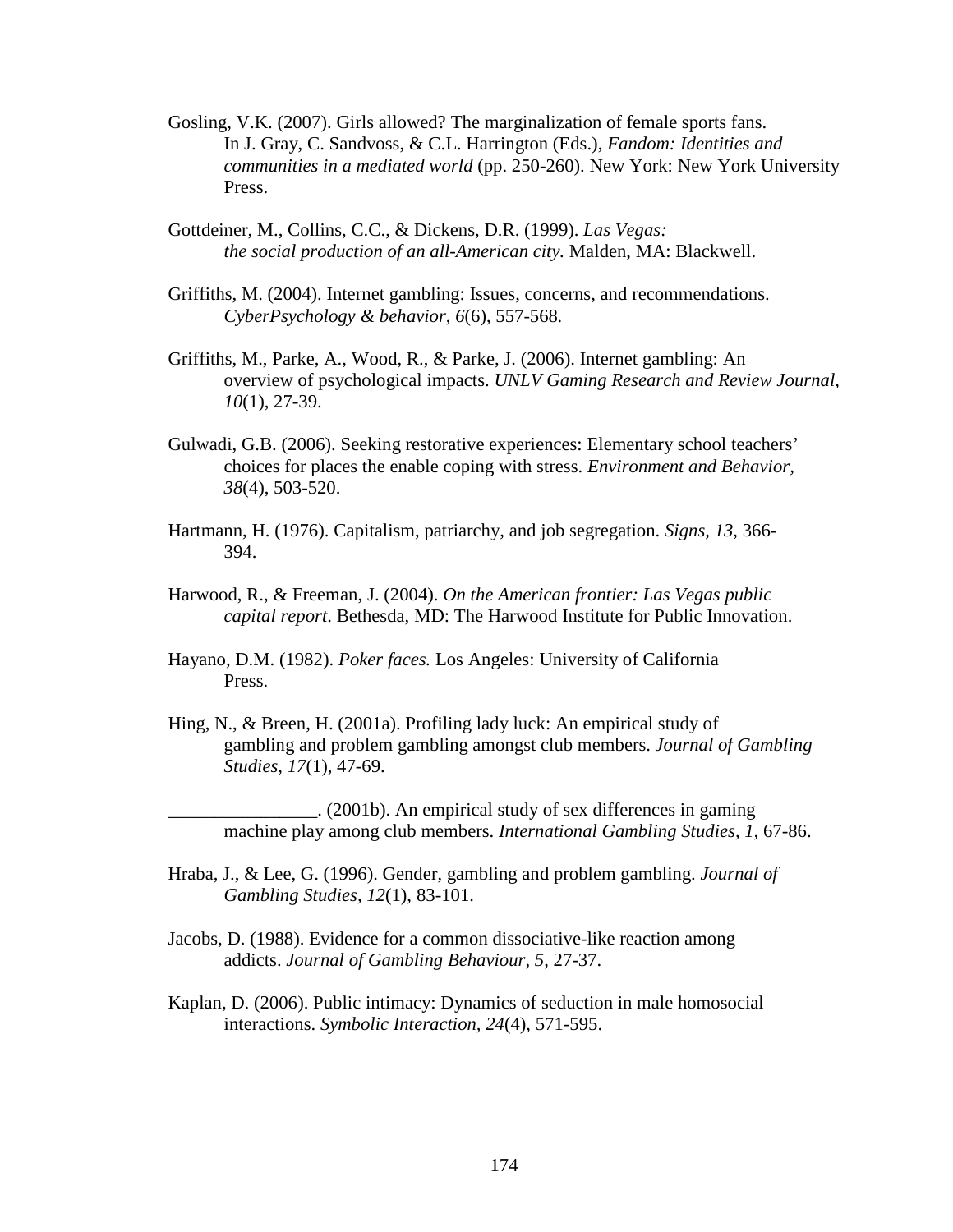- Kurth, S.B. (1970). Friendships and friendly relations. In G.J. McCall, M.M. McCall, N.K. Denzin, G.D. Suttles, & S. Kurth (Eds.), *Social relationships* (pp. 136-170). Chicago: Aldine.
- Lancaster, K. (1997). When spectators become performers: Contemporary performance-entertainments meet the needs of an "unsettled audience." *Journal of Popular Culture, 30,* 75-88.
- LaPlante, D.A., Nelson, S.E., LaBrie, R.A., & Shaffer, H.J. (2006). Men & women playing games: Gender and the Gambling preferences of Iowa gambling treatment program participants. *Journal of Gambling Studies*, *22*(1), 65-80.
- Lee, C., Lee, Y., Bernhard, B.J., & Yoon, Y. (2006). Segmenting casino gamblers by motivation: A cluster analysis of Korean gamblers. *Tourism Management*, *27*(5), 856-866.
- Lesieur, H.R. (1984). *The chase: The compulsive gambler.* Cambridge, MA Schenkman Books.
- Lesieur, H.R., & Blume, S.B. (1991). When lady luck loses: Women and compulsive gambling. In N. van den Bergh (Ed.), *Feminist Perspectives on Addictions* (pp. 161-197). New York: Springer.
- Lofland, J., & Lofland, L.H. (2006). *Analyzing social settings: a guide to qualitative observation and analysis* (4<sup>th</sup> ed.). Belmont, CA: Wadsworth/Thomson Learning.
- Lyman, P. (1987). The fraternal bond as a joking relationship. In M.S. Kimmel (Ed.), *Changing men: New Directions in research on men and masculinity* (pp. 148- 163). Newbury Park, CA: Sage Publications.
- Mair, H. (2009). Club life: Third place and shared leisure in rural Canada. *Leisure Sciences, 15*, 97-106.
- Marcotte, H. (1989, October 25). Let's play ball. *Democrat & Chronicle,* p. 15A.
- Martinez, R. (1983). *The gambling scene: Why people gamble.* Springfield, IL: Charles C. Thomas.
- Manteris, A. (1991). *Super bookie: Inside Las Vegas sports gambling.* Chicago: Contemporary Books.
- McKay, M.J. (2003, Jan. 17). *Las Vegas commercial rejected by the NFL*. Retrieved December 23, 2009, from: http://www.cbsnews.com/stories/2003/01/17/superbowl/main536933.shtml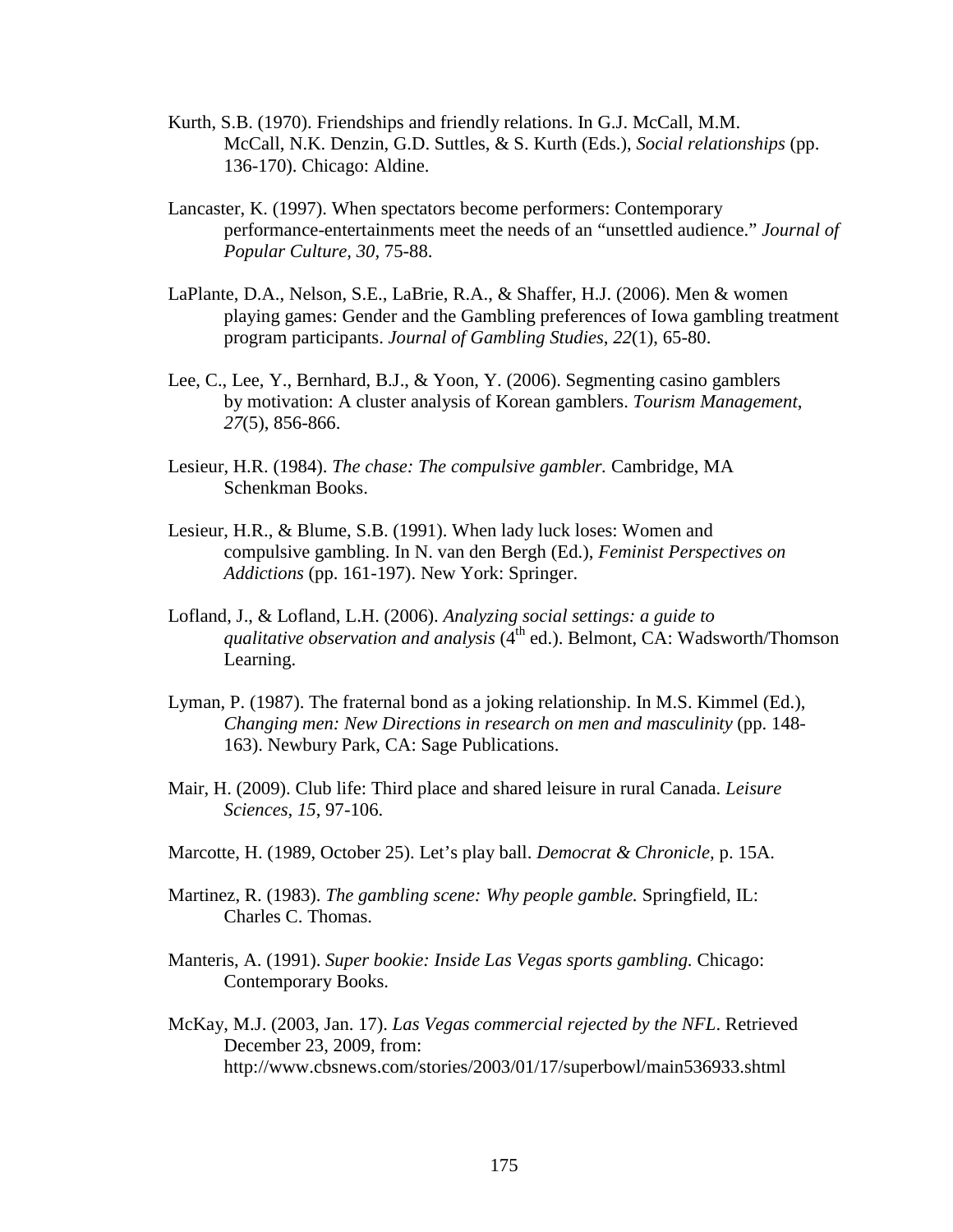Messner, M.A. (1987). The meaning of success: The athletic experience and the development of male identity. In H. Brod (Ed.), *The making masculinities: The new men's studies* (pp. 193-209). Boston: Allen & Unwin.

\_\_\_\_\_\_\_\_\_\_\_. (2007). *Out of play: Critical essays on gender and sport.* Albany, NY: State University of New York Press.

Miller, S. (1983). *Men and friendship.* Boston: Houghton Mifflin.

Mizuta, H. (1975). Moral philosophy and civil society. In A.S. Skinner & T. Wilson (Eds.), *Essays on Adam Smith* (pp. 110). Oxford: Clarendon Press.

Mueller, M. (2009, March 13). *Lawmaker to fight sports betting ban in bid to fill state coffers*. Retrieved March 25, 2009, from: http://www.nj.com/news/ledger/jersey/index.ssf?/base/news-13/1236932157138740.xml&coll=1

- National Research Council. (1999). *Pathological gambling: a critical review.* Washington, DC: National Academy Press.
- Neighbors, C., Lostutter, T.W., Cronce, J.M., & Larimer, M.E. (2002). Exploring college student gambling motivation. *Journal of Gambling Studies*, *18*(4), 361- 370.
- Nelson, M.B. (1991). *Are we winning yet? How women are changing sports and sports are changing women*. New York: Random House.
- Nelson, S.E., LaPlante, D.A., LaBrie, R.A., & Shaffer, H.J. (2006). The proxy effect: Gender and gambling problem trajectories of Iowa gambling treatment program participants. *Journal of Gambling Studies, 22*(2), 221-240.

Nevada Revised Statutes. (2010). Sections 463.010 to 466.220.

- Oldenburg, R. (1997). *The great good place: Cafes, coffee shops, community centers, beauty parlors, general stores, bars, hangouts, and how they get you through the day.* New York: Paragon House.
- Potenza, M.N., Steinberg, M.A., McLaughlin, S.D., Wu, R., Rounsaville, B.J., & O'Malley, S.S. (2001). Gender related differences in the characteristics of problem gamblers using a gambling helpline. *American Journal of Psychiatry*, *156*, 1500-1505.
- Putnam, R.D. (2000). *Bowling alone: The collapse and revival of American community.* New York: Simon & Schuster.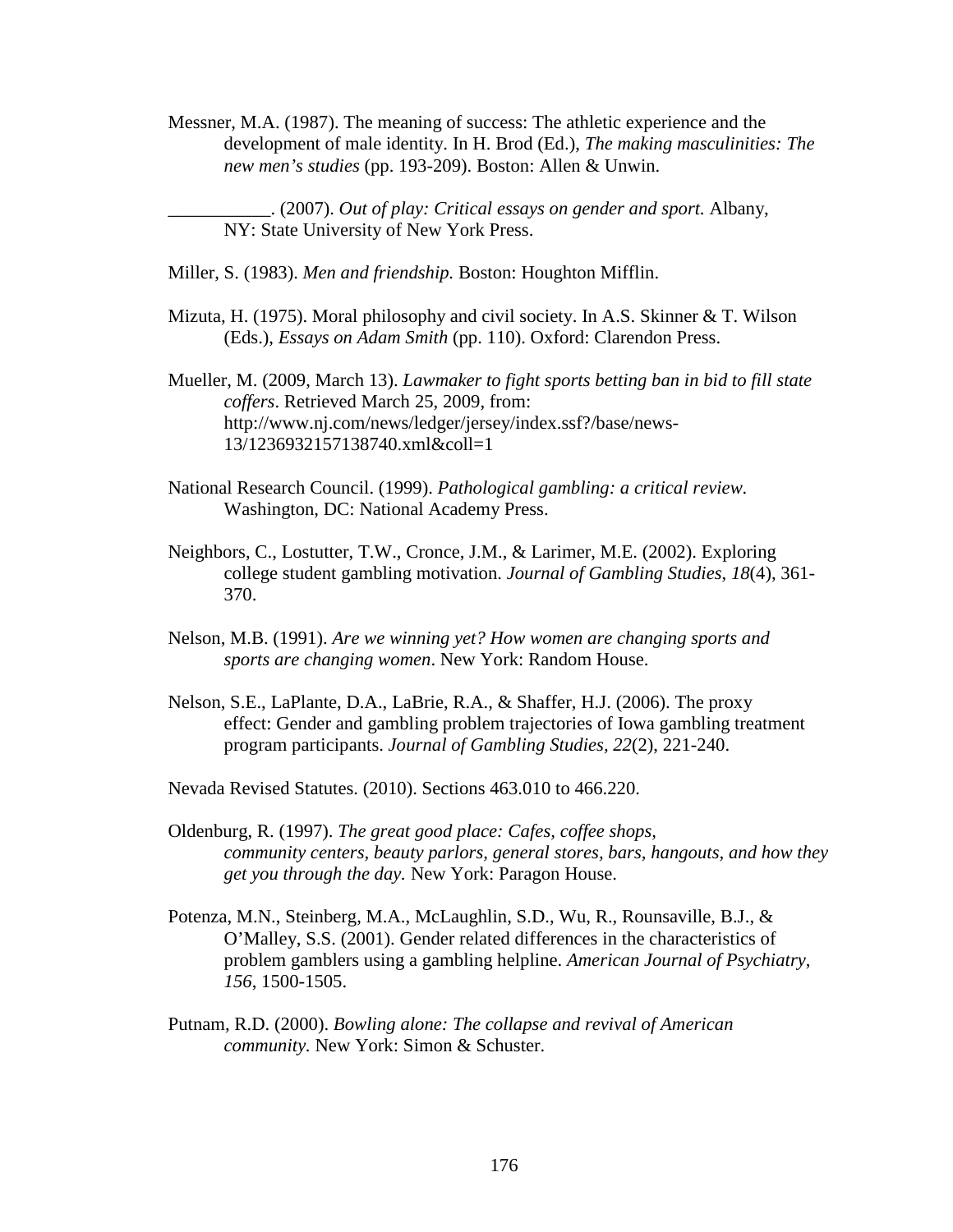- Rawlins, W.K. (1992) *Friendship matters: Communication, Dialectics, and the Life Course.* New York: Aldine De Gruyter.
- Rosaldo, M. (1974). Woman, culture, and society: A theoretical overview. In M. Rosaldo and L. Lamphere (Eds.), *Woman, culture, and society* (pp. 17-42). Palo Alto, CA: Stanford University Press.
- Rosecrance, J.D. (1985). *The degenerates of Lake Tahoe: a study of persistence in the social world of horse race gambling.* New York: Peter Lang.
- Rosen, C. (1978). *Scandals of '51: How gamblers almost killed college basketball.* New York: Holt, Reinhart, and Winston.
- Rubin, L. (1986). On men and friendship. *Psychoanalytic Review, 73,* 165-81.
- Sage, G.H. (Ed.). (1970). *Sport and American society: Selected readings.*  Reading, MA: Addison-Wesley.
- Schwartz, D.G. (2005). *Cutting the wire: Gambling prohibition and the internet.* Reno, NV: University of Nevada Press.

\_\_\_\_\_\_\_\_\_\_\_\_. (2006). *Roll the bones: The history of gambling*. New York: Gotham Books.

- Scott, M. (2005). *The racing game.* New Brunswick, NJ: Transaction Publishers.
- Seamon, D. (1979). *A geography of the life world.* New York: St. Martin's Press.
- Shaffer, H.J., Hall, M.N., & Vander Bilt, J. (1999). Estimating the prevalence of disordered gambling behavior in the United States and Canada: A research synthesis. *American Journal of Public Health*, *89*(9), 1369-1376.
- Shaffer, H.J., LaBrie, R.A., LaPlante, D.A., & Kidman, R.C. (2002) *The Iowa department of public health gambling treatment services: Four years of evidence*. Boston: Division on Addiction, Harvard Medical School (No. 101102-200).
- Shakib, S., & Dunbar, M.D. (2004). How high school athletes talk about maternal and paternal sporting experiences. *International review for the sociology of sport, 39*(3), 275-300.
- Shaw, S.M. (1994). Cloning scapegoats: Martha Stewart does insider trading. *Social Text, 21*(4), 51-67.
- Shibutani, T. (1955). Reference groups as perspectives. *American Journal of Sociology, 60*, 522-529.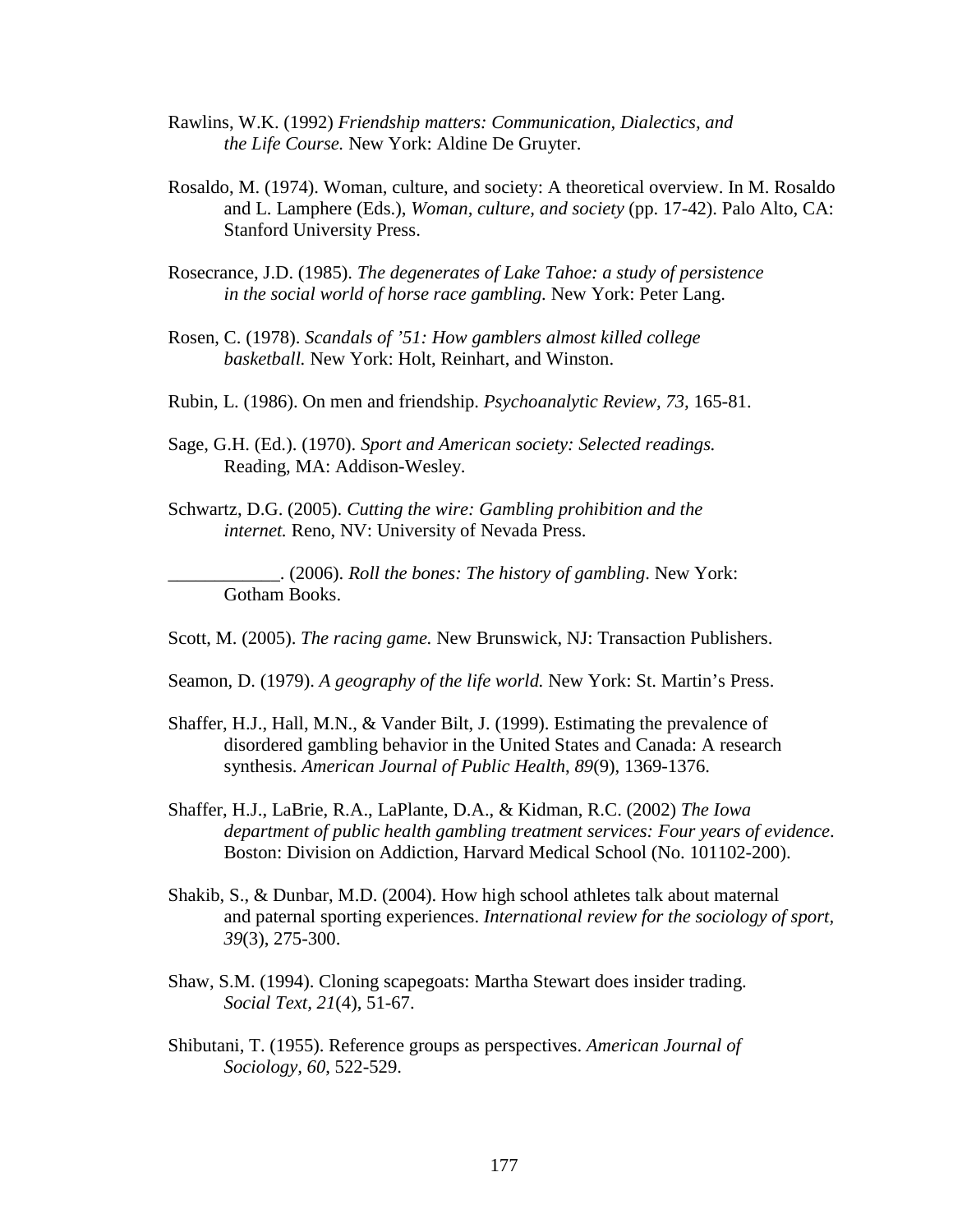- Simmel, G. (1949). The sociology of sociability. *American Journal of Sociology*, 55*,* 254-261.
- Sion, L., & Ben-Ari, E. (2005). Hungry, weary, and horny: joking and jesting among Israel's combat reserves. *Israel Affairs, 11*, 656-72.
- Smith, G.J., & Paley, R. (2001). Par for the course: A study of gambling on the links and a commentary on physical skill-based gambling formats. *International Gambling Studies*, *1*(1), 102-131.
- Smith, R. W., & Preston, F. W. (1984). Vocabularies of motives for gambling behavior. *Sociological Perspectives, 27*(3), pp. 325-348.
- Sports Betting World. (2009). *History of football betting*. Retrieved April 8, 2010, from: http://www.sportsbettingworld.com/nfl-football-betting
- Spunt, B., Lesieur, H.R., Liberty, H.J., & Hunt, D. (1996). Pathological gamblers in methadone treatment: A comparison between men and women. *Journal of Gambling Studies*, *12*(4), 431-449.
- Steinke, P.L. (2008). From non-place to third place. *The Clergy Journal* (May/June), 3-4.
- Strauss, A. (1978). A social world perspective. In N. Denzin (Ed.), *Studies in symbolic interaction, vol. 1.* Greenwich, CT: Jai Press.
- Strauss, A., & Corbin, J. (1990). *Basics of qualitative research: grounded theory procedures and techniques.* Newbury Park, CA: Sage Publications.
- Tavares, H., Zilberman, M.L., Beites, F.J., & Gentil, V. (2001). Gender differences in gambling progression. *Journal of Gambling Studies*, *17*(2), 151-159.
- Thompson, W.N. (2001). *Gambling in America: An encyclopedia of history, issues, and society.* Santa Barbra, CA: ABC-CLIO.
- Trevorrow, K., & Moore, S. (1999). The association between loneliness, social isolation and women's electronic gaming machine gambling. *Journal of Gambling Studies*, *14*(3), 263-284.
- United States Codes. (2008) Vols. 15, 18, & 28.
- United States Congress. (1992). *Professional and amateur sports protection act,* S.474, 10/28/1992.
- United States House of Representatives. (2006). Internet Gambling Prohibition Act (H.R. 4777), July 11, 2006.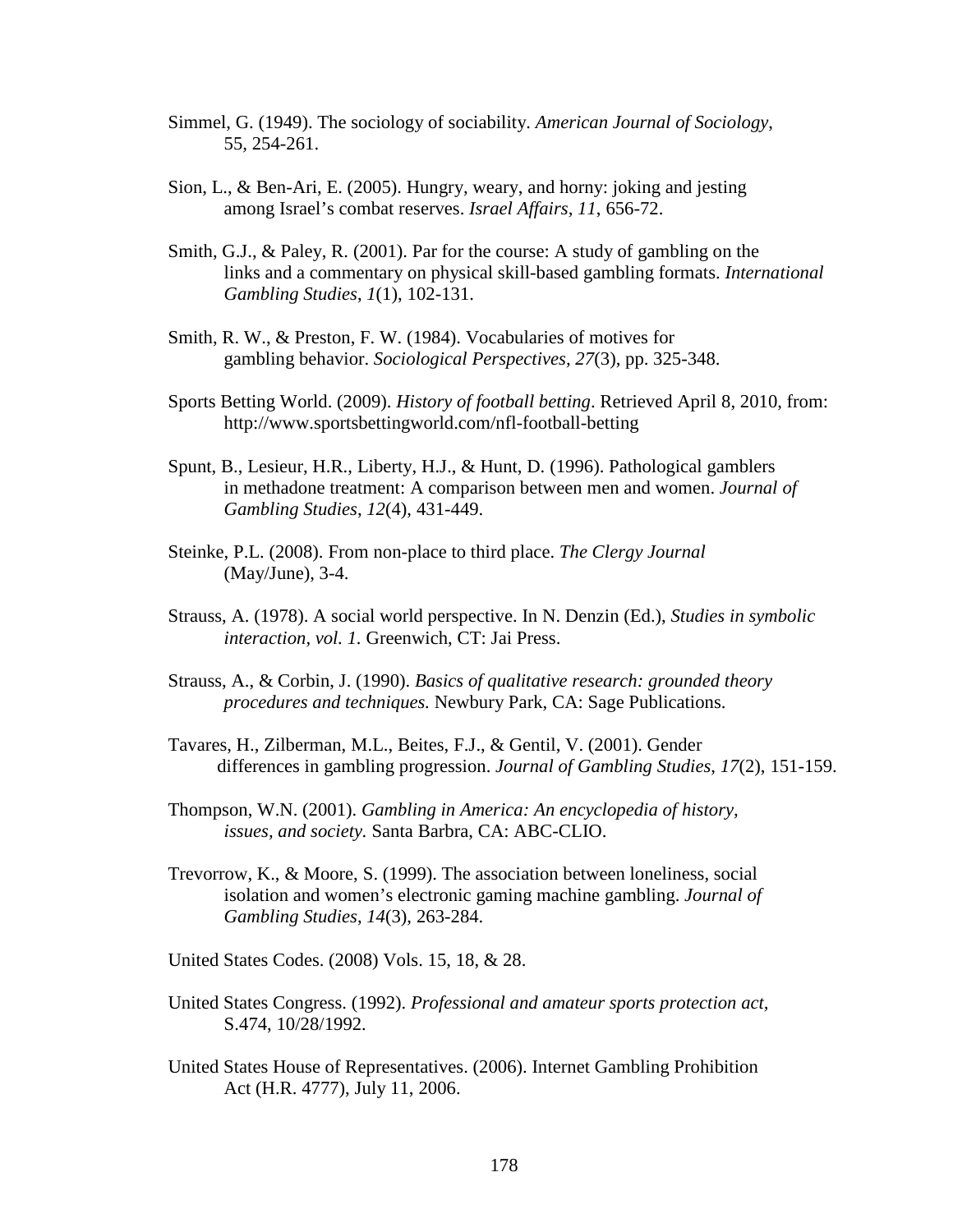- Volberg, R.A. (2003). Has there been a "feminization" of gambling and problem gambling in the United States? *eGambling: The Electronic Journal of Gambling Issues*, 8, May.
- Walton, C. (2006). Conclusion: Social capital and the quality of life in Nevada. *The social health of Nevada: Leading indicators and quality of life in the silver state.* Las Vegas: CDC Publications.
- Wearing, B. (1998). *Leisure and feminist theory*. Thousand Oaks, CA: Sage.
- Welte, J.W., Barnes, G.M., Wieczorek, W.F., Tidwell, M.C., & Parker, J. (2002). Gambling participation in the U.S.—Results from a national survey*. Journal of Gambling Studies, 18*(4), 313-337.
- Witt, S. (1997). Parental influence on children's socialization to gender roles. *Adolescence, 32*(126), 253-259.
- Zaretsky, A. (1999). *Unpaid professionals: Commercialism and conflict in bigtime college sports.* Princeton, NJ: Princeton University Press.